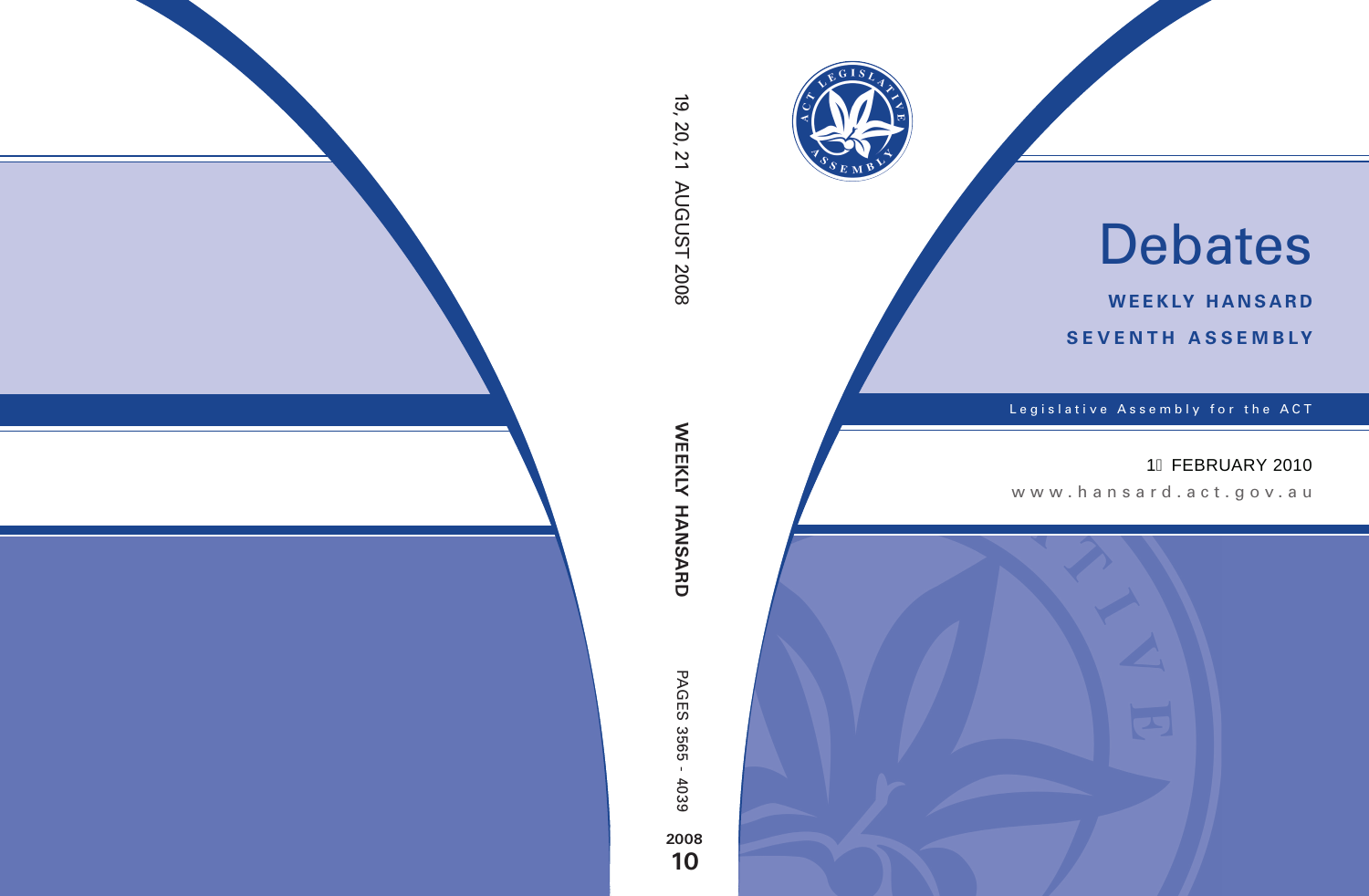## Wednesday, 10 February 2010

| Questions without notice:                          |  |
|----------------------------------------------------|--|
|                                                    |  |
|                                                    |  |
|                                                    |  |
|                                                    |  |
|                                                    |  |
|                                                    |  |
|                                                    |  |
|                                                    |  |
|                                                    |  |
|                                                    |  |
|                                                    |  |
| Answers to questions on notice:                    |  |
|                                                    |  |
| Supplementary answers to questions without notice: |  |
|                                                    |  |
|                                                    |  |
|                                                    |  |
|                                                    |  |
|                                                    |  |
|                                                    |  |
|                                                    |  |
|                                                    |  |
| Adjournment:                                       |  |
|                                                    |  |
|                                                    |  |
|                                                    |  |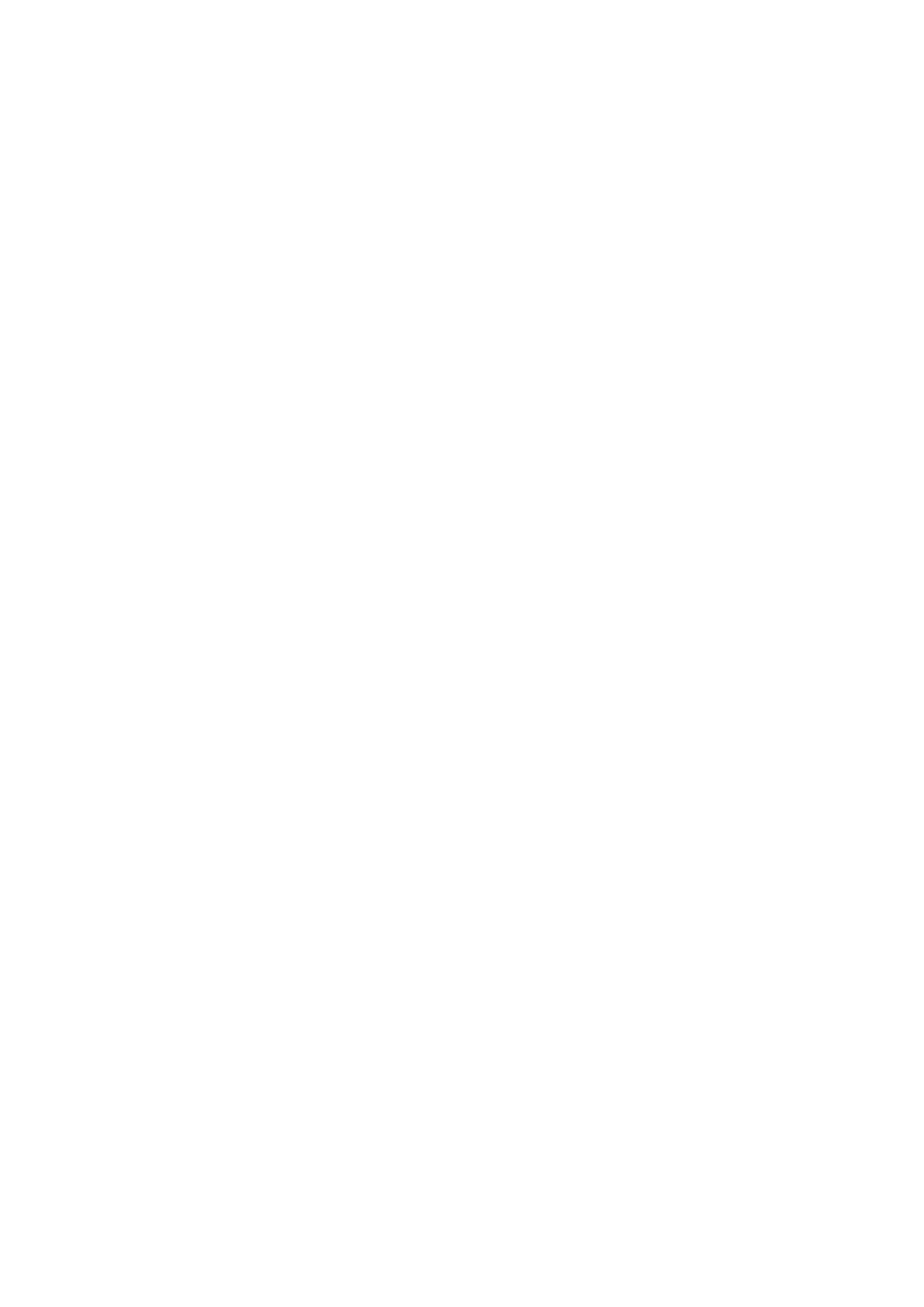## **Wednesday, 10 February 2010**

#### **The Assembly met at 10 am.**

*(Quorum formed.)*

**MR SPEAKER** (Mr Rattenbury) took the chair and asked members to stand in silence and pray or reflect on their responsibilities to the people of the Australian Capital Territory.

## <span id="page-3-0"></span>**Education (Suspensions) Amendment Bill 2010**

Mr Doszpot, pursuant to notice, presented the bill and its explanatory statement.

Title read by Clerk.

**MR DOSZPOT** (Brindabella) (10.03): I move:

That this bill be agreed to in principle.

Members may get a sense of deja vu here today. The bill that I present today is, indeed, largely similar to a previous bill tabled by the minister and the same as a bill I attempted to present late last year. This bill will give our ACT school principals the same autonomy, the same decision-making capacity, that their counterparts in the independent school systems in the ACT and all the New South Wales schools already enjoy. In the interests of intrajurisdictional parity in the ACT and interjurisdictional parity with New South Wales and in an effort to resolve the issue once and for all, I table this version at the start of a new year here today.

The minister's actions yesterday do warrant some attention in my presentation speech here today. There was absolutely no need to play his game of one-upmanship. I have indicated to the government on numerous occasions that the opposition is willing to come to the table to discuss a way forward on the detail of the bill. We have indicated our willingness on previous occasions to negotiate in the interest of the ACT schools community. However, it does seem that dialogue with Minister Barr's office is nigh on impossible. Our recent history in this place confirms this view.

The minister deems it unnecessary to liaise with the opposition and the crossbench, and, to coin a phrase, has opposed our attempts to bring this bill before the Assembly for opposition's sake. There is no logical reason for that, except perhaps not trusting our ACT school principals to be able to make the same decisions within their schools that their counterparts in the independent school systems in the ACT and all of the New South Wales schools have been given.

The bottom line is that principals would like to see their powers in regard to suspension enhanced. Principals have indicated to me that they would be happy with an increase that would enable them to better engage with the students that need to be brought back into the school community, and five days is simply not enough for this, according to the principals. Ten days would enhance their ability in this regard, but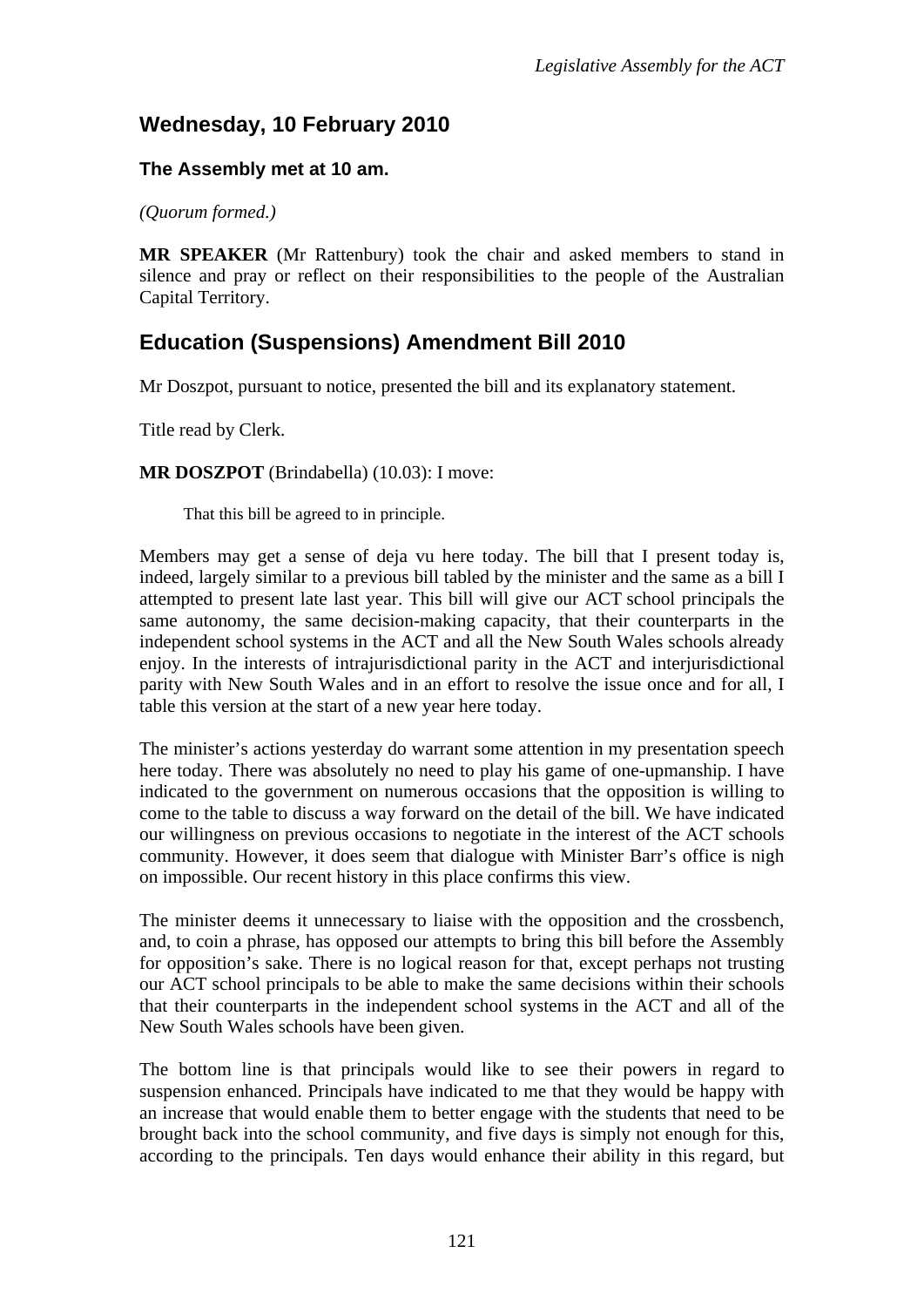what about those that need 11 days or 15 days or 18 days? In these cases, our principals face additional red tape. However, for the umpteenth time, our own independent ACT school principals have had the ability and autonomy to consider these various options of up to 20 days for years.

If Mr Barr was genuine in promoting the cause for enhanced principal autonomy then he would bite the bullet and not hide behind halfway measures yet again. Give the ACT principals the parity with their counterparts in the New South Wales school system and make the decision for parity not just another token halfway measure because of political one-upmanship.

I can understand school principals not wishing to rock the boat; they would rather accept a halfway measure than the current status quo, and they are obliged to listen to their minister. It is a great pity that the minister does not repay their loyalty with some honest answers, starting with why he does not trust our ACT principals to be able to make the same decisions within their schools that their counterparts in the independent school systems in the ACT and all the New South Wales schools have had for years.

I have to say that I am disappointed with the way that Mr Barr has attempted to confuse the situation with misleading statements, going from five-day suspensions to 20 days. Nobody is suggesting an automatic entry into a 20-day scenario, and I would hope that 20 days would never be used by the principals, but the option is there. While I think that the full 20-day option would be very rarely used, this is really not about the number of days but whether we trust our principals to make the right choice to suit particular circumstances. I certainly do have faith in the professionalism of our educators to make these decisions, while the current evidence would suggest that Mr Barr does not.

My office has had a significant and growing number of complaints from parents who are frustrated with the problems their children are experiencing in our schools and on whose behalf I continue to make representations to Minister Barr. Consequently, and not surprisingly, this topic has generated considerable interest in the community. Parents are urging us to take a stand on their behalf.

The call for support of the teachers and students who have to put up with continued disruptions in the classroom is coming through loud and clear. The plea to allow those who want to learn must also be given consideration, and the management of disruptive students should not be at the continued cost of those who wish to learn. There is a desire for better management of disruptive students, and frustrated educators who face the conflicting targets that are forced on them need our assistance.

This is the question that I have been attempting to debate with Mr Barr—I have been asking Mr Barr the question for three months: should our principals have the autonomy and the ability to determine appropriate actions for students in their own schools? Well, Mr Barr, the answer from the community is loud and clear—yes, they should. My colleagues in the opposition and I continue our stand here today to champion this right.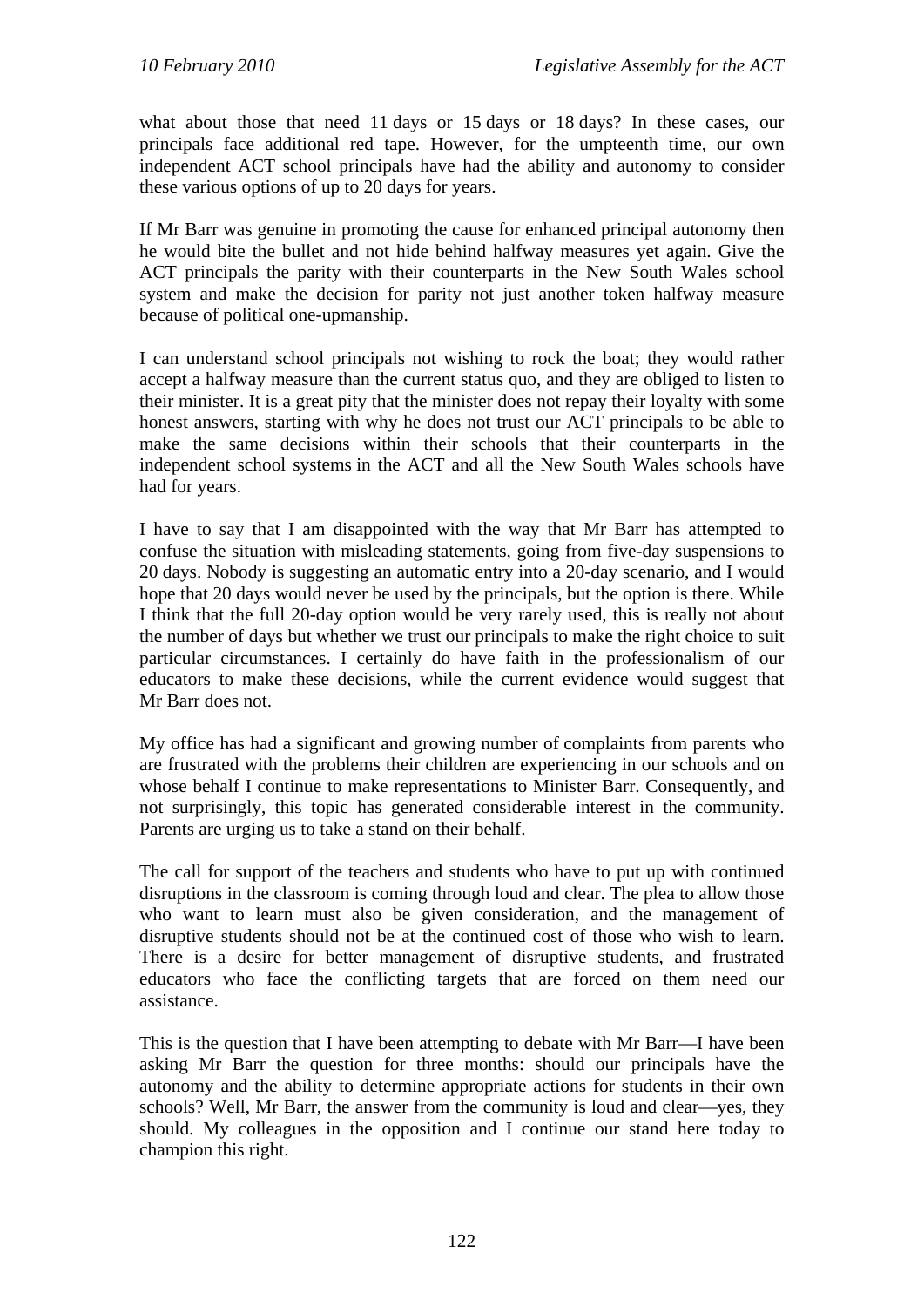In presenting this bill to the Assembly, I voice my strongest plea to Minister Barr and encourage the government to reconsider its previous position and vote to give parity to ACT principals both within our own ACT education sectors and within the New South Wales education system. I also emphasise once again to all our parliamentary colleagues in the government and on the crossbench that they reconsider their position and listen to what the principals and educators are telling them. This is not about whether a child should be suspended at all; it is about trusting the judgement of our principals and ensuring that they have every possible opportunity to address issues as they arise in their schools.

We can say it again and again, but the reality is that suspension for a maximum amount of time will be rarely used. Again, it is the principle of the issue. If the need arises, the school itself is best placed to find a way forward, and in some situations it may be that the only way to move forward is to have a circuit-breaker at the discretion of the principal. We acknowledge that suspension is certainly not the only answer to antisocial behaviour in ACT schools, but it goes some of the way towards empowering principals and is a starting point from which to progress.

After my consultation with the relevant stakeholders, the bill presented here today includes a provision for the department to set out guidelines for principals to ensure that the re-entry of a student is as supportive and streamlined as possible. These guidelines will be set down by the department and will, no doubt, incorporate some of the policies that already exist within the system.

The difference is that the focus will now be on these policies, and the requirement for guidelines will ensure that these policies are formalised and acknowledged as best practice for principals. The requirement for guidelines will ensure that all parties are aware that the re-entry of a student will be supportive, consultative and as smooth as possible for all concerned—that is, for the student and his or her family as well as the school and the school community.

As the minister stated yesterday, the issue of suspending students has generated considerable interest in the community. We have had a lot of support from parents, who, as I mentioned, are urging us to remain steadfast on their behalf. The question is: should our principals have the autonomy and the ability to determine appropriate actions for students in their own schools? The answer is a resounding yes, they should. I commend this bill to the Assembly.

Debate (on motion by **Mr Barr**) adjourned to the next sitting.

### <span id="page-5-0"></span>**Review of government services**

**MR SESELJA** (Molonglo—Leader of the Opposition) (10.12): I move:

That this Assembly:

(1) notes: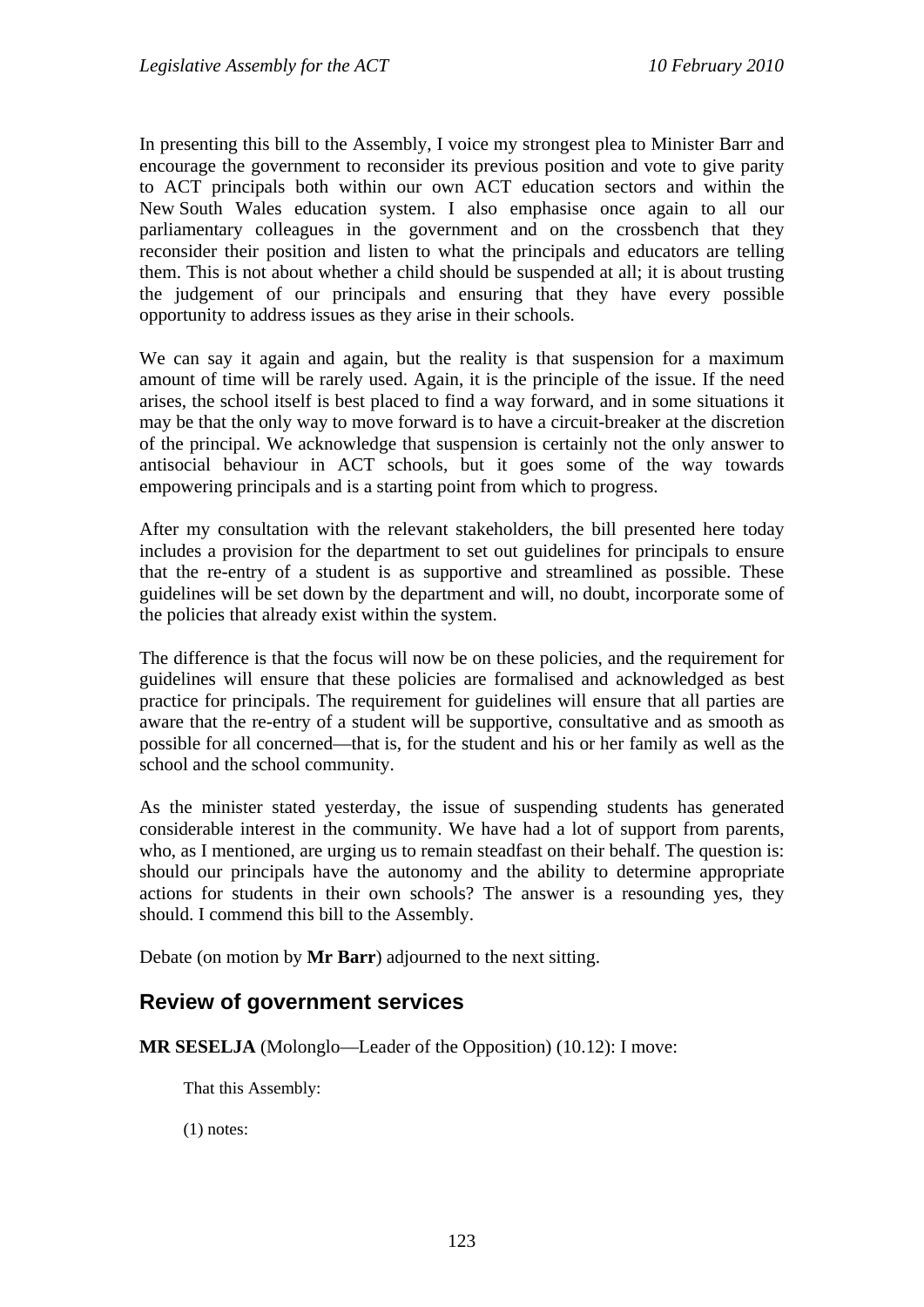- (a) the report on Government Services 2010 published by the Productivity Commission in January 2010 that delivered a scathing appraisal of the performance of the ACT Labor government;
- (b) the general lack of efficiencies within the ACT Labor government; and
- (c) that the report includes, amongst others, the following failures by the ACT Labor government:
	- (i) the ACT has the highest median childcare fees of any state or territory at \$65 per day;
	- (ii) the ACT has the worst median waiting time for elective surgery at twice the national average, the lowest number of public dentists of any jurisdiction at 2 per 100,000 people, the lowest bulk billing rates in the country and the lowest number of public hospital beds per capita;
	- (iii) the inefficiency of the ACT public schooling system compared to other states and territories using a like-for-like analysis, as also revealed by the Commonwealth government's My School website;
	- (iv) the lack of funding for non-government schools, which is the lowest in the country;
	- (v) the inefficient and bureaucratic public housing system which costs \$36,672 per year for each dwelling—the highest in the country; and
	- (vi) the increasingly under-funded emergency services which have resulted in steadily increasing ambulance response times; and
- (2) calls on the government to urgently and clearly articulate how it will address the issues raised in the report.

Mr Speaker, the real test of a government and its worth can be summed up in fairly simple terms, and that is this: has it made the lives of its constituents better or worse? Have things improved during the reign and the time of that government, or have they gone backwards? And when we talk about an ACT government charged with delivering territory functions as well as local functions, the more specific question might be: has the level of service delivery by that government got better, or has it got worse?

If people were to look at the last  $8\frac{1}{2}$  years and ask themselves that question, if Canberrans were to ask themselves that question in key areas, I think they would answer that, in many areas, they have got worse. That is what the debate today is about. That is what the Productivity Commission report has shown us. If Canberrans were to ask themselves whether it is easier or harder to get access to a GP in 2010 than it was in 2001, I think they would say it is harder. If they were waiting for elective surgery, would they be waiting longer? We know that they would. They would be waiting much longer for elective surgery.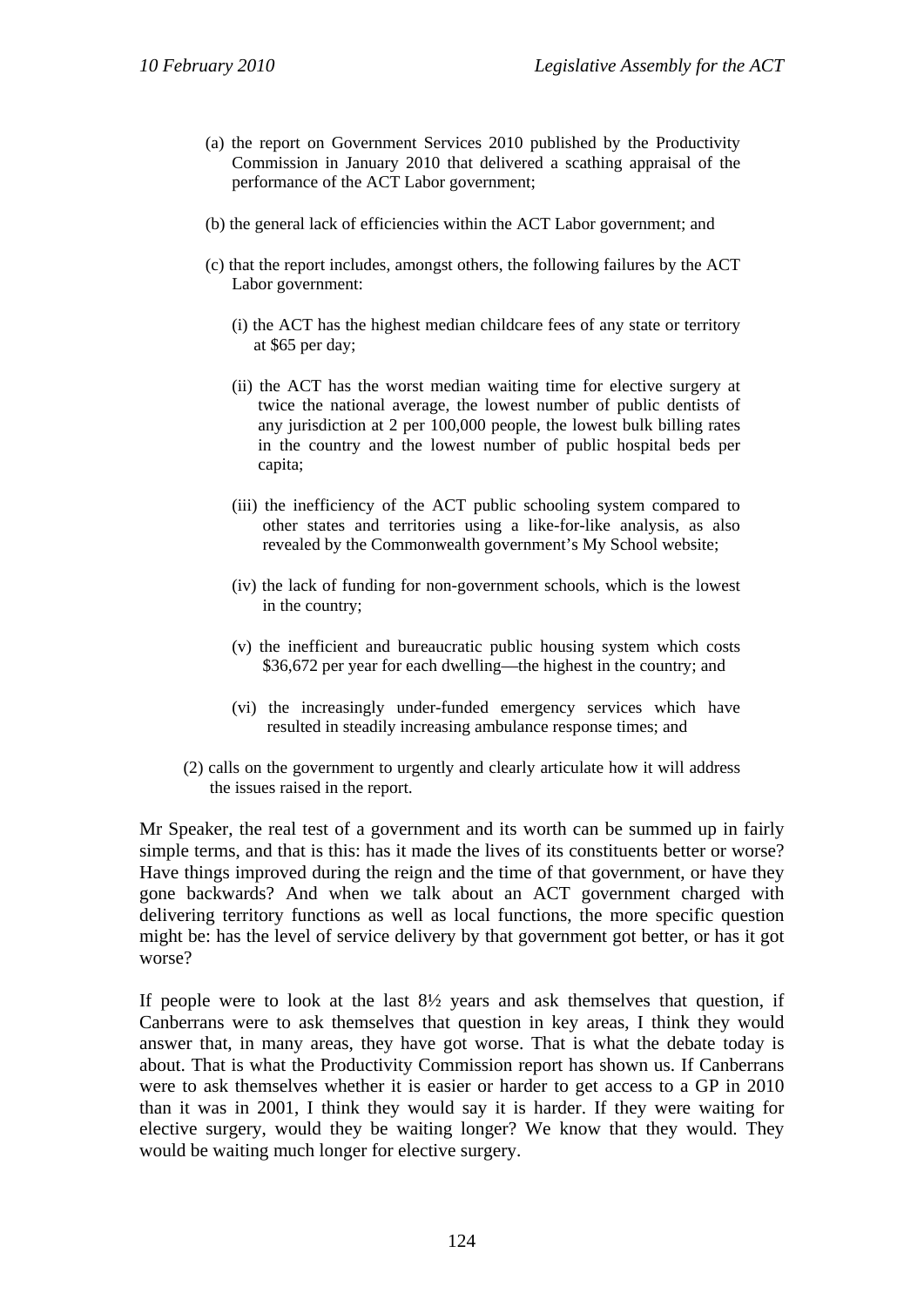If they are looking to buy their first home, would it be harder in 2010 than it was in 2001? Clearly, it has got harder. If they are sitting in traffic, are they spending more time in traffic or less time in traffic on the same road? For many Canberrans, it is obviously a case of spending more time. In areas such as education, have things improved? What about public housing and the delivery of it, and basic services? Is childcare more expensive, more accessible or less accessible?

In all of these areas, after 8½ years of ACT Labor government, we have seen things go backwards. And the Productivity Commission has blown the whistle on this. For a long time, this government has said: "Well, no, things aren't that bad. Look, we're a bit better off than some of our state and territory colleagues." The Productivity Commission has blown the whistle on that argument. This report, essentially a report card on 8½ years of ACT Labor, says that things have not got better; in fact, things have got worse. In all of these key areas, things have gone backwards.

It is worth going through a summary of some of what the Productivity Commission had to say in relation to the performance of the ACT Labor government. This is a report card on their time in government. I will give a bit of a summary of some of the key findings. Under this Labor administration, we have the worst median waiting time for elective surgery, at around twice the national average; the lowest number of public dentists in the country; the lowest bulk-billing rates in the country; the lowest number of public hospital beds per capita; the highest childcare fees; the highest spending on prisoners per day; the highest rate of householders experiencing financial stress who also receive commonwealth rent assistance; and the highest rate of cases pending in the Magistrates Court for longer than six or 12 months.

That is just a summary of some of the findings of this report. What it says, and I think it was summed up in the *Canberra Times*, is that we are paying more and getting less. Canberrans, after 8½ years of ACT Labor, are paying more and getting less and, on so many indicators, doing worse than the rest of the country.

We need to pause there for a moment and ask: who are we being compared with? We are being compared with, amongst others, New South Wales. New South Wales Labor is actually, in some areas, delivering better services than the ACT government.

**Mr Coe**: Things are grim when they're the premier state!

**MR SESELJA**: It is grim when ACT Labor falls behind its New South Wales Labor colleagues. That is what we need to put into context, because we have got Labor regimes all around the country except in WA. We have seen some terrible Labor governments right around the country. Out of all of our interstate counterparts, New South Wales should stand as the worst example, yet the performance of ACT Labor, in a number of these areas, falls behind even New South Wales.

It is worth going through some of the really important ones, because in so many areas we are paying more and getting less. If we look at childcare, childcare rates in the ACT are the most expensive in the country, at \$65 per day for long day care. The government might not care about that, but for thousands and thousands of Canberrans,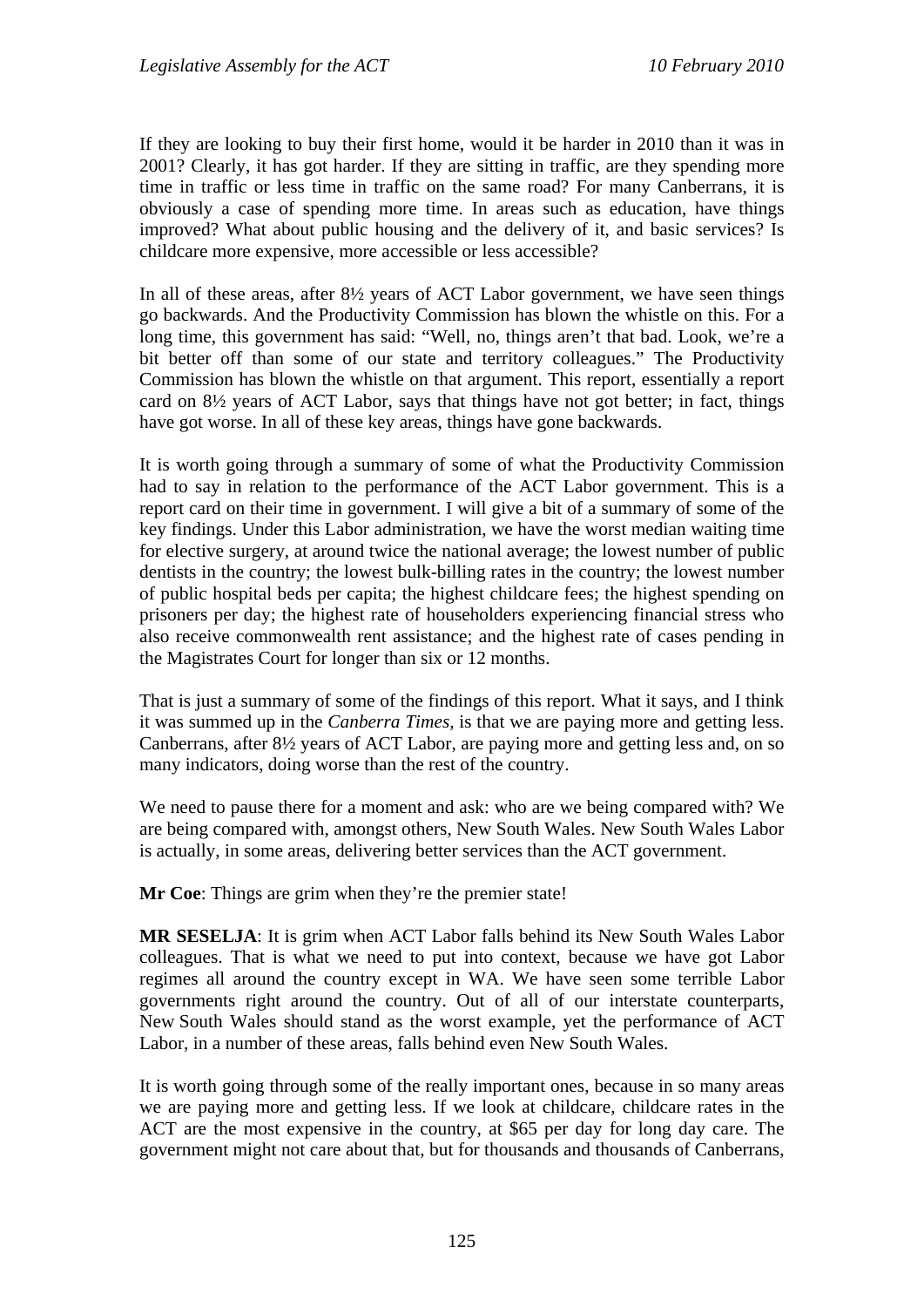childcare is amongst their most significant areas of household expenditure. Childcare is a major area of expenditure for Canberrans, and we are paying more than the rest of the country.

The ACT is the only jurisdiction, with the exception of the Northern Territory, to have no government-managed childcare services. The figures show that 79.4 per cent of childcare centres in the ACT are managed by community groups and 20.6 per cent are managed by private operators. We can look at the effect on household income, particularly of low income earners. For example, a family with two children and with a gross family income of \$27,000 outlays almost 20 per cent of its income on childcare. Across Australia, this figure is closer to 10 per cent.

We need to reflect on that for a moment: Canberrans, when it comes to childcare, are paying much more than their state and territory counterparts. For many low income earners in particular, this is making up a large amount of their household income. With respect to their household income, for one of the most important areas of expenditure, along with basic items such as rent, food and electricity, childcare is right up there. And many Canberrans are faced with increasing costs.

I am sure that Mrs Dunne and others in this debate will go into some of the reasons and some of the issues of failure in relation to the ACT government's role in the delivery of childcare and in ensuring that Canberrans have access to affordable childcare in the territory.

In health, we can go through the list. The ACT has the lowest bulk-billing rates in the country. The ACT has the lowest percentage of patients in the urgent and semi-urgent categories seen to by emergency departments within triage category time frames. The ACT has the lowest number of available beds per capita. The ACT has the lowest number of public dentists of any jurisdiction, at two per 100,000 people. Elective surgery patients in the ACT have a longer wait in the ACT for surgery than they would have in any other jurisdiction—worse than New South Wales; worse than Queensland. This is the legacy of this government.

In terms of elective surgery it is one of the clearest examples of where the figures simply do not lie. The figures tell a story of where we have gone, over 8½ years of ACT Labor. When they came in, there was a wait of around 40 days. Now there is a wait of around 70 days. It has almost doubled in their time. And this is at a time when their budget has almost doubled. So their budget has almost doubled and yet elective surgery waiting times have almost doubled in the same time. We are paying more and getting less, and Canberrans would be asking themselves why. Why is it that we seem to be so poorly served by this government? Canberrans have the second longest waiting time in the nation, with 42 per cent of patients not seen within recommended triage times, but the ACT is still spending more than any other jurisdiction on patients in emergency departments.

We often hear it, don't we? We often hear from this government, "Well, we've spent this much and we've spent that much." People would say: "Well, that's our money you're spending. How wisely are you spending it? How well are you delivering on those services?" The Productivity Commission says, in these key areas: "Not very well." You do not compare well even with states such as New South Wales.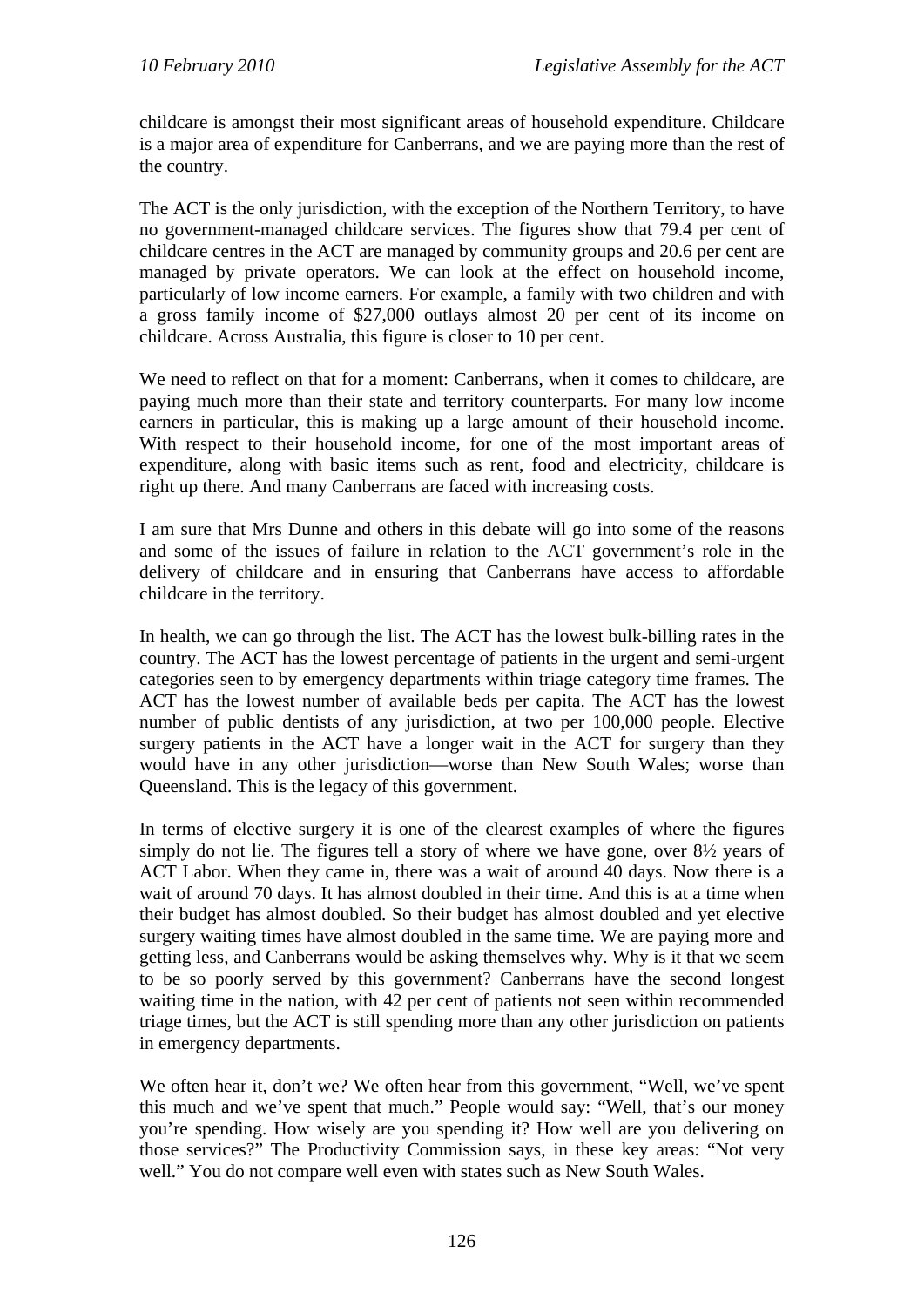In education, of course, we see some mixed results. We know that, overall, when it is averaged out, we rank very well as opposed to other states and territories. But let us look at some of the figures. The ACT government spends just over \$16,000 per student. I think that is combined—\$16,000 comes from government for ACT students in government schools, second only to the Northern Territory. Yet, according to the *Canberra Times*, the My School website has revealed that three-quarters of ACT schools are performing worse than their immediate counterparts in other states. That must be of concern. Minister Barr, in response, said:

It probably does lend some weight … to the theory that many in education have had for some time that some of our best schools have been coasting a little.

What does that mean? Does that mean that the ACT government have been coasting? Who is to blame if our schools have been coasting? This is a failure of leadership. The ACT Labor government have been there for 8½ years while the minister acknowledges that in some areas they have been coasting. Why have they been coasting? Why have they been resting on their laurels? Why have they not been committed to improving education outcomes year by year by year rather than simply coasting and relying on good overall averages? That is the question that perhaps Minister Barr can answer if he wants to speak in this debate. Ultimately, we are paying more and getting less.

We see it in areas such as public housing. The net recurrent cost of providing assistance per dwelling in the ACT is the second highest in the country behind the Northern Territory, at a cost of \$7,736 per dwelling, well above the Australian average of \$6,366. That is when we exclude the cost of capital. When we include the cost of capital it is \$36,672; the Australian average is \$26,074. Again, it is well outside the Australian average. We are paying far more—paying more for less.

With respect to emergency services, the Ambulance Service recorded the slowest median response time among capital cities and second slowest in the 90th percentile. And we have seen commentary in relation to that.

We continue to see—and it is reflected in the Productivity Commission report—the issues around the stress for many renters in the ACT in what is such a tight rental market. We know that one of the reasons has been this government's absolute failure in areas such as planning and areas such as land release. They have simply failed to keep up with demand to the extent that we know that for first home buyers, according to the HIA-Commonwealth Bank report that looks at the effect on first home buyers of the price of housing, the ACT is the most unaffordable jurisdiction.

We come back to where we started, Mr Speaker. The Productivity Commission has blown the whistle on this government's performance. It has given them a fail for 8½ years of ACT Labor government. In some areas it is well behind New South Wales. So we have got a situation where Canberrans would say: "Where am I after 8½ years? Am I better off or worse off?" If they are waiting for elective surgery, if they are waiting in emergency, if they are trying to access a doctor, if they are waiting in traffic on Gungahlin Drive, if they are trying to buy a home, if they are paying for childcare, things are worse.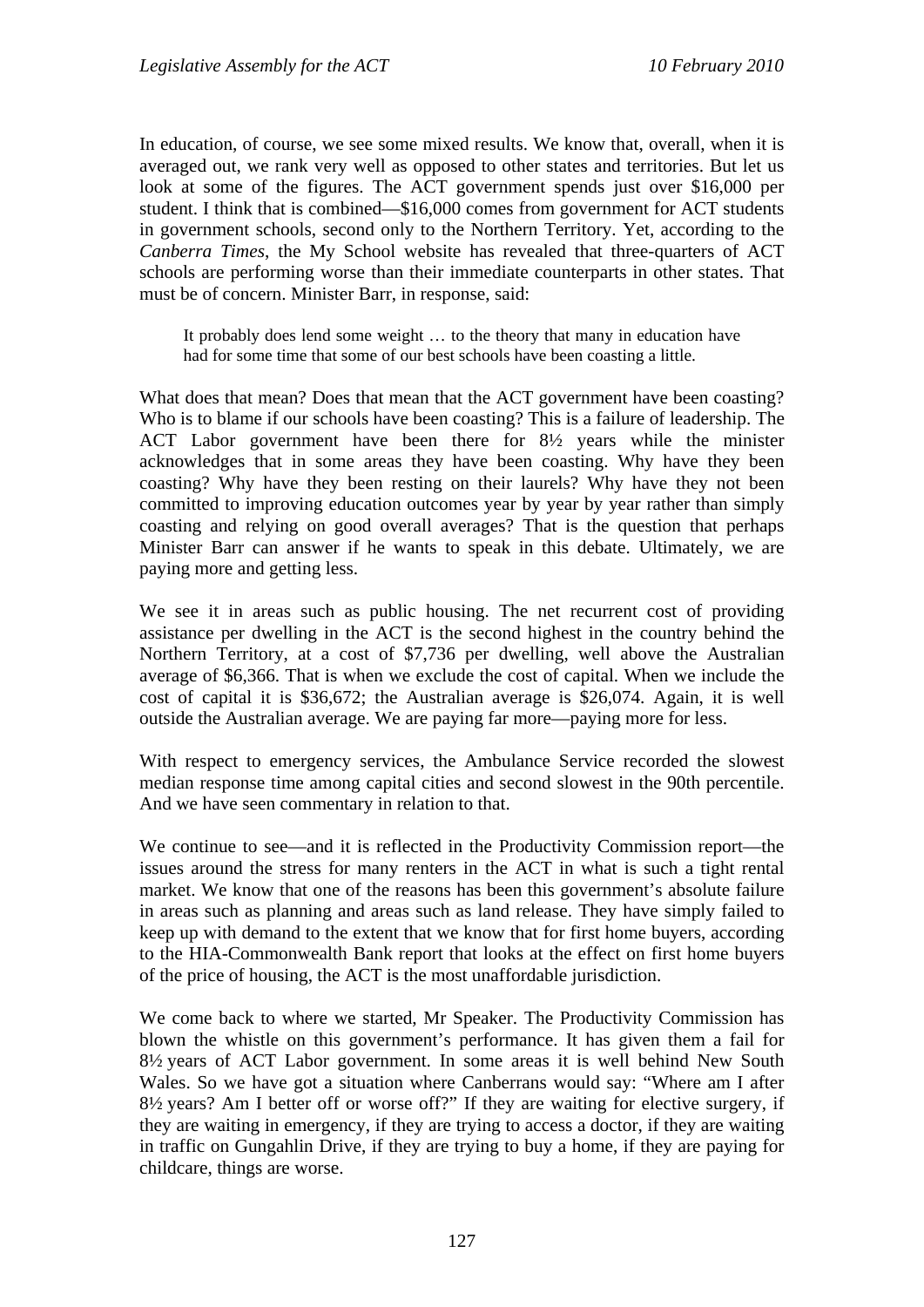Things have gone backwards under this government. The service delivery from this government can easily be summed up now. The ACT Labor government's approach to service delivery has been that Canberrans pay more and we get less. The question now for the government is contained in the last part of this motion. We want a response. We want more of a response than we would expect to get from the Chief Minister, which will be denial. He will claim that we are getting the best service in the nation when the Productivity Commission have actually blown the whistle on that argument. They have put a spotlight on those claims. On any reckoning, in those key service delivery areas, they have given this government a fail mark.

We would say this to the ACT Labor government: what are you going to do about it? How are you going to put in place policies that will put downward pressure on childcare fees? How are you going to put in place policies that will make it more affordable for people to buy a home? How are you going to cut the longest elective surgery waiting times in the nation? These are the questions for this government to answer. This is what we would expect to hear from the Chief Minister when he gets to his feet. I expect, unfortunately, though, that what we will hear is a lot of denial. These are serious issues. The Productivity Commission has given ACT Labor a fail for 8½ years. Things have gone backwards. It did not need to be this way.

**MR STANHOPE** (Ginninderra—Chief Minister, Minister for Transport, Minister for Territory and Municipal Services, Minister for Business and Economic Development, Minister for Land and Property Services, Minister for Aboriginal and Torres Strait Islander Affairs and Minister for the Arts and Heritage) (10.27): The report on government services was released by the Productivity Commission in January this year. To that extent I agree with Mr Seselja's motion, but my agreement with those parts of the motion that are true and factual begins and ends there. Sadly, from that opening fact Mr Seselja descends immediately, and for 15 minutes, into a messy and flimsy tissue of cherry-picked factoids presented completely out of context—just simple, wishful fiction.

Mr Speaker, let us look at the confection of cherry-picking and distortion of facts that Mr Seselja calls a motion. Mr Seselja expresses alarm and dismay that Canberra has the highest childcare fees in any jurisdiction. What he does not mention, what context he does not provide, is that childcare fees in regional and rural areas are invariably lower than in cities, bringing down the average cost for most jurisdictions but penalising the ACT, a city state, which of course has no regional or remote areas or regional or remote childcare centres or facilities. A more accurate comparison of Canberra's childcare fees could be made with similar sized cities like Newcastle. In fact, the cost of childcare in the ACT is lower than that in a number of large cities around Australia. But let us not let the facts get in the way of a factoid, Mr Seselja.

Here is another piece of information the Leader of the Opposition does not tell you in relation to childcare—that the funding provided by the ACT government for childcare is \$632 per child against a national average of \$353 per child. The contribution by the ACT government to childcare in the ACT is almost double the national average by the other states and the Northern Territory. That is a little bit of context in relation to the contribution by this government to childcare—\$632 per child against a national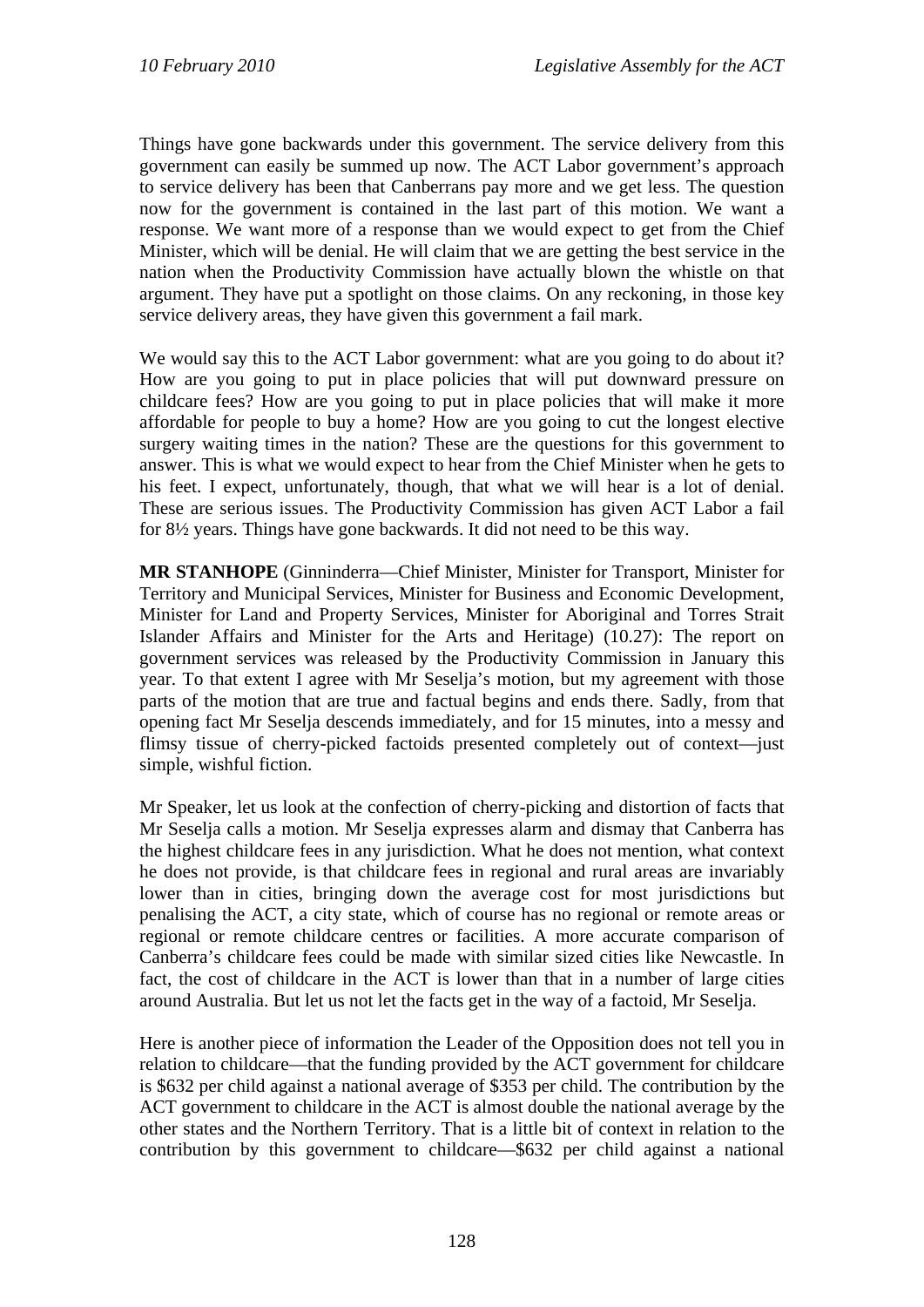average of \$353 per child. That, of course, reflects in part the establishment of our popular early childhood schools which deliver a whole range of early childhood services for children and families, including childcare. But these are all inconvenient truths.

There are plenty more. Elective surgery waiting times are always a favourite of oppositions with no ideas. For someone waiting in discomfort, even one day's wait is a day too long. As Mr Seselja knows, waiting times reflect the times waited by people who have already had their surgery, not those still waiting. There is one quite simple but incredibly cruel way of bringing down the official waiting times—that is, to give surgery to people who have been on waiting lists for the shortest periods, but we do not do that. We might call it the Seselja elective surgery solution. It is a perfect complement to the Liberals' policy of reducing hospital bed numbers, which in itself is another extremely effective way of keeping people on waiting lists for longer—out of sight and out of mind for statistical purposes. That is what the Liberals did the last time they were in government. They cut hospital beds in this city by 114. It is a stunning record of achievement by a government to cut public hospital beds by 114. I am stunned whenever members of the Liberal Party in this place stand up and pontificate and moralise on our commitment to public health in this city when their record in government was to cut 114 beds.

**Mr Seselja**: It was 40 days that you had to wait then.

**MR STANHOPE**: Mr Seselja parrots, "Yes, 40 days," but at what cost? The motion goes to efficiencies and efficiencies in government. What was the cost of delivery of health services under the Liberals? It was 130 per cent. What did the Productivity Commission report in relation to the cost of health services in the ACT in its 2001 report? Under the Liberal Party public health costs in the ACT were at 130 per cent— 30 per cent above the national average. Mr Seselja stands up and parrots, "Yes, waiting times were only 40 days," but at a cost of 30 per cent. There were completely unsustainable costs and inefficiencies. It was at a cost of 130 per cent which, since coming to government, we have brought down to 106.6 per cent.

The other fact that Mr Seselja does not go to in the ROGS report in relation to health expenditure and efficiency is the relative cost of delivering health services in the ACT today as compared to 2001. It is 106 per cent as against 130 per cent and he stands up today and moves a motion condemning us for being inefficient. The Liberal Party's record was to deliver health services to this territory at a cost of 30 per cent above the national average. He dares then to compare relative waiting times. If you are spending 30 per cent more than the national average on health costs, unsustainable costs, and closing hospital beds at the same time, just ponder and reflect on it. You closed 114 beds whilst spending 30 per cent more than the national average on health expenditure.

We have reopened all the beds, plus twice as many. We have taken bed numbers from 670 to 900 and we have reduced expenditure. In other words, we have created efficiencies, reducing the Liberal Party's enormous 130 per cent spend. We have the best health outcomes in Australia. Labor, by contrast to Mr Seselja, has a deliberate policy of identifying for surgery those Canberrans who have already been waiting the longest for elective surgery. That is why waiting times are the length they are. We are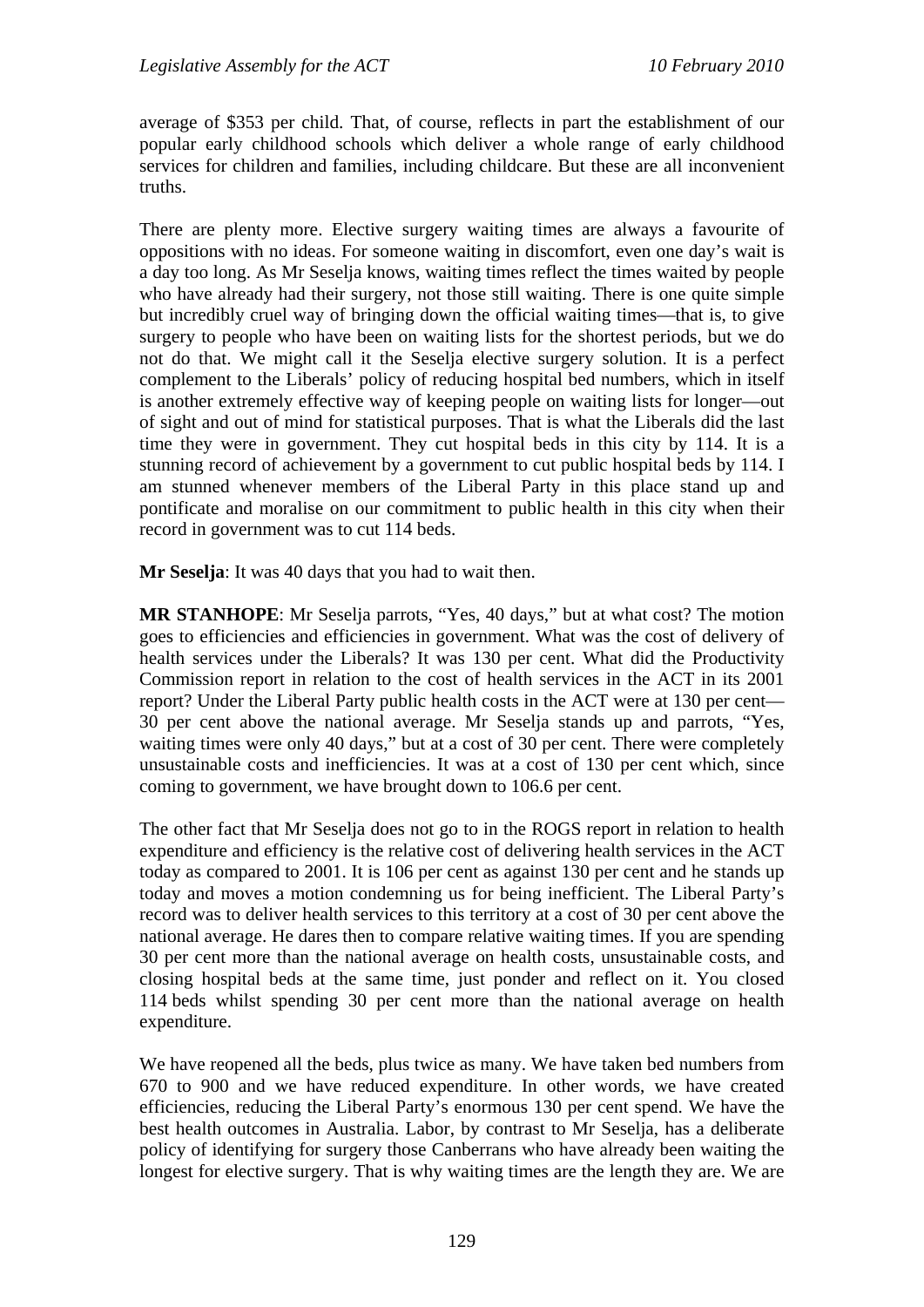ensuring that those who have been waiting the longest get into the operating theatre and off our lists. As we boost resources for elective surgery—

*Opposition members interjecting*—

**MR SPEAKER**: Mr Stanhope, just one moment please. Members of the opposition, Mr Seselja gave his speech, which I am sure members of the government found controversial, in silence. I expect Mr Stanhope to be given the same courtesy.

**MR STANHOPE**: Thank you, Mr Speaker. In 2008-09, for the sixth consecutive year, this government funded and delivered a record number of elective surgeries— 10,104—massively up on the 7,600 delivered in our first full year of government. Directly as a result of Labor's policies, by 30 June last year the number of Canberrans waiting for elective surgery for more than a year had fallen by 24 per cent on the previous year and by 46 per cent from three years ago. These are the other facts, the other context, conveniently ignored by Mr Seselja—a 46 per cent reduction over three years.

While we have been devoting attention to those who have been waiting the longest, we have also been improving our performance for those in most urgent need. In 2008-09, 94 per cent of all urgent elective surgery cases were admitted within 30 days—almost the best result in Australia. This has improved again in the last year and is now at 95 per cent for category 1 patients. Those are the embarrassing facts that Mr Seselja ignores—the quality of our performance. The quality of our performance is there to be seen in the outcomes where they deeply matter. These are not the facts that Mr Seselja wants to hear. They are not the facts that support his motion. It is a record of significant achievement by this government.

In a week when many Canberrans are just waking up to the uneasy knowledge that the Liberals and Greens in this place have helped scuttle our city's best and most cost-effective hope of delivering a state-of-the-art public hospital system for north Canberra, it is timely to look soberly and realistically at elective surgery into the future. The fact is that while Labor has delivered record numbers of surgeries for six years on the trot, the lists continue to grow. In 2007-08, the list grew by 2.9 per cent.

My question to Mr Seselja is: what would happen to that number under a Liberal government once you carry through with your plan, signalled again by Mr Hanson just in the last week, this time to cut hospital beds by up to a third? What will happen to that number now that you have personally and proactively helped knock over the Calvary sale? We all know the joke about the most efficient hospital being the one with no patients. I do not think any of us thought that that was a legitimate health policy option for an alternative government in this place. But it is one to which Mr Seselja puts poor, innocent statistics in his motion to support.

We also should look at the hand-wringing which we have just witnessed in relation to public dentists in any jurisdiction. That is another factoid that conveniently ignores and provides no context to the more meaningful statistics. Isn't it interesting? Mr Smyth is banging on about waiting lists in relation to elective surgery and hospitals and condemning us for our expenditure on public dentists, but he does not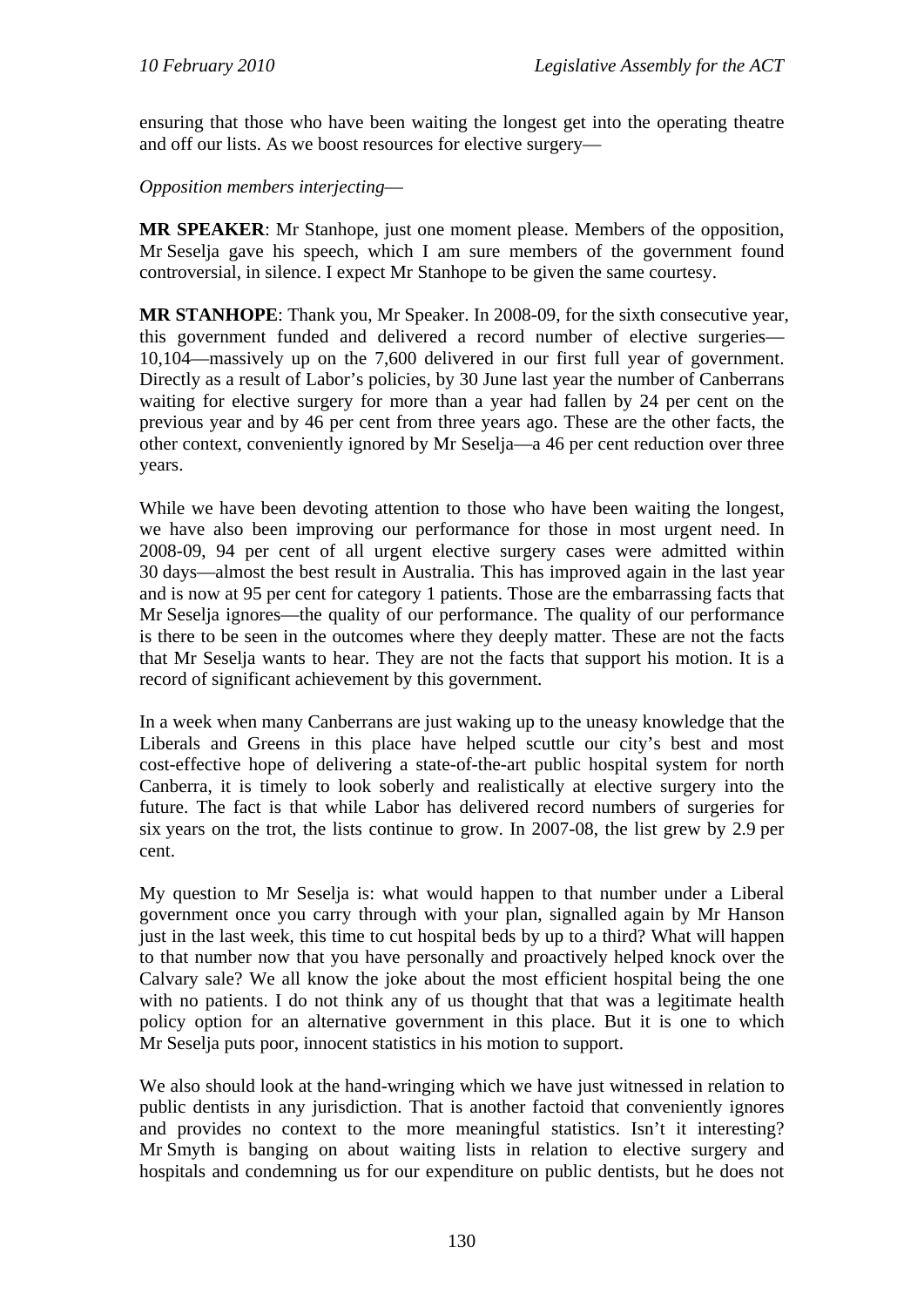go on to say that the Productivity Commission reported that the ACT has the shortest waiting times for public dental services in Australia. Why didn't you mention that, Mr Seselja? Why didn't you go to the fact that we have the shortest dental waiting times in Australia? What was the basis on which you ignored that particular statistical fact, Mr Seselja? We have the shortest public dental waiting times in Australia. Thank you for your silence on the matter.

The Liberals have shown a deep contempt for the intelligence of Canberrans to try this patent, transparent political spin. Canberrans were not that gullible in October 2008 and they will not be again in 2012. In 2008, what did they do? They delivered Mr Seselja the second worst result the Liberal Party had ever achieved in an ACT election. Mr Seselja began his speech by saying that the great public or community test of a government's commitment to the delivery of services is the Productivity Commission report. No, the greatest test, Mr Seselja, is the ballot box. You received the second worst result of any Liberal leader since self-government. That is the test, Mr Seselja. The test is that you and your party have been rejected three elections in a row since you were in government and since you cut 114 beds in our public hospitals. There is the number one test.

**Mr Seselja**: I got more votes than you. They liked me more than you, Jon.

**MR STANHOPE**: That is why you are the Leader of the Opposition, mate. The test is whether or not you are in government, and you are not. You are sitting on the crossbench. You have been sitting there for four years, Mr Seselja, and you will be sitting there for another four. I guarantee now that it will be many more into the future. There is the test of what the people of Canberra think, Mr Seselja. It was the second worst result by a Liberal leader since self-government. Now let us talk about the test inherent in that.

**Mr Seselja**: But more votes than you—more votes than you. That hurts, doesn't it, Jon, that I got more votes than you? You always come back to it.

**MR STANHOPE**: Here we go on facts and statistics—because you had more electors, Mr Seselja. I received a higher vote than you, mate, and you know it.

**Mr Seselja**: So you're going to tell untruths again? We can see the embarrassment. Just make up the numbers.

#### **MR SPEAKER**: Order, members!

**MR STANHOPE**: This really goes to Mr Seselja's understanding of statistics, doesn't it? I am embarrassed for you, Mr Seselja. I am embarrassed for you again, Mr Seselja, that even in your own electoral result you have got to fudge the figures. What a sign of a fragile ego that he has to make up numbers into his own political electoral result. What a ripper!

**Mrs Dunne**: Mr Speaker, I rise on a point of order. My point of order relates to relevance. This is a debate about the review of government services and not electoral results.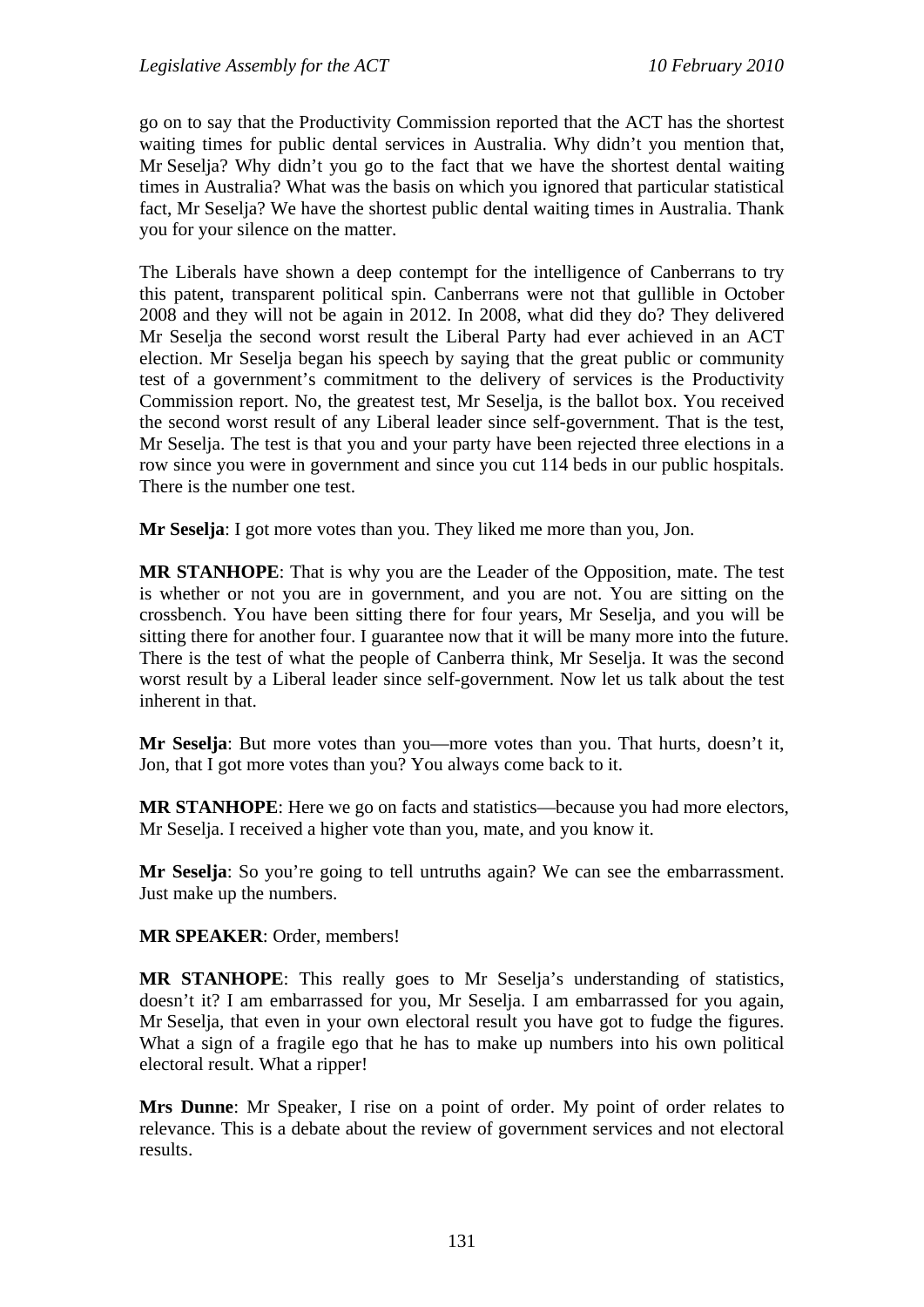**MR SPEAKER**: Unfortunately, your colleague sparked a discussion on electoral results but, Mr Stanhope, let us return to the matter of substance.

**MR STANHOPE**: Thank you, Mr Speaker; I am happy to do that. As we look into Mr Seselja's motion there are a number of other indications of the type of man that he is and the kind of government that he would lead. He criticises the government for spending more than the rest of the country on public housing, but you heard him just now condemning and damning us for daring to spend more than any other government on public housing. Then he criticises the government for spending less than other governments on private schools. What a wonderful summary of the man and the sort of government he would lead.

To condemn this government for investing in public housing and then in the very same breath to condemn it for spending less than other governments on private schools—what does it reveal about Mr Seselja and the Liberals? Where does this casual and contemptuous demonisation of public housing tenants come from? It comes from the same place as the ridiculous Liberal plan—renounced by, I have to say, the previous Liberal housing spokesperson—the random, unannounced drug raids on public housing tenants.

That is where it comes from. But it is a very unpleasant subtext to today's motion. A government that spends more on housing, its more needy—what an outrage! A government that is investing millions retrofitting its public housing stock with water and energy saving technologies—double outrage! A government that believes its own tenants deserve to live in a place they can be proud to call home—for goodness sake, quickly call in the auditor! But, of course, when it comes to funding private schools, more generosity is called for: why are we being so miserly? In the case of private schools we are to be condemned for not giving enough, except, of course—gosh what a surprise!—he has misunderstood the numbers. The ACT government provides \$1,600 in funding for non-government schools. It is below the national average but it is not the lowest. Anyway, Mr Seselja got the numbers wrong; he miscounted.

**MS HUNTER** (Ginninderra—Parliamentary Convenor, ACT Greens) (10.42): While the Greens share some of Mr Seselja's concern on aspects of the Productivity Commission's report on government 2010, we cannot support the motion in its current form. The Greens cannot support the motion on several levels. The motion opens by asking the Assembly to note that the Productivity Commission delivered through its report on government services "a scathing appraisal of the performance of the ACT Labor Government". In fact, the Productivity Commission did not and would not deliver an appraisal of any state or territory. The report merely delivers statistical data.

The second point of the motion asks the Assembly to note "lack of efficiencies within the ACT Labor Government". This is an extremely broad and sweeping statement which asks the Assembly to take on some sort of good faith the opposition's statement without any reference to specific data or parameters.

The motion then continues to ask the Assembly to note some very selective sections of the report. While the statistics quoted may be accurately lifted from the report, they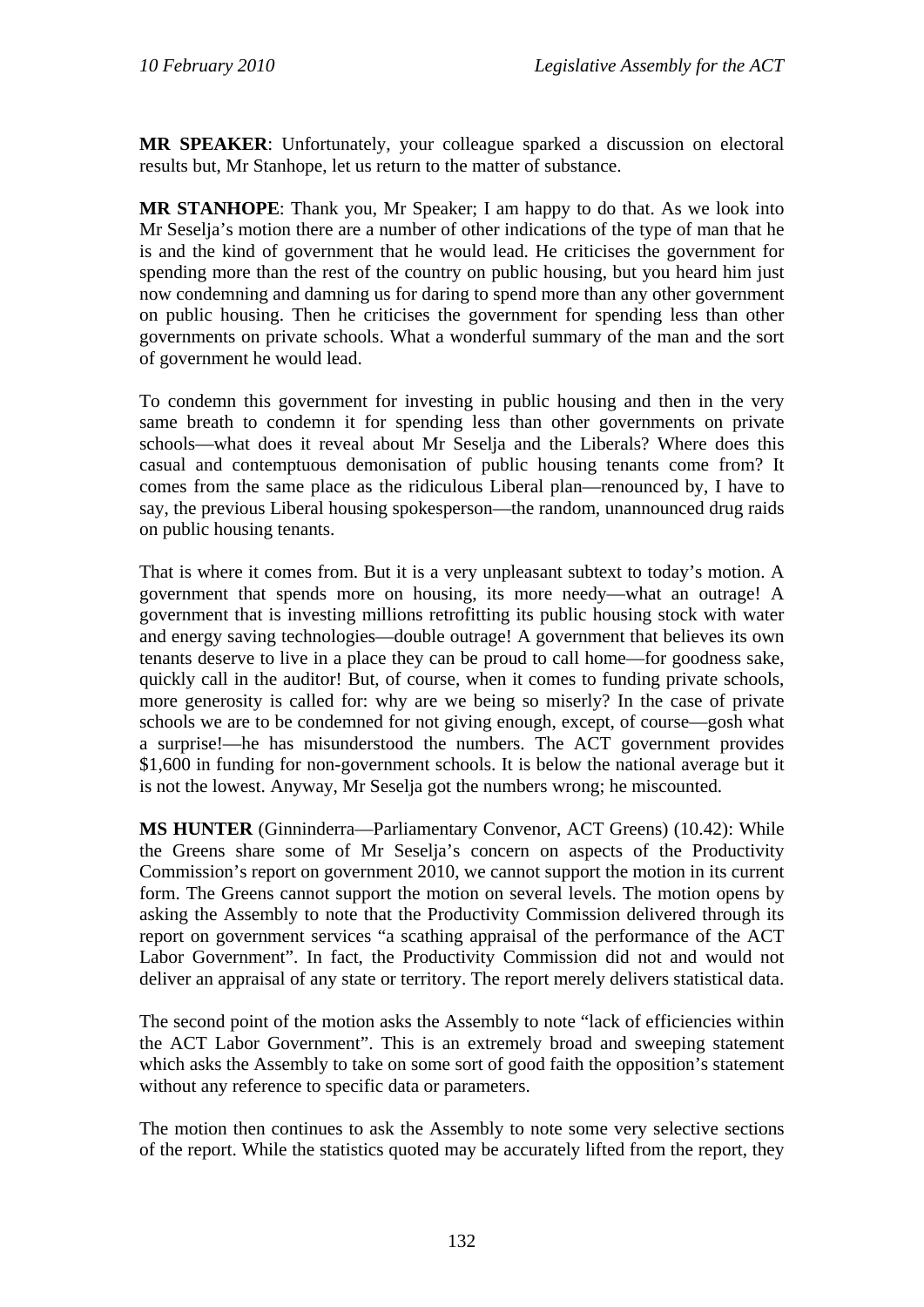present a particularly limited examination of what is a vast amount of data gathered by varying methods. To ask the Assembly to acknowledge these statistics in isolation would be an oversimplification of the information provided, as this information can only be fairly interpreted in the context of the larger report.

It is important to note that in 1993 when the heads of government established the review of government service provision, it was to provide information and serve as a tool for government to use for strategic budget and policy planning. Information in the report has been used to assess the resource needs and resource performance of departments. It has also been used to identify jurisdictions with whom to share information on services.

The data in the report can also provide an incentive to improve the performance of government services by enhancing measurement approaches and techniques in relation to aspects of performance, such as unit costs and service quality. It may also help jurisdictions to identify where there is scope for improvement and promote greater transparency and informed debate about comparative performance.

As helpful and essential as this large collection of data is, it does make for a complex report which should not be used to make generalisations. Although interjurisdictional comparisons offer a level of accountability to customers, clients and citizens and expand interjurisdictional learning, consumers must be wary of the method of comparisons used under each measure. Not all data in the report relates to the same time period, and not all jurisdictions measure data collection with the same method.

One such example in this report is that it states that the ACT has the highest rate of childcare costs in Australia. The ACT does have expensive childcare costs, and the market sets these costs. Demand is elevated in the ACT, and the average income for Canberra households is relatively high compared to other states. This is combined with the fact that childcare workers in the ACT usually receive higher remuneration than many other jurisdictions. This example clearly points to the original intent of the report, which is to support interjurisdictional learning, particularly where governments have adopted policy approaches, such as paying childcare workers at a rate that recognises their importance.

I also refer to section 1.6, titled "Approach to performance measurement". It is a section of the report which states that data may not be directly comparable if definitions or counting rules differ or they are so broad that they result in different interpretations—for example, depreciation rules—the scope of measurement varies for example, waiting times for elective surgery—and the sample size is too small for statistical reliability.

There is also the issue of timeliness and accuracy. The report says:

Sometimes there is a trade-off between the precision of data and its timely availability—data that are provided in a timely fashion might have had fewer opportunities to undergo rigorous validation

However, as I said earlier, the Greens do share some serious concerns with regard to some of the results of the comparative data in the report, but, in order to make a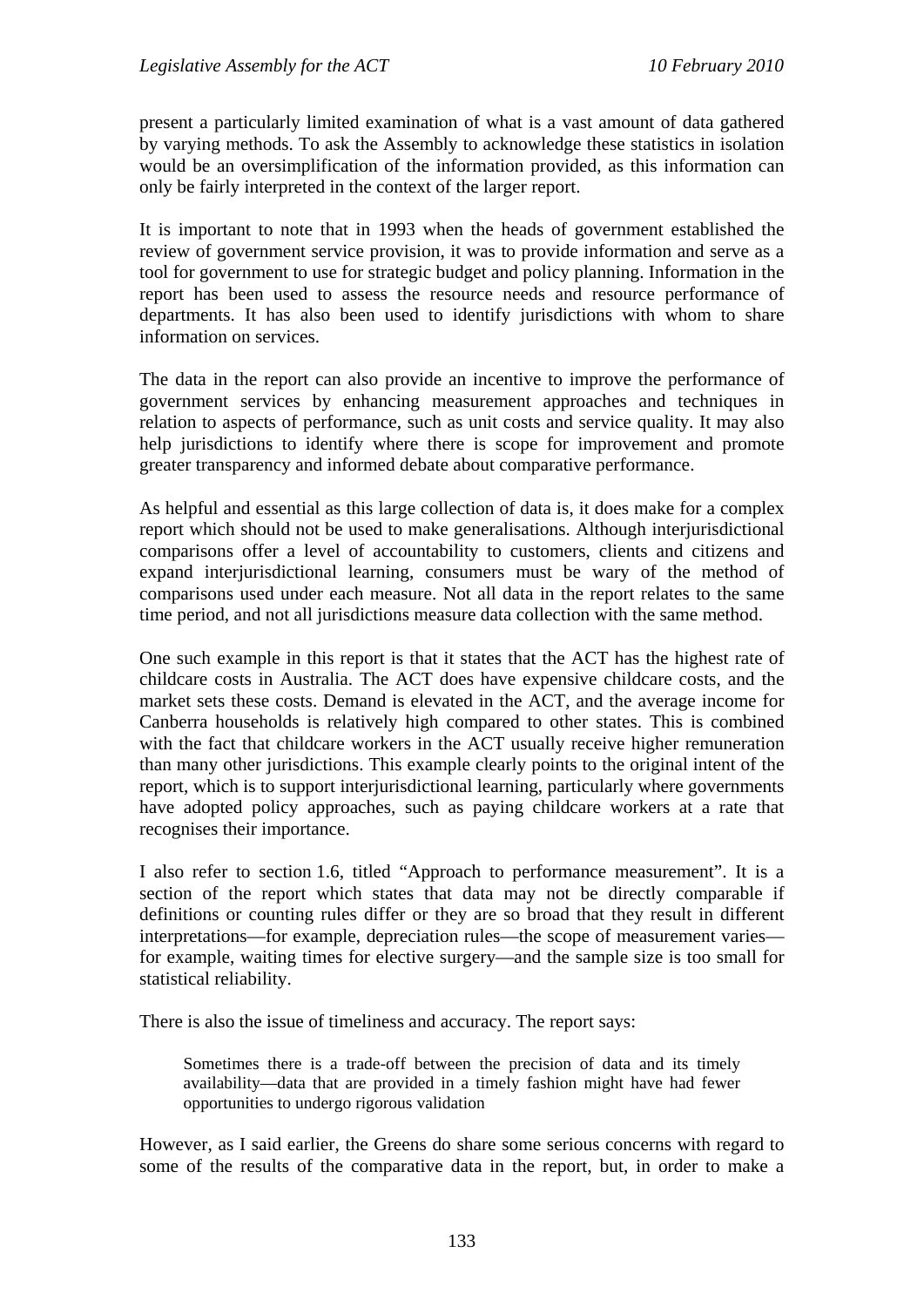serious analysis of these results—significant and weighty questions—you have to do so with some academic rigour. That would be preferable to the sensationalist press-release style of this motion by the Liberal Party today. There has been no genuine scholarly approach to this motion, and the Greens do not believe that it is a sincere attempt to critique the results of the report.

The Greens will be expecting the government to clearly articulate how they will address many of the issues raised in the report. We do not believe the government have effectively communicated to the public how improvements have been made since the collection of data in the report or how they intend to address the measures which the ACT clearly has room to improve on.

The approach by the Liberal Party today will not serve the people of the ACT to gain a realistic and accurate explanation from the government as to how they intend to improve on the results in the report. It does not serve the constituents of this Assembly to cherry-pick pieces of data from the report and sensationalise statistics. It will not produce a genuine picture of services in the ACT.

I will say that it is incumbent upon the government to make an honest appraisal of the results from the report, and the Greens will be expecting each minister to report regularly to the Assembly and to the Canberra community. We do have a number of forums coming up, such as estimates, where we expect there will be clear explanations regarding what progress has been made. The Greens cannot support a motion such as this today as it does not present an accurate and well-considered request to the Assembly.

**MR SMYTH** (Brindabella) (10.49): Mr Speaker, I have never heard such an amazing list of excuses for yet again selling out the people of Canberra. The Greens ran on the premise that they would be third party insurance. They would hold the government to account. They would, perhaps, undertake scholarly work so they could back up their arguments with the facts. But if you look at the data that is contained in the ROGS report, it does not offer an analysis, and rightly so. It does not offer a commentary; it just puts the data and the facts there. There is no doubt that this motion is required today, and there is no doubt that this motion should be supported by the Greens.

Instead of some scholarly analysis from the convenor of the Greens, all we got was a list of excuses as to yet again why they will sell out to the people of the ACT; why they will simply let the government off the hook; why they do not want to get into the detail and analyse what is in this report. If you do go into the report and if you do some analysis—hopefully in a scholarly way, but who is to define what a scholar is then you will realise that this motion is accurate and this motion is worthy of support.

What this motion does is outline another insight into the poor performance of the Stanhope-Gallagher government. What it does is comprehensively indict the government on what it has failed to achieve. I agree with Ms Hunter on one thing that is, this report does not make judgements about policy areas dealt with in the report. The report provides detailed analysis of various policy areas with tables that provide extensive statistical insights into each policy area. What that means is that it is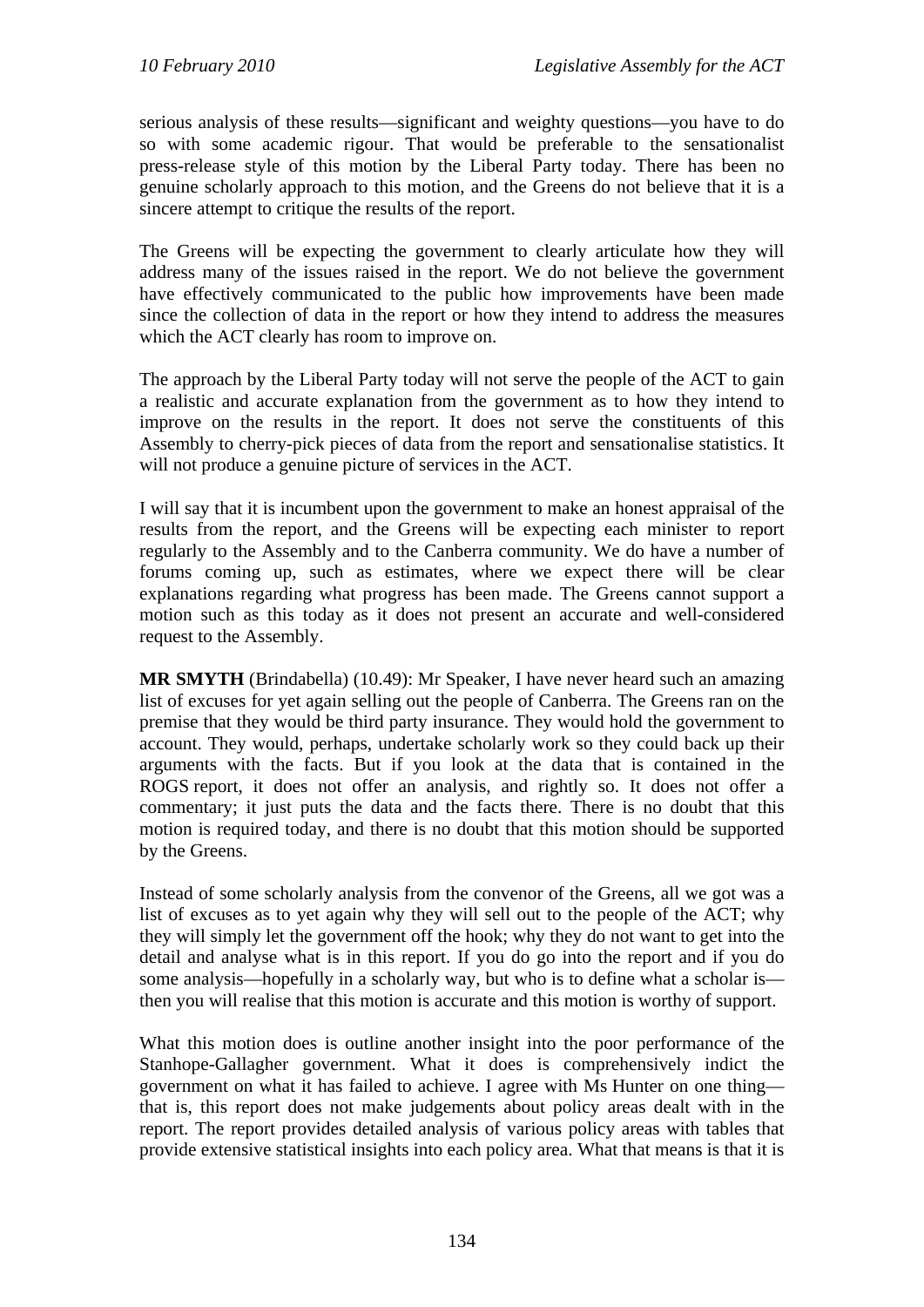up to us to examine the report and draw reasonable conclusions from the data. I did not hear a single reasonable conclusion from the convenor of the Greens. All I heard was a whole lot of get-out-of-jail excuses because they simply fail to hold the government accountable, yet again.

If we go to the motion and look at paragraph (vi)—the increasingly underfunded emergency services which have resulted in steadily increasing ambulance response times—that is a statement of fact. If you want the facts, let us go to the report. If you go to the chart on page 9.13, emergency management services for fire events, and if you look at the real funding of fire service organisations in table 9.2, you see that, in 2008-09 dollars, the ACT is the only jurisdiction that does not have real funding of fire service organisations. We have gone backwards.

I hope the analysis of that is to the liking of the convenor of the Greens, but if you look at the chart on page 9.13, you will see that funding in New South Wales from 2004-05 to 2008-09 went up 19 per cent; in Victoria, 112 per cent; in Queensland, 12 per cent; in Western Australia, 67 per cent; in South Australia, nine per cent; in Tasmania, two per cent; in the Northern Territory, nine per cent. There is only one jurisdiction that goes backwards.

Now, I hope that is scholarly enough, because in 2008-09 dollars, in 2004-05 the ACT spent \$52.2 million. In 2008-09 it only spent \$50.6 million. That is backwards. So what is wrong with holding the government to account on paragraph (vi) of this motion where we see the emergency services real funding of fire service organisations going backwards in the ACT? It is the only jurisdiction to go backwards, Ms Hunter. I hope my analysis meets with your agreement. If not, I can actually send my staff around to brief you on how a smaller number means that something has gone backwards, because that is the basis of this. We always get the scold from the Greens; we always get scolded for daring to hold the government to account. We are scolded by the third party insurance party, but they really are the "we'll just let the government get away with anything" party. They are just a party that does not stand up for the people of the ACT. Perhaps the minister would like to come down and explain why the real funding of fire service organisations in the ACT has gone backwards under this government.

That is not the only measure where they have gone backwards. Let us go to table 9.1 on page 9.8. It is the analysis of volunteers in emergency service organisations, and the numbers have declined. In 2006-07 there were, according to this chart, 1,452. It went up in 2007-08 to 1,572 but then it declined; it went backwards. In 2008-09 it went down to 1,437, a decline that concerns me. I hope the minister will come down and provide some scholarly analysis of why this decline has occurred. Perhaps Ms Hunter will then seek leave to speak again to either validate what the minister has said or just accept his excuse.

But that is the problem for us: when you sell out, you sell out, and that is the problem for the people of the ACT. They will come to know that the Greens are a sell-out. When you have motions to hold the government to account, there is a real opportunity to be third party insurance, but they just choose not to accept that.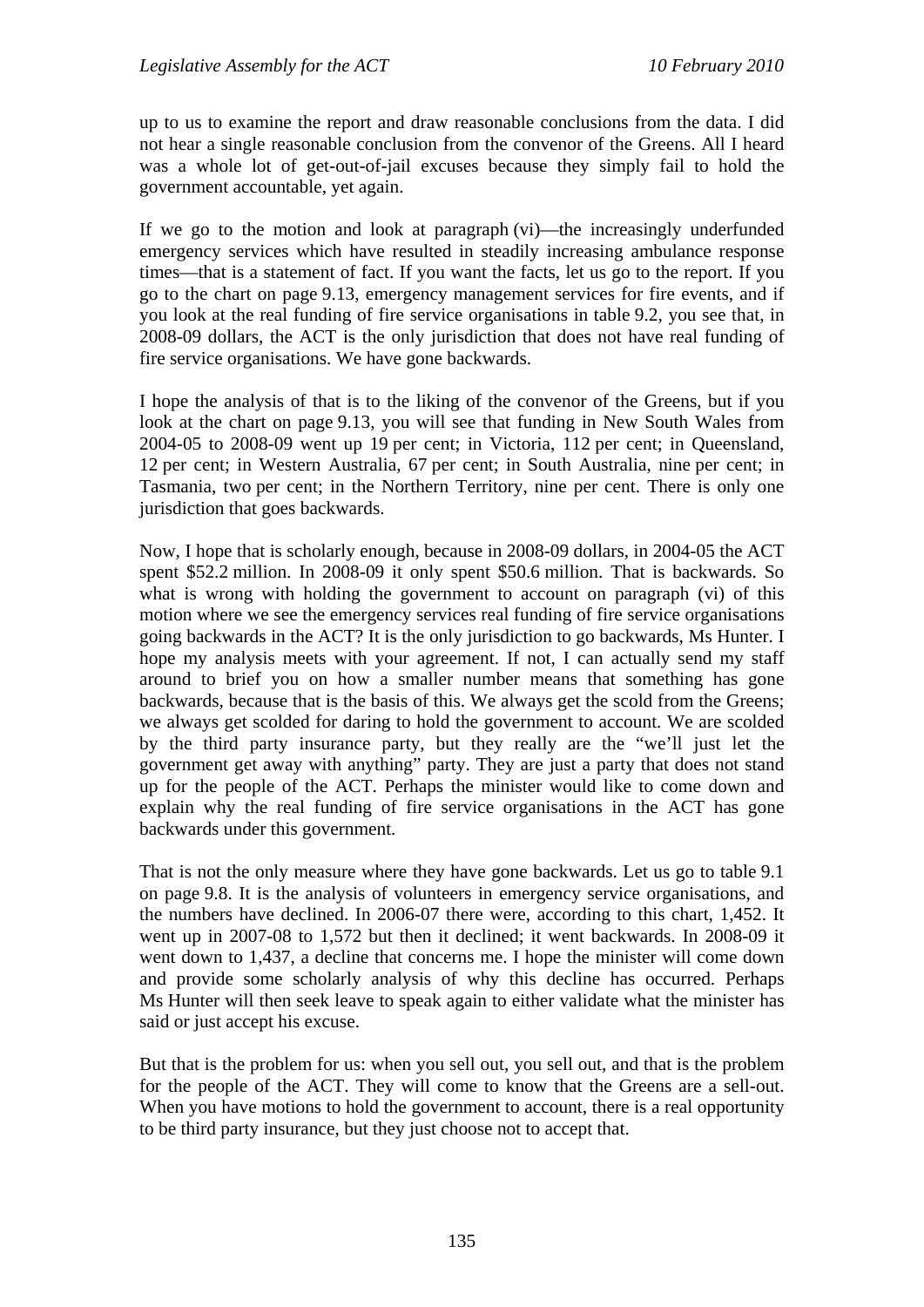Let us be fair: most of the other jurisdictions, if not all the other jurisdictions, have also seen a decline in volunteer numbers. This is apparently due to a fall in volunteers in fire service organisations, so questions need to be asked. Let us do some scholarly analysis, shall we? We apparently have a problem. The minister, who has the data, will hopefully come down and respond, and then perhaps as an Assembly we can come up with solutions. But unless you hold the government to account, instead of mouthing platitudes and excuses, nothing will ever change.

Let us turn to ambulance services. Remember, there was a very critical report perhaps you could call it a scholarly analysis—of the delivery of ambulance services in the ACT community done by none other than the Auditor-General. That was a damning indictment of response times, which caused the personal attack from the Chief Minister on the Auditor-General and all its implied threats. He does not like the bad news. But here is another report that actually confirms the findings made by the Auditor-General. If you go to the table showing the number of qualified officers, you see that the ACT is the only jurisdiction to record a fall in qualified ambulance officers during 2008-09. That is in complete contrast to all of the jurisdictions. I hope that is scholarly enough for you, Ms Hunter. We are the only jurisdiction to record a fall.

So what is going on with this critical aspect of operations within the ACT Ambulance Service? Where is the minister? What is the excuse this time? Who is responsible for this adverse record in the ACT in contrast to all other jurisdictions? As Mr Seselja says, this is a scathing appraisal of the performance of the ACT government.

Let us go to the analysis in figure 9.29, the analysis of ambulance response times. Again, the ACT is the standout performer for all the wrong reasons. Ambulance response times in the ACT have increased for each of the past five years in contrast to the performance of virtually all other jurisdictions. So why are we going backwards? Why are we the only jurisdiction to go backwards? That is the purpose of this motion today. It is to hold the government to account, to seek answers and to ensure that they put solutions in place.

We had asked some questions on this entire matter after the Auditor-General's report, and it is interesting, because I got an answer, finally, from Ms Burch, who must have been the acting minister on the day. I asked the question in annual reports hearings: can you provide the number of times an ACT Fire Brigade vehicle has attended an ACT Ambulance Service call-out in a first-response capacity as an ambulance when an ambulance was unavailable? The answer was as follows: the ACT Fire Brigade responded to a total of 241 medical assistance calls during the 2008-09 financial year; however, not all of these are results of an ACT Ambulance Service intensive care ambulance being unavailable.

It is standard procedure that, when there are not enough ambulances—and that is a question for another day—you do respond with a Fire Brigade vehicle. That is okay, because the Fire Brigade officers are trained to do this. But it does beg the question. That happened 241 times; that is five a week. Five times a week if you had rung for an ambulance and were expecting an ambulance you got a Fire Brigade truck. So there is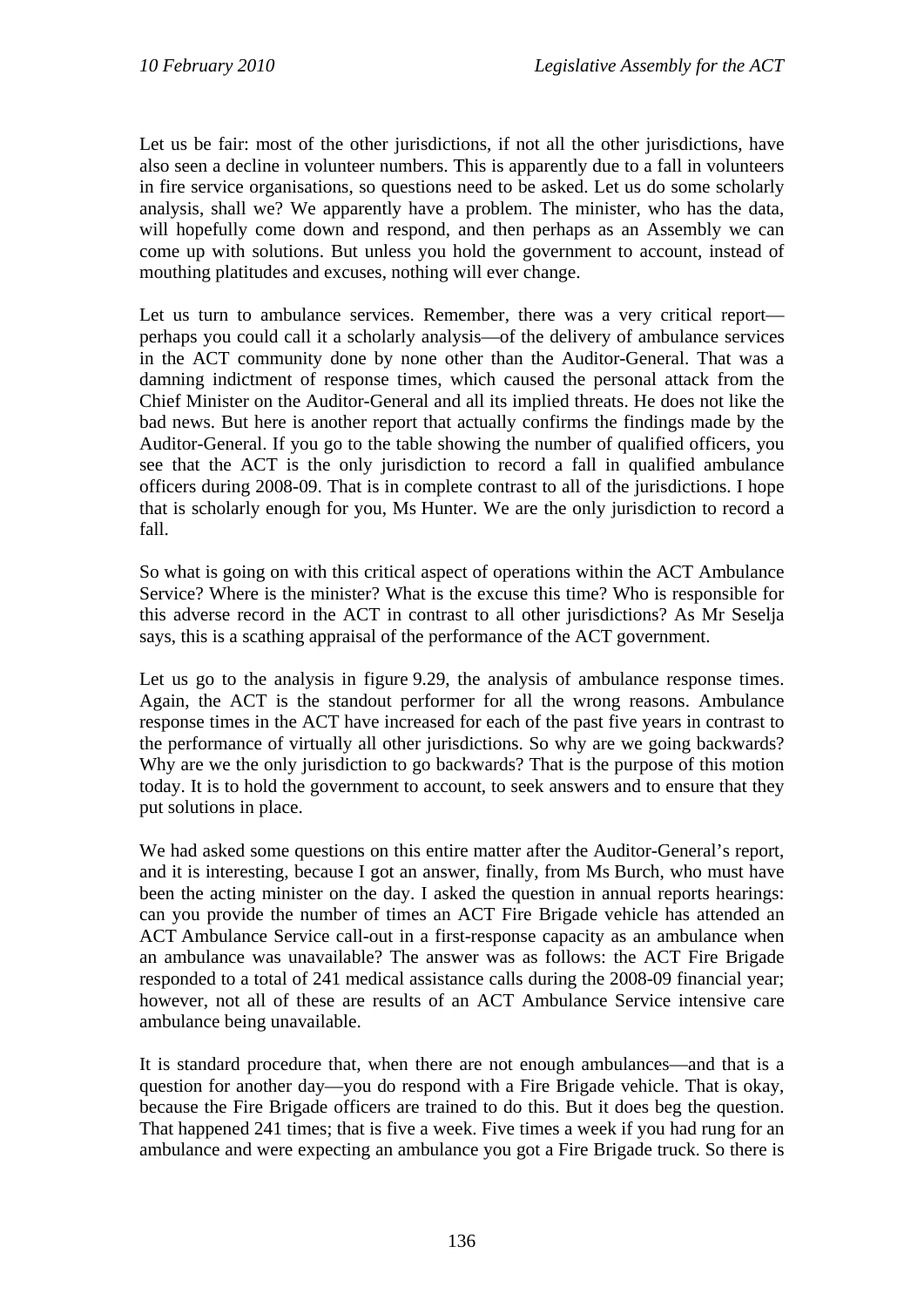a question there, and it is highlighted again by this report. That is called analysis, Ms Hunter. That is what we do in the Liberal Party.

So there is an analysis of ambulance response times, and in figure 9.28 there is an analysis of staff attrition. Again, we are the standout performer at the wrong end of the chart.

**MR BARR** (Molonglo—Minister for Education and Training, Minister for Planning, Minister for Tourism, Sport and Recreation and Minister for Gaming and Racing) (10.59): It is a pleasure to be able to contribute to this debate. There is nothing more enjoyable in this Assembly than debating the ACT Liberal Party on matters of productivity and efficiency.

In this particular motion, my attention was drawn particularly to a series of points about halfway through this in relation to an alleged inefficiency in the ACT public schooling system. We heard a little—only a few minutes—from Mr Seselja, and I look forward to Mr Doszpot's contribution on this matter at some point in the near future.

Mr Seselja made a series of claims. Generally, he endorsed outcomes within the ACT education system, but he drew some particular attention to a couple of tables contained in the report on government services that indicate that, yes, the ACT government spends more per student on government schools than any other jurisdiction bar the Northern Territory. Given the rural and remote characteristics of the Northern Territory, it is no surprise that costs are much higher in that jurisdiction.

The ACT does spend more money. There are two principal reasons for that. One is a policy choice that, until this morning, I took to be one that was endorsed by all parties in this chamber: we have invested more in lowering class sizes. This was a policy that the Liberal Party professed to support, potentially, until this morning, although we will seek some clarification. Perhaps the Leader of the Opposition, when he gets up to reply at the conclusion of this, will reconfirm whether the Liberal Party still supports that policy.

In table 4A.16 in chapter 16 of the Productivity Commission report, we see that the ACT has the second lowest student-to-teacher ratio in public schools of any jurisdiction—the gap most particularly being the case in primary schools, where we have focused our investment in additional teachers. The national average is a student-to-teacher ratio of 15.6 Australia-wide. In the ACT, it is 13.6. Only the Northern Territory has a lower average than the ACT. All other jurisdictions are in the 15s, ranging from 15.3 in WA to 15.9 in New South Wales. A clear policy decision to provide additional teachers in primary schools is one of the key factors why the ACT government spends more per student in the public system than other jurisdictions do. There is what I understood to be a tripartisan position that we consciously make that investment.

The other major factor, although you see this trend changing as you look at the data, has been an inefficient use of public school buildings in the ACT. Pleasingly, if you look at the change from 2004 to 2008, you see that the ACT is making massive strides,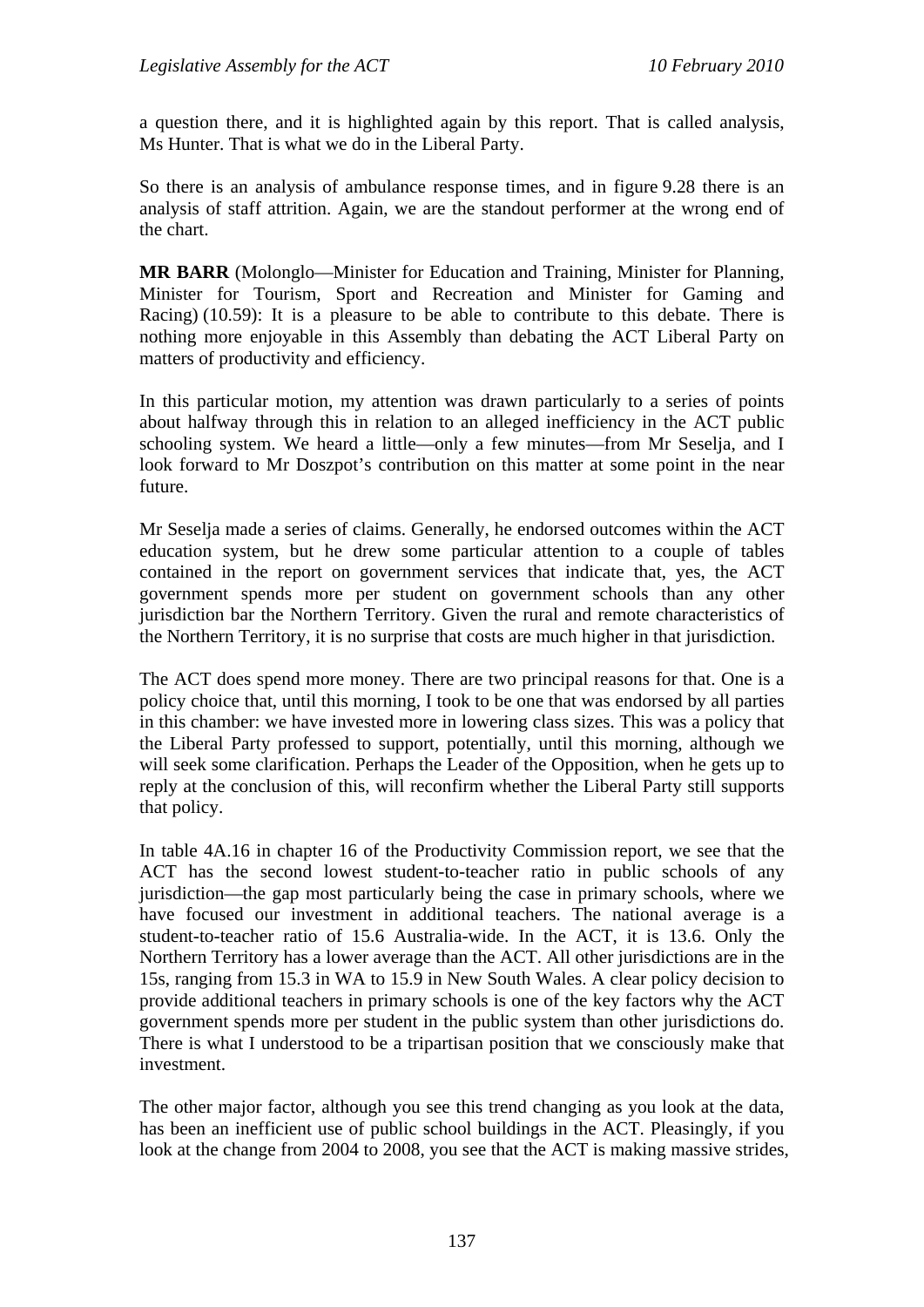when compared to other jurisdictions, to more efficiently use our public school buildings. That was a controversial process—interestingly, it was opposed by the Canberra Liberals, most particularly, but equally by the ACT Greens—to see the more efficient use of public school infrastructure. It has enabled us to have the capacity to reinvest in our public school infrastructure to the tune of over half a billion dollars now. When combined with the commonwealth government's investment, it is the single largest investment in public education in the history of this territory—investing in infrastructure which was being poorly utilised. It is important that we acknowledge the change that has occurred.

There are other tables contained within the detail of the Productivity Commission report that ably demonstrate how we have been able to more efficiently utilise our public school resources. That is important too, because, whilst we want to invest more in our education system—and we do invest more than any other comparable jurisdiction in this country; it is a policy badge that we wear with pride—we also need to do it efficiently.

For the Liberal Party to come into this place this morning and lecture the government on productivity measures and efficiency measures is just laughable—laughable. They stand condemned on their record of opposing every significant microeconomic reform that this government has sought to undertake. Every single significant piece of microeconomic reform that this government has sought to implement has been opposed by the Canberra Liberals—every single point.

Madam Deputy Speaker, what does that lead you to conclude? It is time for a bit more analysis of how the ACT compares with other jurisdictions. I think it is fair to say that we have the worst shadow economics team in Australia here in the ACT. I have been constructing a simplistic league table in relation to shadow economics teams in this country. I am sure the Greens will understand that I have constructed this and will acknowledge that I have put it together. In that simplistic league table, I am afraid, the ACT Liberals have moved from last to second last as a result of a dynamic new shadow economics team that has emerged in a place not too far from here. On a simplistic league table, on raw scores, Abbott, Hockey and Barnaby Joyce would have to be the worst shadow economics team in this country. However, being a fair man, I believe it is appropriate to adjust for an index of community socioeconomic advantage in this instance. We have got to adjust for the Queensland National Party. On that basis, the clear winners in the national league table of worst shadow economics spokespeople are Seselja and Smyth. Seselja and Smyth win.

Let us look at another simplistic league table, productivity measures. In this instance we will create a little league table of our own across the chamber. I would say, Madam Deputy Speaker, and I think the Chief Minister has alluded to this, that Mr Coe would probably head the productivity table within the ACT Liberal Party. Clearly he has demonstrated the greatest capacity for hard work. He does not always get it right, but at least he gets in and has a go.

**Mr Stanhope**: He gets out of bed in the morning.

**MR BARR**: He does get out of bed in the morning. Second to Mr Coe in the productivity league table on the Liberal Party is Mr Hanson. I will give him credit. He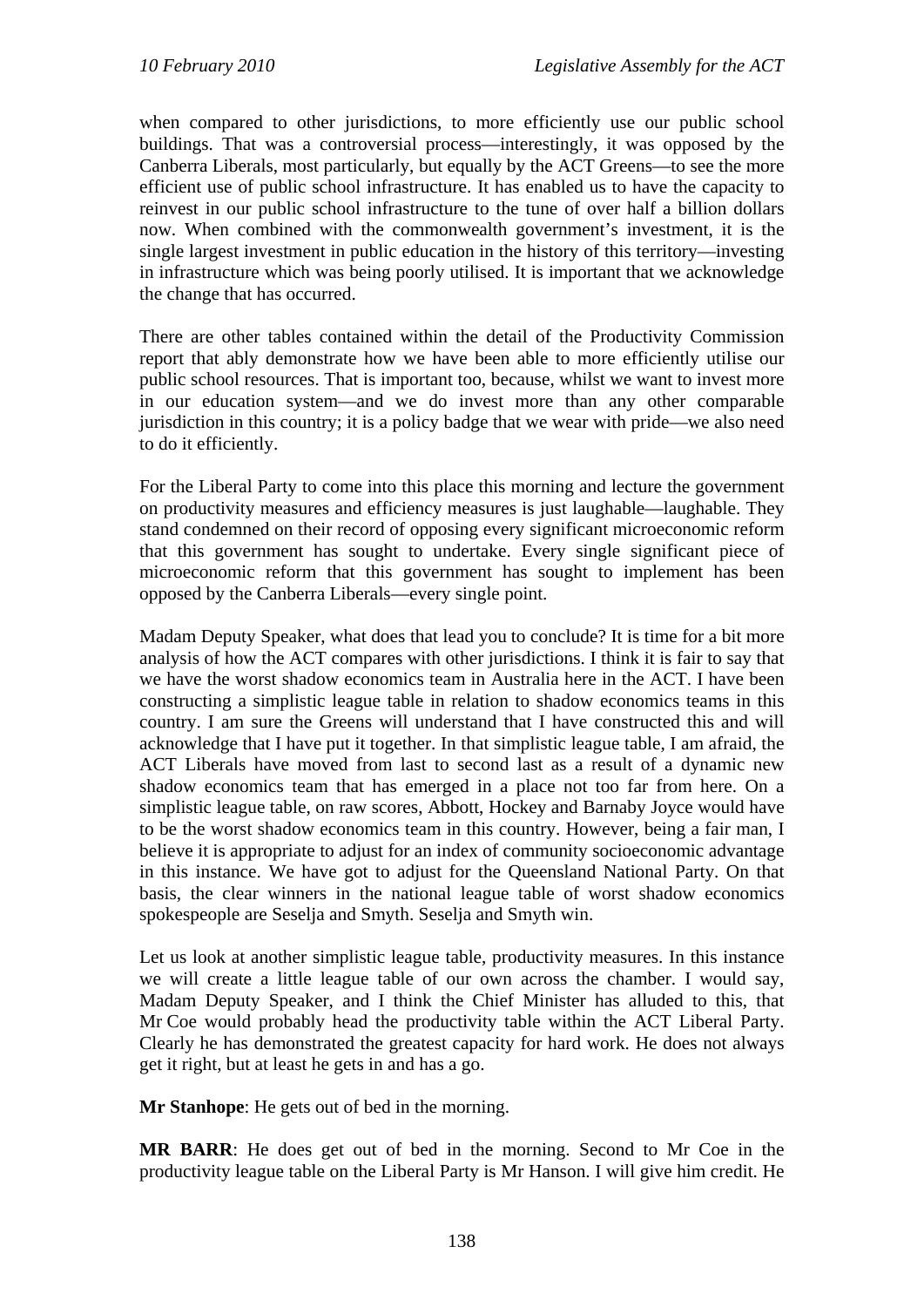is often loud. The Speaker has observed that already; in one day of question time, he has worn out the totality of the Speaker's patience in relation to question time interjections. He is certainly doing very well on that score. Top of the class there, Jeremy. But on any productivity measure, Hanson and Coe win hands down over Smyth and Seselja.

Let us look at some other measures. The *Canberra Times* last year undertook a bit of a league table of their own and measured the parties in a variety of different areas. Most particular and most interesting was the score on policy: D-plus for the Liberal opposition—hampered by a deficit of policy. Haven't we seen that, Madam Deputy Speaker? We have witnessed it in this morning's debate and in the way that they have begun 2010. They have begun 2010 where they left in 2009—opposition for opposition's sake. They have nothing constructive to add to the public policy debate in this territory. They have opposed every significant piece of microeconomic reform that this government has sought to implement, even when, in their heart of hearts, they know it was the right thing to do.

Mr Doszpot let the cat out of the bag to me prior to being in this place, when he was not so heavily influenced by the black hand of Mr Smyth. When he was not so heavily influenced, Mr Doszpot said to me in a particular car park in a Canberra shopping centre that, although it was unpopular, it was the right thing to do to close schools. He knows it; I know it. He said so in his first interview to *City News*. He said: "We wasted three years talking about this. The community has moved on." Everyone has, it would seem, except for Mr Doszpot. He may well continue to run this line, but we know, and the community knows, that he is stuck in the past.

**MR HANSON** (Molonglo) (11.09): The simple truth out of the Productivity Commission's report is that we pay more, we get less and we wait longer.

We have heard from Jon Stanhope and Andrew Barr. Jon Stanhope basically went on the attack with a tirade of denial and false accusations; I will come to more of those later. But what we just heard from Andrew Barr, when he had 10 minutes to defend this government's record on education and other areas within his portfolio responsibilities, was a Heather-esque attempt at wit reminiscent of some previous speeches he has made in here. Rather than being a serious attempt to defend or explain the government's record, it was simply a very dismal attempt at humour.

The Greens' response, I would have to say, is equally disappointing. Meredith Hunter, who is known for her non-attendance at estimates hearings and her abject failure to hold this government to account, spoke for seven or eight minutes, basically in defence of the dismal record of her mate Katy Gallagher and her government. If the Greens are to be taken seriously as economic managers, if they are going to be taken seriously as commentators in the Assembly and if they are going to be taken seriously as people who hold the government to account, they need to do more than spend seven or eight minutes apologising for the government and criticising the people who brought this very good motion on.

I commend Mr Seselja for bringing this motion on. It is very important that we recognise what this government is failing to deliver to the people of the ACT. After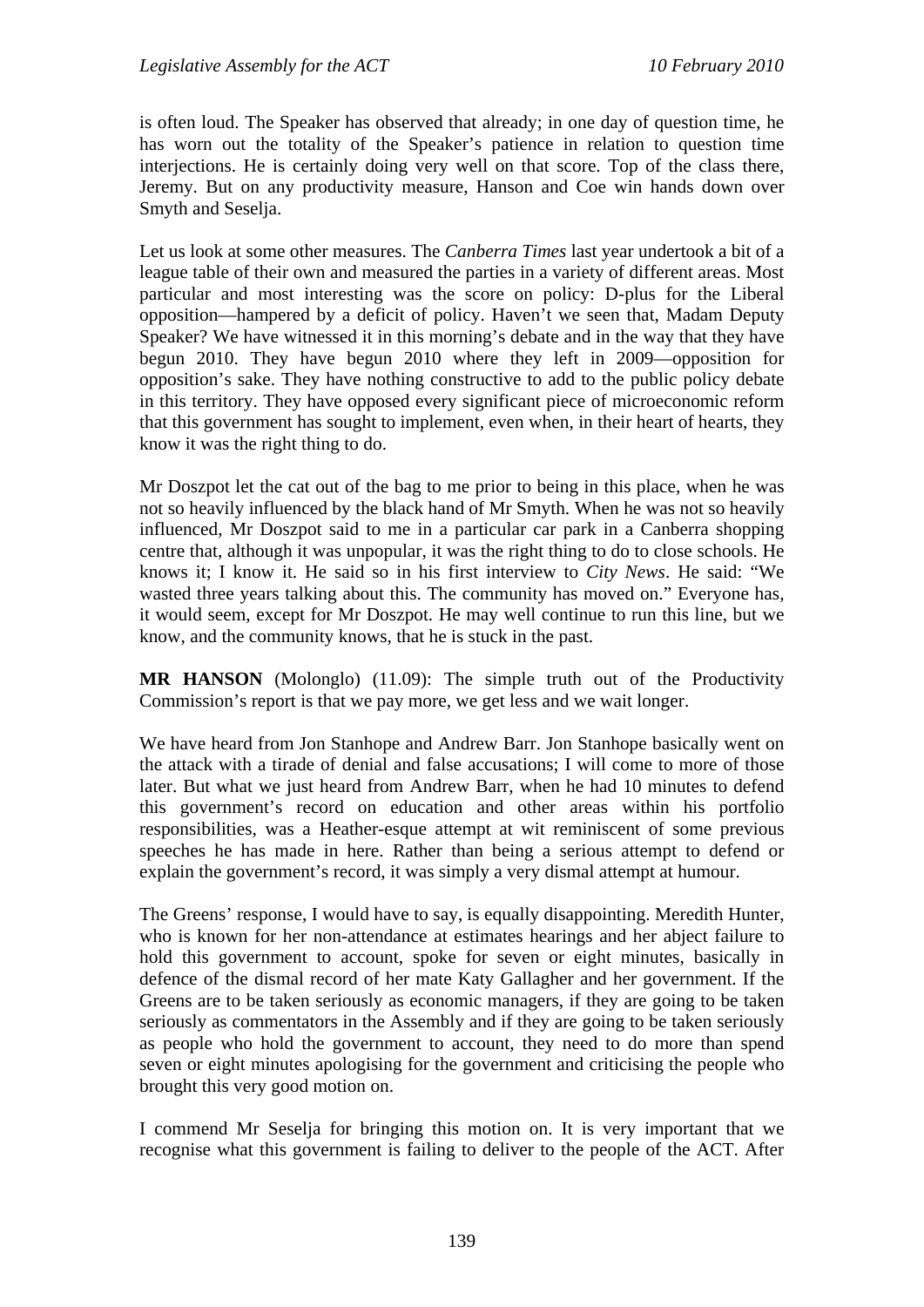eight years of mismanagement, what we see across all of our portfolio areas is a city in decline.

I turn specifically to health, which is obviously a great area of concern for the Canberra community. When we look at some of the key performance indicators in comparison both to other states and to when the Liberals were last in power, we can see a decline across the board.

When we come to elective surgery, in 2007 and 2008 the ACT had the longest median waiting times for elective surgery in the entire nation. This indicator is measured by the number of days patients at the 50th percentile have waited for surgery. When Jon Stanhope said that he is talking about taking the first people off the list, who have waited the least amount of time, we are talking about people at the 50th percentile.

The ACT's result was the worst in the nation by a long way. Indeed, there was a 72-day wait for elective surgery. The average across the rest of the nation was 34 days. The ACT figure is twice as bad as the national average, Mr Speaker. That is a performance indicator that Mr Stanhope wants to defend.

**Mr Rattenbury**: Point of order, Madam Deputy Speaker.

**MADAM DEPUTY SPEAKER**: Would you resume your seat, Mr Hanson.

**Mr Rattenbury**: I invite Mr Hanson to recognise the change in the chair. Whilst he is reading his speech, he might acknowledge the change in the membership of the chair.

**MADAM DEPUTY SPEAKER**: Will you do that, please, Mr Hanson?

**MR HANSON**: Certainly, Madam Deputy Speaker. I do get confused sometimes as to what role the Speaker is taking—whether he is the spokesperson or the Speaker. Sometimes I do get somewhat confused. I apologise to you, Madam Deputy Speaker, for my grievous error, and I thank the spokesman for the Greens for pointing that error out.

**MADAM DEPUTY SPEAKER**: Thank you, Mr Hanson. I am sure that the Speaker will be able to provide you with a briefing on how to address the chair.

**MR HANSON**: Thank you, Madam Deputy Speaker. I certainly apologise. I did not realise I had offended his sensibilities to such a degree. Madam Deputy Speaker, it is good to see that the Greens are struggling with the big issues of state here in the ACT.

**Mr Coe**: The future of the territory is in safe hands with this Assembly.

**MR HANSON**: Yes. If you want to interject again—you do criticise my interjections, Mr Rattenbury, whilst you are sitting in the chair.

**MADAM DEPUTY SPEAKER**: Mr Hanson, one of the protocols is that you actually address me and not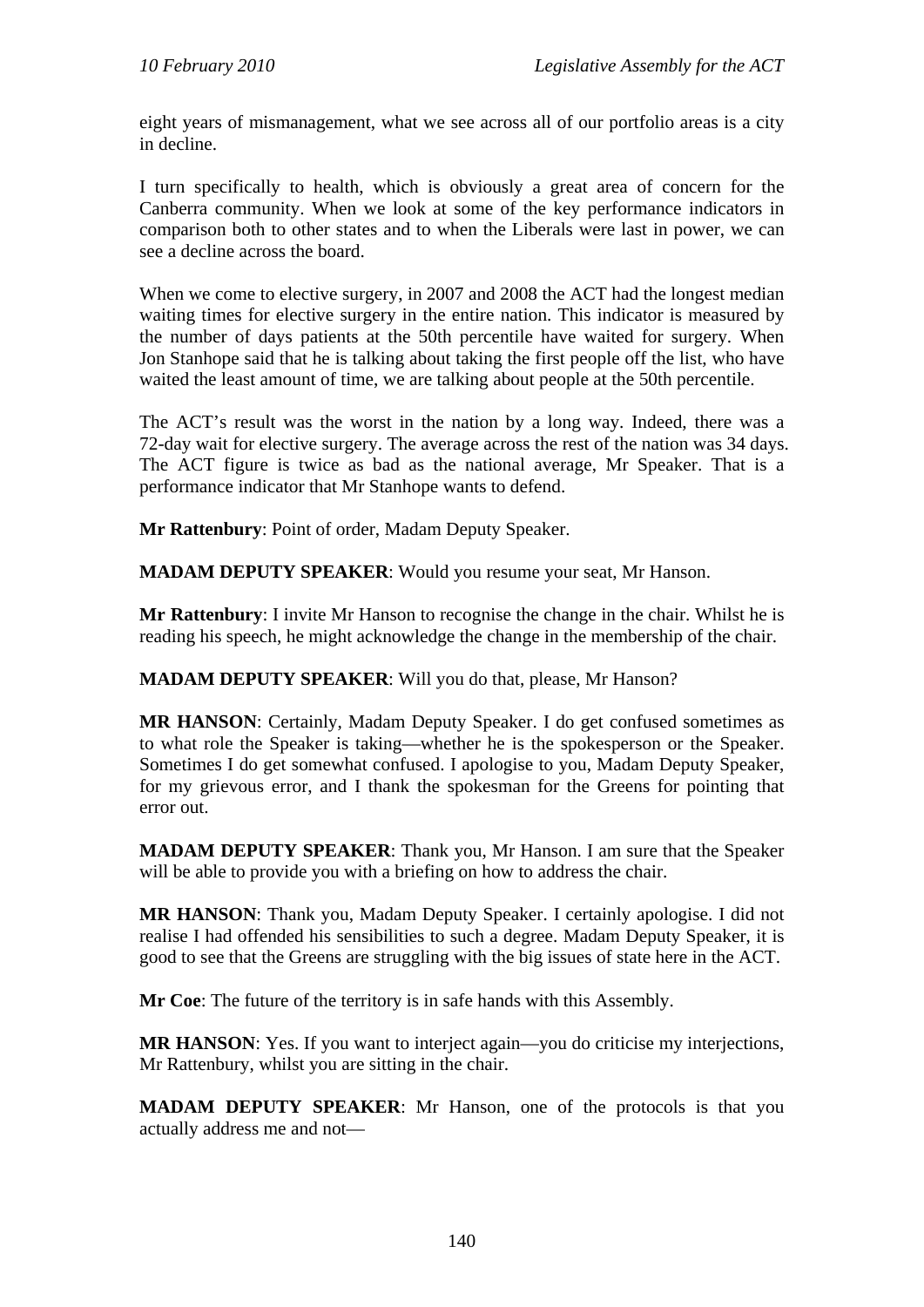**MR HANSON**: Certainly, Madam Deputy Speaker; I do appreciate that. I will move on to the next point, which is a reflection of where we were in 2001-02 with elective surgery rates. We had a waiting time, a median wait, of 40 days. I have said before that it is now 72 days. That is a significant decline. Regardless of the excuses that Mr Stanhope, his colleagues and the Greens make for this, it is inexcusable.

Patients have waited for more than 365 days. You will recall that Mr Stanhope said that he was addressing those people who had been waiting the longest because that is how he is tackling it and that is why the figures are so bad. But when you look at the facts, and not the spin, you will see that we have the worst result for people who wait the longest. Indeed, for people who have waited over 365 days, that figure is 10.3 per cent of all patients, whereas the national average is three per cent. For Mr Stanhope to say that he is tackling the patients waiting for the longest period of time—that is clearly not having any effect on the numbers.

I will move on from elective surgery to our emergency department waiting times. At some time most of us here would have experienced the result of our long waiting times for emergency department treatment or heard from constituents who have waited for hours and hours with their children or elderly patients who have been unable to see medical staff on time for urgent and semi-urgent treatment. For urgent and semi-urgent treatment, the categories are 30 minutes and 60 minutes respectively. You are meant to see 75 per cent of those patients on time. However, in the ACT it is 52 per cent and 51 per cent, respectively, for urgent and semi-urgent. That is only just behind the Northern Territory, the worst in the nation. When you consider the issues that the Northern Territory faces in terms of health outcomes, with its difficult problems with socioeconomic status and a large Indigenous population, you see that that is another dismal failure by the Stanhope Labor government.

Mr Stanhope has talked about hospital beds and the number of hospital beds that his government has put in. The reality of the situation is that the ACT Labor government has delivered the lowest number of hospital beds per capita in Australia. Compared to all the other states, per capita we have the lowest number of hospital beds. It is a dismal record.

With general practitioners we know that this government has essentially denied responsibility for any failure to provide the number of GPs we need in the ACT—to a point where we are now short 70 positions. Whilst GP numbers in the rest of Australia have been growing at eight per cent per annum, we have got a decline in our GP numbers so that again, per capita, we have the lowest number of GPs in Australia. And of the GPs that we do have, we now have the lowest bulk-billing rate. We have the lowest number of public dentists.

This is not coming cheap. We spend more per capita than any jurisdiction in Australia other than the Northern Territory, but we have health costs which are increasing at 11.1 per cent, the highest in the nation. Not only are we spending more than anybody else: we are getting the worst results, and health costs are increasing at an exponential rate, more than in any other jurisdiction in Australia.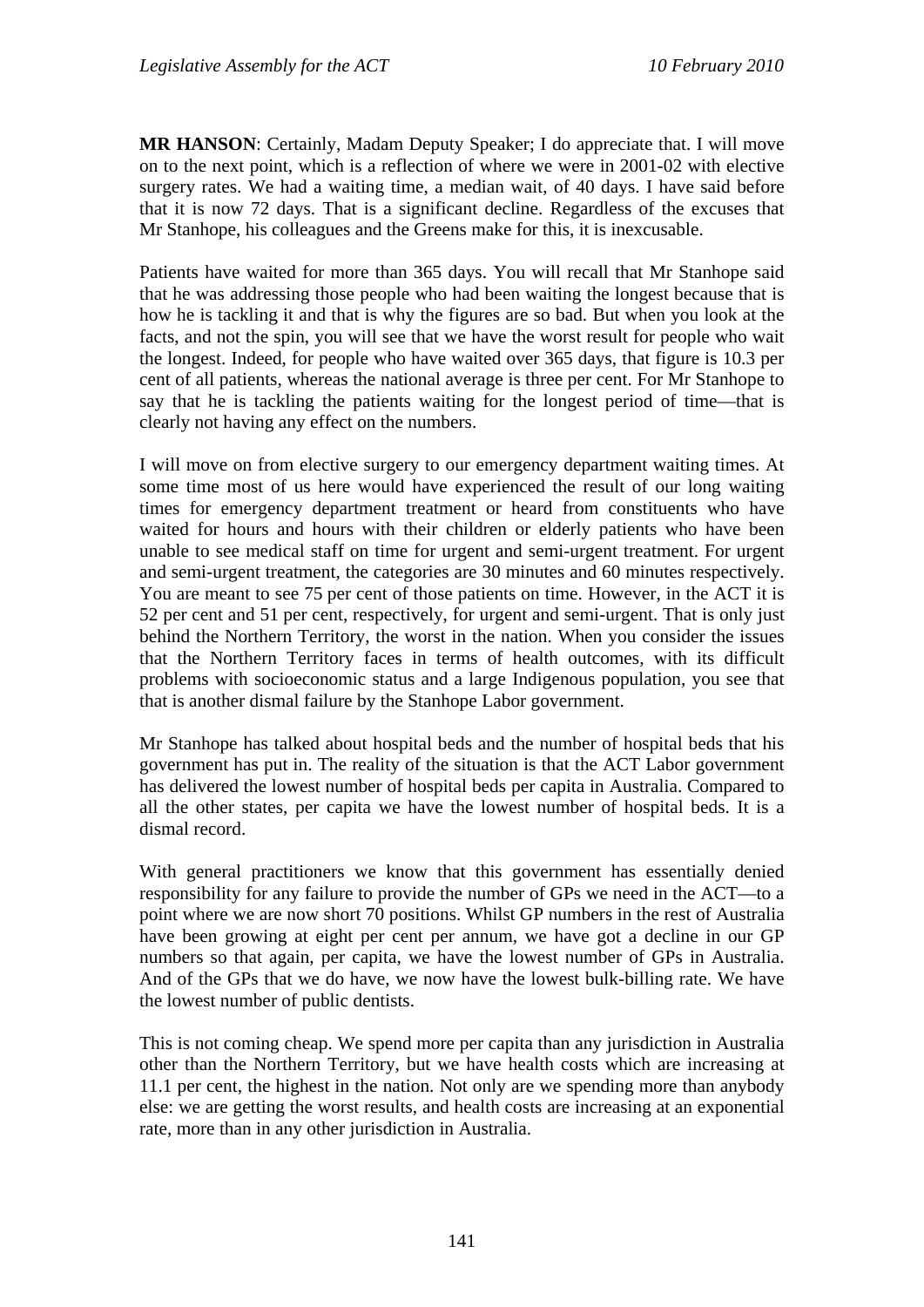I turn briefly to corrections. When we look at the amount that we are paying for our prisoners, the amount in the report had us at a rate that is more than in any other jurisdiction in Australia. But from the latest facts we know that that figure has now almost doubled under the management of Simon Corbell, to \$504 a day.

For policing, another one of Mr Corbell's portfolios, in relation to property crime, we have the lowest proportion of investigations finalised within 30 days of the offence becoming known to police. In terms of road safety, we have the poorest results for speeding. And let me turn to some other reports. When it comes to unlawful entry involving the taking of property, we see that, on figures per 100,000, we are the worst in the nation. For motor vehicle theft, that figure again is the worst in the nation. And other theft, on a per capita rate, is amongst the worst in the nation; I think we are only behind WA on that rate.

When we look across my portfolio areas, most importantly health, which affects everybody here in the ACT, we can see that there is no question but that we pay more, we wait longer and we get less—more so than the other states and more so than when this government came to power.

**MR CORBELL** (Molonglo—Attorney-General, Minister for the Environment, Climate Change and Water, Minister for Energy and Minister for Police and emergency services) (11.19): I can only reiterate the views that my colleagues on this side of the Assembly have expressed in making the point that the Liberal opposition continually fail to demonstrate any capacity to be consistent in their approach on these matters. They are quite prepared to criticise the government with their views about the performance of various government services. But, when it comes to proposals to actually put in place reform, to try and make things better, they simply refuse them.

My colleague Mr Barr amply demonstrated in the context of education and reform of the education process how every single step that this government has taken to try and reform and improve the delivery of education services in this city has been opposed by the Liberal Party—blocked, hindered, at every step.

It is the same with health, of course, with measures that the government has put in place to try and improve the planning, delivery and coordination of health services, particularly in Canberra's north in relation to Calvary hospital. Where were the Liberal Party on that? Were they proposing reform? Were they supporting reform? Were they putting in place steps to advocate the need for reform? No; they were simply saying no. They were rejecting. They were opposing. They were opposing for the sake of opposing.

I would like to turn to the issue of emergency services and in particular the criticisms made by Mr Smyth in relation to emergency services. Of course, what Mr Smyth fails to acknowledge about the performance measures in emergency services, and in particular ambulance services, is that different jurisdictions measure performance, and in particular response times, in different ways.

In the ACT we adopt what is considered to be leading best practice where we record response times, and performance against response times, from receipt of the 000 call;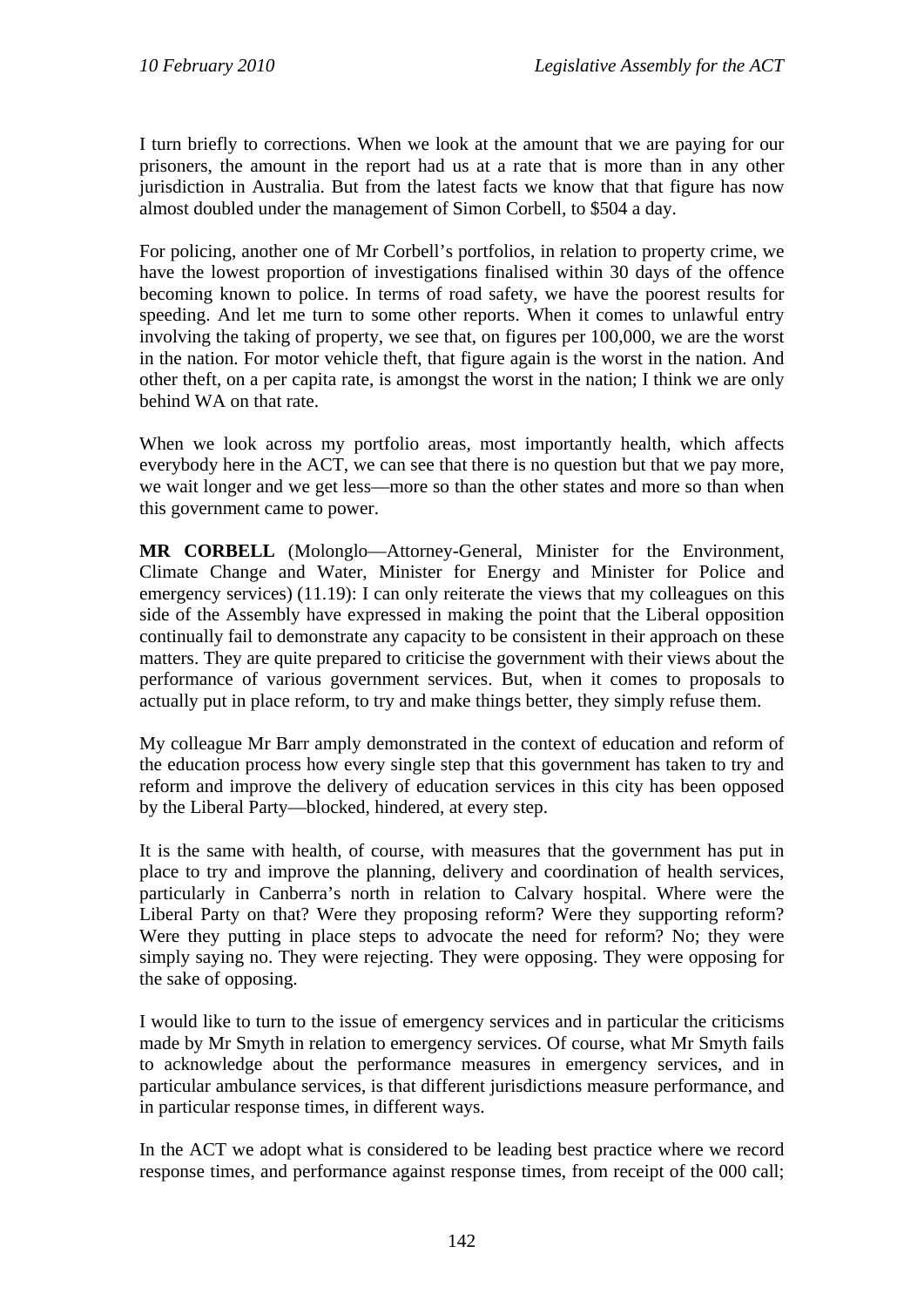effectively what is known from the first key stroke. So the time the emergency service call taker starts to enter the call into their system is when the clock starts running here in the territory. But that is not uniform across Australia. In fact, in many jurisdictions across Australia the measurement of response time only commences from when the request for an ambulance is actually given to the ambulance crew, when a crew is allocated.

There can often be a considerable period of time between when the call is taken and when the call is actually allocated to a crew for actual response. So in that respect it is little surprise to me that the ACT does not perform as well as other jurisdictions. Just in terms of that measure alone, we are disadvantaged. Ms Gallagher highlighted this in some comments yesterday about waiting lists for elective surgery. She made the point that you can change these things and make them look better if you are less honest with the figures. And we know that other jurisdictions do that; other jurisdictions do not count certain patients if they have stayed too long on the list, as Ms Gallagher outlined yesterday.

But we do not do that because we try to provide an accurate assessment and accurate figures to our community about how services are delivered. If that places us at a disadvantage compared to other jurisdictions who are not so open, who are not so transparent in their reporting, so be it. But we will continue to adopt an appropriate approach when it comes to measuring performance in these areas. The government has been working hard with the Ambulance Service and with the union that represents ambulance officers to improve the operations of our Ambulance Service, and I have been the first to acknowledge that our Ambulance Service is facing real pressures. It has only been in many respects down to the very significant level of goodwill and commitment by ambulance officers that we have continued to provide the very high level of service that we are able to provide.

We are taking steps to address these issues. Let us look first at the issue of growth in relation to our ambulance services—growth in the order of 10 per cent per year each and every year. That is a significant level of growth. It is compounded by the demand in other areas of the health service and the fact that the Ambulance Service often becomes the option that people turn to for various types of immediate medical care. For that reason, the government has already put in place additional crews and additional vehicles to try and help meet that demand.

We have moved to a demand-based model for the delivery of ambulance services so we have more ambulance vehicles on the road at the busiest times—busiest times being between about 7 o'clock in the morning through to around nine, 10 o'clock in the evening. At other periods of the day the crewing arrangements change to reflect the lesser demand that we know traditionally and usually occurs during those early hours of the morning.

So demand-based crewing has been a reform the government has put in place. Extra vehicles is another measure the government has put in place. Extra crews is another measure that the government has put in place. The government has also, through the Emergency Services Agency, put in place measures to reform the communications centre arrangements, to improve and streamline the operations of the communications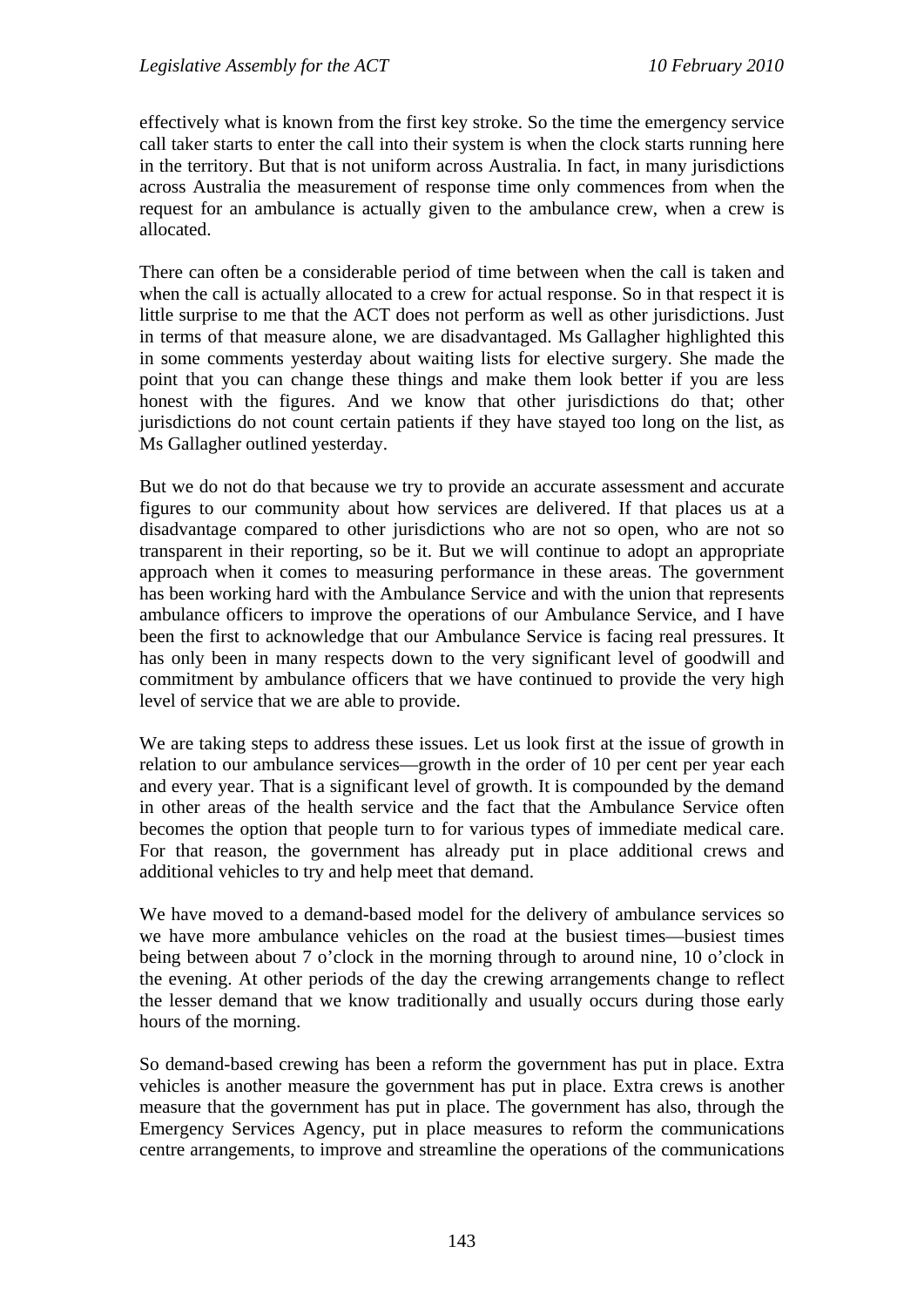centre to provide greater clinical support to our Ambulance Service officers on the road from the communications centre, so that judgements can be made about whether or not the call coming through is actually a 000 call and warrants the highest level of response or whether a lower but still appropriate level of response is put in place by the crew and by the comms centre. So these are all measures that the government is putting in place to try and manage demand and still provide a very high level of service.

What is pleasing about the ROGS data is that, of emergency patients surveyed by the Ambulance Service, 96 per cent were either satisfied or very satisfied with the level of service provided. So we still have a very high level of customer satisfaction from users of the Ambulance Service. They appreciate the level of service and they recognise that it is of a high quality.

What is also pleasing in the data from ROGS is that survival rates in the ACT for adults that have suffered a cardiac arrest where resuscitation was undertaken by the ACT Ambulance Service intensive care paramedics was above the national average. So we have got survival rates above the national average. That is also a very pleasing figure.

As minister, I recognise there are real pressures on our Ambulance Service. They are driven by growth. They are driven by an ageing of the population. More and more people are resorting to the Ambulance Service in their time of need. We are taking steps to address that. We are taking steps to improve resourcing, to work with staff, to work with management, to put in place the measures that are necessary. Of course, as members would be aware, the government has agreed to a full review of the operation of ambulance services. That work is close to completion and that will give us a strong framework for further decisions we need to take to further improve the management of the Ambulance Service into the future.

The point Ms Hunter was trying to make, and which has been so unfairly criticised by those on the other side of the Assembly, is that you have to view this data with a little bit of intelligence, a little bit of thoughtfulness, and recognise that the report itself acknowledges that in many instances data for indicators are not directly comparable. Indeed, in relation to the Ambulance Service data itself, there is a very clear disclaimer by the Productivity Commission where it says: "Data for this indicator in relation to response times are not directly comparable"—and they are not directly comparable for the reasons that have been outlined. As I think Ms Hunter was trying to say, if you want to have a serious debate about this, take those things into account, acknowledge them and be intellectually honest about it, rather than trying to score the cheap political point.

**MS BRESNAN** (Brindabella) (11.29): I will address a few points that have been raised, in particular in relation to some of the health issues. We have had a lot of discussion about the median waiting times for elective surgery. I note the data in the Productivity Commission report about our elective surgery waiting lists is from 2007-08 and that since then extra funds have been appropriated by both the ACT and federal governments and that there have been reasonable improvements.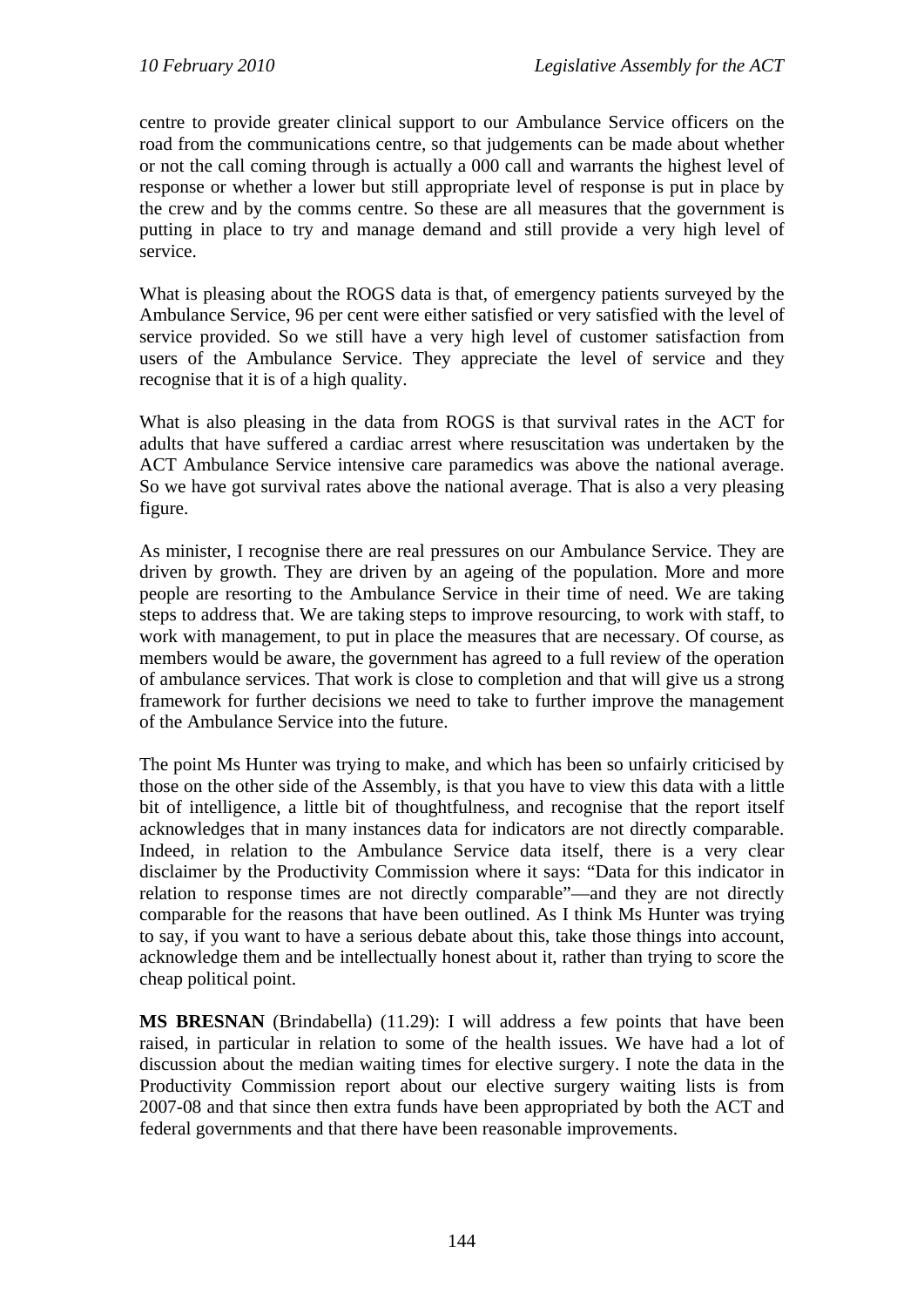Although we did have the somewhat premature opening of a new operating theatre, which I will note, I certainly hope that once this new theatre is fully operational it will have an impact on waiting times. With this additional funding going to address waiting lists for elective surgery in particular, we would expect, however, to see continual improvements in the next couple of years. It would be a matter of concern if we did not see an improvement. Government would have to justify this investment and look to where they are going to offer further solutions.

We have also discussed the Productivity Commission report stating that the ACT has the lowest number of public dentists of any jurisdiction. This is concerning and is something which we need to investigate further. Dental care is often one of the more neglected areas of our health system; people do not always recognise the importance of dental care. However, dental care affects many other areas of a person's health, including nutrition. I note that there was a federal policy announcement in this area that the now federal Labor government would establish a national dental health scheme if elected. However, we are yet to see anything delivered by the federal Labor government on this.

I also note that it was a federal-state-territory funded area but that the Howard Liberal government withdrew federal funding and did leave the states and territories with quite a massive hole in their dental public care. So both those points need to be noted. I would appreciate an update from the minister about what is within the territory government's responsibility in this area and what it can do to address and improve this area.

We have also discussed the bulk-billing rates in the ACT and we do know that we have the lowest bulk-billing rate in the country. It has been a much discussed issue over the last few months. Much of the blame for this situation does actually lie with the federal government and the funding models they have pursued. The system of Medicare rebates and the resulting red tape and required paperwork has lent itself to the growth of large corporate practices or to smaller practices moving away from bulk-billing.

The classification of the ACT as a metropolitan rather than a regional area also disadvantages us. This is something I would hope both our Labor and Liberal federal representatives for the ACT are lobbying on, but I have to say I have not heard anything public on this from either party. We in the ACT can tinker around the edges, but until the reported extra GPs that we have heard about come online in several years, and until we have a changed funding model at the federal level, this is a problem that is going to continue, and we do need to acknowledge that.

The Productivity Commission report also has data on the number of public hospital beds per capita. This is an issue that goes to the very heart of the capital asset development program and also, obviously, the Calvary debate, which we will be addressing later today in the chamber. I am concerned about initial views that have been expressed in Mr Hanson's health discussion paper that the Liberals would like to see a greater focus on private health. This would lead to a greater decrease in public health beds and would have an impact on surgery waiting times.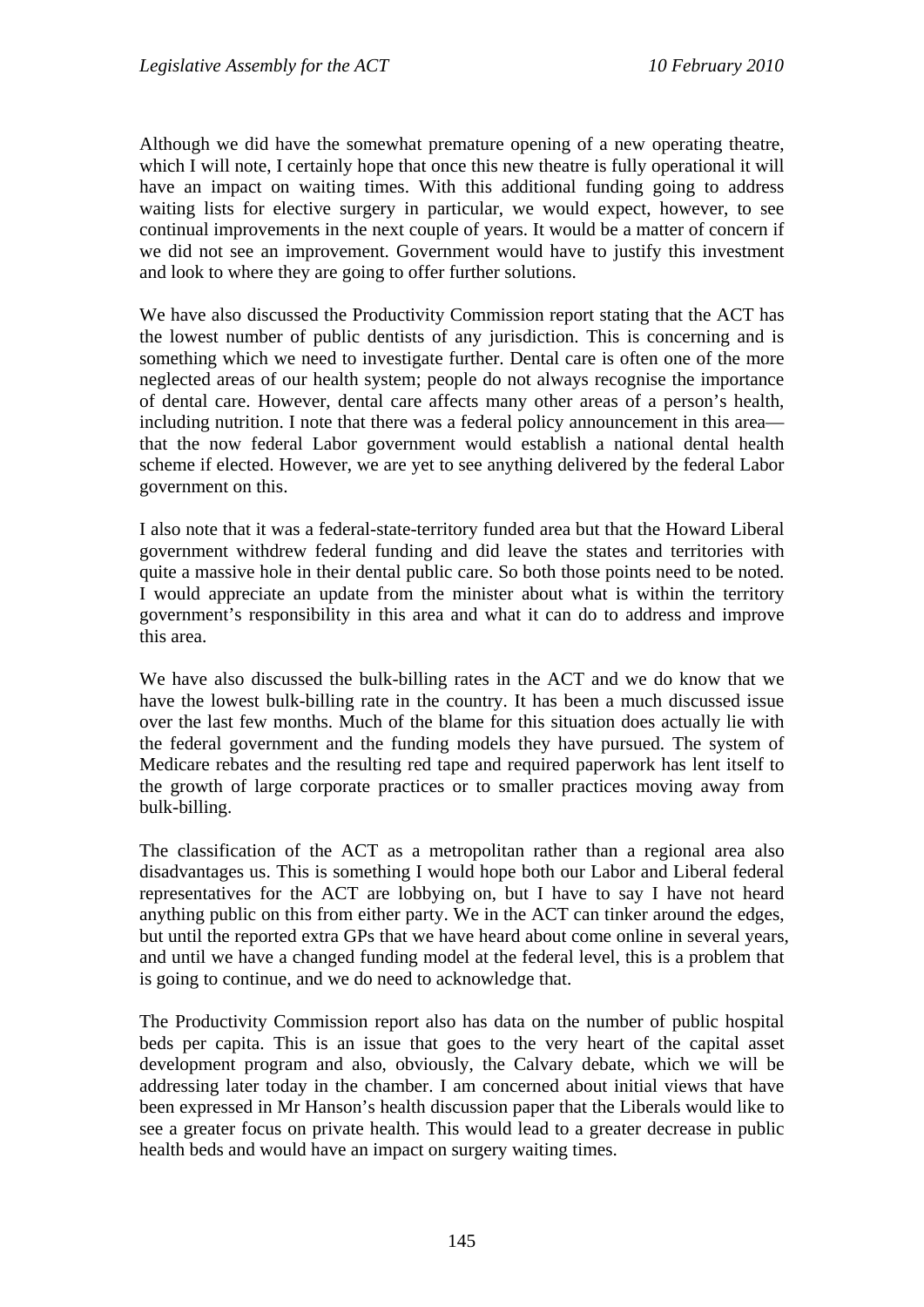The Productivity Commission report also has the figures of the payments per public housing dwelling in the country. In recent years we have seen big cuts to administrative costs for Housing ACT and we would not want to see further cuts to this. What has not been mentioned at all in this debate, or acknowledged, is that a proportion of the cost stated goes into other services which support people in public housing to stay in that house. This could include domestic violence assistance, mental health services or other health assistance and even employment services.

Public housing is an important part of providing housing to vulnerable and disadvantaged people in our community. It is easy to target public housing, but that neglects to address what would happen to people if we did not provide public housing and the necessary support services. What would happen to people and families who, due to financial difficulties, have lost their home and have nowhere to go? What would happen to people escaping domestic violence? What would happen to someone who has finally received help for their mental illness for the first time but needs somewhere to live so they can have a job and have that stability in their life? As has been noted by experts in various fields of social policy over and over again, if we do not provide stability through housing, the other areas of a person's life cannot be addressed.

Also in relation to the public housing stock, we do have old stock, so it does cost more if we are to keep that stock in decent repair. I would hope and expect that the stimulus funding from the federal government will impact on this. What I am concerned about is what will happen when this and other funding associated with the federal housing white paper runs out. When the changed arrangements under the federal, state and territory housing agreements hit us, they could have a major impact, particularly on those essential and crucial support services that help people maintain their housing.

The Productivity Commission, as we have also heard, also shows that the ACT ambulance response times are increasing and I note the points that both Mr Smyth and Mr Corbell have raised in relation to this. Over the years, confidence in our ambulance services has diminished and there are some suburbs now that the ambulance can take a very long time to get to. The public accounts committee will soon be looking into this matter via the Auditor-General's report. This will be a very important inquiry and I look forward to that committee's report and seeing what recommendations they make about how the service can be improved.

I have to address some of the points we have heard from the insightful Liberal Party today. I have to say it is a typical motion from them—lazy, lacking in any substance and always taking a dumbed-down approach. Rattling off a set of figures does not actually provide an analysis, although they might think it does. But I do have to say that what happens typically when we have this sort of motion coming up is that the Liberals attack, the Labor Party attack back and we do not actually have any debate on the substance—and that does not really achieve much for anyone.

Before I finish, I will have to go to Mr Hanson, the wonderful Mr Hanson, particularly his criticisms on committee attendance. This comes from a person who has been on one committee over the past year or so. That is quite a major effort from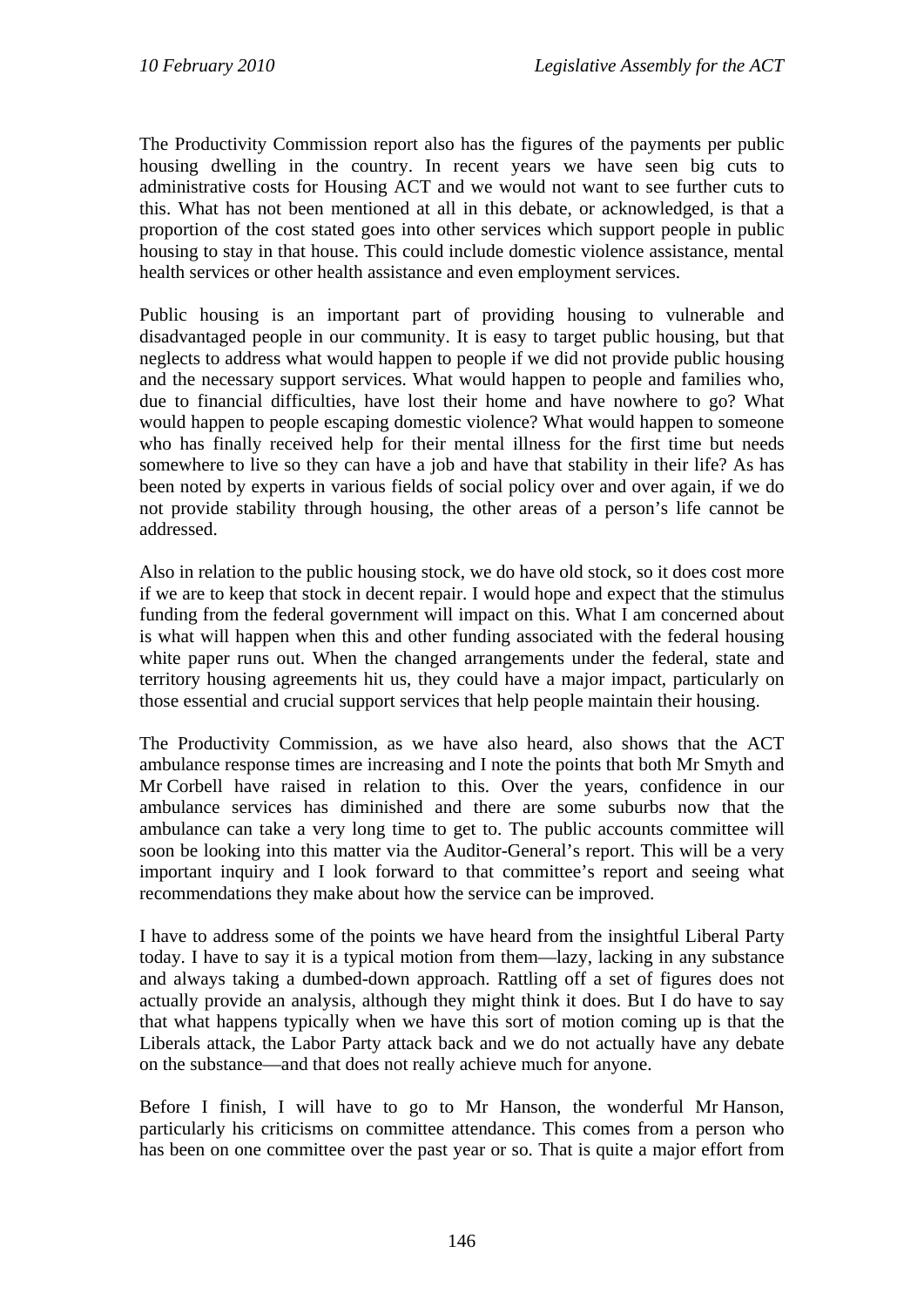Mr Hanson, isn't it? Perhaps he is too busy making his own leadership plans. I would suspect that is what is going on.

And, of course, there is Mr Hanson's health discussion paper and the brilliant and insightful assertion in the *Chronicle*, referring to the health system, that it needed to be better, more efficient, as well as bigger. What an insightful and brilliant assertion from Mr Hanson! I am very much looking forward to how Mr Hanson can show he will do this. The fact that he has actually just discovered this and that he has also just discovered preventive health is a very interesting point.

**MRS DUNNE** (Ginninderra) (11.37): I am happy to rise in support of Mr Seselja's important motion which, of course, has been trivialised as one would expect by the Stanhope government and the insubstantial responses put forward by the Chief Minister, Mr Barr and Mr Corbell. Sadly, it has been trivialised by the party that promised to bring the community third party insurance in the ACT.

The Stanhope government must every year dread the thought of what the Productivity Commission might say about it in its annual report on government services. It must dread the report because every year it shows up this government for what it really is an underachieving, failing government with wrong priorities, poor management and a government more focused on inputs than outcomes.

What we have seen in the Productivity Commission report is that over the eight years of the Stanhope government things are getting worse for the people of the ACT. This Stanhope Labor government is working for Labor. It is not working for the people of the ACT and the result is that Canberrans, in the words of the *Canberra Times*, are paying for more and getting less.

Madam Deputy Speaker, let me give you a few examples from my own portfolio areas. I will start with the area of child protection. According to the Productivity Commission report, and I am referring to figure 15.2 and also to the tables that go with the report which are not in the hard copy edition, the ACT is the only jurisdiction with declining expenditure on childcare and protection.

Figure 15.11 shows that the ACT has the third lowest rate in the country of placement of Indigenous children in out-of-home care with Indigenous relatives or carers in Indigenous residential care. Only Tasmania and the Northern Territory are worse. Figure 15.13 shows that the ACT government's expenditure on all out-of-home care per child is declining. When the figures first came out, I did not criticise, because it is quite possibly the case that we are getting more efficient at these matters.

One of the things that I have said consistently on this indicator is that we need to drill down and the minister needs to drill down to demonstrate whether we are in fact getting better value for money or whether we are in fact just spending less. I think that that is part of the debate and the discussion that we need to have in this place. This is one of those indicators where the jury is still out. The challenge for us as an Assembly is to drill down into those figures.

But at the same time that we see it is possible we may be being more efficient here, we are spending less per child than we spent five years ago in real dollar terms. The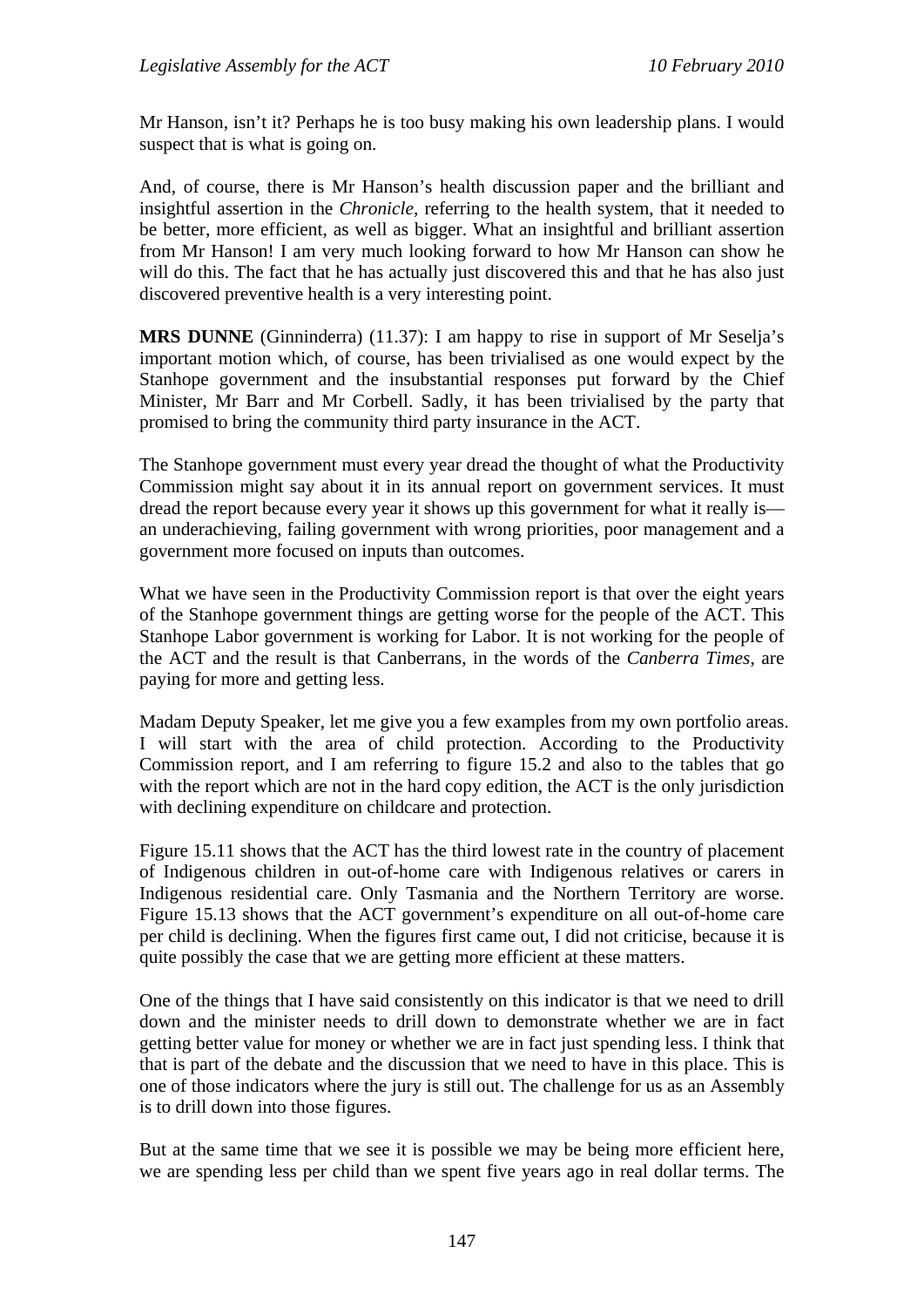other part of this figure is that the ACT is the only jurisdiction over the reporting period where we have seen a decline in expenditure in real terms. Now, the minister likes to come back and say, "But we have not talked about the budget that is currently at hand because we have not finished the reporting period." That would be reported upon next year, and we look ahead, we look in anticipation for improvement in the government's performance which will not be based on assertion from the minister.

The minister disgraced herself when she went into print in the *Canberra Times* on this the other day. Her embarrassing performance on this was, I suppose, what we have come to expect. There were substantial errors in this. The first one, of course, was predictable. It is what governments always say: "These figures are old." Ms Burch went into print the other day and said that these figures were two years old.

Some of the figures are five years old, yes, and some of them are two years old, but the most recent figures relate to the position as at 30 June 2009. They were slightly more than six months old when they were reported. They were not two-year-old figures, and that is one of the false facts, one of the factoids that this minister put in her foray into the media the other day.

It went on, but if you look at the tables, if you look at the graphs and if you look at the information that that supports, real, total, recurrent expenditure on child protection and out-of-home care in the ACT fell from a high of \$39 million in 2004-05 to a low of \$30 million in 2007-08 and up slightly to \$31 million in 2008-09. Over the period, there was a decline—the only jurisdiction in the country in which this occurred. I wonder whether the children of the ACT think that they are better off under a Stanhope Labor government.

There are other figures there that are of considerable concern. I think it is incumbent upon us to delve deeper into them. This might be a job for an appropriate committee. Figures in table 14.5 show that the ACT substantiation rates, after initial decisions not to substantiate, are amongst the worst in the country. It is a complex thing, but what it boils down to is that someone makes a report that they are concerned about someone being at risk. The report is looked at and they decide that there is no case to answer. In 30 per cent of cases in the ACT, those reports are eventually substantiated within 12 months of their not being substantiated.

It is a stand-out figure—much, much higher than any other comparable figures in the country. They are difficult figures to compare, but I think that it does ring alarm bells, and it should ring alarm bells for the people in the community. The minister also claimed, and she claimed again yesterday, that we had the best response times. In fact, that is simply not true. Other jurisdictions do much better than us in responding more quickly to reports of abuse or children at risk.

Turning briefly to the juvenile justice system, I need to point out some of the issues in the report. Figure 15.17 shows that the ACT has the highest average rate in Australia of detention of Indigenous juveniles—that is, people aged 10 to 17. In the ACT, looking at the underlying rate at table 15A.174, the ratio of Indigenous to non-Indigenous detention suggests that for every one non-Indigenous juvenile in detention per 100,000, 61.3 Indigenous juveniles are detained. This is a very large jump from earlier figures.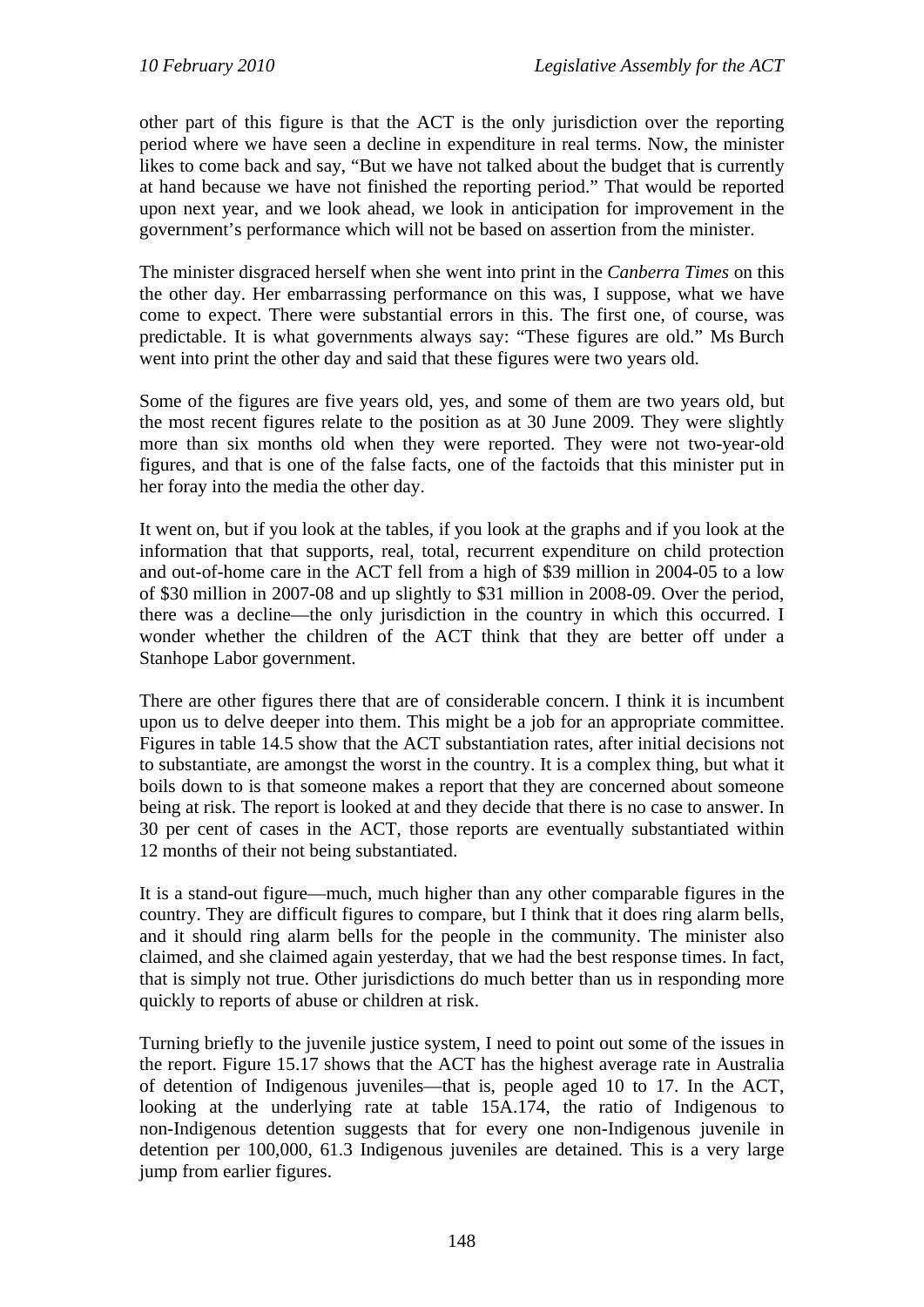There are other figures, but I really need to look at the childcare figures, which are something that I am particularly concerned about, because people in my electorate are particularly concerned about it. We will be discussing this later in the day. The report shows that we have a very high proportion of not-for-profit providers of childcare services in the ACT, higher than anywhere else in the country. I do not know that that is particularly a problem, but it does belie a point that Ms Hunter made when Mr Seselja made the point that we had the highest fees in the country. It is in fact that only ACT families pay more than \$300 a week for centre-based or long-based care. She said, "That is all right, because the market sets the fee."

However, we have to remember that most of these organisations are not-for-profit. They do not go out there looking for a profit. What they do, if you actually talk to them, is that they look at their costs and they work out how much it costs to provide the service and that is what they charge. There is no profit. All they are doing is covering costs. When we have nearly 80 per cent of our service providers being not-for-profit, they are not out there looking for a profit margin, and they are not out there looking at what the market will bear. They are looking at what it costs them to run a childcare centre and that is what they charge for clients.

One of the other things that is most important in this figure is dealt with in paragraph 3.63. It show that the out-of-pocket expenses, particularly for people on low incomes, are far and away the highest in the country. They are far and away the highest in the country. It is no good saying, "We have high incomes so we can afford to do this." It is a stand-out figure, and I draw members' attention to the figure in table 3.27, because it shows just how poorly we are performing in comparison with the rest of the country.

**MS BURCH** (Brindabella—Minister for Disability, Housing and Community Services, Minister for Children and Young People, Minister for Ageing, Minister for Multicultural Affairs and Minister for Women) (11.47): I rise again to say thank you for giving us an opportunity to provide clarity to the nonsense that is contained in this motion. Each year the Productivity Commission, as a secretariat producing the report on government services, releases a report on the provision of a range of government services, including housing and childcare fees.

What we see in this motion is a cynical and deliberate simplification and misrepresentation of the facts. I think others in this chamber have agreed. But as always, the ACT Liberal Party is not about facts. It is around cherry-picking a little bit of data, suiting it to their own purposes and trying to make out that they have actually got something to say and a policy to work around. But this unfortunate motion has made some serious misrepresentation of the facts.

Mr Seselja states that the ACT has the highest median childcare fees of any state or territory at \$65 a day. I think we have just heard Mrs Dunne talk about that. But childcare fees are a matter for individual childcare service operators to determine based on their business model. This applies to both private and community-based childcare services. The setting of childcare fees is not, nor should it be, the role of the government. The Productivity Commission's report on government services is quite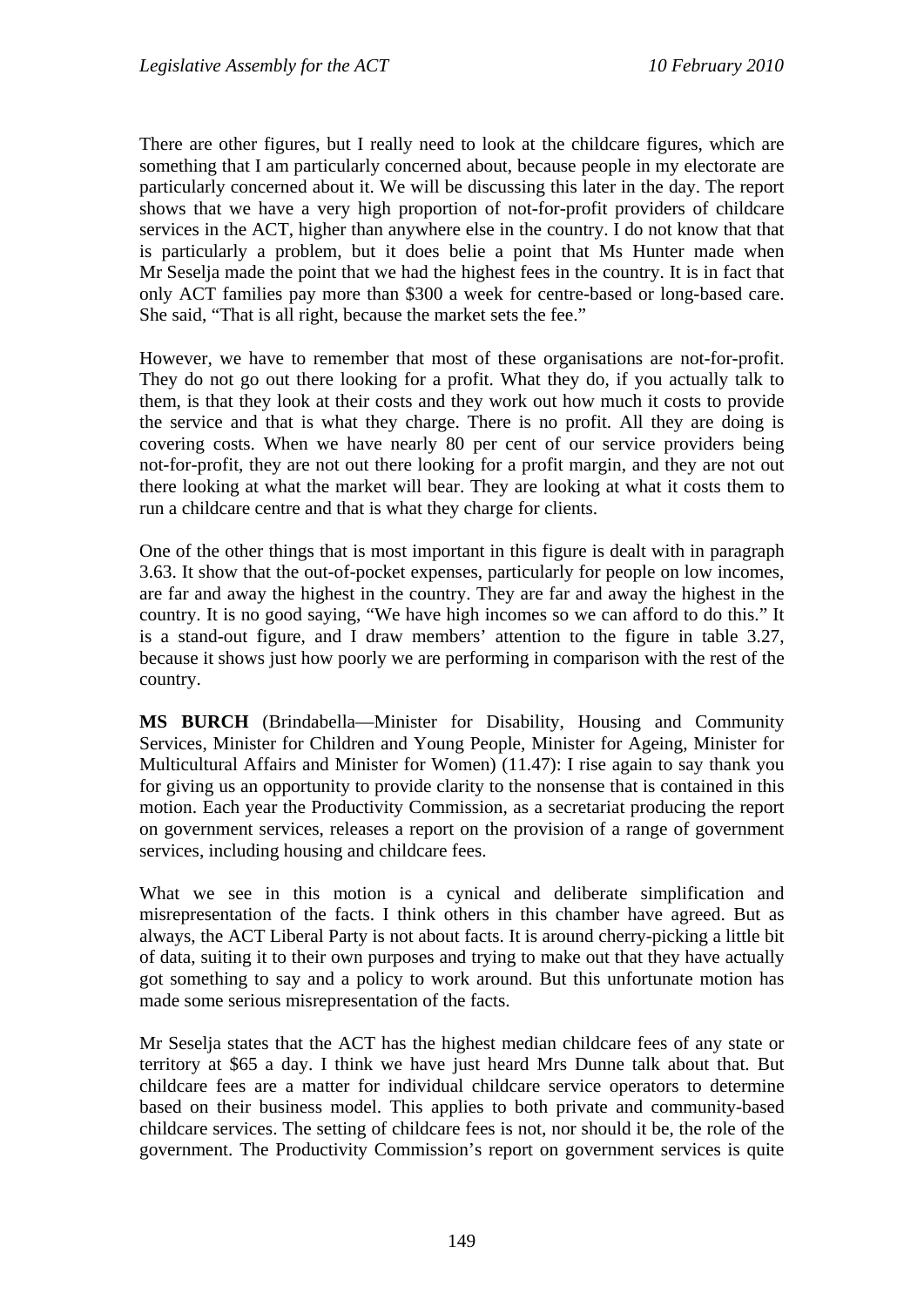clear. It measures the ACT, a city-state, with states and territories which have large regional areas. The figures draw a false comparison with our metropolitan jurisdictions.

Comparing Canberra to other urban areas provides a more accurate comparison. The commonwealth government's mychild website indicates that most weekly rates for centre-based childcare in inner-city Sydney range from \$375 a week to \$520 a week. Wollongong and Newcastle range from \$300 to \$375. This compares with the cost in the ACT of \$325, as reported in the report on government services.

Those opposite are comparing Cunnamulla with Canberra on childcare. There are other market factors that influence cost as well. The ACT has the highest per capita income across jurisdictions in Australia and has one of the highest percentages of working parents. This does drive demand and competition. The capacity of parents to pay influences the varying degrees of cost of childcare provided to their children.

I note the assistance for families who struggle to achieve these costs. This includes a rebate to parents for the cost of childcare of up to 50 per cent of fees provided by the Labor federal government. The ACT government is helping our families. We have provided increased funding for the provision of childcare services, spending \$632 per child aged from birth to 12 years of age, an increase of \$145 from the previous year. Compare that to an average spend of \$353 that they like to point to.

The increase reflects in part the establishment of the state-of-the-art early childhood schools. The ACT government has been listening to the childcare sector. We work with the childcare services forum, which is composed of representatives from the private and community-based childcare sectors and have been providing government with valuable information on childcare sector development, including our commitment to quality reforms in childcare.

I do not think those opposite are really interested in quality childcare. They only seek to misrepresent our childcare sector by making false cost comparisons. They have noted that 80 per cent of our childcare providers are community based and I am sure that each and every one of them must be disappointed when they hear those opposite say that they believe they are charging too much for those services.

Before I move to housing, I would like to make comment on Mrs Dunne's child protection comments. She continues with the nonsense that she has continued with this week. We have shown yesterday, and I am quite happy to keep on reminding Mrs Dunne, that we have continued investment. We are up to over \$44 million in the child protection line. We have also invested in child and family centres, which they do not seem to get. I think Ms Bresnan seems to indicate that they cannot quite come to grips with early intervention and prevention strategies.

Indeed, I do recognise that there was a \$68 million investment post-Vardon report over four years. That did reconfigure and change our child protection system that gives us our working system that we have now. One of the facts that they are forgetting to admit is that we have the highest, most stable placements in child protection. They are not interested in children being located with stable families so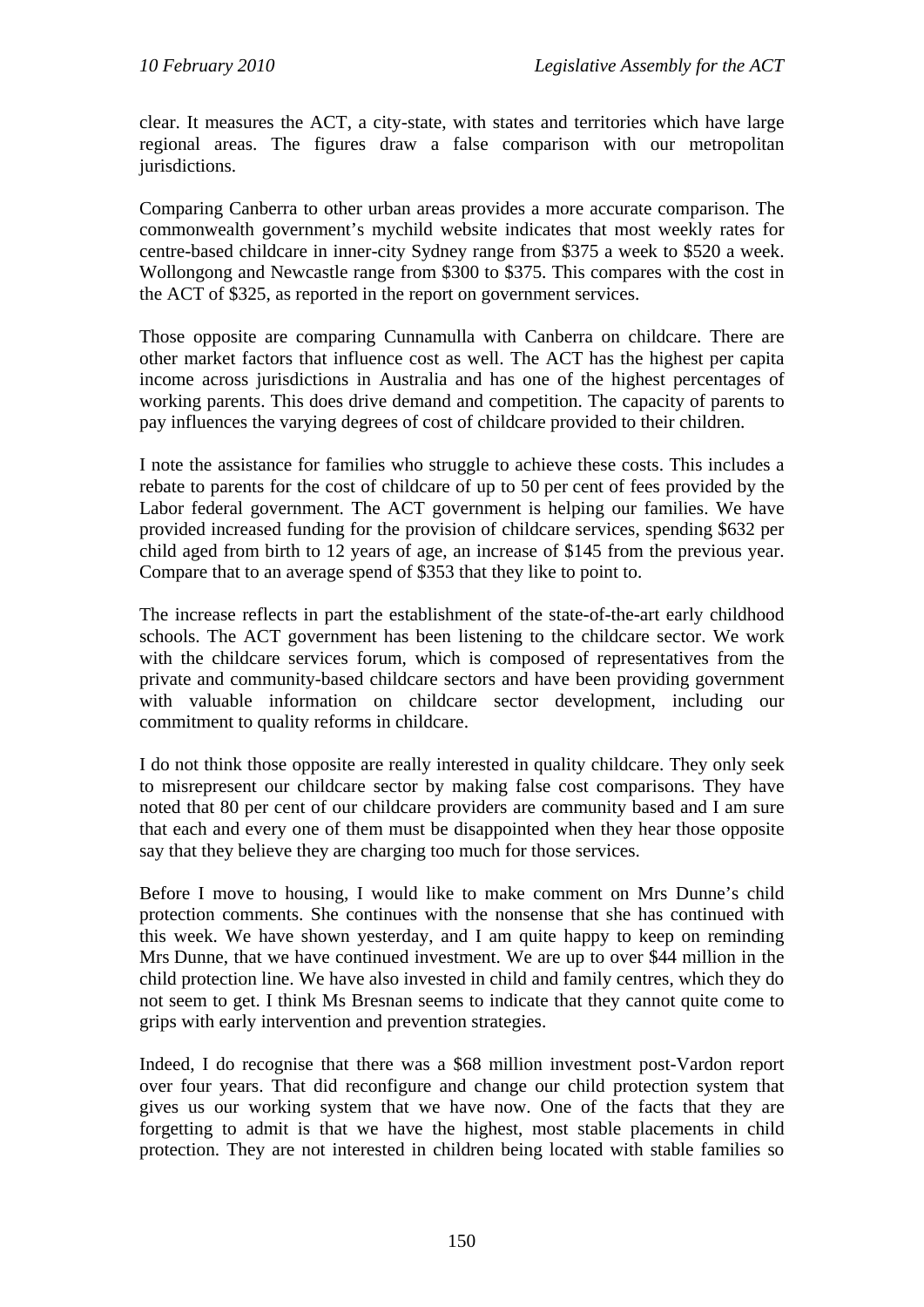they can grow and develop. No, they just come and penny-pinch on false dollar figures.

On housing, Mr Seselja has simply got it wrong when he complains about the cost per dwelling for public housing in the ACT. The cost simply reflects the value of land in the ACT. It is not a measure of the efficiencies or otherwise of public housing.

**Mr Seselja**: You take out the capital component and it is still the second highest; so explain that then.

**MS BURCH**: And what is more, that high figure represents the high value of public housing stock to the territory, which of great benefit to us all.

**Mr Seselja**: I use both figures. You have not grasped it, Joy. Did you look at the other figures?

#### **MADAM DEPUTY SPEAKER**: Mr Seselja!

**MS BURCH**: Let me explain the position to Mr Seselja, because he seems not to have understood. Chapter 16 of ROGS deals with housing. The housing chapter looks at a range of measures to assess the performance of the provision of housing assistance by each state and territory as far as practicable on a comparable basis. One measure is the cost of providing assistance per dwelling for public housing across all jurisdictions. That measure is reported in table 16.12. Mr Seselja refers to it in his motion.

The cost for the ACT reported in the 2010 report on government services is \$36,672 per dwelling. Quite rightly, as Mr Seselja points out, it is the highest in the country and some \$10,598 above the national average. Of course, upon a very preliminary analysis, which I think others in this chamber have agreed that is all they are capable of, these figures provoke a negative response. But on close inspection, the ACT figure is close to both Western Australia at \$35,596 per dwelling and the Northern Territory at \$32,881 per dwelling.

Why, it must be asked, is the ACT not more comparable to New South Wales at \$24,653 or Victoria at \$25,458 per dwelling, which are much closer to the national average of \$26,074? The answer is revealed, if those opposite took the time to look, in table 16.5; so just read a little bit further on. The financial indicators for public housing 2004-05 to 2008-09 are based on dollars per dwelling. The table shows the breakdown of costs that make up the \$36,672 per dwelling for the ACT and those for the other jurisdictions.

Upon analysis of the amounts shown in that table, one figure stands out as the major cause for this higher cost. That amount refers to the indicative user cost of capital for land, which for the ACT is \$19,814 per dwelling or 54 per cent of the total cost per dwelling. The indicative user cost of capital represents the opportunity cost of the value of land held by Housing ACT. The indicative capital cost for the ACT is \$19,313 or 89 per cent above the national average. The reason for this is that public housing in the ACT is located within the metropolitan area and not spread across rural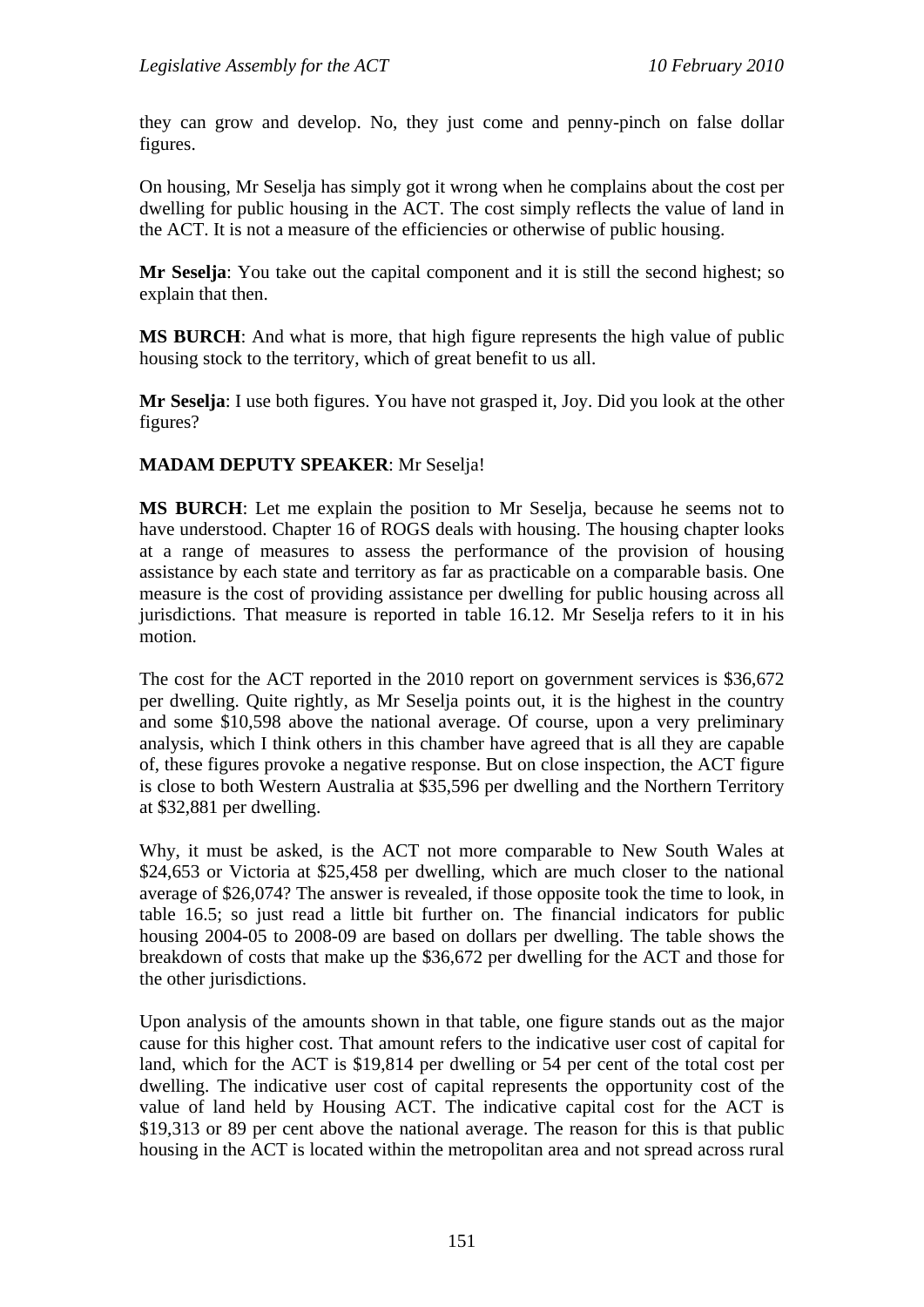areas that tend to have lower land values. I suggest that those opposite look at a map of Australia—

**Mr Coe**: Address the recurrent stuff, Joy.

#### **MADAM DEPUTY SPEAKER**: Mr Coe!

**MS BURCH**: based on childcare and housing and just look at the obvious comparisons. The indicative cost of capital also includes an amount for the value of the dwelling. Here in the ACT the value of \$8,317 is only slightly higher than the national average of \$7,687, and in part reflects—

**Mr Coe**: Slightly?

**MS BURCH**: It is eight per cent, Mr Coe, but maybe it is a bit complicated for you as well. We should be applauding our results. I would like to remind those opposite in the Assembly that when the Liberals were last in government they ripped out and sold 1,000 houses from our public housing stock. Given that our public housing stock is allocated to those in need, those most vulnerable in our community, that are at risk of homelessness and disadvantage, the thought of ripping out 1,000 properties just beggars belief. It beggars belief that they could come in here and think that we do not perform with our serious investment in public housing.

**MR COE** (Ginninderra) (11.57): It is disappointing again that the Canberra Liberals have had to highlight more inefficiencies with the ACT government's management of our city. My particular interest, of course, with regard to the report is public housing. In the ACT we have got a number of issues in public housing which need to be addressed and a number of issues in public housing that have been highlighted in the report by the Productivity Commission. Despite the fact that we have higher costs than any other jurisdiction apart from the Northern Territory, even though this government calls it "investment", we still have major problems with maintenance, major problems with antisocial behaviour, major problems in determining the future of multi-unit complexes and major problems with our relationship with community housing providers.

The key figure that I am going to be addressing today is one that Ms Burch pretty much skipped over, and that is the net recurrent cost of managing housing in the territory. The important figure here is the \$7,736 per dwelling. She talked about capital cost, she talked about land value, she talked about having houses in metropolitan areas. That is all very well. But the recurrent cost is the cost that it takes for the department to manage each house. Here it is \$7,736, higher than any state in Australia.

**Mrs Dunne**: We don't have any rural and remote areas to drive up that cost.

**MR COE**: We do not have rural and regional areas that we have to subsidise. We do not have areas thousands of kilometres from our state capital, from our state housing headquarters, to subsidise. No, they are all within a 20-minute or half-an-hour drive, with perhaps the exception of Uriarra estate. Yet we still have the highest net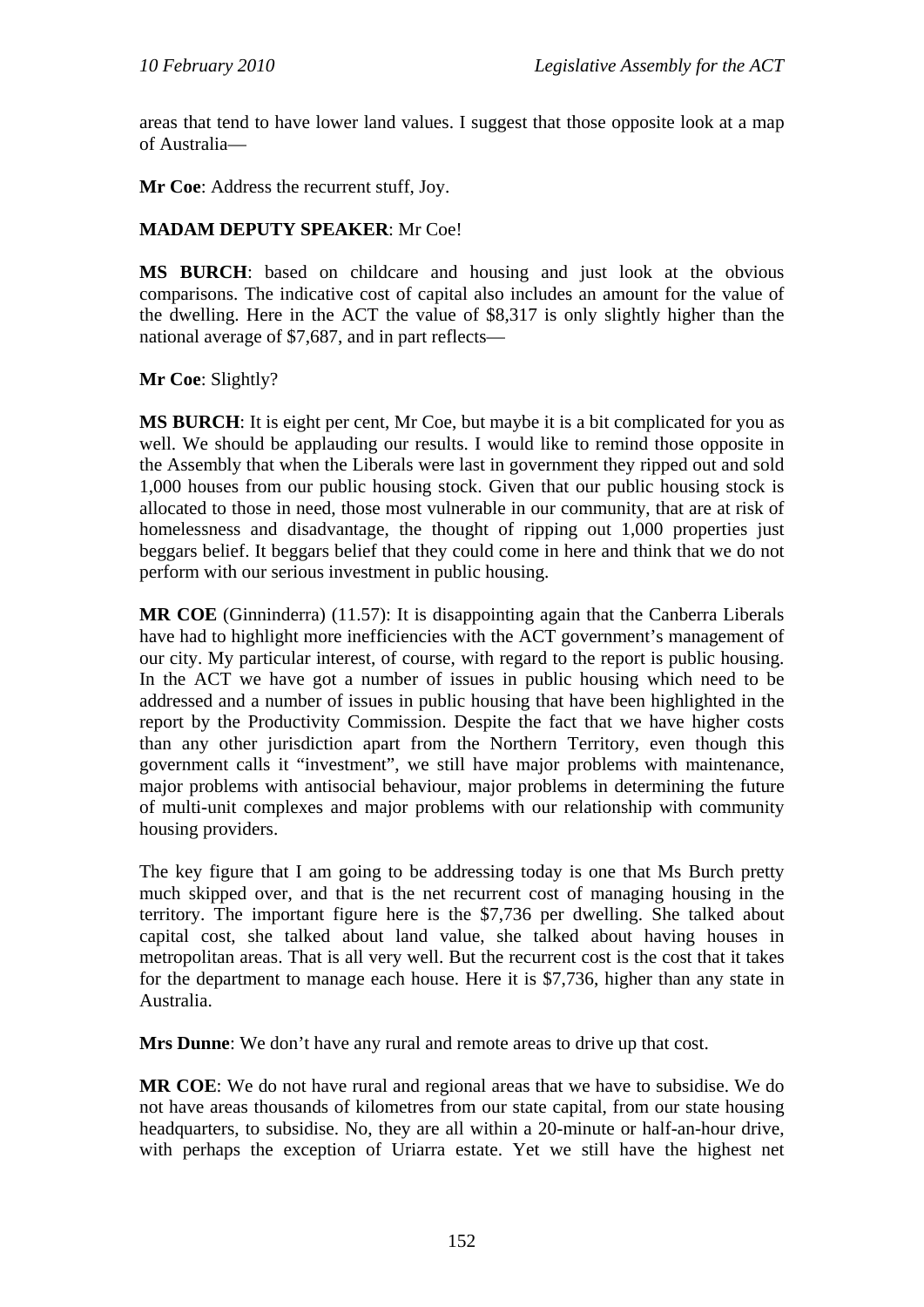recurrent cost of any state. Only the Northern Territory exceeds that. I think we would all understand the Northern Territory has some particularly unique issues that we do not necessarily face in the ACT to the same extent.

That \$7,736 is \$1,370 above the Australian average. The Australian average is \$6,366 and here we have \$7,736. There is a difference of \$1,370. When you consider that, as of the last budget, we had 11,700 dwellings in the ACT, if you times that by \$1,370, the cost per dwelling, we in the ACT are paying \$16 million per year because we are not meeting the national average. And that national average includes the Northern Territory, which is more than double what the national average is. You have got an outlier there which is distorting the figures quite significantly. So if we were to deliver the national average, including the outlier of the Northern Territory, we would save \$16 million in public housing.

We heard Ms Bresnan earlier talk about what would happen if we did not provide public housing, and she gave three or four different scenarios. What we can say categorically, rather than looking at hypotheticals about what would happen if we did not do something, is: how about we look at what is happening because of what we are doing? The fact is that we are driving people into public housing because we do not have enough housing in the ACT, and the housing we do have is too expensive. They are the real issues. It is not a matter of saying what would happen if we did not do public housing. It is what would happen if we did all the housing in the ACT properly and did not drive people into public housing in the first place.

We have the highest average of public housing houses in the country, about  $8\frac{1}{2}$  per cent. And we heard last year that the Greens want to increase that to 10 per cent. Rather than necessarily increasing public housing stock by 1½ per cent, why do we not increase all housing in the ACT by that percentage or whatever percentage may well be appropriate? I think if we increase the housing stock in the ACT, if we have a good, stable land release strategy, what we are going to have is more houses and people will not need to go to the public housing in the first place.

It is interesting that those opposite, the Greens and Labor, both have this socialist utopia whereby public housing is the only answer for our housing woes. I do not accept that. I do not accept Ms Burch's or Ms Bresnan's rationale that the socialist answer is the right answer. What I think is the right answer is to avoid the problem before it actually occurs. A bit of prevention would not go astray. What I think we need is to make sure we have a good, stable land release strategy, a good strategy for housing affordability, so that people do not get forced into public housing in the first place. We know that for every person that goes into public housing, we have \$7,736 of taxpayers' dollars which need to go into it to subsidise it. Would it not be better if that problem did not arise in the first place?

Yet if you have a socialist world view, you would not agree with that. You would not agree with that because you would only say that increasing public housing stock as a percentage is the answer. And really what it comes down to is why the Labor Party do not want to deal with community housing providers—because they want a bigger empire. They want a bigger empire in Housing ACT that is controlled and managed by the ACT government. That is what they want. They do not like the idea that the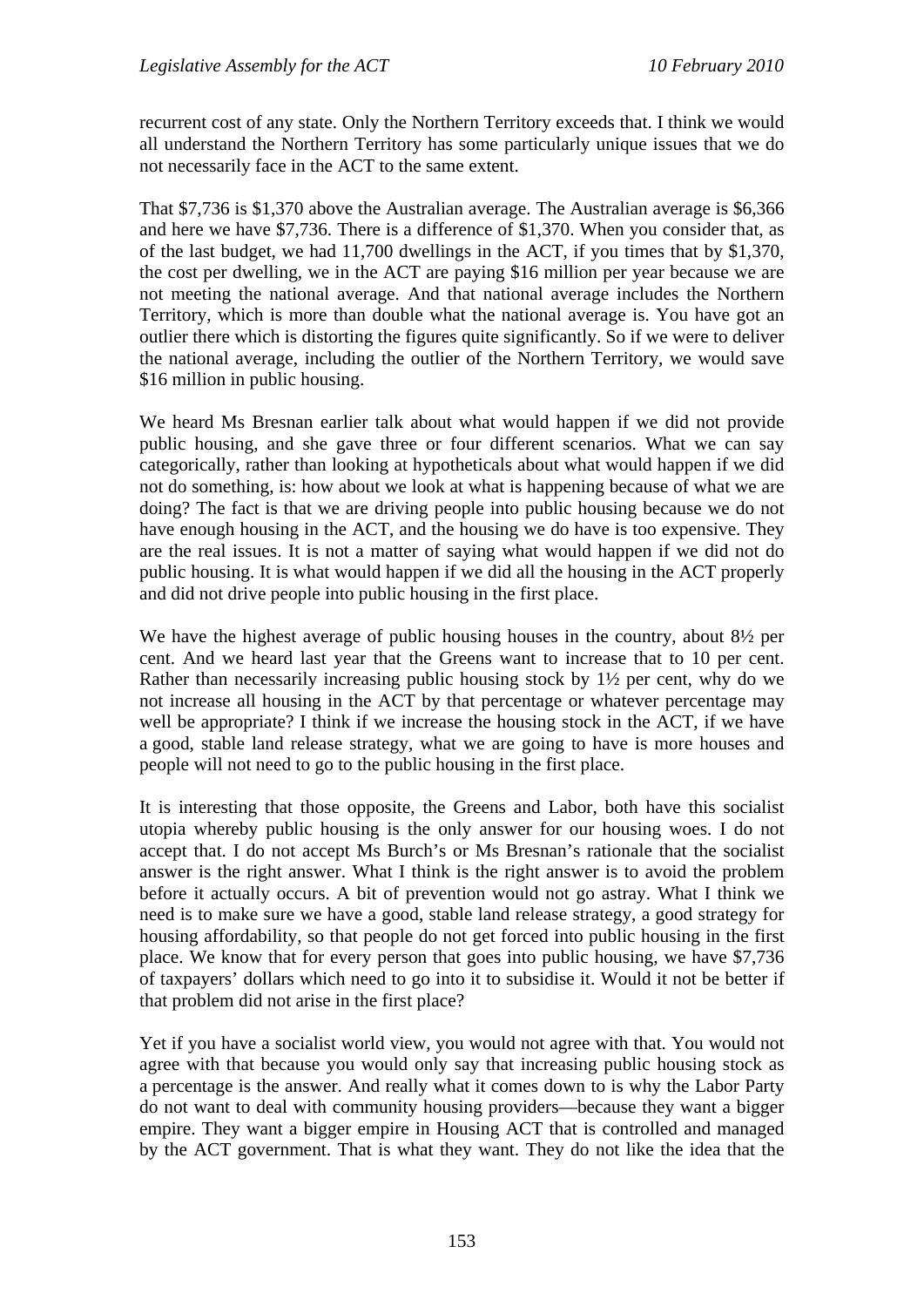private sector, the community sector, may be able to contribute to our housing problems in the ACT. They do not like to accept it.

I find it very hard to believe that the ACT government is seriously looking at these issues when it has a world view which, I think, is incompatible with the welfare of Canberrans. If you had an ACT government that had some ideas, had some strategy, was not as arrogant as to not even acknowledge that there is a housing problem in the ACT, maybe we would be in a situation that would actually suit more Canberra families.

Only the Canberra Liberals do have a strategy for bringing our housing difficulties under control, actually releasing land at a stable and constant rate so that the housing market can accurately predict what is going to be required and what the prices will be, what demand will be and what supply will be necessary in order to keep our market in equilibrium. What we have at the moment is an absolute disaster, and it is a great shame that so many Canberra families are driven into public housing by the ACT government, due to the gross mismanagement and inefficiencies of Housing ACT, stemming from the minister herself.

**MR DOSZPOT** (Brindabella) (12.05): I welcome the opportunity that Mr Seselja has provided here today with this motion. This is an opportunity to discuss some of the misconceptions that currently abound, specifically within the education sector misconceptions, I might add, that have been perpetuated by the minister himself, misconceptions that our students are the best in the nation and misconceptions that our non-government or so-called blazer schools, as Mr Barr has been known to call them, are doing so well that they need no extra funding. Mr Barr often says in this place that the debate on non-government schools versus government schools is over. That is certainly not the case, especially when our non-government sector is so inequitably funded.

Mr Barr, in his response to Mr Seselja's criticism of this government's performance, certainly underlined the very facts that he was trying to counter. After eight years of a Labor government, the ACT community is paying more and getting less. The examples the education minister used on government expenditure and lower class sizes actually highlighted the lack of vision and performance of this minister and this government.

After continually criticising Liberal policy on lowering class sizes, a matter of a few weeks out from the election the now familiar Barr backflip occurred, a Barr backflip for which we should be holding up notice boards as to the effectiveness. That was, I think, a No 9 Barr backflip. Presto, the criticism morphed into an Andrew Barr initiative, from bagging the Liberals to stealing the Liberals' policy.

He is starting to believe his own spin as he tries to justify this government's lack of initiative and performance. The fact that he has spent the majority of the time running a narrative on his view of the opposition rather than refuting the opposition's statements about his performance, and his government's poor performance, says it all. Why not give a good spin rather than face up to this record?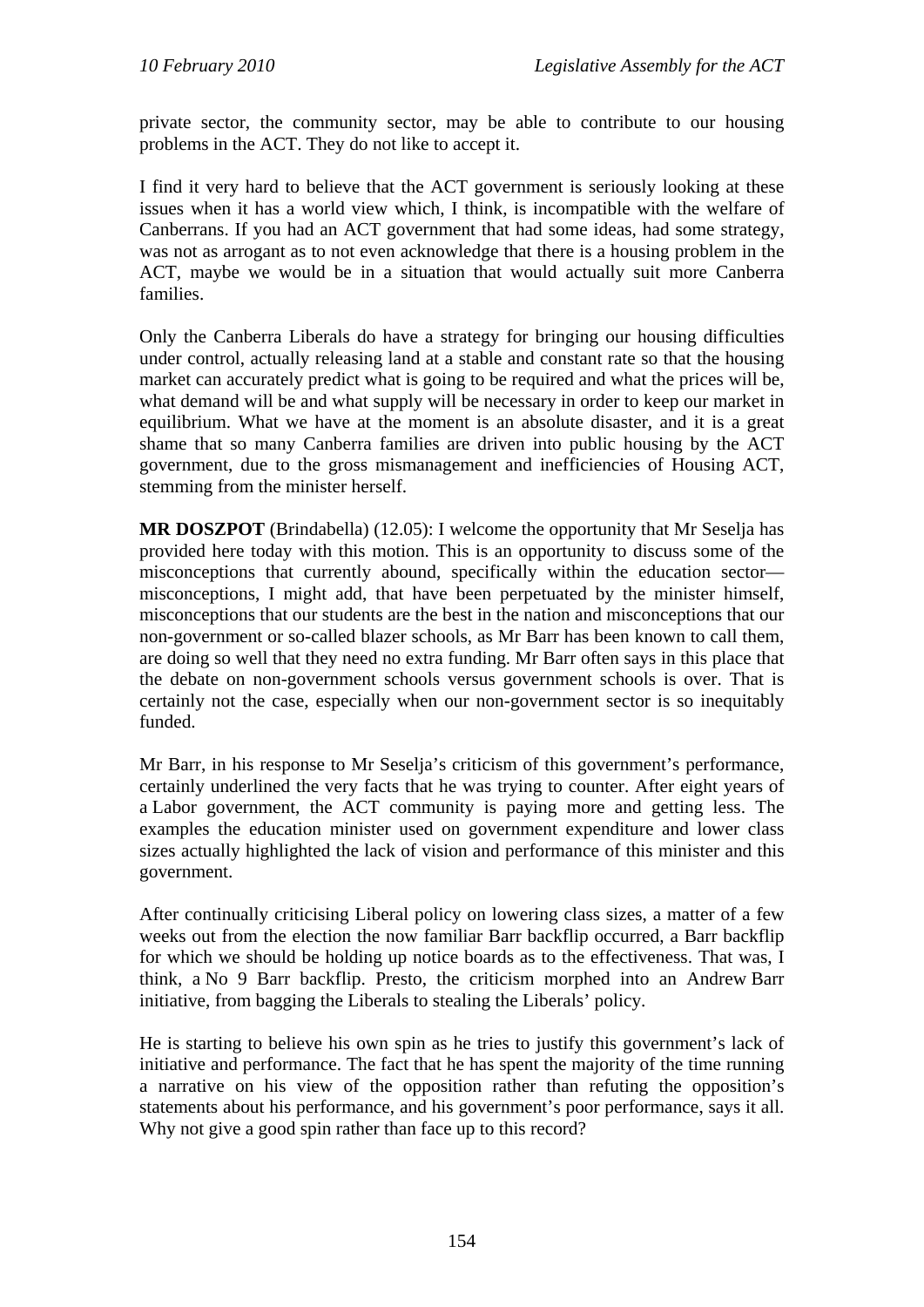While we are talking about spin—digressing for a moment—Ms Burch, I note, has also had another spin which she has been caught out on, saying that the Multicultural Festival this year had more attendees than last year. Her office has now said that this is incorrect. Interesting!

A few interesting publications came to light in the last few weeks: the Productivity Commission's report on government services and of course the controversial My School website. Both sets of data give us an interesting and new perspective of the state of the ACT's education system. My School has no doubt been a significant talking point nationally and has been the cause of much public commentary. Whether or not you agree with the publication, and indeed the publication of tables as a result of the data, is neither here nor there in this debate. The one aspect we can all agree on is that the data published on My School has given governments across Australia information on which they must be held to account and information that we in this place must take on notice.

The results for the ACT are not as rosy as the education minister would have us believe. Surprise, surprise! And to make matters worse, this government has had access to this information for years. Overall, the results are mixed for ACT schools, with a number lagging behind in comparison to other schools in similar demographic areas. In fact, three-quarters of our students are doing worse than their counterparts in other parts of Australia.

When we take into account the fact, as presented in the Productivity Commission report, that the ACT government provides more financial support for government school students than any other state and territory government in Australia, except for the Northern Territory, this result is really put in perspective. We are spending more and we are getting far less.

Mr Barr has been described in an opinion piece in the *Canberra Times* on 2 February as "confidently presiding over a system that gives our kids less of a head start than they could achieve almost anywhere else in the country". Without going into direct comparisons of schools, it is clear to see that, despite telling us over and over again that educational outcomes would be improved with the expenditure of millions of dollars for our new superschools, this has simply not been the case. After communities had the heart ripped out of them with the closure of schools, the results clearly shown in the data tell us that there has been no significant educational improvement. The results do not back up the rhetoric that these changes would create the better educational outcomes that Mr Barr so often gave us that he is now very much the holder of the title "minister of spin".

The bottom line is that the Stanhope government cannot claim that the experiment of closing schools has worked. The real question is: how long have this government sat on their hands? How long have they sat on this information and how long have we been trending downwards? How long have they known? We know that it is 10 years since the ACT first started ACTAP and subsequently NAPLAN testing. So this government have been getting results since 2001, and the current minister since 2006. Surely this has been time enough to see the trends and to head off any disastrous outcomes.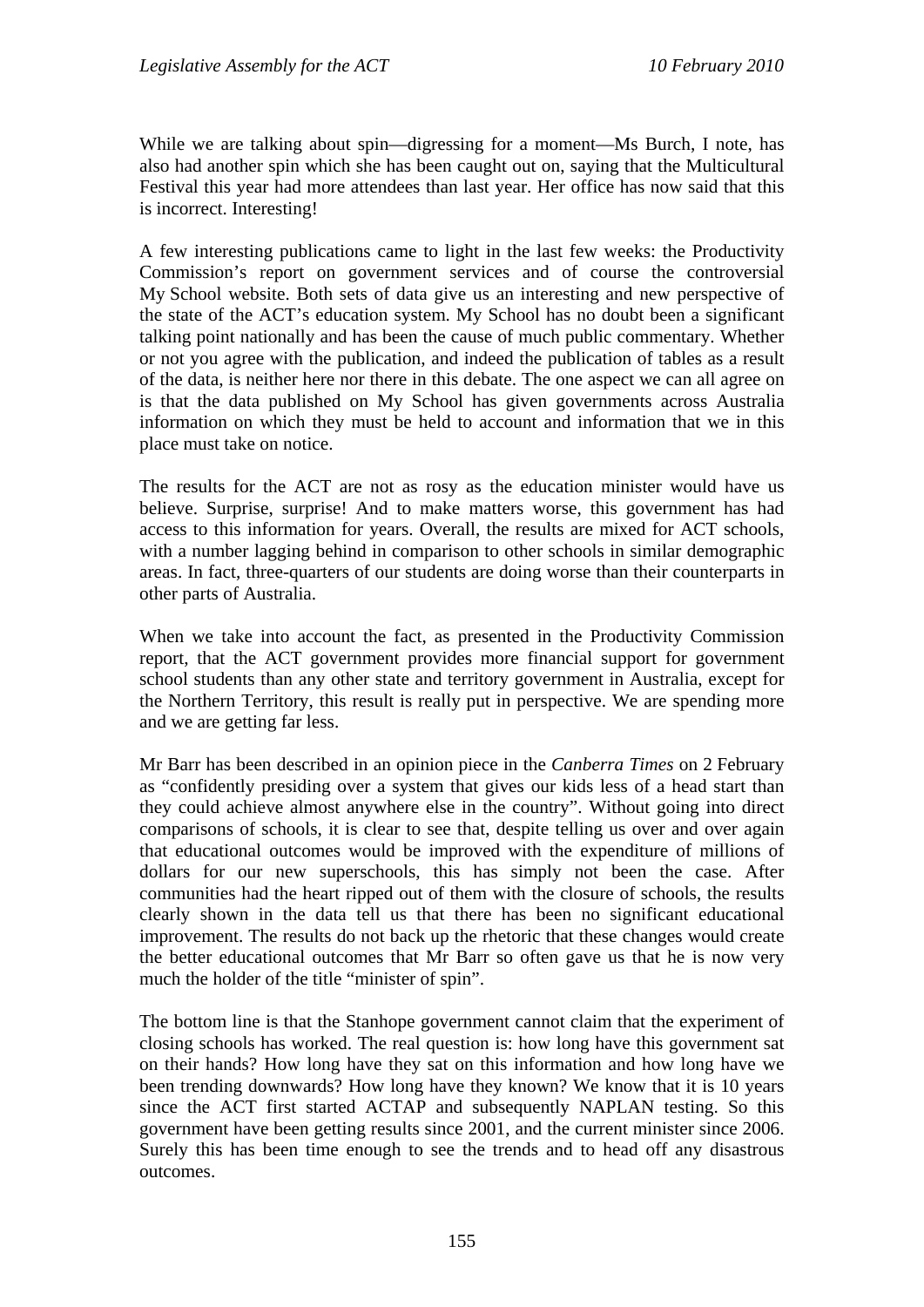What has been the minister's response so far to these results? There was a glimmer of concession when he stated that we may have been coasting and that there is an action plan for the areas that need more attention. In fact the minister stated that he would be targeting resources. And as Mr Seselja so elegantly put it, who has been coasting? Is it the schools or is it the government? I think we all know which way the finger-pointing should go. But of course that is constantly deflected. It is always somebody else's problem. But it is high time that responsibility was taken by this minister and this government for their own inactivity.

What does this really mean? Should we believe that the results were a complete surprise? Should we just be looking at funding in the vain hope that things will improve, close our eyes and hope for the best? This seems too much like a kneejerk reaction. No consideration has gone into the prospect of the impact in some schools. Other programs may be forsaken in pursuit of better NAPLAN results and the gap between the advantaged and disadvantaged may even grow.

When it comes to the report on government services, the most damning data to come out of this publication is the lack of funding for non-government schools, which is the lowest in the country. This is backed up by the latest national report on schooling in Australia. This government only provide for a non-government school student 18 per cent of the funding of a government school student, compared with an average of 25 per cent funding in other states. This government have failed to realise that equitable funding of the non-government education sector adds considerably to the quality of education that can be found across the board.

It is the basic right of everyone to choose which education system they wish. It is also a basic right of every student with a disability to access equitable funding regardless of which school they go to. Here the disparities are incredibly greater than previously stated.

The Productivity Commission has effectively given the ACT government a fail mark across a number of areas, including education. The message is clear: 8½ years of ACT Labor and they have failed on many fronts.

Since 2002 we have seen many key indicators fall from above national average to trailing every other jurisdiction. I reiterate what my colleagues before me have said: things have not got better; they have got significantly worse; and we, in Canberra, are paying more and getting less. That is the legacy of this government.

**MR SESELJA** (Molonglo—Leader of the Opposition) (12.13), in reply: I thank members for their contributions to the debate. It is worth responding to a little of what has been said. It is unfortunate, I think, that the Chief Minister, instead of actually accepting that there are some very concerning figures in the Productivity Commission report, simply attacked. And we see that time and time again.

Instead of saying, "Gee, these are concerning," we would expect the leader of our government would look at these figures—whether it is on waiting lists, whether it is the amount we spend per day per prisoner, whether it is the cost of childcare or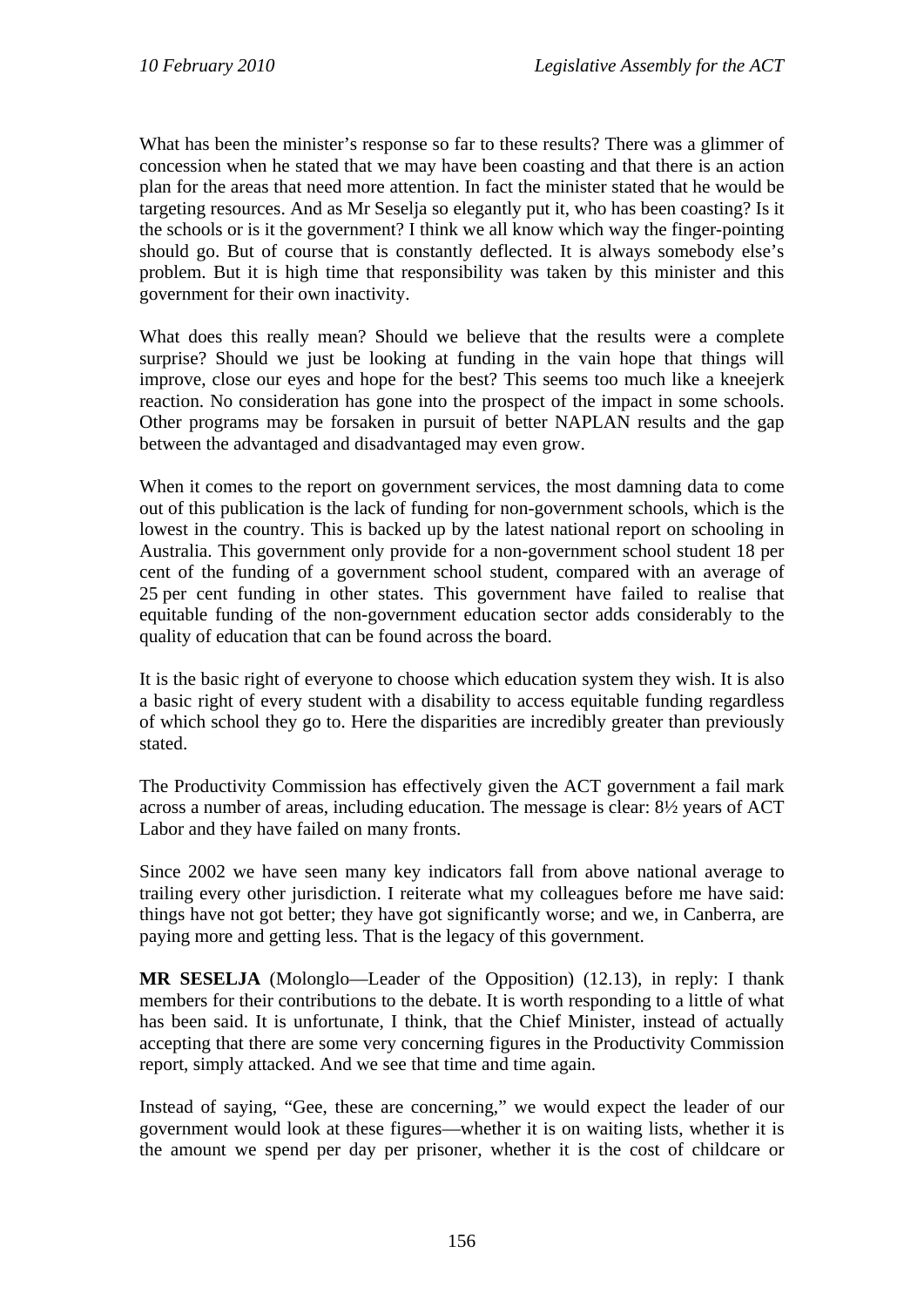a number of these measures—and would be concerned and would say: "We are going to fix it. This is unacceptable. We are going to do better. We are going to turn around this massive increase in elective surgery waiting times, the problems with our emergency departments." But instead all we heard was the attack, the denial that there is a problem and the attack.

Mr Barr had 10 minutes to tell us how he, as education minister, was going to respond to these issues. He has pointed the finger at some schools—he will not say which but he is pulling the blame away from himself. He is saying some of our schools are coasting. Which schools and what are you doing about it? Is it not, in fact, the ACT Labor government that has been coasting? He had 10 minutes to tell us what reforms he was going to put in place to ensure that our schools do not coast, that they do not rest on their laurels, that we are endlessly striving for improvement.

But he spent eight minutes on personal attacks. He had 10 minutes to give us an outline. But we know that when it comes to education policy he does not have any; he just copies ours. We have seen it. He copies ours. He criticised our policy when we came out with it for the election but then he copied it. He copied it because he knew it; he knew that he had to. He knew that he had no choice because it was the right policy, because people responded well to it because it was the right policy. So it is probably no surprise that he spent eight minutes of his 10 minutes on personal attacks rather than giving us the answers to how he was going to ensure that the laziness in education that has been evident from him and his predecessors as ministers and his government was going to change. He has acknowledged the coasting but, of course, has pointed the finger at schools and said it was going to change.

We did not hear that, unfortunately. We did not hear the plan. And it is perhaps because of that approach—we heard the approach from the Chief Minister and the approach from Mr Barr—that we do get such poor outcomes. But maybe the focus is not actually on reforming, improving and fixing some of these serious problems, it is simply on launching attacks.

We got the usual sell-out from Meredith Hunter. Ms Hunter, of course, accepted whatever the government says. "Nothing to see here, no scrutiny needed here," and in her seven or so minutes she lectured us for daring to bring on motions boldly criticising the government. How dare we bring forward a motion criticising the government! And that was what we have come to expect. Whether it is endorsing the budget on day one, whether it is caving in on school closures, whatever the issue is, we are seeing more and more, as time goes on, the Greens, particularly through their Parliamentary Convenor saying to us: "If the government says it, we accept it. Criticisms of the government? No, we do not really need to bother with those."

The Productivity Commission's findings are serious; they are objective findings; they are not something we made up; they are something presented. And they make for a damning assessment of this government and for the last eight years. It unfortunately is summed up by the fact that we are paying more and getting less. After 8½ years of ACT Labor, we are paying more and getting less. And no amount of prevaricating, no amount of spin, will change that fact. The Productivity Commission has delivered a damning assessment of ACT Labor's time in office.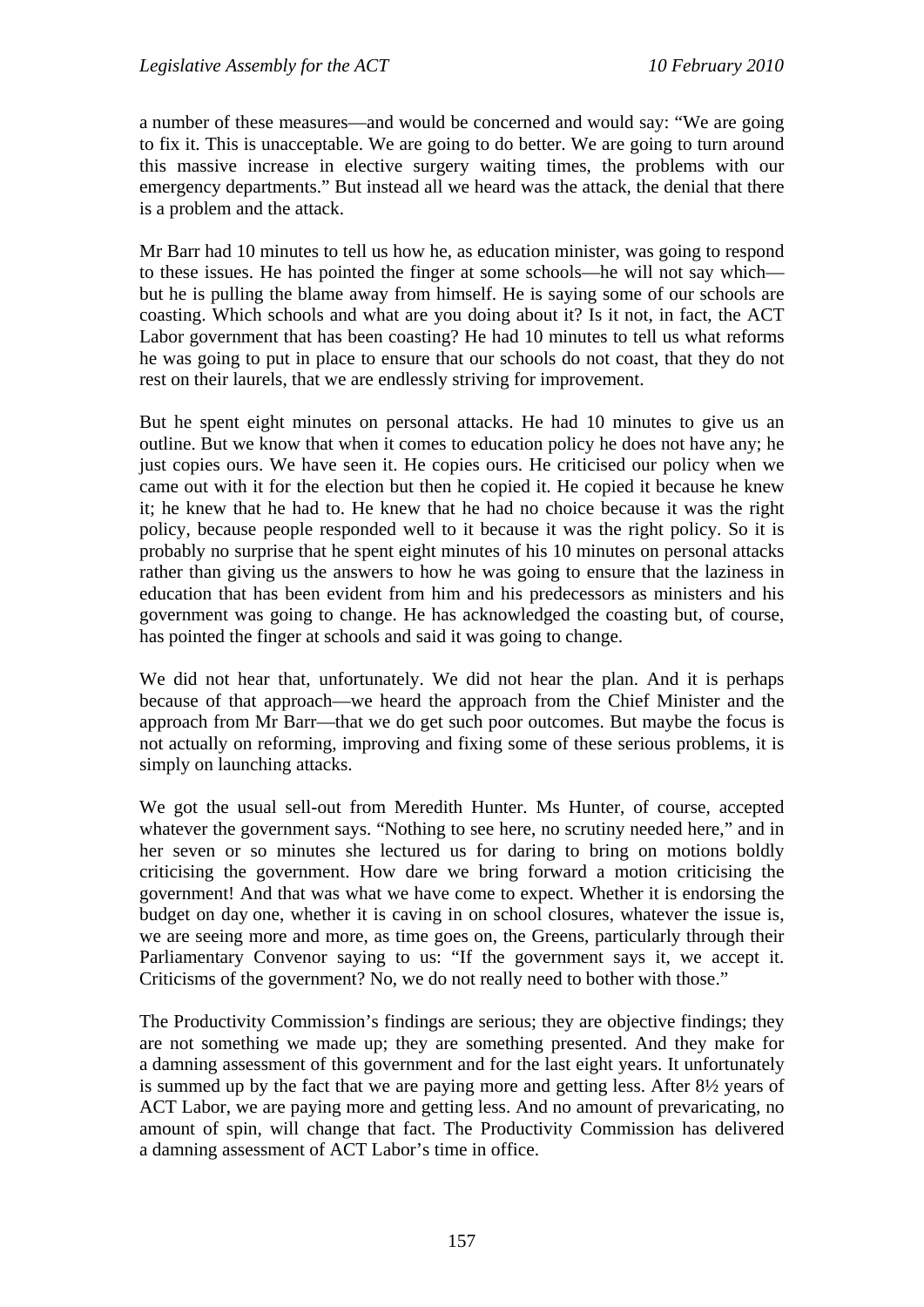We will continue to hold them accountable for that. We will continue to push so that we see improved outcomes rather than continuing to go backwards in these areas. It appears from the debate today that we will continue to be the only party in this Assembly that will hold this government to account and we will push for real reforms and real changes that will make a difference to Canberrans.

Question put:

That **Mr Seselja's** motion be agreed to.

The Assembly voted—

Ayes 6 Noes 11

| Mr Coe<br>Mr Doszpot | Mr Barr<br>Ms Bresnan | Ms Hunter<br>Ms Le Couteur |
|----------------------|-----------------------|----------------------------|
| Mrs Dunne            | Ms Burch              | Ms Porter                  |
| Mr Hanson            | Mr Corbell            | Mr Rattenbury              |
| Mr Seselja           | Ms Gallagher          | Mr Stanhope                |
| Mr Smyth             | Mr Hargreaves         |                            |

Question so resolved in the negative.

### **Sitting suspended from 12.22 to 2 pm.**

## **Questions without notice Hospitals—operating theatres**

**MR SESELJA**: Mr Speaker, my question is to the Minister for Health and relates to the operating theatres which were officially opened by you and the Prime Minister in September last year but which remain closed. Minister, you were reported in the *Canberra Times* as saying that "the theatres would begin taking patients in October". Minister, were you aware at the official opening that the theatres would not be ready to be used in October? If so, why did you open them?

**MS GALLAGHER**: The advice to me when the theatres were opened was that all plans were that they would be able to take patients from October. That was the information that was provided to me and to the commonwealth government.

What happens when you commission operating theatres is that they go through a process of dry runs where fake operations are trialled through the operating theatres as a way of ensuring patients' safety and testing the infrastructure. These are new operating theatres. It was during that work that there were some problems identified, particularly around the power supply, and some remedial work had to be done in order to make those operating theatres safe.

The answer to the question is this. It was our understanding at the time that they were going to be taking patients from October. In the process of dry runs, which are standard procedures for the opening of new theatres, some problems were identified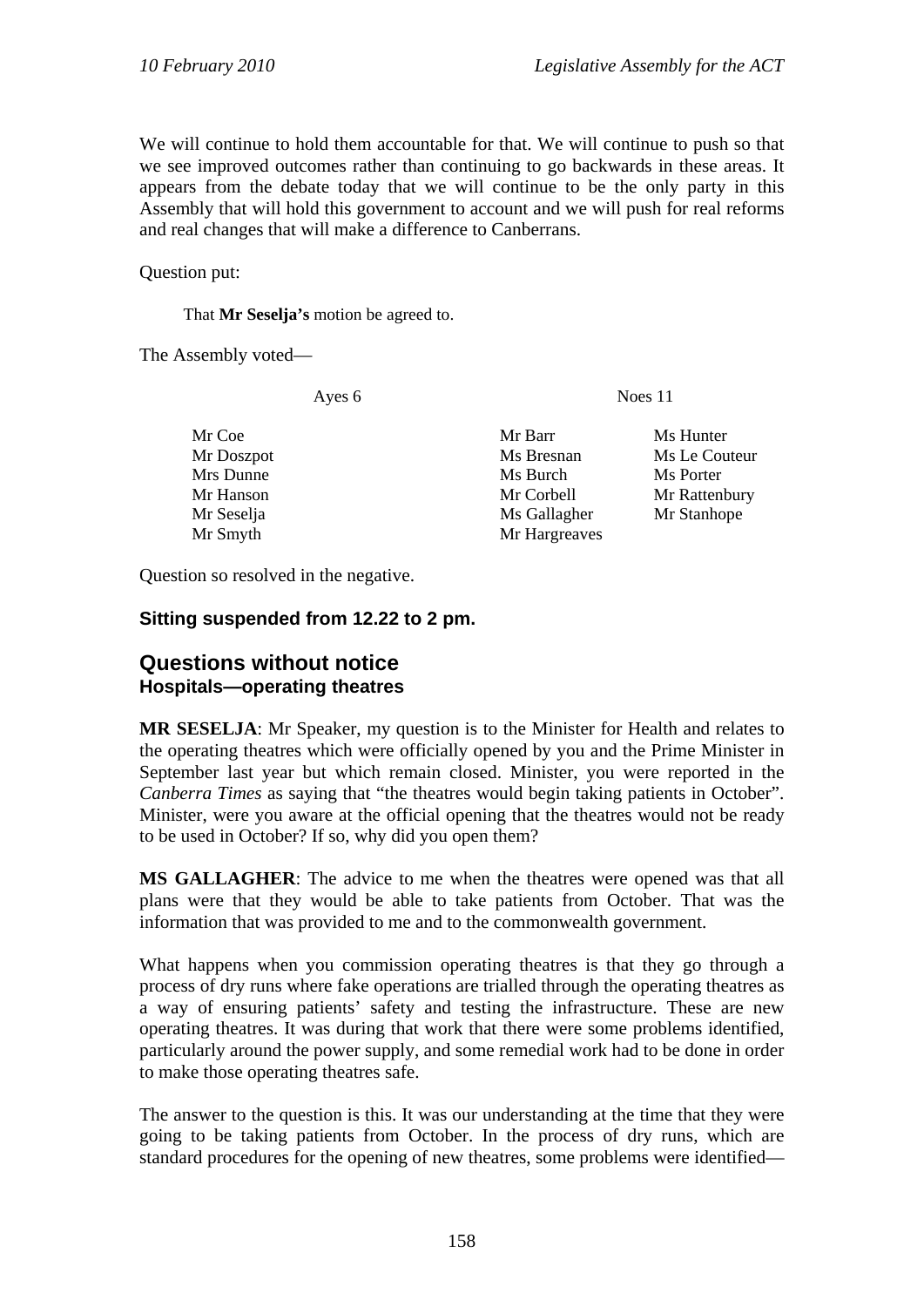quite rightly. The processes for patient safety held up. Some remedial work was done. Those theatres are available for use now. I think one is in use now. With the one that is going to be used as a cardiac theatre, one of the cardiologists has requested that some extra cabling be put in prior to that theatre being used for cardiac surgery, but it is available for other types of surgery if required.

**MR SPEAKER**: Mr Seselja, a supplementary question?

**MR SESELJA**: Minister, how many elective surgery operations have not been conducted as a result of the delays in opening the theatres?

**MS GALLAGHER**: There has not been any elective surgery not being done. The elective surgery program—

**Mr Seselja**: How many would have been done if they were opened in October?

**MS GALLAGHER**: I know it is the Liberals' policy—and it is going to be excellent to see when it comes out in the election just how you are going to cost this—that you run every theatre 24 hours a day, seven days a week, and nobody gets a break. We have already heard Mr Hanson on the record about that.

But we fund our elective surgery program. It is funded for approximately 9,700 operations. All of those operations will be performed. That is what the budget funds. We do not have an open-ended budget that just says, "There is an operating theatre there. Go and fill it with patients." That is not the way the program runs. No elective surgery procedures have been cancelled due to lack of theatre space.

**MR SPEAKER**: Mr Hanson, a supplementary question?

**MR HANSON**: Thank you, Mr Speaker. Minister, will you apologise to the community for misleading them about the opening of these operating theatres?

**MS GALLAGHER**: I will not apologise to the community around ensuring that the facilities in our public hospital system are safe. I think what Mr Hanson is trying to put to me is that there should have been no change of plans, even though there were problems identified with the operating theatres, and that we should have just pressed ahead. At that time, when I was asked, it was the intention to have those theatres operational in October. I should say that it has not reduced the amount of elective surgery that has been able to be performed in the hospital. What it was going to allow was extra flexibility for timetabling of particular operations. It will help us manage the emergency work that comes in.

When the emergency work disrupts the elective work that is where we have challenges. Five of our 10 original theatres were used every day for emergency work. When you increase the number of your operating theatres by two that means there are extra flexibilities to ensure that your elective work gets done. I am absolutely confident that the processes in place have allowed what we need to provide in our theatres, which is a safe environment both for surgeons and their staff and patients. To have done anything differently would have been negligent.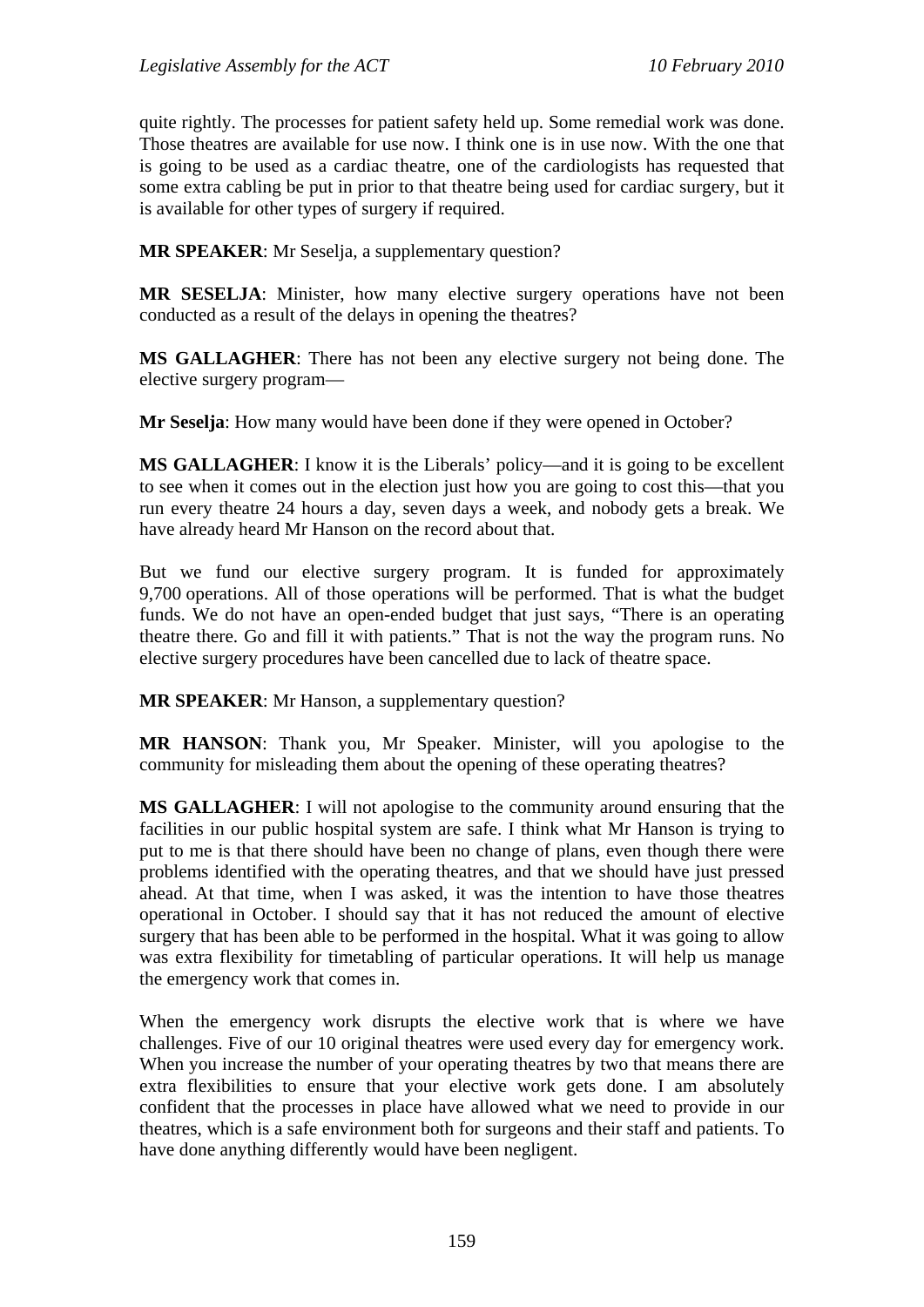**MR HARGREAVES**: A supplementary, Mr Speaker.

**MR SPEAKER**: Yes, Mr Hargreaves.

**MR HARGREAVES**: Thanks very much, Mr Speaker. Could the minister please let us know whether or not in fact the operation of the theatres at Canberra Hospital has improved at all, in terms of efficiency, throughput and quality, since 2001 to today?

**Mr Hanson**: Mr Speaker, on a point of order as to relevance: this is specifically about the issue of the two operating theatres which were opened in September but were not actually conducting operations. This is not a broader question about the conduct of operations in the Canberra Hospital since 2001. It is a very specific question that was asked by Mr Seselja.

**Mr Hargreaves**: On the point of order, Mr Speaker: I was trying to find out whether or not the introduction of two new theatres had made any difference to the efficiency of the service provided at the hospital.

**MR SPEAKER**: Thank you for the clarification, Mr Hargreaves. There is no point of order.

**MS GALLAGHER**: The question does go to the extra capacity that has been provided for the elective surgery program, both at Calvary and at Canberra. We have seen enormous growth in demand for elective surgery. We have had to match that with assisting the opening of more theatres. In fact, when we came to government, there were theatres lying there that were not funded to deliver any operations. We have continuously increased the operating theatre capacity since we came to government. Two, from memory, were just lying there, closed, without any funding. Perhaps Mr Hanson's fake concern about these two theatres could be extended to his own colleagues who, over a number of years, sat there and were not the slightest bit concerned about closed operating theatres at Canberra Hospital.

**Mr Smyth**: We had a far more effective system than you did—far more effective.

**MS GALLAGHER**: We have continuously opened the 10 theatres that were there that were never opened under you, Mr Smyth. They were never opened; they were closed, with no funding. Those have been opened with full funding. We have extended the hours of operating theatres to allow for the more efficient use of those theatres. We have extended hours; we have opened more theatres. We now have the enhanced operating theatres at Canberra Hospital that are operational and have been since 1 February, once all of the testing for those issues was complete. We are now performing almost 10,000 procedures a day. The throughput has grown considerably, and we are doing it in a more efficient system.

When Mr Smyth was last in government, the health system in the ACT was running at 30 per cent above the national average—at 30 per cent above the national cost for a similar outlay. We have brought that down to 6.6 per cent. So there is one for the number crunchers over there—a 24 per cent improvement in the efficiency of our public hospital system.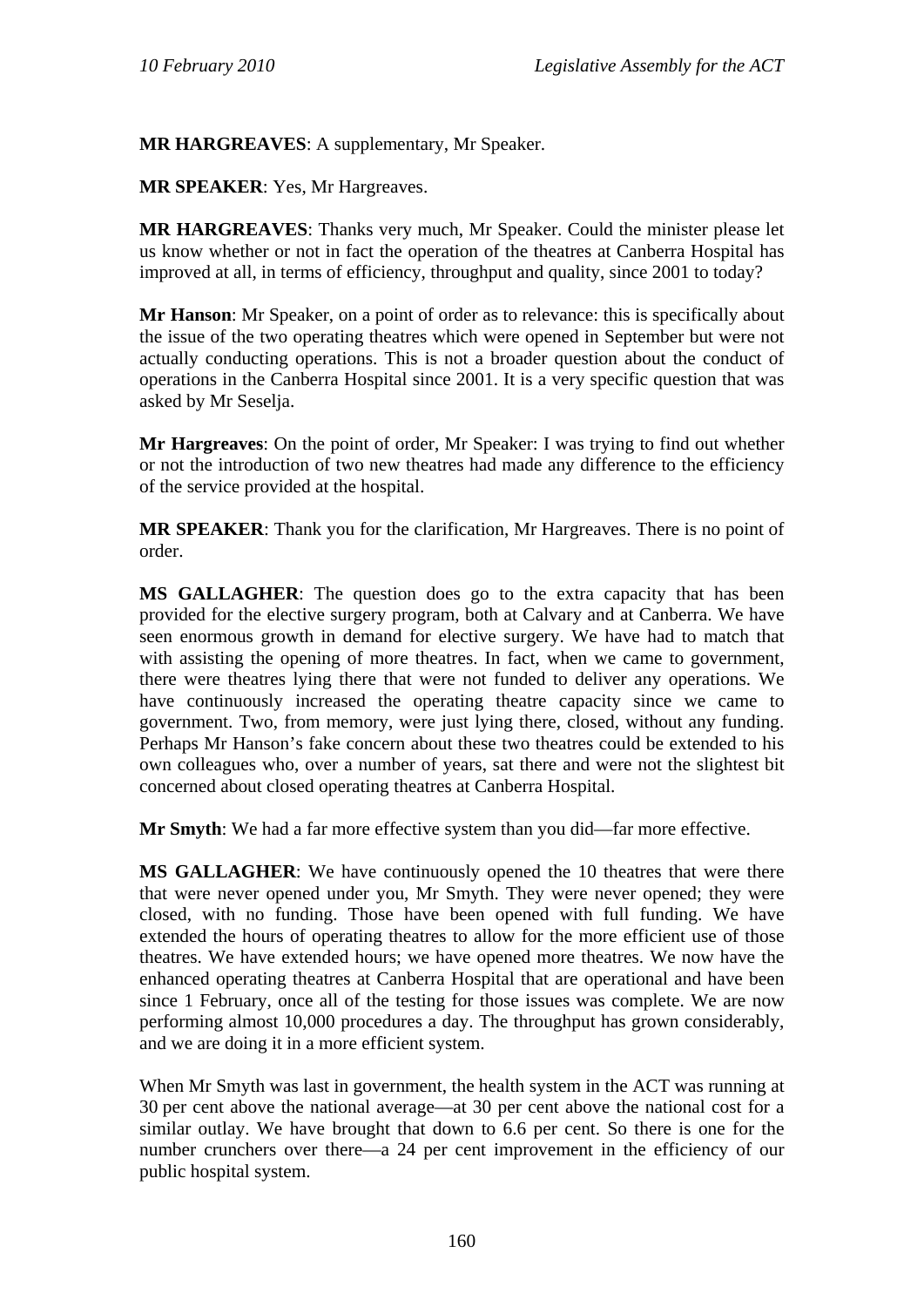### **Hospitals—Calvary Public Hospital**

**MR HANSON**: My question is to the Treasurer. Treasurer, on 17 December 2009, you issued a press release which stated:

But no one has been able to dispute the Treasury Analysis.

This is in reference to the Cavalry hospital purchase. Treasurer, Professor Sinclair Davidson was able to dispute your analysis on 28 October 2009—prior to your making that statement—when he said:

The argument that the ACT Government should maximise the value of assets on its own balance sheet is quite simply nonsense. It is the function of Government to provide services to its citizens and to do so in the most cost-effective manner.

This analysis was backed up by Dr Terry Dwyer, who has a PhD in economics, on 15 November 2009. Mr Tony Harris, a former auditor-general of New South Wales, has also described the fundamental premise of the analysis as a contrivance. Treasurer, do you now accept that your government's analysis of the purchase has been disputed by experts? If not, why not?

**MS GALLAGHER**: I did see Mr Hanson's excitement at getting the analysis from Tony Harris yesterday. He ran over to the leader of the boys group and quickly showed him all the lines. In fact, I could have highlighted "contrivance" for him, because I predicted it. I watched you go and sit over there in your little boys brigade, high-five each other, slap, and go, "How exciting! Now we've really got her."

**Mr Smyth**: Answer the question. You're not answering the question.

**MS GALLAGHER**: Just to give a bit of background, I think I was not the only person in here watching the little excited boys on the public benches.

**Mr Stanhope**: High fives?

**Ms GALLAGHER**: Yes, there was a bit of high-fiving, a bit of fists, a bit of "go get her!" Sorry, Mr Speaker; I am just supplying context to the discussion. The point which I have been making is that nobody has been able to dispute the fact that, under the three models, there is a \$145 million improved outcome on our budget, according to the Treasury analysis, and nobody has been able to dispute that.

**Mr Smyth**: But there are other experts.

**MS GALLAGHER**: No, there are other opinions about policy decisions the government should have taken.

**Mr Smyth**: It's just an opinion; therefore it doesn't count.

**MS GALLAGHER:** You are accusing me of being wrong. Let us just understand what has happened here. There are other opinions about policy decisions the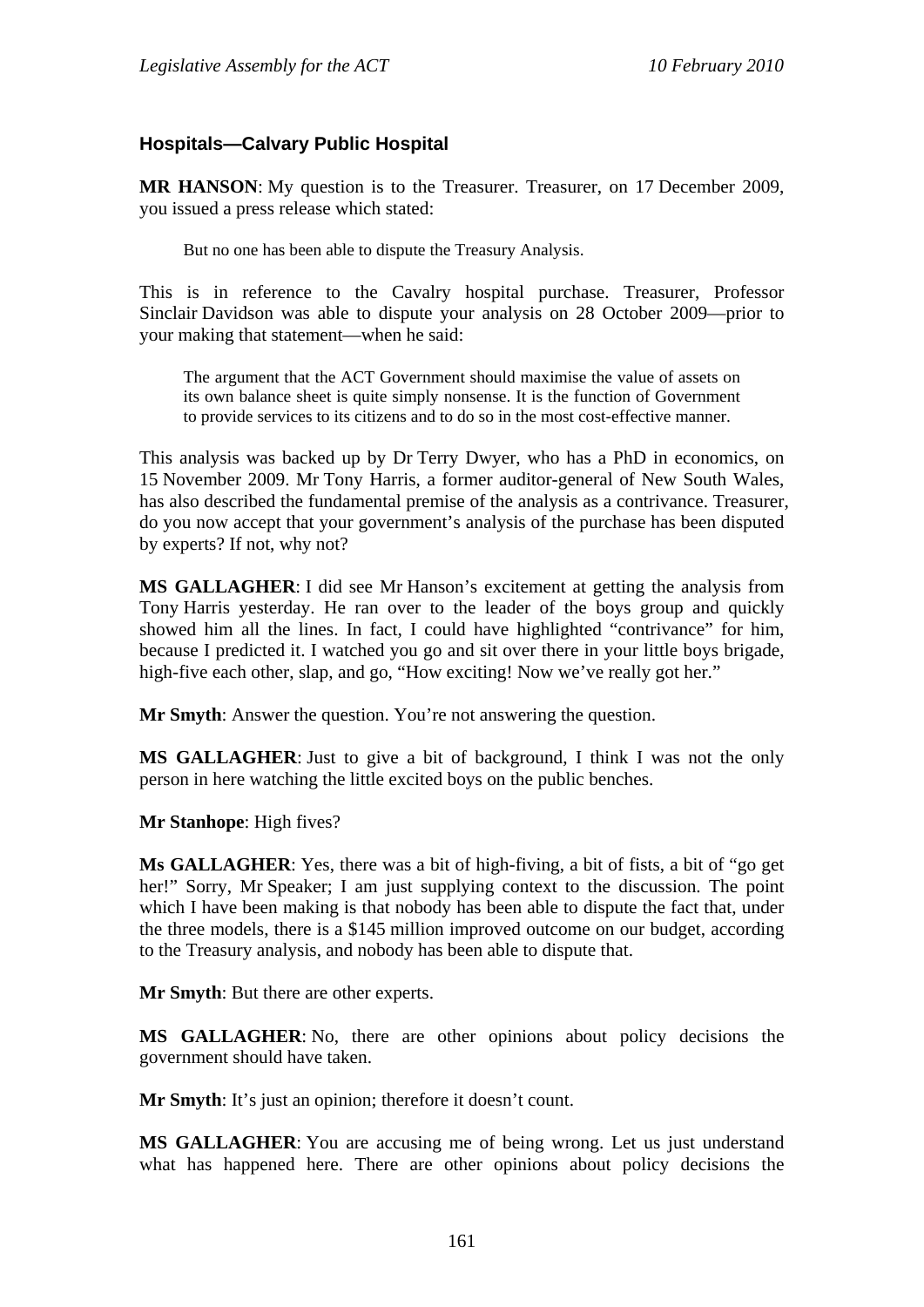government should take, and those opinions may be very valid, but they are not policy decisions this government has taken. Mr Hanson's question to me was that other people have disputed the Treasury analysis, and that is incorrect. Nobody has, and nobody has been able to, and nobody will, because the numbers hold up. There is a \$145 million improved outcome on our budget.

Now, you go away and find someone who can dispute that and then we will send it off for independent peer review, as we have done with the Treasury analysis. And then, when you have got that, you come in here and then you say, "Yay, we have found someone who says the Treasury analysis is wrong," because you have not found anyone yet.

Terence Dwyer, Professor Sinclair and Tony Harris have different opinions about positions the government should take. The government have stood here a number of times and said that we believe the public hospital should be owned by the public. That is the fundamental difference between all of that analysis—they are all opinions that say, "You don't need to own it." We are saying we think the people of the ACT should own their public hospital, and we think there are benefits to come from that. That is a difference of opinion, Mr Hanson, not incorrect Treasury analysis.

I am very sorry; you have got to go back and find from your experts someone who can dispute the figures, and you will not find anyone. Then you have to explain how the supposed economic rationalists of this city are ignoring the fact that the buy option was the best one for our budget. You go and explain to people where that \$145 million should be taken from if we are to proceed with the status quo, because that is the reality. Every option costs money, but the best option in terms of our finances moving forward is the buy option. So you go and explain where you are going to find the difference in that money if you are happy to see the status quo remain.

**MR SPEAKER**: Mr Hanson, a supplementary question?

**MR HANSON**: I ask the Treasurer if she will confirm that she does consider Mr Harris an expert, and does she consider his analysis, which she tabled yesterday, to be wrong?

**MS GALLAGHER**: The analysis that Tony Harris provided—and I am not aware of the instructions that were given to him from the archbishop; this was work that was commissioned by the archbishop but the archbishop provided me with his analysis—

**Mr Smyth**: Oh, so it is an analysis?

**MS GALLAGHER**: Sorry?

**Mr Smyth**: So it is an analysis?

**MS GALLAGHER**: It has "analysis", I think, from memory, on the top of the sheet. It says "analysis", so that is what I will call it.

**Mr Doszpot**: The Chief Minister didn't think so.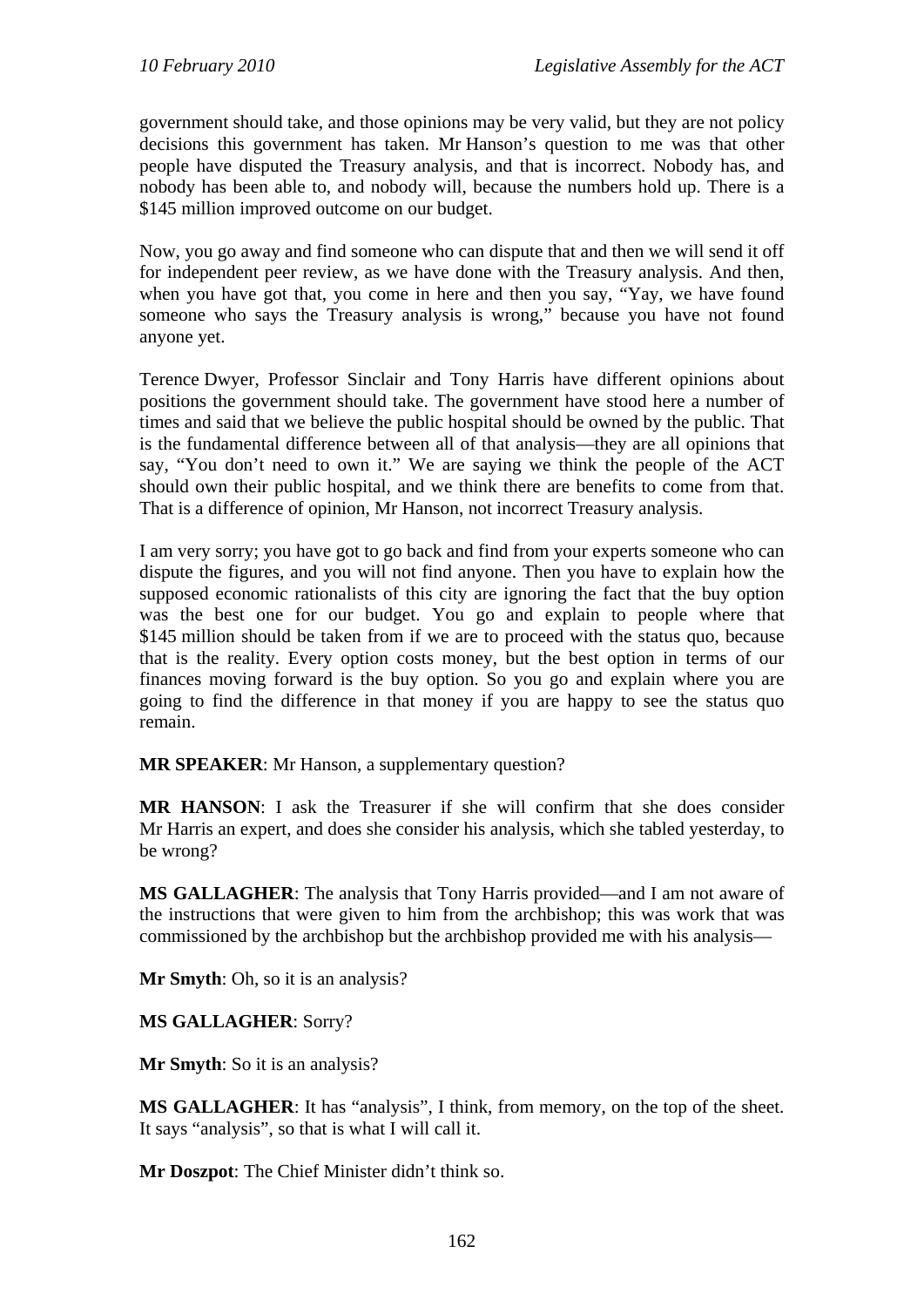**Mr Smyth**: But she just said there was no analysis.

**MS GALLAGHER**: That is what I will call it. I think he—

*Mr Smyth interjecting—* 

**MS GALLAGHER**: For God's sake, Mr Smyth, grow up. The interjections, Mr Speaker—

*Opposition members interjecting*—

**MR SPEAKER**: Order!

**MS GALLAGHER**: Mr Harris's analysis—

*Mr Smyth interjecting—* 

**MR SPEAKER**: Order, Mr Smyth!

**MS GALLAGHER**: They asked me a question, Mr Speaker. I then used the word "analysis" and they all break up into uproar—that there is some major win there that I have used the word "analysis". Mr Harris's analysis, to me from my reading of it, seems to be preoccupied with the issue of the government's credit rating; that it is all about protecting the government's credit rating. This has not been about protecting the government's credit rating. This has been about an integrated health system, but it has also been about what our budget can afford and the best way forward.

So Mr Harris presents a number of options, many of which, I have to say, will be completely—

**Mr Hanson**: Crazy?

**MS GALLAGHER**: Well, ones that LCM—

**Mr Hanson**: You should consider them then, by your own rationale.

**MS GALLAGHER**: ones that will be unpalatable to Little Company of Mary. And let us just remember here, boys, that before we go ahead we do need LCM's agreement, before we do anything. But Mr Harris's idea that we take out a loan and then not only pay the loan back but interest on the loan and the financing costs of that—only to have that asset remain on Little Company of Mary's balance sheet again to us when we are looking to the ones that are making the investment, I have a few concerns with. I should also say that Mr Harris does point to the fact—*(Time expired.)*

**MR SPEAKER**: Mr Smyth, a supplementary?

**MR SMYTH**: Treasurer, can you point the Assembly to any experts who agree with the Treasury analysis who are not paid by the ACT government, and will you table this advice?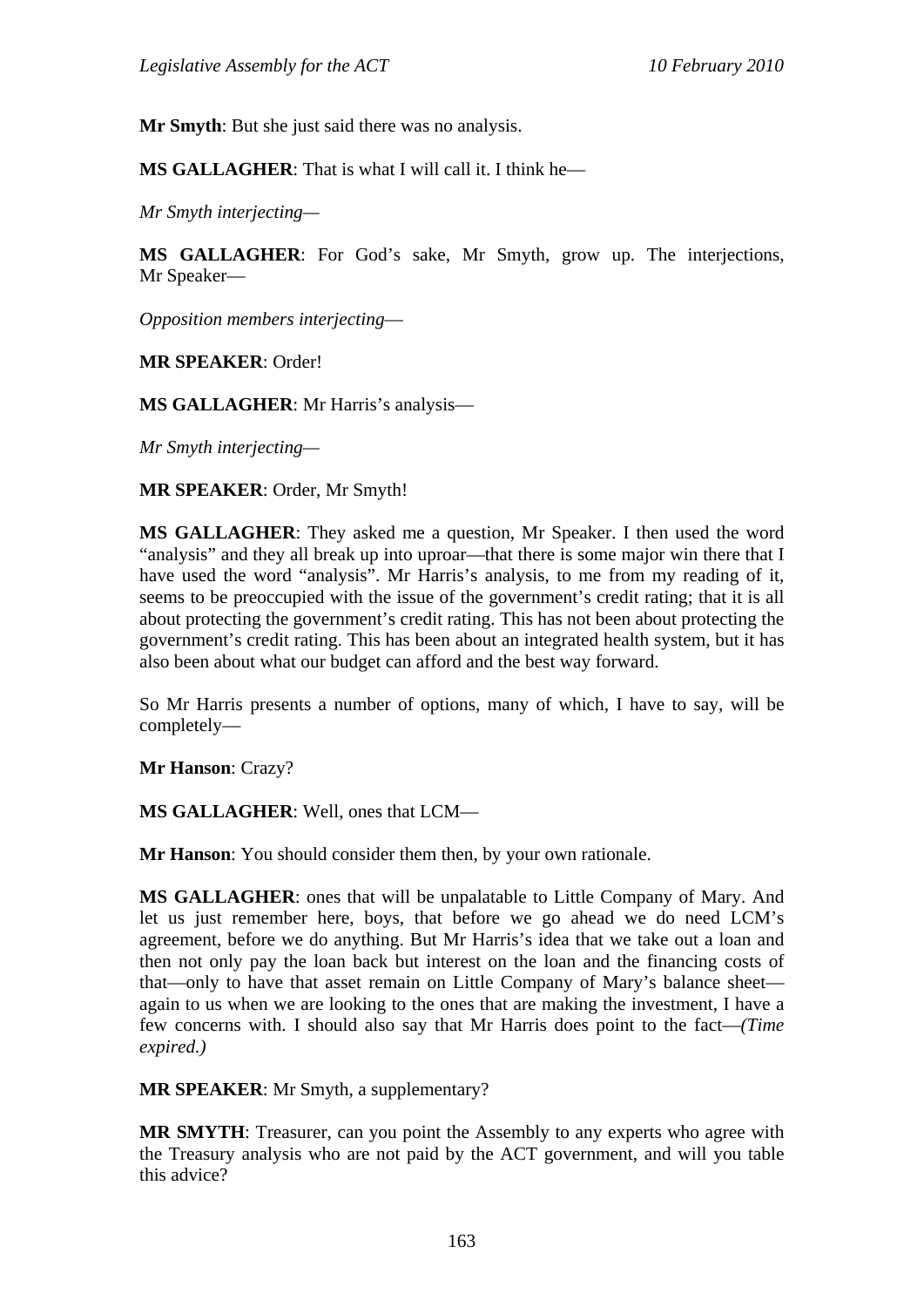**MS GALLAGHER**: The government support the Treasury advice. We have no reason to believe that the experts at Treasury have not provided us with the best advice.

**Mr Seselja**: I think the answer is no.

**MS GALLAGHER**: No. The answer is no. I have not commissioned any other work, other than an independent peer analysis of the Treasury work. The Treasury work holds up. I could ask the same question: can you point to anyone who disputes the Treasury analysis? The answer to that is no.

**Mr Smyth**: Davidson does.

**MS GALLAGHER**: No. You are wrong, Mr Smyth. He has not disputed the analysis. He has disputed the government's policy decision about the way forward. And that is incorrect. He has not disputed the financial analysis of this arrangement. Nobody has been able to dispute these figures. These figures hold up. In relation to Mr Harris, he was commissioned—

**Mr Smyth**: Have you read his advice?

**MS GALLAGHER**: Yes, I have. Mr Harris has been commissioned by the archbishop to come up with other options because the archbishop did not like the one the government had. What a surprise! He was commissioned specifically to provide alternatives to the archbishop, and that is what he has done.

**Mr Hanson**: On a point of order: I seek leave to quote from Professor Sinclair Davidson to clarify what I think is Ms Gallagher misleading the house.

**MR SPEAKER**: I do not think that is an option open to us, Mr Hanson. Ms Gallagher, do you want any more time?

### **MS GALLAGHER**: No.

**MR SPEAKER**: Mr Hargreaves, a supplementary question?

**MR HARGREAVES**: Thanks very much, Mr Speaker. There has been much discussion on financial matters. In the context of the financial analysis, minister, could you outline for the benefit of members the impact on the bottom line, for example, about the issue of a grant to a non-government organisation and how it appears on a bank balance sheet as opposed to a recurrent and capital impact on the balance sheet?

**MS GALLAGHER**: I thank Mr Hargreaves for the question. The challenge presented to the government, as I have said a number of times in this place, is that under the current arrangements, under the status quo, the government will essentially be providing a grant to the Little Company of Mary of in the order of \$200 million. We would be required to make all the payments for that. That cash would need to come out of our operating result as a grant to a private organisation, as it does, for example,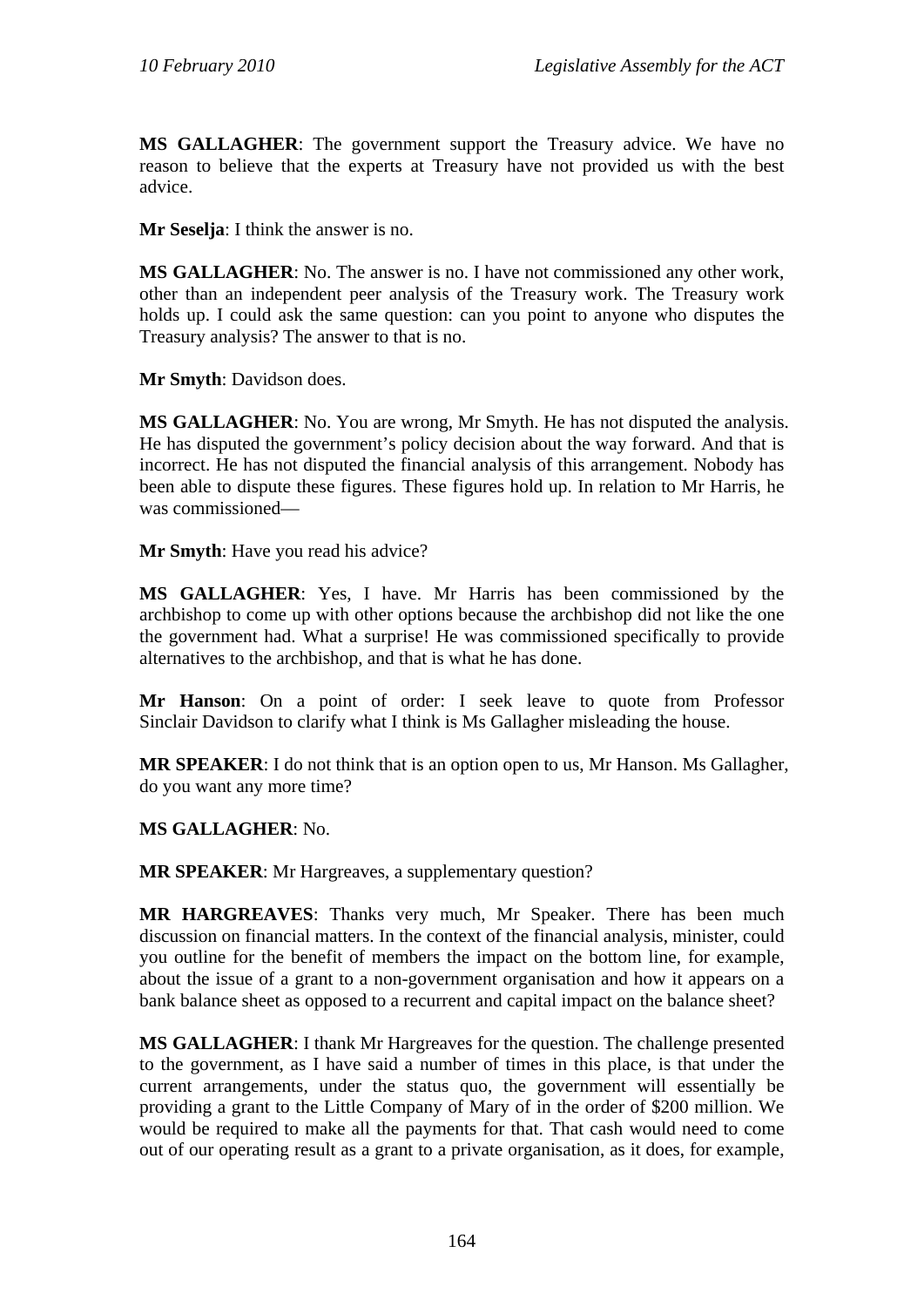with grants to non-government schools and grants to the non-government sector—as opposed to what we are able to do with assets that we have full management, ownership and control over.

The challenge for us is that we have a pool of cash that we are able to use to invest in assets that we own. That is what we do at the Canberra Hospital. That option is not available to us at Calvary. And, yes, it presents our budget with significant challenges that none of the options presented by any of the critics that the opposition are now holding up as their experts on this deal with. None of them deal with the budgetary issues and the challenges ahead.

It provides alternatives. In fact, Mr Harris's advice actually says that you need to go and see whether any of these are legitimate alternatives. He makes the point in his analysis that nothing that should be done should be a sham or should be concocted just to relieve the budgetary pressure of the government. And he goes to issues of control as opposed to legal ownership. But none of those issues he finished to any finality. In fact, he says that these would need further examination about whether they would actually hold up.

These are legitimate issues. All of the experts, even if they are critics of the position the government has taken, have acknowledged that we need a different way of doing things than the status quo—something that the opposition have failed to grasp or understand.

### **Planning—service stations**

**MS HUNTER**: My question is to the Minister for Planning and it concerns the closed service station sites across Canberra. Minister, in the 2009-10 budget the government introduced a waiver of change of use charge to stimulate the redevelopment of closed service station sites. A number of these sites, including the one at Page, have not been operating for some years and have become neglected and are dumping grounds for all sorts of waste. How many service station lessees have taken up the government incentive to redevelop their site since the waiver of change of use charge was introduced?

**MR BARR**: At this stage I am not aware of any.

**MR SPEAKER:** Ms Hunter, a supplementary question?

**MS HUNTER**: Thank you, Mr Speaker. Minister, why has the take-up rate been zero? If that is the case, will you be extending the change of use incentive in the 2010-11 budget or introducing additional incentives to improve the take-up rate?

**MR BARR**: My understanding is that the time needed to remediate a site from its former use as a petrol station is considerable. In some instances the decision to undertake that remediation work has not been taken, but this incentive may in fact have triggered that action. The time frame required for the remediation to be complete and then for a new development application to be lodged is more than 12 months. The government will, of course, consider the feedback from industry in relation to this incentive in the context of our deliberations on the 2010-11 budget.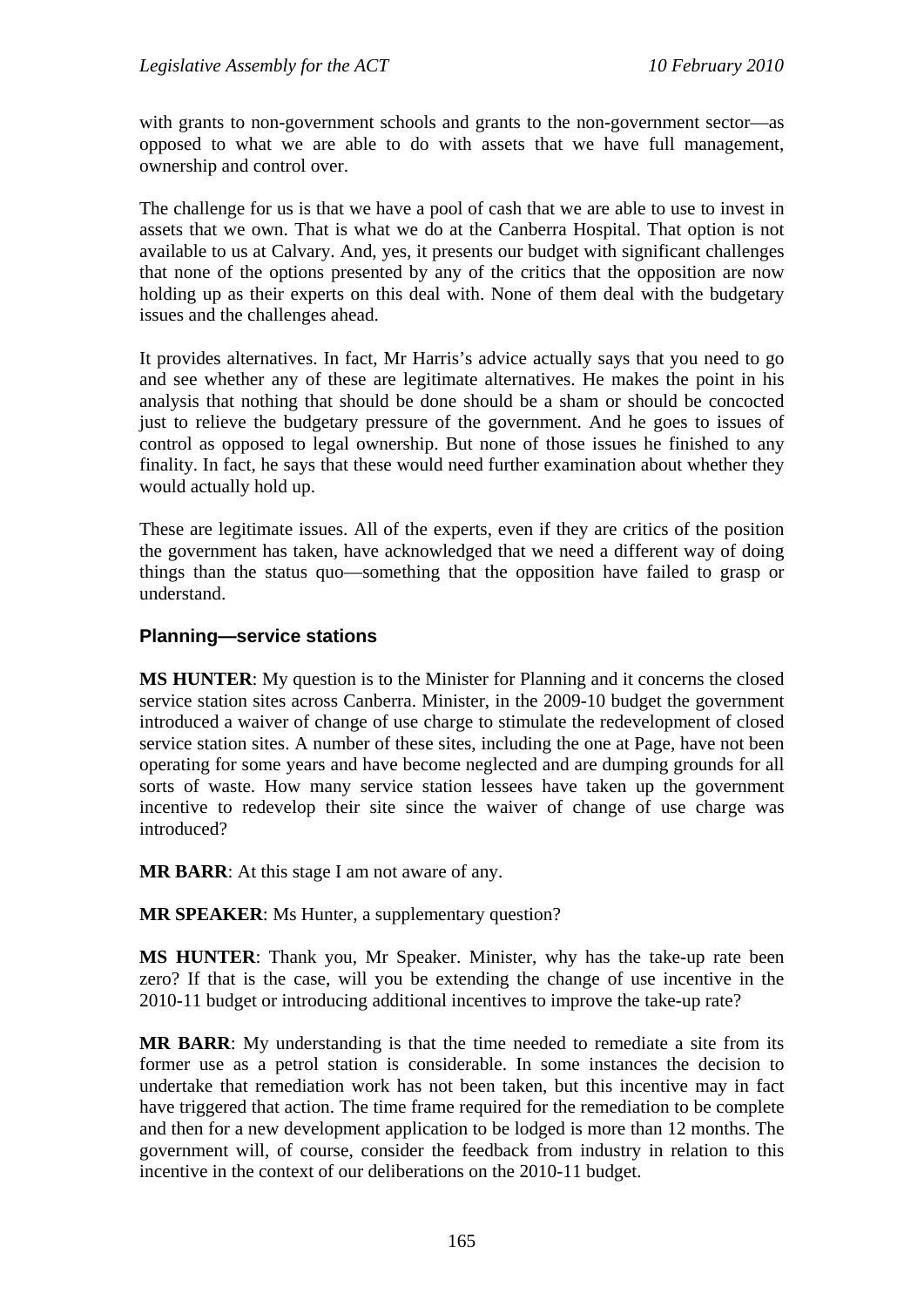**MR SPEAKER**: Ms Bresnan, a supplementary question?

**MS BRESNAN**: Thank you, Mr Speaker. What is the government now doing to streamline the planning process for these valuable sites? How quickly can the problem be rectified?

**MR BARR**: I thank Ms Bresnan for the question. The major reforms to the planning and development system that were instituted in 2007 and 2008 have streamlined planning in the ACT. We have the most efficient and effective planning system in the country. That is very clear from the performance of the Planning and Land Authority in recent times. The additional resources put into development assessment have significantly reduced the backlogs that were there under the old system. The new system is functioning very effectively.

The measures that were put in place by the government to facilitate the massive investment through the commonwealth stimulus package have been incredibly effective. The ACT is one of the leading jurisdictions, if not the leading jurisdiction, in the implementation of economic stimulus measures across education, social housing and a variety of other areas. So the planning system has been responding very well. The flexibility that was built into the new system has proved to be quite valuable in responding to changed circumstances and the government will continue to closely monitor the situation.

In relation to the service station site specifically, we are very keen to see redevelopment opportunities taken by the private owners. But ultimately, while you can dangle many financial incentives in front of the private sector, they own the sites. It is up to them to come forward with the development applications.

**MS LE COUTEUR**: A supplementary, Mr Speaker.

**MR SPEAKER**: Yes, Ms Le Couteur.

**MS LE COUTEUR**: Thank you. Minister, can you update us on progress on some of these sites that have not been addressed? In particular, Page, Latham and Rivett come to mind.

**MR BARR**: Obviously, I do not have that information on every service station site in front of me now. I will get some advice from the Planning and Land Authority on the sites on which there have been approaches to government in relation to remediation, and also potentially pre-application meetings before a development application is lodged, and I will provide that information to the Greens.

### **Budget—savings**

**MR COE**: My question is to the Treasurer. Treasurer, yesterday in question time you were asked about the use of consultants to find savings in the ACT budget. You said that, at the time of the 2009 estimates hearings, a decision to establish a panel of consultants had not been taken at that time. Treasurer, when was the decision taken to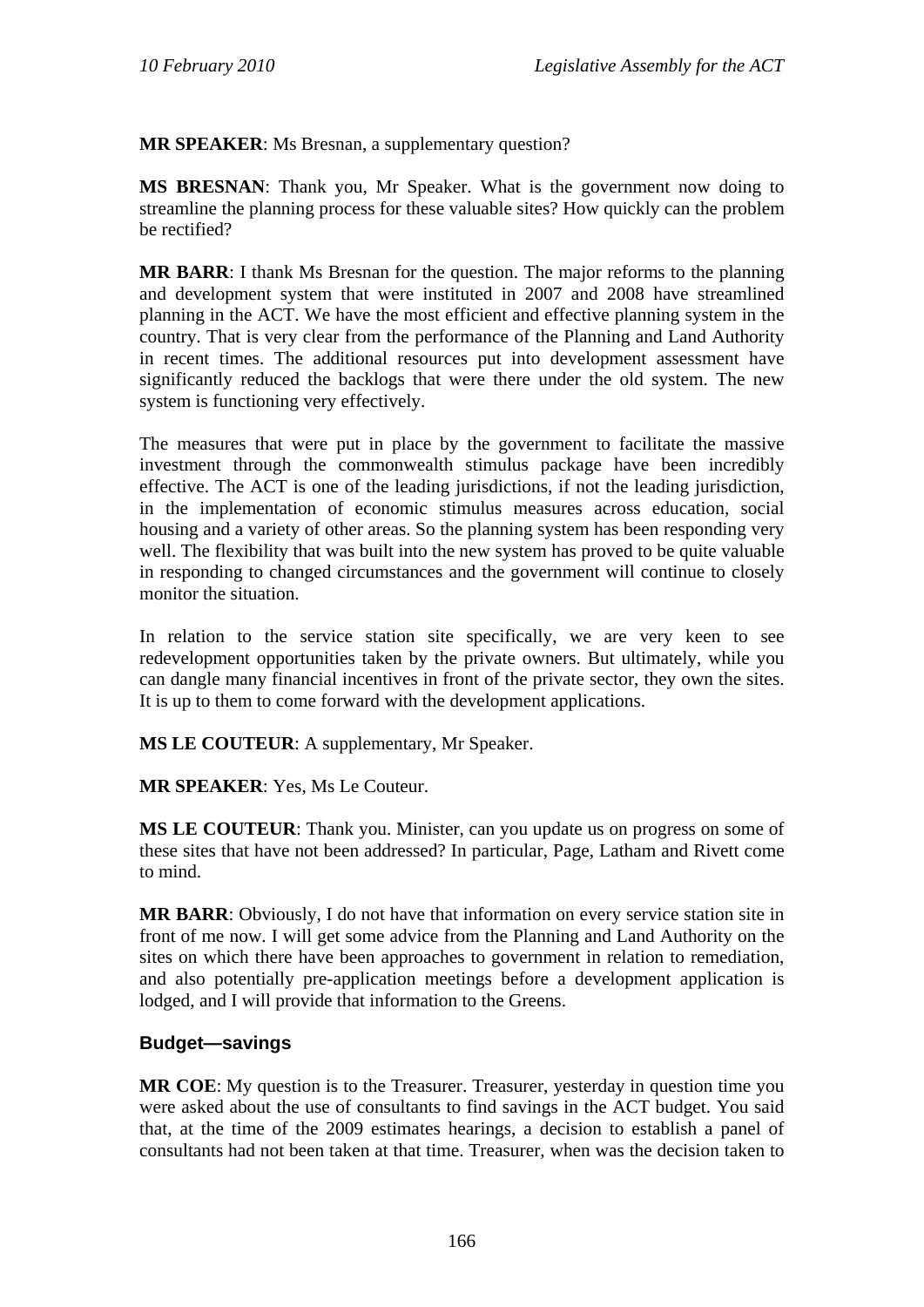establish the panel of consultants to provide advice on possible budget savings, and where did the advice come from that such a panel was needed?

**MS GALLAGHER**: I was going to answer this at the end of question time, because it is exactly the same question that Mr Smyth asked me, so I cannot believe you have dudded yourself out of a question to me. It was 18 November 2009. It was advice from Treasury to me, which I believe went to cabinet through the EREC process.

**MR SPEAKER**: Mr Coe, a supplementary?

**MR COE**: Thank you, Mr Speaker. Treasurer, what information was used to make the decision to establish the panel of consultants to consider possible savings?

**MS GALLAGHER**: What information was used? We have a process, the expenditure review committee. They have met. They have met across governments, chaired by Treasury and CMD. They are looking across a number of years. In that final year of the forward estimates, we are looking to find \$122 million worth of savings. Those savings obviously will not be met through the one per cent efficiency dividend that we have imposed on government, nor will it be found just through wage restraint. So we need advice coming not just from our agencies or from the non-government sector, the community consultation process, about where those savings should come from. It was a collective view of EREC, on advice to cabinet, that this was the best way forward. And I think it is. Have you got any other ideas?

**MR SPEAKER**: Mr Smyth, a supplementary?

**MR SMYTH**: Thank you, Mr Speaker. Treasurer, what will the consultants do that the Treasury and departments cannot do to find these savings?

**MS GALLAGHER**: I have a lot of faith in Treasury; indeed, all of our agencies provide us with excellent advice. But I do not think it would be a surprise to anybody in this place that from time to time public services across Australia—across the world, indeed—use consultants for expert advice on different matters. For example, undertaking research, financial modelling, benchmarking reviews—

**Mr Smyth**: And that can't be done inside Treasury?

**MS GALLAGHER**: Mr Smyth, you are against any outsourcing or commissioning of work from consultants now, are you? Treasury has its limitations. It is a small agency and it has a lot of work to do. From time to time, when expert opinion is required—for example, maybe some analysis done on our superannuation account or our insurance premium—it is quite appropriate that governments seek that advice externally from experts in the field to ensure that we are getting a range of advisers in the decisions that governments take. I do not think you have uncovered a new way of doing things here, Mr Smyth. I think this has been pretty standard practice. I note that we have not had one idea from the Liberals around how they would offer any help towards the \$122 million in savings. In fact, I do not think I have had any from the Greens. I do not think I have had any from the community.

**Mr Smyth**: We offered to sit down with you, and you rejected it.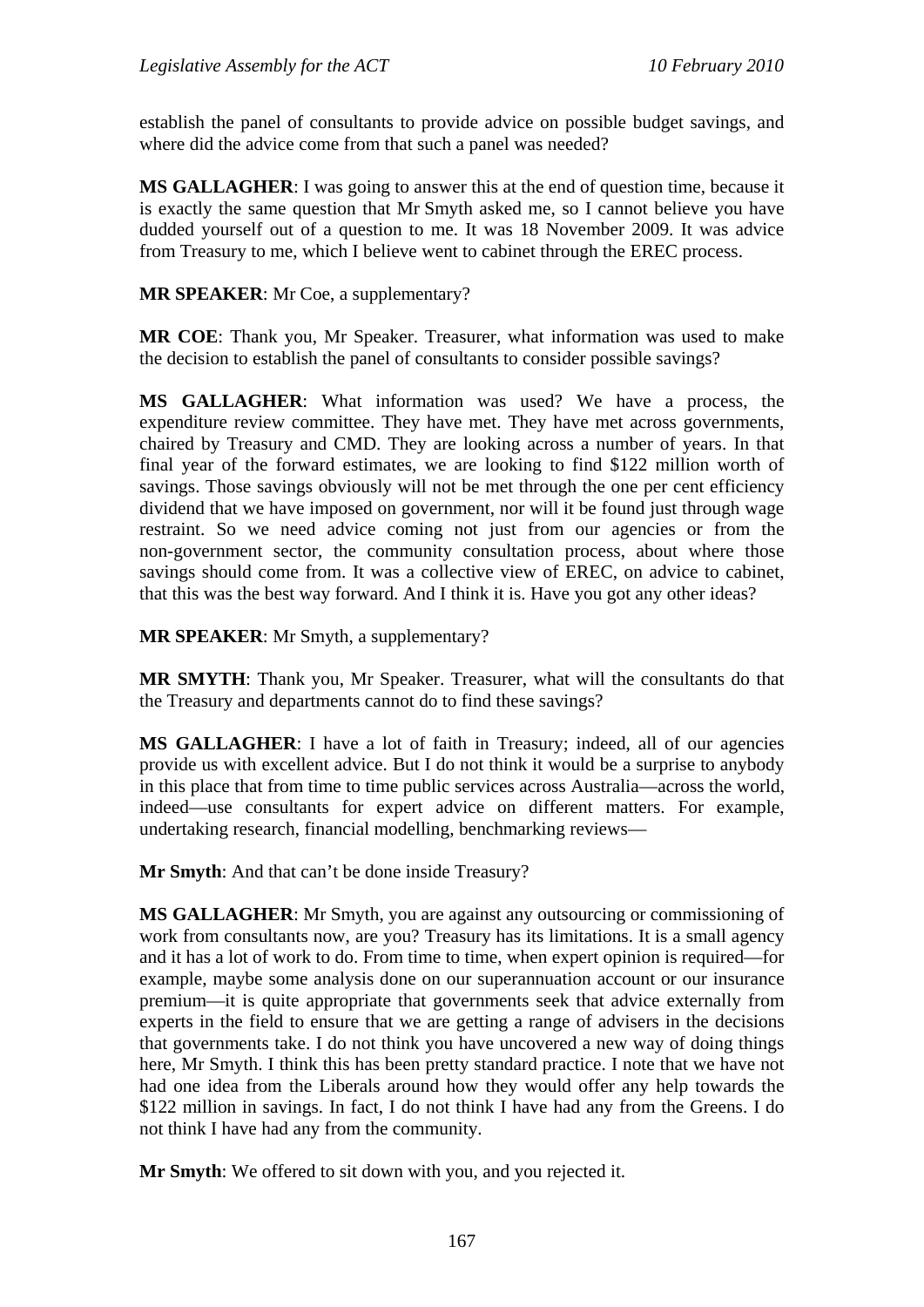**MS GALLAGHER**: We are meeting one per cent in terms of the government, and we are going to commission other work as we see fit.

**Mr Smyth**: You rejected it.

**MS GALLAGHER**: We have not spent any of that money on expert consultants if they are required. I think there was a media stunt that was done. Zed was in at work for the day, which was a bit of a surprise to everybody, and a media release went out. It must have been a sitting day because we know he is never around unless it is a sitting day. But Zed was in and Zed wanted a bit of TV, and he put out a media release. *(Time expired.)*

**MR SPEAKER**: Mr Smyth, a supplementary?

**Mr Hargreaves**: That is two in a row.

**MR SMYTH**: Treasurer, who will make decisions—

**MR SPEAKER**: Mr Smyth, one moment, please. Sorry, Mr Hargreaves, do you have something you want to add?

**Mr Hargreaves**: Yes, I have, Mr Speaker. I draw to your attention to the fact that two supplementaries in a row from the same member might be a little unfair.

**MR SPEAKER**: Thank you for your feedback, Mr Hargreaves. Mr Smyth, you have the call.

**MR SMYTH**: Thank you, Mr Speaker. Treasurer, who will make the decision about the use of the consultant and how much the panel will be able to spend on possible savings proposals?

**MS GALLAGHER**: Treasury will have that authority but they will keep me informed as required.

### **Deakin swimming pool**

**MS LE COUTEUR**: My question is to the Minister for Planning and concerns the recently commenced technical amendment to the territory plan for Deakin pool. Given the planning minister's commitment in 2005 that no lease variation would be permitted that would remove the requirement for a 50-metre indoor pool on site, why was a technical amendment proposed that would reduce the pool to 25 metres?

**MR BARR**: Circumstances changed between 2005 and 2009.

**MR SPEAKER**: Ms Le Couteur, a supplementary question?

**MS LE COUTEUR**: Yes, Mr Speaker. Given that technical amendments have to be consistent with the policy purpose, how was that consistent with the government's commitment to retain the 50 metres?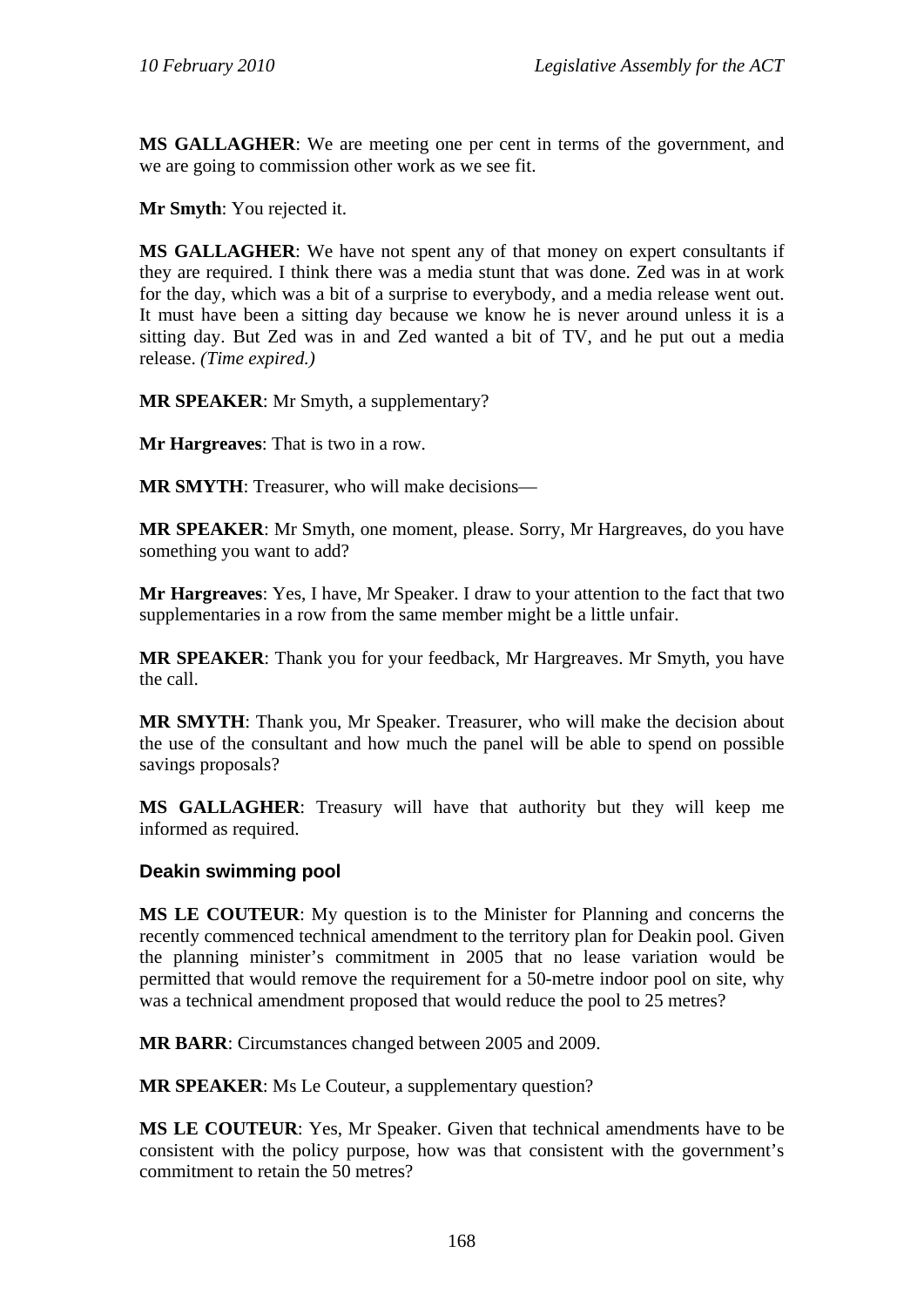**MR BARR**: Governments are from time to time, when circumstances change, able to change their policy position.

**MR SPEAKER**: Ms Bresnan, a supplementary question?

**MS BRESNAN**: Thank you, Mr Speaker. How was the public notified of this proposed technical variation throughout the consultation period last year?

**MR BARR**: By the usual mechanisms the Planning and Land Authority undertakes for technical variations. I understand that there was information on the website. There was a media release and there was a notice published in the *Canberra Times* and I think also in the *Chronicle*.

**MR SPEAKER**: A supplementary question, Ms Hunter?

**MS HUNTER**: Considering that you have changed your policy position on this, did you take into account events or services that might be affected by only having a 25-metre pool in Deakin?

**MR BARR**: Yes.

### **Budget—deficit**

**MR SMYTH**: My question is to the Treasurer. Treasurer, yesterday in question time you referred to a report and quoted from a *Canberra Times* article which said that the ACT economy was one of the two best-performing economies in Australia. You failed to mention, however, that the same report from CommSec concluded that the ACT economy has been insulated from the US financial crisis.

Treasurer, your government has budgeted for four years of deficit and expects deficits to continue until 2015-16. Treasurer, how can you claim that the ACT's budgetary situation is the result of the global financial crisis when a report, on which you look with favour, concludes that the ACT economy has been insulated from the US financial crisis?

**MS GALLAGHER**: We have the GFC denial from over that side. It never happened. You never saw it. They were not there. No, they never saw it.

**Mr Smyth**: CommSec is wrong?

**MS GALLAGHER**: No. Look at it in the context in which those comments were made. Mr Smyth is trying to argue that we have been insulated from the GFC right down, that we have been insulated from the collapse of the financial market, that we have been insulated from the changes to monetary policy.

Are you serious, Mr Smyth? It is almost as good as your leader putting a question on notice asking me how much money we get from the commonwealth in payroll tax. That is about as funny as it gets, I think. Albeit, you were away—I think you were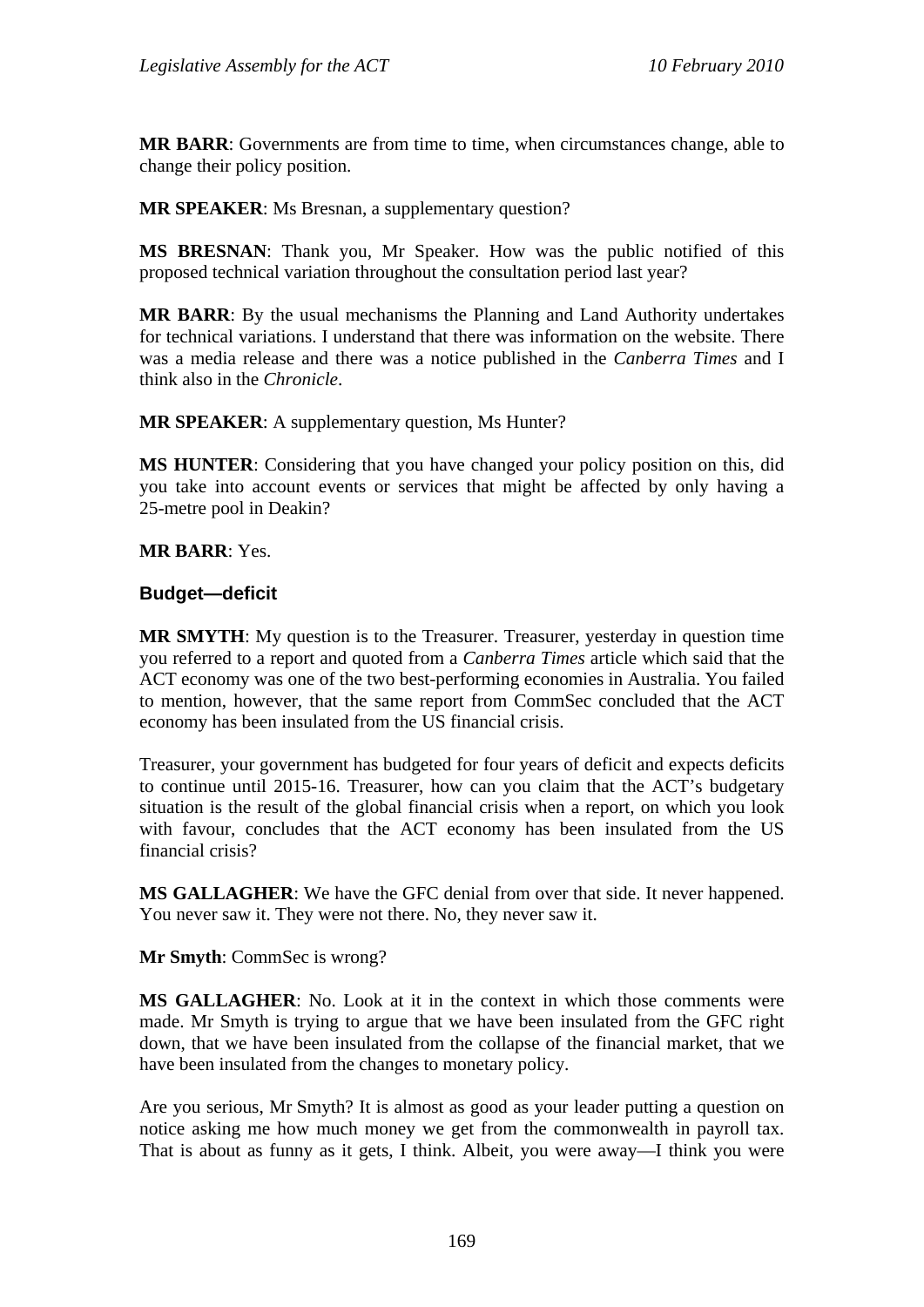away on holiday—I cannot believe it would have got through your office. The Leader of the Opposition, the man who would be Chief Minister of this city, asks me, the Treasurer, "Just how much money do we get from the commonwealth in payroll tax?" The answer there is a big fat zero. We would love to get some, actually. Maybe that is one of your ideas that you have got for resurrecting the budget. You are going to levy the commonwealth's payroll tax. That helps. I cannot believe that the shadow Treasurer has just asked me, has just basically said that there has been no impact from the GFC on our budget.

I think the comments made by CommSec perhaps had more to do with the fact that we do not have a large banking and finance sector in the ACT, as Mr Smyth might have realised. We do not have a large manufacturing system in the ACT. The issues that have affected WA and Queensland perhaps have not affected us as much. But let no-one be under any misapprehension that the GFC resulted in our forward estimates losing \$1.1 billion. Our economy has held up very well. It has held up very well because the commonwealth government embarked on a very vigorous stimulus program and, for the ACT government, did not slash and burn their budget but took a much more measured approach, against the best advice of the shadow Treasurer.

We had our own stimulus program, the local initiatives package. Our economy has done very well. We maintained our employment levels, as an employer in the territory. We have supported industry through this crisis. We have been thanked by industry for this. Now the results are there for all to see, and Mr Smyth has been denied the ability to put out a media release that bags the economy, just like he likes to do in every area of his portfolio—the man that only gets out of bed when there is bad news to be had for the people of Canberra.

**MR SPEAKER**: Mr Smyth, a supplementary question?

**Mr Stanhope**: Ask a supplementary, mate.

**MR SMYTH**: I will, Chief Minister. Mr Speaker, it appears she can read certain paragraphs from CommSec but not others. Treasurer, why do you not accept responsibility for your budget deficits that are of your making and are not the result of the US financial crisis?

**MS GALLAGHER**: I do not think anyone could say that I do not accept responsibility for them. This government is the one that is working very hard to recover our budget. As much as you like to say that it was my fault that the GFC happened, I think that the cool, rational heads of the majority of the community of the ACT understand that there were a few factors outside of my own personal control that led to the collapse of the world's banking system, the financial markets and the American home lending system—that perhaps those were not to do with Katy Gallagher from Canberra. Mr Smyth, if you want to live in that dream world we are happy to let you sit there with that thought—if it keeps you happy, Mr Smyth. I think the people of Canberra understand that those factors were outside this government's control. They also understand that we are taking responsibility for fixing them fixing our budget but making sure that we maintain services to this community.

**MR SPEAKER**: Mr Doszpot, a supplementary question?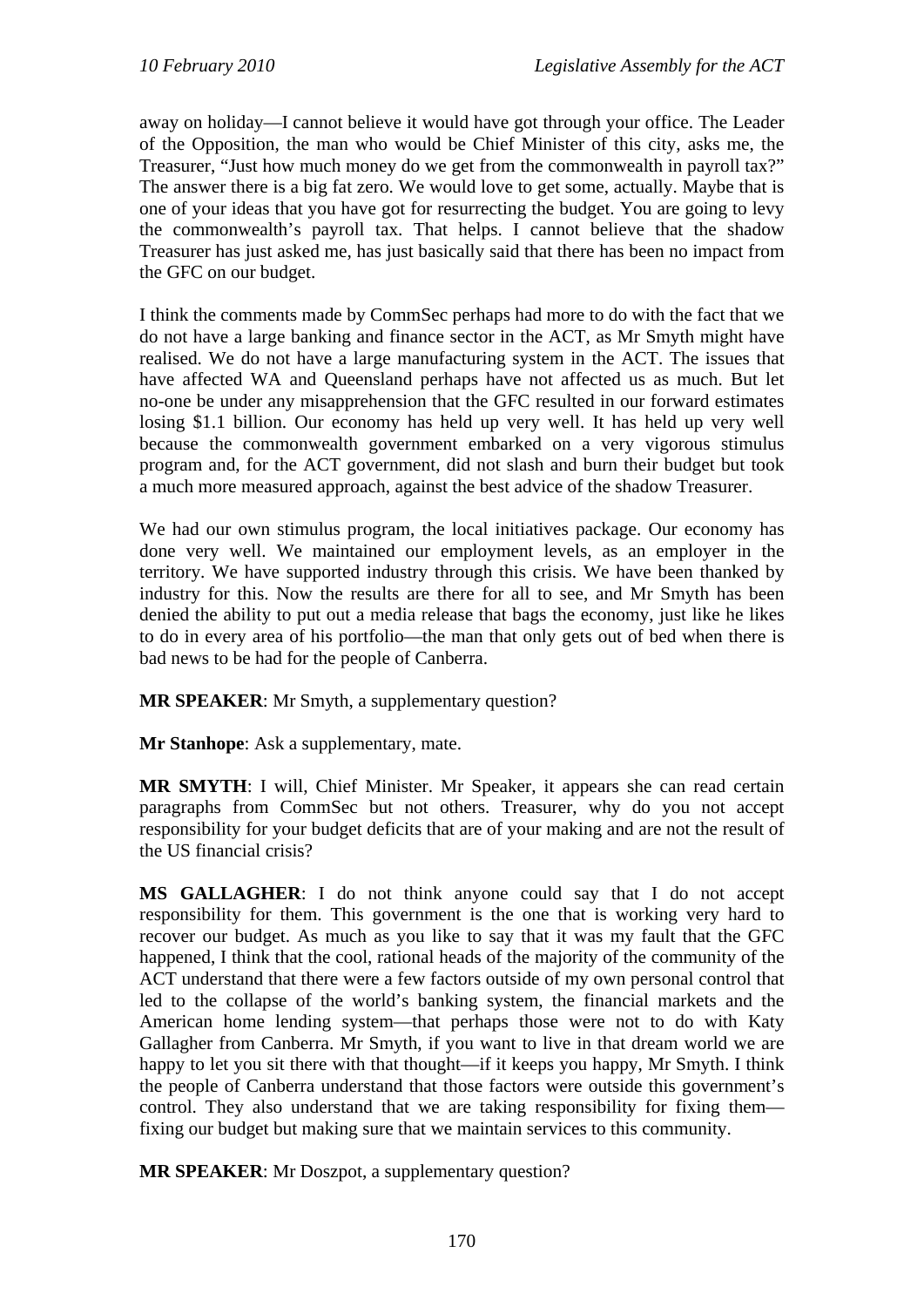**MR DOSZPOT**: Treasurer, why does the report from CommSec conclude that the ACT economy "may slip modestly down the leader board as the global economy recovers"?

**MS GALLAGHER**: The short answer is that when you are number one there is only one place to go. That would be the easy and quick answer. But there are risks to the ACT. Again, I do not think that is a secret to anybody. When the commonwealth seek to recover their budget and restrain their expenditure to two per cent, as they have outlined in their update to their budget, that potentially has serious consequences for the ACT and the ACT economy. There are big risks ahead and big challenges for us. Perhaps we could all grow up a little and maybe work as colleagues to get through this.

**MR SPEAKER**: Mr Hargreaves, a supplementary?

**MR HARGREAVES**: Thank you very much, Mr Speaker, for your generosity. Minister, is the forest of cranes across the landscape a sign of economic health in this territory? Is the fact that the jobs vacant columns in the paper—

**MR SPEAKER**: Preamble, Mr Hargreaves.

**MR HARGREAVES**: This is about the economic health, thanks very much, Mr Speaker. This is not a preamble; this is a question.

*Mr Hanson interjecting*—

**MR HARGREAVES**: This is a question, even for you to understand, Colonel Klink.

**MR SPEAKER**: Mr Hargreaves, the question, thank you.

**MR HARGREAVES**: Okay, Mr Speaker—

*Opposition members interjecting*—

**MR HARGREAVES**: "I know nothing, Mr Speaker." Minister, is it true that the paucity of job vacancies is a sign actually of job health? And is it true in fact that the ACT is now seen as a leading light across the country?

**MS GALLAGHER**: I thank Mr Hargreaves for the question. Mr Smyth has been poring over the media reports to try and find some bad news in what has been really a series of good news results for the ACT and the ACT economy. I cannot for the life of me think why he would just want to promote in this place the talking down of the ACT economy.

The results that we have seen over the last three months have been tremendous news. And, yes, they have come on the back of months and months of bad news in this area—again linked to the GFC. We have seen enormous pressure placed on not only our budget but on the economy across the country, and the ACT has been no different.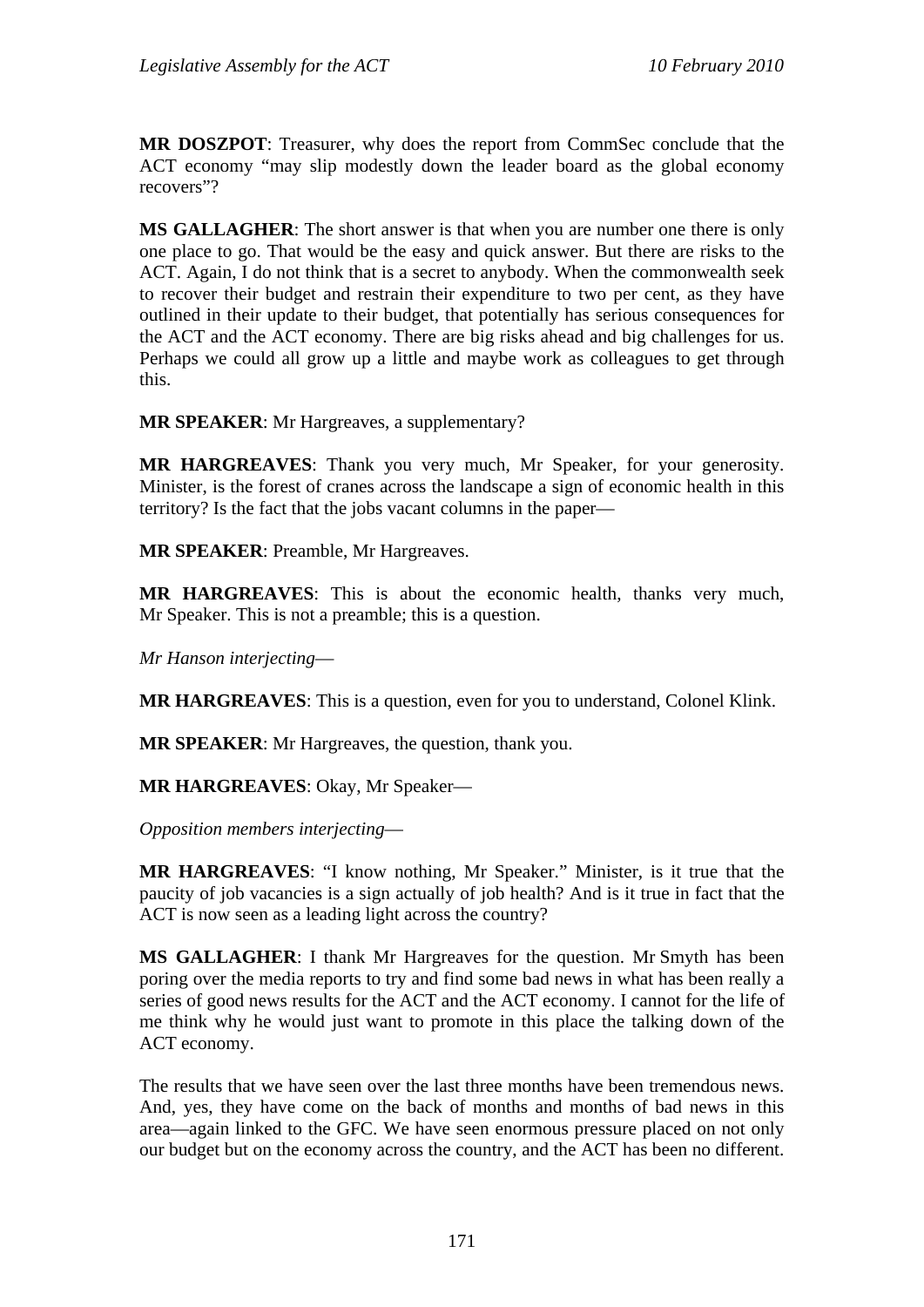But every economic indicator that has come out in the last four months—whether it has been across housing, retail, unemployment, our state final demand figures—has been good news for the people of the ACT. And these figures should be universally welcomed, because what is good for the economy here is good for the budget, and what is good for our budget is good for our community. Really, we should all be supporting and accepting this as good news.

Whilst I know Mr Smyth likes for me to take personal responsibility for every economic figure that comes out, particularly when it is bad, perhaps he can give me the same courtesy of congratulating me every time we get good news.

### **Housing—affordability**

**MS PORTER**: My question is to the Chief Minister. Chief Minister, recent statistics on housing affordability show that the ACT continues to be the most affordable jurisdiction in Australia. Is this true?

**MR STANHOPE**: I thank Ms Porter for the question and her continuing interest in housing affordability. As galling as it is for Mr Seselja and the Liberal Party, the latest Real Estate Institute of Australia figures for the September quarter again show that ACT households fared better than households across the whole of Australia. The figures are actually quite startling. In the ACT just 17.2 per cent of family income is needed to meet the average loan repayment. Compare that to the national average of 29 per cent—the ACT 17 per cent, the national average 29 per cent, and across the border in New South Wales—

**Mr Seselja**: And what is it for first home buyers?

**MR STANHOPE**: We will get to that. It takes 31.2 per cent in New South Wales, on average, to service a home mortgage.

And we are not just the most affordable when it comes to home ownership. According to the Real Estate Institute, the ACT also leads the affordability pack in the rental market. Here in the ACT, again 17.1 per cent of family income is needed to meet rent payments, compared to the national average of 25 per cent and an average across the border in New South Wales of 27 per cent.

In fact, on Monday night's WIN news—and I am sure members watched Monday night's WIN news—Mr Michael Wellsmore, the ACT President of the Real Estate Institute of Australia, not exactly a red rag organisation closely aligned with the Labor Party, made the point crystal clear when he said, "We are the most affordable jurisdiction in the nation." That is the view of the President of the Real Estate Institute of the ACT. We stack up exceedingly well compared to others—no ifs, no buts.

For the benefit of Mr Seselja and his colleagues, who do have difficulty with numbers—we saw that this morning when Mr Seselja could not quite work out or get his mind around the percentages of people who voted for him in the last election, exactly what it did indicate; that he is the second least successful Liberal leader in the history of the Liberal Party in the ACT, and probably in Australia—I will read out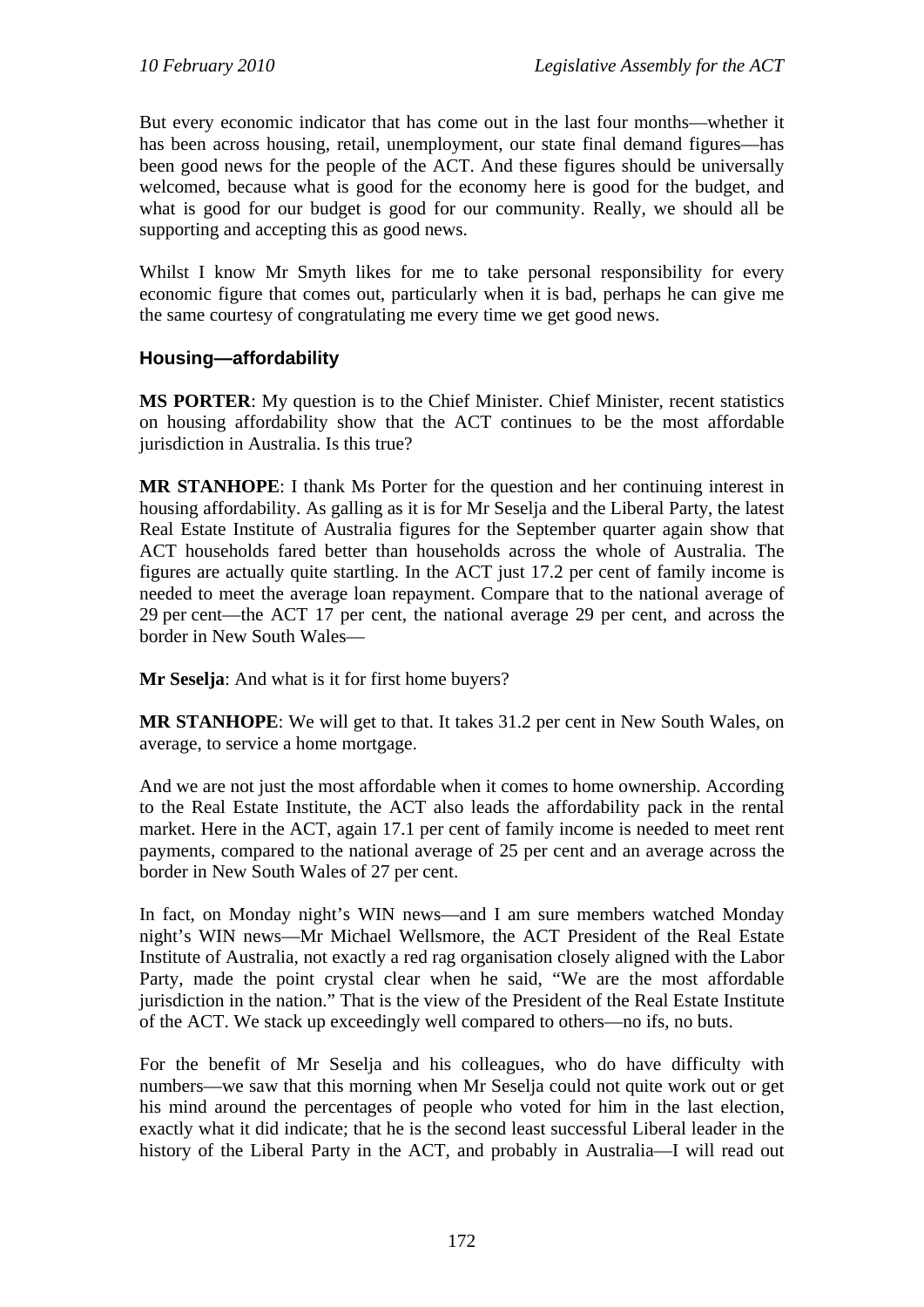Mr Wellsmore's explanation in relation to affordability. This is what Mr Wellsmore said; these are Mr Wellsmore's words:

You have a situation in New South Wales where the medium house price in Sydney, for example, I think is around the \$570,000; in Canberra it's around the \$460,000. So immediately you would think we're a little more affordable.

But there's a big disparity, where as at—in New South Wales, because the household income is around \$80,000, I think there's about 31 per cent of the household income goes towards your housing costs, for mortgage costs that is, whereas in the ACT it's about 17.1 per cent. But the reason is because our household income is \$120,000 a year.

There you have it, from the President of the Real Estate Institute of the ACT this week. The ACT government actively works to improve housing affordability for those who are not represented by these statistical averages—and, of course, these are statistical averages. We acknowledge that: there are many Canberrans, younger families and families without that average household disposable income that do have issues, do have challenges, in assessing affordable and appropriate housing—and that is why we have the nation's leading housing affordability action plan.

We have massively accelerated land release: 3,400 sites in 2007-08, 4,300 in 2008-09 and over 4,000 this year—11,000 sites in three years. We have seen the success of OwnPlace: 45 houses happily occupied and 105 currently under construction. Land rent is proving a winner: 21 exchanges, 179 waiting to exchange. Fifteen per cent of house and land packages in all greenfields estates must be affordable—at this stage, house and land packages of under \$300,000. *(Time expired.)*

**MR SPEAKER**: A supplementary question, Ms Porter?

**MS PORTER**: Thank you, Mr Speaker. Minister, does the Access Economics report which was recently released add anything to our understanding of this issue?

**MR STANHOPE**: Mr Speaker, it does. The Access Economics report of a week or two ago, I think it was, confirms that the government is not just heading in the right direction on housing affordability but is showing leadership in the area. You have to acknowledge and would concede that Access Economics is one of the more objective reporters in relation to these sorts of issues, national economic issues, and, of course, as the Treasurer has just indicated, there have been times when the reports of Access Economics do reflect on some of the areas where we have struggled in relation to economic growth. But here we have it again this week; once again we have the naysayers and the talkers down—those that will never lose an opportunity to trash this town. They are actually very well represented on the other side of this chamber.

The report released last month makes interesting reading and does validate our policy settings, particularly with respect to land release and the resultant impact on housing affordability. I will quote the following excerpt from the latest Access Economics report, which links the government's accelerated land releases to the strength of the construction sector, which, in turn, has had the happy result, according to CommSec, of us being the most robust economic growth rate jurisdiction in Australia and with good outlooks for the future. Access Economics says: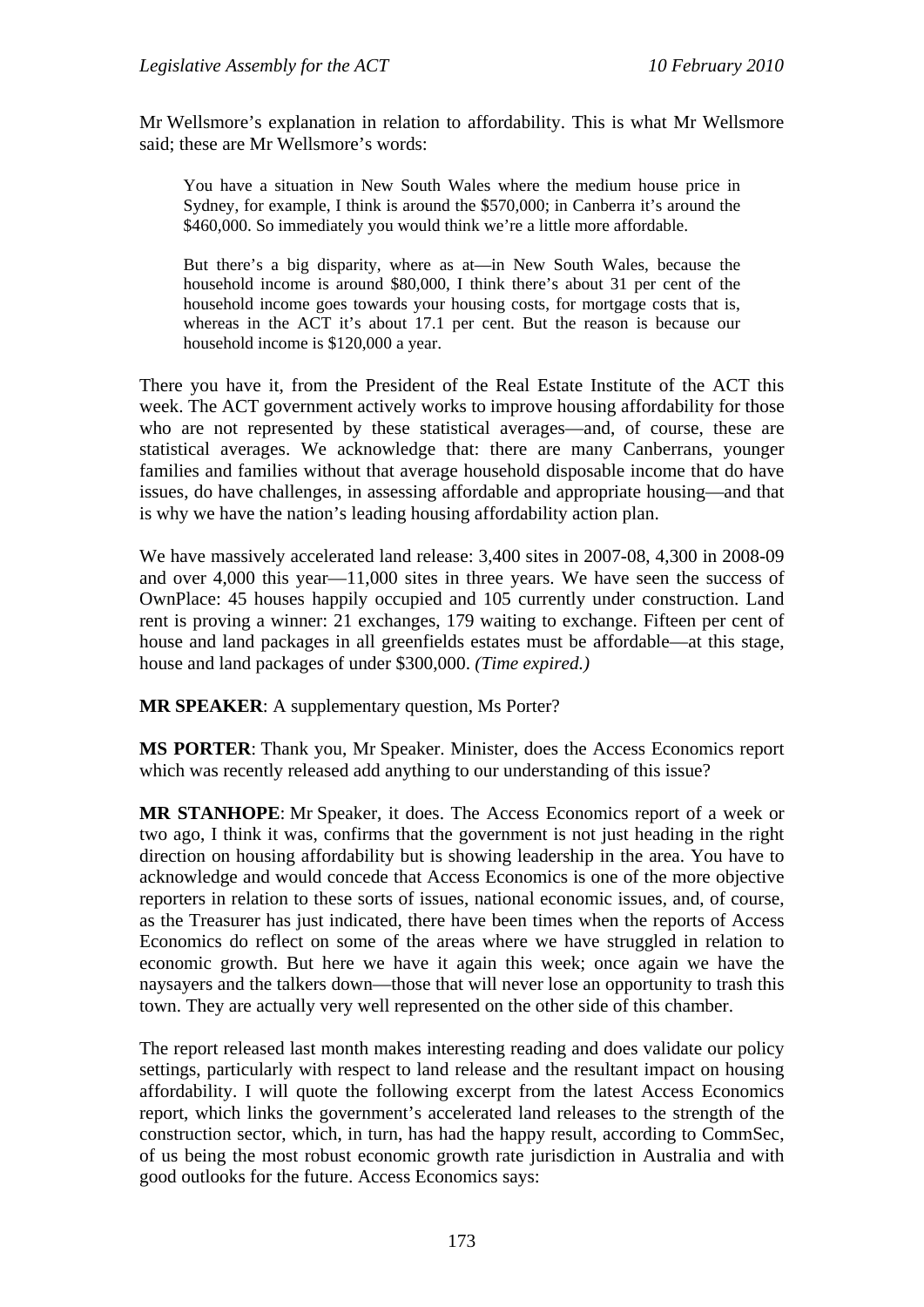The ACT's housing construction sector has been picking up pace across a time when the national supply of new housing has been struggling. In part that represents the ACT Government taking an earlier … interest in the necessity of getting more land released than has been evident in some other jurisdictions. More over, forward indicators of activity suggest more good news lies around the corner.

That is what Access Economics says about the ACT. The report highlights that the ACT's strong economic performance is attributable to the strength of our housing market and the strong level of residential housing construction. Not a bad endorsement, is it, Mr Seselja?

**MR SPEAKER**: A supplementary question, Mr Seselja?

**MR SESELJA**: Thank you, Mr Speaker. Is the Chief Minister aware of the HIA-Commonwealth Bank report which consistently looks at the impact of housing affordability on first home buyers? How does that rate the ACT?

**MR STANHOPE**: I am aware of the HIA-Commonwealth Bank statistics in relation to housing affordability, and you do need to understand the context—

**Mr Seselja**: Have a look at first home owners.

**MR STANHOPE**: Once again, it is the context in which the statistics actually are measured and whom they are measured against. They are measured against mortgages or loans of the Commonwealth Bank, a very small sector. It does not reflect what is happening—

**Mr Seselja**: A small sector—the Commonwealth Bank is a small sector?

**MR STANHOPE**: It is. The HIA-Commonwealth Bank affordability indicators are based on loans from the Commonwealth Bank across the board. They are not averaged out. You see it most recently in relation to the HIA-Commonwealth Bank median house price projections for the ACT, which actually are around about \$70,000 or \$80,000 above what is the actuality of the median house price here in the ACT. This is a direct response to the methodology employed by HIA-Commonwealth Bank in their predictions.

It goes to all of the housing affordability indicators, predictions or prognostications of HIA-Commonwealth Bank. It is a very diffident methodology. It is a methodology that actually does not reflect the actuality of housing starts across the board. It does not reflect the enormous activity that has been generated through our housing affordability action plan. The 15 per cent of all houses in greenfields estates in the ACT that are constructed for under \$300,000 is not reflected in the HIA-Commonwealth Bank methodology or outcomes.

In the context of housing starts, housing loans, housing activity and the number of Canberra first home buyers who access the first home buyers grant, we do have the numbers and the ACT leads the nation again.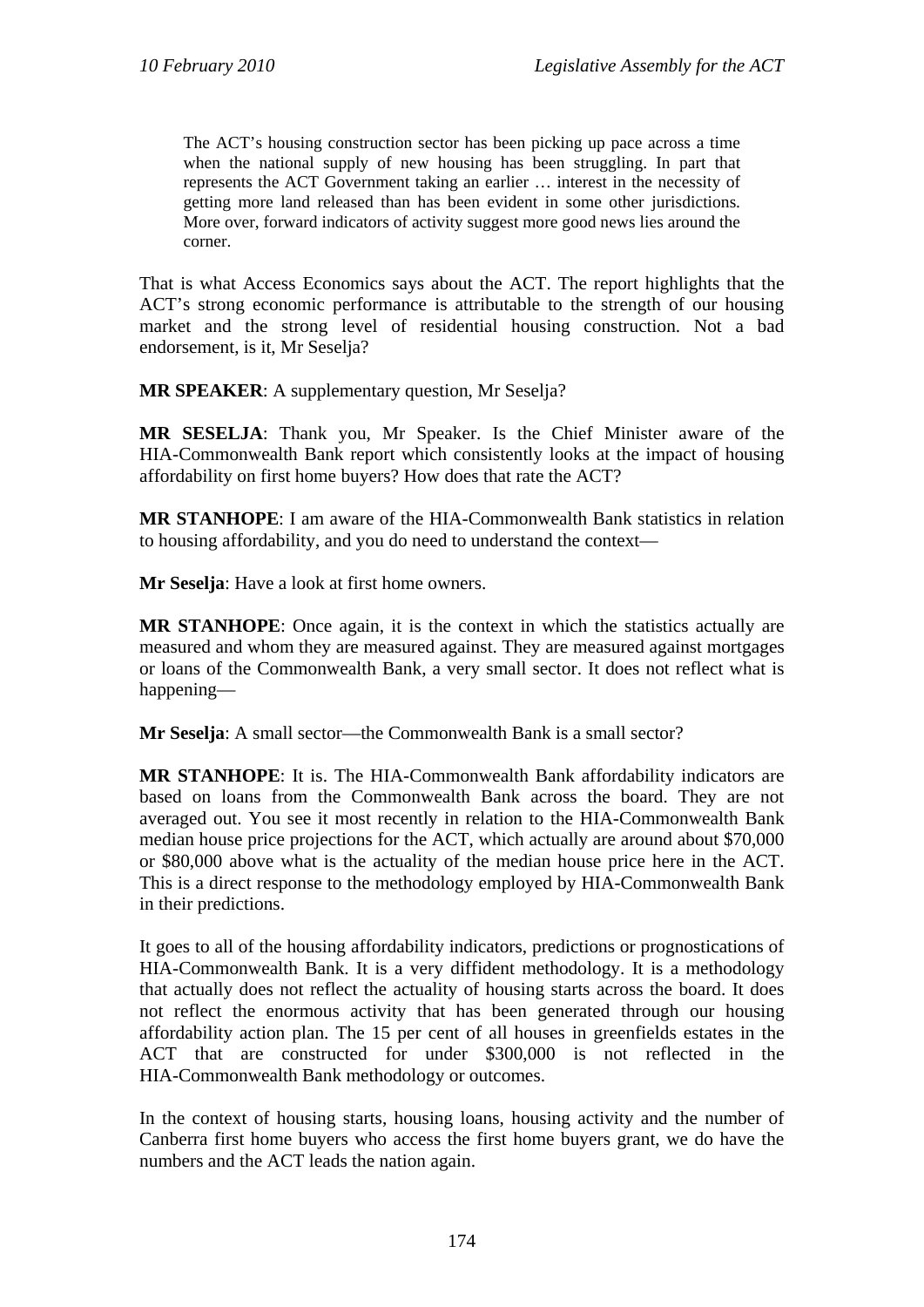**MR SPEAKER**: Ms Le Couteur, a supplementary question?

**MS LE COUTEUR**: Thank you. Chief Minister, what work is the government doing on long-term total affordability for households in the ACT? In this, I am alluding to the cost of transport, the cost of heating and the cost of cooling, which are equally relevant to someone living in a house in the ACT.

**MR STANHOPE**: I thank Ms Le Couteur for the question—at one level a diversion from the basic start-up cost of a house, but nevertheless very important.

The ACT government are very conscious of the need to ensure sustainable transport opportunities for people of the ACT. We have worked hard in the last couple of years on a raft of initiatives to improve public transport, modal shift and sustainable transport. One of the highest priority policy initiatives being pursued within Territory and Municipal Services across the entire department is the sustainable transport action plan, an action plan that we hope to have the capacity, through the coming budget, to begin to put some meat to the bones of if we can actually find, in these economic times and with the issues that we face economically, the capacity to begin to fund the very significant infrastructure and transport-related initiatives that will turn our sustainable transport action plan into a reality. It is a number one priority for the government and the department, but some of these initiatives of course are expensive and will take time.

In addition to that, this government's investment in a whole range of infrastructure that will assist in modal shift is very significant. Over this quarter, perhaps, for instance, just by way of example—and you are aware of this, I think, from estimates last week—the investment by this government, with some encouragement from the Greens, I acknowledge, in bicycle paths and on-road bicycle lanes has been exemplary. But in relation to a whole range of initiatives that the government have pursued, we have at the heart of our thinking and policy making a sustainable city, one which actually does deal with issues across the board in relation to infrastructure, infrastructure investment and sustainability.

### **Alexander Maconochie Centre—security breaches**

**MR DOSZPOT**: My question is to the Attorney-General and relates to security at the ACT prison. Attorney, why did the breach of the prison's email and internet policy occur last month and what is the status of the investigation into this breach?

**MR CORBELL**: I thank Mr Doszpot for the question. Why did that occur? It occurred through a prisoner accessing an email-based function within a website of a press outlet. It was a way of circumventing the security's whitelisting policy, which currently permits, as a whitelisted or approved site, sites such as newspaper sites. There are legitimate and good reasons why prisoners should be allowed to read the newspaper and to read the newspaper online.

As a result of that breach, which did not in any way see any impact on anyone associated with that prisoner—there were no threats made, there were no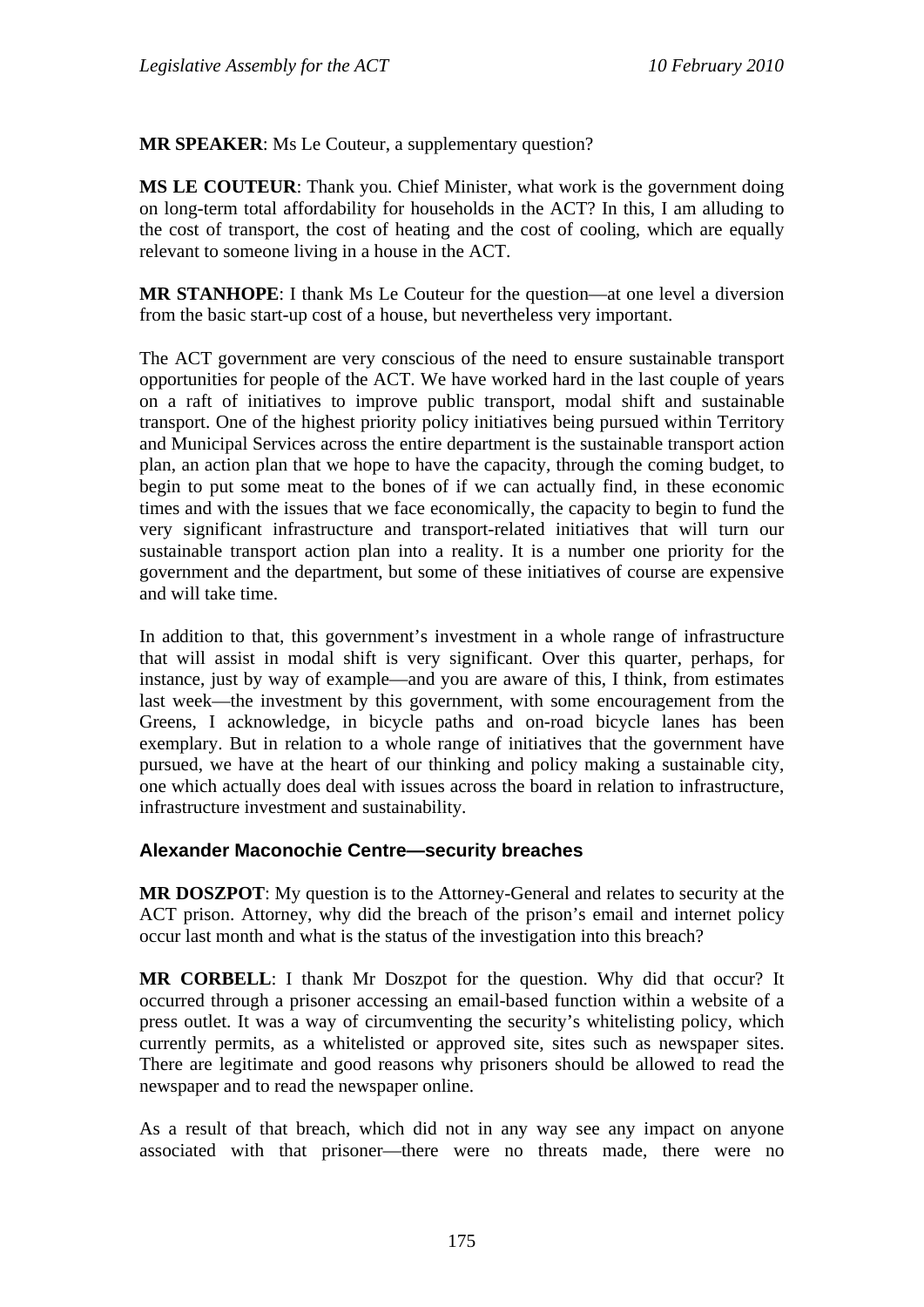communications that were inappropriate; nevertheless it highlighted the possibility of that being done—the government is reviewing the whitelisting arrangements for internet access at the prison. That process is close to completion. Once that is done I would expect internet access to be resumed for prisoners at the AMC.

**MR SPEAKER**: Mr Doszpot, a supplementary question?

**MR DOSZPOT**: Attorney, can you advise whether there are currently any other investigations being conducted into inappropriate or unauthorised use of technology by prisoners and provide the Assembly with the details of these investigations?

**MR CORBELL**: Not to my knowledge.

**MR SPEAKER**: A supplementary, Mr Hanson?

**MR HANSON**: Yes, Mr Speaker. Will you take the question from Mr Doszpot about the investigations on notice?

**MR CORBELL**: I have answered the question.

**MR HANSON**: What access to email and internet do the prisoners at the Alexander Maconochie Centre currently have?

**MR CORBELL**: I would have to check the exact status as of today, but I did attend the prison last week to visit the facility. It was one of a number of visits I have undertaken in the past month. At that meeting I was extensively briefed on the issues around security and, in particular, issues around the internet arrangements. As of the time of that meeting, which was approximately a week ago, access had not been restored. I cannot tell members today, now, whether access has been restored but I can certainly take the question on notice and provide that information to members.

I think it is very important to stress that it is absolutely appropriate that prisoners have access to normal sources of information that do not compromise the security arrangements at the facility. In a human rights compliant environment, if it is appropriate for prisoners—

*Opposition members interjecting—* 

**MR CORBELL**: Mr Speaker, they are not committed to a human rights regime for this facility. They are just not committed to it.

If it is appropriate for prisoners to get newspapers then surely it is appropriate for prisoners to be able to read newspapers online. If it is appropriate for prisoners to listen to the radio, surely it should be appropriate for them to view radio websites online. If it is appropriate for prisoners to get access to books from a library, surely it is appropriate for prisoners to get access to that information online. This is about a contemporary human rights response to these matters.

What on earth do the Liberal Party have a problem with in terms of accessing this sort of information, unless, of course, they sense, in the base political way that they do,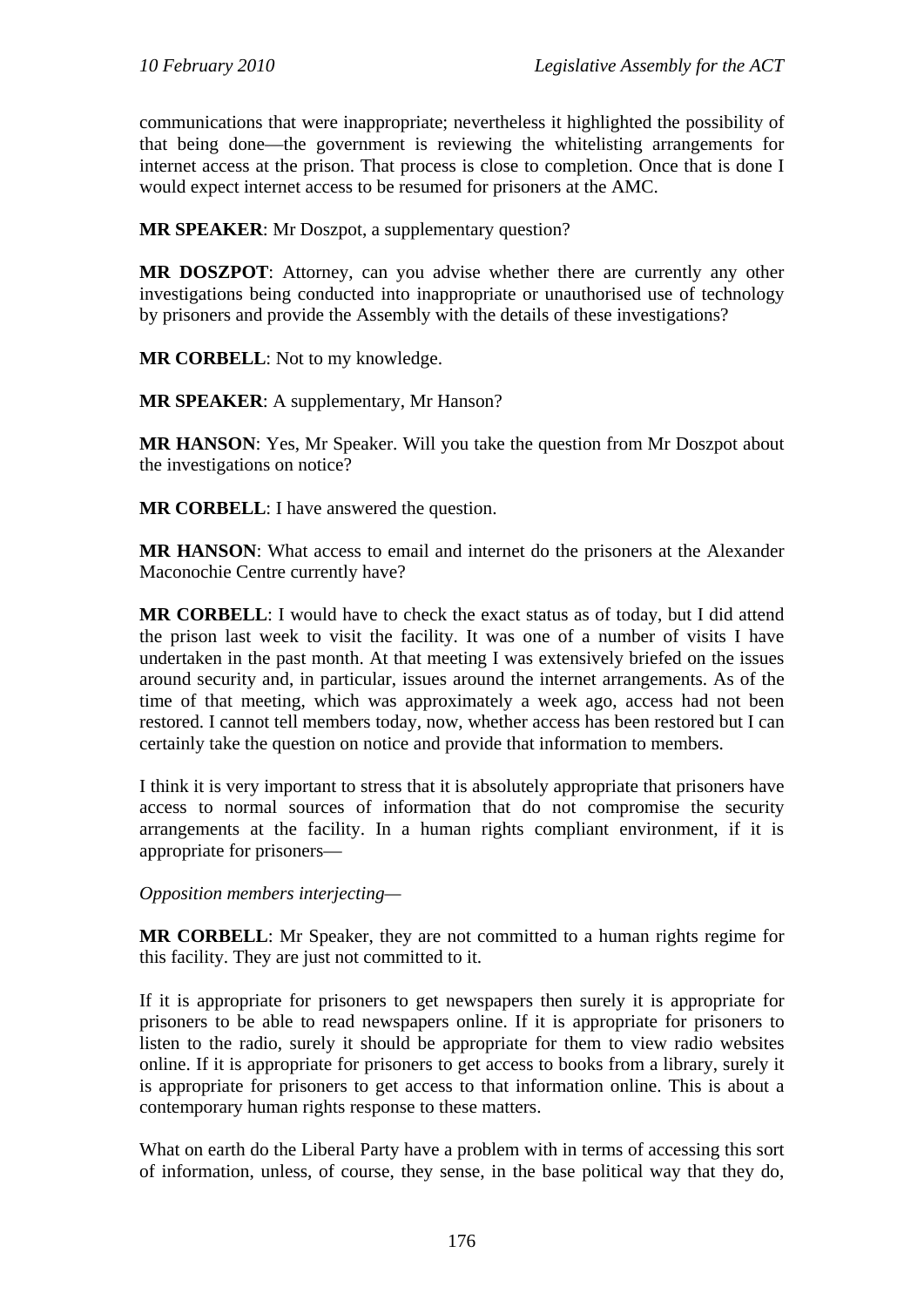that there are votes in beating up on people who have been incarcerated? People who have been incarcerated are serving their debt to society, but it does not mean they are easy punching-bags for people like the Liberal Party.

**Mr Hanson**: Mr Speaker—

**MR SPEAKER**: Sorry, Mr Hanson. You have already had two other supplementaries.

**Mr Hanson**: Mr Speaker, I have a supplementary.

**MR SPEAKER**: You have used them up. I took your previous question for having it put on notice as one—

**Mr Hanson**: It was a double-barrelled question, Mr Speaker.

**MR SPEAKER**: I call Ms Bresnan to ask a question without notice.

#### **Namadgi national park—orienteering**

**MS BRESNAN**: My question is to the Minister for Territory and Municipal Services and is in regard to the proposed large-scale orienteering event of up to 1,000 people to be held in Namadgi national park at Easter. Minister, what specific provisions have been put in place to ensure that there is no damage to the areas that will be used for car parking and for the running of the event itself?

**MR STANHOPE**: I thank Ms Bresnan for the question. Indeed, I am aware, through representations from the National Parks Association, of some concerns that the association read that Namadgi national park might be used for a national orienteering event that will be held there in a few weeks time. It is, at one level, a philosophical discussion on the appropriate use of our national park. It is an issue that was agitated, and agitated very seriously, through the extensive, long-term consultations on the development of a plan of management for Namadgi.

In that plan of management, at the end of the day, the position the government has adopted, which is reflected and has been reflected in the draft, is that Namadgi should be made available for a full range of pursuits and activities, that it should not be a reserve that should unilaterally be denied access to by people wishing to pursue massive participation events. I do think we need to look on a case-by-case basis at the nature of the activity.

There were representations made to the government that certain activities with above a certain population should be banned absolutely. That is not the position the government have taken and it is not the position the government believe is appropriate. We believe an event such as an orienteering event, conducted over a number of days, with each day's activities conducted in a different area, is the sort of activity that is quite appropriately amenable to a national park and, indeed, to Namadgi. We are conscious of the need to ensure that there is no damage or hurt to the environmental values of Namadgi. That is why it holds such a special place in terms of our management and our attention.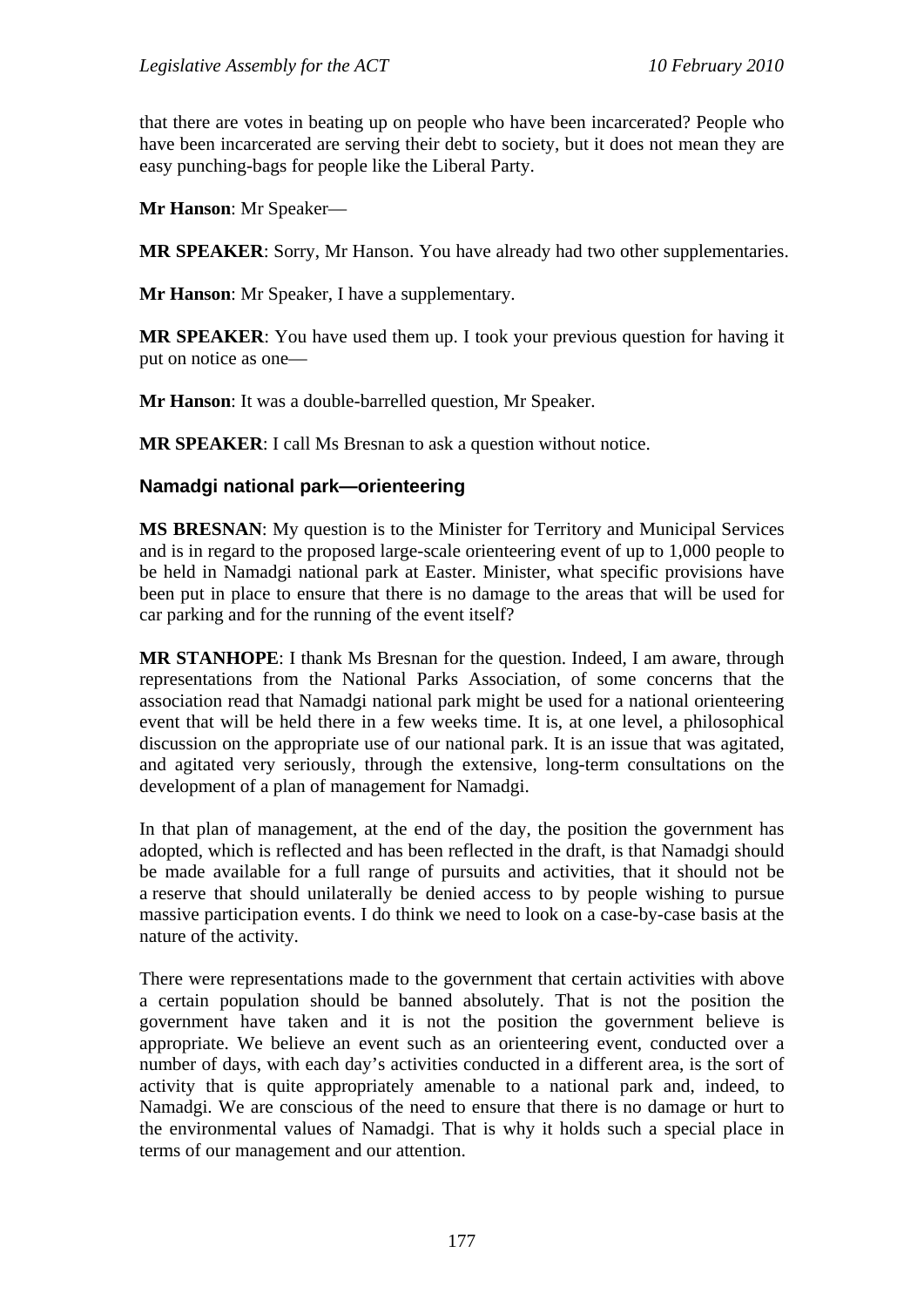As to the details of the administrative arrangements in relation to the orienteering event which will be conducted, I do not have those in my mind. They may be in the extensive notes I have here; I am not sure. But I will certainly obtain for you, Ms Bresnan, and members of the Assembly the details of all the administrative arrangements and arrangements on access, parking and other facilities that will be provided at the site.

**MR SPEAKER**: A supplementary question, Ms Bresnan?

**MS BRESNAN**: Thank you, Mr Speaker. Minister, have you ensured that there will be independent monitoring of the impact of the event on the site so that there is better information in the future about the impact of large-scale events on natural areas?

**MR STANHOPE**: Thank you, Ms Bresnan. Certainly Parks, Conservation and Lands will be closely monitoring the activity. Rangers will be present on a daily basis and will observe proceedings. I must say I have not sought a report, but I would, as a matter of course, have expected that I would receive a post-report brief. It is an issue that we will certainly monitor. It is an experience that we will learn from, as we do with all. It will be monitored and there will be a report.

**MR SPEAKER**: A supplementary, Mr Coe?

**MR COE**: In a follow-up to the question about the national orienteering event in April, I would like to register the Liberals' full support for this event. Chief Minister, what support is the ACT government giving for this event and to orienteering generally in the ACT?

**MR STANHOPE**: Thank you, Mr Coe, and I do appreciate the bipartisan support. I think it is the first for the year. We might chalk it up. I have been tipping that when the leadership challenge comes it will come from Mr Hanson, but, Mr Coe, you might just be the quiet worker. You keep it up, Mr Coe. You do not have those outrageous ego issues, those shocking issues about ego and right to rule, the silver spoon in the mouth, the ruling class syndrome. We might just change the odds in the caucus book, Mr Coe.

The ACT government, of course, makes a \$26,000 annual grant for orienteering, Mr Coe. I am not aware of the specific support, but I know that Orienteering ACT and the organisers have been working closely with ACT government agencies, most particularly Parks, Conservation and Lands, in relation to this particular event.

Events such as this are very important for a whole range of reasons in the context of sport and our support of sport and in the context of life here within Canberra and the region. When one actually does look at some of the economic impacts or implications, there are very significant reasons for supporting events such as this.

It is possible that this particular event will bring somewhere in the order of 1,000 people into the ACT. It is an event of an order for a whole range of reasons that the government is pleased to support, whilst accepting, of course, that we do need to be mindful of the areas in which events such as this are pursued.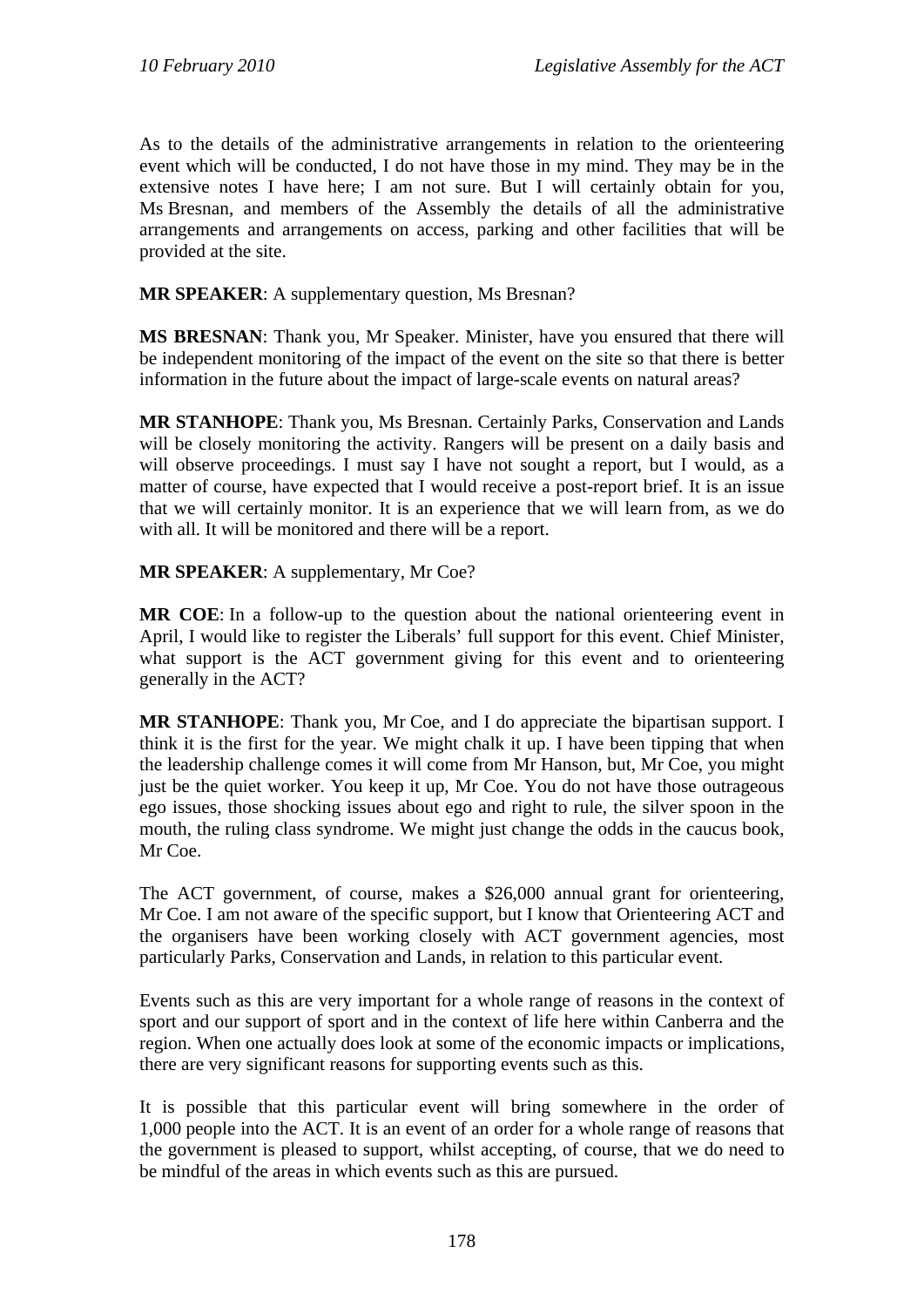**MR SPEAKER**: Ms Le Couteur, a supplementary?

**MS LE COUTEUR**: Thank you, Mr Speaker. Minister, will you ensure that the final management plan for Namadgi will implement the Assembly committee's recommendation to set a cap on large-scale events of 600 people?

**MR STANHOPE**: I will take some advice, but I think the answer is no, as the government is not inclined to unilaterally cap. The attitude the government takes is this. What if the National Parks Association wanted to organise a fundraising walk from Mount Ginini through to the Orroral Valley and 1,000 people turned up to undertake a walk on formed roads? What would your attitude be? This is the attitude the government has taken. Every event surely should be assessed on its merit.

And if it was not as dramatic as that, what if some organisation wanted to undertake a fundraising walk from Mount Ginini two kilometres down the hill and back and 1,000 people turned up? Would you think it reasonable that a walk from 10 am to midday on a Saturday that involved 1,000 people crossing the Namadgi boundaries into the park should be banned or that 400 people should be stopped at the gate and people say to them, "No, sorry, 600 is the quota; you 400 can come back tomorrow"? That is nonsense. They would do no damage. They would walk on a formed road; they would turn around and walk back.

I just do not believe that you can bring this absolutist cap attitude to a massive park. It constitutes half of the ACT in mass. It represents exactly half of the entire mass of the ACT and there is a proposal that only 600 people should be allowed into it at a time. I just do not accept the sense of that.

#### **Childcare—fees**

**MRS DUNNE**: My question is to the Minister for Disability, Housing and Community Services. The Productivity Commission report on government services found that the ACT had the highest median fees for childcare services in Australia. Minister, what impact will the introduction of portable long service leave in the sector have on the ACT's relative childcare costs?

**MS BURCH**: I think we have been through this before, and Access Economics has said the portability of long service leave is a worker's entitlement. There are a number of things that go into childcare costs, and we have been over that a number of times. We do not expect that portable long service leave will impact on the cost of services. Services set their own fees, Mrs Dunne, which I have repeated to you a number of times.

**MR SPEAKER**: I call Mrs Dunne to ask a supplementary question.

**MRS DUNNE**: What analysis has the ACT government done on the impact of its changes on childcare costs for working families and the economy at large?

**MS BURCH**: We have been through this before, Mr Speaker, but I thank Mrs Dunne for raising childcare costs. She has asked around participation on workforce. Access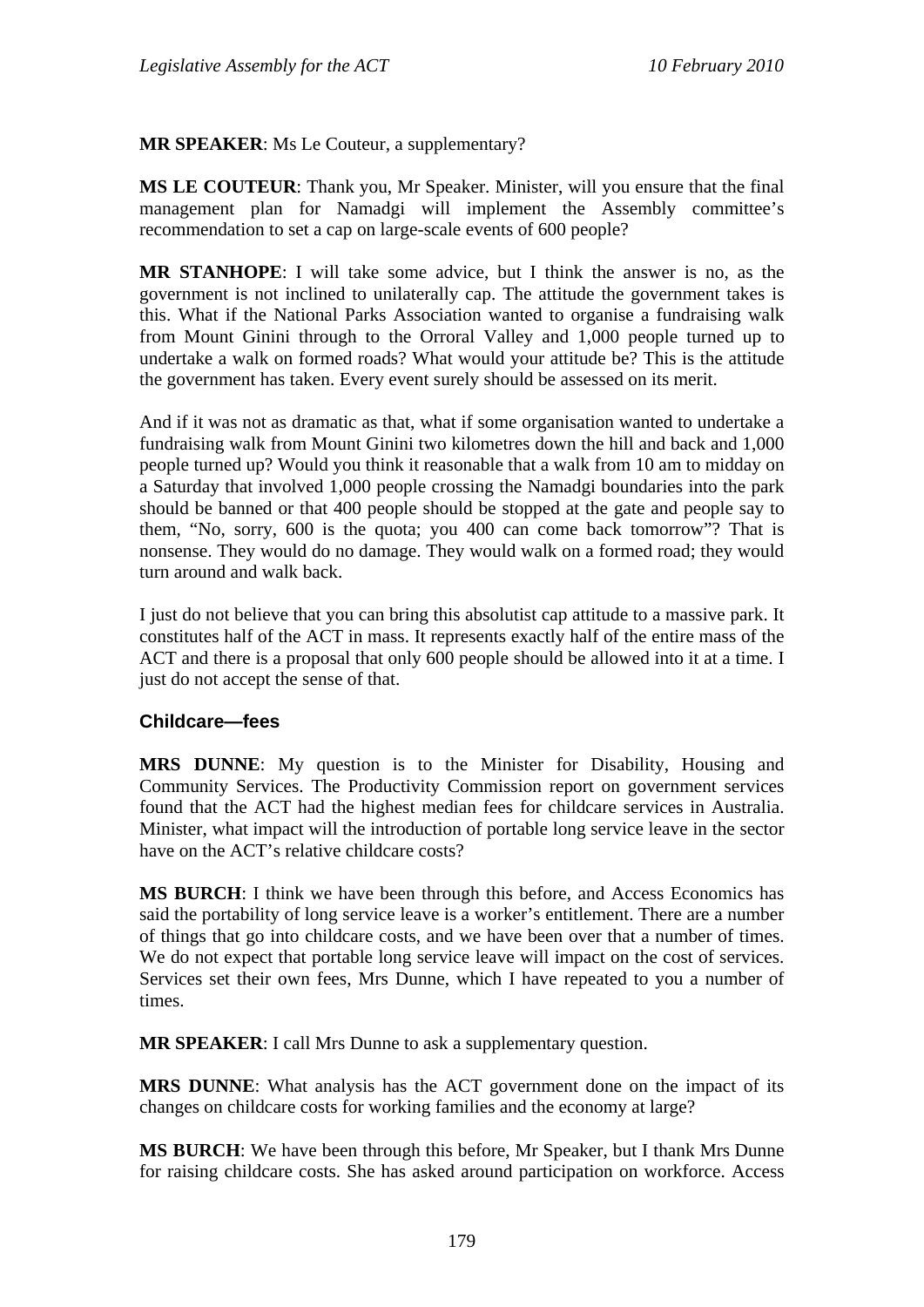Economics has shown there will be no difference to workforce participation. She has raised the issue of our quality agenda and the impact on cost. The parents I talk to are interested in the quality agenda. They are interested in improved ratios in respect of child participation. They are interested in quality services. They are interested in the skill set of the people that work with their children.

Mrs Dunne, we have been through this before. I am happy to keep on going through it. Access Economics has provided that analysis. I provided that to you last year, Mrs Dunne. So we are investing in childcare. We are introducing a quality agenda. Mrs Dunne, if it is difficult for you to get across this in question time, I am more than happy to give you a brief.

**MR SPEAKER**: A supplementary, Mr Hargreaves?

**MR HARGREAVES**: Thank you, Mr Speaker. Minister, can you tell us what impact the additional \$70 million that Minister Katy Gallagher put in to repair the damage that the Liberal Party did to childcare services has had in the context of today's cost of childcare?

**MS BURCH**: I thank Mr Hargreaves for the question and again the opportunity to highlight the investment that this government puts into childcare as care and protection. I take this opportunity to revert to this morning's discussion. We were looking at the cost of childcare—

**Mr Hanson**: Mr Speaker, I rise on a point of order relating to both the supplementary question and the answer. The question that Mrs Dunne asked was about childcare. The supplementary is about care and protection. They are entirely separate issues. I think the \$70 million refers to care and protection rather than childcare. I do not think that the question or the answer which Ms Burch is giving is in order.

**MR SPEAKER**: I thought I heard Mr Hargreaves focus on childcare. Do you want to clarify that, Mr Hargreaves?

**Mr Hargreaves**: Mr Speaker, I am not as picky as those opposite. I believe that any child welfare issue encompasses the whole sphere of the welfare of children. This minister is responsible for child welfare. That is where my question went to—child welfare.

**MR SPEAKER**: Thank you, Mr Hargreaves. I do not share your interpretation of the depth of the question. Mr Doszpot, a supplementary question?

**Mr Hargreaves**: Mr Speaker, on a point of order: I got the question in, and I am happy.

**MR SPEAKER**: Mr Hargreaves, thank you. Mr Doszpot, a supplementary question?

**MR DOSZPOT**: Thank you, Mr Speaker. When Mr Hargreaves is ready; I can wait.

**Mr Hargreaves**: I'm ready if you are.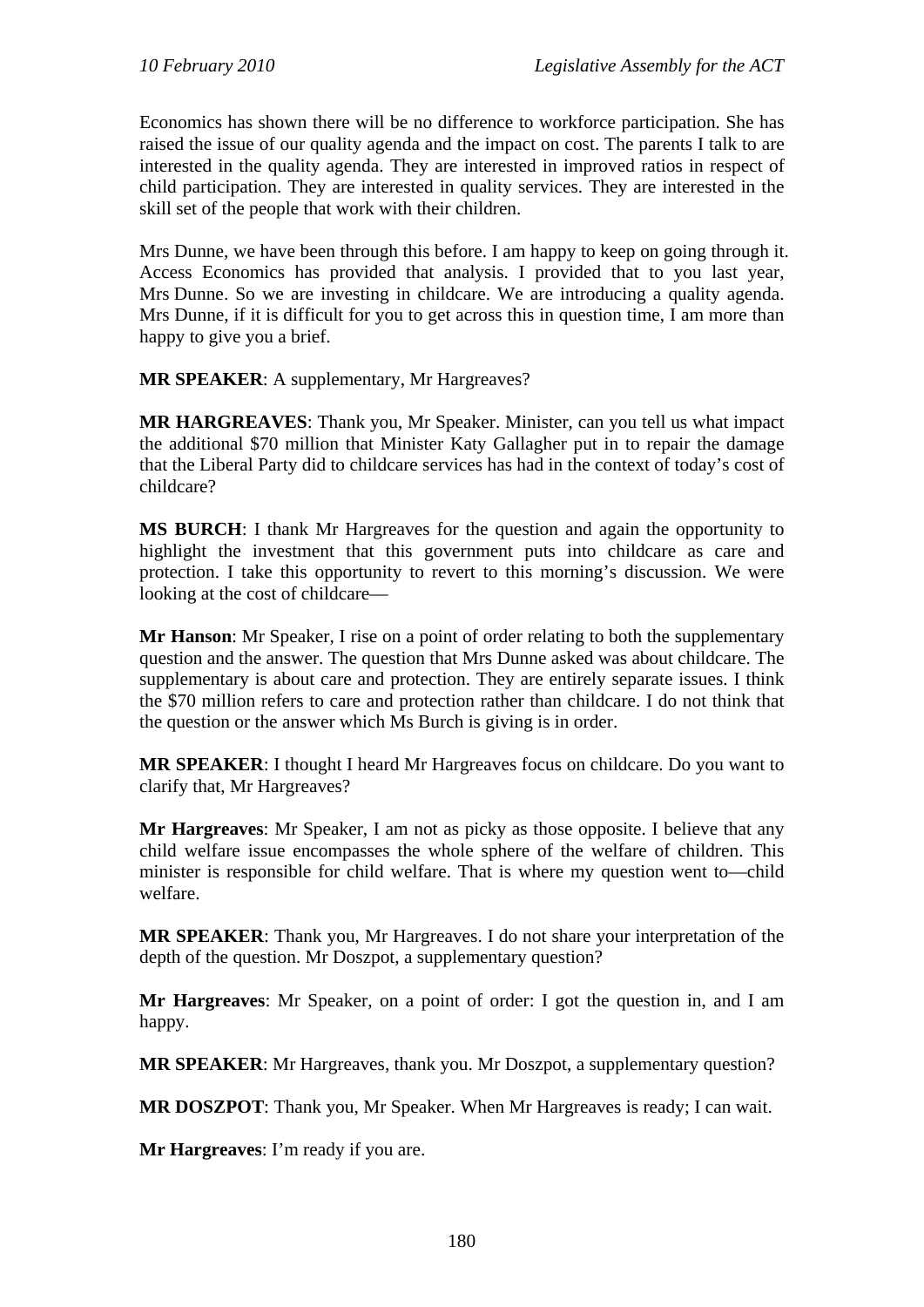**MR DOSZPOT**: Minister, what analysis has the ACT government done of relative childcare costs for the ACT as compared to elsewhere in Australia?

**MS BURCH**: Again, I will go back to this morning, when we did provide information on the comparative cost of childcare in other centres. We can look at childcare costs in Sydney, which range from \$375 to \$522. In Wollongong and Newcastle, their range for the weekly cost of childcare is \$300 to \$375. That compares with our cost in the ACT of \$325. We also spoke this morning about the increase in the provision of childcare places. In 2009, we put 666 childcare places in; this year, we will put in an extra 460 childcare places.

We continue to invest in childcare. The ACT is spending \$632 per child from birth to 12 years of age. We went through it this morning. I am quite happy to provide a briefing for you. This government works closely with the sector. We have a children's services forum, with people from the sector and people from the department. We work together on how we manage childcare places across the ACT. I am quite happy to explain that to you any time that you want a briefing, Mr Doszpot.

# **ACT Ambulance Service**

**MR HARGREAVES**: My question without notice is to the Minister for Police and Emergency Services. Will the minister please inform the Assembly about the challenges facing the ACT Ambulance Service in the local community and how the service is overcoming these?

**MR CORBELL**: I thank Mr Hargreaves for the question. It is the case that the ACT Ambulance Service is facing very significant growth as our population continues to age. To give members a bit of a view on this, in the 2008-09 financial year, the Ambulance Service attended over 32,000 incidents involving over 34,000 responses. To put that perhaps into something more tangible, that is the equivalent of 90 incidents every 24 hours over that period. That is a very significant workload for our Ambulance Service.

We have a very high quality ambulance service here in the ACT, thanks to the training and the dedication of our ambulance personnel. We are the only ambulance service in the country where all of the intensive care ambulances are staffed by intensive care paramedics. We are the only ambulance service in the country where that is the standard, and it is one that delivers a very high quality of service to the Canberra community.

There is no doubt we are facing some very particular pressures: 10 per cent growth on average into the Ambulance Service in terms of demand every year, year on year. The government acknowledges that this is putting significant pressure on our ambulance officers, and the government is committed, and I am committed as the minister, to continue to work to improve the operations of our Ambulance Service and to continue to put in place additional resources for our Ambulance Service to help meet that demand. That is going to be an ongoing task, not just this year but each and every year into the future as we continue to see growth in demand for services.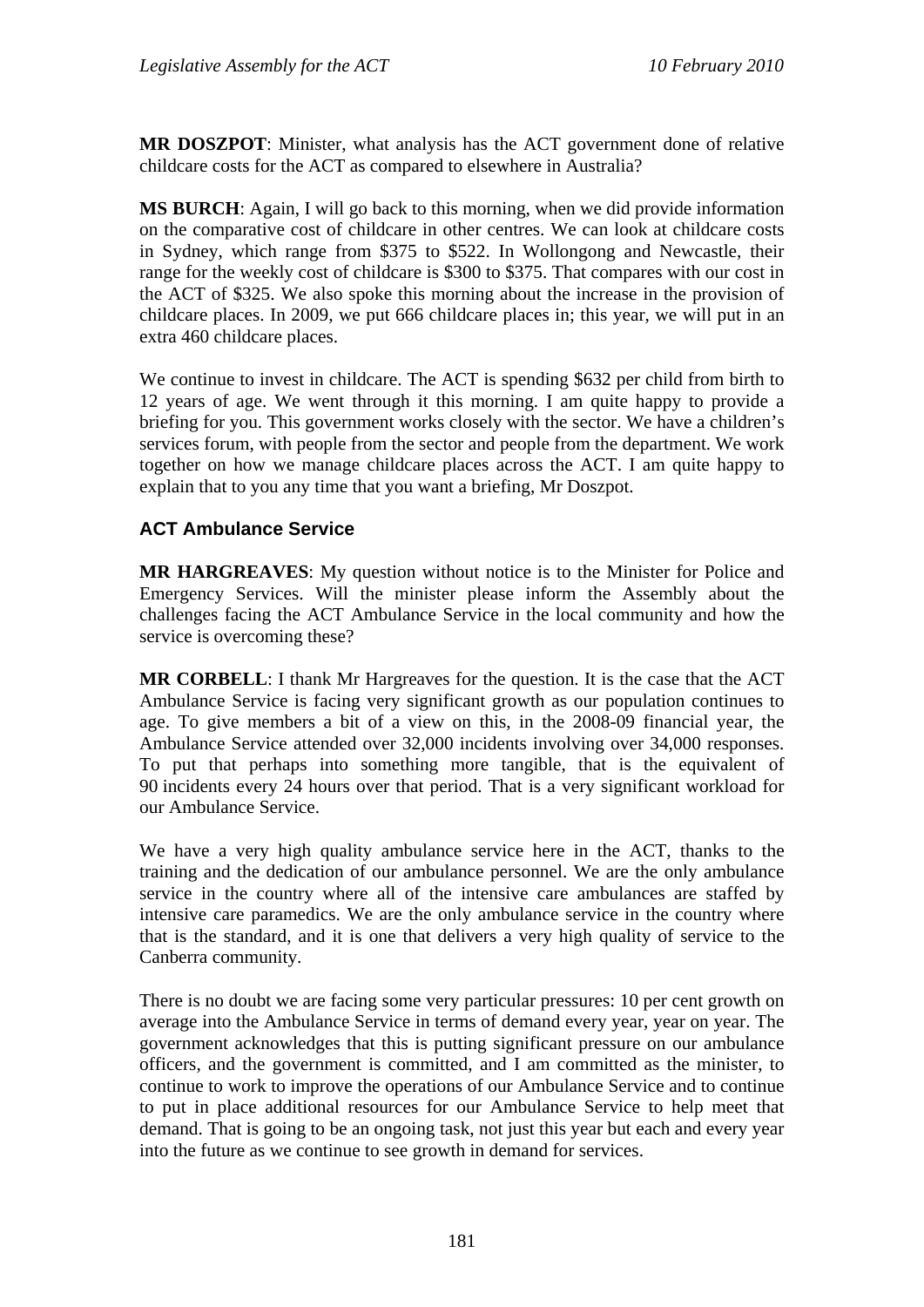I will highlight some of the work that the government has already done: since 2007 an extra \$11.6 million has been provided to the Ambulance Service. That has been to help recruit 30 additional staff to key areas of the Ambulance Service. Some \$1.7 million of that resourcing has been dedicated to 14 new—extra—frontline positions to help manage demand, particularly during peak services. We have also invested in improving the capital equipment of the Ambulance Service. We have replaced since 2007 every single ambulance in the Ambulance Service with a new vehicle. We have put in place new equipment, like new stretchers. We have replaced all the cardiac monitors in all of our ambulances so we have state-of-the-art equipment to assist our ambulance officers in dealing with those life-threatening incidents.

The government is doing more work to address these issues. In close coordination and close consultation with representatives of ambulance officers, such as the union representing the officer—the Transport Workers Union—we have put in place a detailed review of all the operations of our Ambulance Service to make sure that we fully understand where all the pressures are into the future, what needs to be done to address those and what the priority areas need to be. This will be an ongoing process for government and for the Canberra community. As our population continues to age, as we continue to see growth in demand and as we continue to see some of the problems as a result of shortages in other parts of the health work force, such as GPs, demands on our Ambulance Service are going to continue to increase.

The government will keep working with ambulance officers, with ambulance management and with the emergency services agency to ensure that we have a contemporary, well-resourced ambulance service capable of meeting the needs of our community into the future, and that is our commitment.

**MR SPEAKER**: Mr Hargreaves, a supplementary?

**MR HARGREAVES**: Could the minister please outline the ways response times are recorded in relation to ACT Ambulance Service call-outs in comparison to other jurisdictions?

**MR CORBELL**: This, I think, is an important question—and I thank Mr Hargreaves for it—because what is important to highlight is some of the debates on response times for our Ambulance Service. I saw the very unfair headline in the *Canberra Times* when the ROGS data came out which suggested that ambos ambled. I think that was the headline in the *Canberra Times*. I reject that. Our ambos are hardworking. Our ambos are there 24 hours a day, seven days a week, and they do a very important job for the Canberra community.

The way that we measure response times in the ACT is best practice, and only the ACT, Tasmania, Victoria and South Australia measure response times from the first key stroke. That is pretty much straight after the triple zero call is received in the communications centre. Compare this with what happens in some of the large jurisdictions like New South Wales, Queensland and Victoria, where they only measure response times from the time the call is transferred to dispatch, equally, even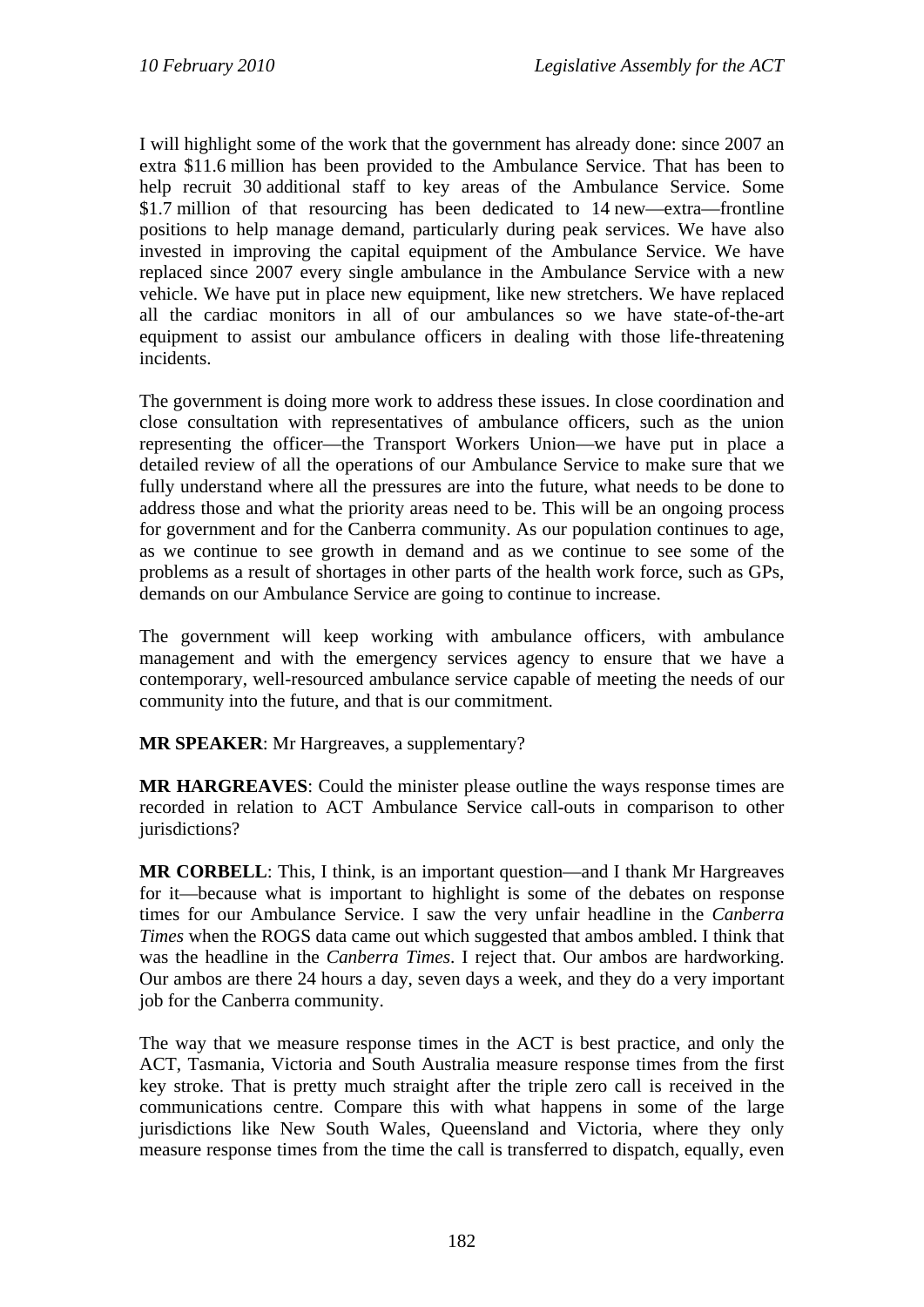in the Northern Territory, where it is transferred to the responding crew. That is a significant difference. What that means is that those jurisdictions start recording response times later, longer after the call has been received; whereas we measure it effectively from the time the call is picked up by the operator.

That, of course, means that there are going to be some differences in our response time. But I think that is the honest way to report it. That is the way the community would expect that it is reported and that is what we will continue to do. But I think it does highlight that often unfair comparisons are made of our response times compared to other jurisdictions, because many of those jurisdictions—indeed, half of them measure it from a period late in the cycle from call to dispatch compared to what the ACT does.

We will continue to work closely with the Ambulance Service and with the union representing ambulance officers in tackling these issues.

**MR SPEAKER**: I call Ms Porter to ask a supplementary question.

**MS PORTER**: Thank you, Mr Speaker. Could the minister please outline some of the achievements of the ACT Ambulance Service?

**Mr Hargreaves**: Other than saving my life.

**MR CORBELL**: That is a very important achievement and I know that Mr Hargreaves has a very high regard for the work of our Ambulance Service, as do I. I am pleased that he received quality care when he called on them.

Mr Speaker, the Ambulance Service is continuing to make some real achievements, particularly in the area of training. The training work that we have undertaken is significant. Commencing in 2007, the Ambulance Service achieved alignment of all assessment tools, training guides and student modules to the advanced diploma of paramedical science, ambulance. This qualification, awarded to ACTAS officers that successfully complete a three-year training program to practise as an intensive care paramedic, is recognised by all Australasian ambulance services and places our officers on par at a clinical level with any other service in the country.

We are also unique, as I have already mentioned, Mr Speaker, in that we are the only service that offers the community intensive care at a paramedic level of clinical care on every ambulance. Unlike in other services where some officers are trained to advanced levels but below intensive care, all of our officers are trained to intensive care level. This presents a real challenge because it means that often our officers are poached by other services because we do the investment in the training and they end up getting a good offer somewhere else.

Nevertheless, this requirement is an important one for the ACT Ambulance Service. We will continue to make this investment, as well as making an investment in other areas such as in urban search and rescue, chemical, biological and radiological response, and specialist bariatric, which are all important capabilities for our Ambulance Service if we are to properly serve the community.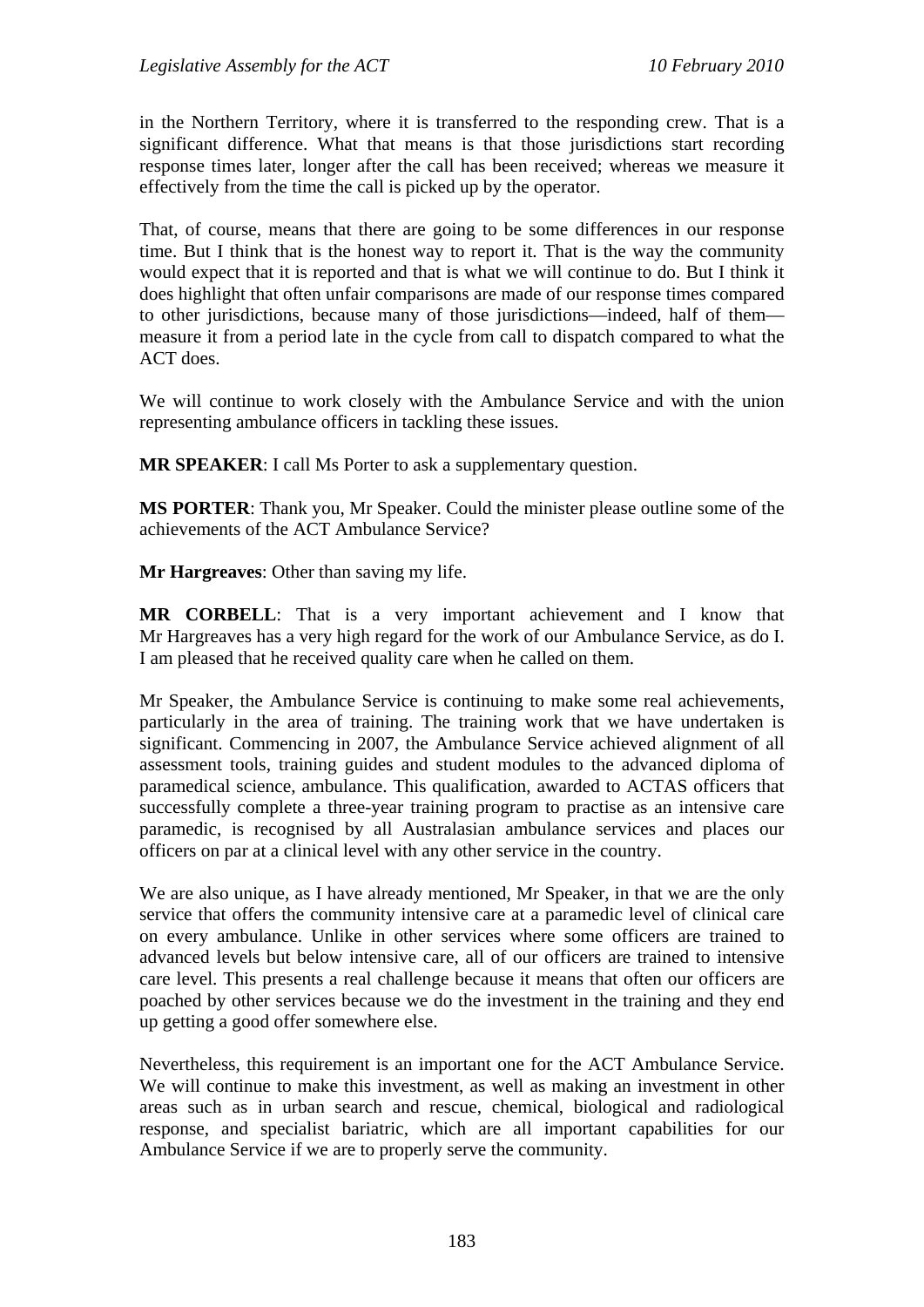**MR SPEAKER**: Mr Smyth, a supplementary?

**MR SMYTH**: Minister, what you say is true, that it is hard to compare jurisdiction to jurisdiction, but, just looking at the year-on-year results for the ACT for the last four financial years, is it not true that the response time has deteriorated?

**MR CORBELL**: The figures we see in the ROGS data highlight that we are having to deal with significant demand and significant increase in demand. I am pleased to hear the admission from the opposition that they actually got it wrong in their criticism of the government in terms of the delivery of the services. Here is the admission from Mr Smyth that he should not have made the simplistic assertion that the government has failed in terms of addressing this issue. He knows, and he is now admitting, that you cannot compare the ACT with at least half of the other Australian jurisdictions because of the different ways they measure response times.

We will continue to work to invest in ambulance services. We will continue to work to tackle demand.

**Mr Smyth**: So has it got worse or not?

**MR SPEAKER**: Mr Smyth, you have asked your question.

**MR CORBELL:** There are real challenges in tackling demand, but in the same way that this government is managing demand—

**Mr Smyth**: Point of order on relevance, Mr Speaker.

**MR SPEAKER**: Stop the clock, thank you.

**Mr Smyth**: It is a very specific question. Does the chart show that—just looking at the ACT for the last four years, has the response time deteriorated? It is a very simple question. The minister is not answering it; he dances around it but he dares not answer it.

**MR SPEAKER**: Minister, the question is clear.

**MR CORBELL**: In the same way that the government is tackling issues around growth in general health services, whether it is primary health care or whether it is in relation to hospital care—

**Mr Smyth**: Point of order, Mr Speaker: he cannot ignore your advice. It is not about what the government has done; it is about the times themselves and that the 50th and 90th percentile in the charts shown, comparing just the ACT to the ACT, have deteriorated.

**MR SPEAKER**: Minister Corbell, a specific answer to the question would be helpful.

**MR CORBELL**: I am answering the question, Mr Speaker. It is very important that we highlight the fact that these issues are driven by demand. We need to tackle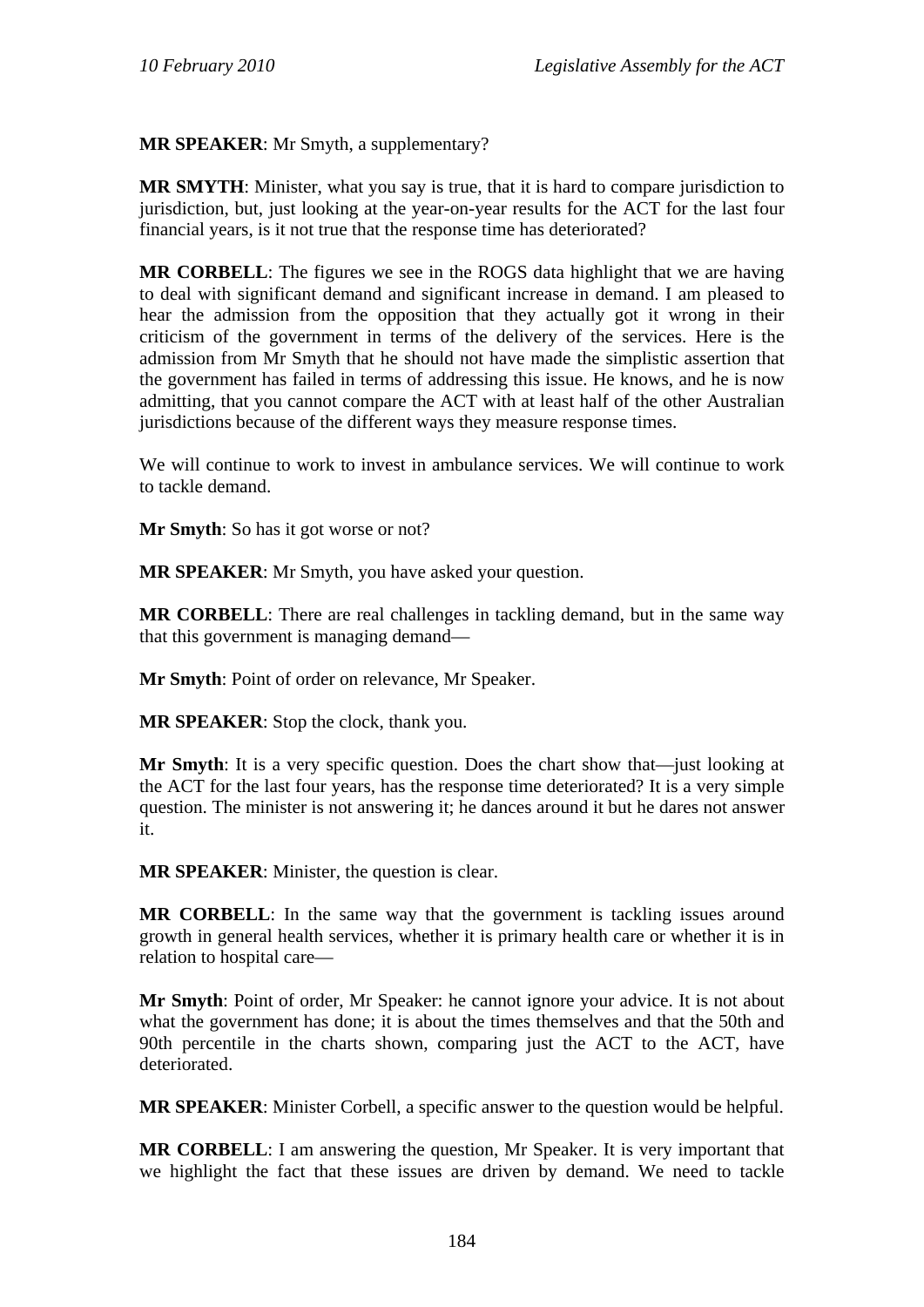demand in the same way that we are tackling demand in general health services. That is what the government will continue to do.

**Mr Stanhope**: I ask that all further questions be placed on the notice paper.

## **Answers to questions on notice Questions Nos 404 and 495**

**MS GALLAGHER**: I have answered the question that I took on notice from Mr Smyth. In relation to question 404 from Mr Seselja, I signed that off on 11 December and it went to the committee office. There has been some issue between the two—

**Mr Seselja**: So there has been a breakdown in terms of—

**MS GALLAGHER**: Yes. But it is there and available, and I understand it was resent a week ago, so it should be there.

With respect to question 495, the department has advised me that this will be ready by close of business tomorrow afternoon. It has taken longer than expected to answer this question. My apologies for the lateness of the response.

## **Supplementary answers to questions without notice Hospitals—birthing centre**

**MS GALLAGHER**: In relation to the question I took on notice from Ms Hunter around the birthing centre, Ms Hunter asked me whether the architects had expertise in designing specialty wards—in particular, birthing centres—and whether they were required to subcontract out. I understand they were not required to subcontract out and that they did have access from within their own organisation as experts in designing birth centres. In particular, projects that they have been involved in recently are the Royal North Shore birthing area in Sydney, where they have a physically separate birth centre similar to the current Canberra model, the Mater Mothers in Brisbane, and the Nelson hospital birthing area in Nelson, New Zealand.

I am advised that the Bligh Voller Nield team have recently discussed the aspirations for the birth centre with the Friends of the Birth Centre and have been given advice that they want it to be light filled, calming, comfortable and a comforting space which is non-medical. The specialist expertise within the architects firm has been supplemented by the fact that the designer working on this project has had both of her children in a birth centre. She is familiar with and supportive of the philosophical approach to birthing.

### **Alexander Maconochie Centre**

**MR CORBELL**: During question time Mr Doszpot asked me a question in relation to internet access at the AMC. I can advise Mr Doszpot and members that, as of today, all access to internet use, including educational programs, email and whitelisted websites, is still not available to prisoners. However, the review of access has been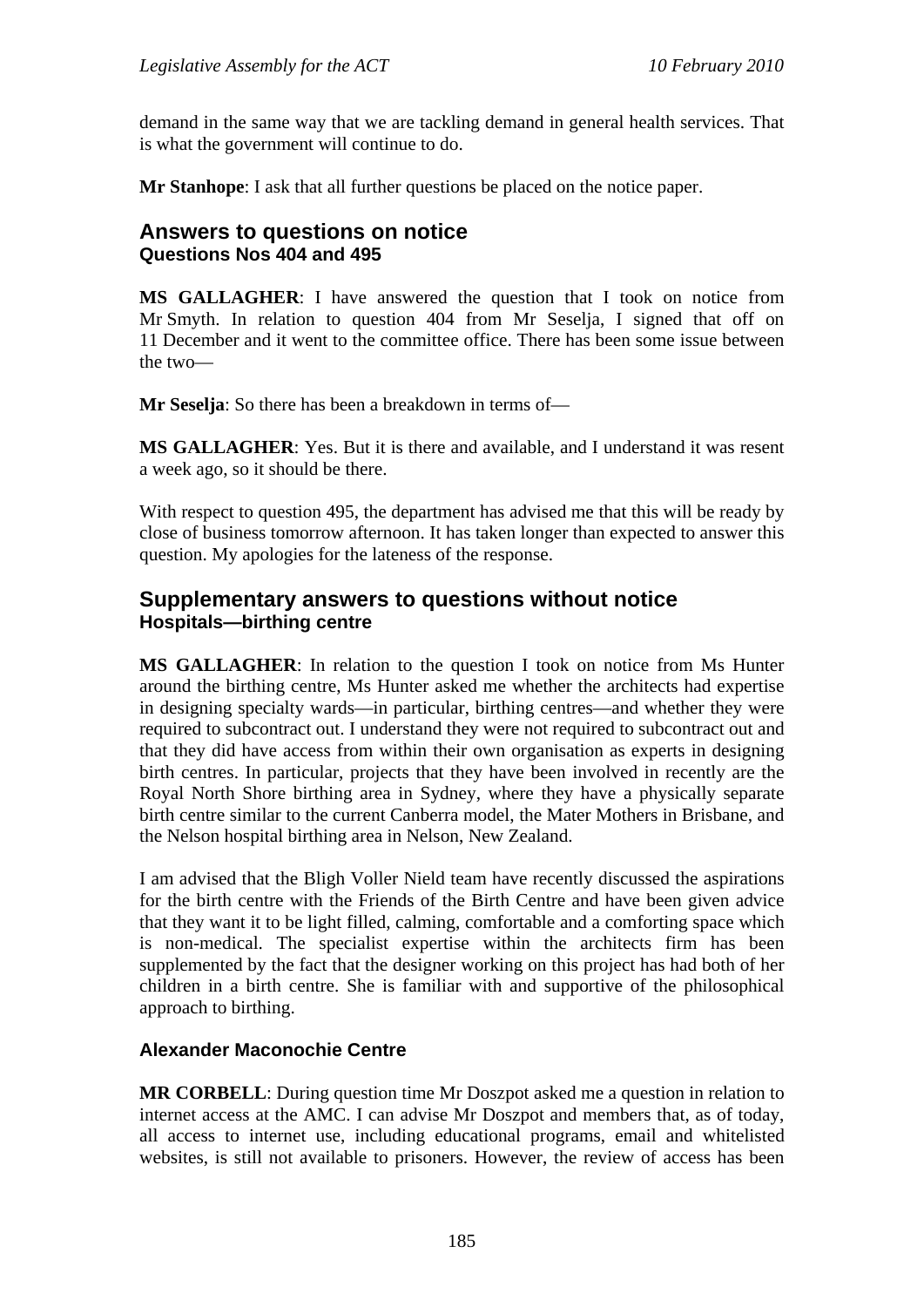completed and I am advised that it is likely that access to educational sites on the internet for the purposes of prisoners' educational programs and access to email will be restored later this week. General internet use is likely to be restored at a later time, once some final work is undertaken in relation to that matter.

# **Health Paper and statement by member**

**MR HANSON** (Molonglo), by leave: I present the following paper:

The state of our health—Canberra Liberals—Health discussion paper, prepared by Mr Hanson, dated February 2010.

**MR HANSON**: I seek leave to make a statement in relation to the paper.

Leave granted.

**MR HANSON**: Madam Assistant Speaker, I have presented a discussion paper titled "The state of our health". The nature of opposition means that, more often than not, we do find ourselves commenting on the government's agenda. This is all part of holding the government to account and is fundamentally important to our democratic process of maintaining scrutiny of government. Policy development and providing an alternative vision is the other half of an opposition's role, and the discussion paper I have tabled today, titled "The state of our health", represents part of that process.

The health discussion paper that the Canberra Liberals have tabled today sets out a vision for health in the ACT and articulates a process whereby we will be engaging with the community in the development of our policies. I intend to spend the next few years having an open conversation about health in the ACT, and the policies that we take to the next election will be a logical conclusion of that conversation.

I have already had many conversations in the last year with ACT and federal peak medical bodies and health professionals as well as with numerous healthcare consumers. I now want to take those conversations to the next level and use a more structured process to develop the Liberal Party's health policy agenda for 2012. I want to harness the body of intellectual capacity that is out there in the ACT community. I want to use the ideas, the knowledge, the intellect and the experience of health experts and academics in the field to further develop our policies.

The conversations I have already had and the observations I have made have allowed me to develop a view of where our health system is currently succeeding and where it is failing, and they have allowed me to form a view of the strategic direction we should be taking in the development of health policy. I have a view of where our health system is and where it should go; it is how to get there that is the question. I have articulated this in the discussion paper and have also outlined the process I will be following to ensure that our discussions with the key players in the provision of health services as well as the broader community are as fruitful and structured as possible.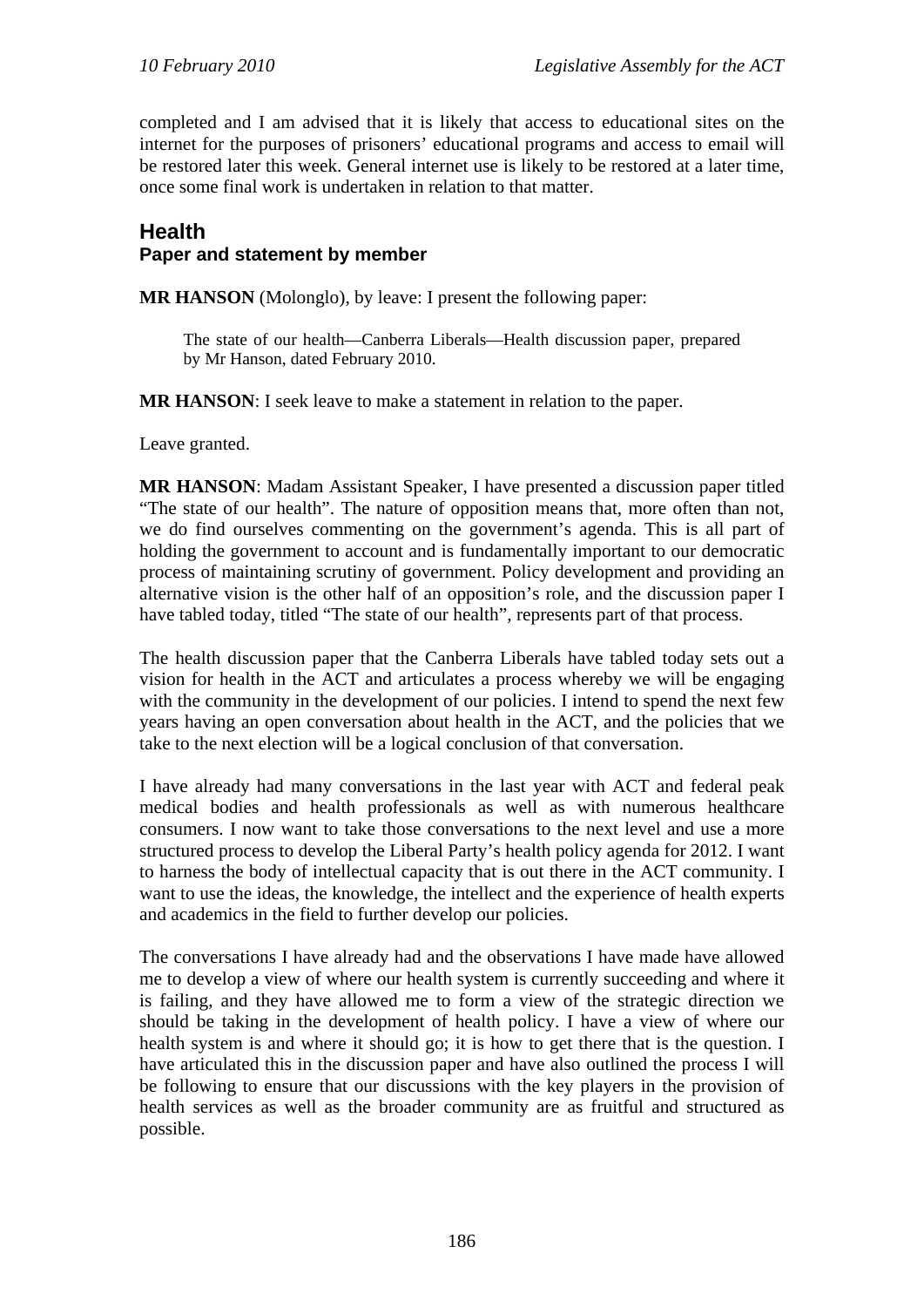In terms of where we currently find our health system, the picture is certainly mixed. We have some great strengths in our health system, and I acknowledge those, but we are also failing in key areas. Probably the biggest issue confronting the patient is one of access. Although our doctors, our nurses and our allied health professionals are the best in the world, it is clear that accessing our health system is becoming increasingly difficult. It is difficult to see a GP, and waiting times for elective surgery and our emergency departments have grown alarmingly in the last eight years. This is only going to get more difficult in the face of a growing and ageing population.

As an example, GP numbers in the ACT are the lowest per capita in Australia. Our GP numbers are so low that we need an additional 70 full-time GPs. Our GP numbers have actually been declining while across the rest of Australia they have been increasing at about eight per cent per annum. We also have the lowest GP bulk-billing rates in the nation. We are also short of nurses, particularly specialty nurses in areas such as mental health, and we are short a number of allied health professionals. We have the lowest number of public dentists per capita in Australia.

A flow-on effect from the shortage of GPs that we face is that many more people present at our emergency departments than is otherwise necessary. Our emergency departments in the ACT continue to fail to meet target rates for urgent treatment and semi-urgent treatment, with only 53 per cent of patients being seen in the required times. I note that when the Labor government took office in 2001 the percentage of patients seen on time for that category was 97 per cent.

The picture for elective surgery is equally grim: the median wait for elective surgery in the ACT is twice the national average and has doubled during the time of the ACT Labor government from 40 days to 72 days. Access block and high bed occupancy continue to be problems. Indeed, our bed occupancy rates are 91 per cent, although 85 per cent is considered dangerous.

The ACT has the highest rate of mental and behavioural problems in Australia and has not been adequately supported by investment in community programs. We are also still waiting for the secure mental health facility that was promised years ago. The Capital Region Cancer Service is also facing ever-increasing demand for services. There is inadequate provision of practical preventive health initiatives in the ACT. That is evidenced by the ACT's high rates of obesity and high number of long-term health conditions.

Despite relatively high levels of private health insurance per capita in the ACT, the ACT has comparatively high levels of public hospital use per capita, about 18 per cent above the national average, resulting in additional demand on our already stretched public hospital system. The ACT suffers from a lack of community aged-care services and, given our ageing population, is poorly positioned to cope with a significant increase in demand without overloading our already stretched systems.

Despite the poor performance outcomes I have articulated, the ACT is spending more tax dollars on health per capita than any other jurisdiction in Australia except the Northern Territory. Our health costs in the ACT are increasing at 11.1 per cent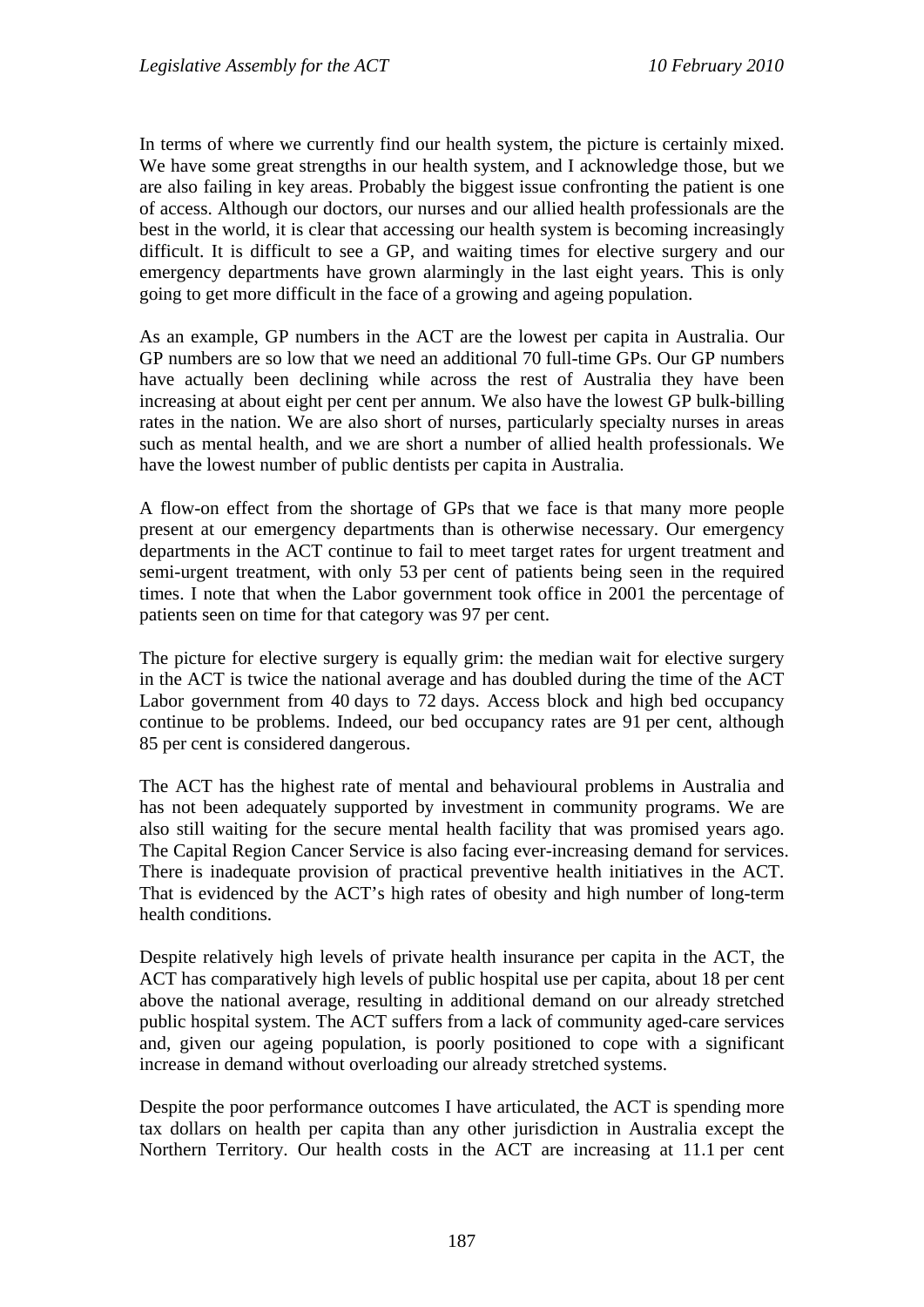per annum, which is the highest in the country. Although I do not question the amount of money being spent, I do question the way it is being spent.

I make these points not as a political point scoring exercise but to highlight the fact that something significant does need to be done. As much as the government would have us believe that all things are on track, it is simply not the case. It is clear to anyone who works in the ACT health system, who studies it or tries to access it that we have fallen behind in key areas and we do need to catch up. This is not about to get any easier.

The pressures on the ACT health system will grow considerably over the next 20 to 25 years because of our expanding and ageing population. By the year 2032, Canberra's population is projected to grow by approximately 67,000 people. The proportion of the population aged 65-plus is projected to increase from nine per cent to 25 per cent, and by 2022 the number of overnight hospital admissions is projected to increase by about 50 per cent. The problems of the present are nothing compared with what we will face in the future, and this has led to the phrase being coined that we are facing a health tsunami.

We also have to be realistic about what we can afford. The cost of delivering health care in the ACT is enormous, consuming nearly \$1 billion of the ACT budget each year. As I said, that is growing by 11 per cent a year. Our system therefore needs not just to be more effective but more efficient. The government is endeavouring to increase the capacity of elements of our healthcare system. However, given the \$57 million of infrastructure that ACT Health failed to deliver last year and the government's track record on infrastructure delivery generally, I think it is reasonable to expect that the projects outlined in the government's capital asset development plan are likely to be subject to scope reduction, delay and cost increase.

I also fear that we will struggle to staff an expanded health system adequately, given that we are struggling to adequately staff our system now, if we do not make some changes. Regardless, expansion of infrastructure is only one element of what needs to be addressed. As an example, the ACT government are spending less than any other jurisdiction except the Northern Territory on GPs, and I question whether we have the balance right.

Given the ever-increasing costs of health care and the growth in demand, we must not focus simply on "bigger" as a response; we must also focus on "better". What I mean by "better" is, indeed, far less easy to define and far less politically saleable than building a new hospital or healthcare centre, but we must be far more efficient in the way we deliver services. We must be more effective in the services we provide, and we need to coordinate all of our health services far better.

So the question is: what should we be doing? During the course of 2009, three major reviews of the health sector commissioned by the commonwealth have reported: the National Hospitals and Health Reform Commission, the preventative health task force, and the primary healthcare strategy. I agree that the thrust of what is being said in each of the reports is of value, but the great challenge is actually turning the aspirations contained in those reports into a policy that is funded and then effectively implementing those policies.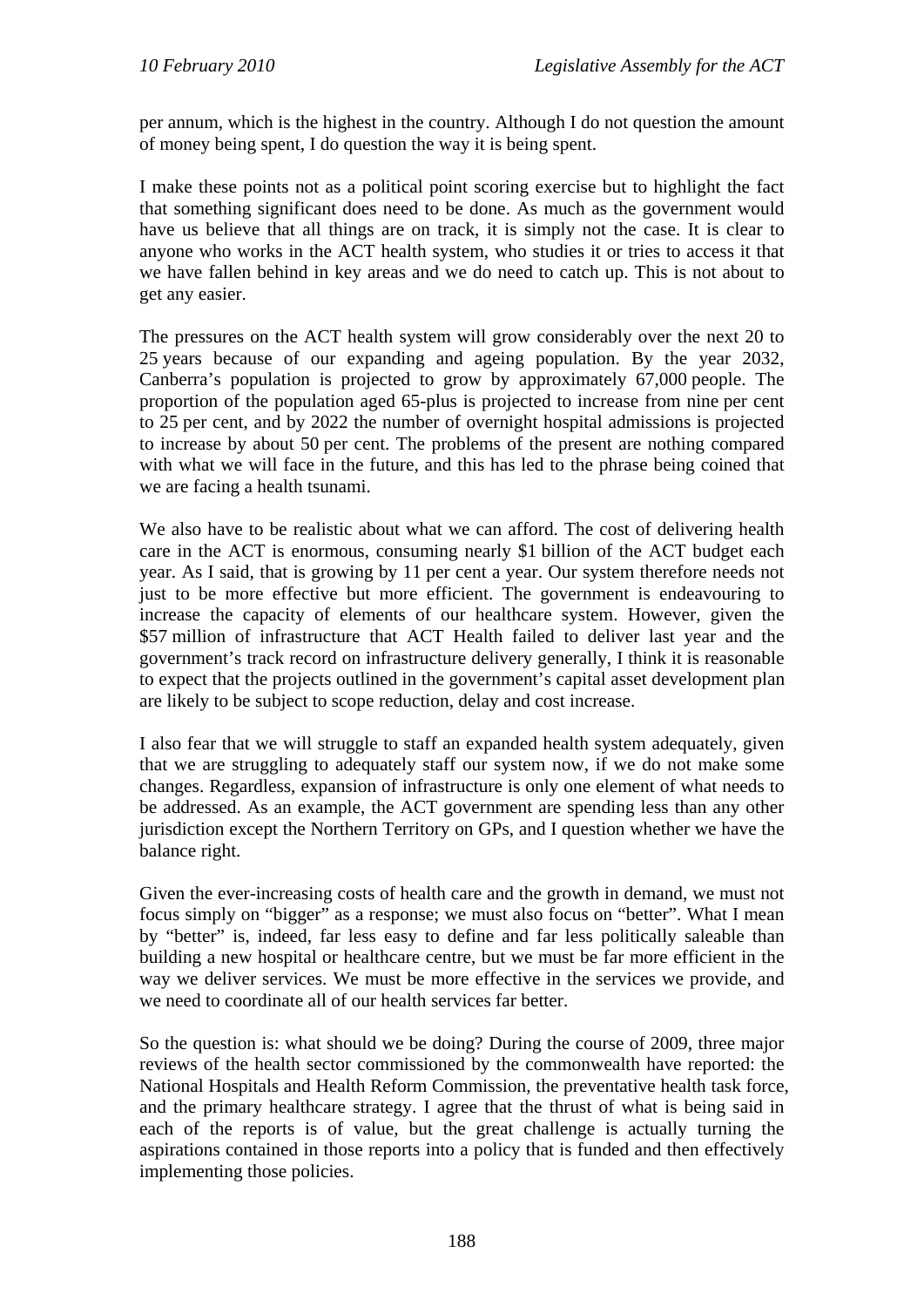We do await the commonwealth's response, but we cannot wait for their response indefinitely before we start to act locally. I believe that what is needed is a new long-term approach to health in the ACT in which a greater emphasis is given to the provision of preventive care, early intervention and health care in the community.

**Ms Gallagher**: Wow! What a revelation!

**MR HANSON**: There is a need to change where and how health care is provided to ensure that our scarce and expensive public hospital beds are not the only option for patients who could be better treated at home or in less intensive subacute community facilities.

**Ms Gallagher**: Have you been reading our brochures again, Mr Hanson?

**MR HANSON**: I notice continuous interjections from the minister.

**Ms Gallagher**: It is hard to take him seriously—very hard.

**MR HANSON**: Despite the fact that she is interjecting from across the benches, we have seen little evidence of the government pursuing such policy. There is also a need to better coordinate the activities of our public and private hospitals, our health service providers and health consumers so that the patient is at the centre of the system. Our focus should change to an emphasis on wellness rather than sickness.

The ACT is unique in its size, both in terms of geography and population. This reduces some of the complexity and, I think, provides scope to implement significant changes without the same difficulties facing other states and territories. The ACT has a chance to provide a model for how health care is delivered in Australia, and we could potentially lead the way in any health reform as part of federal and state governments.

The ACT is, however, limited by funds that it can invest in developing new programs. The intention, therefore, as we move forward should not be to simply invent or develop new programs but, rather, to scrutinise successful strategies and emerging programs and initiatives within the ACT—I certainly acknowledge that there are a number—and elsewhere in Australia and overseas to determine where they could be expanded or adapted for use in the ACT.

I will outline the changes that I am calling for: firstly, a change in focus from treatment at the acute hospital end of the healthcare spectrum to one that has a greater emphasis on prevention, detection, early intervention and care in the community; secondly, better coordination of all those elements of health care, including the involvement of public and private health service providers, community groups, ACT and federal government resources, and patients; thirdly, the provision of more specialised subacute beds and services for patients who could be better cared for outside hospitals in their homes or in facilities such as residential aged care.

I note just today in the *Australian* that there is an article with regard to the number of hospital beds tied up by elderly patients. The number across Australia is 3,000. The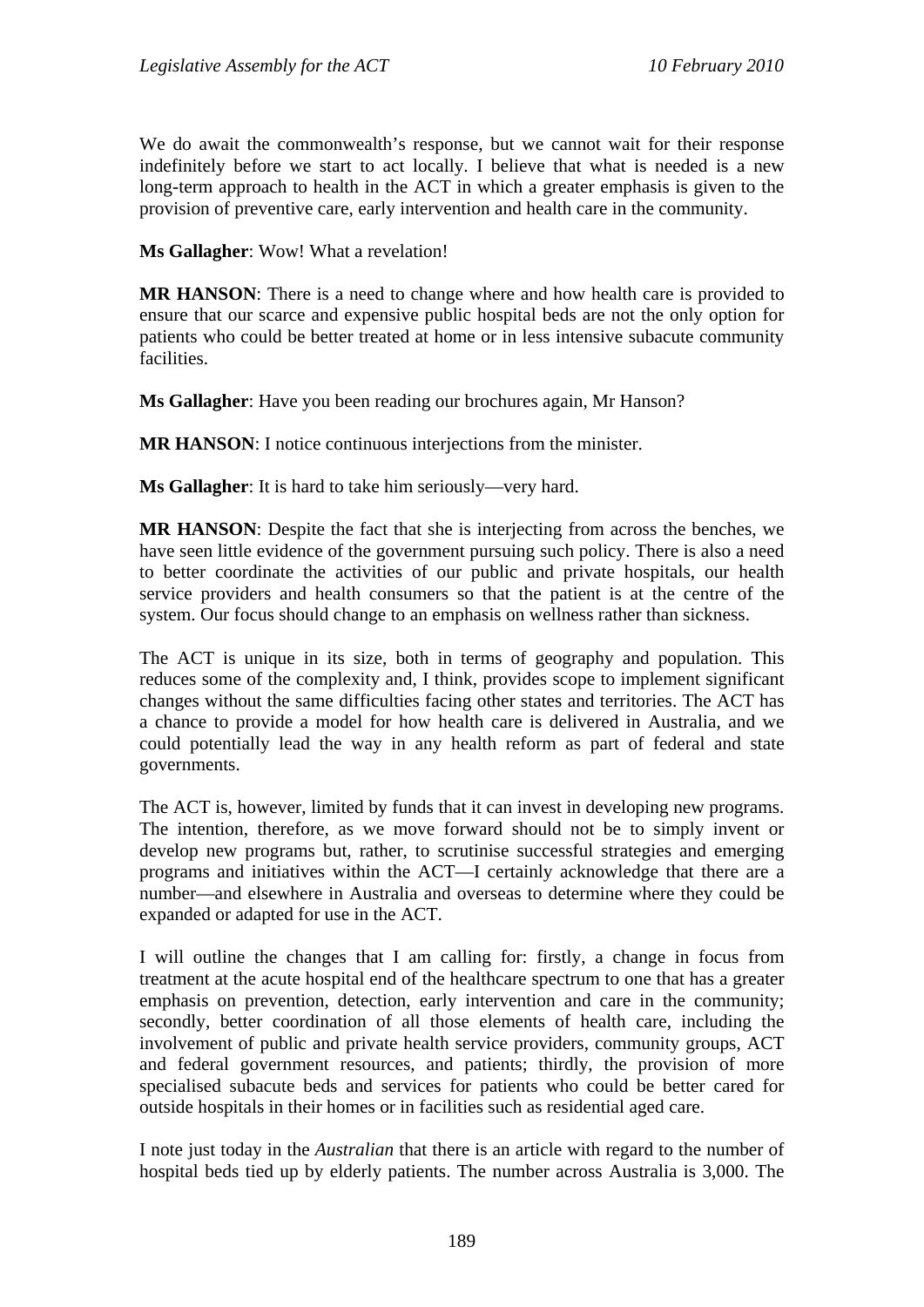analysis provided is that if those people could be treated either in their homes or in residential age centres, the cost would move from \$1,000 a day to \$126 a day. That is the sort of initiative that we need to see.

The key results that I believe that would arise from this sort of approach are greater prevention of illness and the treatment of people earlier in their illness, which would actually result in a healthier society. A stronger focus on prevention, detection and early treatment will ultimately provide cost savings and reduce the pressure on our already stretched hospital system. Better coordination and use of all health resources in the ACT, including better use of technologies such as e-health, would put the patient at the centre of the system.

I have provided evidence in the paper that changing the way we deliver health care in the ACT can make the costs of health more sustainable. We do need to increase the capacity of our hospitals, but I believe that a shift away from a hospital-centric system to a system with preventive and primary health care at its foundation could be more efficient. Indeed, Jon Menadue, who has conducted reviews of both the New South Wales and the South Australian health systems, found:

The evidence is clear that countries with a strong primary care have lower overall costs and generally have healthier populations, especially where there is a higher primary care physician availability.

My views are not out of sync with national trends. Federal health minister Nicola Roxon, in an address to the Australian Self Medication Industry on 13 November, said:

We are concerned that in our health system pretty much all roads lead fairly quickly to the hospital … We believe that our system needs to have ... some shorter roads that lead to other options and other appropriate services.

This stands in stark contrast, I believe, to Jon Stanhope and his position within the ACT government. I was very disappointed, I must say, with the response that was provided by Jon Stanhope to the introduction of this paper. I think that this paper does raise a number of very useful ideas. I would hope that many of the trends that I suggest would be agreed to by the government and also by the crossbench.

**Ms Gallagher**: Well, considering there is nothing new in the paper, Jeremy, I think you are probably right.

**MR HANSON**: Well, if the minister says there is nothing new in the paper, I do not, then, understand why the Chief Minister felt the need to attack it. The Canberra Liberals have done the hard work to prepare a detailed, positive strategy for the way forward. Jon Stanhope actually responded with an untruthful comment by saying that this was some plan to cut hospital beds. I will quote from the paper:

There is a shortage of public hospital beds in the ACT and the Canberra Liberals are committed to the process of expanding the capacity of our hospitals.

**Ms Gallagher**: Thanks to the Liberals, who cut 114 beds from the system.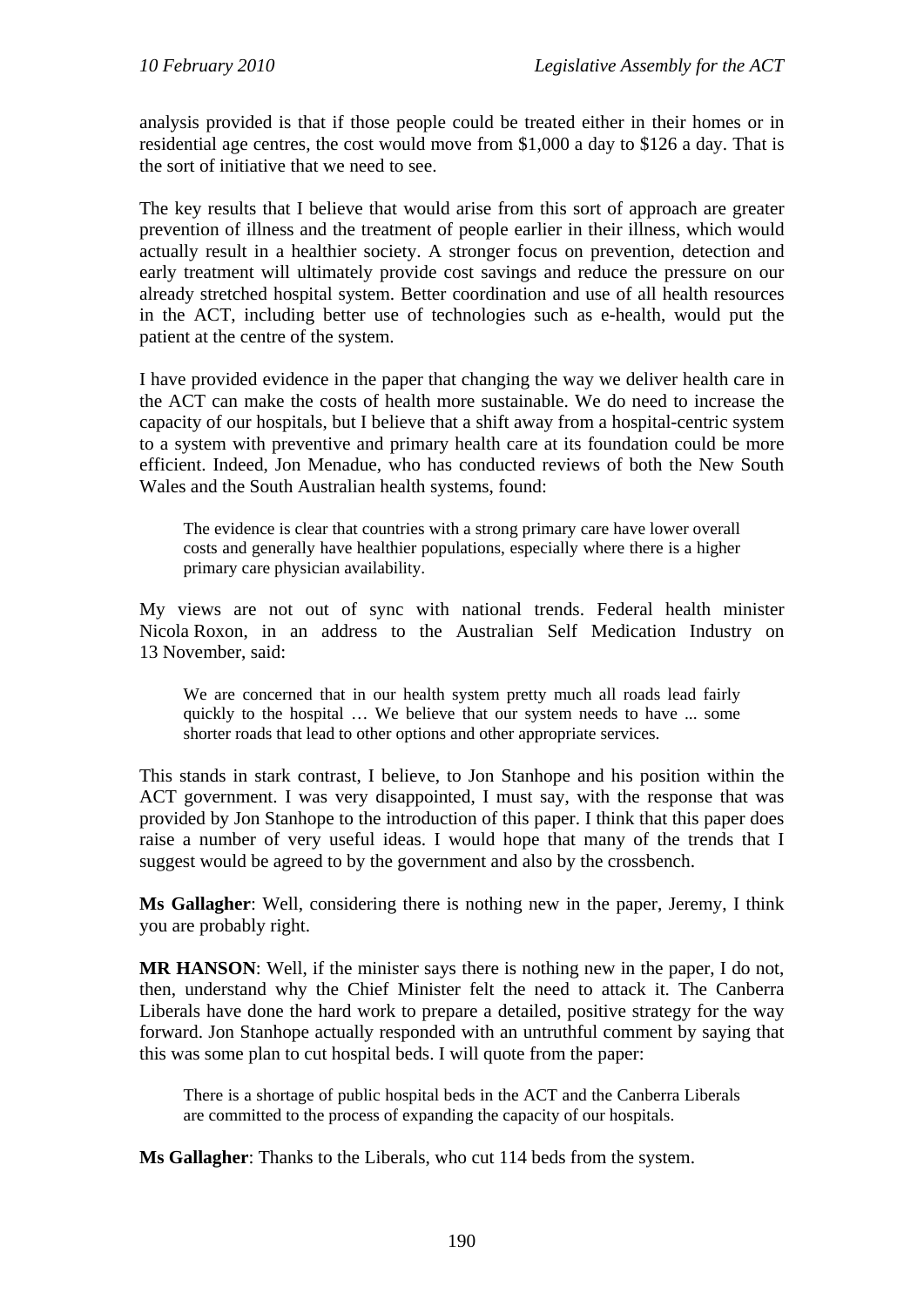**MR HANSON:** Now, what I am hearing is interjections—opposition for opposition's sake—from the minister rather than acknowledging the positive aspects that we are looking at by presenting this paper today. Jon Stanhope misquoted the paper, and he has shown that he is prepared to use fear and smear against the Canberra Liberals and use fear for the future health of our entire population rather than consider the positive solutions that are being proposed.

**Ms Gallagher**: There are none.

**MR HANSON**: I certainly will not accept this sort of behaviour from the government. It is disappointing today to hear the continual interjections from the minister, the negative response. This is a government that spent last year and has already started this year criticising the opposition for not engaging in the policy debate by not presenting their ideas and not presenting an agenda. Here we have the minister criticising now that the positive initiative is taken, when the Canberra Liberals demonstrate that they are doing the hard policy work and are engaging with the community, and we see negativity from the government.

I would just like to clarify a point that was made by Ms Bresnan earlier in a debate today about private hospitals and the coordination required. We are not anti private hospital; we are very project private hospital. Indeed, what we want to do is encourage the people that have private health insurance to use the private health system. Currently, we have a figure 18 per cent above the national average of people who use the public hospital system here in the ACT when we have actually one of the highest take-ups of private health care. What that means is people who should otherwise be using the private health system are accessing our public system. If we could get those people to use the private system, that would free up beds and that would free up capacity in our public hospital system. These are the sorts of initiatives that we need to be looking at. This is the sort of work that we need to be doing.

**Ms Gallagher**: Subsidising the private system.

**MR HANSON**: Again, what we are hearing from Katy Gallagher is an attack on us. This is about making sure we better coordinate our health system and have a strategic direction so that we do treat all of our hospitals in Canberra as a system rather than an isolated public and then private system. I hope that we are not going to see an agenda coming either from the government or from the Greens—

**Mr Coe**: Your job is to manage health care, not just public hospitals.

**Ms Gallagher**: Right, so it is our job to manage the private hospital, is it?

**Mr Coe**: It is your job to support them.

**Ms Gallagher:** It's our job to fund the private hospital system, Alistair?

**Mr Coe**: It is your job to facilitate private health care. Yes, it is.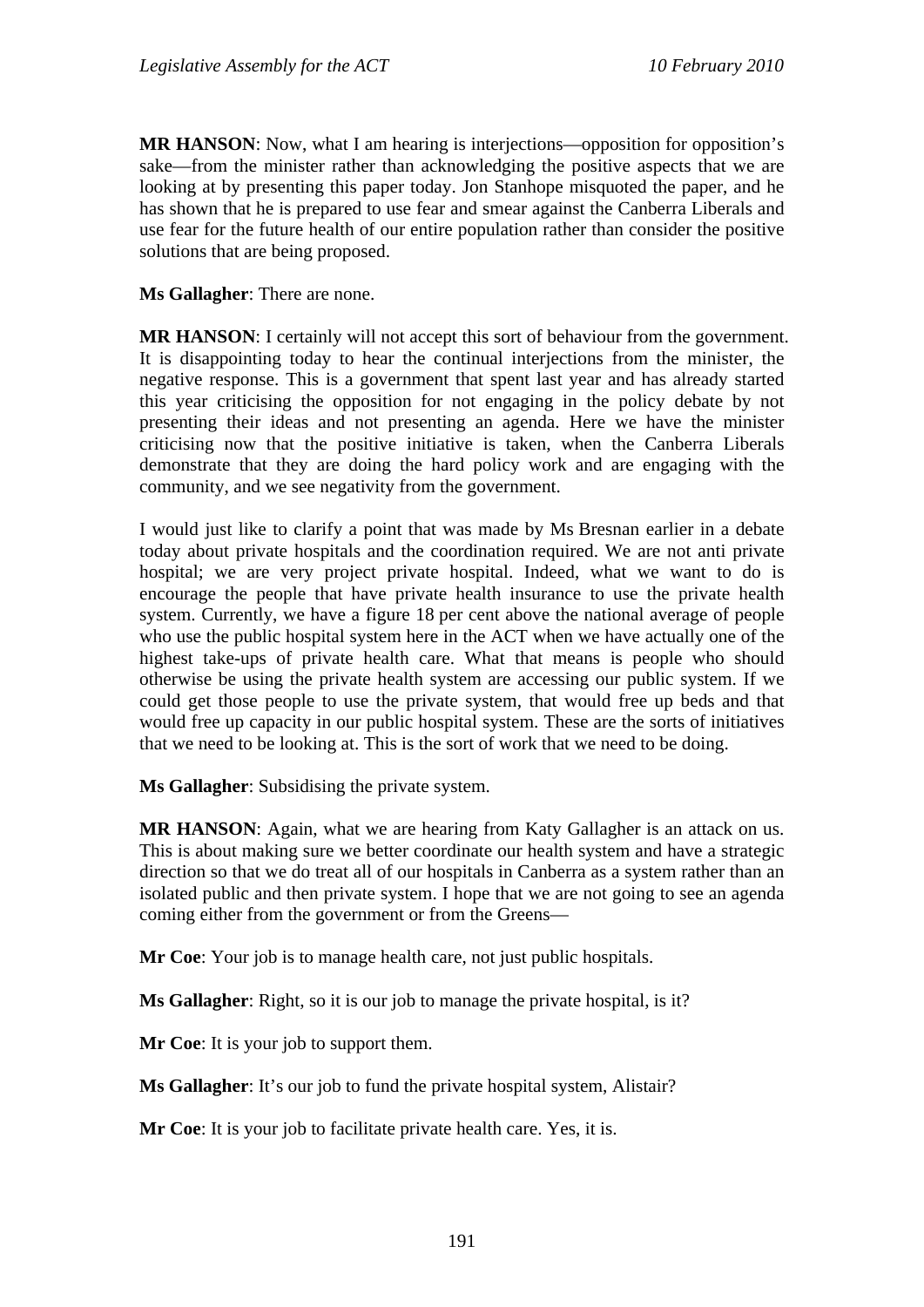**MADAM ASSISTANT SPEAKER** (Ms Le Couteur): Ms Gallagher, Mr Coe, please! Mr Hanson has the floor.

**MR HANSON**: We have an agenda from the Greens to nationalise, to socialise and compulsorily acquire Calvary hospital. What I do not want to see is the same sort of steps being taken towards any sort of compulsory acquisition of our private hospital system. The challenge obviously is how to make real these outcomes that we are seeking. I do not have the solutions to achieve all these goals here today, but I am confident that the solutions are available.

I have a lot of questions that do need to be answered to inform policy development, but I am confident that over the next couple of years, by working hard and working together with the community, we will get the answers that we need to the questions. The collective knowledge, the intellect, the experience available to do all this work in the ACT is, without doubt, more than adequate. I do sense a willingness to help, and we saw that the other day with the kind words from the AMA and from others. The real enthusiasm out there—

**Ms Gallagher**: Yes, who were they?

**MR HANSON**: Well, we saw quotes from Access Economics, I think, and from Bob Wells from the ANU. I can get more; I can give you a list of people who want to contribute to the debate rather than sneer at the debate like the Greens and Labor are doing.

### **Ms Bresnan**: Sneer?

**MR HANSON**: Well, it is. You are sitting back there putting forward the sorts of comments that are coming rather than engaging constructively. To harness this expertise, I will be running a number of forums over the next couple of years aimed at exploring and discussing all the good ideas in a variety of areas, including preventive health, chronic illness, mental health, health workforce, primary health, allied health and so on. The discussion paper does contain a list of the sorts of questions that I think we need to ask as part of the forums—

**Ms Gallagher**: Maybe acute health, maybe hospitals?

**MR HANSON**: Sorry, minister, a contribution? A positive contribution?

**Ms Gallagher**: No.

**MR HANSON**: Was there one?

**Ms Gallagher**: It is unparliamentary to respond to interjections, Mr Hanson.

**MR HANSON**: Was it? No, I missed it. If she does have something valuable to contribute then I would certainly welcome that, minister. You know I would. No doubt there are many other questions that could be asked, and I welcome those as well.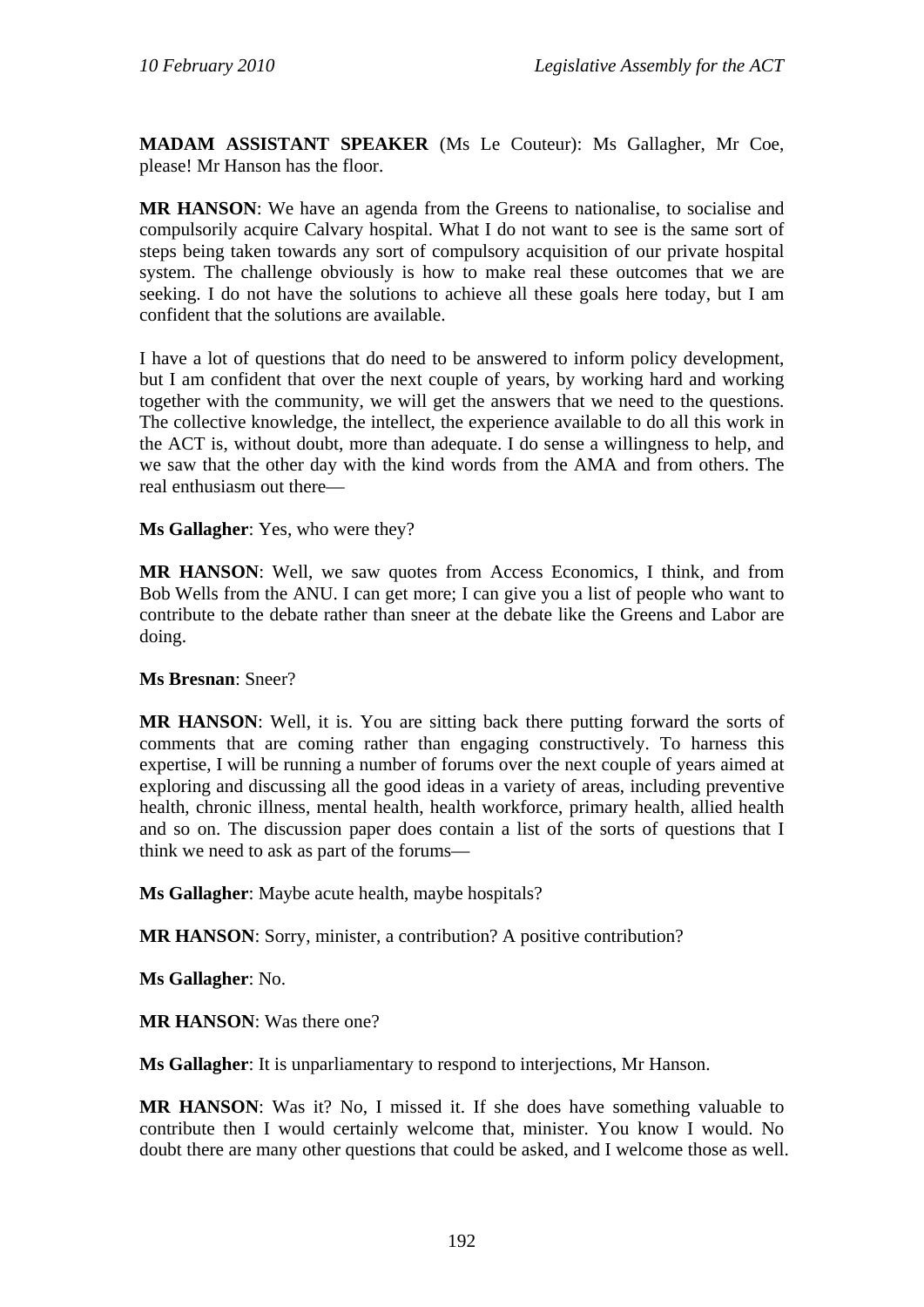I am confident that I will get the quality and the quantity of answers that I will need to lead a very well informed and well targeted policy development. Each of them will be policies that will have been shaped by the experts and by the needs of the community. The first forum that we will be conducting will be conducted on primary health in the ACT on 30 March at 6.30. I am very pleased to announce that the guest speaker will be Dr Paul Jones, the president of the ACT AMA. I would cordially invite any members of the Assembly and Ms Gallagher, if you would like to contribute—

**Ms Gallagher**: It is already in my diary.

**MR HANSON:** Very good. I hope you will not be coming there and expressing these negative comments. It is an optimistic, forward-looking forum and not an opportunity for negative construct.

In conclusion, this is a somewhat new approach to policy development, and I do encourage all to participate. This is an opportunity for the experts and the community alike to help shape our health system of the future. I hope at least you, Madam Assistant Speaker, if not others, are as enthusiastic as I am about working together to come up with some great new ideas. Thank you.

## **Canberra—safety and vibrancy Paper and statement by member**

**MR RATTENBURY** (Molonglo), by leave: I present the following paper:

Results of Greens consultation on proposals for a safer and more vibrant Canberra—Summary paper.

I seek leave to make a statement in relation to the paper.

Leave granted.

**MR RATTENBURY**: In September 2009 the Greens released a discussion paper titled *Reducing alcohol related violence: a new framework for the ACT*, which I have previously tabled in the Assembly. We conducted a three-month consultation period and received a strong level of support for the nine proposals in our paper.

The submissions received have been summarised in the paper I table today, which is titled *Summary paper—results of Greens consultation on proposals for a safer and more vibrant Canberra*. I commend the paper to members to have a read of because I think some of the feedback received is very interesting.

# **Canberra—nightlife**

**MR RATTENBURY** (Molonglo) (3:48): I move:

That this Assembly:

(1) recognises the importance of promoting a safe and vibrant Canberra nightlife;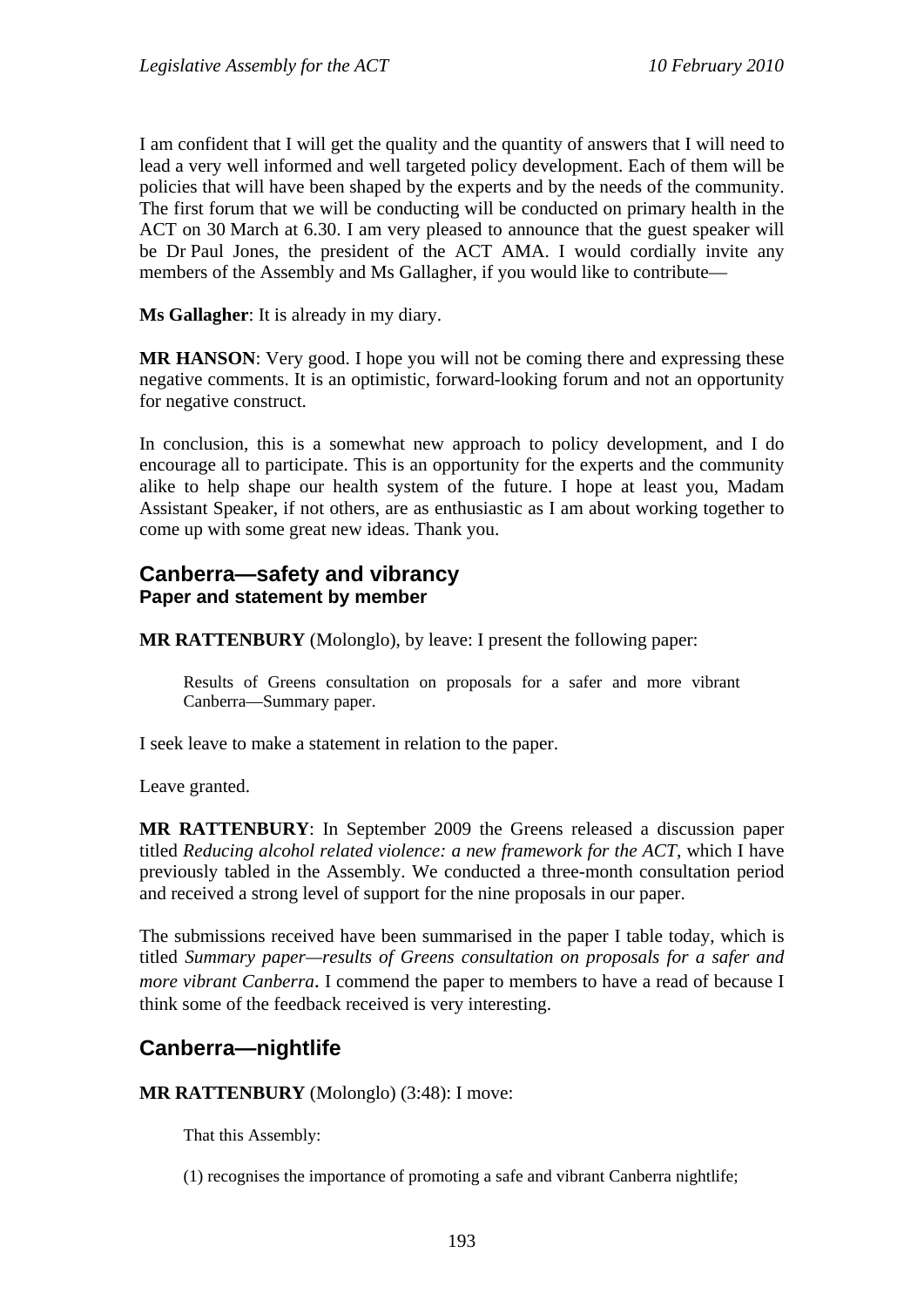#### (2) notes:

- (a) the ACT Greens' September 2009 paper *Reducing Alcohol Related Violence: A New Framework for the ACT* and subsequent release of the ACT government's September 2009 paper *Review of the Liquor Act 1975 Final Report*; and
- (b) the time elapsed between the government's April 2008 Discussion Paper and September 2009 Final Report and its intent to introduce exposure draft legislation early in 2010; and
- (3) calls on the ACT government to:
	- (a) commit to evidence based policies to lower alcohol related violence by introducing a risk based licensing framework;
	- (b) ensure the operation of live music venues is encouraged and not inappropriately deterred through the risk based licensing framework, given their contribution to a vibrant community;
	- (c) share with licensees the responsibility for getting patrons home safely by:
		- (i) providing year-round affordable public transport options; and
		- (ii) investigating the best models of industry supported transport such as venue supplied courtesy transport and industry subsidised transport;
	- (d) table in the Assembly an exposure draft of legislative changes to the Liquor Act 1975 by the last sitting day in March 2010; and
	- (e) ensure that:
		- (i) the public and hospitality staff are fully informed about all proposed changes; and
		- (ii) the legislation is debated and commenced prior to 1 November 2010, which marks the start of the 2010-11 summer season.

The streets of Canberra at night can be a welcoming and safe place to be. Anyone who attended the Multicultural Festival on Saturday night would agree. During the night, there was an overwhelming sense of colour, movement and enjoyment. People left with a positive buzz and some were even heard to comment, "What a shame it can't be like this every Saturday night in Canberra."

And it is a shame that many people are fearful of going out at night in our entertainment areas. There is a fear of unprovoked violence and general antisocial behaviour. Media reports like the one that appeared in the *Canberra Times* on Saturday morning give people real cause to think twice before heading out. The headline read "Seven locked up after drunken night in Civic" and described a series of alcohol-fuelled fights and forceful arrests.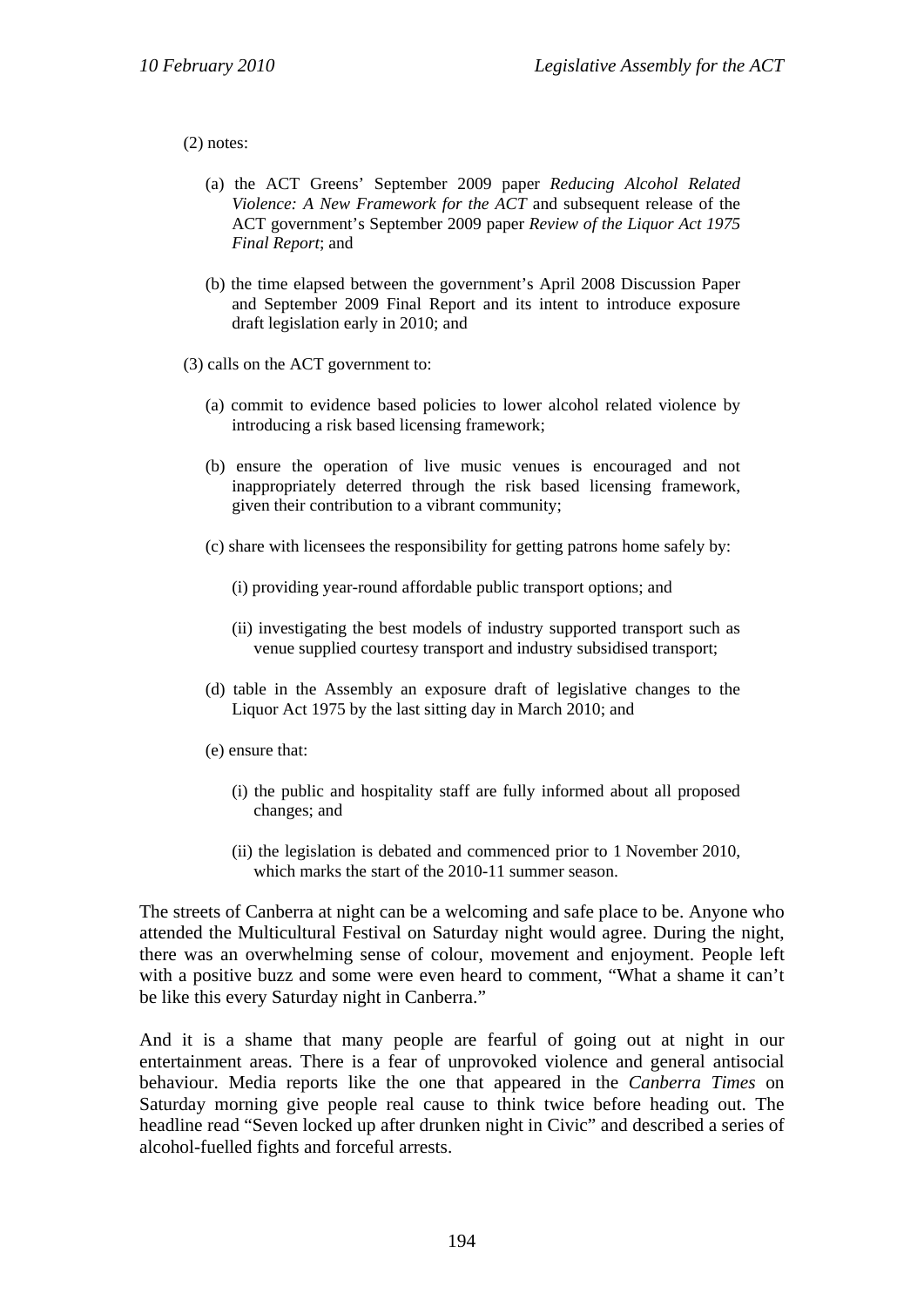The guiding principle behind the Greens' discussion paper released last year was the idea that everyone should be able to go out at night and have a good time without the risk of violence. Canberra should be a place where everyone feels safe and comfortable. And, while I think Canberra may be hard pressed to turn on a show like the Multicultural Festival every weekend, I do think there are elements we can take from last Saturday night. Those essential elements are safety and vibrancy. These are two starting principles Canberra can adopt for our nightlife and one I think we would all seek to embrace.

I have moved this motion today to highlight a number of key points: firstly, the need to act to create a safer and more vibrant Canberra nightlife; secondly, the fact that independent research and consultation projects were undertaken by both the Greens and the government and that some of the fundamental findings of each are backed by strong evidence and will go towards building a safer nightlife in our city; thirdly, the need to act on those policy proposals that are backed by evidence and have them implemented before the next summer season; and, fourthly, the need to engage the community and fully explain the new laws before they commence.

We need to spark a cultural change around drinking in Canberra and this will not happen simply by the government legislating. We also need to explain those changes. The Greens and the government, as I have touched on, have both conducted our own research and consultation on the issue of alcohol-related violence. It is with some frustration—

**Mrs Dunne**: It just didn't take as long as the government.

**MR RATTENBURY**: It is with some frustration, as Mrs Dunne is alluding to, that I note the government started their consultation process in April 2008 yet did not release the discussion paper on intended action until September 2009, and at this stage do not have a clear timetable for moving to change.

Whilst it is obviously important to engage all of the relevant players and to allow sufficient time to do so, it is also important to keep moving forward with reform in this area and to have a clear timetable for action. That is why one of the central elements of our motion today is to put some clear deadlines on this work so that we can focus towards meeting those deadlines.

Whilst the Greens and the government have worked up our discussion papers through separate processes, I was pleased to see a healthy level of common ground on a number of key findings in our respective discussion papers. That is an outcome that I think provides fertile ground for positive change, for actually getting agreement in this place to pass the legislation through the chamber in a timely manner.

Both the Greens and the government looked carefully at a risk-based licensing framework and concluded that it is a valuable tool to adopt to work towards the overarching goal of a safe and vibrant Canberra nightlife. The evidence shows that there are two clear factors that indicate the risk of a particular venue experiencing violence: firstly, venue capacity and, secondly, venue trading hours.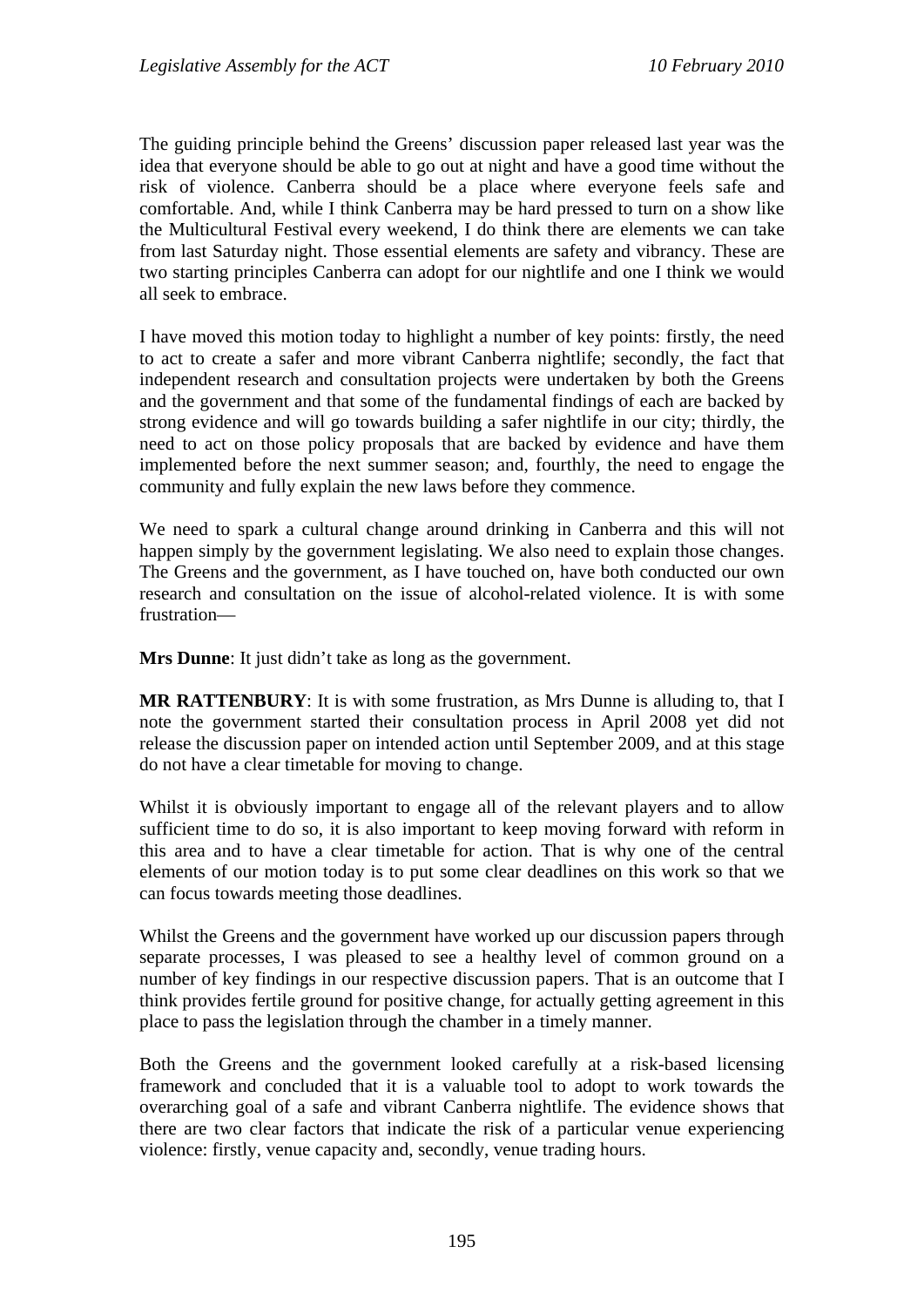Essentially, the evidence shows that larger venues with higher maximum capacities are at increased risk of violent incidents and, similarly, that the later venues trade the higher the risk of violence. A risk-based licensing framework does two things to encourage a safer and more vibrant nightlife. Firstly, it gives incentive to smaller, safer, boutique-style bars. These small venues are less likely to experience or attract violence. Secondly, for those venues that do trigger the higher risk categories there will be higher annual fees. The return to government from these increased fees can then be used to adequately and consistently fund liquor licensing inspection teams.

In the past there has been some concern that the number of inspections from year to year varies as the vagaries of budget funding vary. By linking funding to licence fees, inspections are guaranteed. This is important in ensuring that inspectors are able to get out and check that venues are acting responsibly and within their licensing requirements. This is a reform the government have flagged they will act on, and the Greens will support such a reform. We support it because it is backed by evidence that shows it will build a safer and more vibrant nightlife in our city.

There are, however, other policy proposals in the government's final report that are not backed by such strong evidence. The Greens call on the government to commit to introducing only those policies that are backed by clear evidence.

As we seek to tackle the issues of alcohol-related violence and binge drinking in our entertainment districts, we believe that we should focus on the policies and focus our resources on those ones that have an evidence base rather than pursuing those that are more debatable. The Greens firmly believe that priority must be given to policies such as a risk-based licensing framework. We would prioritise those over policies where the evidence is not as clear, such as lockouts.

The evidence for lockouts can best be described as mixed and certainly not as strong as that backing a risk-based licensing framework. The focus should remain on the ultimate goal, which is to work towards making people feel safe when they go out in our city, removing that fear and encouraging people to make the most of our city centre. The evidence must be relied upon in choosing which is the most valuable tool to use to achieve that goal.

What we can learn from the places in Australia where lockouts have been trialled is that, in order to give them the best chance of reducing violence and antisocial behaviour, they need to be coupled with two costly initiatives: firstly, increased police numbers on the street late at night at the time of the lockout; and, secondly, significant public transport upgrades to cater for the spill-out effect that accompanies lockouts.

The transport infrastructure requirements that need to be put in place to cater for the spill-out effect of lockouts are over and above the regular late-night transport requirements. The difference is that under lockout schemes patrons surge onto the streets at the designated lockout time. The demand on the public transport is higher, and significant investment is required to reconfigure public transport to meet this surge in demand.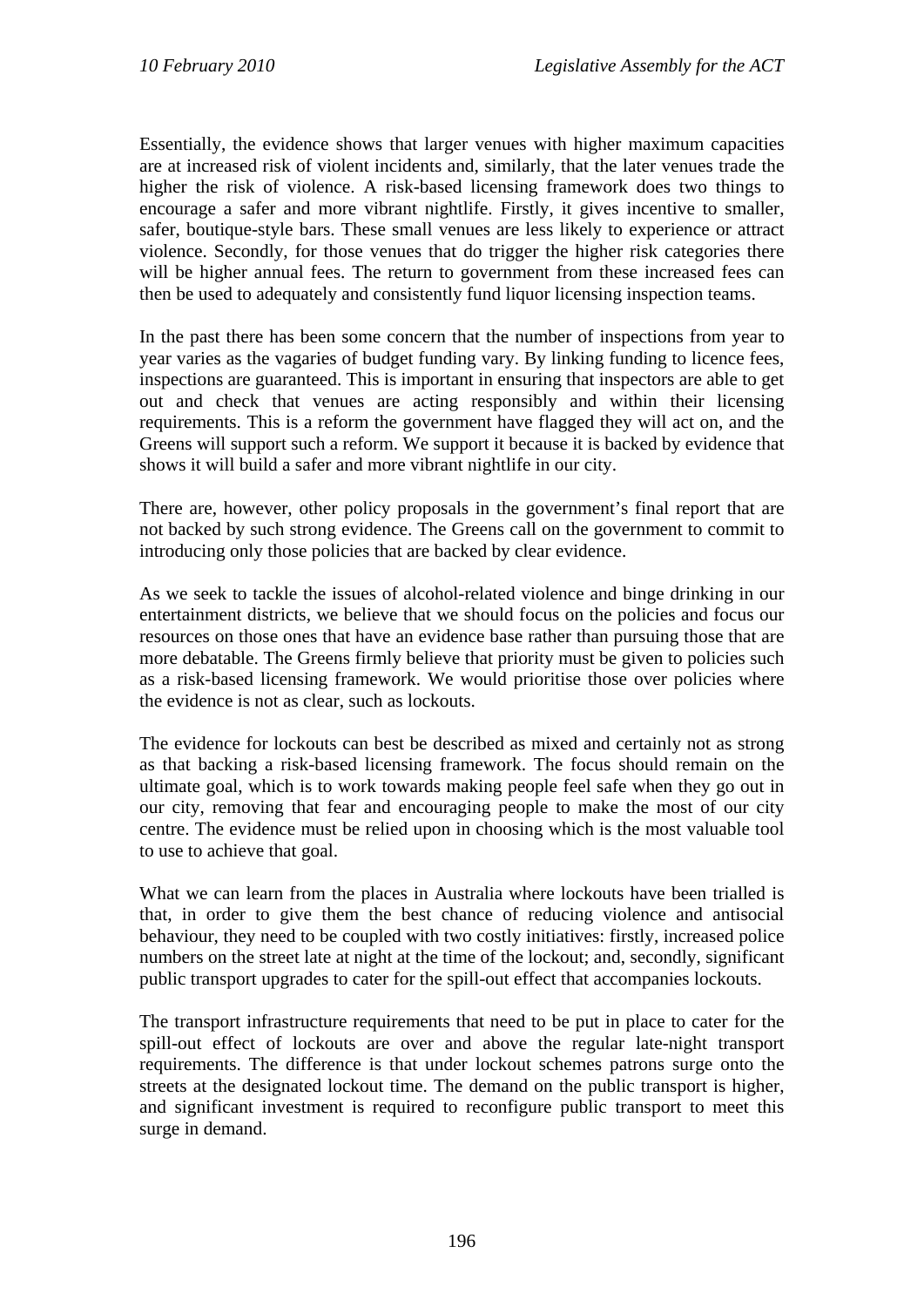The Greens included in our paper a proposal for better public transport late at night. This received strong support and people made clear that they need and want to be able to travel home safely at night. However, the model of transport the Greens proposed and continue to support is one where transport options are provided throughout the night on an ongoing basis so that patrons can disperse on their own terms, as opposed to a predetermined surge point during the night.

If either the increased police presence or reconfigured public transport is missing, the experience has shown that lockouts simply push people out onto the streets, where they group together, some not wanting to go home just yet, others wanting to go home but being forced to wait in taxi lines. In this scenario there may be the potential for increased violence. The research talks of violent queues to enter venues before lockout, as people get nervous they are going to miss the cut-off, and violent spillover periods as the streets fill with people after lockout.

A poorly organised lockout scheme quite literally pushes the problem from a controlled space inside a venue out into the uncontrolled space of the streets. The Greens' view is that the ACT would be foolish to take on a system of lockouts which requires large expenditure on police numbers and significant public transport reconfiguration to cater for the spill-out effect associated with lockouts. These costs would be significant and would be unjustified because, even when spent, the money would not be going towards a policy strongly backed by evidence. We would be far better served by targeting those policies that we know have a better chance of success.

The government have flagged that they will be moving to implement lockouts. The Greens do not support this and we will call on them to revisit the decision. There is much in their raft of proposals that can be acted on, that we believe are good proposals, and we would urge the government to focus on those when they bring the legislation before the chamber.

I would like to come back briefly to public transport. Our motion calls on the government to share with licensees the responsibility for getting patrons home safely. The government final report has raised the prospect of requiring venues to offer courtesy transport when there is no public transport available. This is a positive initiative that deserves support. It is dangerous to have people at drinking venues without ready access to public transport. It is sad but true that, for some, the temptation will be too great and instead of waiting for a taxi or walking to public transport they will get in their car and drink drive.

There has been significant public discussion in the last six to 12 months of the problem we have with this in the ACT. For those who drink to excess and wander home at night, it is again a shame that some will become destructive and cause distress to local residents unfortunate enough to live on their route home. Another good reason for ensuring people have ready access to transport home is that where people line up for taxis and congregate in large groups violence and antisocial behaviour can occur. Again, this is unfortunate but true.

Where the risk-based licensing system seeks to spark a cultural change about where and how we drink, providing transport recognises that this cultural change will not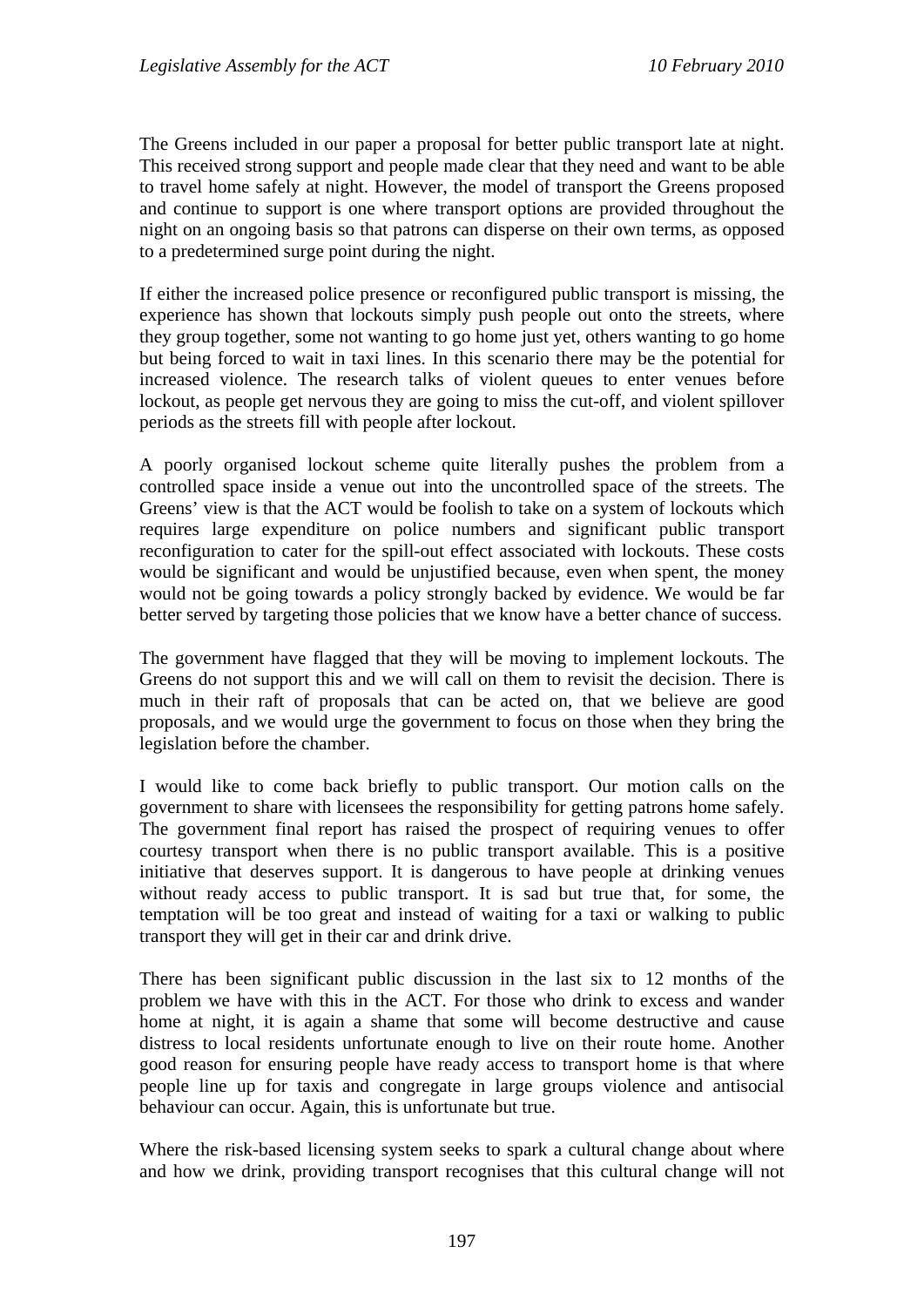happen overnight and we need reliable transport to get people home safely and not encourage them down the path of thinking they will risk it and perhaps drink and drive.

However, there are important provisos to our support for the courtesy transport initiative. Firstly, the government cannot use this proposed requirement for courtesy transport to hand over all responsibility for providing transport options. There will need to be a balance between public transport and venue-provided transport. To get the most out of these systems, the two will need to work together, quite literally. There will need to be a targeted strategy to ensure that venue-supplied transport delivers people to places where they can then access public transport to get to their home region. The initiative will be totally counterproductive if it simply results in people being taken from venues around Canberra and dropped in Civic only to find there are no public transport options for them. Then they get on those same problematic taxi queues.

This requirement for the government to remain involved in public transport is set against the backdrop of the Nightrider bus service. This is a government-run late-night bus service between the major interchanges. It is, however, only run a couple of weekends each year in December and on New Year's Eve. The statistics show a promising number of people using the service, which would only grow were people able to rely on the service to run throughout the year.

Nightrider is a success story that shows the demand for reliable public transport late at night and the ongoing need for the government to remain involved in providing the service. The ongoing and regular service offered by Nightrider into the night is the model of public transport the Greens support and is contrasted with the surge model of transport required under a lockout scenario.

The Greens set out the need for better public transport in our discussion paper and we received strong support for our idea. One of the important points made in submissions was that there are various models of industry-supported transport. Two notable examples are contained in the text of the motion: venue-supplied courtesy transport and industry-subsidised transport. The government needs to investigate which of these models would suit the ACT the best given our make-up of venues and capacity to contribute to each scheme. The model adopted needs to be fully researched and found to be the one most suited to ACT conditions. The proposal needs this work to ensure that it is successful and does create the better late-night public transport service that we need.

I would like to touch briefly on live music. The motion also calls on the government to ensure that live music venues are encouraged and not deterred from operating in Canberra. This goes towards creating a vibrant nightlife because live music is an important part of the nightlife and must be embraced under the proposed new licensing framework. This section of the motion stems from recent concerns in Victoria where live music venues have been put under financial pressure from that state's risk-based licensing framework. The ACT has the opportunity to learn from the difficulties in Victoria and to give live music venues the support they deserve.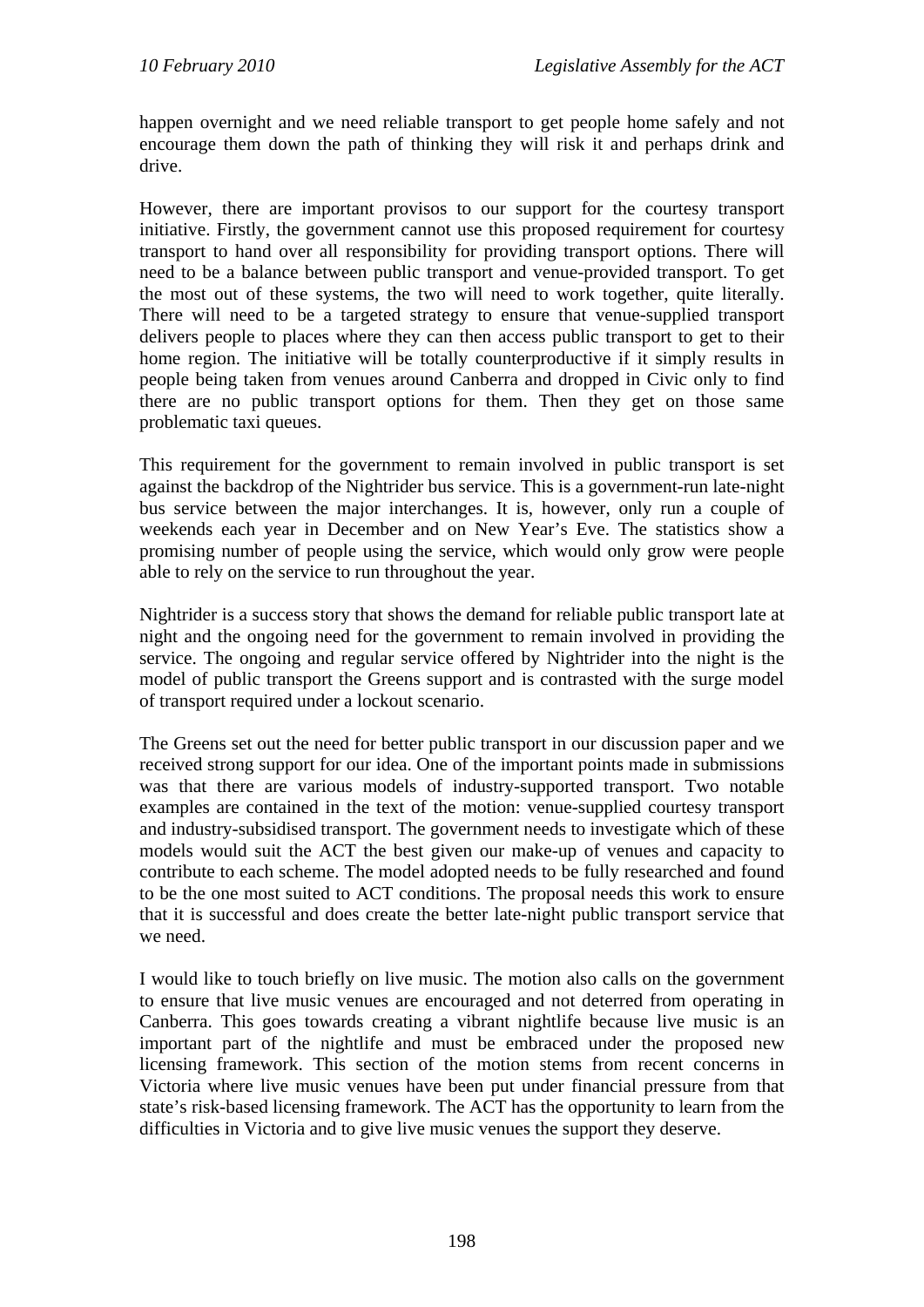The Greens are calling on the government to ensure that live music venues are not adversely affected by the new licensing framework. To achieve this, the government should commit to not including the presence or absence of live music as a factor indicating risk of violence. As I said earlier, the evidence is that venue capacity and trading hours are reliable indicators of risk of violence. The same cannot be said of the presence or non-presence of music. The research we have performed has found differing reports on the role live music has when it comes to generating violence.

Finally, I would like to speak to the need to spark a cultural change. The motion finishes by calling on the government to commit to a legislative time frame for implementing the alcohol reforms. This time frame concludes with the reforms being in place by the 2010-11 summer season, perhaps the busiest time of year. There are a number of very important steps along the way to having the reforms in place for the next summer season. A crucial step is talking to the patrons and hospitality staff, those that work in the industry, about the proposed reforms and educating them about the changes.

A key example is the proposed new offence of providing an already drunk person with more alcohol. Importantly, the proposal is that this offence would cover both bar staff and patrons. Everyone needs to be aware of these types of changes to the law because if people are not aware of the new law proposals they simply cannot be implemented and the good measures that are being sought to achieve will not be achieved most successfully.

**MR CORBELL** (Molonglo—Attorney-General, Minister for the Environment, Climate Change and Water, Minister for Energy and Minister for Police and Emergency Services) (4.04): I move the amendment circulated in my name:

Omit paragraphs (2) and (3), substitute:

"(2) notes:

- (a) the Government's release of the Discussion Paper *Review of Liquor Act 1975* and release in September 2009 of the final report on the Review; and
- (b) the ACT Greens' paper *Reducing Alcohol Related Violence: A New Framework for the ACT*; and
- (3) notes the ACT Government is committed to:
	- (a) evidence based policies to lower alcohol related violence by introducing a risk based licensing framework;
	- (b) ensure that the operation of live music venues is encouraged and not inappropriately deterred through the risk based licensing framework, given their contribution to a vibrant community;
	- (c) providing year-round affordable public transport options that support the introduction of venue supplied courtesy transport;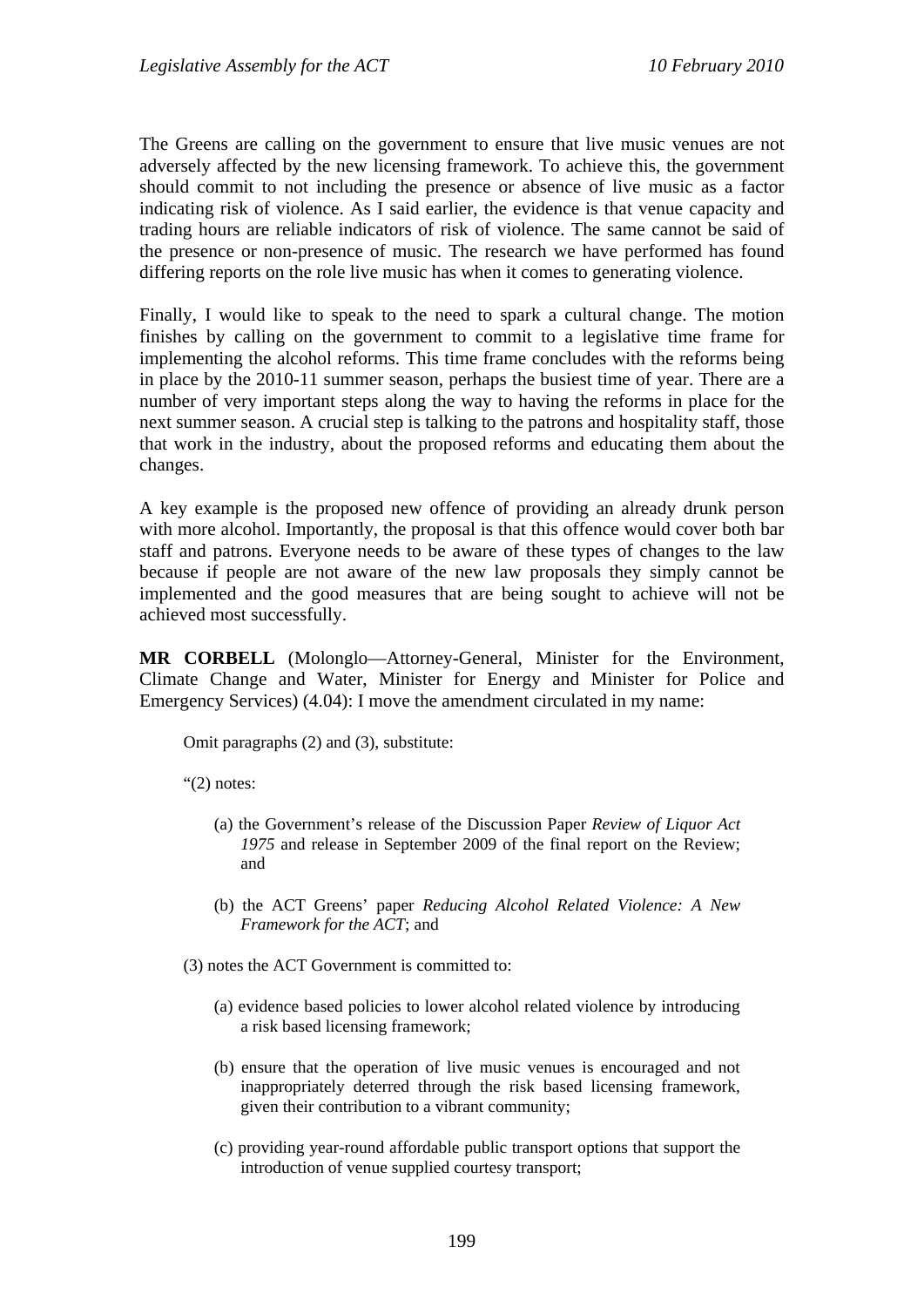- (d) the tabling in the Assembly of an exposure draft of legislative changes to the *Liquor Act 1975* by the last sitting day in March 2010; and
- (e) the introduction of legislation for debate and commencement prior to the start of the 2010/11 summer.".

I thank Mr Rattenbury for bringing forward this motion today. The government's commitment to undertake a major comprehensive review of ACT liquor laws is the first such major review since the Liquor Act was first introduced 35 years ago. In April 2008 I released a detailed discussion paper raising a number of key questions and possible options for reform for public comment. The government was keen to seek community input on the best way forward to ensure the responsible sale and safe consumption of alcohol in the territory.

The review process undertaken was complex. I make no apology for the period of time that it took to complete. It required not only careful consideration of a large number of public submissions received but also a detailed analysis of national and overseas evidence-based research data on measures adopted elsewhere to combat the ever-increasing alcohol-related costs on Australian communities. The cost on communities across Australia is significant. It is estimated that it costs Australian communities up to \$11 billion annually in terms of alcohol-related harm and the costs associated with that harm.

The final departmental report to government in September 2009 made 50 recommendations for reform. In a review of this type it is important to ensure that any recommendations finally adopted by government would be effective in minimising harm to patrons. Most Australian jurisdictions have now moved to introduce risk-based licensing frameworks with significant licensing renewal fees and penalties for those licensees who continue to serve alcohol irresponsibly, contributing to drunkenness and alcohol abuse in the marketplace.

The government's proposal to require licensees to prepare risk assessment management plans with their application indicating how they would propose to manage risks associated with their venue would require them to consider alternative courtesy transport options, for example, for patrons in circumstances where public transport is not available in the early hours of the morning. While the availability of courtesy transport would be a matter for the liquor industry to provide, the government would be keen to work with the industry to ensure that this occurs.

In relation to the government's intention to introduce a risk-based licensing framework and a new harm minimisation and community safety philosophy into our written legislation, the government has been careful to maintain a balance—a balance between acknowledging the significant contribution made by the liquor industry to Canberra's economy and to a more vibrant community and the growing financial and social costs on the community associated with the abuse and misuse of alcohol. For this reason the government welcomes the Greens' support in this endeavour and notes the significant consensus in the Greens' paper supporting the government's key recommendations for reform.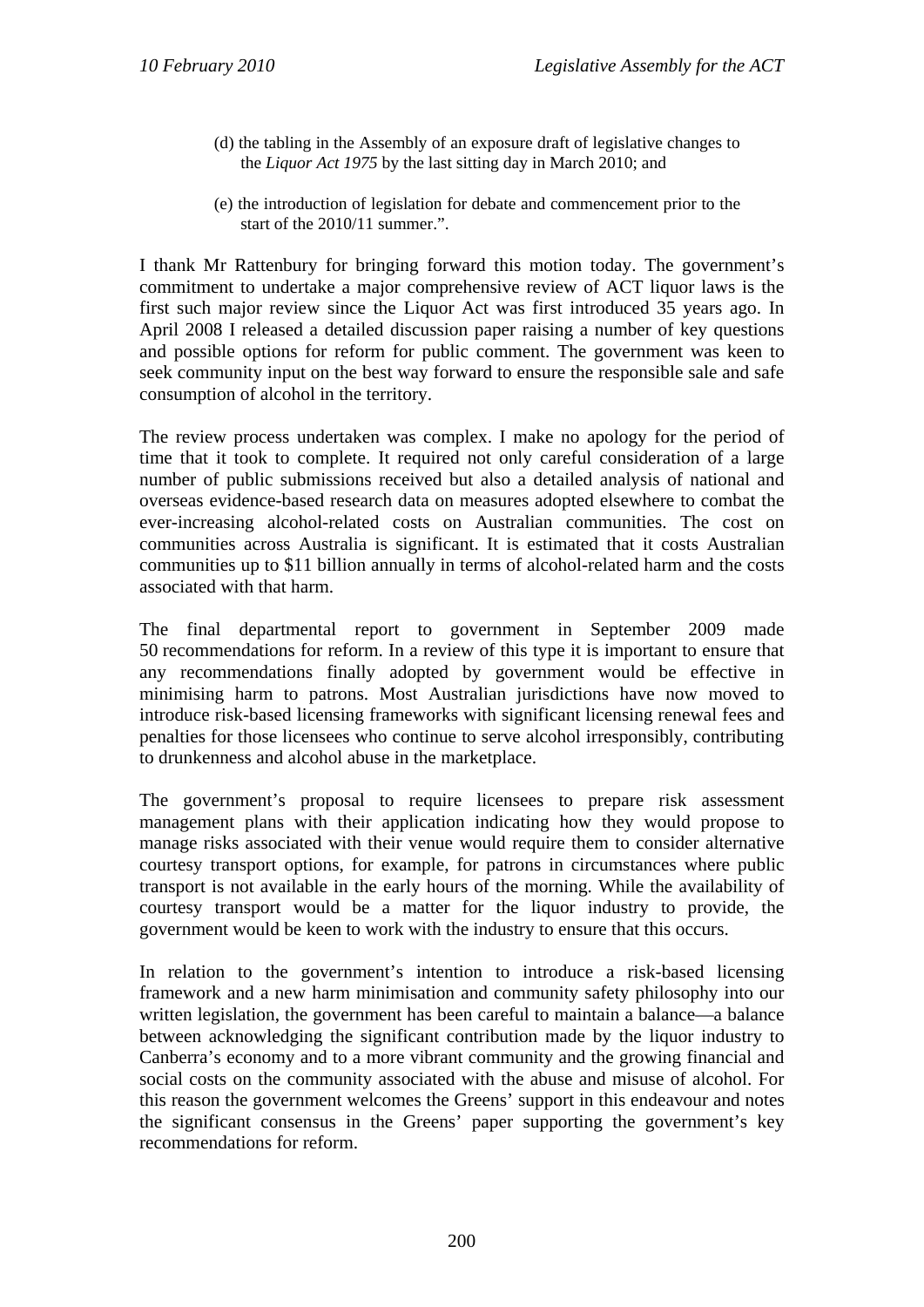The government is working hard to ensure that the cost of a risk-based licensing framework on the ACT liquor industry does not operate in such a way as to diminish the social amenity of Canberra's vibrant nightlife. The solution depends on working with industry by involving them in the solutions. The government's amendment to this motion emphasises and draws attention to the level of common agreement between the Greens and the government in addressing effective solutions to this important community issue.

The government's amendment also recognises the government's ongoing efforts and commitment to maximising both social amenity and community safety. For example, the government has already reformed the body that oversees liquor licences. In February 2009 the ACAT became operational, introducing a new model for overseeing liquor licences and other regulatory issues in the territory. The ACAT has great flexibility in deciding which regulatory measure to impose in response to licensee misconduct. The government has also funded new inspectors to increase the capacity of the Office of Regulatory Services to monitor and encourage compliance with territory legislation.

The government has announced a detailed reform agenda, and I would like to touch on a number of these matters. I have already mentioned risk-based licensing. Riskbased licensing provides us with a greater capacity to properly reflect the costs that higher risk premises impose on the broader community, whether that is in terms of increased policing resources, costs on health care, costs on transport—costs on a range of other areas. Risk-based licensing will be a key measure for the government's reform. The government has already outlined how it believes that framework should be implemented.

I will be undertaking detailed discussions with industry stakeholders in terms of the detail of that new licence fee structure. I acknowledge that there are some concerns from industry about the level of fees and what it may mean for some licensees. I will work to achieve as constructive an outcome as possible, recognising that nobody likes fees to go up but nevertheless working to ensure that we get as much agreement as possible and trying to get a constructive outcome on that.

I have mentioned transport briefly. That is something which I note the Greens have also raised. The government takes the very strong view that this is not just a matter for the community in terms of taxpayer-funded services. Go to any other metropolitan area around the country and you will see that, as a condition of their licence, licensed venues must provide courtesy transport for their patrons. For example, I had the pleasure to visit Newcastle over the Christmas-new year period. Newcastle is an urban centre similar in size to the ACT in terms of population. I visited a licensed club. I was able to get to and from that club on a free courtesy shuttle bus provided by the club. That meant that my family and I could go out and enjoy the night. We had relatives with us and we were able to have a few drinks and get home safely. We did not have to worry about driving. We did not have to worry about all of those issues.

I believe there is a very clear onus on licensees to contribute to the transport solution. They should not simply say it is a matter for government, because licensees in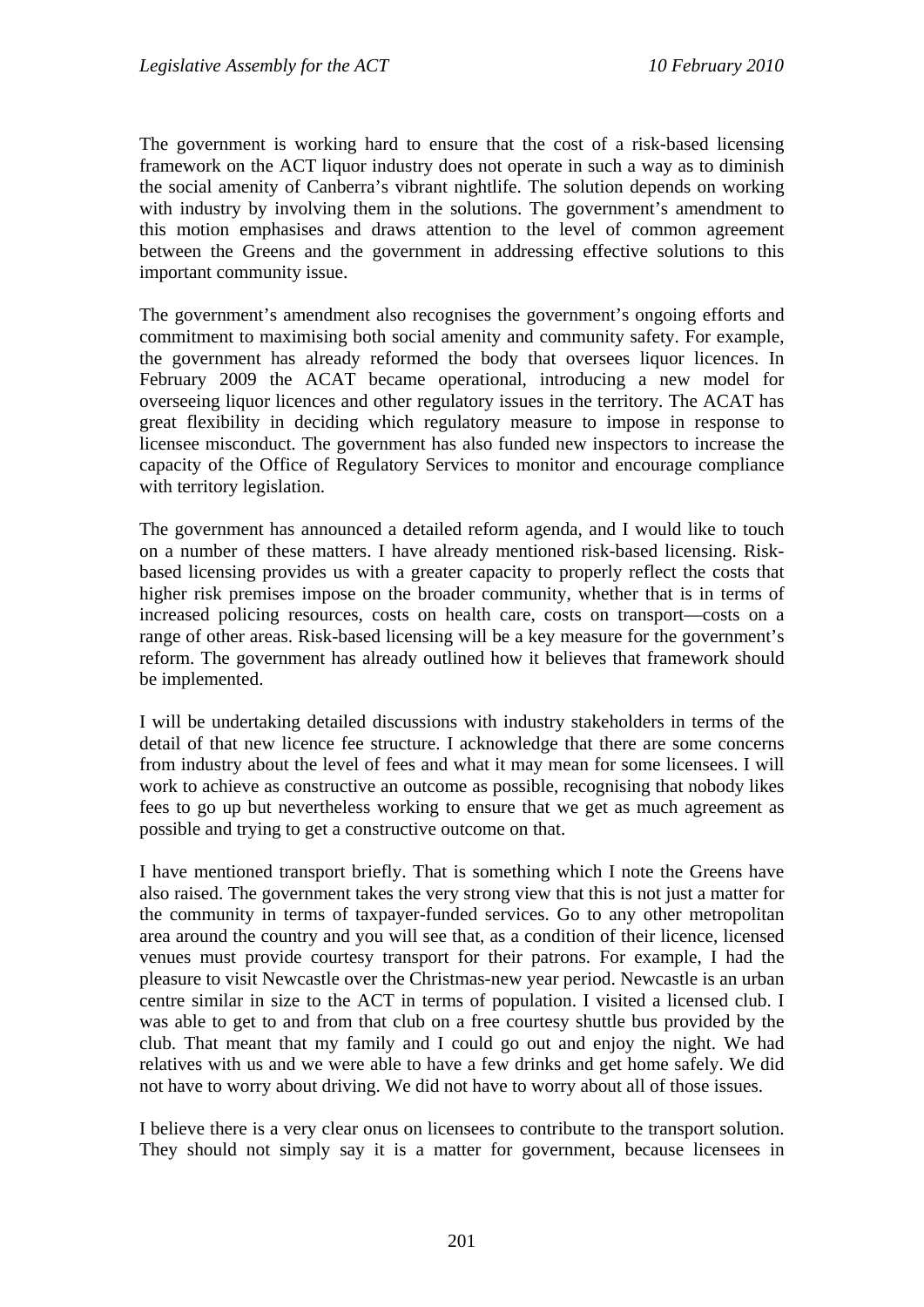jurisdictions around the country are required to deliver courtesy transport for their patrons. I do not believe that the ACT should be any different in that regard. That will be an important element of our reform agenda.

Another important element of our reform agenda is to encourage the establishment of small boutique venues. Smaller venues cause less harm. Smaller venues are easier to manage. For that reason, the licensing structure will be set up in such a way that fees for smaller boutique venues will provide an incentive for those venues to be established. That can create greater diversity and activity in a centre in terms of licensed venues and it also means the risk is easier to manage.

The government has also outlined that its reforms to the Liquor Act will involve changes to the criteria upon which licences can be granted. It would be fair to say that we have probably had the most generous liquor licensing regime in the country with little consideration being given by approving authorities to the location of a venue or the fact that there may be other licensed venues in close proximity to the proposed licensed venue. Little regard has been had to the impacts on the surrounding community. There has been little opportunity—indeed virtually no opportunity—for a community suddenly faced with a licensed venue in its midst to comment and for those comments to be taken into account.

The government has decided that all of that will change. The commissioner will have the capacity to refuse a licence if they believe there are detrimental impacts on the surrounding community as a result of feedback from that community and to impose conditions in response to those comments to make sure that those negative impacts are mitigated. The commissioner will have the capacity to refuse the allocation of a licence if they believe there are too many liquor licensees already operating in that general vicinity. These are all areas for reform. The government is pleased that it has put in place a process to do that.

I would also like to talk about enforcement. Enforcement is the other key element of this reform package. The government has announced that it believes that from the risk-based licensing regime it can put in place additional police powers to be able to enforce conditions of liquor licences and the responsible service of alcohol. The government believes two dedicated teams of approximately six officers each, 12 in total, can be established as a dedicated team to deal with liquor licensing.

At the same time we are proposing that the powers related to the enforcement of the responsible service of alcohol shift from the civilian inspectorate to police, because it is the police who are out on the job at the time when these licensed venues are generally operating. Indeed, it has been our experience that when the civilian inspectorate has gone out and checked on the operation of licensed venues they have only been able to do so in the presence of the police in any event. So it makes sense for the police to take that front-line enforcement job on. We want to provide the additional resourcing to do that, but that resourcing can only be done through some recovery of the cost, which is an important element of the liquor licensing fee structure.

Finally, I would like to comment on the issue of lockouts. I note that the Greens are indicating their opposition to that. I note also that Mrs Dunne has raised some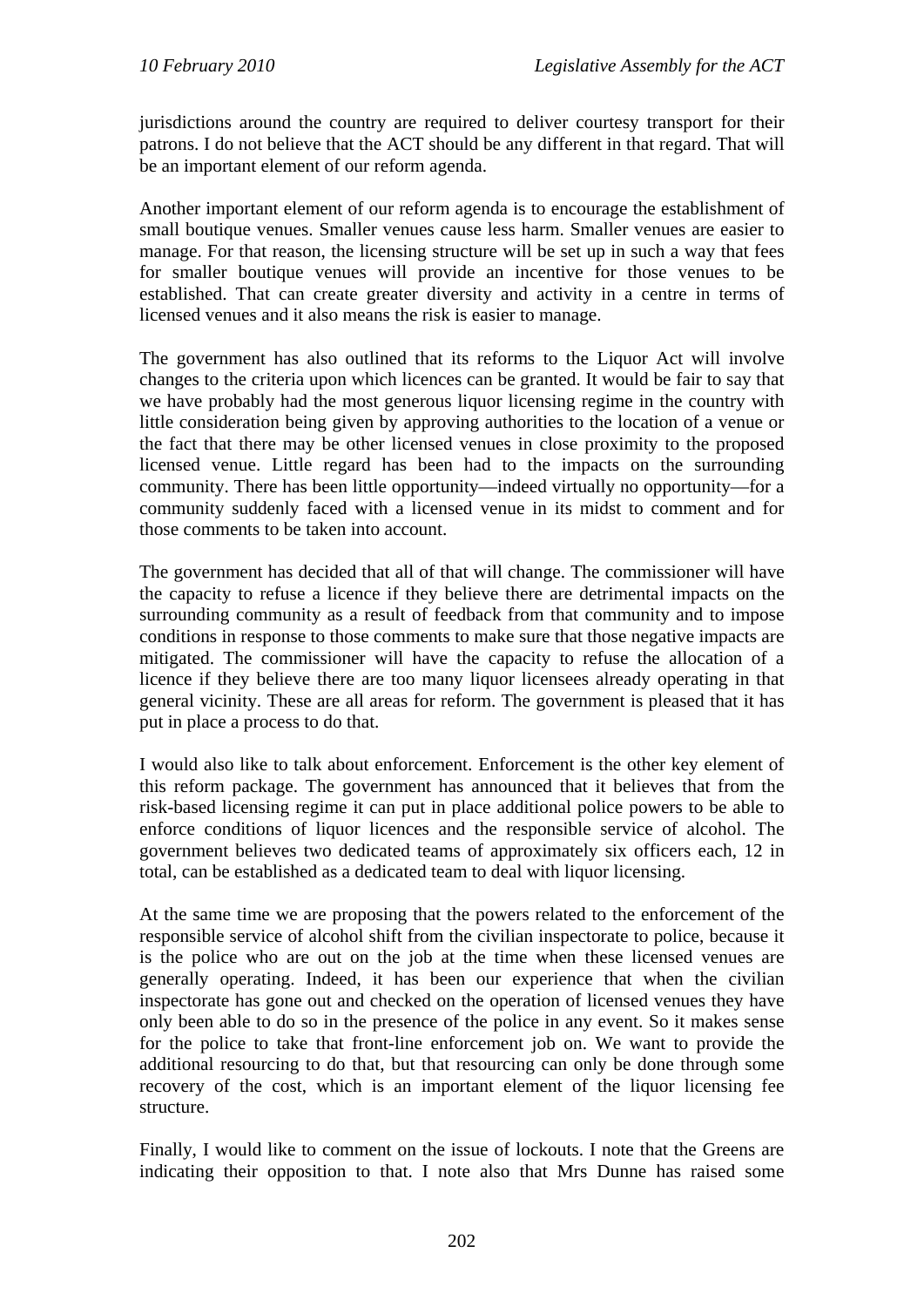reservations about it. The government's position is that lockouts should be available to police in our legislation. However, we do not believe that the exercising of that power is justified at this time. We do not believe the option should be closed off. There is mixed evidence about the usefulness of lockouts. I would reject the assertion by Mr Rattenbury that it results in lots of people spilling out at a particular point in time. That is not how a lockout works. A lockout works on the basis that people already in a licensed premise can leave but they cannot get into any other licensed premise.

The key purpose of a lockout is to stop new people coming in after a particular point in time. It is not like a closure because of a 6 o'clock swill—to use that historical example—where everyone is booted out at one time. A lockout is about preventing people coming in after a particular time. It does not require the licensed premise to close. There is a difference. We believe that that option should be available at the discretion of the minister—subject to disallowance by the Assembly—should it be needed in the future and we will be making provision for it in the legislation.

In terms of time frames, I can confirm, as I confirmed last year—indeed I indicated it to Mr Rattenbury earlier this month and I note he repeated the time lines in his motion—that the government intends to release an exposure draft of its new Liquor Act by the end of March this year. The government intends to introduce legislation for debate in the middle of this year for consideration by the Assembly and hopefully passage by the Assembly by the end of the year so that it will be able available before we head into next summer. Obviously the government is in the hands of the Assembly as to whether or not the legislation is passed at the time, but we are confident that the legislation will be introduced in time for the Assembly to do that, should it wish.

The government have a comprehensive reform agenda. It is one we have been working on in great detail for a considerable period of time now. I believe that time is time well-invested. We have a comprehensive reform agenda and I am pleased that the Greens are indicating their support for many elements of it. I look forward to that support when the bill comes to the Assembly.

**MRS DUNNE** (Ginninderra) (4:18): This is an important motion because it brings into focus two key points about Canberra's nightlife and the underlying laws and regulations, particularly those relating to the service and consumption of alcohol.

Firstly, it confirms what we already know about the industry's desire for reform for liquor licensing laws. Many in the industry are looking for change. They are concerned about the level of violence we see in our cities. They are concerned about the reputation that can fall on their industry because of the behaviour of their patrons. They are concerned about the lack of shared responsibility between venue owners and patrons for alcohol consumption and patron behaviour. They are concerned about the security of their venues and the safety of their patrons. They are concerned to see their patrons get home safely from a good night out. They are concerned to ensure that live entertainment elements of the industry can be sustainable and can enhance that good night out.

The ACT's industry wants to see changes that will help secure the long-term future of businesses to provide a safe and enjoyable environment for their staff and their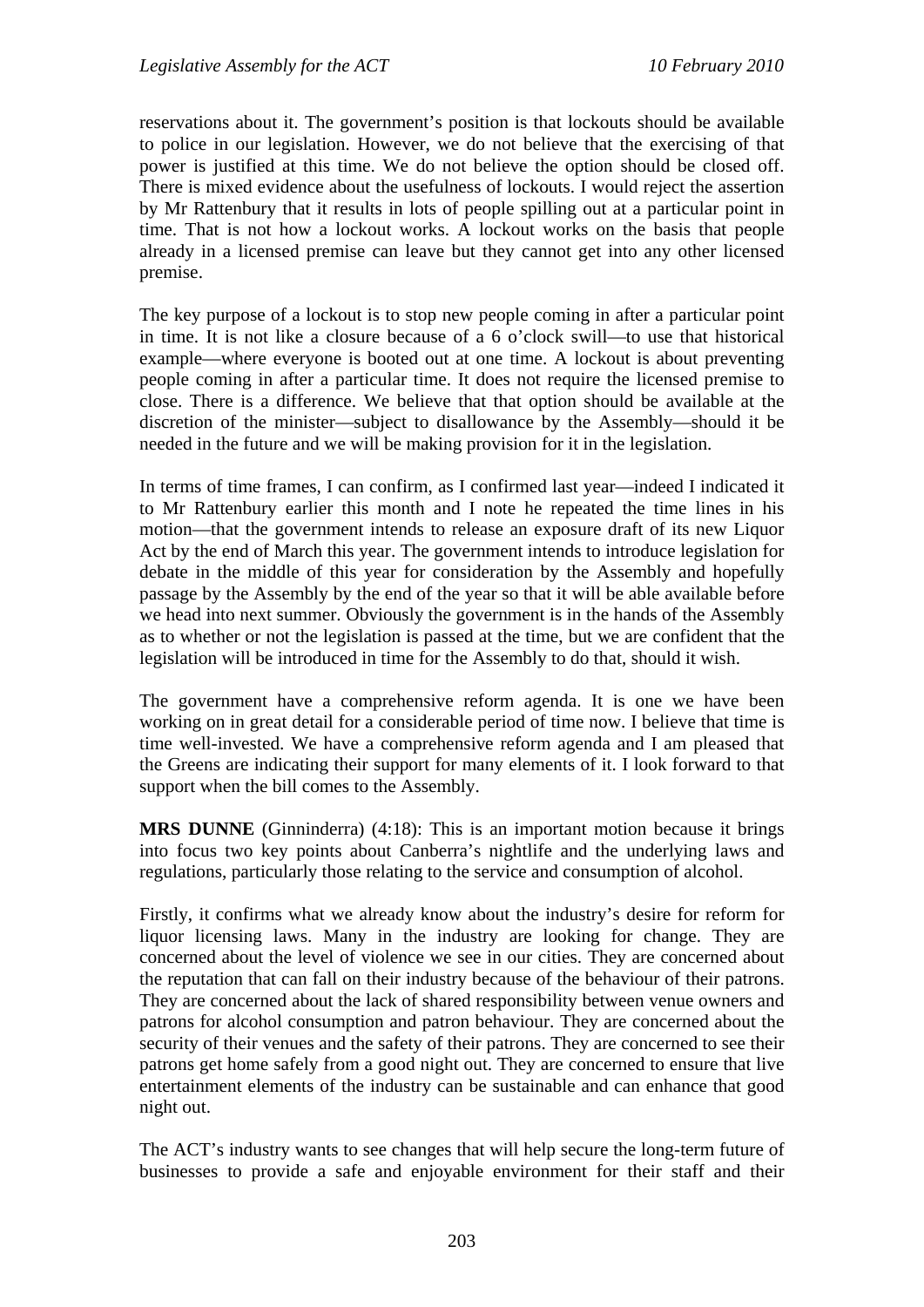patrons. We know this because, like the Greens, the Canberra Liberals have been talking to the industry. We have had our roundtables and discussions and we know the kinds of reforms the industry is seeking. We know that industry is looking for a collaborative approach between industry and government, with shared responsibilities and initiatives leading to a common objective. We know that industry is looking for balance within that collaborative framework. It does not want a sledgehammer approach from government. What it does want are reforms that are workable and that yield that common objective.

It is interesting that the government's proposed reforms and those put forward by the Greens in general terms are aligned. This has been commented on before. It augurs well for the time when we in this place will need to deliberate on and debate the government's reform legislation.

That said, while we believe that this is an important motion brought here today, the Canberra Liberals do not support a number of elements of the motion, because they pre-empt that debate that will come forward when the reform legislation is presented. It should be sufficient that those elements of the motion are covered in the Greens' consultation paper as they were covered in the government's consultation.

I had proposed to move some amendments, but Mr Corbell has moved amendments which, if they succeed, will make it difficult for my amendments to be moved. I will speak on how the Canberra Liberals think that this motion should look, which is not substantially different but there is something that needs to be said.

I alluded to the fact that there are three policy-type initiatives that are addressed in Mr Rattenbury's motion for which this is not really the place. In its policy paper, the government has already committed to evidence-based policies and risk-based licensing frameworks; the time to have the discussion about how those should look is when the government comes forward with its legislation for passage.

There is wide agreement in the Assembly—there is, in fact, a committee inquiry going on—in relation to the operation of live music venues. I have a problem with Mr Rattenbury's paragraph (2)(b) because there seems to be some internal conflict. He is saying that we want vibrant live music venues—that they should be encouraged and not be deterred by risk-based licensing frameworks. I am not quite sure what he is trying to get at.

Then there is the issue of shared responsibility for public transport. Transport is a vital issue in relation to the nightlife in Canberra—the fact that there is very little transport to get people home. It is an important issue. But, as I have reservations about lockouts and curfews, I have some reservation about putting a whole lot of people who have drunk an awful lot of alcohol on the one bus to send them home. Mr Rattenbury, Mr Corbell and others have highlighted the problems about taking people out of a controlled environment and putting them on the street when they would really rather be inside drinking and that that leads to violence. If you put them on a bus when they would really rather be inside drinking, that may also lead to violence. This is an area I am particularly concerned about. We need to have a much more detailed discussion about how we manage public transport in the ACT and about transport options in relation to liquor licensing.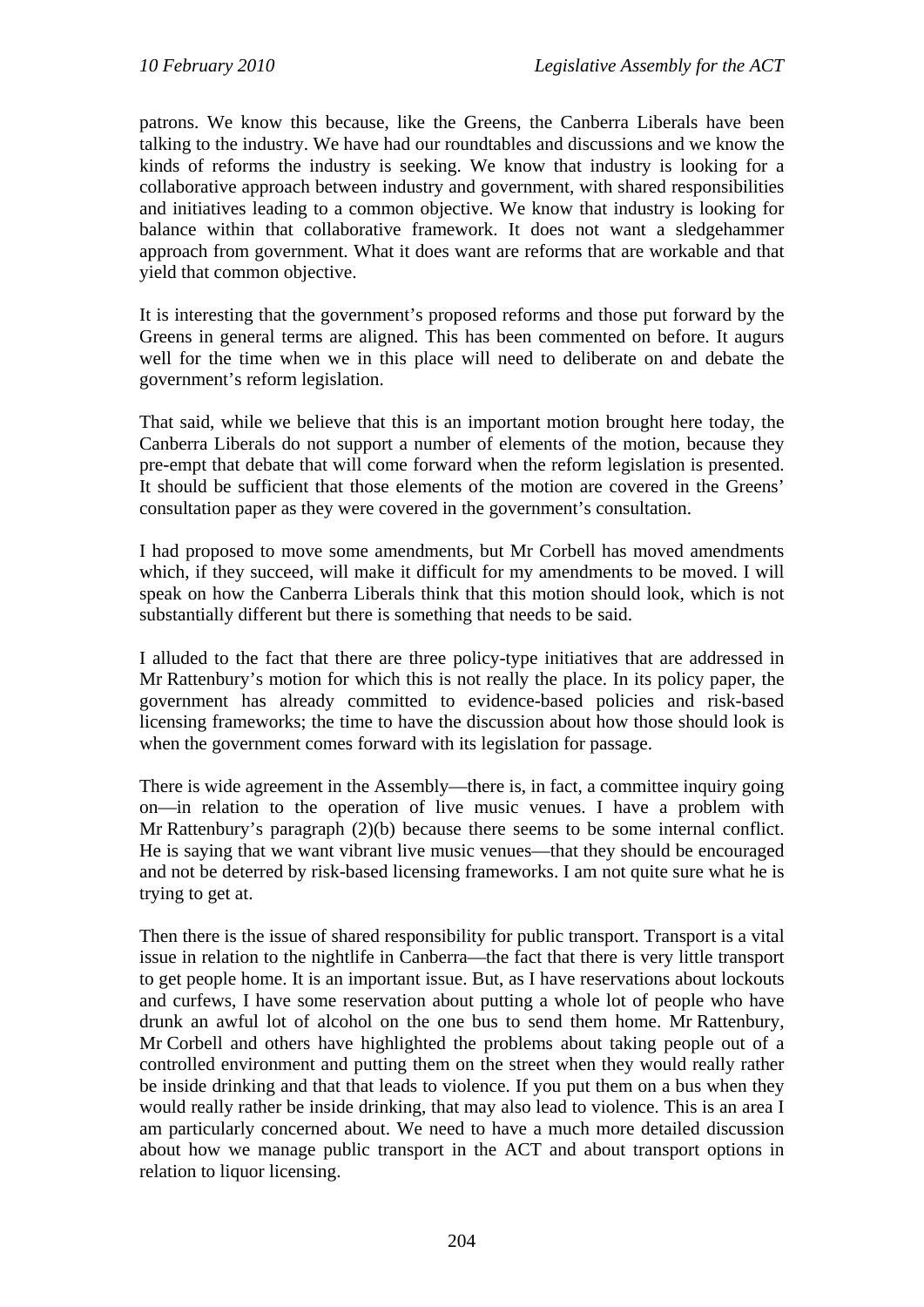I note that Mr Corbell highlighted his experience of a licensed club in Newcastle. There are many licensed clubs in the ACT that also provide courtesy vehicles but at this stage there has not been a great deal of public discussion with venue operators of licensed premises, as opposed to licensed clubs, about the provision of those services. It is a very important issue which needs to be dealt with in a way which is much more sensitive than is proposed in this motion.

I had proposed that we would keep Mr Rattenbury's paragraphs (1) and (2) but delete paragraphs (3)(a), (b) and (c) because they are specific policy issues, and then go on to the issues where there now seems to be substantial agreement. When I drafted my amendments this morning, there was not that level of agreement in relation to the tabling of an exposure draft in March and the conclusion of this legislation by the beginning of November 2010. I notice that the government has now come on board with this timetable. In the draft amendment that the minister circulated this morning, he was not on board. I am glad to see that he has now come on board.

The only other thing that I am interested in is that Mr Rattenbury wants to have consultation with the public and hospitality staff but seems not to think it is important to have discussions with the hospitality industry. That is remiss, but it becomes a moot point because Mr Corbell's amendment takes out all reference to consultation.

That brings me back to the government's position. The second point we need to focus on, which is sharply focused on in Mr Rattenbury's motion, is the glacial pace at which the government in the ACT has moved on this. It is much like the government's introduction of its on-the-spot fines for antisocial behaviour. This was a key element of making the city safer and more secure—particularly around hospitality areas—which is the primary target for reforms in the liquor licensing laws. After getting the legislation through the Assembly in April 2008, with the support of the Canberra Liberals, it has taken almost two years to get the system in place. It was only just before Christmas that a temporary, paper-based system came into operation.

Likewise, with the wider reform of the liquor industry, it was in February 2008, after he was put under pressure by the Canberra Liberals, that the Attorney-General asked his department to develop the terms of reference for review of the liquor licensing laws in the ACT. It was not until April 2008 that we saw those terms of reference. The closing date for submissions on that was 30 June 2008, two months after the release of the discussion paper. We saw 32 submissions lodged. But it was more than 15 months later, in September 2009, after the closing dates for submission, that the report finally was released. And here we are, five months further on again, and still not a page of legislation—not even an exposure draft—has seen the light of day. Indeed, the government's proposed amendments to the motion we are debating today indicate that that exposure draft will not be available until March.

Although, in the amendments that he has moved, the minister has indicated some movement on the completion of this process, it is not as firm as was the original motion proposed by Mr Rattenbury—that this matter should be resolved in the Assembly by 1 November 2010. That would, of course, be quite a rigorous process, which we would all impose upon ourselves if we went down that path.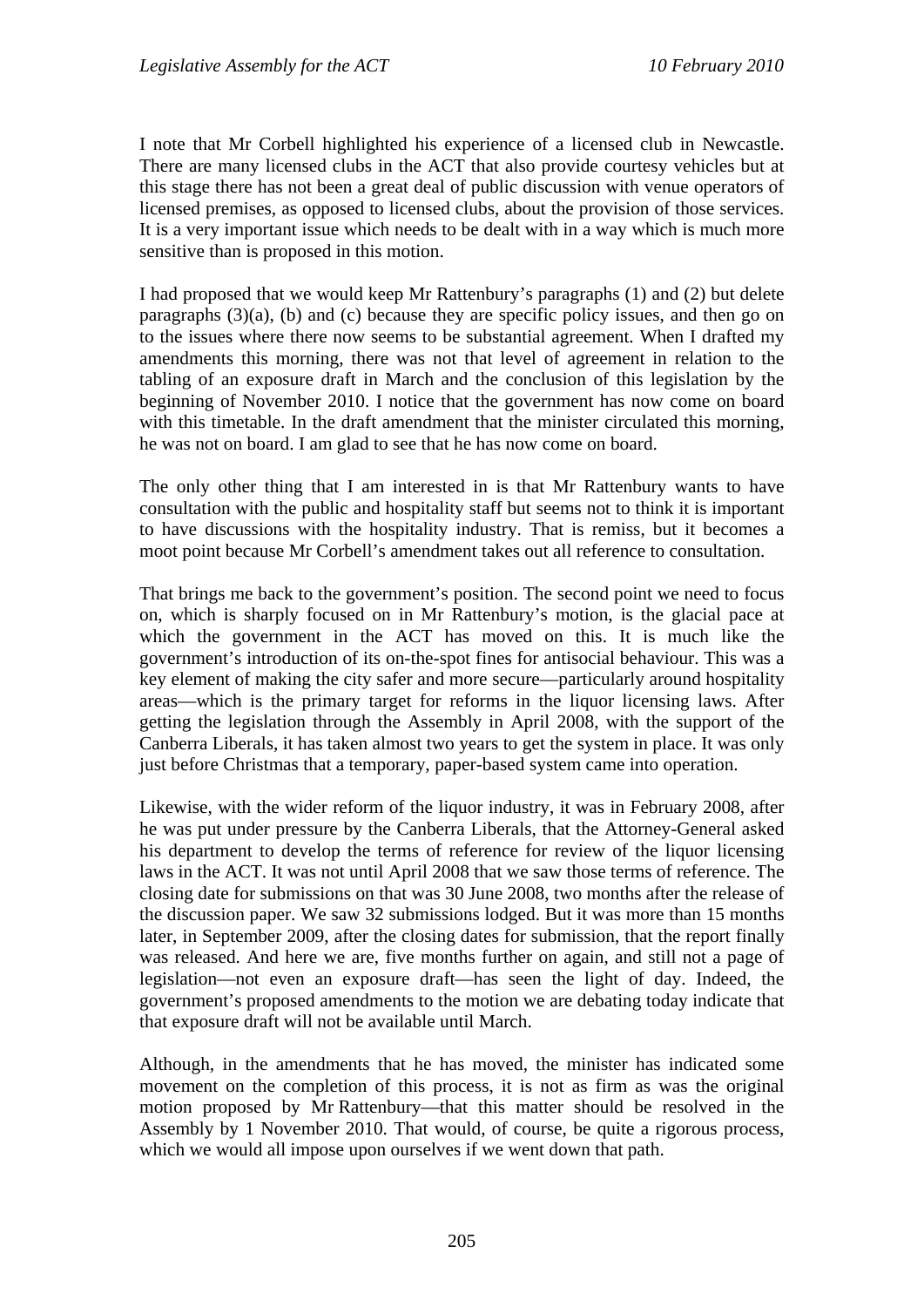Mr Rattenbury makes a very important point that there is no point in passing this legislation if it is not able to be implemented through the busy summer season when we see most people out and about in Canberra. We do not want to see a repeat of the on-the-spot-fine process that took 15 months to implement. This is the way that this government, and particularly this minister, works.

While the process that we have talked about today is laudable and the aims are laudable, I still do not hold out a great deal of hope that the government will be able to meet this deadline. For three years already, the hospitality industry of the ACT has waited for this much-needed reform. For the government, it is okay to give only two months for the public and the industry to make submissions; yet, as we have seen, it has taken the government 15 months to release the report—as it took the government 15 months to implement the on-the-spot-fine process.

We have now seen that it will take the government another six months to develop an exposure draft, so it will be very difficult for this government to meet the deadlines that they have sort of set themselves by this amendment today. Also, through that process of the exposure draft and finalising the legislation, the government need to get out on the ground and do the work to ensure that the industry, the patrons and the public in general are aware of the changes that are foreshadowed and that, when the new laws come into operation, they will be able to come into operation cleanly and effectively.

I want to make some comment in passing on the comments made by the attorney in relation to the review of the liquor licensing process. The feedback that I have had from licensees is that over the past few months, maybe a year now, they have seen substantial improvements in the service and in the approachability of the liquor licensing service in the ACT. That is a compliment that needs to be passed on to the government, and I hope that those improvements will be seen elsewhere in the administration of liquor licensing, for the benefit of the community and the safety of the community, to ensure that we have a vibrant nightlife which is safe and where people do not feel concerned to let their children go out into Civic or elsewhere at night or worry about them when they are out.

I compliment Mr Rattenbury for the motion. I understand that Mr Corbell's amendments will pass. I flag that I am still concerned that Mr Corbell has wimped the final date to some extent. The Liberal opposition will be holding him to account and we will be doing what we can to ensure that the legislation is passed in a timely way.

Amendment agreed to.

**MR RATTENBURY** (Molonglo) (4.31): I appreciate the support of and comments made by members today. This is an area of discussion that I think we all understand needs some serious focus and some serious work considering the Greens are striving to spark a cultural change when it comes to drinking in Canberra.

At the moment it is accepted practice amongst too many groups of friends to go out and drink to excess without thinking through the consequences. As a community, we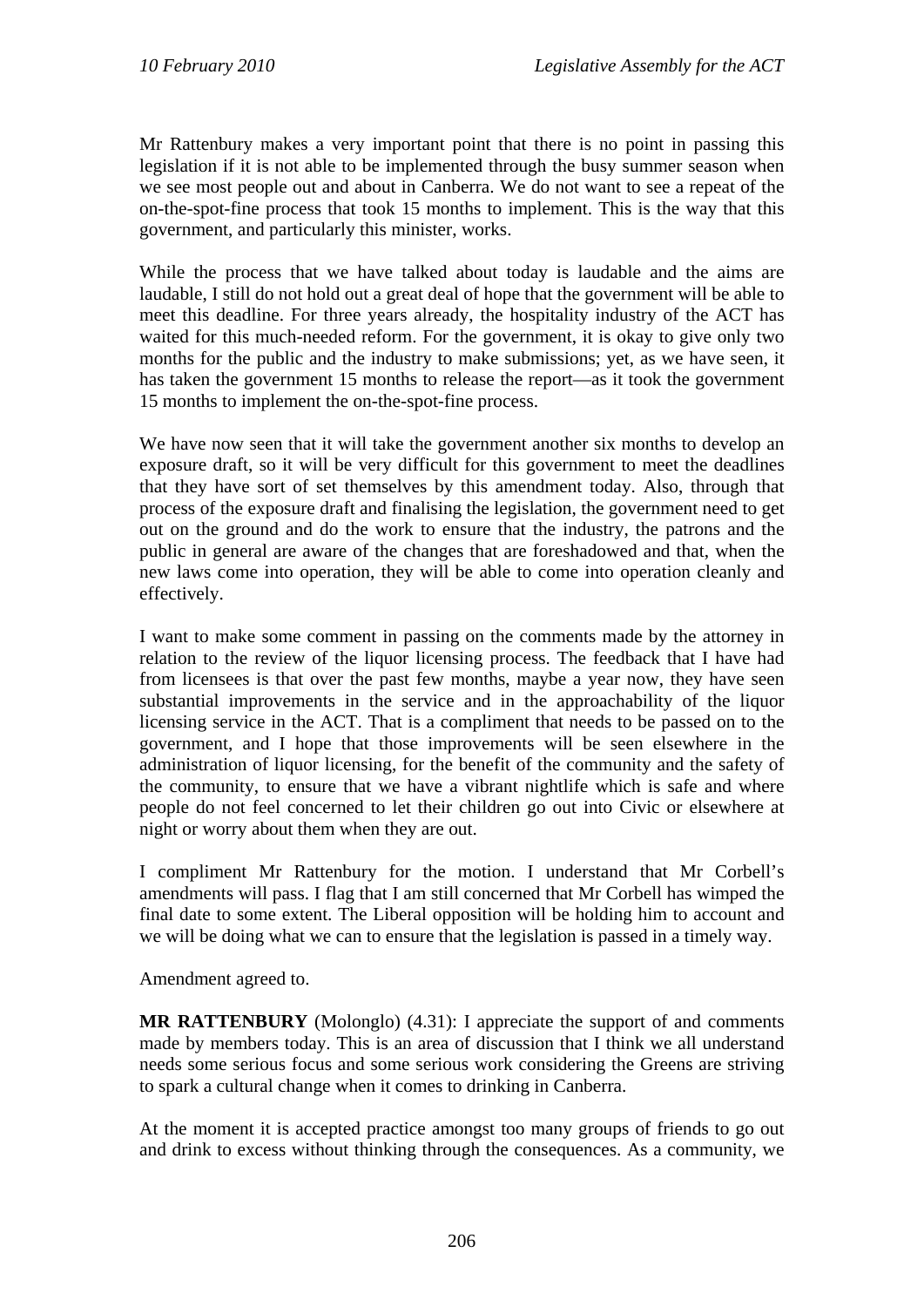need to redraw the line on what is and is not acceptable practice. This is the starting point for a cultural change. This is the central theme around which our motion and our work in this area are constructed.

In terms of some of the specific comments in the debate today, I want to reassure the minister that I do understand the concept of a lockout—not a throw out. But our research indicates that nonetheless there still seems to be a spill-out effect at those times—for a range of reasons, including people failing to get back into venues and a range of other matters.

Whilst we have accepted the government's amendments, I am unclear why the Greens' proposal to ensure that the public and hospitality staff are fully informed about all proposed changes was excluded from the amendment. As I touched on earlier, it is really important that, if we do pass these changes, we ensure a good education program for both the general public and the staff and those working in the industry affected by this. We need to ensure that there is that education, that awareness-raising, around the new provisions before they come into effect, so that they have maximum impact.

That said, I am pleased to see this motion passed today. I am pleased to see the support in the Assembly for the sorts of measures that I think are needed. The Greens are aware that legislating in 2010 will be only the first step in sparking the required cultural change. We will continue to work towards a Canberra nightlife that we all want and deserve. Ultimately, our desire is that people are able to go out and have a good time—to enjoy the nightlife in the city without having that fear of unsolicited violence, that fear of getting caught up in something that may lead to some sort of tragedy.

I look forward to seeing the legislation come into the chamber, to having a detailed discussion at that time and to getting some measures in place that can be the beginnings of that cultural change that we sorely need.

Motion, as amended, agreed to.

# **Childcare—services**

### **MRS DUNNE** (Ginninderra) (4.34): I move:

That this Assembly:

(1) notes:

- (a) the poor performance by the ACT Government which has seen ACT childcare services become the most expensive in the country;
- (b) the importance of community-based organisations in the childcare industry in the ACT;
- (c) the lack of long-term planning by the Government to provide adequate support for the childcare industry in Canberra, particularly those which are community based;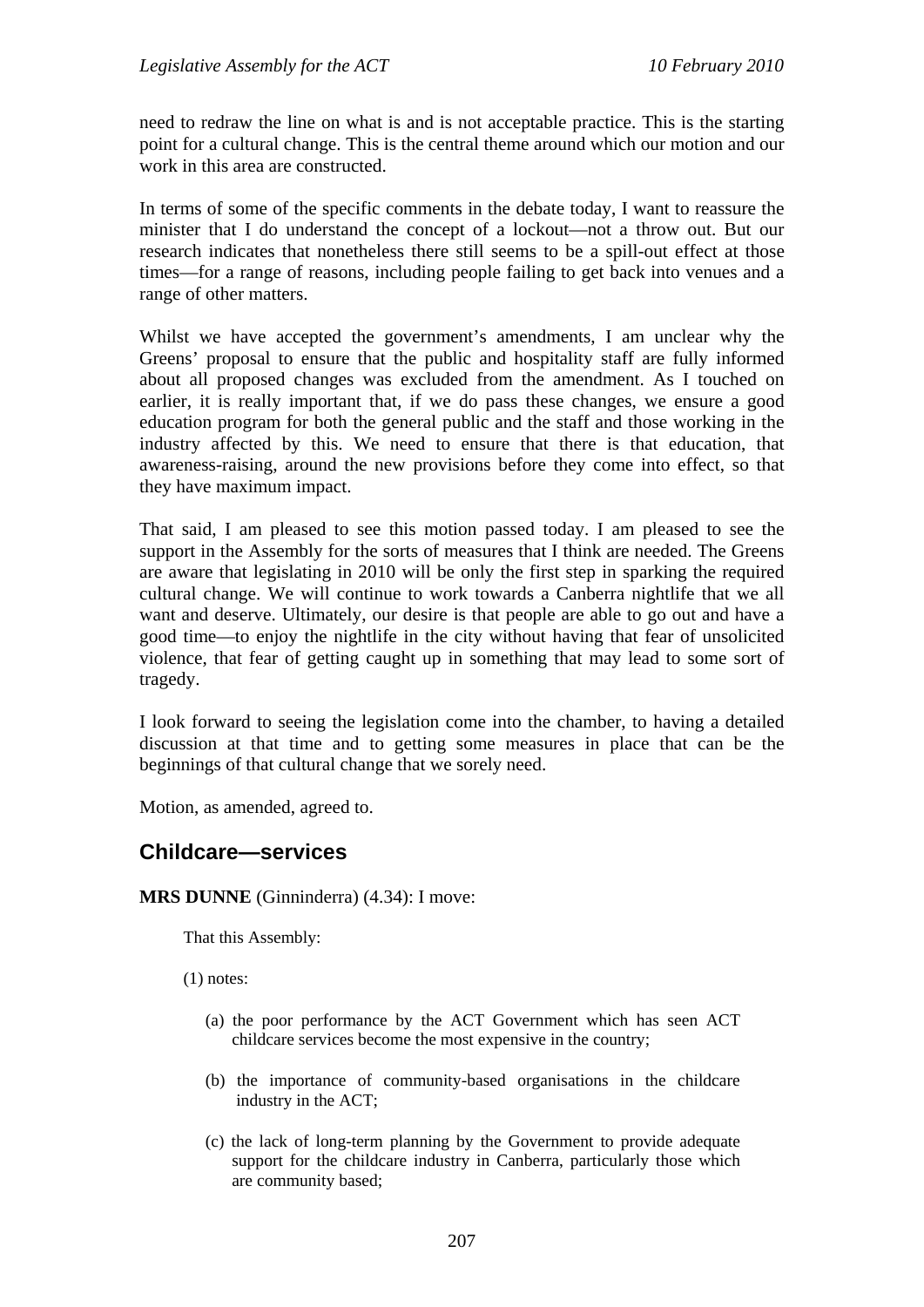- (d) the lack of support provided by the Government to the Gumnut Place Child Care Centre to find long-term accommodation; and
- (e) the failure of the Minister for Disability, Housing and Community Services to provide an assurance to the 50 families and 12 staff at the Gumnut Place Child Care Centre that it has a long-term future in the ACT; and
- (2) calls on the Government to:
	- (a) explain to the community why the ACT has the most expensive childcare services in the country;
	- (b) explain why the Gumnut Place Child Care Centre has to be displaced from its present accommodation which it has occupied since 1993;
	- (c) immediately provide an assurance to the 50 families and 12 staff of the Gumnut Place Child Care Centre that it will provide support to the Centre to find suitable long-term accommodation from 2011 onwards;
	- (d) immediately investigate options for suitable long-term accommodation for the Centre; and
	- (e) provide support to the Centre to move to new long-term accommodation should the need arise.

Childcare is a front-of-line issue for a large number of Canberra families with children, particularly where there is more than one breadwinner in the family, be that a part-time or a full-time breadwinner. The figures that we have seen over the last few months indicate that childcare is becoming an increasingly troublesome issue for people in the ACT.

We have seen the poor performance of the ACT government in relation to childcare services in that childcare services in the ACT are the most expensive in the country on a median basis. And this is in a town where nearly 80 per cent—79.4 per cent, I think—of all childcare providers are in the community sector. These are people who are price takers, not price setters.

They provide a service which is to some extent already—and I am not using this as a criticism of the sector—subsidised by the ACT community in that many of the not-for-profit childcare organisations are in no-rent or low-rent facilities. They are not adding into the cost of childcare in the ACT the hefty cost of accommodation that the for-profit organisations have to take on board. It does show that, while we have the highest median cost of childcare in the country, it could be higher if the mix in the community was different and if the for-profit sector had to pay to build a centre, pay for the borrowings and the opportunity costs of running a centre and if those costs were factored in to a greater extent than they are.

The central thrust of the motion today is not about the overall childcare system in the ACT, important as that is, but about the plight of one individual childcare centre, the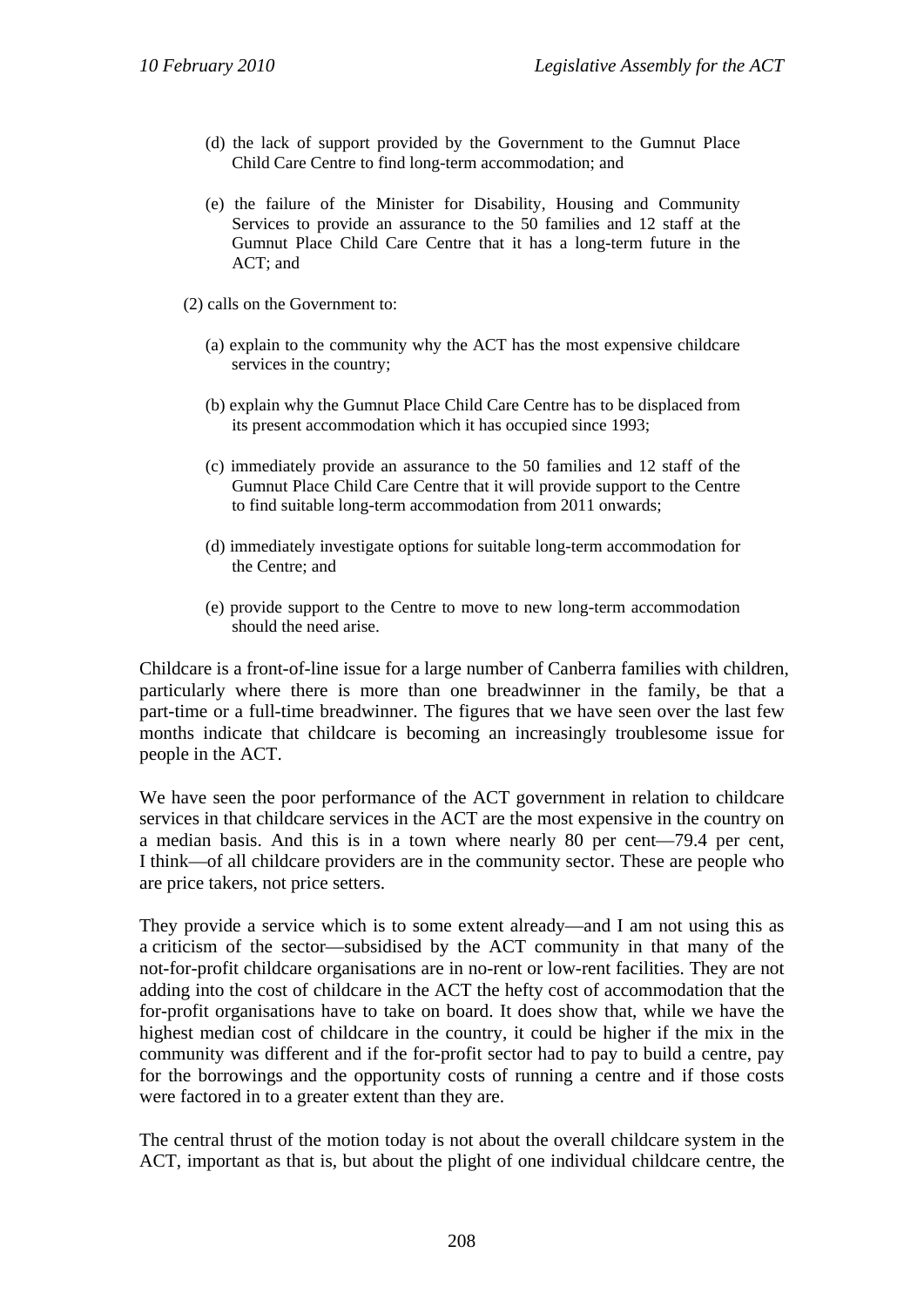Gumnut Place Child Care Centre in my home suburb of Evatt. It is fortuitous that the Gumnut Place Child Care Centre is so named because it invokes the famous and iconic story of Snugglepot and Cuddlepie by May Gibbs.

Indeed, the Belvoir Street Theatre in Sydney had a recent stage musical production of Ms Gibbs's story. I think the story-line synopsis reflects in many ways the situation that has developed at the Gumnut Place Child Care Centre. Let me quote from the synopsis of the Belvoir Street Theatre musical production featuring Snugglepot and Cuddlepie:

It's a baffling country for a young gumnut. The stinky old Banksia Men want the bush for themselves, gumnuts are being thrown overboard, Mrs Snake's up to less good than usual, those weird human beings are lurking in the shadows, and who is this marvellous Ragged Blossom, newly floated down from the treetops? With so much to find out and so few answers, there's really only one thing to do: take a trip to the city and see what the whole shebang's about.

**Mr Hanson**: Which one's Mrs Snake?

**MRS DUNNE**: I am not going there at all.

It would not take much imagination to match Snugglepot or Cuddlepie, the characters in this production, with those involved in the whole shebang over Gumnut Place Child Care Centre in my home suburb of Evatt. Like the staged musical, there is much to find out but there are few answers for the people at Gumnut in Evatt. And like the staged musical, the gumnuts of Evatt have to come to the city, to this Legislative Assembly and to Ms Burch, to try to find out what the answers are.

The reason for my motion today is to try to get answers from a minister and the government that does not like to give answers. It does things without telling people, let alone asking them. It does not care and takes the view that knowledge, and in this case unshared knowledge, is power. It is to try to get answers from a Stanhope government that works for Labor and not for the people of the ACT. The Gumnut parents have come to the city, to this Legislative Assembly, to get answers to why they are to be evicted from their premises of 17 years. They have come to the city because they cannot get answers through correspondence.

Minister Burch on 25 November last wrote to the chairperson of the Gumnut Place Child Care Centre. The letter was full of platitudes about how the minister appreciates the concern of the Gumnut parents about their future accommodation but it does not provide any answers. Indeed, the letter epitomises the insults that come from this government when it finishes with this sentence:

I wish you every success in finding alternative accommodation for Gumnuts.

**Ms Burch**: Are you going to table that letter? It is another misrepresentation of a letter, similar to Gungahlin.

**MR ASSISTANT SPEAKER** (Mr Hargreaves): Ms Burch, order, please! Mrs Dunne has the floor.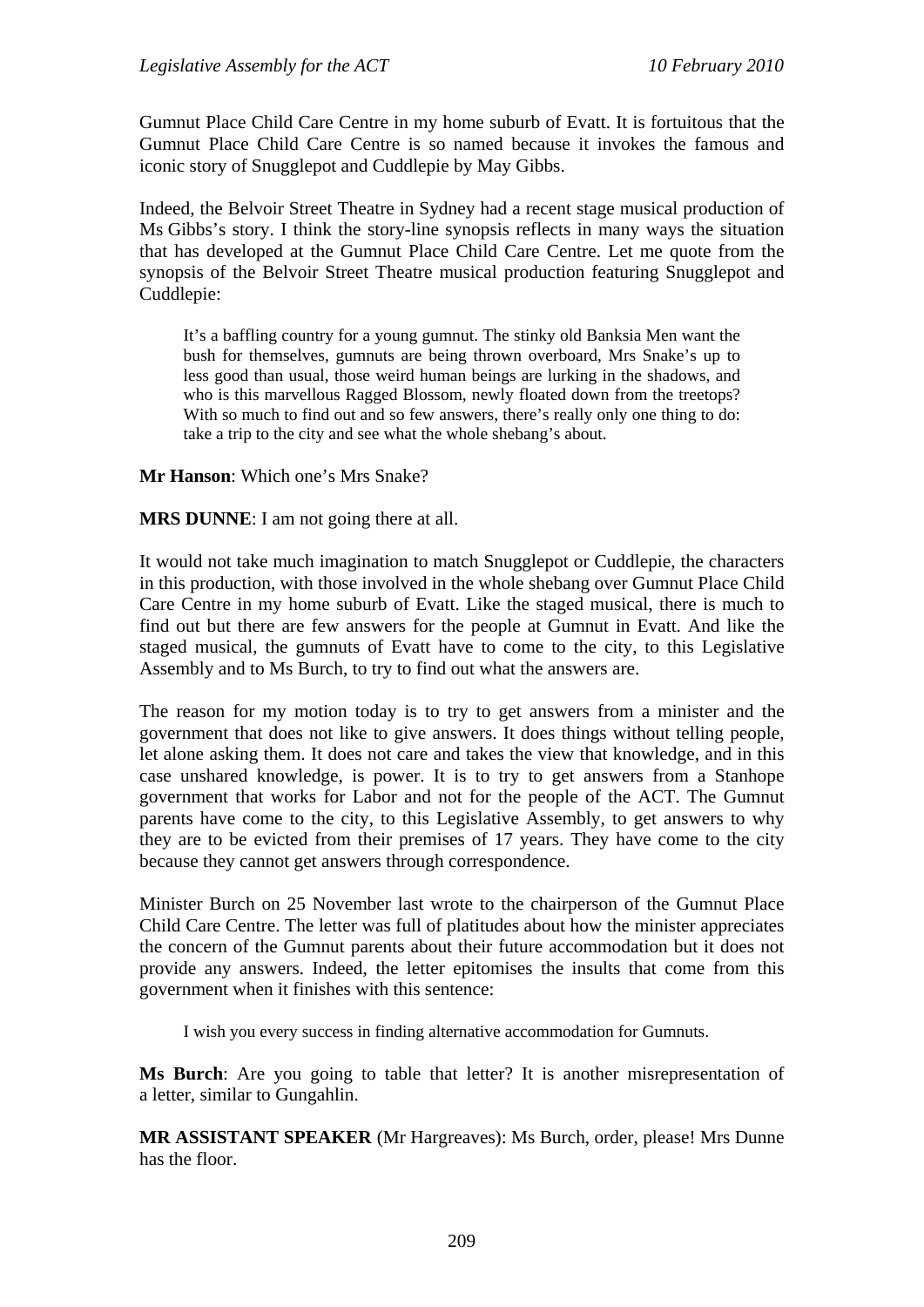**MRS DUNNE**: I would be happy to table a copy of the letter if my staff could print me off a copy.

**MR ASSISTANT SPEAKER**: Mrs Dunne, I would appreciate it if you and the chair had a conversation, not you and the others.

**MRS DUNNE**: I would be quite happy to table the correspondence which Gumnut has provided to me and which they have given their approval for me to use today.

If Ms Burch had any real compassion or appreciation for the concerns of Gumnut parents and staff, she would not sit in her plushy office, sending off such insulting letters; rather she would get out there and talk with the Gumnut parents and staff and she would discuss with them the proposals that will certainly bring about the closure of this centre. Instead of summarily throwing families out of a much-loved centre, Ms Burch should be out there assuring those families that the government will support the centre to find long-term alternative accommodation.

**Ms Burch**: Which is what we are doing, Mrs Dunne. It is what we are doing.

**MRS DUNNE**: You will get your turn.

**MR ASSISTANT SPEAKER**: Order, members! There is an order of speaking.

**Ms Burch**: Remind her of that when she interrupts.

### **MR ASSISTANT SPEAKER**: I will.

**MRS DUNNE**: Instead of causing stress and concern to those families, Ms Burch should be standing next to them and working with them to investigate their future accommodation options. Instead of leaving families out in the cold, Ms Burch should be telling them what assistance the government will provide for the physical move of Gumnut and its equipment if they have to move to new accommodation. Instead of wrenching children away from their friends and creating worry for families about when and even if they can find accommodation in other centres, Ms Burch should be helping them with the options.

I seek leave to table the letter that Ms Burch wrote to the Gumnut Place Child Care Centre on 25 November 2009.

Leave granted.

**MRS DUNNE**: I present the following paper:

Gumnut Place Child Care Centre—Future use of the Evatt Preschool—Copy of letter to Ms Amanda Ronald, Chairperson, Gumnut Place Child Care Centre, from Joy Burch MLA, Minister for Disability, Housing and Community Services, dated 25 November 2009.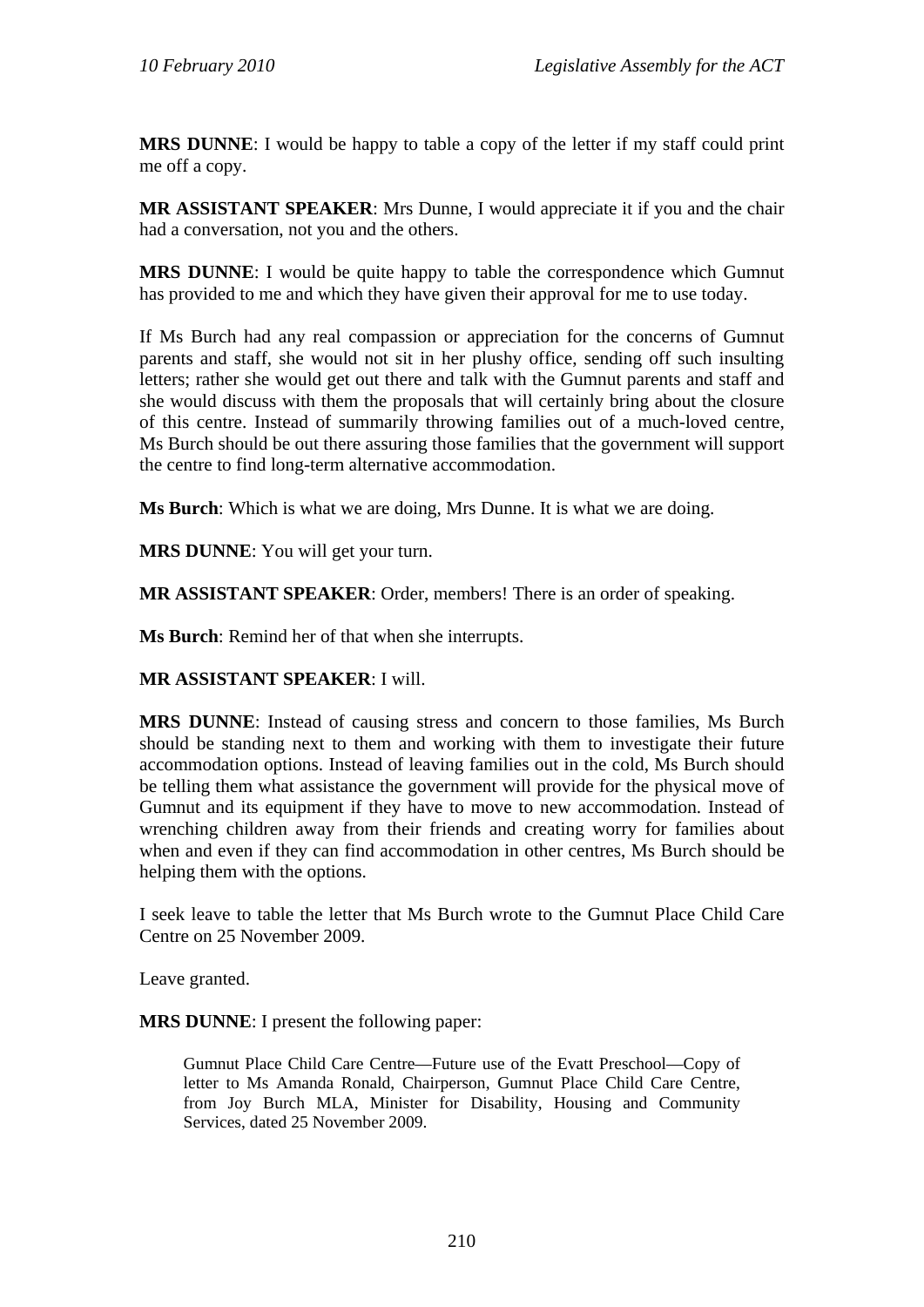Coming back to where I was, instead of making mums and dads go back to their budgets to see whether they can actually afford to send their children to other centres, Ms Burch should be working out why the ACT has the most expensive childcare services in the country. More importantly, she should be telling those mums and dads what she is doing to address this inequity. But we know that Minister Burch has no intention of doing anything at all to answer the questions or address the high cost of childcare in the ACT. She has said before and she said it again only this morning and in question time that the cost of childcare in the ACT is not something in which this government would seek to involve itself.

Indeed, Ms Burch is intent on driving childcare costs up further by imposing more government regulation. In addition to the government regulation, the changes that will be brought forward in 2012 as a result of the COAG agreements will surely drive up the costs of childcare in the ACT and will impose huge changes on community childcare centres that do not have the margins and the capacity to change and make the changes necessary in the time available. In addition to that, Ms Burch has facilitated the introduction of portable long service leave for the community sector, which is fine and good in principle but it will raise the cost of childcare.

What effect do these rising childcare costs have on the economy, the community and labour market participation rates? Documents obtained under the Freedom of Information Act show that Minister Burch simply does not know, because the government has undertaken no modelling to find out. Minister Burch does not know and she does not care, and that is why she writes insulting letters to the parents of Gumnut Place.

In washing her hands of any responsibility for childcare costs in the ACT, Minister Burch fails to understand and, worse, does not care that most of the childcare centres in the community are run by community-based organisations. Indeed, as I have said before, the Productivity Commission report on government services shows that the ACT has the highest level of community-based childcare centres in the nation.

These community-based organisations are important, even critical, elements of our large community. They provide many services that, were it not for them, would not be provided by government. Therefore, the government should be doing everything that it can to ensure the viability and sustainability of these community organisations and the services that they provide. It is irresponsible for Minister Burch to stand here so arrogantly, with a very damp hand from washing it, and pronounce that the government is not concerned about the things that impact on the cost of childcare in the ACT.

Here is the bottom line for Minister Burch and this ACT Labor government. There are mums and dads out there right now, including the mums and dads in the 35 families of the 50 children who attend the Gumnut Place Child Care Centre in Evatt, who are wondering whether they can continue to pay for the cost of childcare in the ACT. There are mums and dads out there who are starting to think that they will have to give up their jobs and look after their children at home because they cannot afford to continue to go to work.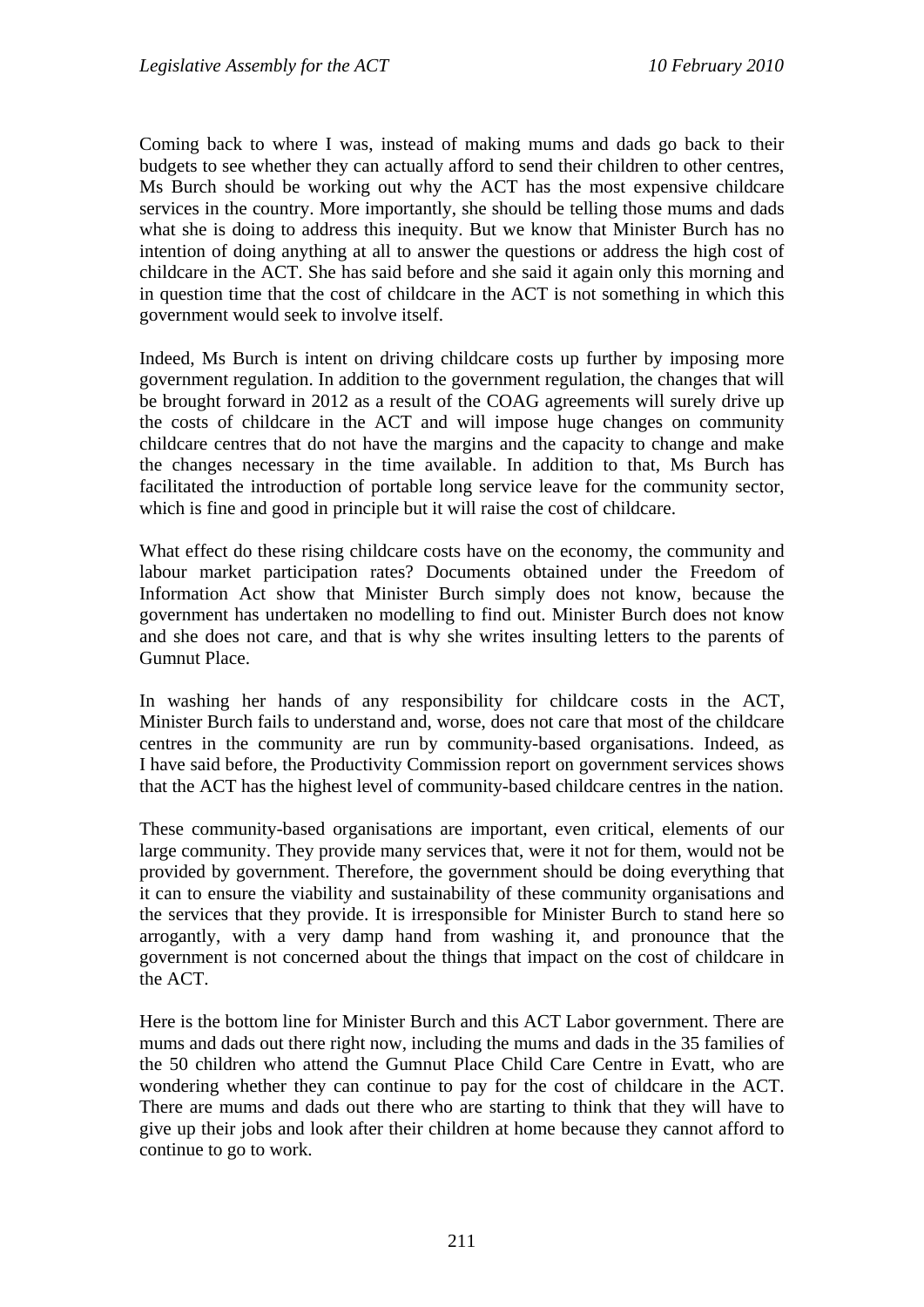There is a skill shortage in the ACT. There is a low level of unemployment. There is a shortage of housing, particularly affordable housing. All of this impacts on the workforce and the economy at large. And what impact will fewer kids in childcare centres have on the viability of those centres? What impact will fewer kids in the childcare system have on childcare prices? Minister Burch does not know, because she and her department have not done the modelling. They fessed up to that to the opposition recently in response to a freedom of information request. Minister Burch therefore washes her hands of any responsibility. Minister Burch does not know and does not care.

This Stanhope government is failing the young families of the ACT. It has no long-term plans for the future of childcare services in the ACT. It has no statistical data on which to develop those plans. Once again we see, demonstrated in this government's aversion to consultation, that there has been no consultation with these young families on the imminent closure of the Gumnut Place Child Care Centre.

The point is that to take away a substantial proportion of the space that this centre currently occupies will ensure that the centre closes. They cannot continue to provide services for 35 places in the diminished space that will be available to them after the end of this year. There have been letters from successive ministers. Ms Burch is not the only one who has been at fault here. Her predecessor, Mr Barr, used exactly the same terminology when he told Gumnut Place Child Care Centre that they could not have the space in 2010. All he did was say, "Here is a number in the department. Ring it, and good luck in finding alternative accommodation." That is not what community organisations who provide important services in the ACT expect. I demand better service on behalf of those organisations from any government in this territory.

To return to the synopsis of the Belvoir Street Theatre's production featuring Snugglepot and Cuddlepie, will the stinky banskia men throw the families of Gumnut to the bottom of the sea and keep Gumnut Place for themselves? Is Minister Burch up to less good than usual? Will she continue to offer platitudes rather than help? Will she remain in denial over the level of childcare fees and the impact of government regulation on those fees? And are there weird things lurking in the shadows for other childcare centres in Canberra?

There is much for the mums and dads of the Gumnut Place Child Care Centre to find out. They have had no answers yet. They have come to the city and to this Legislative Assembly to get some answers. I wonder whether Ms Burch will be able to answer them today.

**MS BURCH** (Brindabella) (4.49): Thank you for the opportunity to speak to this motion. I will again provide some commentary on our investment. Firstly, I say that I will not be supporting Mrs Dunne's motion. I think that would be quite clear and I will move amendments that I am hoping are now being circulated in my name. Before I go on, I just want to pick up on Mrs Dunne saying—

**MR ASSISTANT SPEAKER**: Excuse me a second. Are you formally moving the amendment now or what are you doing?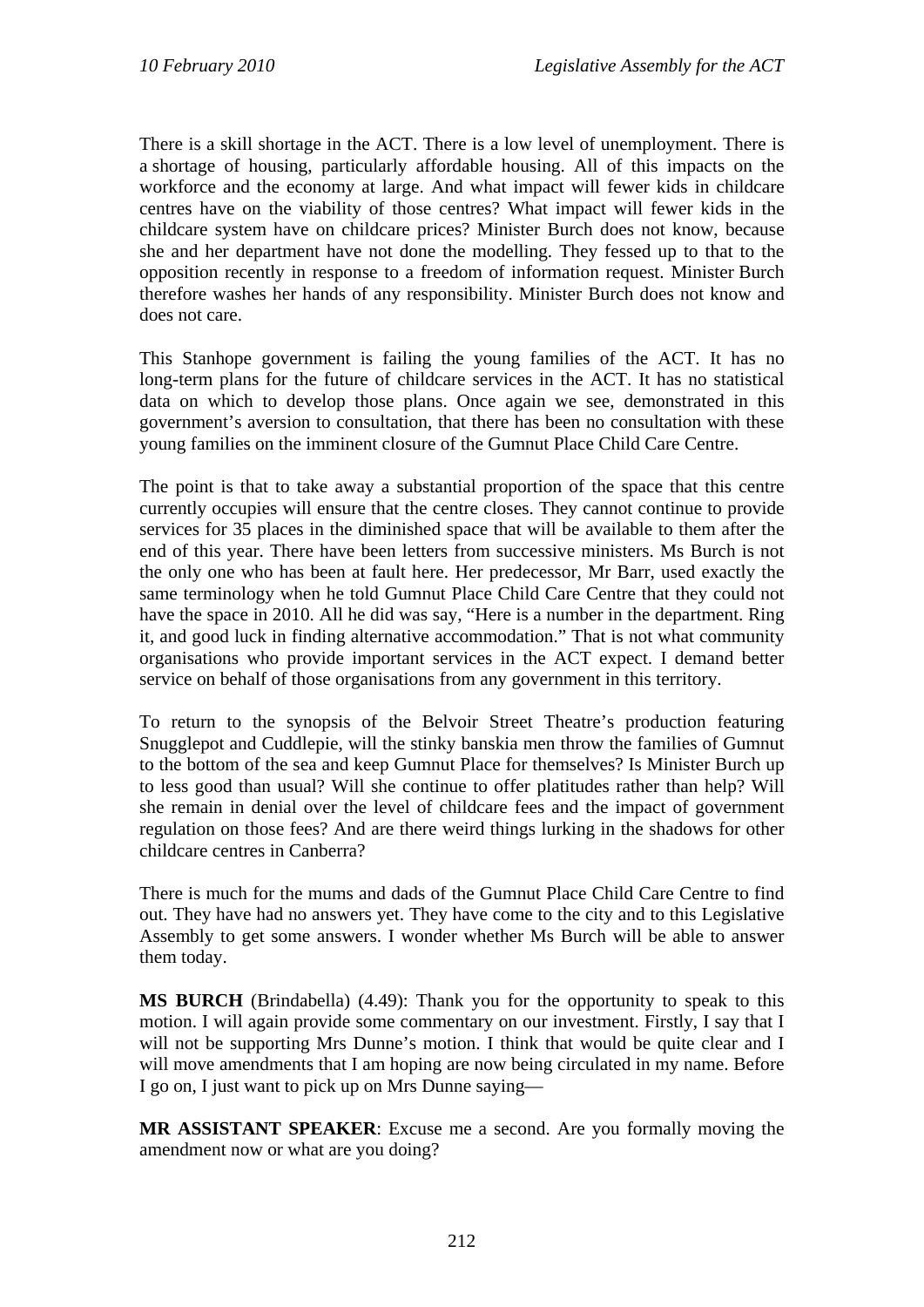**MS BURCH**: Yes, I move the amendment now being circulated.

**Mrs Dunne:** I would like to see it.

**MS BURCH**: It is coming now.

**MR ASSISTANT SPEAKER**: Continue Ms Burch. You have the floor.

### **MS BURCH**: I move:

Omit all words after "That this Assembly", substitute:

" $(1)$  notes:

- (a) that the Report on Government Services shows that ACT childcare services are expensive compared to other States and Territories;
- (b) the importance of community-based organisations in the childcare industry in the ACT;
- (c) the role of the Children Services Forum in informing government about the childcare industry in Canberra for planning purposes, which includes representation of community-based childcare; and
- (d) the continued support provided by the Government to the Gumnut Place Childcare Centre to find accommodation in 2011; and
- (2) calls on the Government to:
	- (a) provide an explanation to the community why the ACT has expensive childcare services in the Report on Government Services;
	- (b) explain why the Gumnut Place Childcare Centre has to be displaced from its present accommodation;
	- (c) provide clarity to Gumnut Place Childcare Centre about the Government's support of the Centre to find alternative accommodation;
	- (d) continue to investigate options for suitable accommodation for the centre; and
	- (e) ensure assistance is provided to attempt to find a suitable facility for childcare centres in need of alternative accommodation.".

Mrs Dunne speaks about doing everything to provide for viable and sustainable childcare. I just want to remind her that we have that at the forefront of our thinking. This is why we had duly introduced portable long service leave. It is around creating a sustainable and viable workforce within the sector. This is why we have endorsed a national quality agenda. Every state has done that. This is why we have increased childcare places. This is why we have invested in childcare and this is why we work with this sector through the children's services forum.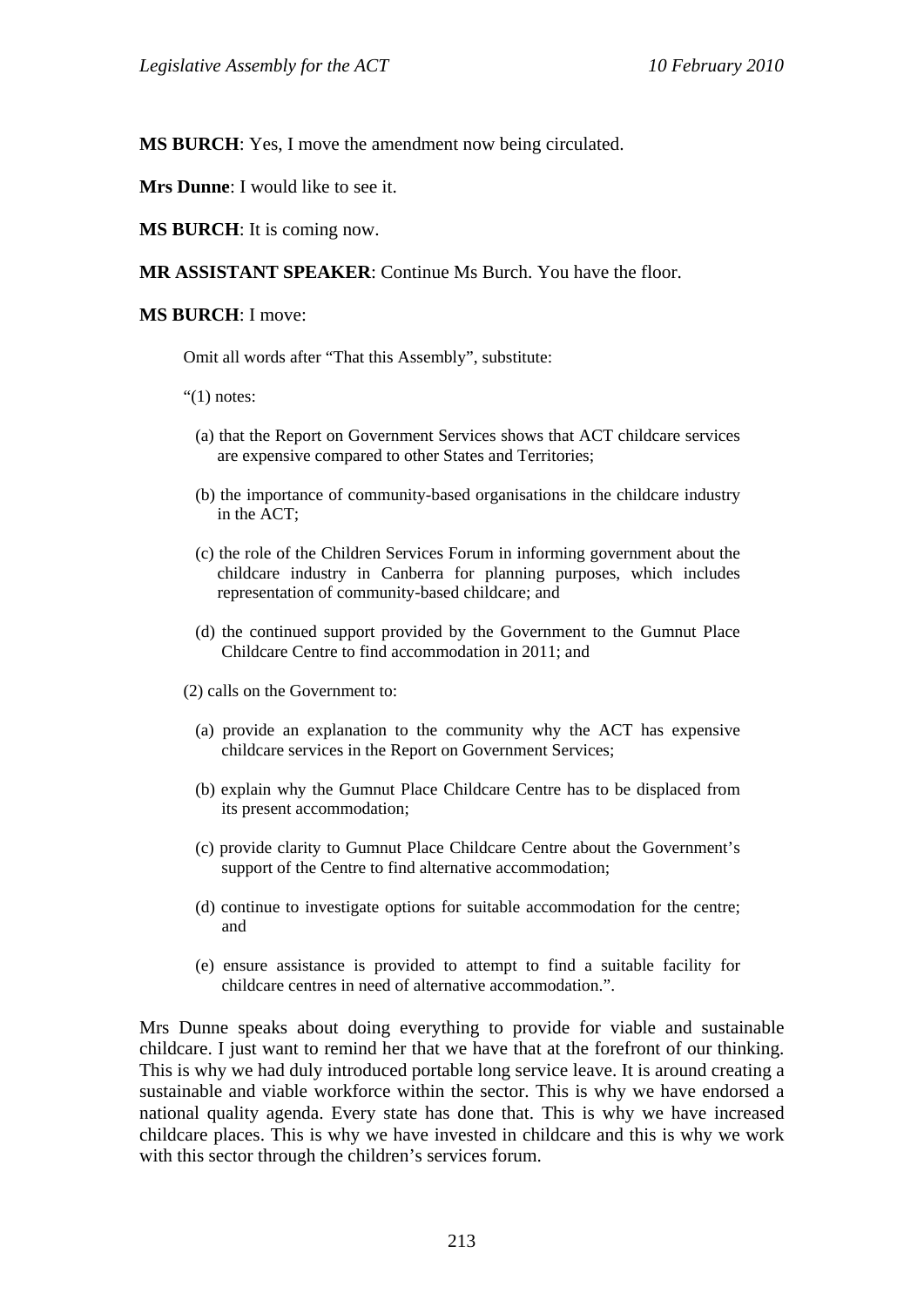I am happy to provide the information again to inform and educate all the members of this Assembly about how childcare services are provided in the ACT and the role of government. For the second time today, and I think even more so in this week, I state that the ACT government is committed to working in partnership with private and community organisations that provide childcare in the ACT.

Working in partnership with the community does not mean that we control what they do. These are businesses where the government regulates the conditions upon which they are granted a licence and monitors their compliance with the notified childcare standards. The ACT government does not interfere in business decisions of childcare providers and there are no legislative provisions for the government to do so. As such, the ACT government has not been involved, and is not involved, in controlling or regulating childcare costs, nor should it be.

The determination of childcare fees is a matter for individual childcare service operators based on their business model. This applies to both private and communitybased childcare services. The fees set by the childcare providers are market driven and based on identified demand. The ACT, as Mrs Dunne has indicated, has a mix of private and community-based childcare services, with around 80 per cent run by community providers.

There are many factors that contribute to the cost of childcare—for example, training, food, rent, equipment and insurance, staff wages, conditions, maintenance and buildings, and other facility expenses. Some of these expenses are reduced for organisations that run several licensed childcare services. Expenses are generally higher for a single service operator due to the smaller economy of scale. Recent reports indicate that in the ACT, the average cost of childcare is \$325 per week for 50 hours of care. This is similar to or lower than fees in equivalent urban centres across Australia.

Let me make our geography clear to those opposite. The ACT is an urban jurisdiction, a city-state. Across Australia, childcare costs are generally higher in urban centres than those in rural areas. This in turn brings down the other jurisdictions' average wage cost. The commonwealth government's mychild website indicates that the weekly rates for centre-based childcare in inner city areas range from \$375 to \$520, and Wollongong and Newcastle from \$300 to \$375.

This compares with the cost in the ACT of \$325. This provides a different picture. In addition, the 2010 ROGS report stated that we perform well against all quality measures that improve the health, safety, early learning and wellbeing of Australia's children. Let me repeat that: we perform well on measures that improve the health, safety, early learning and wellbeing of our children.

There are other market factors that influence cost. The ACT has the highest per capita income across jurisdictions, and this drives demand and competition. The capacity—

**Mrs Dunne**: This is what we spend most of our disposable income on.

**MS BURCH**: Mrs Dunne, please do not interrupt, dear.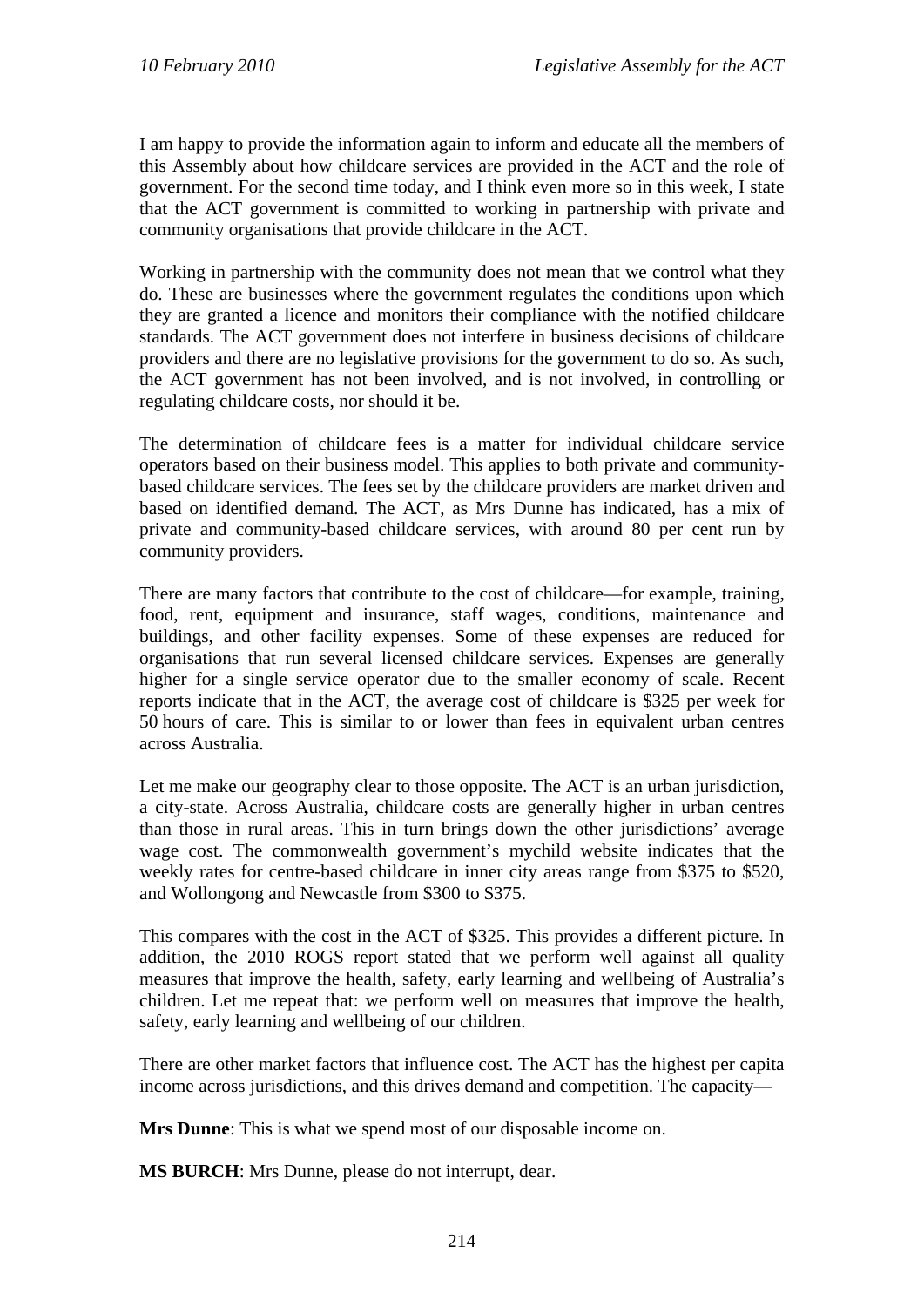**Mrs Dunne**: Sorry, I will stop interrupting when—

**MR ASSISTANT SPEAKER**: Mrs Dunne, order! That is sufficient. We have had this conversation before. If you want to have something to say, say it to me.

**MS BURCH**: The capacity of parents to pay influences to varying degrees the costs of the childcare provided to their children. There is assistance for families who struggle to meet these costs. The commonwealth government provides a rebate to parents for the costs of childcare. In some situations, this is up to 50 per cent of fees. The ACT government also supports children and families through programs that assist low income and disadvantaged families, through funded emergency placements, and through casual and short-term care at childcare centres across the ACT.

The ACT government is committed to continue to deliver high-quality education and care services for children in the ACT. The ACT government continues to provide increased funding for the provision of childcare services, spending \$632 per child from birth to 12 years of age. That is an increase of \$145 on the previous year. This compares to a national average of \$353.

The ACT has high-quality childcare services. The National Childcare Accreditation Council rated ACT long day care services as more than 90 per cent satisfactory or higher on health, nutrition and wellbeing children indicators. The ACT received the highest results across Australia. The ACT was also rated above the national average on protective care and safety of children, and the third highest in Australia.

The ACT childcare centres and family day care providers are monitored more regularly than other states and territories, a reflection of the ACT government's commitment to ensure high-quality services are provided. There has also been a 30 per cent increase in degree and diploma qualified staff working in ACT long day care during the past 12 months and an increase of 57 per cent in overall enrolments at CIT in the children's services program.

However, this government is committed to further increasing quality childcare standards for our children. To this end, we are working with the sector to implement the national quality framework, which will improve staffing ratios in childcare and preschool rooms, lift the qualifications of childcare staff and ensure children receive quality play and education programs. This important work reflects the strong investment in our children so they thrive and grow into healthy, well-rounded adults. These endeavours work towards improving childcare services for all children and young people, including those in the ACT.

Every step along the way, Mr Assistant Speaker, the opposition have opposed these reforms, rejecting quality childcare for our children. Every step along the way, they do not want to embrace the national quality agenda. They have no interest in supporting portable long service leave. So every day along the way they have no interest in the workforce of childcare. They want childcare, but they do not want to support the workforce that provides the care to each and every one of those children.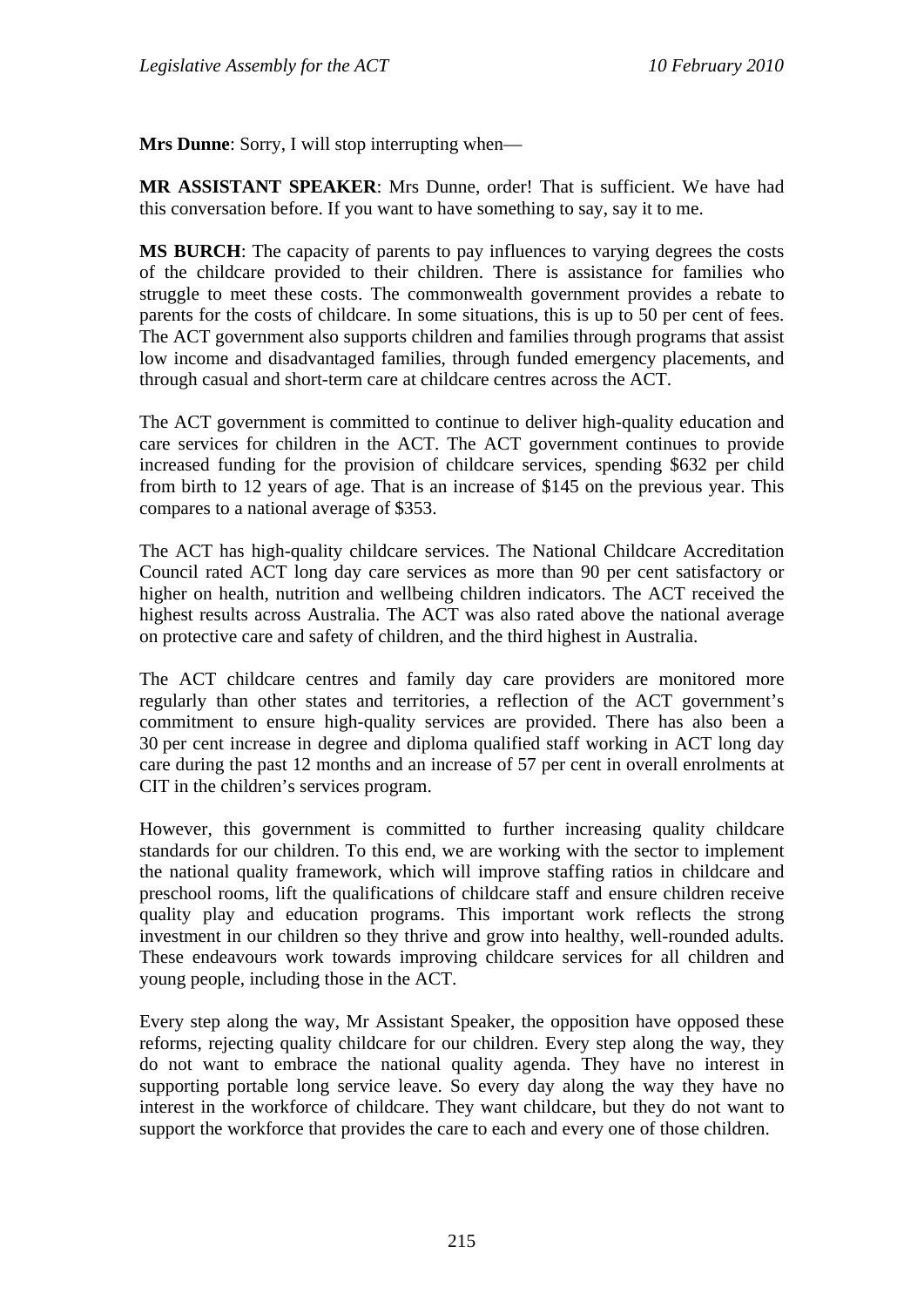The role that my department plays in regulating childcare and ensuring compliance with the childcare standards is an important one. The department works closely with childcare providers to ensure quality services are provided and parents have confidence with the services that care for their children.

The ACT children's services forum is a sector-wide consultative forum that provides an opportunity for the children's services sector to consider issues of supply and demand, workforce development and sector capacity building. This forum, which is the sector forum talking around supply and demand, workforce development and sector capacity building works with this government, Mrs Dunne, on those important issues.

Mrs Dunne also refers in her motion to a particular service, the Gumnut Place Child Care Centre.

**Mrs Dunne**: We are getting there.

**MS BURCH**: Let me repeat again that the ACT government does not provide childcare services or interfere in the business planning concerning the delivery of childcare services by an organisation.

**Mrs Dunne**: It is a community-based childcare centre, you goose. You are interfering because you are evicting them.

**Mr Seselja**: You are interfering.

**MS BURCH**: Mr Assistant Speaker, they are interjecting over there, so can you apply the same rules? The government regulates and monitors service delivery in compliance with licensing conditions and the childcare standards.

Gumnut Place Child Care Centre is operated by a community-based, not-for-profit parent committee.

**Mrs Dunne**: And you are evicting them.

**MR ASSISTANT SPEAKER**: Mrs Dunne, please!

**MS BURCH**: Gumnut has operated from an unused building adjacent to the preschool since 1993. Over recent years, Gumnut has also been able to utilise a vacant room at the preschool on a temporary basis, so that they now provide a total of 35 licensed places.

**Mrs Dunne**: For 17 years.

**MR ASSISTANT SPEAKER**: Order! Mrs Dunne, we have had this discussion. Mrs Burch has the floor.

**MS BURCH**: Due to an increase in demand for preschool places in the Belconnen region and the government's commitment to increase up to 15 hours of preschool for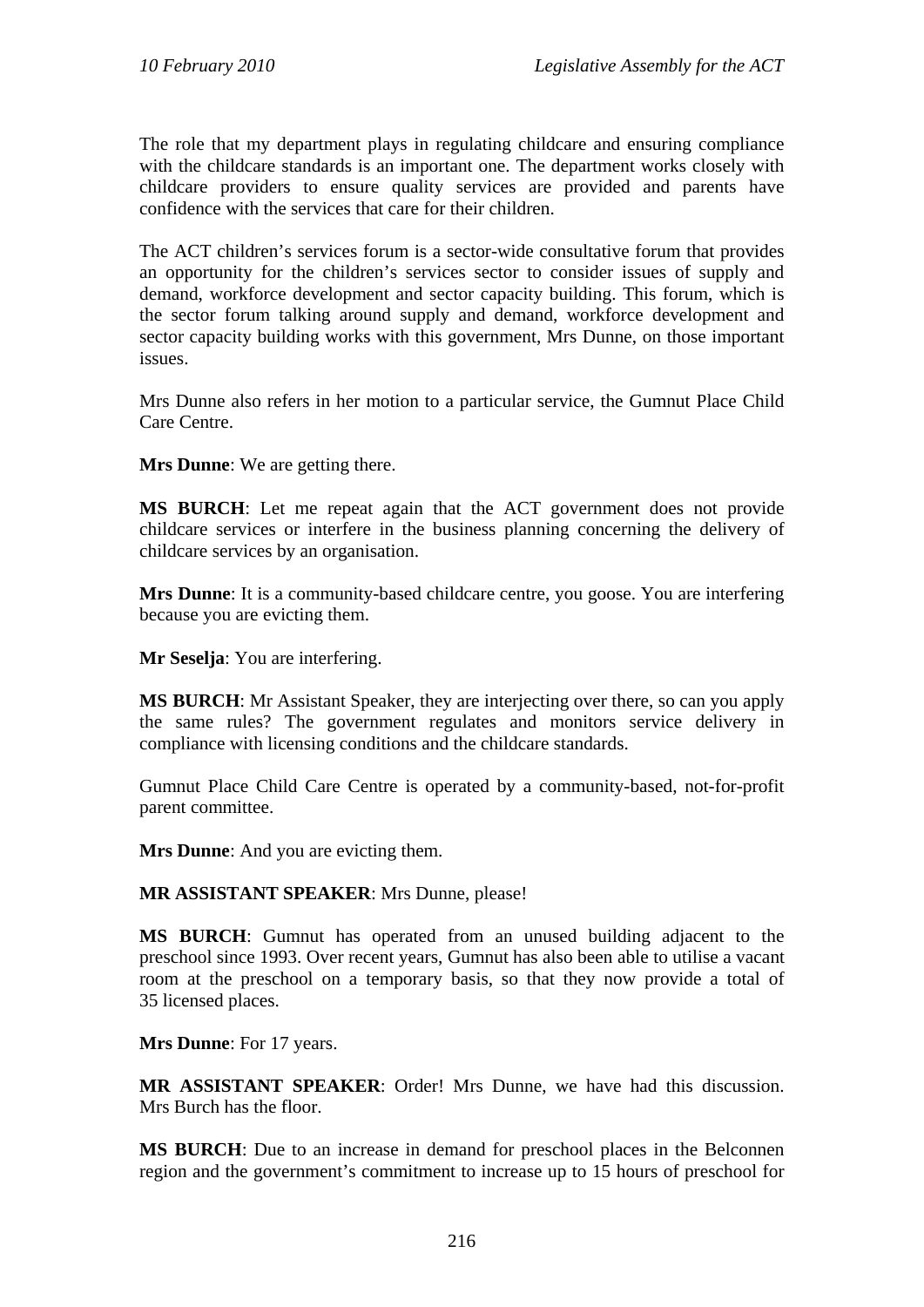children four years old, the Department of Education and Training advised the Gumnut management committee in 2009 that the preschool will no longer have room available beyond the end of 2010. I understand that this decision was not taken lightly. It was taken balancing the needs of the childcare centre with the needs of the local community and preschool education of children.

The children's policy and regulation unit within my department has had contact with the Gumnut centre director and the management committee a number of times during 2009 and is assisting Gumnut to investigate alternative sites for the Gumnut Place Child Care Centre within the Belconnen region. An ongoing series of meetings are planned with the director and the committee members. I have made it quite clear to the Gumnut management that the department has worked and will continue to work with them to find alternative sites.

The preschool children at the preschool need to use their room. I understand and acknowledge the impact the decision has had on the families whose children are currently provided with care at Gumnut and I am sorry that they are having a stressful time while an alternative location is explored. I think I am on record as saying that I sympathise with the angst. The nonsense coming out of Mrs Dunne does not help the angst.

**Mrs Dunne**: Yes, put it on the record; I said it.

**Mr Seselja**: So sincere, isn't she? "I think I am on record. I will have to check if I sympathise."

**MS BURCH**: My department is working hard to assist the centre find a new location. As with other situations, we assist childcare providers to find a way through and resolve issues in the best interests of the children and the families concerned. I also note that Mrs Dunne has a briefing on this tomorrow; maybe you do not need it. I will be saying the same things to you again, Mrs Dunne, but perhaps the penny will eventually drop.

I also want to refer to a media release that Mrs Dunne put out. It is headed "Dunne: Government must provide assurance for Gumnuts Child Care Centre". I just want to point out a number of things. She says that, instead of wrenching children away, Ms Burch should be helping them with options. I go back to the letter I wrote. I say that I have asked the staff in the Department of Disability, Housing and Community Services access management branch of the children's policy and regulation unit to continue to explore options for acquiring suitable accommodation for their centre. She is a little bit wrong there. She also goes on to say that all I could say was:

I wish you every success in finding alternative accommodation for Gumnuts.

I think there is more than just one line on that. But I also note something else in her press release. She dates the letter to which she referred as 25 October 2009. I was not even a minister on 25 October 2009; so wrong again.

**Mrs Dunne**: Okay, a typo.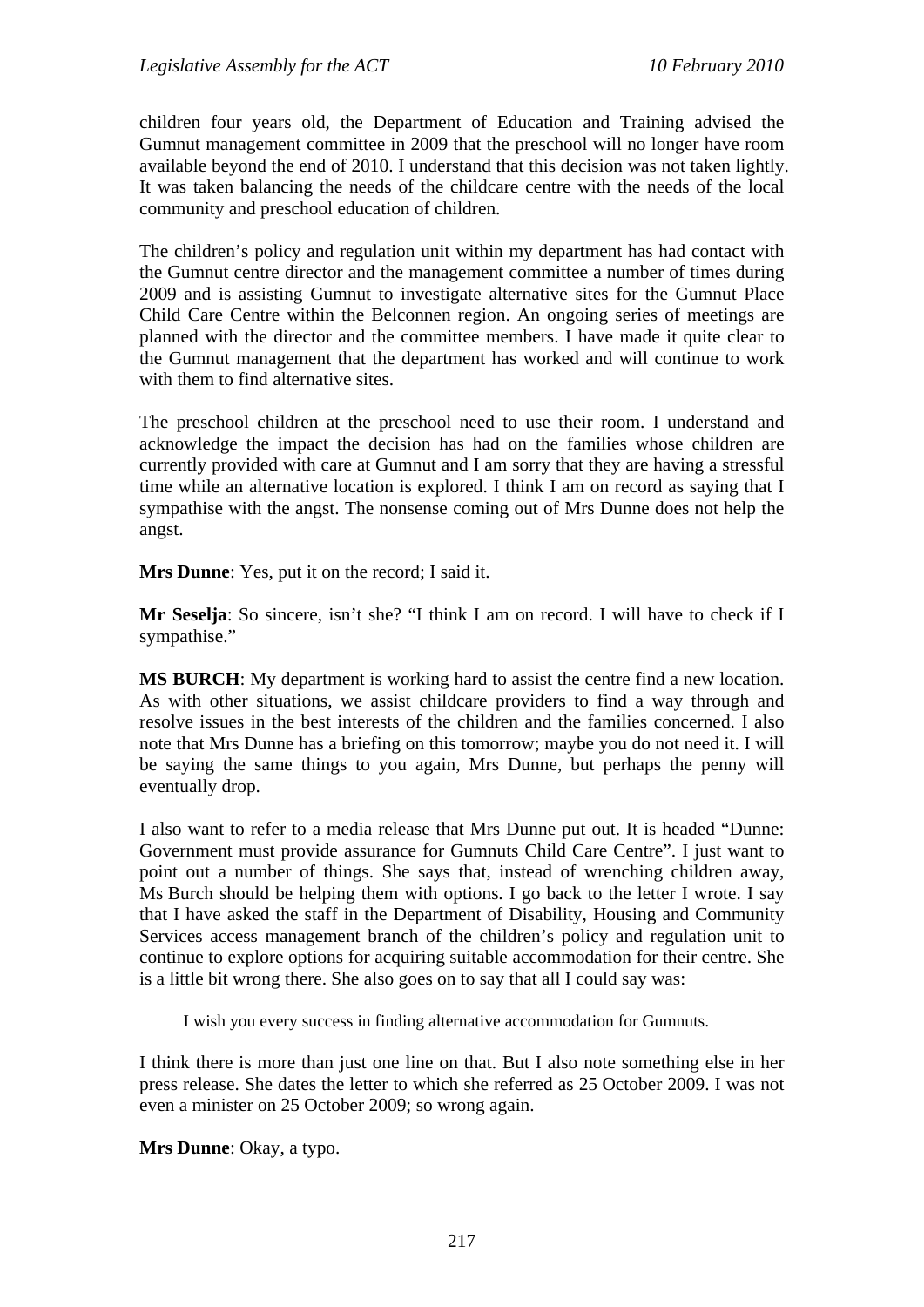**MS BURCH**: Oh, it is a typo from Mrs Dunne—deary, deary! Then she goes on to indicate, or tries to make reference to ACT Labor having no long-term plans. Wrong! In 2009 we put on 666 places. In 2010 we will put in more than 460 places. So by the end of this year we will have over 16,000 childcare places across the sector. We also work with the Children's Services Forum. As I have said, we are broadly working with the sector on the issues of supply, demand, workforce development and capacity building. Madam Deputy Speaker, this government is investing in childcare centres. I do not support Mrs Dunne's motion and I ask that the Assembly support my amendments.

**MS HUNTER** (Ginninderra—Parliamentary Convenor, ACT Greens) (5.03): Childcare is as critical an issue in the ACT as it is nationally. It is an area of life that affects families, the business community, government, schools, childcare providers and, most importantly, children. It is a costly part of many families' budgets and requires the assistance of federal funding to assist those who qualify to meet these costs.

We know from the 2008-09 ROGS that the ACT has the highest rates of childcare costs in Australia. It begs the question of why childcare in the ACT is the most expensive. It is critical for the people of the ACT to understand why they are paying more.

One of the reasons I want to mention here and one of the factors that plays into this issue is that there is an issue around the market and the market setting costs. I do take on Mrs Dunne's comments today that a large part of our childcare providers are community based—I think something like 80 per cent are community-based—but also one of the factors is around market costs.

Demand is high. The average income for Canberra households is relatively high compared to other states. I know that average income figures do not tell the whole story of Canberra families, but we need to understand that that is one of the factors around this issue and that is partly why we pay more for our services. I will go into some other reasons a little further along, but we do need to be asking the ACT government, and it is important for the ACT government to clearly explain, why these costs are higher.

I am pleased to see that Mrs Dunne notes in her motion the importance of communitybased childcare in the ACT. Community-based childcare tends to be not for profit, and it is a very large part of Canberra's childcare industry—as I said, something like 80 per cent. Community-based childcare centres often pay above award wages and provide better conditions for their workers in order to retain workers and to provide the best care, with continuity of care, to Canberra's families. Given that community centres treat their workers so well and offer such great outcomes for our children, private centres also have to pay their workers more and offer better conditions to compete for staff and clients.

This is a really important point. If you want quality childcare, you need to pay people a proper wage. The ACT should be proud of its record where our childcare workers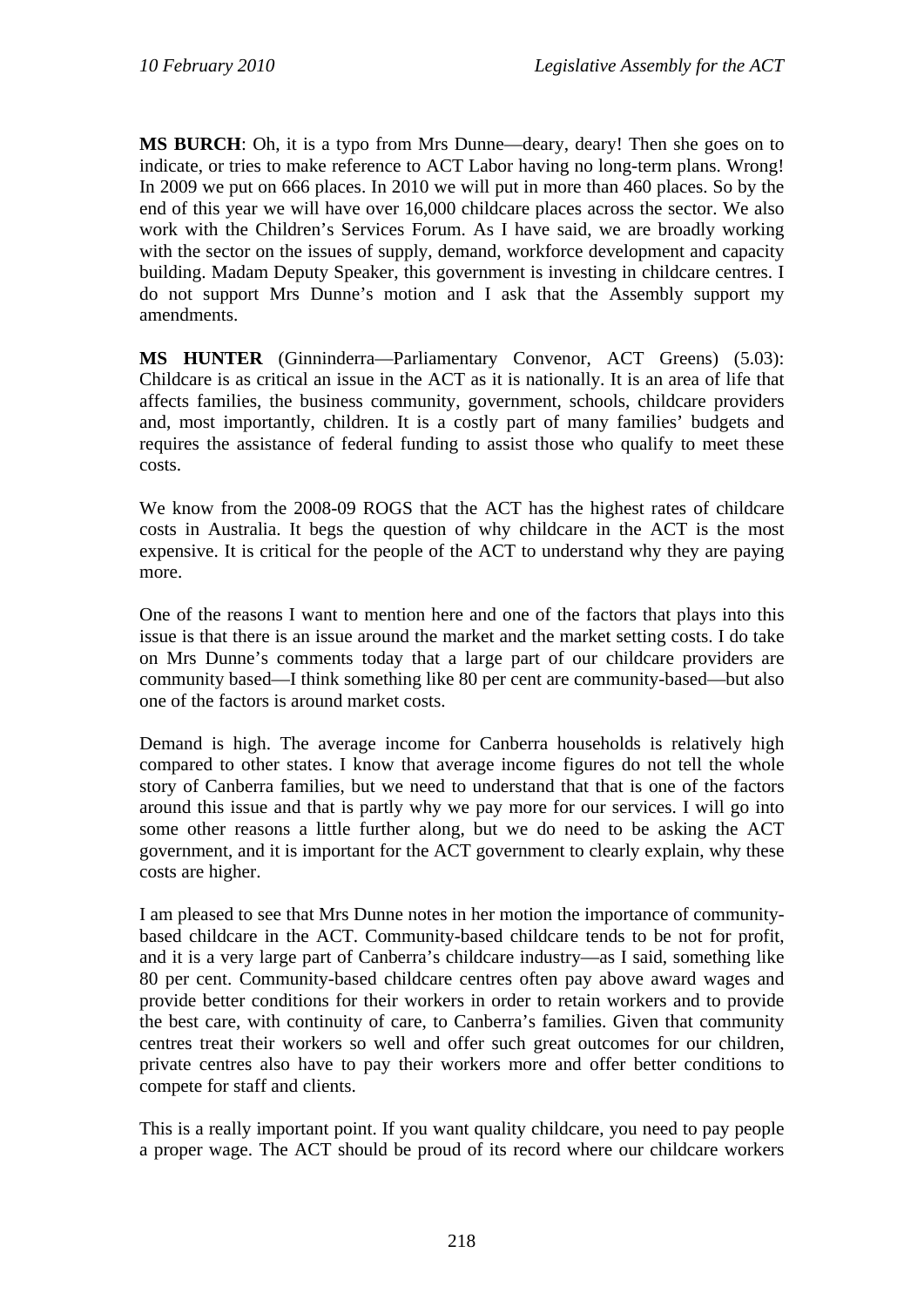are better paid than many other jurisdictions. Of course, there is still a long way to go to address workforce shortages, and pay and conditions for workers in the childcare sector. There are ongoing federal campaigns being run by groups—one of them of course is the Liquor, Hospitality and Miscellaneous Union—to push for improvements in these areas.

We also need to ensure that there is a strong and ongoing commitment from childcare providers, whether private or community-based, to continuing professional development and training of their workers. This allows the development of a strong and robust industry that allows workers to grow and develop and follow their chosen career path.

Better pay and conditions for childcare workers is vital and welcome, but is another reason why the costs for childcare in the ACT can be seen as higher than in other jurisdictions. For many parents—this is a really important point—there is the issue of quality. Of course, that comes out first when you are choosing a childcare centre for your child. "Is this providing the best quality care for my child?"

The ACT government has little control over childcare costs. Ms Burch has put those points out there, around the fact that these are businesses. Whether they are full profits that need to return a profit to the company or whether they are community based and need to cover the costs of operating, it is not the government's role to walk in and tell them how much to charge each parent. But the government does play a role in regulation, and therefore compliance costs are an area that may need some investigation.

There is a whole section in the Children and Young People Act that deals with childcare, monitoring of childcare, and regulations and so forth that need to be met by childcare centres. This is also important if we are going to go to the health and safety issues and the quality of childcare that is provided here in the territory. But maybe we do need to be going back to ensure that that is not putting too much of a burden on our childcare centres.

The ACT government cannot legislate as to how much childcare providers charge for their service, as I said. They can, however, look at the role they play in childcare provision and investigate options for bringing costs down. The federal government also play a role here. They need to do more to address high costs, high demand and skill shortages in the industry. I would encourage Minister Burch to lobby her federal counterparts to make any necessary improvements.

As we all know, childcare is a massive part of early childhood development in order to strengthen social and emotional connections as well as intellectual development. A recent research paper on the Department of Education, Employment and Workplace Relations website states:

Brain research shows us that, from birth to five years, children already have most of the physical brain capacity they need. We now know that significant learning and brain growth occurs during infancy.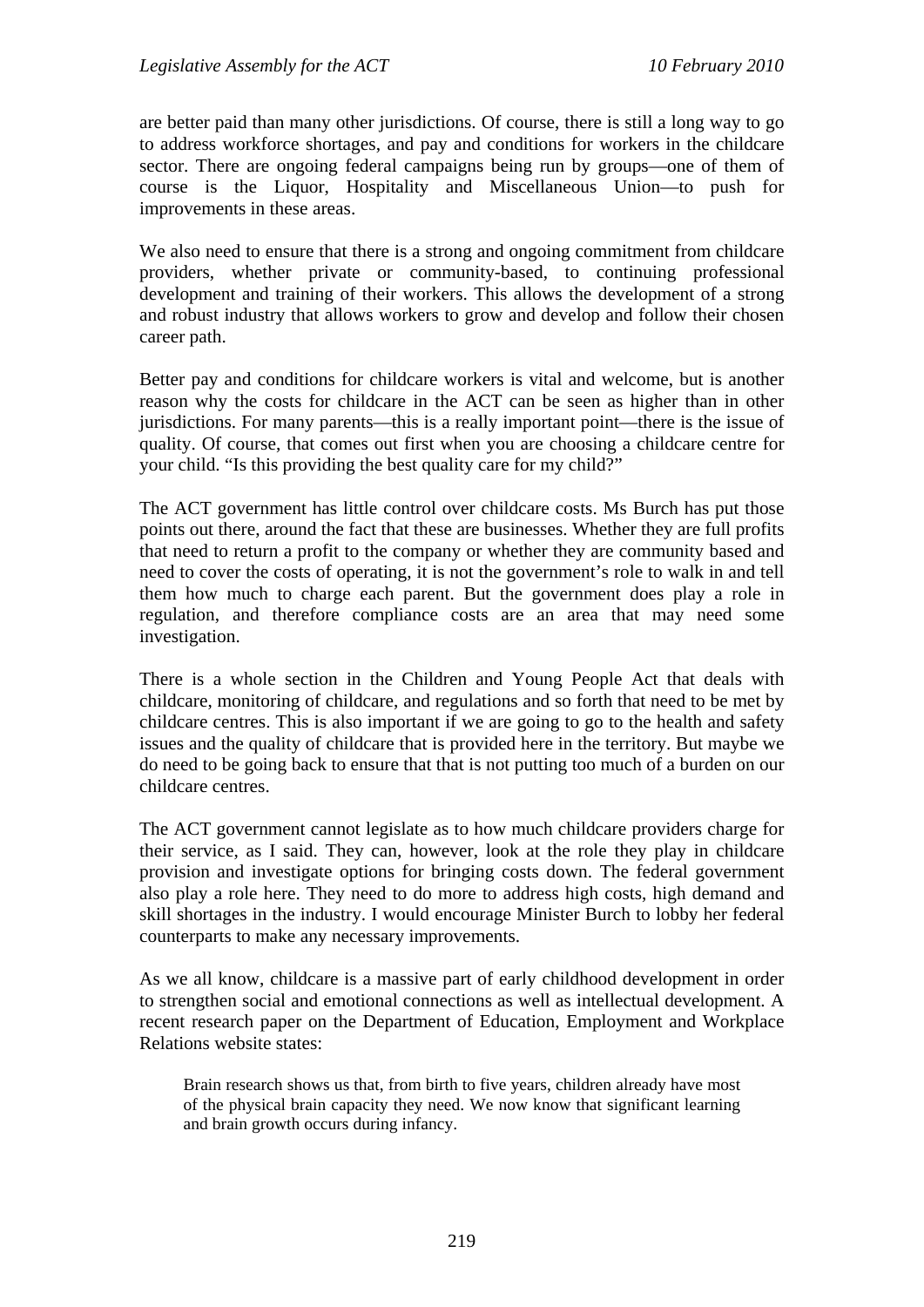Play is widely recognised as a vital tool in engaging young minds. The research paper states:

Recent research has shown that interactions between children and staff that are based on sustained, shared thinking within play-based programs maximise children's learning outcomes.

So childcare centres are an invaluable tool in assisting in the development and wellbeing of our children in the formative early childhood years. Therefore it is important that childcare centres are secure in their accommodation and can offer the same security to their staff and to the families they serve. Ensuring that play schools, playgroups, childcare centres and preschools all have certainty and stability in their long-term accommodation is important to allow communities to develop in and around these services.

Parents are always attempting to juggle the balance between work, life and family and what is in the best interest of their children. This is particularly important when we talk about the place where their child is being taken care of in their absence. We know that parents want a caring, supportive and stable environment integrated with highquality appropriate education programs. It is difficult to make commitments for the future when the long-term viability of the accommodation of the childcare centre, play school or preschool may be under threat.

Gumnut Place Child Care Centre is one example where uncertainty about the future of the accommodation has raised concerns for staff, parents, children and the community at large. It is important that we plan not only for the future of Gumnut Place but beyond this, to ensure securing consistent tenancies for all childcare and early childhood education providers. In recent weeks, I wrote to Minister Burch on the issue of future accommodation for Gumnut Place, and I look forward to her response.

Upon election to the Assembly, we had several organisations approach the ACT Greens for assistance to resolve similar issues. Given these approaches, item 9.2 in the ALP-Greens parliamentary agreement is about "providing space for all playschools and playgroups in ACT government facilities by February 2009". This was achieved.

While it may appear at first that there is not a huge problem for the ACT community, it is important to understand that to the affected families and children it is an incredibly important issue that needs to be addressed. The ACT Greens are pleased to report that in the case of the Inner North Playschool, amongst others, new community facilities were found to house these important services.

It is also very important that we provide suitable accommodation that provides certainty to everyone. In the case of the French-Australian Preschool, I made representations to the former minister for children and young people and I am pleased to see that a solution has been found for this preschool.

I agree with Mrs Dunne that childcare is vitally important for our community. I agree with Mrs Dunne that ROGS does raise an interesting issue about the costs of childcare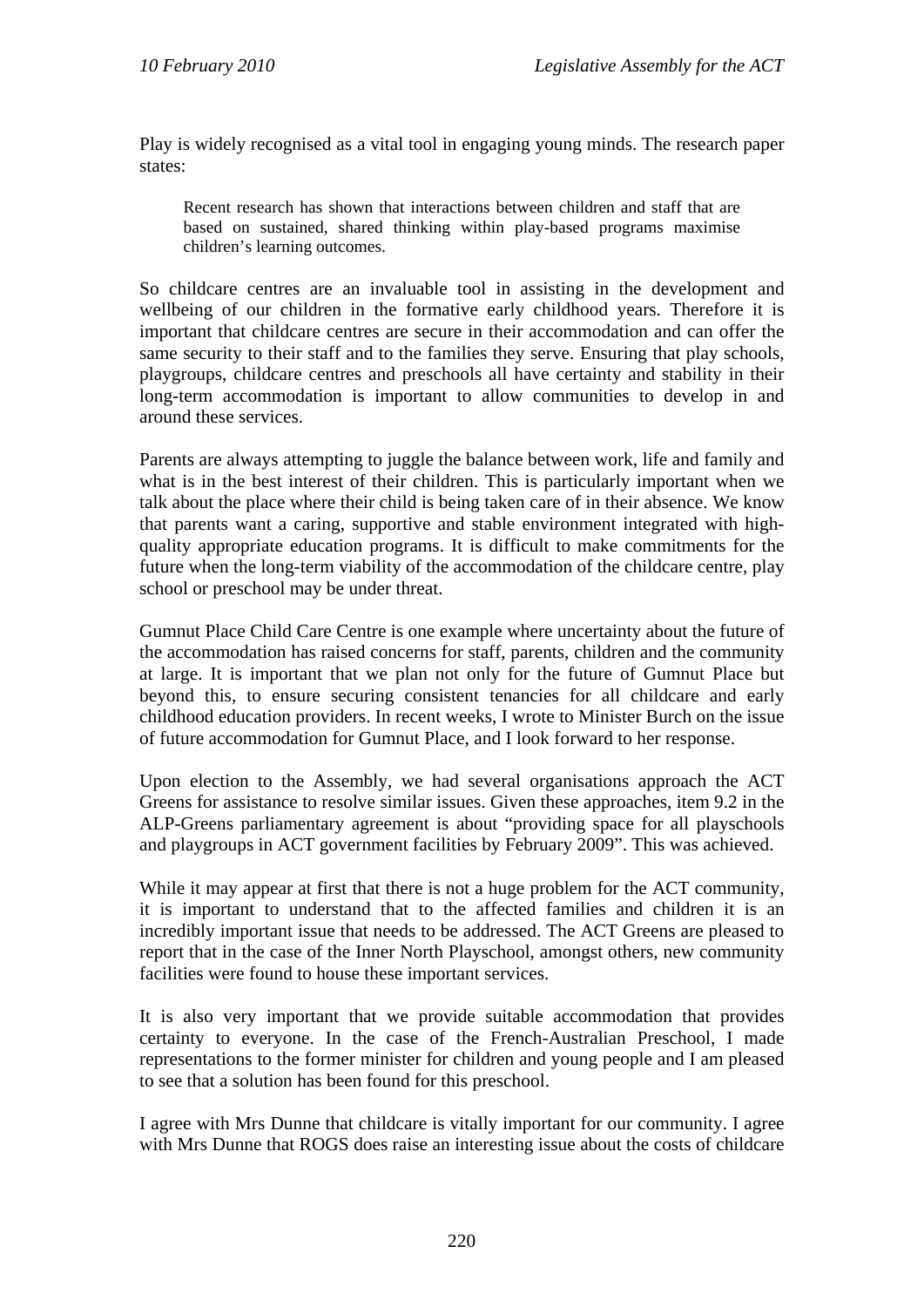for Canberra families. I agree with Mrs Dunne that the accommodation problems for Gumnut Place centre are concerning and that the ACT government should be working to assist Gumnut Place to find alternative accommodation and to reassure families and staff about the future of accommodation and therefore the viability of the centre.

I will, however, be supporting the amendments put forward by Minister Burch to this motion, because I believe that the amendments focus the motion to achieve the important outcomes of explaining the higher costs of childcare in the ACT and securing future accommodation for Gumnut Place. If Mrs Dunne actually looks at the amendments put forward, she will see that they achieve that important outcome of the explanation of the costs and the importance of finding a secure home for Gumnut Place.

The ACT government cannot tackle the issue of childcare costs alone. They need to be lobbying their federal counterparts. Mrs Dunne raised the issue of the staff-child ratio that will be brought in and the implication for costs. It does go to the quality. When I have been out in my electorate, I have had people come up to me and say, "Please ensure that goes through, because there is nothing more important than ensuring the quality of childcare for our children." Of course, that is going to have a cost implication, and we need to be looking at that. We need to be looking to the federal government to provide further assistance not just to the ACT but to all states and territories.

I also need to pick up on the issue of portable long service leave. It goes again to the heart of what workforce we want in our childcare centres. We need to be properly supporting that workforce. We need to be properly paying them. It is just not good enough to be saying that they should be on some sort of poverty wage looking after children. If we want to have a good-quality system, we need to ensure that we look after that workforce.

I know that the ACT government have said that they would work towards solutions for Gumnut. In her amendment  $(2)(e)$ , the minister ensures that "assistance is provided to … find a suitable facility for childcare centres in need of alternative accommodation". The amendments also clearly talk about explaining to Gumnut Place why this situation has arisen and providing clarity to Gumnut Place about the government's support of the centre in finding alternative accommodation.

I would say that we have a former school site in the Belconnen area at the moment. Many of our former school sites are now vibrant hubs across the ACT, providing much-needed accommodation to community organisations, whether they be arts organisations, wellbeing organisations or organisations providing services to the vulnerable and needy in the city. They also can be places that could have a community-based childcare centre as well. In the Ginninderra electorate, in the Belconnen area, we have the former Flynn primary school. I would suggest to the minister that that may be a very good place to be looking—to see whether Gumnut could be accommodated somewhere like the former Flynn primary school.

I will be monitoring this case and others like it, and I will continue to monitor the skill shortages and high costs of childcare in Canberra.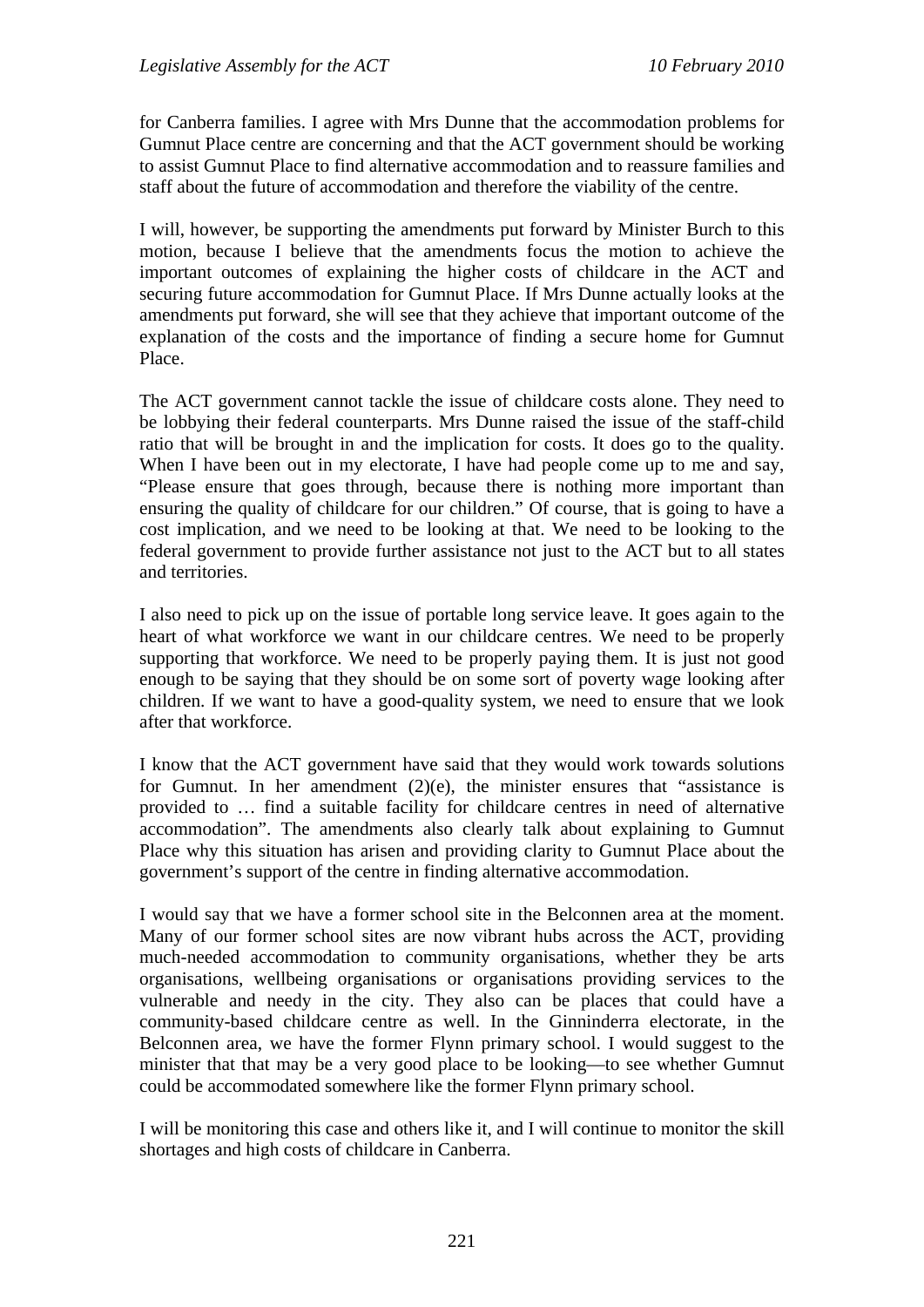This motion calls for the government to explain the current situation and to act to improve things in the future. I urge the minister to do so. I feel that the amendments do not undermine the intent that was put forward today by Mrs Dunne in her motion.

I believe that, by the passing of the amendments, through this amended motion, we will get to see some results. I would expect to see those results sooner rather than later. The one around childcare costs is a far more complex issue and involves different layers, or tiers, of government. It does involve the federal government. But certainly one that is a very local issue is that ongoing importance to ensure that we do provide accommodation for childcare, play schools, playgroups and preschools.

All of us in this place need to have a commitment to providing early childhood education and care that are of the highest quality. It is the best thing that we can do for our children here in the ACT.

**MR COE** (Ginninderra) (5.17): I fully support the motion moved by Mrs Dunne on the Gumnut Place Child Care Centre. It is a great disappointment that it has come to this.

Before I get into what I am going to say, I would to acknowledge that Amanda Ronald, the chairperson of the Gumnut committee, is here today. The work that she and her committee have done is outstanding. It is a shame that a volunteer board of directors should have to work so hard to maintain the good work they are doing already.

When you look at the benefits that Gumnut provides to the Belconnen community and the broader Canberra community, it is quite amazing. They have got 12 full-time staff, 80 kids and about 50 families—let alone the grandparents. And on and on.

The benefits that such a community centre brings are absolutely amazing. Yet here we have a government that is presented with a pretty simple problem when it comes down to it. The government needs only to provide a classroom or two and the whole problem is fixed. It is my understanding that the Evatt school is not even at capacity and there may even be spare classrooms there, so there could well be a solution very close to home. Yet here you have the Chief Minister and the minister, Joy Burch, dragging their feet and refusing to cooperate.

This is very much a local issue as well as an ACT-wide issue. It is indicative of how this government acts on the whole. Given that it is a local issue, it is worth noting what some of the local members have said about this and what some of the potential local members have said about it.

People who know me well and know how I organise my stuff know that I have quite a collection of literature from the past four or five ACT elections. I could have gone back to the 1995, 1998, 2001 and 2004 folders, but I did not. I just ventured into the 2008 folder.

**Mr Seselja**: That is recent.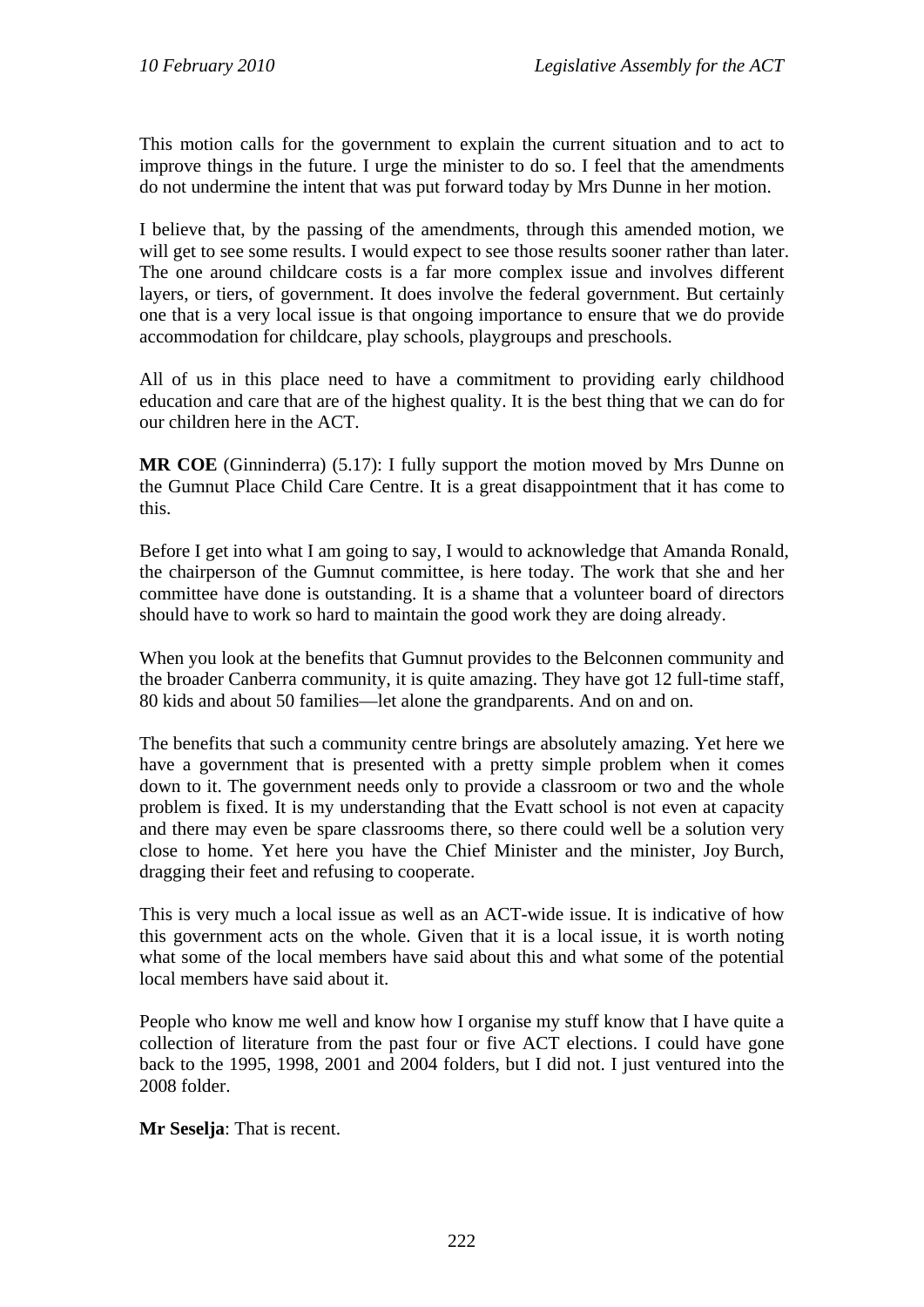**MR COE**: It is recent. It is interesting. I reckon I have got what must be pretty close to a full sample of every candidate's stuff, including that of the Deputy Speaker, Ms Porter. It is interesting. Not much appears in our literature about childcare—not much at all: that is very interesting, but that is all right, that is okay, because that is made up for by some of the other candidates—with the exception, perhaps, of Chris Bourke.

Chris Bourke was the dentist who ran his campaign a little on the quiet side but still did put out a few bits of literature. Unfortunately, there was nothing there about childcare. However, perhaps in his favour, the old childcare might get a good run in preselection documents there and he might be able to sway some of the delegates, perhaps the national executive, when they choose a candidate here in Fraser.

Mr Stanhope, too, did not mention any childcare bits and pieces in his literature mainly because there was no literature from Mr Stanhope. He was not exactly the most popular man in October 2008. Quite frankly, when your vote goes from 22,000 down to 13,000, you have got to ask a question, don't you? You have got to ask the question, "Do people want to see my face in their mailbox?" The answer usually is a big no.

**MADAM DEPUTY SPEAKER**: Mr Coe, can you stick to the subject of the amendment to the motion.

**MR COE**: I am very much on this, because it is all about local issues and it is all about local solutions.

Ms Burch knows the issue; she even sympathises. That is great; that is wonderful. But what would be better would be for her to use her ministerial powers and actually solve this problem. I do not think it would take too much time and it would not take too much thinking. She has the power to solve it, yet she cannot or she will not. If she was here, perhaps she would be able to respond, but of course she is not.

Let me go back to the literature, the 2008 election campaign literature. Adina Cirson put out a lovely flyer. It was a bit branded by the Labor Party; I hope the discretionary office allowance did not pay for this, because it is actually from Wayne Berry. Wayne Berry has a co-branded piece here with Adina Cirson. One of the things that she is particularly interested in is high-quality, accessible and affordable childcare. Is that not exactly what Gumnut is providing? That is exactly what it is—exactly. Here we have the Labor Party, which Adina and Wayne are very much a part of, saying no.

When Mr Stanhope goes in six or seven months time as everyone expects, and perhaps Adina comes into this place on the count back, I wonder whether she will be waving this around like Neville Chamberlain did in 1939, saying, "This is it."

**Mrs Dunne**: Quality childcare in our time.

**MR COE**: That is right: quality childcare in our time—and affordable. Maybe not. Maybe not, if Gumnut does not quite get to last beyond the two or three months if she is in the Assembly after September.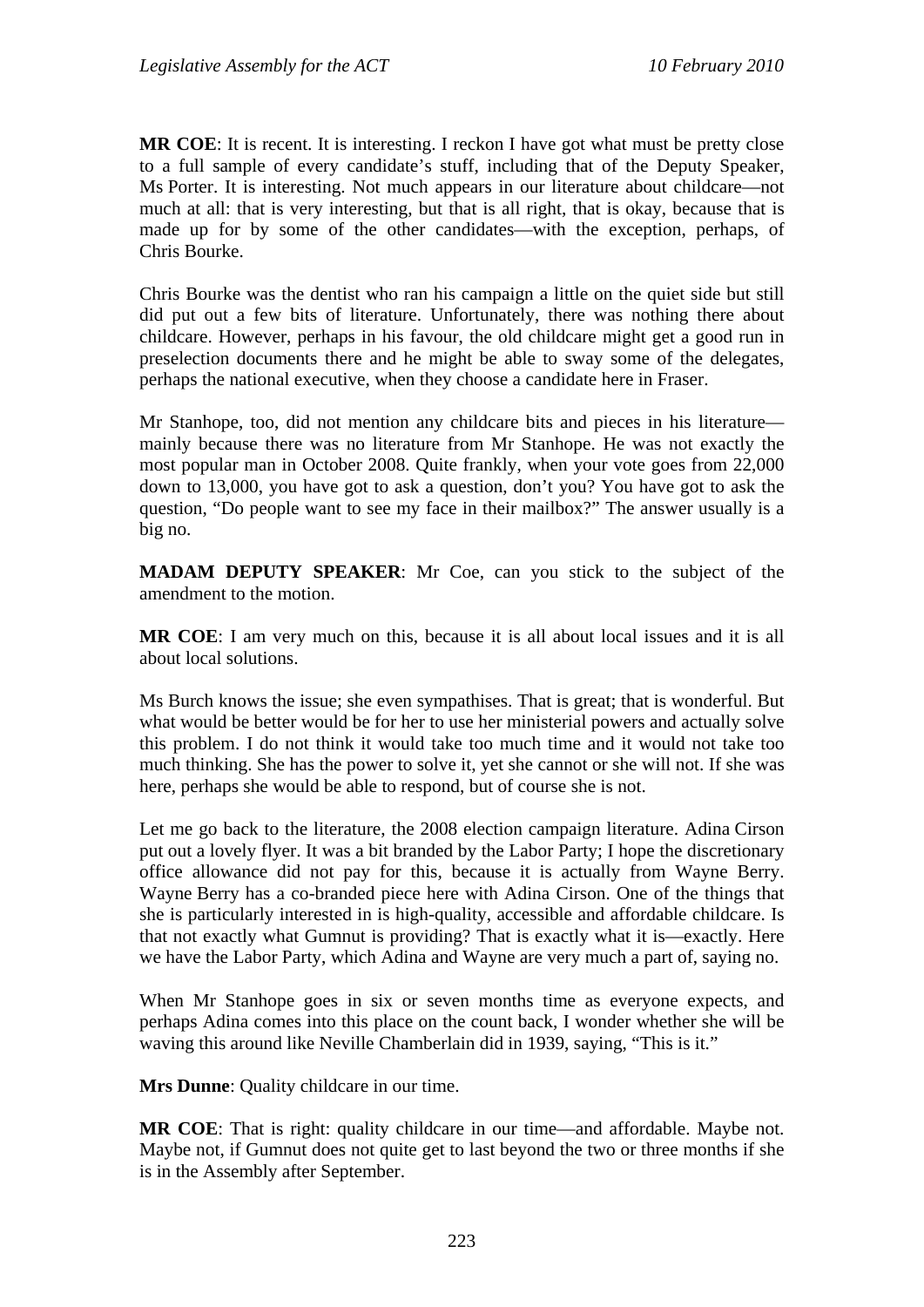Then there is the other candidate, who is probably more likely to win that count back, and that is Dave Peebles. Dave Peebles gave childcare a pretty big mention in most of his literature. Everyone probably saw these DLs. They say, "Helping working families with affordable housing and childcare". Every household in the electorate got that about 11 times, so he made that point, I think. It was also on his website: "I am strongly committed to policies that will promote affordable housing, and that will make life for families a little easier, for example, by providing excellent child care services". Where does this fit into the Labor Party's plans to shut down Gumnut? He did not quite articulate that in his website.

Nor did he articulate that in his newsletters. Some people would have seen the *Page Times*, the *Belconnen Times*, the *Nicholls Times*, the *Higgins Times* or the *Charnwood Times*. You may think that they are actually six or seven different pieces. No; afraid not. The only thing that is different is really the title. The old syndication has worked pretty nicely for old Dave when it comes to printing these. One thing that is common in each of these—other than the word "*Times*"—is "Helping working families with affordable housing and childcare". And:

The Government—

the ACT Stanhope Labor government; they do not mention Jon Stanhope here, though—

has also invested in improving childcare facilities to help working families. "I know from my own family's experience how important quality childcare facilities are to working families", said Dave.

That was in his own newsletter. He said that again in the *Belconnen Times*; he said it again in the *Nicholls Times*; he said it again in the *Higgins Times*; and he said it again in the *Charnwood Times*.

**Mrs Dunne**: Why is Nicholls full colour and Charnwood only black and white?

**MR COE**: That is a very good point. How does he rate these suburbs? I think you can pretty much work out Dave's strategy by whether he went for the high gloss for the suburb or the low gloss and whether he went for the old Gestetner or whether he went for high quality, probably 150 gsm, and spent a few hundred bucks in Nicholls and the *Belconnen Times*. What it does say is that perhaps they were more interested in politics than policy. Perhaps he was more interested in targeting Labor votes in Nicholls and in Belconnen than in Charnwood, Page or Higgins.

More importantly, it shows that the Labor Party is not at all committed to childcare. This is a pretty easy one for the government. Here you have someone other than government delivering a service which everyone seems to love and they do not have to do anything about it. Yet somehow they manage to stuff it up. Only Stanhope Labor has this ability.

I am not sure whether Ms Burch has learnt from her fellow right factional colleague Andrew Barr how to be arrogant on these sorts of things and how to drag her feet and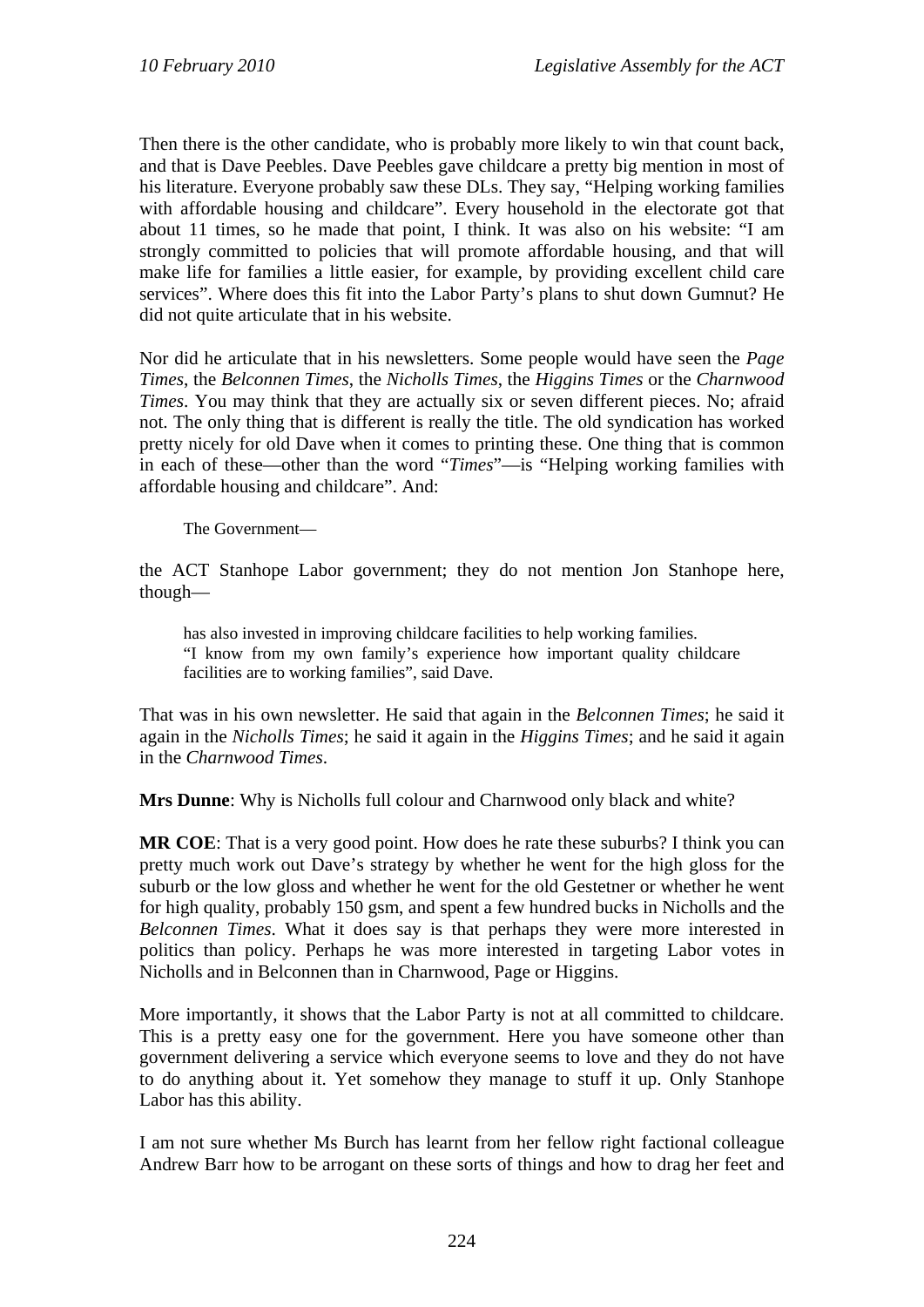refuse to budge. But here is an opportunity for Ms Burch to actually stand up and say, "Let's find a solution and let's find it quickly," so that in a year's time Gumnut will be open and for the 12 months leading up to that time there will be some certainty.

Instead, there are 50 families in Belconnen that are anxious about their kids' futures, that are currently calling around and trying to look at other options for childcare. Again, that puts more stress on the actual child and the actual family. It puts stress on the staff. What happens to the staff in the next 12 months if they get offered a job in two months or three months? Quite frankly, if I was in their position I would be very tempted to take it, because there is no certainty.

There are a lot of questions that need to be answered and a lot of people and families at stake. The minister has an opportunity to resolve the matter, yet her stubbornness is seemingly insurmountable.

**MRS DUNNE** (Ginninderra) (5.27): I want to dwell on the amendment that Ms Burch has put forward, which the Liberal Party will be opposing. It is interesting to see that Ms Burch has learnt a few lessons from her colleagues in relation to amendments that when a motion comes forward the first thing you have to do is delete all words after "that" and substitute your own words. Ms Burch, in substituting your own words, you are supposed to nullify all the things that were in the original motion. It is interesting to look at subparagraphs  $(1)(a)$ ,  $(b)$ ,  $(c)$  and  $(d)$  of Ms Burch's amendment as they are somewhat similar to the sentiments in the original motion. She also calls on her own government to do something. That is in there as well.

Now we get to the nitty-gritty part. Paragraph (2) of the motion requires the Stanhope government and Ms Burch in particular, as the minister responsible for childcare, to do something for the people at the Gumnut childcare centre. First of all, she has to explain why they need to go. Mr Coe has touched on this issue. They have been told that they need to go, but there has been no explanation given. In fact, in November last year the Gumnut childcare centre wrote to Ms Burch—I have a copy of the letter here and I would be happy to table it—after Ms Burch wrote to them on 25 November. I am sorry, there was a mistake in our press release; we put 25 October rather than 25 November. However, that does not nullify the fact that you gave them short shrift; your letter gave them short shrift.

When they responded to you, they asked you a series of questions which to this day go unanswered. Ms Burch has not answered that letter. She says she has taken it on notice. It will be a long time, it seems, before they get an answer. Today we are seeing Ms Burch trying to squib the whole thing. She does not want to provide a service to the Gumnut childcare centre. She does not want to provide them with certainty.

**Ms Burch**: No. So you'd rather displace the preschool children and leave Gumnut in place? Is that your answer, Mrs Dunne?

**MADAM ASSISTANT SPEAKER** (Ms Le Couteur): Mrs Dunne has the floor.

**MRS DUNNE**: Thank you, Madam Assistant Speaker. There has been no explanation as to why there is suddenly a need to take over the preschool places at Evatt, which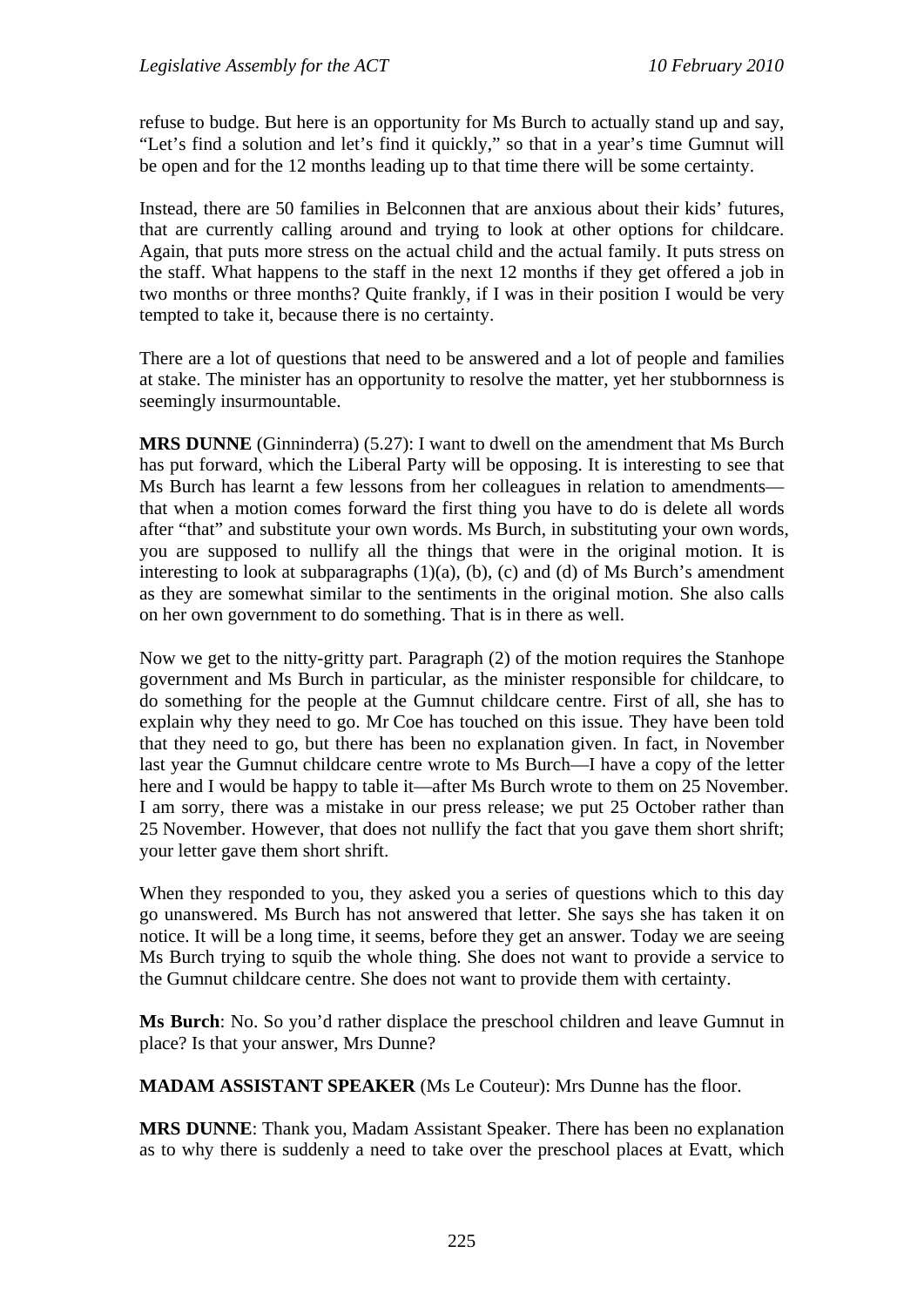have been vacant for 17 years. Some of my children attended the Evatt preschool. For 17 years that has been run as a single-stream preschool. It is yet to be demonstrated to this place—there has been an assertion by this minister—or to the parents of Gumnut that there is an urgent need and that that urgent need cannot be accommodated in the Evatt primary school, where I understand there are empty classrooms. Those issues have not been addressed by the minister for education or the minister responsible for childcare. They have not been addressed here today. She has simply asserted something. Asserting something does not substantiate it and it does not give an explanation to the Gumnut parents.

In addition to that, Ms Burch's amendment squibs it all the way along the line. Providing clarity is not what they ask for. They know what their situation is. They know that if things do not change, at the end of this year there will be no Gumnut Place because there will be no accommodation for them. They know that 80 children—50 families, 35 places—and 12 people in employment will not be working or occupying places at the Gumnut childcare centre in Evatt because it will not be viable.

The other thing we know is that the Gumnut childcare community board made a specific request to the minister which she has knocked back. This is a request that Gumnut childcare centre made to me and Minister Barr in 2006 because they knew back in 2006 that they would come under pressure with the closure of preschools around them. They have asked for clarity time and again. I made representations to Mr Barr on this subject. As recently as November last year they were making representations to the minister asking if they could have McKellar preschool, which is vacant, and they were told no. The only definitive thing that this minister has told them is that one of the options that they found for themselves and put forward has been knocked back by this minister.

There is no guarantee in this amendment today that Ms Burch and her department will do anything more than continue to knock back the Gumnut Place childcare centre at Evatt. There is no guarantee, because what she is going to do is "provide clarity". We know what their situation is. They are in a very difficult place. They do not have options. "Continue to investigate options" is not "find an option". That is looking at them and going, "Not really very convenient; we won't do it." As to any attempt to find suitable accommodation, there is no commitment in Ms Burch's amendment to the people of Gumnut. My motion sought to provide certainty so that they could come away from here today knowing that the ACT Legislative Assembly was standing behind them and that they would have accommodation come the end of the year.

These are weasel words from Ms Burch. Ms Hunter has signed up to those weasel words. She has sold out the people of Gumnut again. The message when I talked to the Gumnut parents was that they went to see the Greens about this issue. The Greens' initial response was to say, "If the government has made that decision, we can't do anything about it." They just roll over every time. What they were asked to do today—

**Ms Hunter**: On a point of order, Mr Speaker—

**MR SPEAKER**: Stop the clock, please.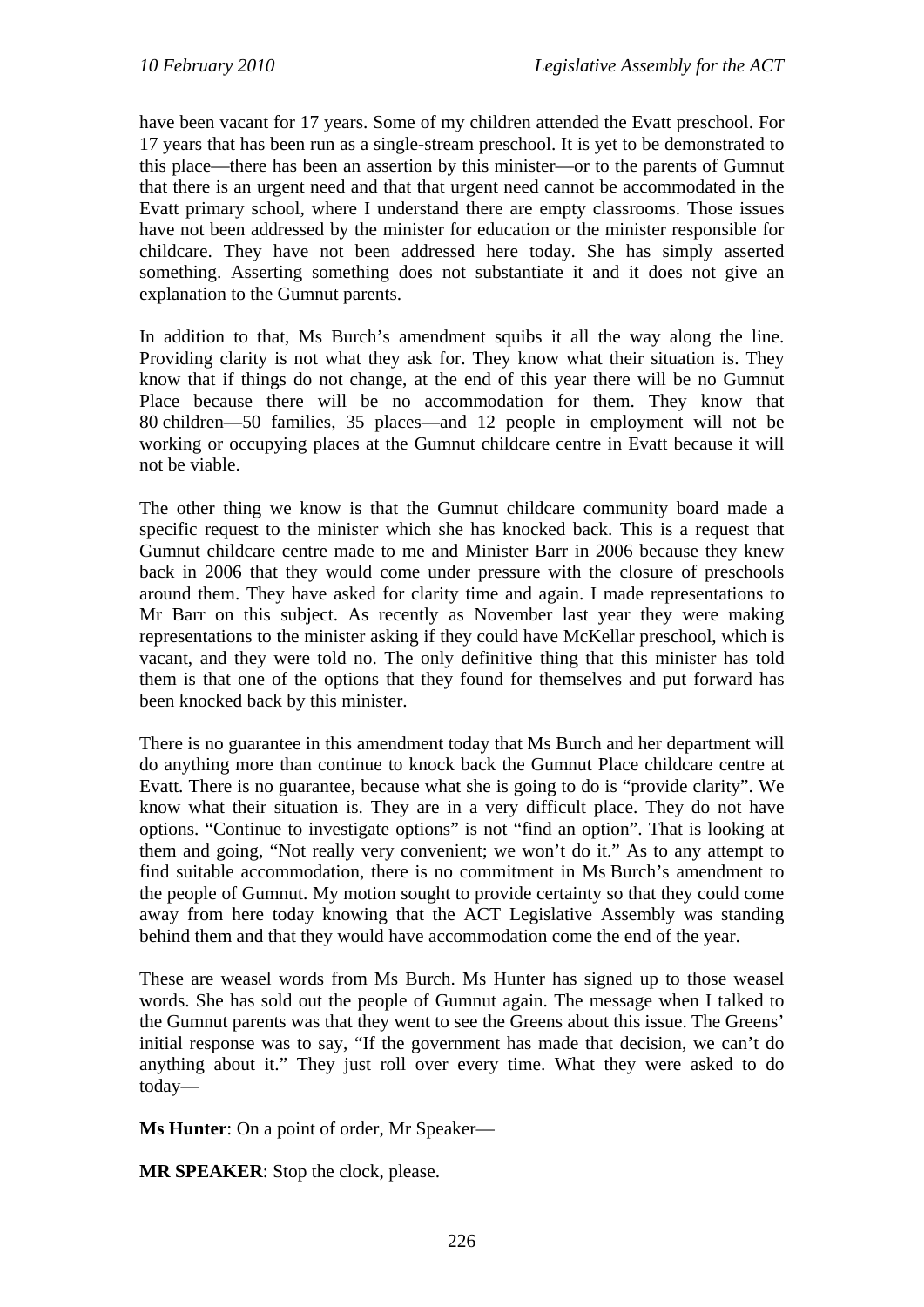**Ms Hunter**: I would ask Mrs Dunne to withdraw the statement she just made about a meeting that never took place. It is just untrue.

**MR SPEAKER**: I am sorry, Ms Hunter, I was being distracted. Can you repeat your point of order?

**Ms Hunter**: It is a point of order that Mrs Dunne has just made a statement about a meeting that did not happen. She has put that on the record. I would like her to correct the record.

## **MR SPEAKER**: Mrs Dunne?

**MRS DUNNE**: On the point of order, I can be asked to withdraw things if they are unparliamentary or disorderly. I repeated an assertion that was made to me. Ms Hunter can stand up and correct the record. I will give her leave if she wishes to, but the point of order does not stand. I have not said anything which is disorderly.

**MR SPEAKER**: There is no point of order, Ms Hunter. If you wish to put that on the record later on, you can make a personal explanation under standing order 46.

**Ms Hunter**: Thank you, Mr Speaker.

**MR SPEAKER**: Mrs Dunne, the clock will start again now.

**MRS DUNNE**: Thank you, Mr Speaker. The situation we have today is that Ms Hunter has sold out the people of her electorate. She gave a speech about the importance of childcare and for the first 10 minutes or so she was getting about 7½ or eight out of 10 for a reasonable understanding of what is going on in the childcare centre. But when it comes to the nitty-gritty, she fails. She has rolled over. Why? This is the Labor Party. These are the people who said that they would sit on the crossbench and provide third-party insurance, that they would make sure things were done right and were done fairly. I tell you here today, Mr Speaker, that the Greens have sold out my constituents. I say to the people at Gumnut Place in Evatt that, if they thought they had third-party insurance, the policy has just gone bust.

We will not be supporting the amendment before us today. I will do my utmost to ensure that when this passes phrases like "providing clarity" and "continuing to investigate" result in bricks and mortar for Gumnut Place and that those bricks and mortar are found very soon. If they do not, this childcare centre will wither on the vine. It will wither on the vine because Ms Burch and Ms Hunter collaborated together to ensure that that happened.

**MS PORTER** (Ginninderra) (5.38): I will be supporting Ms Burch's amendment; I will not be supporting Mrs Dunne's motion, which I am sure is no surprise to Mrs Dunne. In relation to the specific matter that Mrs Dunne has referred to—that is, the Gumnut centre—Ms Burch has explained that initiatives and discussions and assistance are being provided by the department, working closely with Gumnut, to explore alternatives and suitable locations. I am confident from my discussions with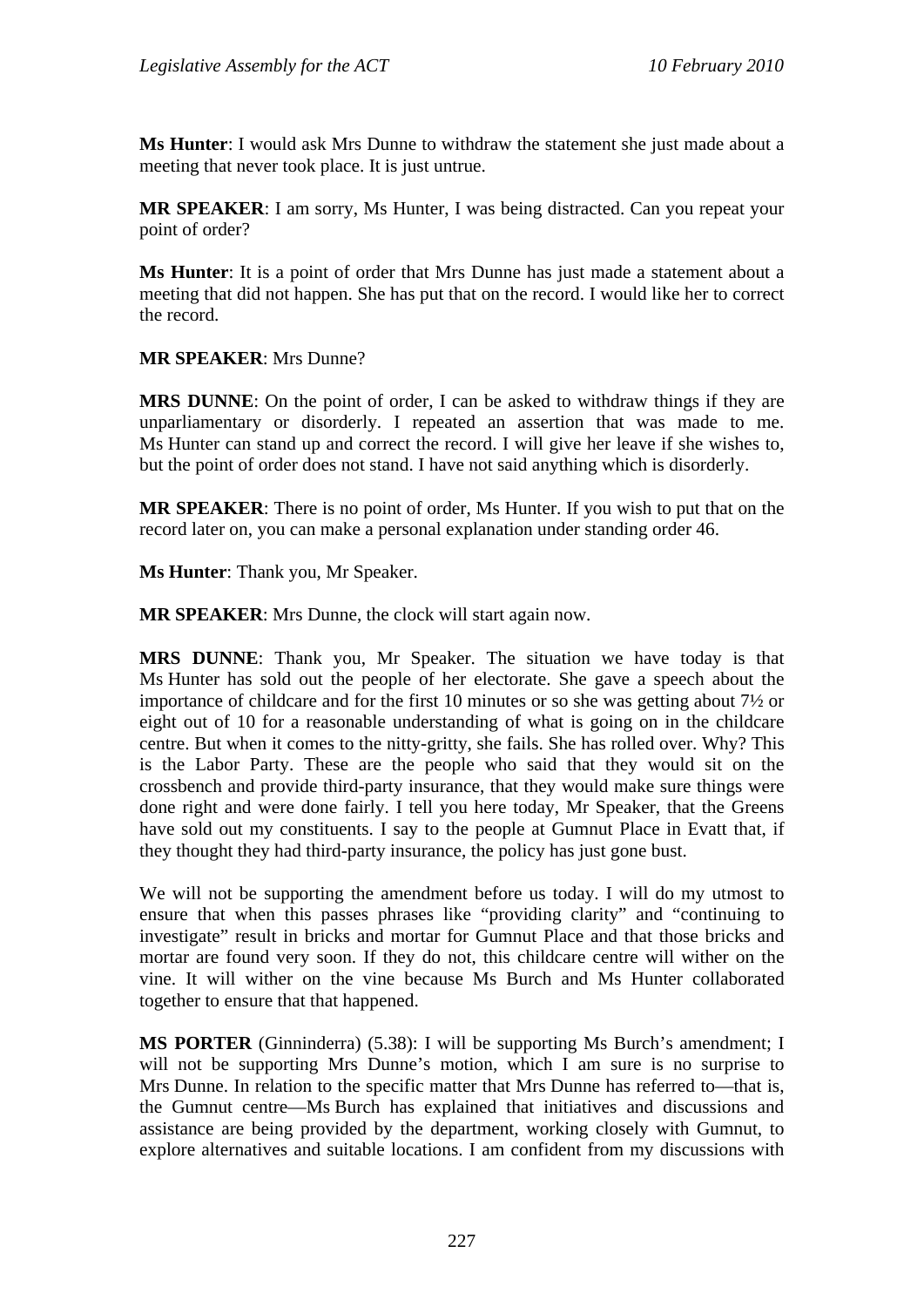her and with her office that the children and families who attend Gumnut will be found alternative accommodation in the near future.

I am very pleased to be able to speak to this amendment. Quality early education and care is vital to the future of ACT's children. Some of my own grandchildren have been or are in receipt of childcare services, and I know how important it is for my son and daughter and my stepdaughter to get high quality and reliable childcare services for their children.

When issues of childcare arise, it is important to understand the local sector that is providing these services for our children. It is my understanding that there are 248 licensed childcare services in the ACT. Of these, 243 provide centre-based care and include long day care, independent preschools, playschools and school aged children. A further five licensed services are family day care schemes. The opening of licensed childcare services continues, and 11 new services opened last year.

In addition, there are 70 government and non-government preschools providing early childhood education and care in the ACT. In the ACT, 80 per cent of licensed childcare services are community based. Community services are the backbone of the childcare sector, and their commitment to children and families is extremely important to families and the community as a whole.

I have got quite a bit of experience in this sector. When I first arrived in the ACT I worked in the childcare sector where I was in charge of the babies area of a community-based service. Subsequently, for a number of years my office was located in the same building as the Tuggeranong office of the then Childcare Services, now Community Services, therefore I have firsthand experience of this sector.

The 248 licensed childcare services provide 15,588 licensed childcare places across the ACT, and this includes family day care. Some 666 places became available in 2009, and an additional 463 new places are becoming available for 2010. It is estimated that approximately 2,200 staff are employed in the childcare sector in the ACT. So you can see that it is a very important sector in terms of employment. Mrs Dunne's sideways swipe—a not-so-subtle swipe—at the conditions of these employees and her scaremongering about the effect on fees is far from helpful, as Ms Hunter also alluded to.

Childcare is a large service sector. It provides many services across the ACT and many options for parents. The fees charged by licensed childcare centres, as Ms Burch has said a number of times, are set by providers of childcare services, not by the ACT government.

It is also pleasing to see that there has been a 30 per cent increase in the degree and diploma qualifications of staff working in ACT long day care during the past 12 months and an increase of 57 per cent in overall enrolments in CIT in children's services and programs. Before coming to this Assembly, I was the chair of an organisation formerly called TRACHS, which is training for health and community services. It has now been amalgamated and no longer exists under that name, but I saw first hand the results of this important work—that is, the considerable take-up of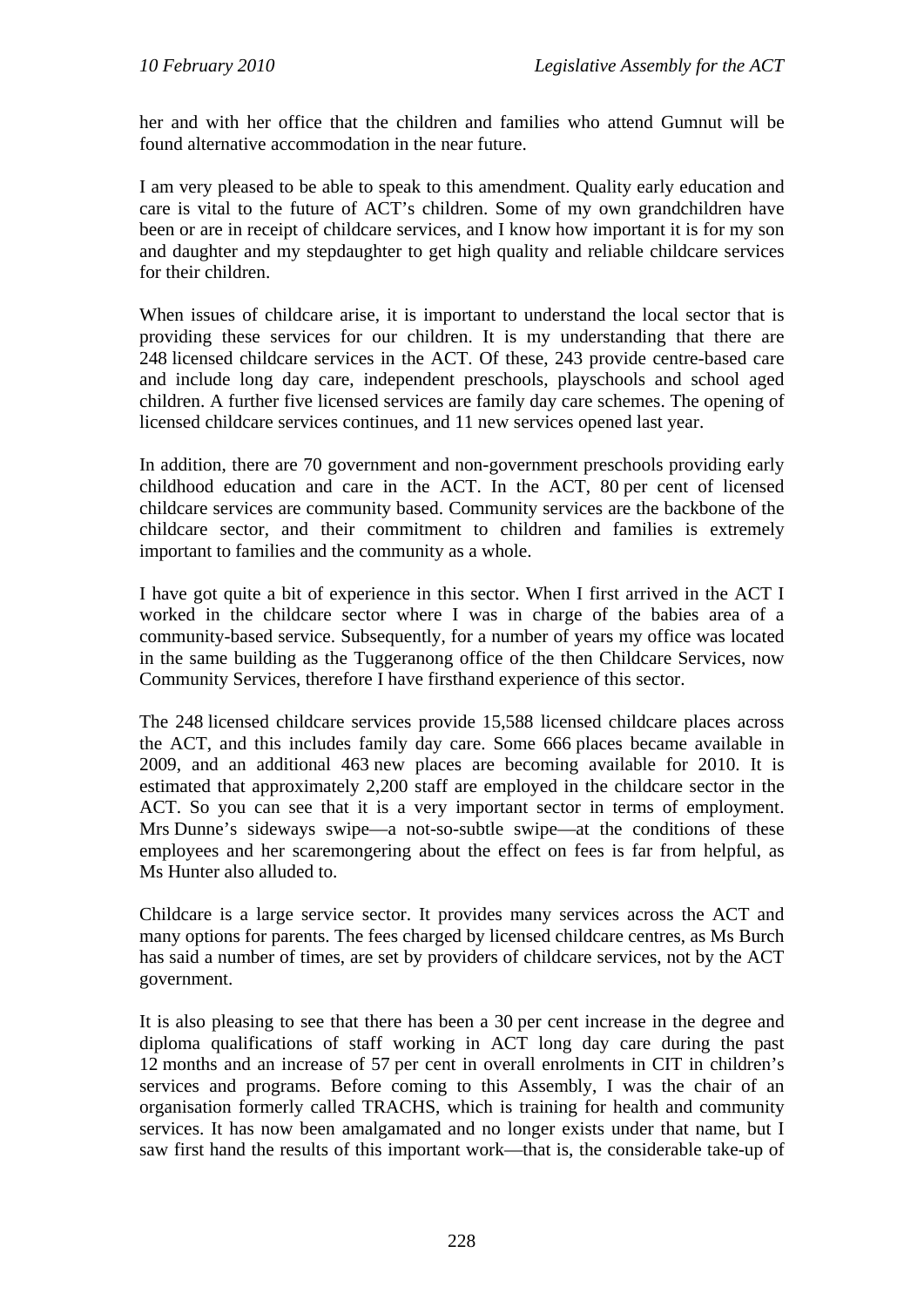training opportunities for childcare staff across the many different services that I have been describing and the resultant provision of quality childcare.

As Minister Burch has already stated, when looking at costs across all jurisdictions, it may initially appear that the ACT has high costs. But comparing like with like—that is, urban metropolitan cities with each other, such as Wollongong and Newcastle—the costs of childcare are very similar.

Planning for additional childcare centres is also market driven, based on population need and identified demand. As stated repeatedly by Minister Burch, the government regulates and monitors childcare services in accordance with licence conditions and with the relevant childcare standards. It does not set fees or provide childcare.

When discussing the provision of childcare services, the issue of quality is crucial, as I said before. Ms Hunter has also referred to that. The government is committed to the provision of quality childcare services and is investing heavily in early intervention, including the early childhood preschool services. This government is also participating in the national reforms in early childhood education and care. We have heard earlier from Minister Burch also about the importance of quality care and the ACT's success in this area.

The Council of Australian Governments endorsed major early childhood reforms on 2 July 2009, releasing *Investing in the early years—a national early childhood development strategy* and an early years learning framework. The national early childhood development strategy aims to improve the health, safety, early learning and wellbeing of Australia's children and spells out a vision that by 2020 all children can have the best possible start in life to create a better future for them and for the nation. The strategy is being supported by a new national quality agenda for early childhood development and care, to which the minister referred. This will further significantly lift the standard of care for our young children.

As part of the strategy, an early childhood education national partnership has also been agreed to by all governments, which focuses on providing universal access to 15 hours of preschool programs for all four-year-old children. A recent report written by early childhood experts titled *Childcare and early education in Australia* identified that this agenda was on the right track. Children who attended an early childhood program had better language skills than those who did not, and in groups where teachers were university qualified and more teacher-supported small group activities were offered, children had higher pro-social behaviour and fewer problem behaviours.

You all heard Ms Hunter refer to the importance of the childhood opportunities in those first early years of life. These are important initiatives which will ensure that children have access to the best childcare during the most important early years. These services complement other significant early interventions and prevention services provided by this government in conjunction with our community partners, such as child and family centres and family and support programs. We can talk, I am sure, for a long time about the success of our child and family centres, and I am looking forward to the establishment of one in west Belconnen.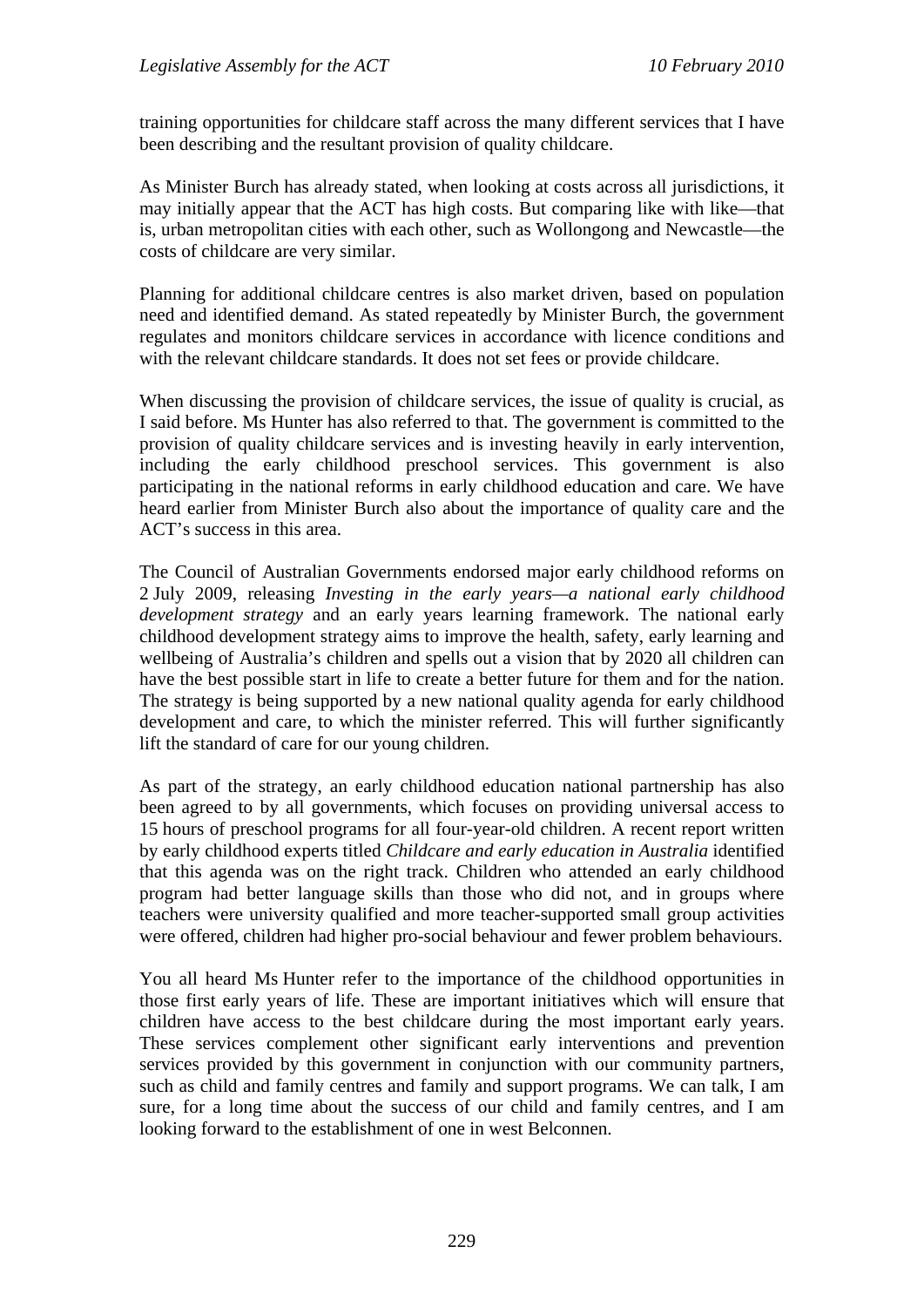Noes 4

I return to Mrs Dunne's reference to the Gumnut centre and say again that I am confident that the minister's department is working closely with Gumnut to explore alternatives and to find a suitable location for them. I am confident that this is going ahead. I support Ms Burch's amendment and not Mrs Dunne's motion.

Question put:

That **Ms Burch's** amendment be agreed to.

The Assembly voted*—*

|              | Ayes 9        |            |  |
|--------------|---------------|------------|--|
| Mr Barr      | Ms Hunter     | Mr Coe     |  |
| Ms Bresnan   | Ms Le Couteur | Mrs Dunne  |  |
| Ms Burch     | Ms Porter     | Mr Seselja |  |
| Mr Corbell   | Mr Rattenbury | Mr Smyth   |  |
| Ms Gallagher |               |            |  |

Question so resolved in the affirmative.

**MRS DUNNE** (Ginninderra) (5.52): It is an extremely disappointing day for the people of the Gumnut Place childcare centre that we have had this watering down of a motion, because what today was about was trying to provide certainty for these families. It does actually seem to show that Evatt's gumnuts really are under threat from the big bad banksia men and mean old Mrs Snake. What we have seen here today is that, collectively, the Greens and the Labor Party have taken what should be a simple process and made it difficult. They show that they are not working for the people of the ACT.

The Labor Party is really spending its time puffing itself up and talking about generalities, but when it comes to the crunch it is not prepared to work for the people of the ACT, for the people of Evatt, for the children who attend Gumnut Place childcare centre, for the parents who send their children there and for the 12 workers who work there. They have been aided and abetted in this by the Greens, who have sold out. They spend their time, again, talking in platitudinous ways about how important childcare is, how important it is that we have a community-based childcare service in the ACT, but when we are confronted with an individual community-based childcare centre, "No, we don't not want to help them."

This is typical of the Greens; we see it in everything. For years and years they talked about how they were in favour of urban infill, until there was urban infill in a particular place or a particular street—"Not that one; that's not right." It has been brought out here today; they are always in favour of things in general, but when it comes to the individual, practical circumstance, they always find an excuse why they back away. Here today, while they spoke in platitudinous terms about the importance of community-based, not-for-profit childcare centres and what great work these community organisations do and how we need to support them, when it comes to the crunch, Meredith Hunter and the Greens cannot support the Gumnut Place childcare centre, which is in her own electorate.

Ms Burch takes everything on notice. Ms Burch does not do anything of her own volition. We had an opportunity here today to ensure that Ms Burch did something for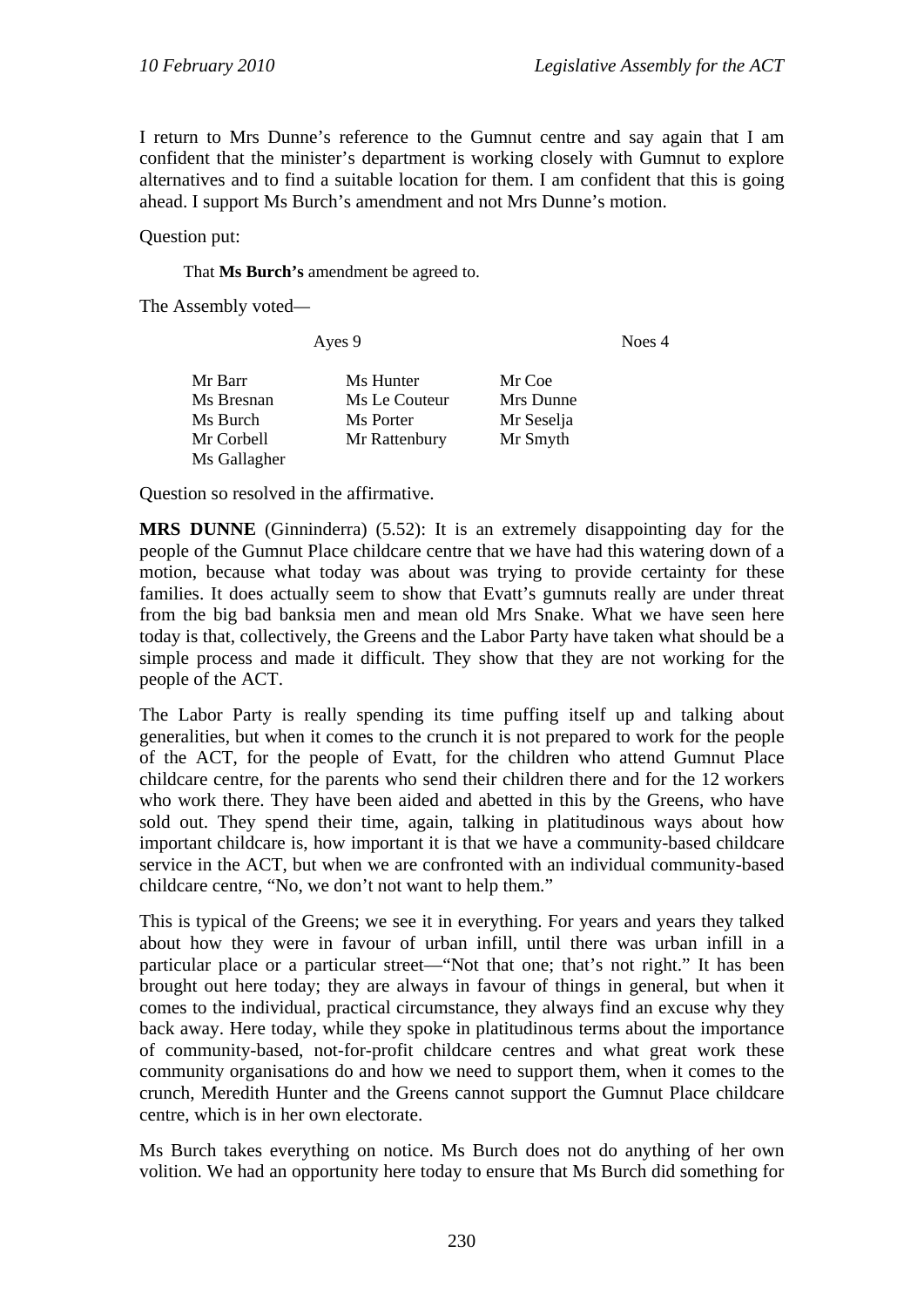the people of my electorate, the people of Ms Hunter's electorate, and the Greens squibbed it. If we get to the stage where people start leaving Gumnut childcare centre and, as Mr Coe said, the staff start getting poached, it will not be the fault of the Gumnut childcare centre, it will be the fault of Andrew Barr and Joy Burch and Meredith Hunter and her Green colleagues.

This is a very sad day for the people of the ACT who were looking for certainty in their childcare centre. We are looking for certainty in the childcare centre. Ms Burch, you were being asked to provide the children who go to Gumnut childcare centre with certainty; as much certainty as you are proposing to provide to children who may go to Evatt preschool in the future. We do not know whether they will and we do not know whether that is the only accommodation solution for children who may go to Evatt preschool. But there are 80 real children who today, this week, go to Gumnut childcare centre, and you are not prepared to guarantee them a future.

Motion, as amended, agreed to.

## **Sitting suspended from 5.57 to 7.30 pm.**

# **Islamic library services**

**MS BRESNAN** (Brindabella) (7.30): I move:

That this Assembly:

- (1) recognises:
	- (a) the importance of:
		- (i) encouraging and promoting a deeper knowledge and understanding of the Islamic culture and history amongst the people of the ACT; and
		- (ii) providing safe, open, tolerant and accessible spaces in Canberra where people can investigate and practise Islamic culture freely and openly;
	- (b) efforts in the community towards establishing an Islamic library resource in Canberra; and
	- (c) that this resource has the largest, most diverse and broadly representative collection in Australia of Islamic texts and other material; and
- (2) calls on the ACT Government to:
	- (a) provide assistance to the Islamic library in cataloguing its texts and materials;
	- (b) investigate methods of providing or sourcing support to assist in the Islamic library's establishment; and
	- (c) report back to the Assembly by the last sitting day in August 2010.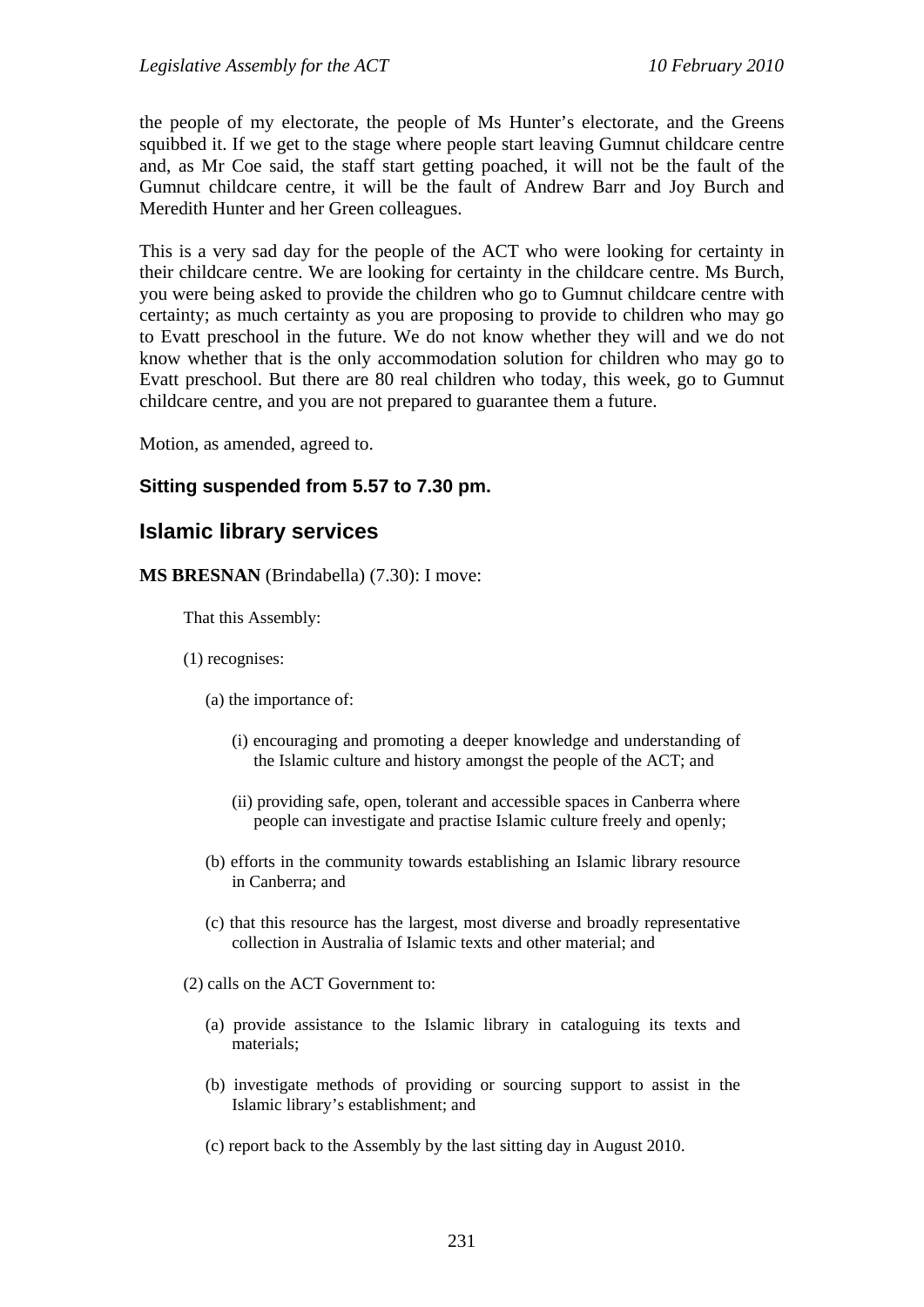I bring this motion on today because I believe the Canberra Islamic library is a valuable resource for our community that should be recognised and supported. It counteracts ignorance by providing a safe and non-intrusive environment for people to investigate Islamic history, culture and laws. The Canberra Islamic library encourages tolerance and respect. I would like to take this opportunity today to talk a little about its history, plans for the future and why this resource should be supported by this Assembly.

I believe this motion is timely in light of the Multicultural Festival that has just passed, the failure of Nicholls mosque in receiving approval, and the shortcomings with the proposed Islamic school. Canberra is a place for everyone and I believe it is important we show the Islamic community we are supportive of initiatives that encourage learning and understanding of Islam in our broader community.

I would like to make it clear that this is not about favouring one religion over another. It is about (a) recognising that we have a resource that is providing a great service to the Canberra community and potentially the rest of Australia and (b) that this particular community needs a helping hand so the library can properly function.

Before I go on, I would like to acknowledge that we have Mr Ahmed Youssef and Mr Asmi Wood in the chamber gallery, who are instrumental in the library and are part of the Canberra Islamic Centre, and to thank them for coming here today.

The construction of the Canberra Islamic Centre began in 1998 and was officially opened in 2004 in Monash, Tuggeranong. It is a centre with many facilities, including a central prayer room, function hall, recording studio, industrial kitchen and garden area. The construction of the library will be a part of the CIC. I would like to note that the CIC has predominantly been built around community donations.

The CIC has received support from the ACT government and from many other quarters. Former Governor-General Sir William Deane was particularly supportive and officially launched the model of the CIC at the Hyatt Hotel in Canberra in 1997, stating that it was a great contribution to Australia.

The Canberra Islamic Centre showcases artistic and historical exhibitions regularly for schoolchildren and the Islamic community. It has also been home to weddings, funerals and annual religious events. It is a meeting place for thousands of Muslims across Canberra and it has provided a wonderful service to the south of Tuggeranong.

The library has been a central theme of the CIC. The founding members had envisioned the library, once built, to be a significant service for not only Canberra but the rest of Australia. The library has a collection of between 25,000 and 30,000 books and other resources, some of which have been already catalogued by volunteer librarians. Many of these books have been donated by the Islamic and non-Islamic community, including Lourie Fitzgerald, a Catholic priest who in his will donated up to 2,000 books to the Canberra Islamic library. Because the construction of the library has not begun, all the resources—books, videos and recordings—are currently being stored in the prayer room of the CIC.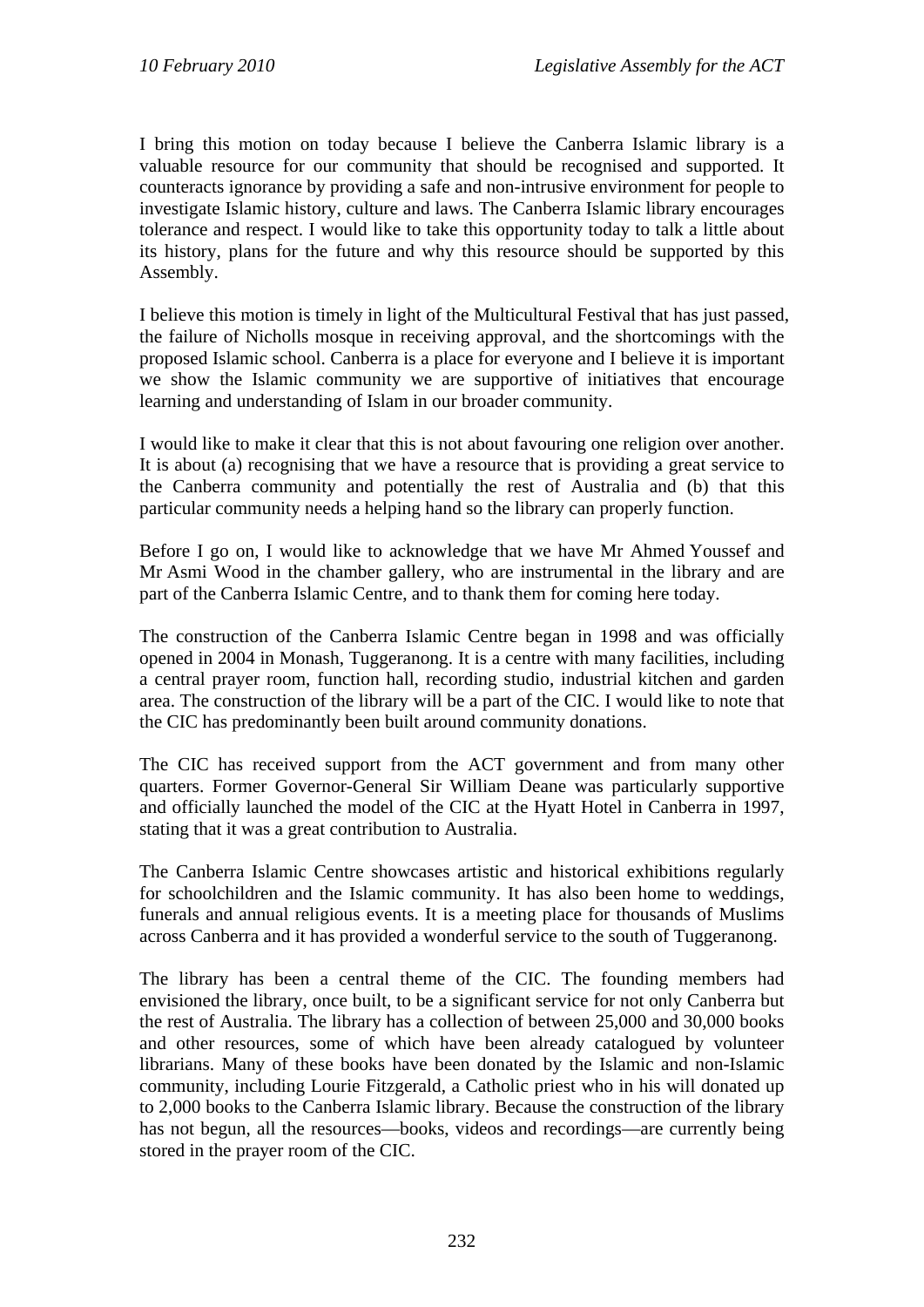One cannot speak about the inception of the library without mentioning Ahmed Youssef who, as I have already noted, is here today and has maintained a steady campaign to establish this wonderful resource for Canberra. I would also like to acknowledge the tireless work by CIC founding members. Ahmed Youssef is a foundation member and former president of the CIC. Ahmed moved from Egypt to Australia in 1969 and resided in Melbourne for 14 years before moving to Canberra. Ahmed taught Arabic and Islamic studies at the then Canberra College of Advanced Education.

When Ahmed came to Australia it was clear to him that there was not enough information on Islamic religion and culture. For more than 40 years Ahmed has been collecting literature on Islamic art, women's rights, law and a variety of other subjects. In fact, Ahmed has so many books he has had to store them in his home. His garage is so full with books he cannot actually park his car in it. His wife, Jamila, originally from Switzerland, has also worked hard to get the library established. People describe Ahmed and Jamila as working as a team. Jamila has been a great support for Ahmed. She has assisted in collecting books, volunteered at the CIC, and for the least part she has been extremely patient while books have invaded her home.

Ahmed has not only volunteered as an imam, running regular Islamic classes, marriages and funerals; he also visits prisoners in Canberra and Cooma. I think anyone who meets Ahmed would agree that he is an extremely graceful, compassionate and friendly person. Ahmed Youssef was named the Australian Muslim Volunteer of the Year last December. It has been his dream to see the library through to its conclusion and I hope Jamila and Ahmed will have an opportunity to see the library functioning in Canberra.

Before going on, I would like to talk a little about multiculturalism, our interpretation of it and efforts to promote and live it.

According to Geoffrey Levey from the *Australian Financial Review*, multiculturalism is "a set of practical policies aimed variously at improving the absorption of migrants and harmoniously integrating a culturally diverse society around liberal democratic values". A similar interpretation can be found in the recently released ACT multicultural policy for 2010-13*.* Its vision is to "create a community where multicultural traditions and heritage are celebrated as a part of a safe, cohesive and harmonious society which upholds the human rights of the people who live here". Many in this place would agree with these aims and surely that these aims are achievable with some hard work and perseverance from our political leaders and community.

The ACT Greens believe that the diversity of cultures in the ACT community greatly enriches our society and should be celebrated and that all ACT residents, whatever their background, have the right to live free of discrimination and to engage in and share their culture within universally recognised human rights. The ACT Greens believe that Canberra is a place for everyone.

Of course, there are many schools of thought on how best to achieve this. I would argue multiculturalism is about the interaction of people from different ethnicities,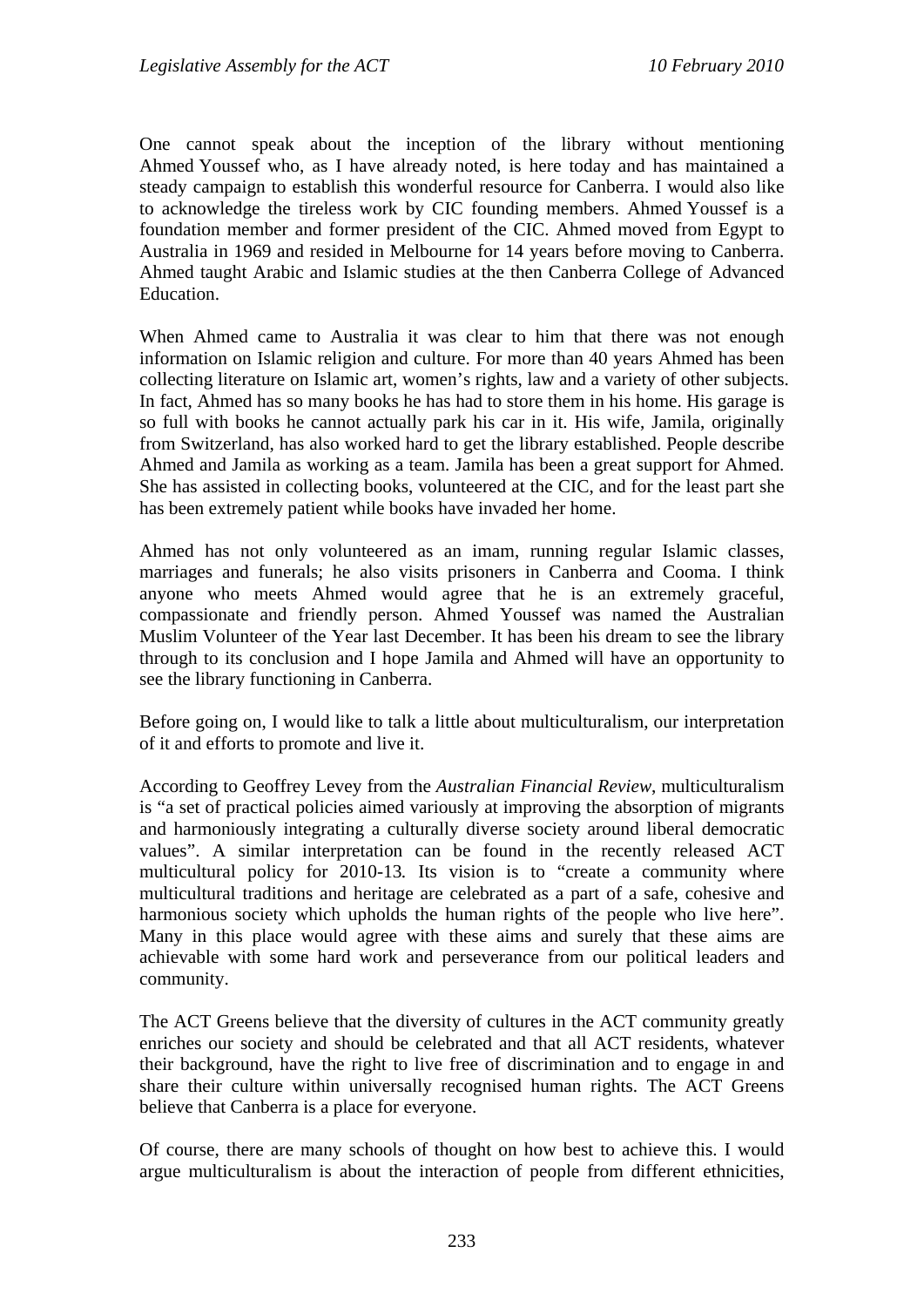cultures and generations sharing and exchanging beliefs and values. While many would agree with this, all too often we see multicultural policy shaped around the preservation of culturally specific institutions and in some cases leading to the social, political and economic marginalisation of some ethnic communities.

Multiculturalism is not about communities operating in silos or merely co-existing and coming together for community events. It will need strong political leadership to think outside the box. The hope here is to move beyond this outdated outlook. I believe a well-resourced and accessible Islamic library in Canberra will encourage interaction and an understanding of the many faces of Islam. A friendly environment will help promote tolerance between Islamic and non-Islamic communities and encourage interaction. This is already happening in other states. The National Centre of Excellence for Islamic Studies is funded by the Australian government to provide outstanding higher education level programs in Islamic studies. This is happening in collaboration with the University of Melbourne, Griffith University and the University of Western Sydney.

I would like to note that the ACT government has made efforts to support Islamic activities. The previous Minister for Multicultural Affairs, Mr Hargreaves, supported many of these ventures, such as the Muslim Advisory Council.

I would now like to touch on Islamic young people. Asmi Wood, a lecturer at ANU, in his paper *Muslims Australia: an untapped resource* on this topic, says in relation to Muslim youth:

The 'Muslim identity' in Australia appears to be at present a secondary identity and one subsumed by ethnicity.

He goes on to say:

A key underlying factor for the slow emergence of a cohesive identity in Australia is arguably because the Australian Muslim community is not only ethnically and linguistically diverse, but also because the multicultural funding criteria encourage the preservation of classic cultural characteristics … The ethnocentric organisation of multicultural affairs favours cohesion on ethnicity in preference to cohesion around a 'religious' identity. …

The hope here is that a recognisable identity will help Muslim youth to avoid disregarding the ethics and values of Islam on the one hand or retreating into a self- destructive extremism on the other.

For young people, having a sense of identity, as we all have experienced, is a juggling act. Having to negotiate multiple identities for some can be a source of great stress. I believe if young people can have access to their history and culture it can provide a solid foundation in and amongst the many pressures of our society. Having a source of identity for Muslim young people can provide a great sense of security, particularly in the face of sensationalised media reports, racism and xenophobia. Let us not forget that it was only three years ago we saw ugly scenes in Camden, New South Wales with the proposed mosque, and only five years ago when racial violence spilt onto the streets of Cronulla, Sydney. We have seen similar racist responses by small sections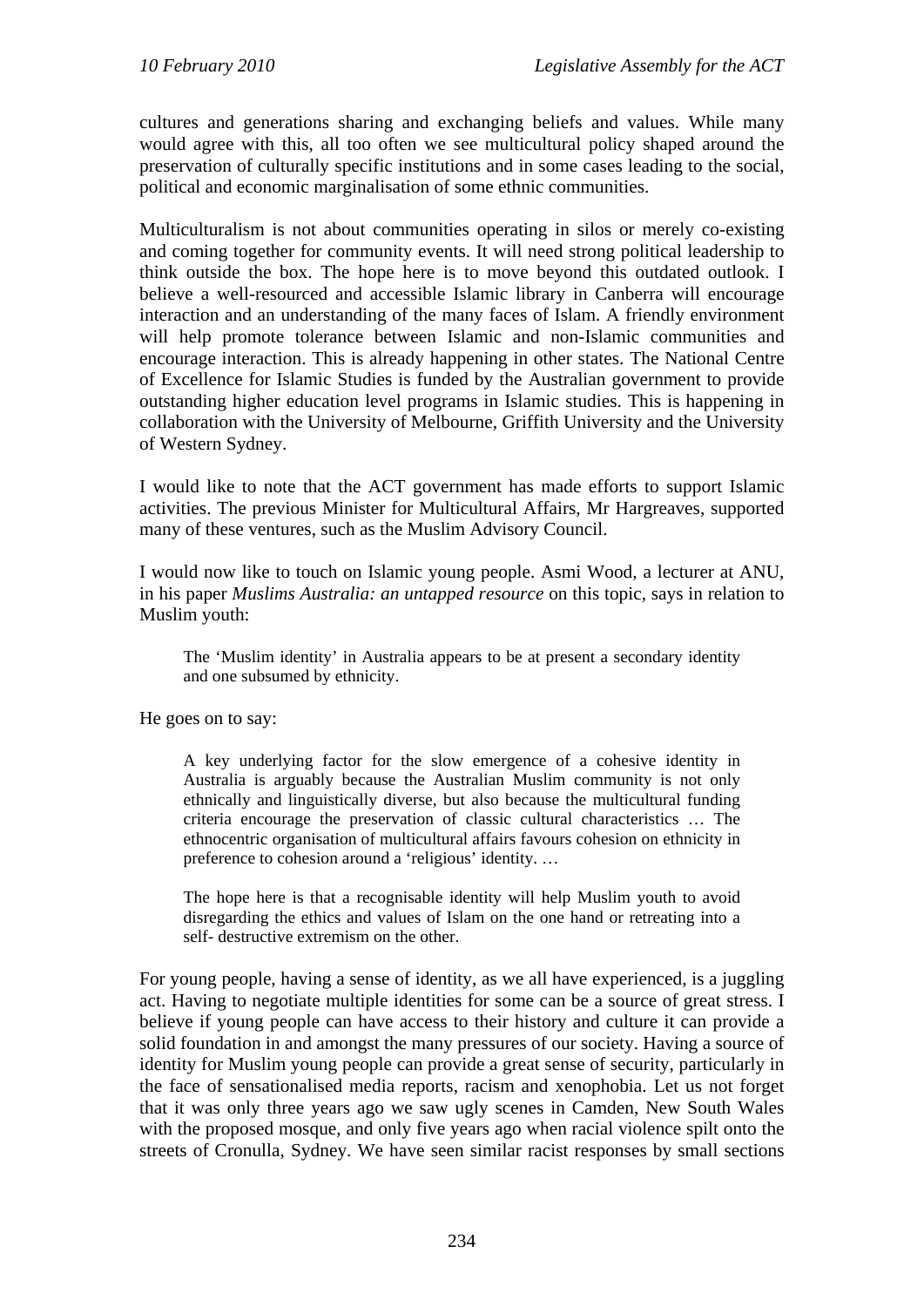of our community in relation to the proposed mosque in Nicholls and the Islamic school in Weston.

Keeping on the topic of Muslim young people for a moment, many second generation Muslims have had a different experience of Islam compared to their parents. Being able to explore parts of their religion in a non-intrusive fashion independently from their parents and peers is an option I believe would be very attractive for a lot of young people.

I have tried to touch on the importance of the library today. However, unfortunately, the construction of the library has been deadlocked for a number of years because of a combination of a lack of finances and internal divisions within the CIC itself. I believe, however, the library needs bipartisan support if it is to become a functioning and accessible space for the Canberra community. I believe the government can provide resources and support, not necessarily financial, to have the materials and texts catalogued, and provide or source support to assist in the Islamic library's establishment. This small amount of government direction will go a long way.

We would like to see the library get to a stage where it can be easily accessible for the whole community. This resource has the largest, most diverse and broadly representative collection in Australia of Islamic texts and other material—and it is right here in the ACT. Having all the material electronically archived, some of which is over 300 years old, would mean that people, particularly young people, could electronically access books and information. Once properly established, the library could work with other community libraries and larger libraries such as the National Library of Australia who have already expressed their support for the idea. The library could also be particularly attractive to ANU students and government departments such as ASIO and DFAT and act as a useful resource for community groups, seniors and schoolchildren who want to know more about Islamic culture and practice.

This motion is not only about supporting religious cohesion but also about providing free and accessible information to the non-Islamic community. Mr Youssef has dedicated more than a decade of his life to this work. He is a senior and he is tired. It is about time we step it up and support this initiative.

In concluding, the Canberra Islamic Centre of Monash has serviced the Canberra community, particularly the south of Tuggeranong, for many years now. The Islamic library is a resource that not many people know about and it is a shame that they do not know about it. If we could establish a friendly and enjoyable space for people to learn about other cultures and religions we could not only counter isolationism but also build upon our own unique cultural fabric in Canberra.

What I have highlighted today is that multiculturalism is more than just a buzz word. Building a pluralist society is about the growth and exchange of ideas. By promoting tolerance and diversity we progress and flourish as a community. The Islamic library is one resource that builds upon this idea. It provides a safe space for the community to freely learn about Islam, its history, ethics, gender and religious law, encouraging religious harmony rather than ethnic division. However, for the library to become a functioning resource in our community it will need more than just volunteers; it requires our support and political will.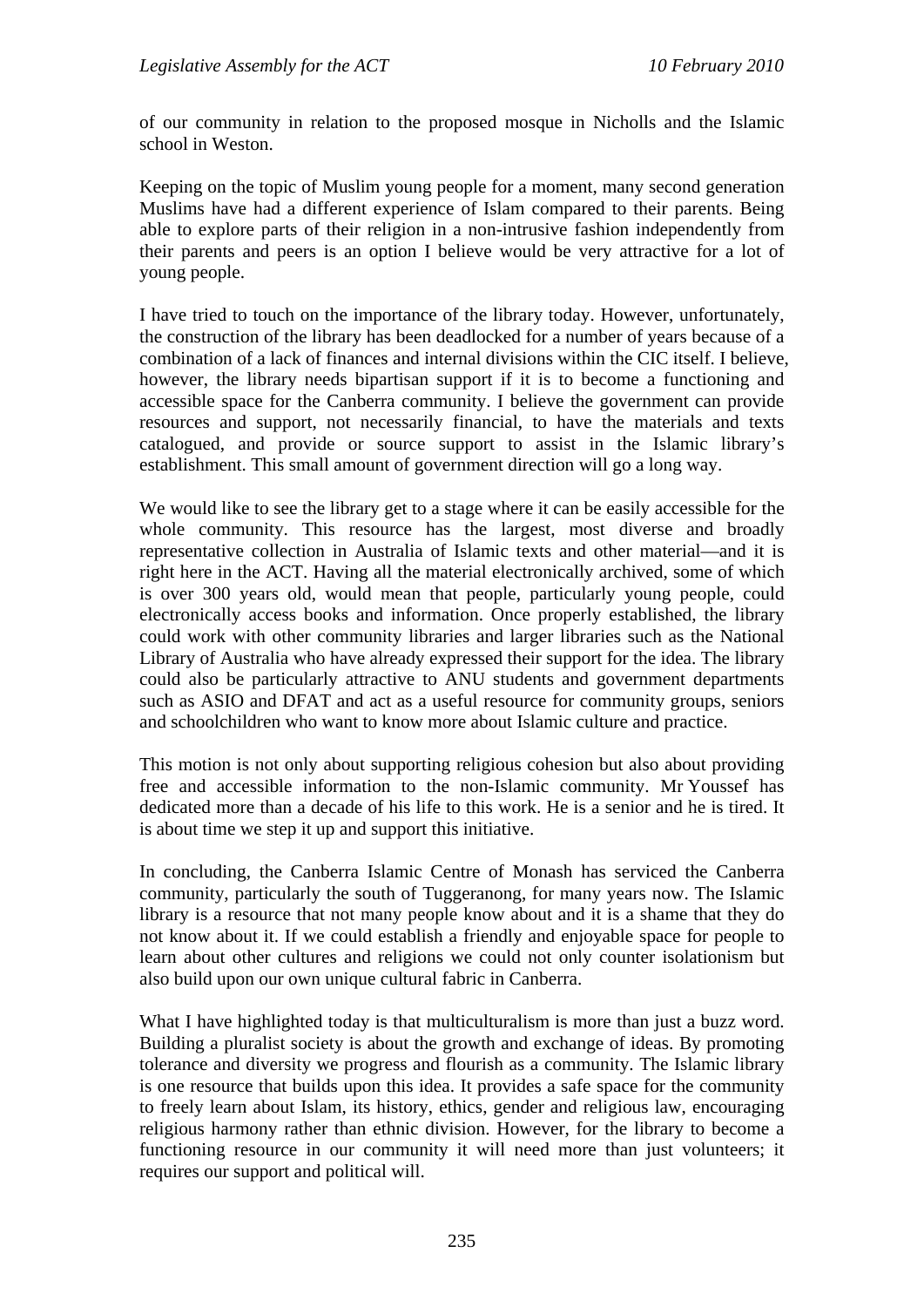I would like to note that other states in Australia have Islamic specific resources that encourage the learning of Islam at a higher level. The point here is that we are not favouring Islamic text as a genre. However, we do have 30,000 resources sitting in a centre, some of which, as I have already said, are over 300 years old, and these books are not getting used because they are not properly catalogued and they do not have a library space.

We are supportive of all religions. This motion today is recognising that this particular resource needs our assistance. If it has the opportunity to properly function, it can provide an invaluable service to the whole community. What a great shame it would be if in 10 years time we look back and think what could have been.

**MR CORBELL** (Molonglo—Attorney-General, Minister for the Environment, Climate Change and Water, Minister for Energy and Minister for Police and Emergency Services) (7.45): I am pleased to rise this evening and discuss this matter raised by Ms Bresnan. I do so on behalf of the Chief Minister, who is the responsible minister but who is unavailable to be in the Assembly this evening. The Chief Minister has had circulated an amendment which I will move. I have lodged this amendment in my name but it is the same as the amendment circulated under the Chief Minister's name. I move:

Omit paragraph (2), substitute:

"(2) acknowledges that:

- (a) a range of Government funding programs exist to support the development of community and multicultural resources in the ACT; and
- (b) the proposal to support the further establishment of Islamic library resources should be considered in the context of these programs should the proponent choose to submit an application.".

I welcome this opportunity to speak to the motion this evening. Indeed, far from needing time to go away and investigate possible sources of support for an Islamic library which, of course, is the key element of Ms Bresnan's motion this evening, I am very pleased to advise Ms Bresnan right now of the various avenues that already exist for support.

The government is slightly confused by Ms Bresnan's call for the establishment of an Islamic library. The library already exists and has existed for some time. It is called the Australian National Islamic Library. It is located in the Canberra Islamic Centre and it is my understanding that it is in fact broadly accepted to be the best and the most appropriate home for such an outstanding collection of Islamic works. Indeed, as recently as this week, the owner of the collection, Mr Ahmed Youssef, has confirmed that he would not like to see the collection relocated from the Canberra Islamic Centre.

But the government is at a bit of a loss to understand Ms Bresnan's media release earlier this week calling for a dedicated building for the collection. Perhaps Ms Bresnan could have considered consulting the owner of the collection before offering up his possessions for relocation.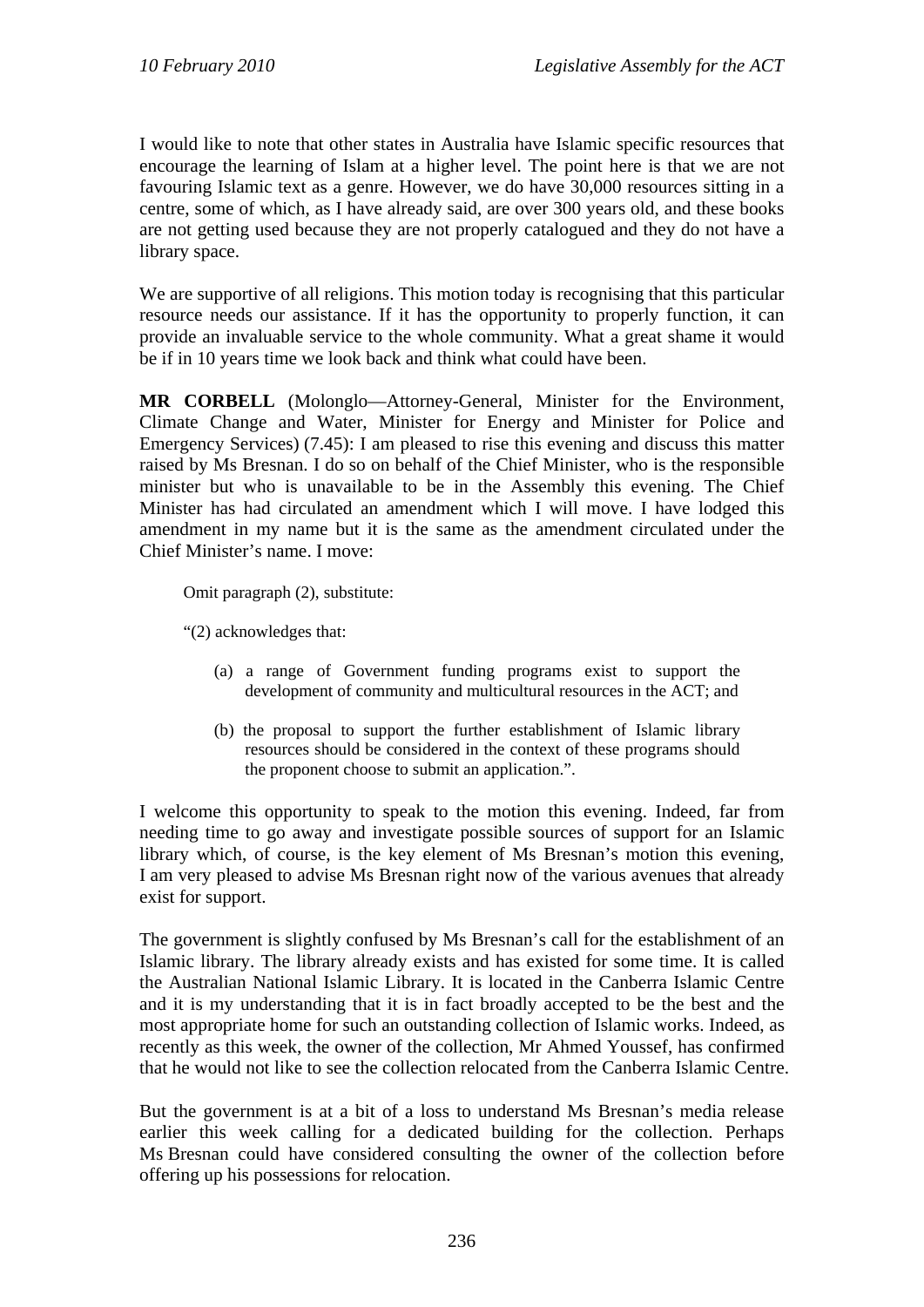There is no doubt that our community is fortunate to be home to what is reportedly the nation's largest collection of Islamic texts. I would like to congratulate the centre on its efforts to bring together such a valuable resource for Muslim Canberrans, Islamic speakers and scholars. It is my understanding that the areas in which Mr Youssef believes he could do with some support are those of cataloguing and then shelving the catalogued work.

I am pleased to advise Ms Bresnan that avenues for support for this kind of work exist through the community support component of the community support and infrastructure grants program. And I would encourage the centre to apply for a grant in the next round of this program to support this important cataloguing work.

I am also happy to advise Ms Bresnan that assistance with the promotion of the collection may also be available through the multicultural grants program. And I would encourage the Canberra Islamic Centre to apply for financial assistance to promote the collection among the Canberra community through this program once the cataloguing work has been completed. Opportunities for both these grant programs are open for application from July.

The Department of Disability, Housing and Community Services has this week spoken to Mr Youssef and alerted him to the existence of both grant programs. And I would encourage the centre to approach relevant diplomatic missions as well to seek additional avenues of support for the work that needs to be undertaken.

The Australian National Islamic Library is one part of a growing network of quality infrastructures serving the Muslim community in the national capital. This network includes the centre itself, an expanding Islamic school which will shortly relocate to larger premises in Weston, an Islamic community facility in south Canberra and of course the mosque in central Canberra.

The ACT government is currently working with the community to identify a site for another mosque in the Gungahlin area. The ACT government has, for many years, provided financial support to the Canberra mosque to conduct annual open days, giving all Canberrans the opportunity to visit the mosque and get a glimpse of the diversity of our local Islamic community. Similarly, the government has supported the Canberra Islamic Centre to conduct open days for Canberrans to learn about the Islamic faith.

Since 2006, we have also convened a Muslim advisory council to keep the ACT government abreast of issues and concerns among the Muslim community. In collaboration with the government, the council is currently undertaking a demographic study of the ACT Muslim community in the ACT and forging links between itself and the wider ACT community through a two-way media project and an integrated sports project.

The government fully supports the first part of this motion but, as I have indicated, has some reservations about the second part. It is well known in this place that the Greens continually profess to particular standards, including upholding the notions of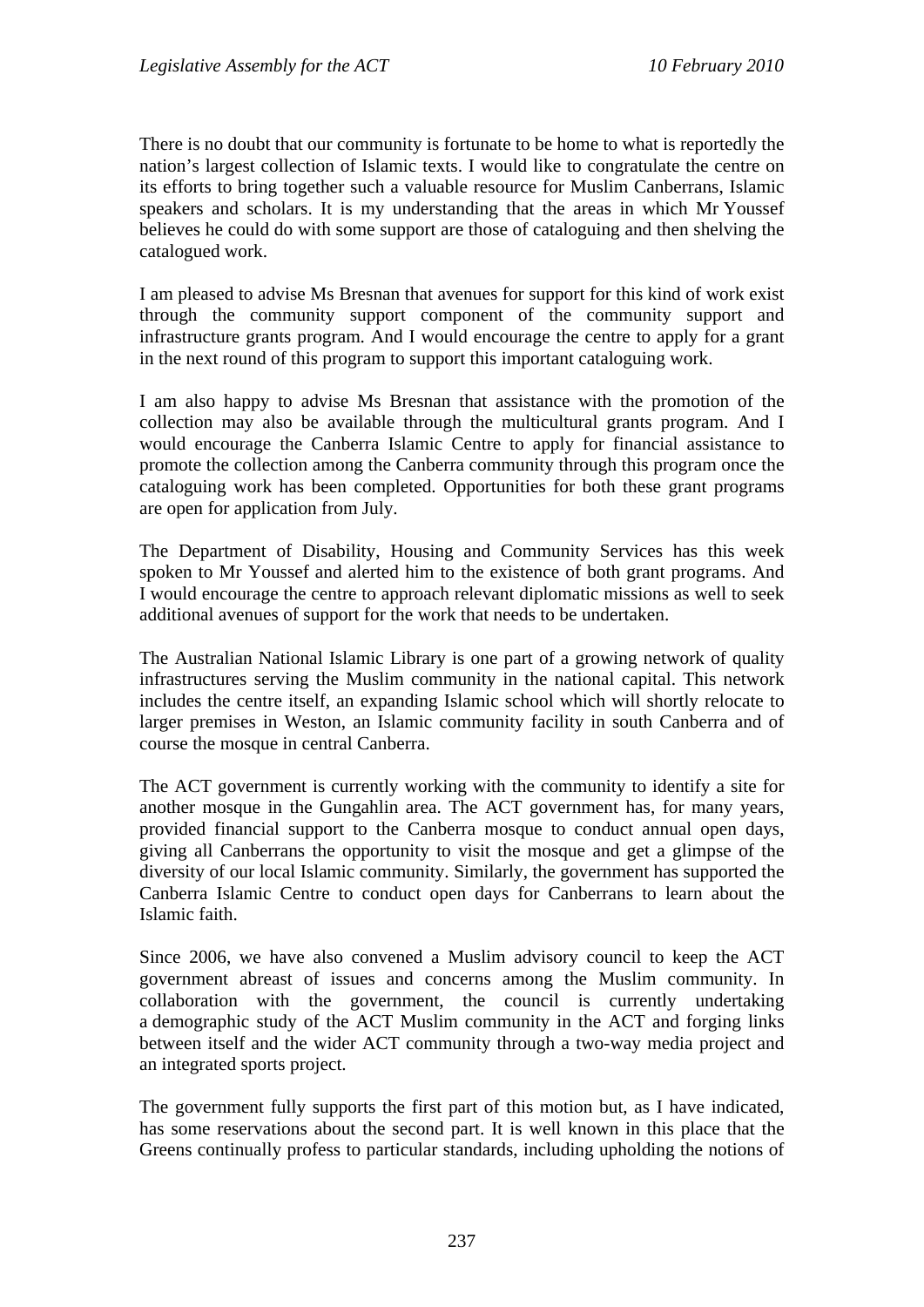proper process, fairness, equity and accountability in the expenditure of public funds. So the government cannot agree with Ms Bresnan that the government ought, simply and without any process, without any competitive process, without analysis outside of the budget cycle, agree that one particular community organisation or one faith-based group is deserving of government funding.

I think that point needs to be reinforced. If the government took a decision to provide funding to some other group without a process, without proper analysis, without the opportunity for scrutiny of whether the proposals are worth while, I am sure that the government would be criticised. But this evening Ms Bresnan is moving a motion telling the government—

**Ms Bresnan**: I spoke to the Chief Minister about this.

**MR CORBELL**: I know she does not like it, but there is a double standard being applied here by the Greens. They are saying in this case, because Ms Bresnan thinks it is a good idea, that the money should simply be provided. The government does not agree. There should be a process that is fair to all groups, including the Islamic centre, and that is what the government is proposing to do and that is why the government has moved the amendment that I have had circulated to members.

Over the course of today, the government attempted to get some idea of what it would cost to catalogue a collection of the size of this very important collection. The advice that we have received is that the going rate is about \$27 per item to be catalogued or about \$810,000 for the whole collection, nearly \$1 million that Ms Bresnan simply wants the government to gift to the organisation without any process, without any scrutiny, without any opportunity for other groups, who may have similar tasks that they want to see undertaken, getting an opportunity to get access to those funds. And that is clearly something that the government cannot agree to.

Let us put that in some context. That is about two-thirds of the cost of the bulky waste trial which the Greens are also pressuring the government on. I think we need to be clear exactly what it is that Ms Bresnan is asking of the government this evening. To provide some further examples, it is the cost of two organic waste trials for multi-unit developments and it is the entire cost of the Well Station Drive traffic lights.

As I have outlined, the government believes that there are several legitimate and appropriate avenues that exist for the Islamic centre to pursue funding for this work. And the government would be delighted if the centre succeeded in securing these funds through these competitive, fair and transparent processes.

There are, of course, other avenues of approach as well. Many dozens of community organisations make submissions to the ACT budget process each year and these submissions are, of course, weighed and balanced against competing claims as the budget is finalised.

The government will continue to adopt what we believe is a fair approach in relation to this matter. We recognise the importance of the work. We recognise the desirability of properly cataloguing the collection and promoting its availability to Muslims and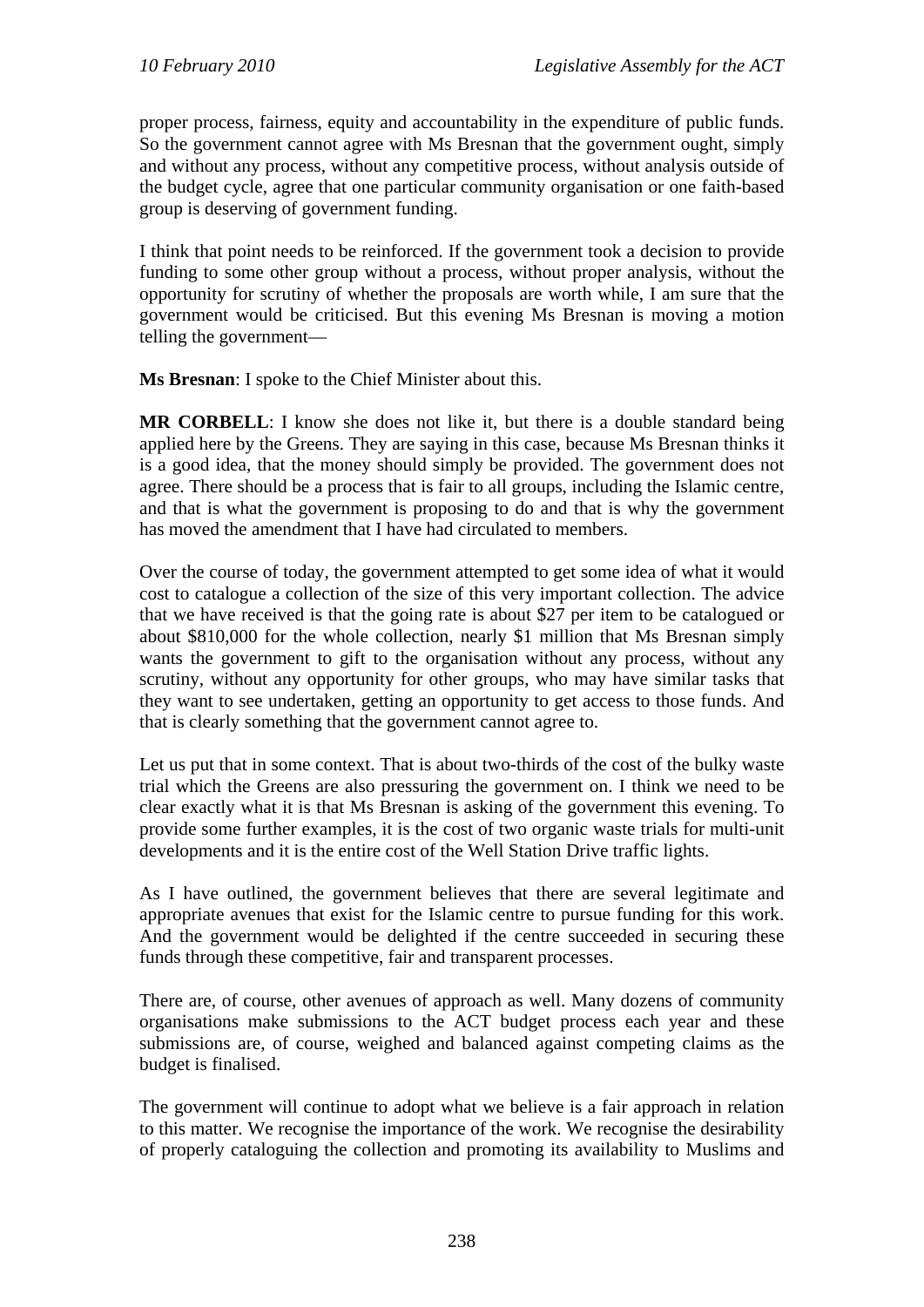non-Muslims alike. But we do not accept the position put by the Greens that one group, over all others, should be given inside running. We will, at all times, attempt to adopt a fair process in relation to this matter, and that is why the government has moved the amendment that I have now put to the Assembly in my name.

**MR DOSZPOT** (Brindabella) (7.55): We acknowledge the sentiments in the Greens' motion and agree that we should recognise the importance of encouraging and promoting amongst the people of the ACT a deeper knowledge and understanding of the Islamic culture and history. We also acknowledge the efforts that have been made in the community to establish an Islamic library which will no doubt house a broad collection of text.

It is, however, also important to recognise the grant processes that are in place to assist with this kind of activity. Across the portfolios there are grant programs and other funding programs that support such developments and proposals. I am aware from discussions with groups across many sectors that, more often than not, supply does not always meet demand. But this is another issue for another time.

Paragraph (2) of Ms Bresnan's motion is not applying due process and it is not possible to support a motion that seeks to give such advantage to one community group. We are constantly being asked for assistance by many similar organisations who also carry out good work in the community. For these reasons, we therefore support the government's amendment which acknowledges that there are a range of government funding programs in existence and that these programs are there specifically for the purpose of supporting the development of community and multicultural resources in the ACT.

The amendment also goes on to acknowledge that the proposal to establish an Islamic library should be considered in this context. I encourage the proponents to submit applications for the various funding rounds and to pursue their goal, as I would encourage any group who would seek to enrich our landscape and community with such a resource. I do thank Ms Bresnan for bringing us this motion and look forward to hearing more about the Islamic library and the Islamic library endeavour in the near future.

**MR SMYTH** (Brindabella) (7.57): I am quite surprised at the speech that Mr Corbell has just delivered and the lack of knowledge that Mr Corbell and the government seem to have of this project and indeed what Ms Bresnan actually said. If the minister was able to get on the web and look at the master plan for the Canberra Islamic Centre at Monash, or perhaps even go out and visit, he would understand that there is a new building required for the library. So it is nonsense that somehow Ms Bresnan is proposing that we move the library away from there or give away somebody else's property. It is just arrant nonsense and it is not worthy of this place. It is not worthy of this minister, who is normally quite accurate in what he does. It is either very disingenuous—

## **Mr Hanson**: Really?

**MR SMYTH**: Yes, he calls it to account, or perhaps I should say that Mr Corbell prides himself on being accurate in what he does. Clearly, what has just been said in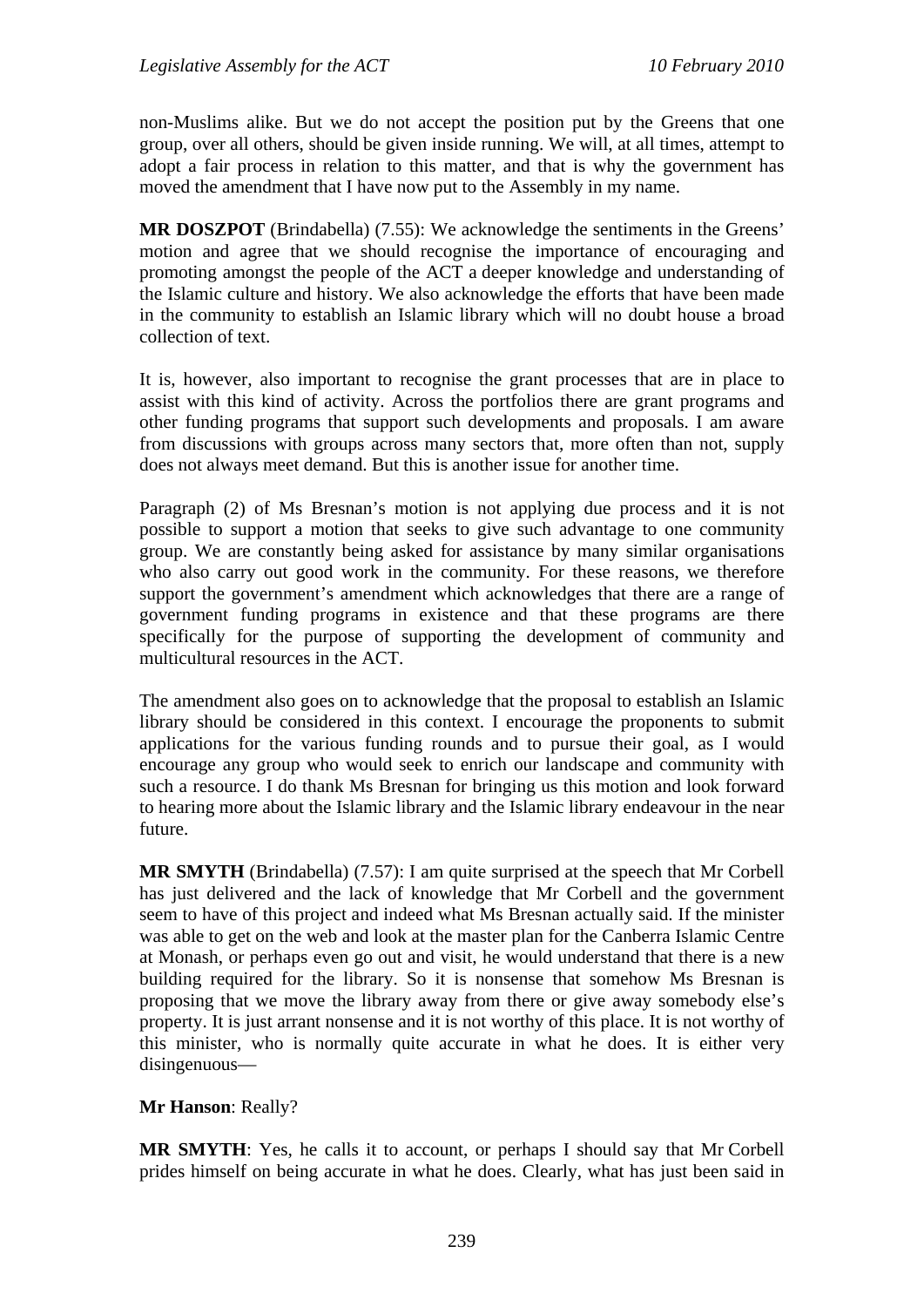this place is an absolute disgrace. What the proposal says is—and I cannot be sure whether it is in the press release or Mr Corbell has misunderstood (b)—"efforts in the community towards establishing an Islamic library". I think we all know it is there. I have made speeches in this place about it. I have made speeches around the country about the centre and its location. For those that have not been to Monash, it is a fabulous place. At that intersection of Clive Steele Avenue and Isabella Drive are four of the great religions of the world. You have got the Catholics at MacKillop college, you have got another Christian church on the other side, you have got the Canberra Islamic Centre and you have got the Aussie Rules ovals that service southern Canberra. Whatever your faith there is something for you at that intersection, and it works. It works together and it works well.

As to the nonsense that Mr Corbell just said in this place, he should stand up, apologise and withdraw. My memory is that this issue has been discussed in this place on several occasions. If you had been across this issue you would have known that it started in 1995. That is when I got my first briefing about it. I am sure it was thought out well before then. I was briefed, as the member for Canberra—it was in my electorate—about what was planned. The Carnell government made the grant. The Governor-General, Sir William Deane, in 1997 inaugurated it. There is a lovely reference in the *Islamic Voice* under the heading "Islamic centre opened in Canberra":

Canberra (Australia). Canberra Islamic Centre was inaugurated on August 23 by the Governor General of the Commonwealth of Australia in a function held in Canberra Hyatt Hotel.

The \$ 3 million complex will have a huge Islamic library with the largest collection of Islamic books in the southern hemisphere. Large number of Government dignitaries including Mr. Justice Rowlands Lady Deane and high commissioners and ambassadors attended the ceremony.

Australian Muslims leader Sheikh Taj-ed-Din el Hilali and Canberra Islamic Centre President Abdul Sultan spoke at the occasion and said it was time that contributions of Muslims both in Australia and elsewhere were highlighted.

In a note circulated over Internet, Centre's vice President Diana Rahman said Muslims were the large non-Christian minority in Australia and represent people born in over 50 countries.

That is a fantastic thing to have in Tuggeranong. I am told there are about 35,000 books and pieces now that used to live in garages and bedrooms, in boxes under beds. Now they are in one location. I thank Ms Bresnan for bringing the motion on. It is something we have discussed in this place before. It is a wonderful resource for the people of Australia, particularly the people of Canberra.

Canberra should be a place of art. It should be a place of culture. It should be a place of learning, understanding, tolerance, inclusion and a place of worship. We are very lucky in this city that we can have Sikh temples and Hindu temples. We can have Indian Hindu and Sri Lankan Hindu temples. We can have Buddhist temples. We can have a Jewish synagogue. We can have mosques. We can have Catholic and Protestant churches. We can have all the faiths here. Canberra has had from its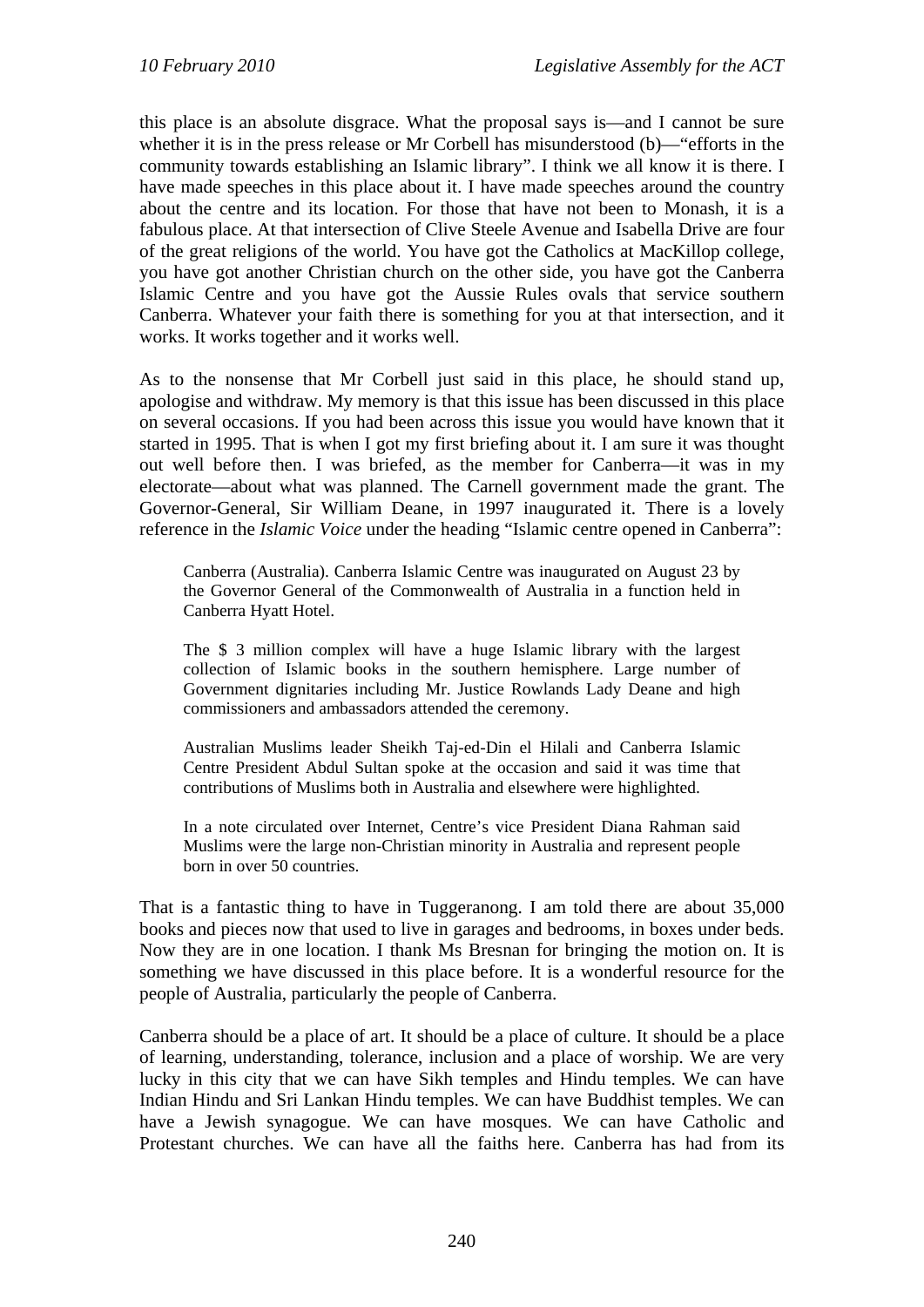inception a tradition of tolerance and a tradition of acceptance. It is not uncommon to go to functions at the Islamic Centre and see Professor James Hare from the centre for Christianity and faith. It is not uncommon to go to the centre for Christianity and faith and see Ahmed Youssef saying prayers, leading prayer, and being part of the total community.

To have the nonsense that Mr Corbell opened his speech with brings discredit to this debate. It brings discredit to this Assembly because it shows there is not a genuine attempt on the part of this government to build community. If you noticed the tenor of Mr Corbell's speech, it was about the government. It was about Labor talking about Labor, talking about all the things it is doing, instead of saying, "How about us as a community acknowledging what everybody has done, but particularly the representatives of the Canberra Islamic Centre?"

As Ms Bresnan said, they are not all Muslims. I spoke to a gentleman earlier who told me that part of the collection came from the Jesuits. Over the years they were not perhaps the most tolerant of organisations towards the Muslim faith. Many of the significant donations, including books—some more than 500 years old—have come from the private collections of Jesuit fathers who left them to the centre. Why? Because they want to build bridges. Why? Because they want understanding; they want inclusion; they want knowledge.

That is what Canberra should be. I have said in this place before and I will say it again—and I am sure I will say it again after today—that the motto of the Royal Military College, Duntroon is "doctrina vim promivet": knowledge is power. Isn't that right, Mr Hanson?

## **Mr Hanson**: Correct.

**MR SMYTH**: Knowledge is power. We are all empowered when we have access to knowledge. But you have got to accept that knowledge with grace and awareness and you have to understand that you do not enter a debate like this tonight to score cheap political points. I think it is a great shame.

Canberra can be a city of art and culture and learning. If you go onto the Canberra Islamic Centre website, Mr Corbell, you will find that is what is proposed. At the north end of the building there is a proposed mosque and Islamic art gallery. At the southern end of the building there will be the new building that Ms Bresnan talked about—on-site, as part of the centre—to house the largest, most significant collection of Islamic literature in the Southern Hemisphere.

I think we should all be quite joyous at this. I am very proud of my involvement. I have seen Annette Ellis there several times. I have seen previous members of the Greens and the Democrats at the centre. I think people understand what it means for us all. It is a real path forward. It is about enlightenment and empowerment, but unless we accept it willingly then I think we taint what we do here today. I think that is a great shame.

I know that Steve Pratt, if he were here, would love this motion. He worked very hard to raise the consciousness of the Canberra people on issues about Islam, to dispel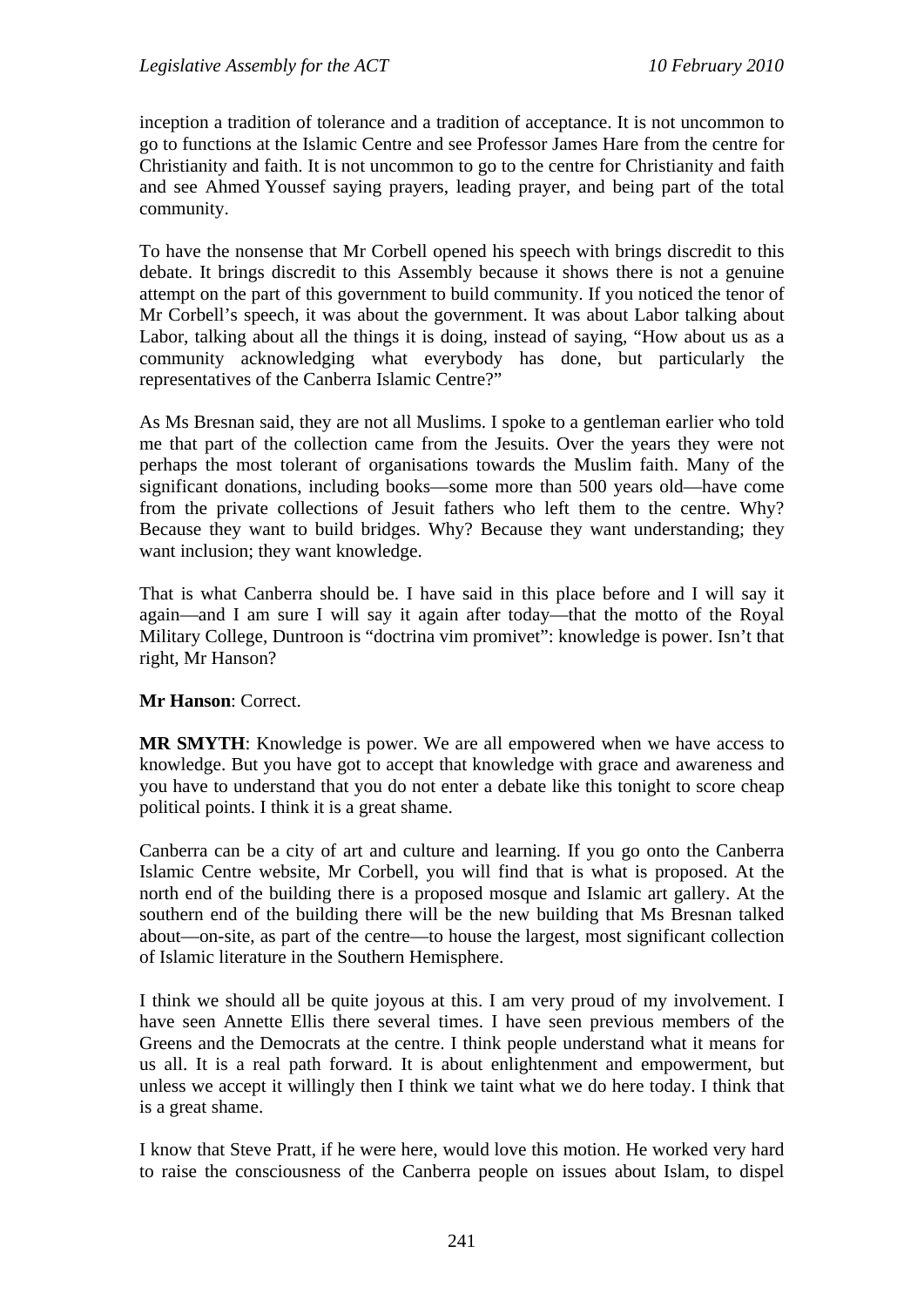some of the myths about Islam and to get people to embrace it. Pratty and I ran a Ramadan function in the reception room. Over many years gentlemen who followed the Islam practice at that time attended to welcome Ramadan and to honour Ramadan.

Looking at this motion, we agree with part (1). As to part (2), there is a process. The minister could have simply gone to Ms Bresnan before the debate and said, "Here's the process. Give them a chance. They can apply for grants." That is what this is about. We will be supporting the government's amendment. It is the appropriate thing to do in this case. But please let us not lose sight of what could be done here. This is a brilliant opportunity for enlightenment. It is a fantastic blessing, particularly to the people of Tuggeranong, but it is a blessing to the people of Canberra to house this here. It has the ability in the long term to be an absolute drawcard and to make Canberra a centre of Islamic study and understanding, particularly in the Southern Hemisphere—when you think that the largest Islamic country is not far to our north and then not too far away are countries like Bangladesh and Pakistan, before we get to the Middle East and Egypt and your original homeland.

It is a fantastic opportunity. It is something we all should work on together. We all understand there is a process to work through and we support that process. I certainly lend my weight to the total development. As I drive down I see it all the time on Isabella Drive. I look forward to the day that it is fully operational and that when people talk about the study of Islam they immediately think of Canberra, because knowledge is power.

Canberra has a huge base in the arts, in culture. We already have world-class institutions like the ANU. Something like the Islamic library, when built in a new building on the side of the Islamic Centre—when catalogued and operational—will draw, I hope, more documents, more literature, more books, more volumes and more monographs so that the centre will grow in stature. Those of us who sit in this place making decisions, representing not just Brindabella but Canberra, should look at this as a blessing, as an opportunity to say to the rest of the world that this is a tolerant, inclusive city that understands the power of learning and that we support the Canberra Islamic library.

**MS BRESNAN** (Brindabella) (8.07): Obviously I will speak about the substance of Mr Corbell's speech in closing but I just want to clarify a few things that we are proposing in the motion. At no stage did I ever suggest that we should be circumventing or bypassing processes. I actually spoke to the Chief Minister's office, an adviser in his office, about this. It would have been nice if he had a passed on the conversation I had with him to Mr Corbell and the Chief Minister. It would also have been nice if they had returned the repeated calls of my staff to try to discuss this. It would have been nice if they had returned my later call after I had had the initial conversation with the Chief Minister's adviser. I explained all that to him and I take great issue with what Mr Corbell said about the second part of our motion. That was never the intention. It would also have been good if they had passed on the information about the cataloguing. Obviously we would expect there would have to be a process if that amount of money was going to be expended. As I said, I tried to call the Chief Minister's office again after I had had the initial conversation and they did not return my call. I imagine they would have had that information at that stage, but obviously they did not provide that to us. I take offence at what has been said.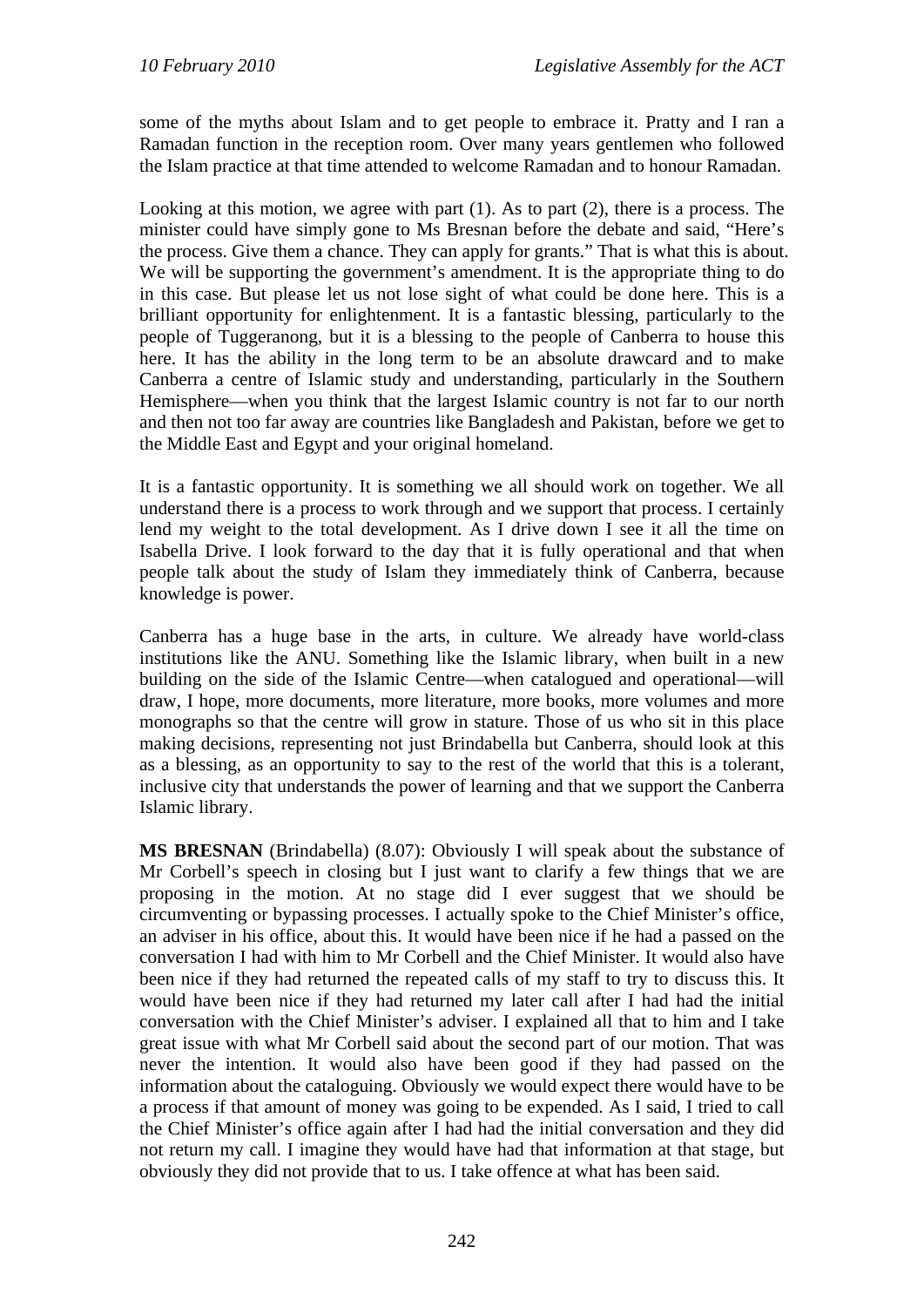**Mr Corbell**: That is exactly what your motion is asking us to do.

**MS BRESNAN**: No, it is not. That is not what it says. We have said—

**Mr Corbell**: It is circumventing the normal process in requiring a report to the Assembly.

**MS BRESNAN**: Mr Speaker?

**MR SPEAKER**: Mr Corbell, you can have your turn in a minute.

**Mr Corbell**: She interjected on me, Mr Speaker—

**MS BRESNAN**: Because what you have said is frankly untrue and because I spoke to the Chief Minister's adviser and explained—

**Mr Corbell**: The fact is, Ms Bresnan, you got it wrong.

**MS BRESNAN**: It says, "investigate methods".

**Mr Corbell**: You got it wrong.

**MS BRESNAN**: No, you've got it wrong, Mr Corbell. It says "investigate methods of providing". We have never sought to circumvent process. It was just to provide assistance to direct them to the appropriate grants.

**Mr Corbell**: That is exactly what your motion does.

**MS BRESNAN**: No, it does not do that.

**Mr Corbell**: Yes, it does.

**MS BRESNAN**: That is what it says. As I said to the Chief Minister's adviser—

**Mr Corbell**: It is absolutely what your motion does and that's why the Liberal Party is not supporting your motion.

**MS BRESNAN**: Mr Speaker?

**MR SPEAKER**: Ms Bresnan.

**MS BRESNAN**: Thank you. As I said, if my conversation with the Chief Minister adviser had been passed on and if I had had a chance to speak to the Chief Minister himself—obviously he would not speak to me either—I could have actually explained and we could have had some constructive input on this motion, but obviously that did not happen either.

We will not be supporting this amendment. I understand the Liberals are and that is understandable. I think what has been said in this place is disappointing—that a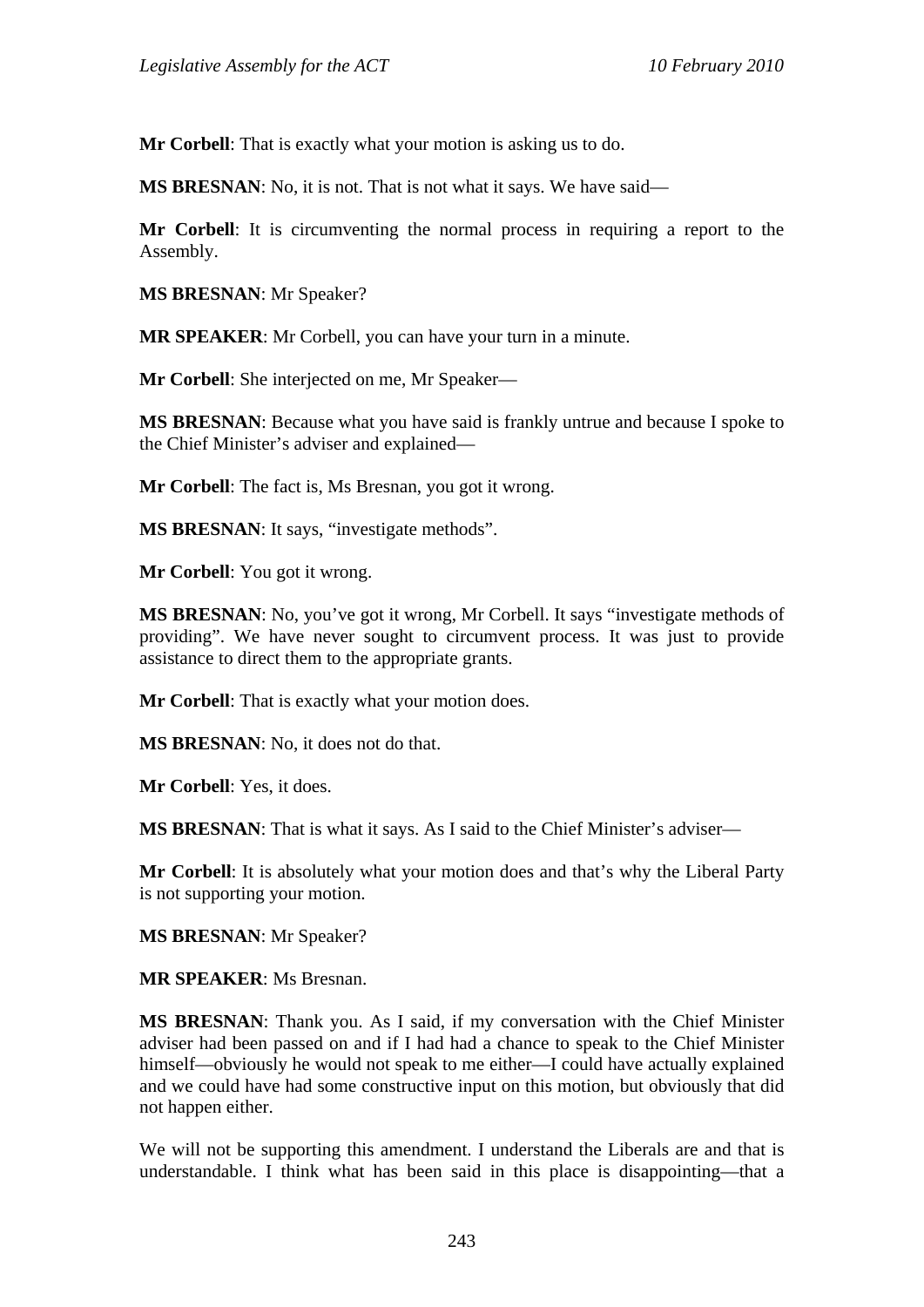motion that is very positive and was only ever intended to be positive has been turned into a political exercise. It is extremely disappointing that that has happened.

**Mr Corbell**: I think your exercise is the political one.

**MS BRESNAN**: No. Mr Corbell has completely misrepresented what was in our motion. Again, I would point out that I had a conversation with the Chief Minister's office. That information was obviously not passed on to either Mr Corbell or Mr Stanhope and they would not return my calls. We will not be supporting this amendment. Obviously I appreciate the support from Mr Smyth and Mr Doszpot and appreciate they are supporting the substance of the motion.

I have spoken to Mr Ahmed Youssef and also to Mr Asmi Wood. Again, I would point out that we have spoken to them through the entirety of putting this motion together. It would have been nice if the Chief Minister had done the same. They would then have understood what we were trying to achieve with this motion. Mr Corbell said that we want him to give out money and that it is something government does not do. I not particularly want to raise this in the speech, but I think I am forced to. We have allocated money to the Brumbies, the Capitals and bringing Lauren Jackson here and the ACT baseball team. That is all fine, but if we want to give some money to establish or just assist in providing support—not even financially—to establish an Islamic library, issue is taken with that.

Amendment agreed to.

**MR SPEAKER**: The question now is that Ms Bresnan's motion, as amended, be agreed to.

**MS BRESNAN** (Brindabella) (8.12): I am not going to say too much. I think I have probably said all I need to in addressing the amendment. I thank Mr Smyth for his information on the Islamic library. They need to construct a building to house the texts on the site. I also noted that in my speech. Mr Corbell obviously was not listening to my speech because that was noted in there. I said it a number of times.

This was done in complete consultation with Mr Ahmed Youssef, who is here today—as we would. Again, if the Chief Minister's office had chosen to return our calls and speak to us they would have known what we are trying to achieve with this motion. We wanted it to be a very positive motion for the Islamic community in Canberra and the tone of Mr Corbell's speech was completely unnecessary and quite offensive. That is really disappointing.

Every time we meet in this place and make decisions on policy and program objectives we know that there are resource and budgetary outcomes. My motion was not about all resources coming from government—quite to the contrary. It was about government and members in this place standing behind a policy commitment for an Islamic library and assisting the search for appropriate private and public resourcing. It was never about bypassing any processes or giving anyone a handout. Mr Corbell is interjecting again. Again I would point that if he had actually spoken—

**Mr Corbell:** Where in your motion does it say "private funding"?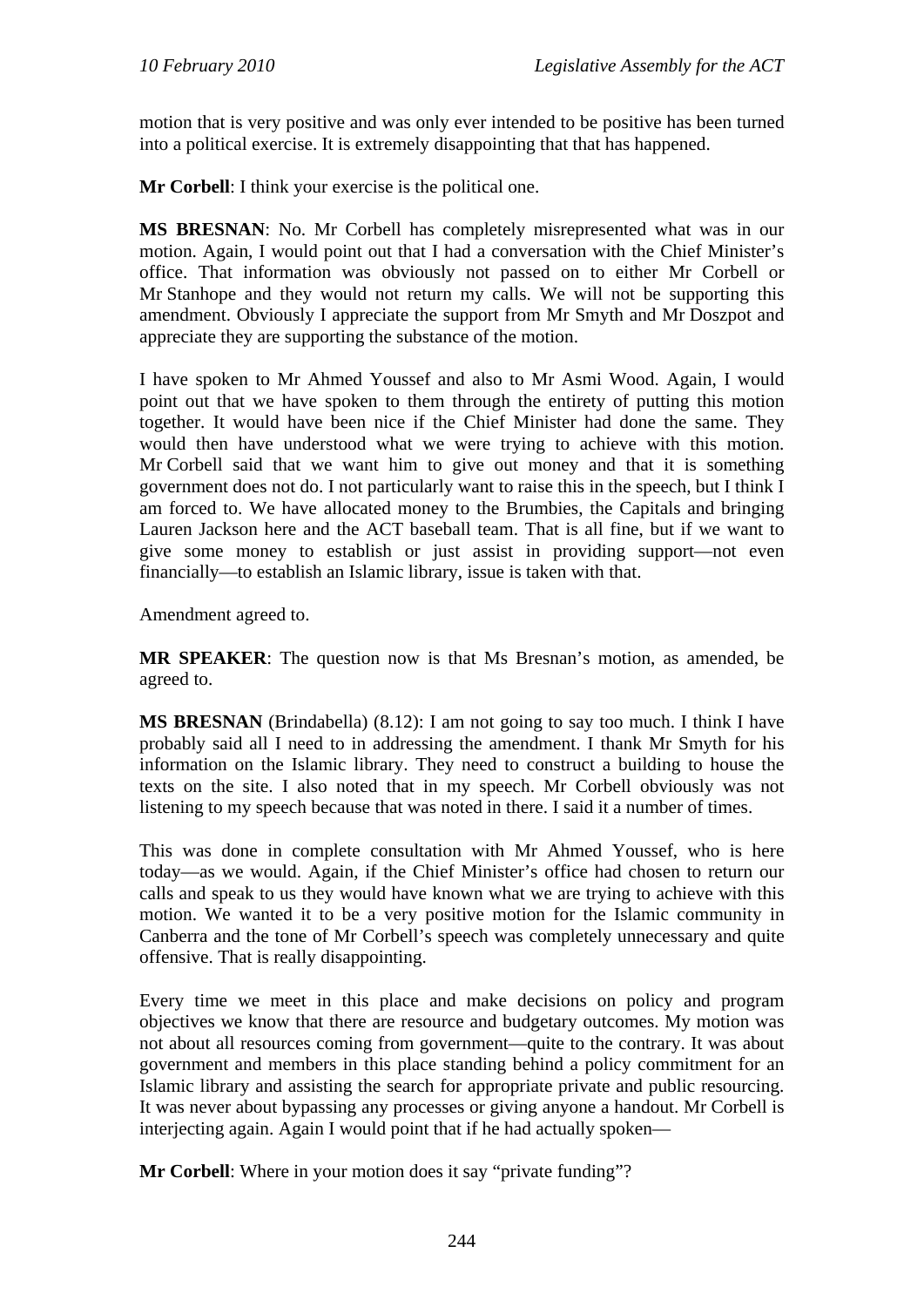**MS BRESNAN**: The motion talks about "providing or sourcing". If you had spoken to me, returned my calls and listened and if my discussions with the Chief Minister's adviser had been passed on, you would have known that. Again, you could have worked constructively with me. If you had taken issue with that we could have come up with some alternative wording, but you did not choose to do that. You would not return my calls. I think that pretty well speaks for itself.

I thank Mr Smyth and Mr Doszpot for their constructive and very positive contributions, contrary to Mr Corbell's. His speech today was quite astounding and I say again that I was quite offended by it.

Motion, as amended, agreed to.

## **Alexander Maconochie Centre Management**

**MR HANSON** (Molonglo) (8.14): I move:

That this Assembly:

(1) notes:

- (a) that the Corrective Services portfolio has been mismanaged by the current ACT Government for a number of years;
- (b) that as a result of this mismanagement:
	- (i) that in late 2008 and early 2009 there were ongoing human rights breaches at the Belconnen Remand Centre (BRC) that were exacerbated by the late opening of the ACT's new prison, the Alexander Maconochie Centre (AMC);
	- (ii) there were numerous security incidents in late 2008 and early 2009 at the BRC including violence that resulted in corrections officers being treated in hospital;
	- (iii) the prison was delivered over 12 months late;
	- (iv) that the prison was officially opened on the eve of the ACT election five months prior to receiving prisoners;
	- (v) that the prison was delivered under scope and \$3.5 million over budget;
	- (vi) that the prison has defects remaining in the security system;
	- (vii) that drugs, needles and razor blades were found in the prison shortly after the first prisoners arrived;
	- (viii) that the radio frequency identification system is not yet operational and recently a number of identification bracelets were lost;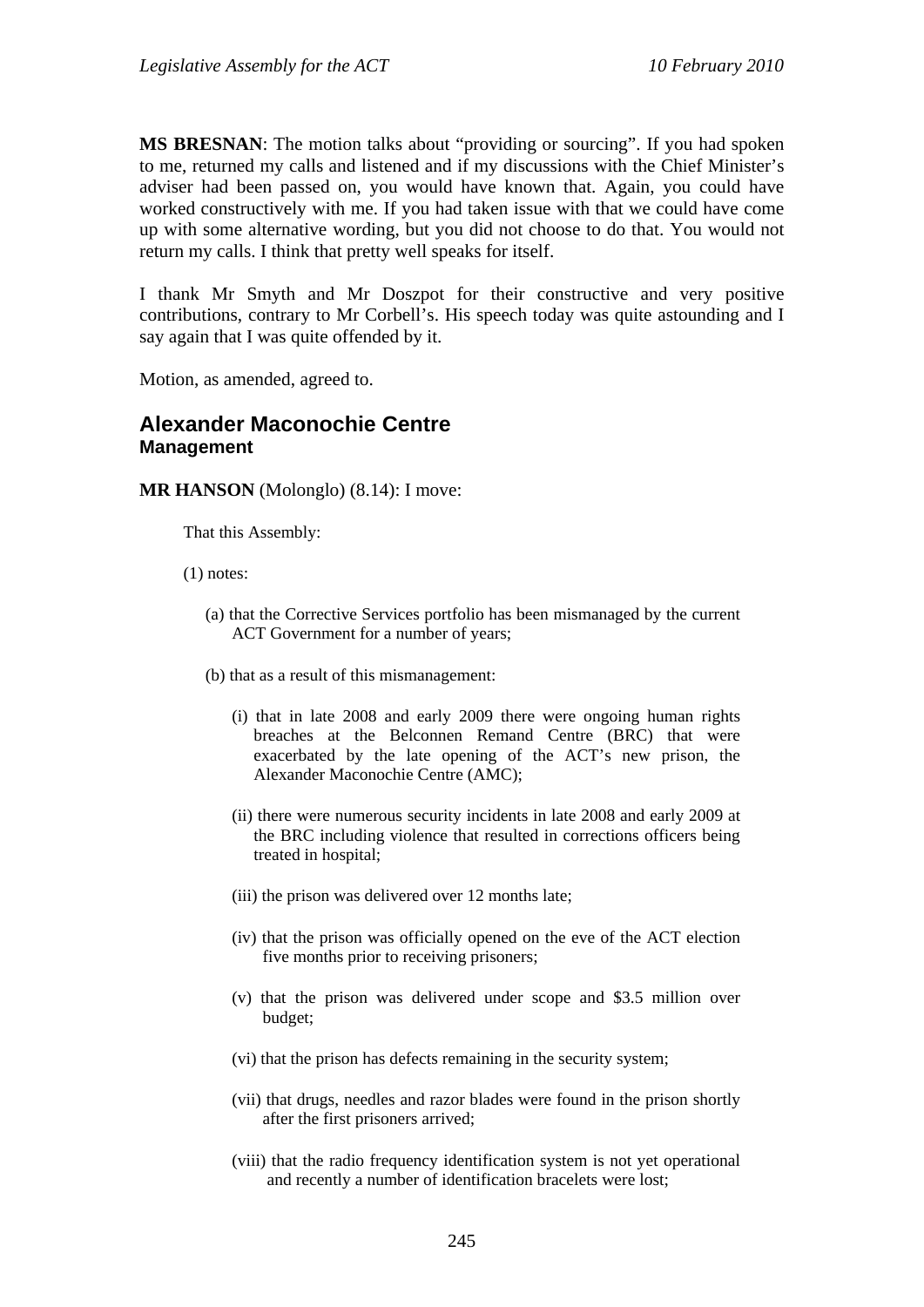(ix) that there have been breaches of the *Corrections Management (Email / Internet for Prisoners) Policy 2009*; and

(x) that the prison is costing ACT taxpayers \$504 per prisoner per day;

- (c) the unanimous findings of the Standing Committee on Justice and Community Safety in Report 3, Inquiry into the delay in the commencement of operations at the Alexander Maconochie Centre, including the finding that "not all the delays to the commencement of the operations of the AMC were due to the security system as the Attorney-General has contended"; and
- (d) that despite the prison being almost half empty and NSW experiencing capacity issues with its gaols, the Minister is yet to start discussions with NSW about taking NSW prisoners at the AMC; and

(2) calls on the ACT government to:

- (a) commence discussions with the NSW government with a view to receiving NSW prisoners; and
- (b) commission an independent review of the prison on completion of one year of operations.

Before I move to the corrections motion, I would like to reflect on what has just occurred here. If we are going to talk about the failures of Mr Corbell, I think it is a timely moment for us to be moving to the corrections portfolio which is littered with failure, having observed what all of us in this place have just seen. And that is how poorly Mr Corbell managed what was, I think, a fairly straightforward issue.

It is out of sheer exasperation that I have brought before the house today this motion on the incompetence shown by Simon Corbell, who is the minister most responsible. After his performance before, but, more importantly, after his inept attack on the tripartisan JACS committee yesterday, it is important that we highlight the utter failure of this government's management of corrections throughout the last 18 or 20 months.

What became apparent through the course of 2008-09 and the start of this year, through the media and through the committee inquiry, Madam Deputy Speaker—and indeed it was confirmed by the unanimous report of the JACS committee upon which you sat—is that the man responsible, culpable and accountable for the mismanagement of the AMC, who caused so many of the problems that we saw with corrections—in particular, the overcrowding and continued exacerbated human rights breaches at the Belconnen Remand Centre—is Simon Corbell.

The litany of failures is extensive, but we have to start somewhere; so let us start with the delays at the Alexander Maconochie Centre. It was meant to open in mid-2007. And we all remember Simon Corbell hosting an official opening on 11 September 2008. Noting that we went into the caretaker period on 12 September, this was literally on the eve of the ACT election. But prisoners did not arrive until 31 March 2009.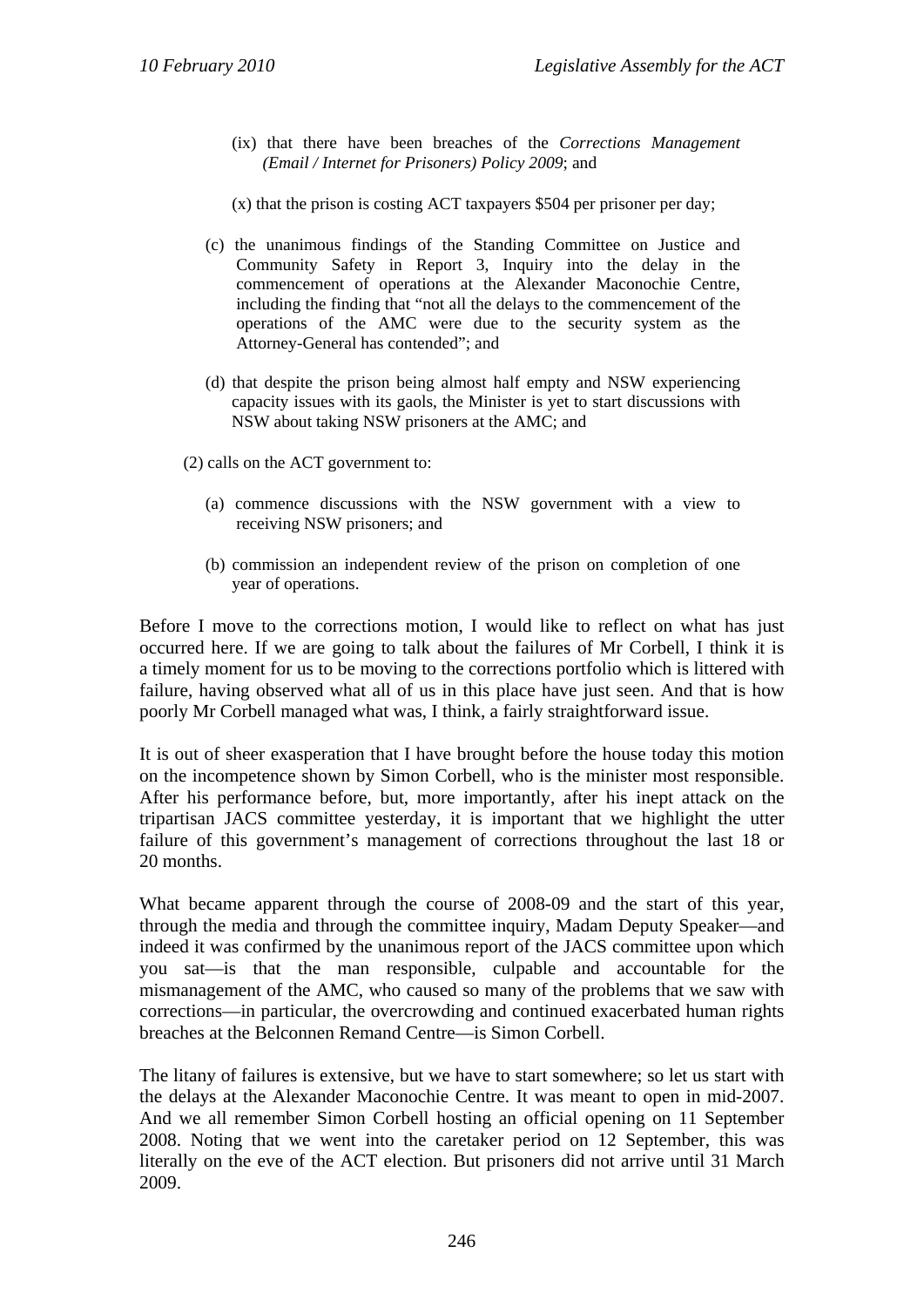The report provided by the JACS committee debunked the repeated claims by Simon Corbell, the minister, that all the delays we experienced were due solely to the security system and the fault was that of the security contractor. The committee found that "not all the delays were due to the security system as the Attorney-General contended". I remember this quite clearly: when the Attorney-General was called before the committee, it was not his fault; no, it was Chubb's. He blamed Chubb. He blamed the contractors. Remember that? None of it was his fault. And we heard that yesterday again.

He wanted to make sure he had the privilege involved in speaking in the Assembly. He told the media that he would be making that speech. He did not dare do it in front of the media as you normally would at a lunchtime press conference.

On 11 September 2008, Jon Stanhope opened the facility, with great fanfare, and told the media:

Opening the new prison means that we can now—

and I underline "now"—

take responsibility for our prisoners, ending the practice of sending prisoners to New South Wales.

Quite simply, this was an election stunt. It could be interpreted in no other way.

The inquiry found that the jail "was clearly not ready for handover". And that was in February 2009, five months after the official opening on the eve of the 2008 election. The committee found that in February 2009, when the committee undertook a site visit, AMC was clearly not ready for handover. And it was apparent to committee members that considerable work still needed to be done.

Another finding from the JACS committee was that at the time of the opening, the minister was not appropriately briefed on the delays. It is the minister's responsibility to make sure his department is briefing him on delays, particularly when, as it was noted at finding 13 in the report, in the period leading up to 11 September, in the previous six months, there had been eight delays.

What was delivered was not the jail as it had been originally envisaged, as was scoped. But we find a jail now that does not have a gym, that does not have a chapel. The outer perimeter fence that was envisaged is not there. The 370 beds which were planned were reduced to 300, 60 transitional beds reduced to 15, and so on.

I would like now to turn to the human rights issues that the government continues to lecture the community, particularly the Canberra Liberals, on. I would like to make the point that human rights should not be used as a shield to cover up incompetence and mistakes that have been made. You do have cost blow-outs. You have security breaches. You cannot continually use the line "it is all about human rights" as an excuse. We support human rights endeavours. We want to see the jail be as humane as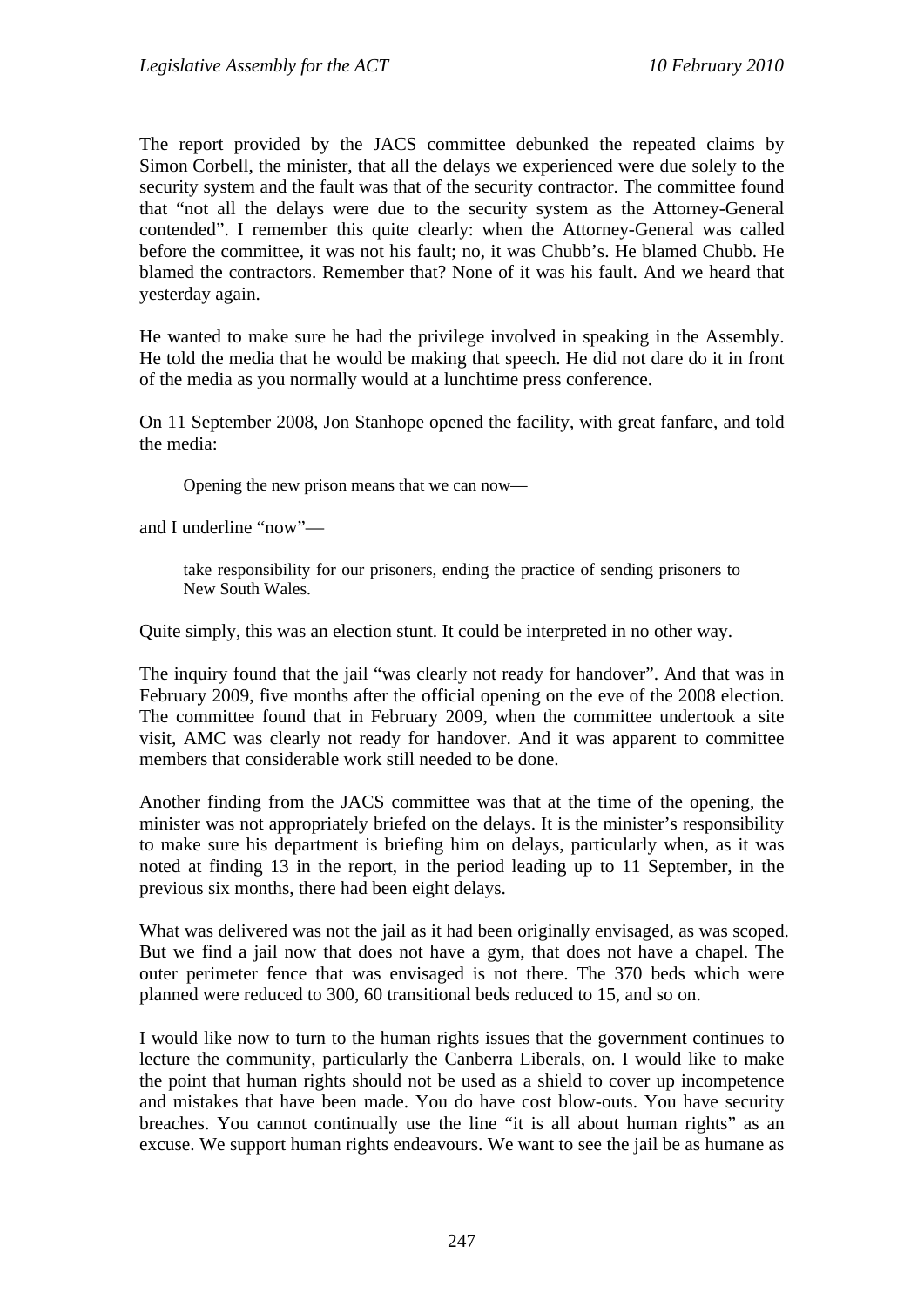possible and make sure its focus is on rehabilitation, but that cannot be continually used as an excuse by this government.

The human rights breaches at the Belconnen Remand Centre were actually exacerbated by this government due to its failure to open the Alexander Maconochie Centre on time. You will remember it was the human rights commissioner, Dr Helen Watchirs—and I congratulate her on her recent award of an OAM—that back in July 2007 declared the BRC inhumane.

Clearly, the New South Wales government thought that because the jail was opening in 2008 they would no longer be receiving prisoners from the BRC and they basically closed off their system. So it was the delay in the opening that then exacerbated the opening. And that is a finding—

**Mr Corbell:** That is just not true, Jeremy. Not even the committee says that.

**MR HANSON**: Let me quote from the committee. That is what they said. I will have to find it in the notes, but the committee did find that it was delays in the opening of the Alexander Maconochie Centre that exacerbated the human rights concerns at the Belconnen Remand Centre. Yes, I can quote it:

While the ACT's remand facilities have always given rise to serious human rights concerns, these concerns were exacerbated during the period between the official opening … and the commencement of the transfer …

We have also seen a series of security breaches at the Belconnen Remand Centre, with incidents in late 2008 and early 2009. We saw the tunnelling incident. We saw six corrections officers injured in a violent incident. We saw leaking of information of an AFP investigation into members of his own department. We saw two prisoners on the roof of the BRC.

Then we saw Simon Corbell, who was not actually the minister but was the acting minister at the time, make his reckless response. Following an ongoing series of failures and embarrassments for the government, the Attorney-General, speaking in his role as the acting corrections minister, came out and explicitly commented on a case before the courts. He did this in order to deflect the criticism and embarrassment of both himself and his government in the media and he deliberately passed judgement on the matter before the courts in order to protect himself. As a result, Mr Corbell faced a motion in the Assembly expressing serious concern. The motion read:

That this Assembly:

(1) notes the potentially prejudicial comments made by the Attorney-General on ABC Radio and ABC TV on Tuesday, 3 February 2009 in relation to the actions of two detainees who went onto the roof of the Belconnen Remand Centre—

**Mr Corbell**: I was right, Jeremy. Have you seen the outcome of those cases?

**MR HANSON:** But the point is, minister, you do not—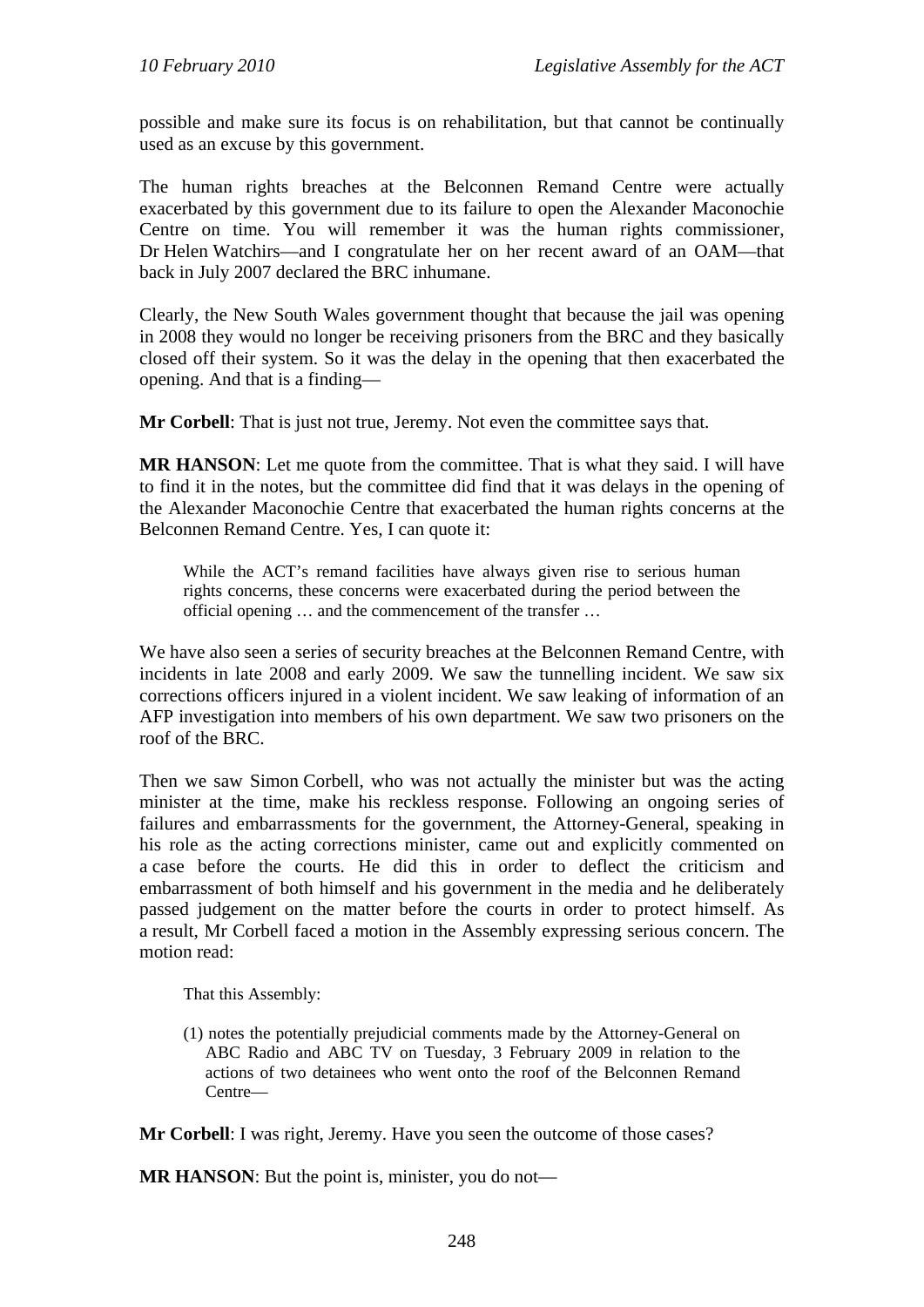**Mr Corbell**: I was right, Jeremy.

**MR HANSON**: If you think that the fact you were right about the final outcome gives you the authority as the Attorney-General to express an opinion on issues that are before the court, you clearly do not understand your role as Attorney-General. If that is your position then you do not deserve to be the Attorney-General of this territory. If you think that the fact the court case ended up the same way as you thought it would gives you the right to comment then you are unfit to act as Attorney-General of this territory.

Mr Hargreaves, who is away at the moment—I think he has a pair—was passed a dreadful hospital pass from Mr Corbell. But he had a bit of an unfortunate period as well, trying to sort out Mr Corbell's mess. He did not make a very good job of it, it is fair to say. He described the false opening of the AMC like a restaurant opening that he had been to. You will remember also that he described the violent incident that resulted in six corrections officers being treated in hospital as a scuffle that could have occurred at a Catholic seminary. He was rightly ridiculed in the media for those comments. But I have got no doubt that the hospital pass that he was given as a result of the bungling by Simon Corbell was a contributing factor that led to the demise of John Hargreaves as a minister in this Assembly.

I turn now to security breaches at the Alexander Maconochie Centre. Prior to it being opened, I wrote to John Hargreaves on 31 March 2009 and said to him, "Has there been any downgrading in the security specifications at the AMC to rush the commissioning?" And he said no. Sorry, that was when I spoke to him. But what we do know is that that was not true, because the SOTAR machine that should have been up and running would have prevented this, as he said in a budget debate in the Assembly. If the SOTAR machine had been up and running, it would have prevented it.

I had written to the minister earlier in March and had called for an independent assessment of the jail. I actually wrote to him, in good faith, urging him to conduct that assessment of the jail before receiving prisoners. And he told me no, that the AMC was safe, it was ready to open. But after such a short time, we know that the jail had needles, syringes and drugs in it and that, on any measure, it could not be considered safe. So it was not ready when we pushed ahead and put the prisoners in.

We have had issues with the RFID system. This is a system that is still not operational, I believe. Maybe the minister can clarify that issue. It is, the last I heard, being trialled. But we know that there were ID bracelets that were lost. I would have thought this would leave even Labor's most ardent supporters embarrassed. These ID bracelets are designed to be on the prisoner to track the prisoner. So how it is that they were lost is unfathomable. Indeed, the prisoner who was honest enough to turn herself in and say, "I've still got a bracelet on me," described the situation as a cock-up. And I think that is an apt description of what has occurred.

Turning to the report, Madam Deputy Speaker, that you would be well aware of, it is a damning result. For example, finding 23 refers to communication failures between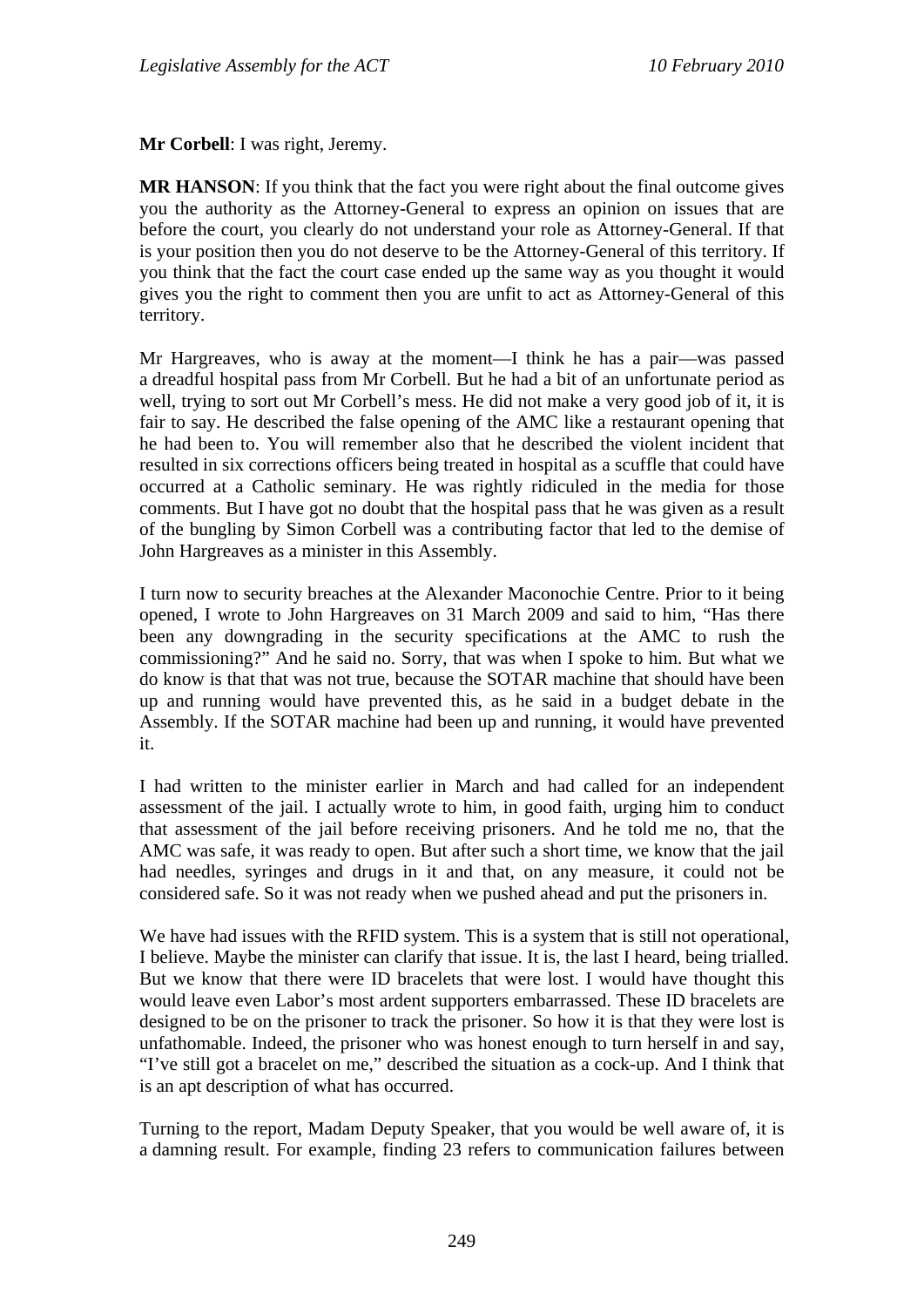the various parties: the client, which in this case I take to be the government, the contractors and the subcontractors. And the report is particularly critical of the fragmented manner in which the project was managed, from the design stage all the way through to the construction and the commissioning stages.

The committee found that the management model used was confusing and that the lines of communication and control were unclear. There is also a finding that when the prison received prisoners there was no uninterrupted power supply for the building management system. I would have thought that you would have made sure that the prison had such a power supply. The report also tells us there are defects remaining in the security systems. Specifically this refers to defect 2.6, and we have spoken about that in detail in here previously, and that there was only one factory acceptance test conducted.

We also find out from the report that the territory is out of pocket \$3.5 million. The minister may advise us of where that legal case is at. But as a result of that mismanagement, we now have a situation where we are spending in the territory \$504 a day for each prisoner. The Chief Minister, prior to the prison being opened, guaranteed the people of Canberra—he said publicly—that the prison would cost us no more. In fact, he said it would probably be cheaper. How is it that we are spending nearly twice as much per prisoner than we did when we sent the prisoners to New South Wales?

I have outlined a solution to this problem, which is one that I have received substantial feedback on from many pensioners, many people in the community who are struggling to meet their daily living costs, and who find out that \$504 a day is the money that is being spent on prisoners. We all want to make sure that we have a prison that rehabilitates offenders. But the \$504 a day, when we were told that it would cost us no more—it has doubled in price in such a short time—is unacceptable. And the community is rightly outraged.

I have proposed a solution and I have discussed this previously. If we were to have a conversation with New South Wales to consider New South Wales bringing prisoners here, if we were to charge them a similar amount, this could make for a financial windfall for the government that could be used. It could be used for diversionary programs. It could be rolled into rehabilitation programs. It could be used to prevent people going to jail in the first place.

More importantly, if the jail is what it is cracked up to be and it is actually rehabilitating prisoners, why are we not getting people, particularly from our local region, Queanbeyan and other areas, in there so that we can do the right thing by them, get them close to their families and rehabilitate them? It is a win-win situation that the minister is refusing to consider. I am very disappointed.

I will turn now to the recent concerns we have had with internet policy. I am very disappointed that the minister has just brushed this off, as had the Chief Minister. These are serious issues. These are issues that we cannot simply brush off, as the Chief Minister says, as a doodle. They are breaches of policy and they are part of the ongoing failure of this government.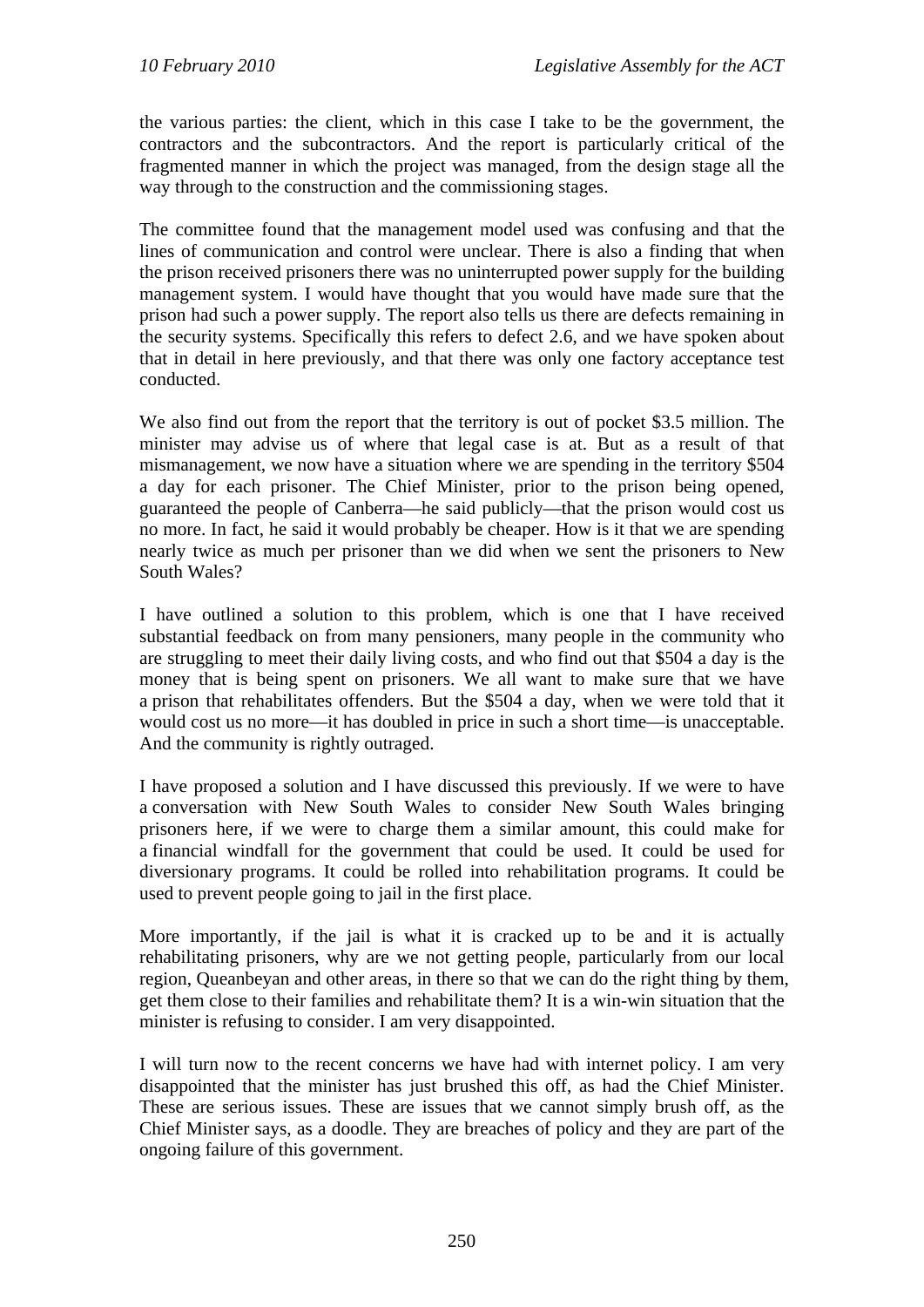**MR CORBELL** (Molonglo—Attorney-General, Minister for the Environment, Climate Change and Water, Minister for Energy and Minister for Police and Emergency Services) (8.30): I move the following amendment to Mr Hanson's motion:

Omit all words after "that this Assembly", substitute:

" $(1)$  notes:

- (a) the importance of the ACT Government taking responsibility for the management and rehabilitation of citizens convicted of offences andsentenced to terms of imprisonment in the Territory;
- (b) that the ACT Government has taken the following steps in accepting its responsibility and its obligations under Human Rights law:
	- (i) establishing the first prison in the Territory that is based on Human Rights principles;
	- (ii) providing funding of \$25.1m for the direct operating budget of this facility for 2009-2010; and
	- (iii) establishing programs for prisoners incarcerated in the Alexander Maconochie Centre to assist in their rehabilitation, education and reintegration into the community;
- (c) that the Standing Committee on Justice and Community Safety in Report 3, Inquiry into the delay in the commencement of operations at the Alexander Maconochie Centre, drew conclusions about the reasons for the delay in the commencement of operations of the AMC which were contrary to the findings of an independent expert appointed to determine the reasons for the delays; and
- (d) that these delays were due to the failure of the builder and its security subcontractor to complete the security system; and

(2) notes:

- (a) that the total number of prisoners in the AMC as of today is 194; and
- (b) that the ACT Government is committed to a review of key elements of the prison operations 12 months after the intake of all prisoners.".

The Liberal Party have an appalling record of opportunism when it comes to the issue of the prison and it goes all the way back to when Mr Moore, who was the responsible minister for corrections in the previous Carnell Liberal government, strongly advocated the development of a prison for the ACT. Indeed, the last time there was a change of government in this place there was bipartisan agreement in this Assembly that there was a need to establish a prison for the territory.

Disappointingly, but perhaps not surprisingly, the Liberal Party quickly reneged on that bipartisan position and for the last eight years have adopted the position of opposition to the establishment of a prison, despite the fact that in government they advocated the exact opposite.

We continue to see that opportunism, that rank political opportunism, in the commentary from the Liberal Party over the last few months on the establishment and now the operation of what is a positive facility for the ACT, a facility that makes us live up to our responsibilities to properly manage the care and custodianship of those people who are sentenced to terms of imprisonment in the territory and that we do so in a manner that provides the greatest opportunity for them to rehabilitate themselves, to stop their offending behaviour and to become productive members of our society.

I think it is worth reiterating the issues that the government has said are important in relation to this debate. Members of course will be aware that yesterday I tabled in the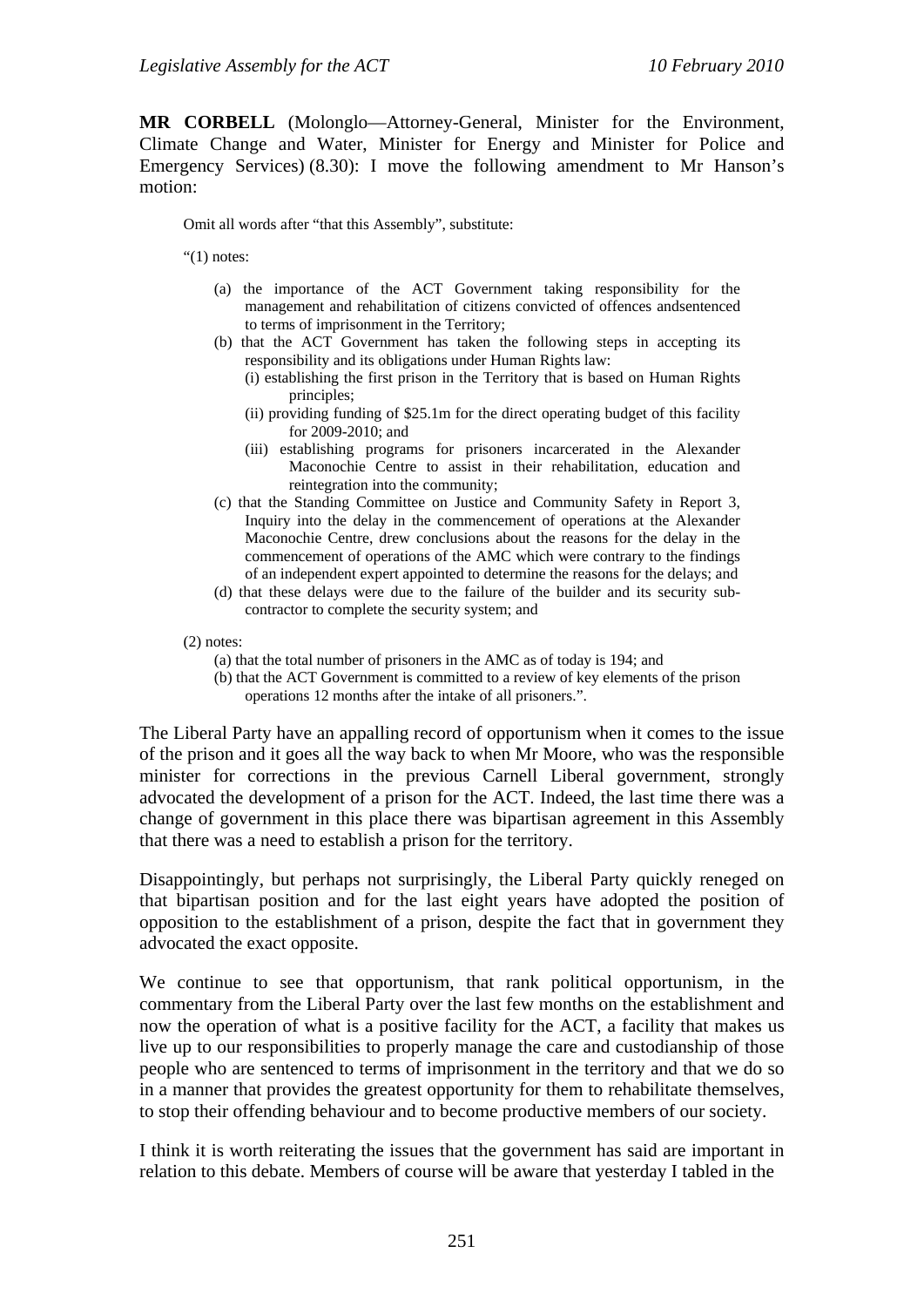Assembly the government's comprehensive response to the findings and recommendations of the Standing Committee on Justice and Community Safety's report into delays in the commencement of operations at the prison.

There is no doubt in my mind that the former Belconnen Remand Centre was a less than suitable facility for housing offenders. Just ask any one of the prisoners, staff or family members who were required to be held, work or visit there or did other things there at the facility. The government has repeatedly acknowledged the problems with the ACT's ageing and inadequate remand centres. Our commitment to the construction of the AMC was a clear acknowledgement of this.

The government was in the unfortunate position that it was unable to take control of the AMC prior to March 2009. However, contrary to the accusations made by the committee's report, and repeated by Mr Hanson, there is no empirical evidence to suggest that there was a rise in security incidents in late 2008 and early 2009 at the remand centre.

In regard to human rights issues, the standing committee provided no factual basis for its assertion that there were additional human rights concerns beyond those which existed before September 2008. The committee did not substantiate its claim that the delays made the pre-existing problems with the remand centres worse. The fact is the facility was inadequate before September 2008 and it remained inadequate afterwards. And the only way that was to be addressed was by providing modern facilities such as those now available at the AMC.

Let me turn to the issue of delay in the commencement of operations at the AMC. Yes, it is true that the AMC was not ready to accept prisoners prior to 30 March 2009. But it would also be much more accurate to state that the government was not willing to accept responsibility for a facility that was not ready to hold prisoners in a safe and secure manner. The reality of the situation is that the builder of the AMC was not able to complete the security system within the agreed time frames.

This is the great myth and the great lie of that committee report—that in some way the government was responsible for the delays associated with the security system. As I stated in the tabling statement that I made yesterday, it is not just the government's opinion that this is a myth, that this is false. It is also the opinion of the independent expert appointed under the contract dispute arbitration mechanisms for the purposes of facilitating disputes between the contractor and the government in relation to the prison. That expert, contracted under those dispute resolutions and provisions of the AMC contract, has adjudicated on BLL's claim that they were not responsible for the delay and has determined that they were. It is as simple as that. The independent expert, a person expert in arbitrating commercial disputes between parties under building contracts, has determined that BLL's claim that they were entitled to extensions of time in relation to the installation of the security system was not to be supported.

**Ms Bresnan**: Mr Speaker, I request that Mr Corbell table that document he is quoting from, because it has not been seen.

**MR CORBELL**: You cannot do that. That is not a point of order. That is a debating point. She can make that point in the debate, Mr Speaker.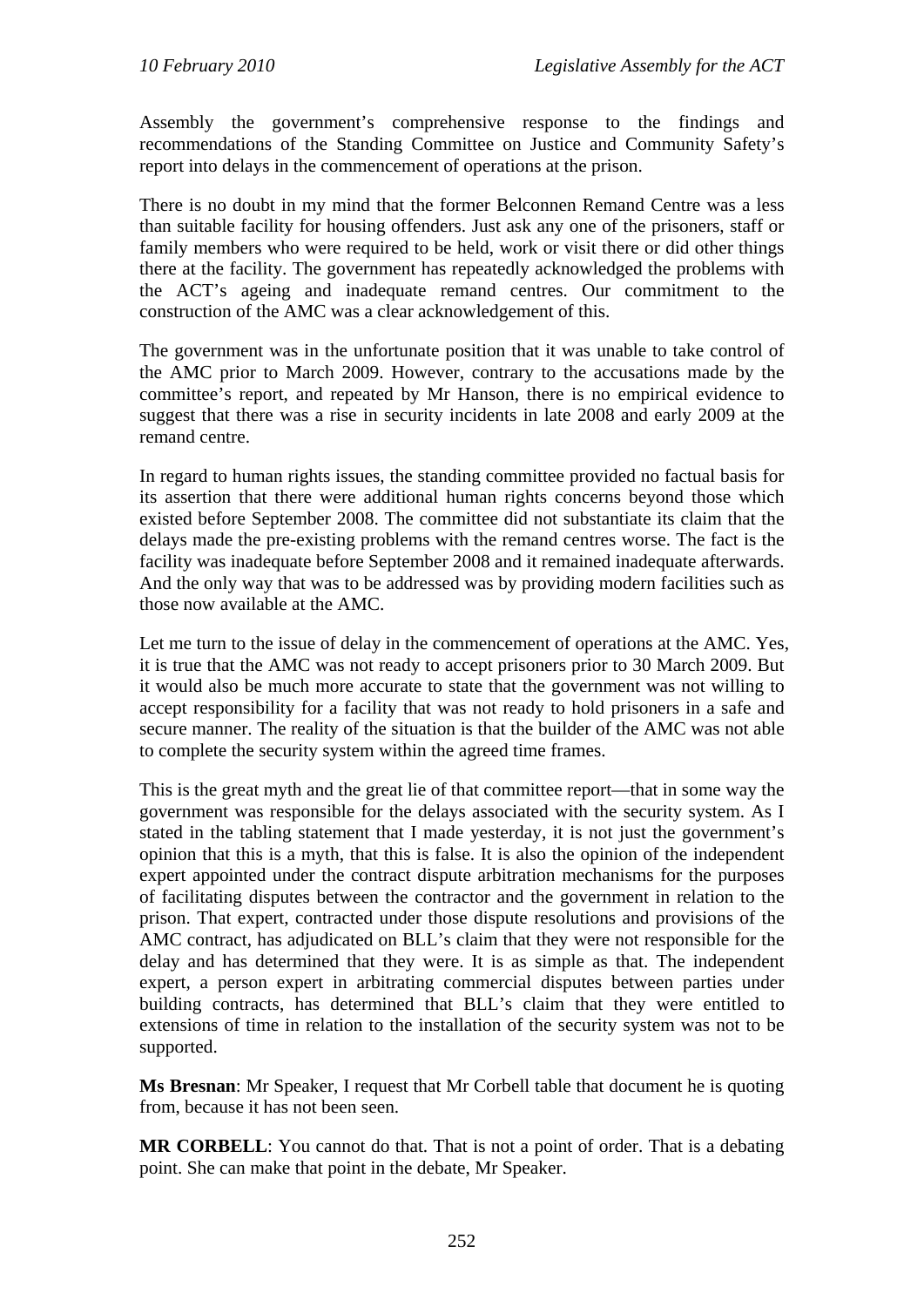**MR SPEAKER**: Ms Bresnan, you will actually need to move a motion to that end. We will take that at the end of Mr Corbell's speech.

**MR CORBELL**: That is what the independent arbitrator has determined—simple as that. Any other accusation that the government was somehow responsible for the delays does not stand up to that overwhelming and very clear evidence from a person whose job it is to arbitrate commercial disputes between parties. If Ms Bresnan wants to move a motion asking for the release of that documentation, the government will accept the outcome of the Assembly's decision in that regard.

The bottom line is that the independent expert's finding in favour of the territory is clearly at odds with the view of the committee. Furthermore, the official opening of the AMC was organised under assurances from the builder that the completion of the facility was imminent. The Assembly should note that testing and certification of most components of the facility had been completed at this stage, and the government considers the decision to proceed with the opening to be a reasonable one.

I would like to assure the Assembly that the AMC does not have defects remaining in its security system. I am unable to talk in great detail at this time due to an ongoing dispute resolution process in this matter. Suffice to say that there are not remaining security system defects.

The introduction of contraband, in particular drug paraphernalia, into a prison environment is the bane of prison authorities the world over. Drugs do get into prisons and it is not a new or surprising problem. Contraband had been entering facilities wherever prisoners exist a long time before the AMC was even considered. The AMC has a number of systems in place to deter and detect the introduction of contraband. To name a few, K9, a dog squad, ion scanning, metal detectors, RFID and the SOTER x-ray machine are all measures operating at the AMC.

I am satisfied that the AMC has appropriate security mechanisms in place to minimise, to the greatest extent possible, the introduction of contraband. However, we will continue to look at ways to improve this. Indeed, it would require the introduction of highly draconian measures to keep drug paraphernalia out completely. We would, for example, have to ban all contact visits with prisoners. We would have to intrusively search all visitors, staff and authorised personnel visiting the facility each and every time they did. And I can only imagine how the community and the Human Rights Commission would react to such a policy approach.

While not critical to the secure operation of the facility, the RFID system at the AMC is a measure to enhance the operation and management of the AMC. It is still in its commissioning phase. The system is the first of its kind in Australia; the first use of this technology in Australia. The recent media scrutiny has perhaps overexaggerated the issue, but it has ensured that the systems, policies and procedures surrounding the RFID have been reviewed to tighten security arrangements.

The facilities available for prisoners at the AMC to access the internet and to use email are the most generous in the country. This has been a deliberate approach to normalise the environment in which prisoners live and to assist in their rehabilitation. ACT Corrective Services reviewed the access to the internet by prisoners to minimise the risk of abuse of the system. Access to the internet has been suspended. But, as I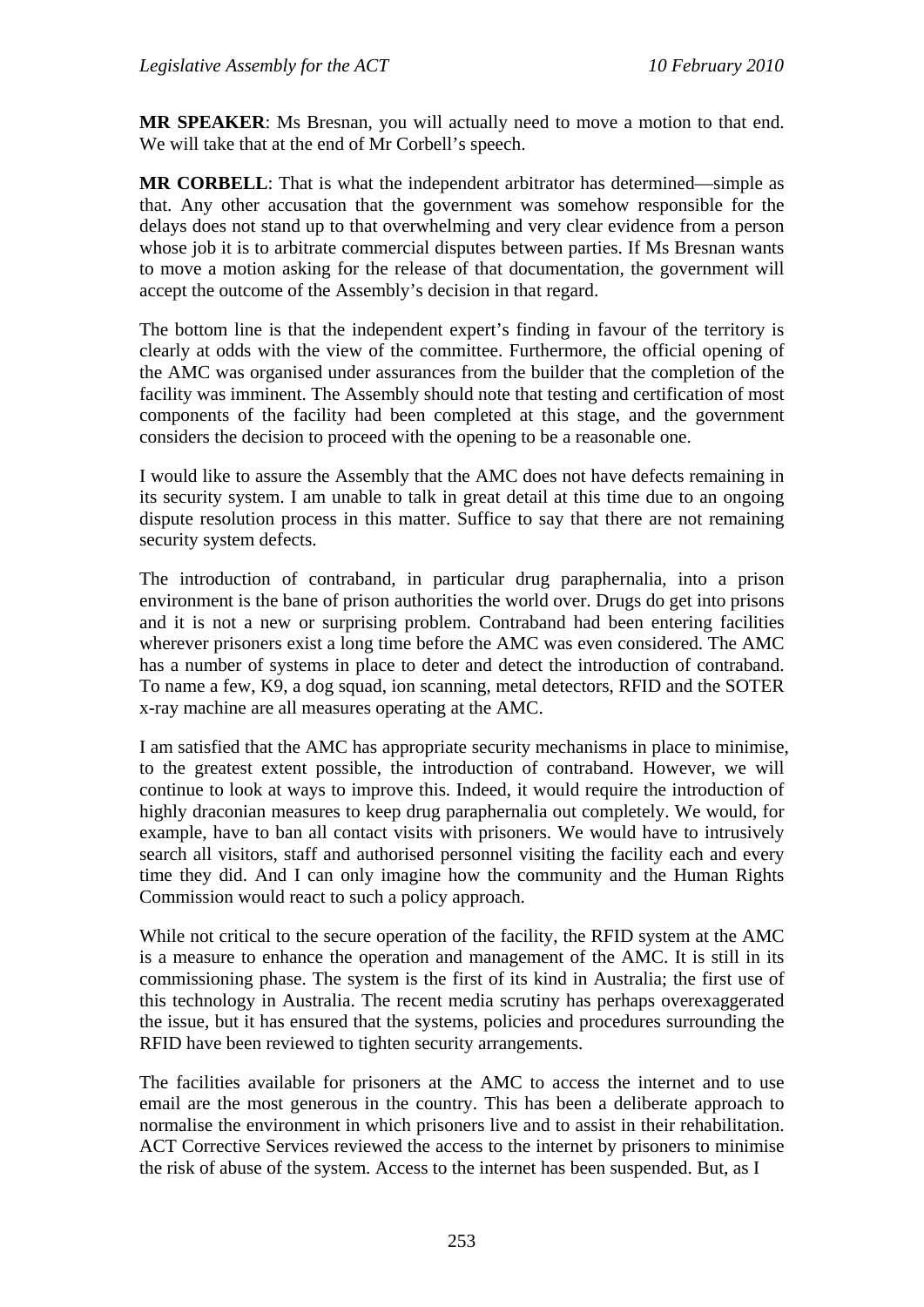indicated to the Assembly during question time earlier today, it will be reoffered shortly. Giving our prisoners every opportunity to rehabilitate is of the utmost importance to the government and will help meet community expectations of reduced recidivism and its impact on the community and the economy. Turning criminals into productive citizens can only be of great social and economic benefit.

Now I turn to the issue of the cost of running the prison. The cost of running a prison, per prisoner, per day, is influenced by a number of factors. I note that Mr Hanson has called on the government to commence negotiations with New South Wales about housing New South Wales prisoners at the AMC. The government's view is that we will not be exploring this option until all policies and procedures in place at the AMC have been put through a period of 12 months of operation.

Moreover, there has never been any indication that the New South Wales government would be interested in such an arrangement; an arrangement that would face considerable administrative hurdles, one of these being that prison numbers can fluctuate considerably and, despite the bed capacity of 300, the operational capacity is lower due to the need to separate different categories and classification of prisoners.

Again Mr Hanson shows his ignorance of some of the complex issues involved in the running of a facility such as this. Not only do we have different classifications of prisoners; within those classifications we have a further need to separate certain prisoners from other prisoners. We have prisoners on protection. We have prisoners on strict protection. We have prisoners who are not able to communicate and should not be allowed to communicate or interact with other prisoners across all classifications. Therefore, it is not the case that we can simply fill the prison to its complete capacity of 300, because the requirement to keep certain prisoners separate from other prisoners will inevitably mean that the full capacity of the prison will not be able to be utilised.

To this end, the government believes it is prudent and desirable that, after the AMC has been operational for 12 months, its policies, procedures, systems and processes be revisited and examined against the experience of delivering services for prisoners in the new setting. Furthermore, as members should be aware, the government is establishing a system of independent inspection of the AMC on an ongoing regular basis. I will make further announcements about that in due course.

In conclusion, let me say this: the AMC is an important and fundamental reform for the criminal justice system in the ACT. It is our opportunity to ensure that we do deliver best correctional practice, humane prisoner management and every opportunity for rehabilitation of our sentenced prisoners.

The decision to construct the facility was the correct one. Those on the other side of the house waxed and waned on this issue, supported it one year and did not support it the next, thought it was important at one time and then took cheap, base political advantage of it later. That is not the approach adopted by Labor. Labor has been consistent. Labor has sought at all times to advance the cause of a humane rehabilitative environment, which is needed if we are to take real responsibility for the administration of justice in our city.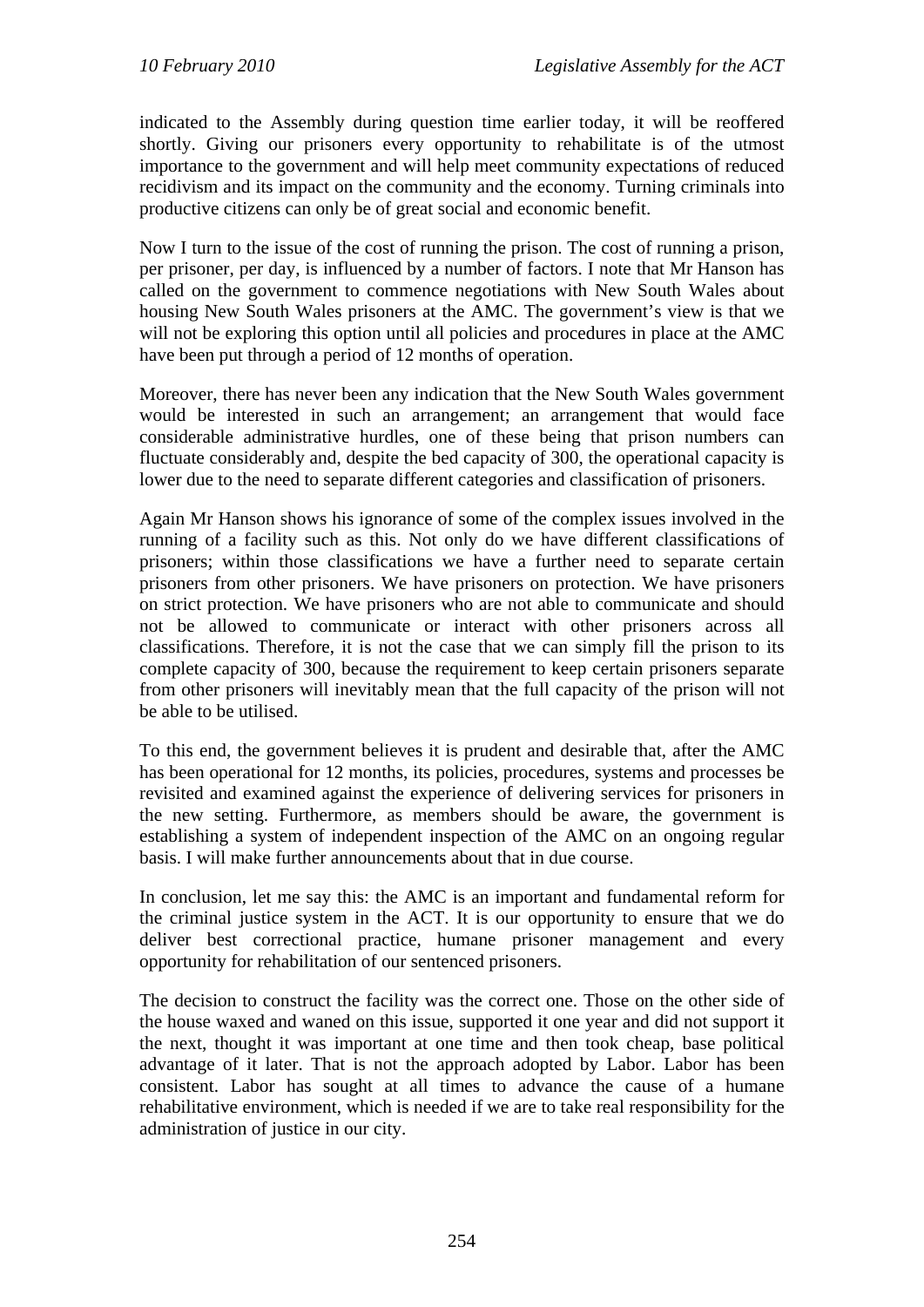If the Liberal Party had had their way, they would have taken the view "Yes, we can have as tough sentences as we like, but we won't have to manage them. We won't have to rehabilitate them. We'll just send them off to New South Wales." That was their position and that has been their position for the past eight years. Labor does not adopt that approach. Labor has remained consistent. The AMC is an important reform for criminal justice in the territory and we will continue to ensure that this facility meets our expectations of a humane and best practice prison for the ACT.

**MS BRESNAN** (Brindabella) (8.45): I welcome Mr Hanson's motion as an opportunity to have an open discussion with members in this place on the direction of our major correctional facility and what direction that should be. Prison policy often tests progressive ideologies. It provides temptation to give in to a populist argument that prisons are solely a form of punishment rather than an opportunity to reform, address reoffending and provide inmates with an opportunity to become contributing members of our community. We firmly stand by our principles in this place. Correctional facilities, whilst certainly not intended to have a hotel experience, as some commentators have called it, are intended to rehabilitate, not simply punish.

I must say that it is disappointing that the Liberals have been running the "fill the prison" line, as I think it does demonstrate a lack of understanding of how prisons operate, how they are funded and what role they play in society. Running the "tough on criminals" ideal is also disappointing. Rather than pursuing strategies that actually reduce crime and reduce reoffending rates in the long term, ignoring the need for programs that prevent reoffending ignores the true costs of preventing crime. It is a very easy line to take to criticise the amount of money being spent on an inmate in the AMC. Filling up the prison to run it at a profit or cut back on the costs of running rehab programs is not a legitimate policy.

Prisons operate more effectively when they are not at full capacity, when there is a greater ability for corrections officers to separate prisoners where necessary, where there is not the huge pressure on prisoner services that comes with a full prison. And it is easier to develop a culture inside that assists prisoners to reintegrate into society when their prison sentence has ended.

Of course you would have prisoners come from New South Wales to the ACT where that is appropriate but it should not in any way be so that we can fill the prison. That goes against any best-practice and recognised corrections principles. Furthermore, it is more than a little disingenuous to suggest that we could save millions if we were to charge New South Wales the same rate for incarcerating their prisoners as they did for ACT prisoners prior to the opening of the AMC.

Notwithstanding any savings that can be made as a result of efficiencies, we do not want to see any cuts to services at the AMC. It is necessarily more expensive to operate a prison that more effectively rehabilitates prisoners and, as such, it is difficult to see how we could save money when we receive a fee of less than what it costs to provide the rehab services we need to provide. I do hope Mr Hanson is not suggesting he wants the AMC to be modelled on the New South Waltes prison system. The much-maligned New South Wales prison system has been criticised from all sides as one of the worst in the country.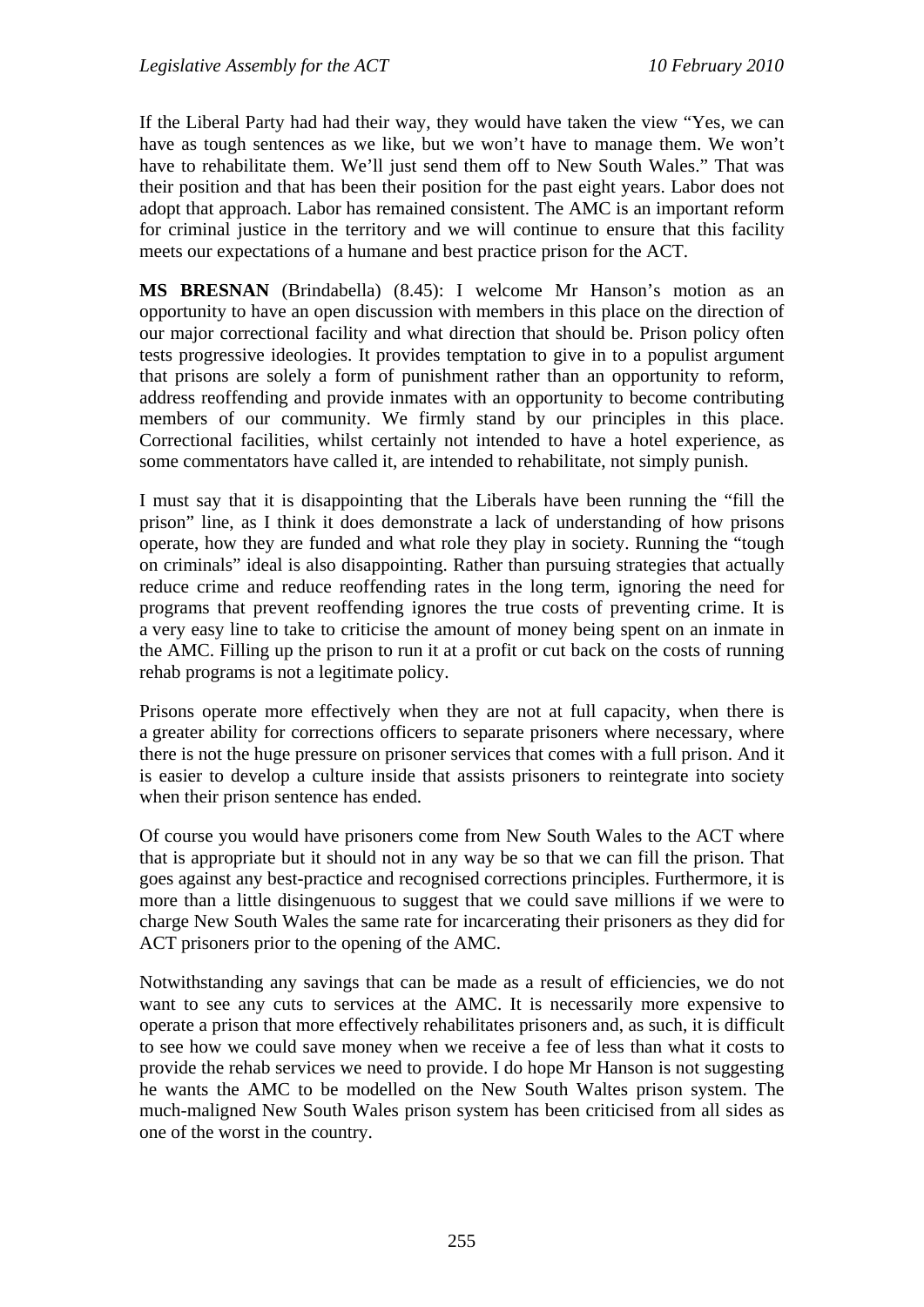The Victorian government invested a small percentage of their corrections budget in programs to prevent reoffending, prior to and after release, and it had a significant impact. This compared to New South Wales which at the time was investing little in programs to prevent reoffending, and there was a marked difference between the two states' reoffending rates. Only a few weeks ago, there was a report released which showed that up to 80 per cent of prisoners in New South Wales had a mental illness.

The ACT government have, to their credit, worked to establish a prison based on human rights principles that recognises the value in providing an environment in which a prisoner has the ability to rehabilitate and reintegrate into society and has worked to establish programs for rehabilitation in the AMC. However, we have a number of ongoing concerns about the continued engagement and provision of services to prisoners, particularly after they have left the AMC. Whilst it is an understandable technique to gradually reduce dependency on prison services, the manner in which this is implemented has to consider the practicalities of the situation prisoners are in.

It is an acknowledged and documented fact that a significant proportion of inmates suffer from mental illness and, as a part of that, continuing medication and treatment are required, yet it is incredibly difficult for prisoners released from the AMC to access basic medical services. Prisoners reliant upon antipsychotics and antidepressants can make genuine improvements to their health, provided they continue with these treatments upon release.

When the state makes the decision via the judicial process to deprive a person of liberty, the state must also recognise that it has chosen to disconnect that person from the regular services provided by the community. To that end, when a person has returned to society, having had many years disconnected from basic social services, the state must recognise that this person will find it difficult to reconnect without assistance.

For the vast majority of prisoners with a mental illness, it is the first time they have received a diagnosis or any form of medication. This is obviously a reflection on the provision of mental health services also. However, we need to be prepared for the fact that someone is likely to return to the prison system when they are unable, if unassisted, to continue necessary treatment in the community.

It is difficult enough for existing residents to secure regular GP services, let alone former inmates of the AMC. The provision of care should not stop at the front door of the prison and, whilst the government have acknowledged that through-care and after-care could be improved, not much has yet been done yet. The government have given an indication that they will develop a through-care and after-care plan but it does not seem that such a plan has yet been developed, which is a concern, given that we are almost a year into the operation of the AMC.

Moreover, as the Greens have maintained continually, we need to be doing more to limit the transmission of blood-borne viruses within the AMC. We have concerns about the collection of data, when and how people contract these diseases and how this will enable the development of an effective evidence-based policy to reduce the transmission of disease within the prison. We cannot adopt a head-in-the-sand approach when it comes to the presence of needle sharing and drug use in prisons.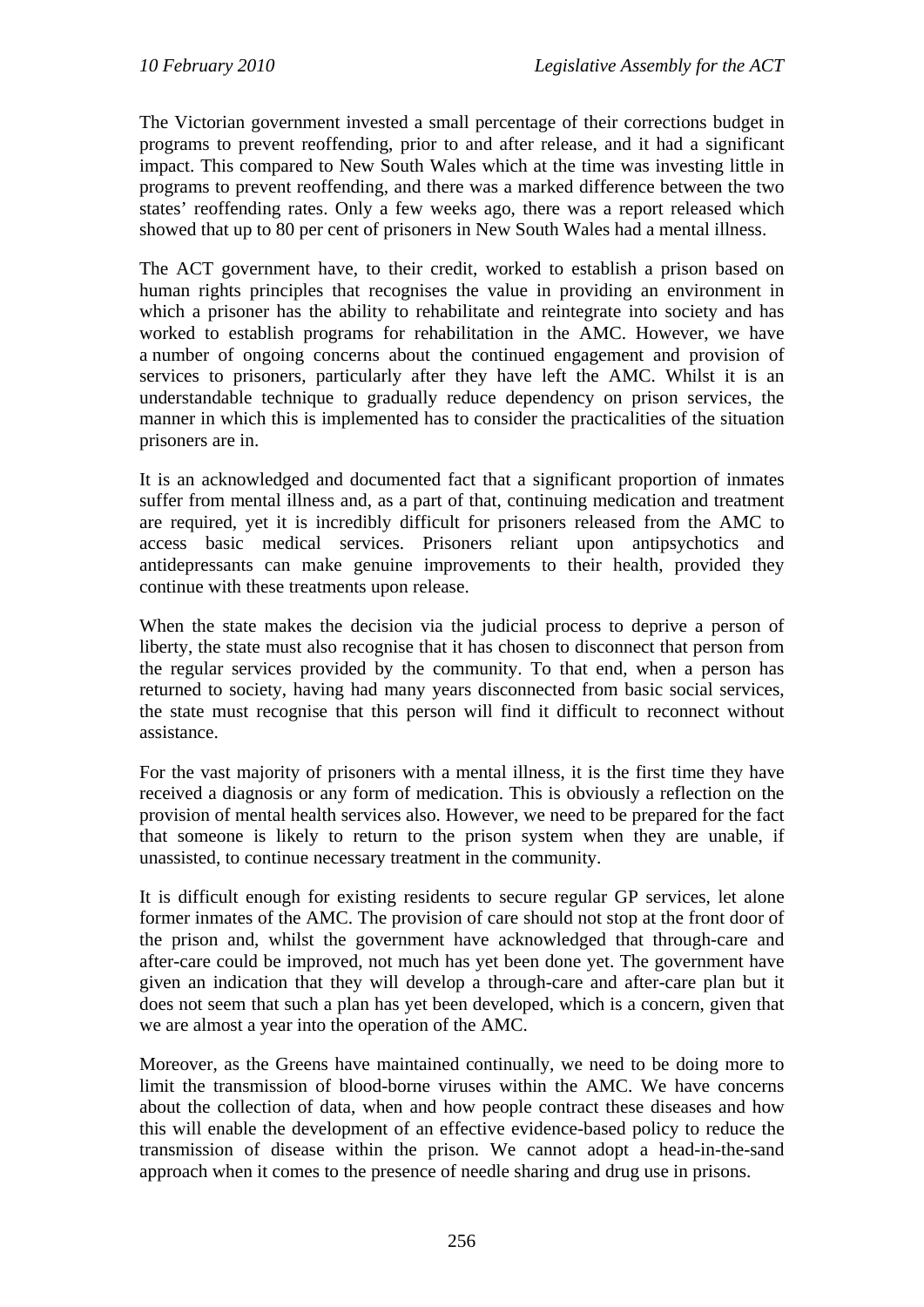The public health risks that such an attitude represents cannot be underestimated and we would expect that both public and prisoner health outcomes be considered in any review that is conducted.

A thorough, effective, transparent and prompt review of the corrections system should address all outcomes that we expect from the corrections system. Corrections holds a unique place in the state's relationship with the individual and society. The ACT Greens contend that the corrections system must go beyond punishment.

Society should demand a correctional system that takes active steps to rehabilitate those subjected to its limitations. It is always tempting for a government to choose to forget those it incarcerates. But this not only unnecessarily punitive, it undermines the law-and-order outcomes that the judicial, police and correctional systems seek to achieve.

Whilst the government has chosen to implement some principles, there are functional problems implementing this in a range of areas, particularly through-care, after-care health and access to social services. We want an independent, open and comprehensive review to assist in determining the best way forward. It is to this end that I will be proposing an amendment to this motion.

Before I conclude, I need to address particularly the problematic areas of the government's response to the committee report on the delay in the commencement of operations at the AMC. The government have repeatedly attempted to undermine the decision of the committee by continual referral to an independent expert, whose report we have not seen, nor do we have any information about how this expert came to the conclusion.

The Canberra Liberals and the ACT Greens obviously have differing concerns on the current operations and construction of the AMC. This comes from our disagreements on priorities and is understandable. What we can agree on, however, is the need for an independent review which hears from all stakeholders and will provide a fair and transparent basis for all parties in this place to develop corrections policy going into the future.

Mr Speaker, I move the amendment circulated in my name.

**MR SPEAKER**: I am sorry, Ms Bresnan; you cannot move that until we resolve Mr Corbell's amendment.

Question put:

That **Mr Corbell's** amendment be agreed to.

The Assembly voted—

Ayes 5 Noes 7

| Mr Barr      | Ms Porter | Ms Bresnan | Mr Rattenbury |
|--------------|-----------|------------|---------------|
| Ms Burch     |           | Mr Doszpot | Mr Seselja    |
| Mr Corbell   |           | Mr Hanson  | Mr Smyth      |
| Ms Gallagher |           | Ms Hunter  |               |
|              |           |            |               |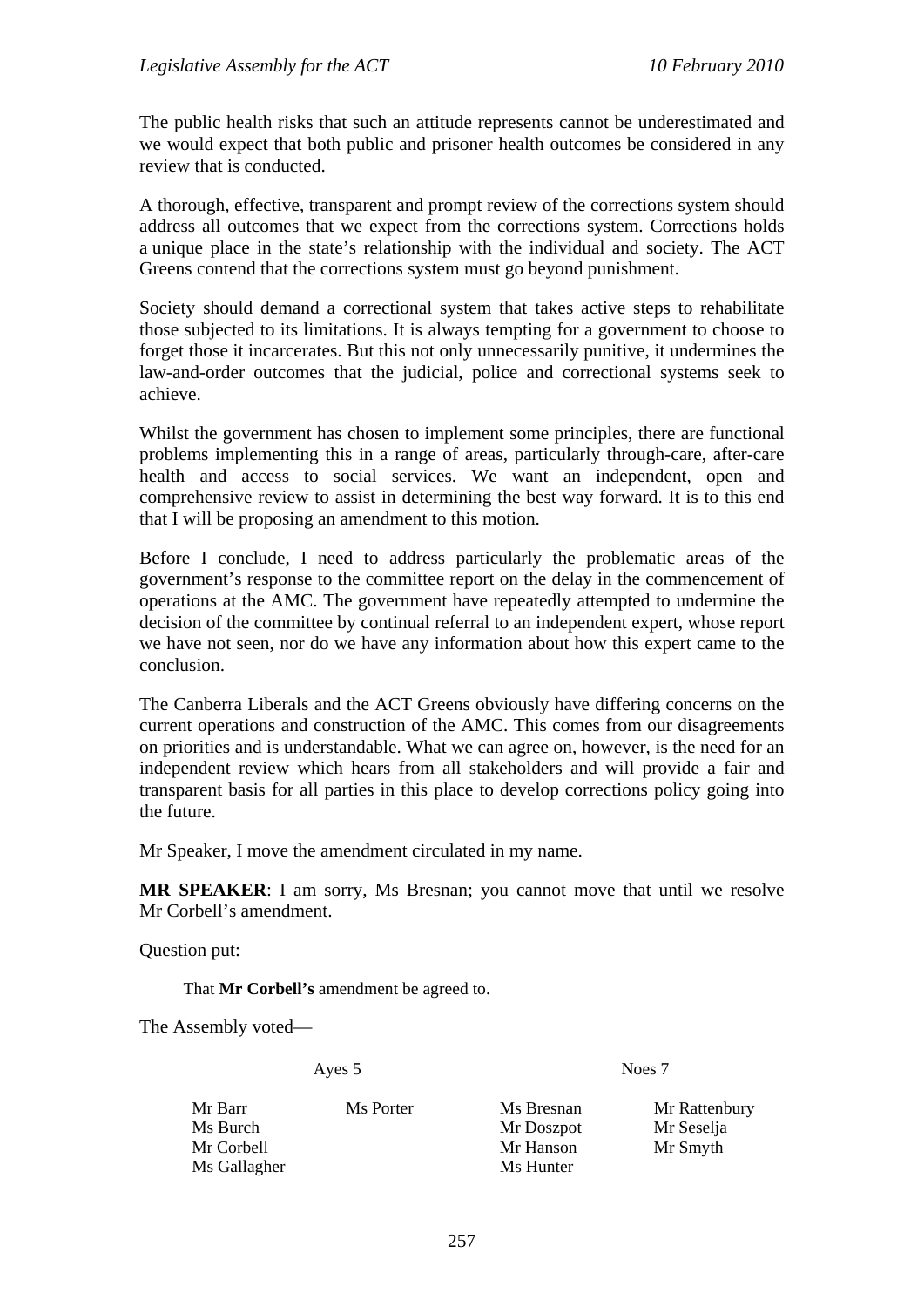Question so resolved in the negative.

Amendment negatived.

**MS BRESNAN** (Brindabella) (8.59), by leave: I move:

Omit all words after "That this Assembly", substitute:

" $(1)$  notes:

(a) concerns regarding the operation of the AMC;

- (b) the unanimous findings of the Standing Committee on Justice and Community Safety report, *Inquiry into the delay in the commencement of operations at the Alexander Maconochie Centre*; and
- (c) the Government's intention to have a review into the operation of the AMC after its first year of operation; and

(2) calls on the Government to:

- (a) commission an independent reviewer to conduct the one year review into the AMC;
- (b) ensure that the review be open, transparent and public, and include input from community and non-government groups with an interest or involvement in the AMC, including on the terms of reference for the review;
- (c) ensure the review is completed in a timely manner and be tabled in the Legislative Assembly immediately upon completion; and
- (d) report upon the progress of the review in August 2010.".

I have addressed the keys issues. I addressed the body of the key aspects of this amendment in my major speech. Basically, I just say that we do think it is important that there is an independent review. But it needs to address a wide variety of areas, not just security and cost concerns but also health, through-care and after-care concerns and there needs to be significant input from the community in the terms of reference.

**MR CORBELL** (Molonglo—Attorney-General, Minister for the Environment, Climate Change and Water, Minister for Energy and Minister for Police and Emergency Services) (9.00): The government will not be supporting Ms Bresnan's amendment, and the reason for that is that Ms Bresnan continues to insist that the findings of the committee inquiry were appropriate, and she does so in her amendment. She implies that that is the truth in relation to the matter. It is not the truth, and other members of this Assembly are going to have to get their heads around the fact that they got it wrong. They got it wrong when the committee concluded that the government was responsible for delays and that it was not simply the security system that led to the delays.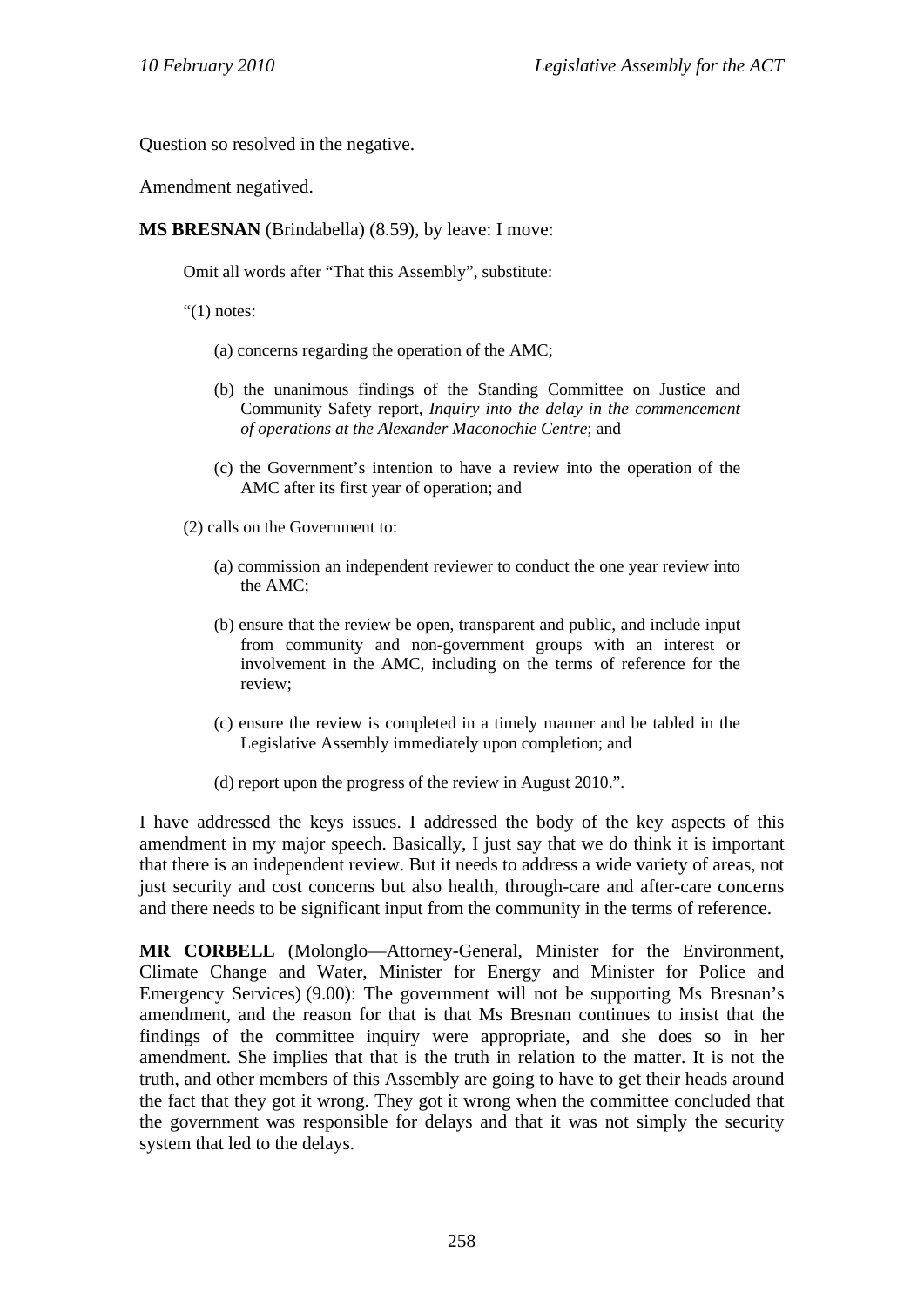That is not the result of the independent arbitration that has occurred. This arbitration has been commissioned by, and undertaken by, the parties in accordance with commonly accepted and universal commercial arbitration approaches and methodologies. It has been undertaken by a person expert in the arbitration of commercial disputes.

I love how Mr Hanson and Ms Bresnan put themselves in the shoes of those experts, people with decades and decades of experience in arbitrating commercial disputes, and say, "No, we know better. The arbitrator, that is not relevant." It is entirely relevant because, under the contract that the territory entered into with the contractor to build the prison, there were clear and specific mechanisms for resolving disputes and determining who was responsible for delays. That is what was in the contract.

#### *Opposition members interjecting—*

**MR CORBELL**: I know they do not like to listen to this stuff, because they know they got it wrong. The Liberal Party know they got it wrong. The Greens know they got it wrong. The committee knows it got it wrong. The committee knows it got it wrong, because in that contract there are specific dispute mechanisms for determining who is responsible for delay and who needs to pay for that delay. It is a legal process. And that legal process has been completed. It has not been disputed by BLL. The arbitrator has determined—

#### *Opposition members interjecting—*

**MR CORBELL**: You do not like it, but it is the truth and you need to get your heads around it. The arbitrator has determined that BLL is responsible for the delays and the delays are associated with the installation of the security system. If you want to see that arbitrator's report, call for that arbitrator's report.

## **Ms Hunter**: Table it.

**MR CORBELL**: Those are the facts, and the members of this Assembly who do not believe that need to start getting their heads around it. I hear the interjection from Ms Hunter that the government should table it. I would be happy to provide it to the Assembly if the Assembly so ordered. The reason I take that approach is that the contract between the territory and BLL as the contractor has a confidentiality clause in relation to the results of arbitration. However, there is also a clause in the contract that says the territory is released from that confidentiality clause if the minister has to do certain things in relation to his obligations to report to the Assembly.

I cannot volunteer it but, if the Assembly so orders, the government can provide it. That is the legal position and that is why I have adopted the course of action that I have. That is entirely appropriate. The government has made provision in the contract for Assembly processes and, if the Assembly so orders, the government will provide it.

The government will not be supporting Ms Bresnan's amendment. It fails to recognise that there is a problem, and the problem lies with the committee report. For that reason, it cannot be supported.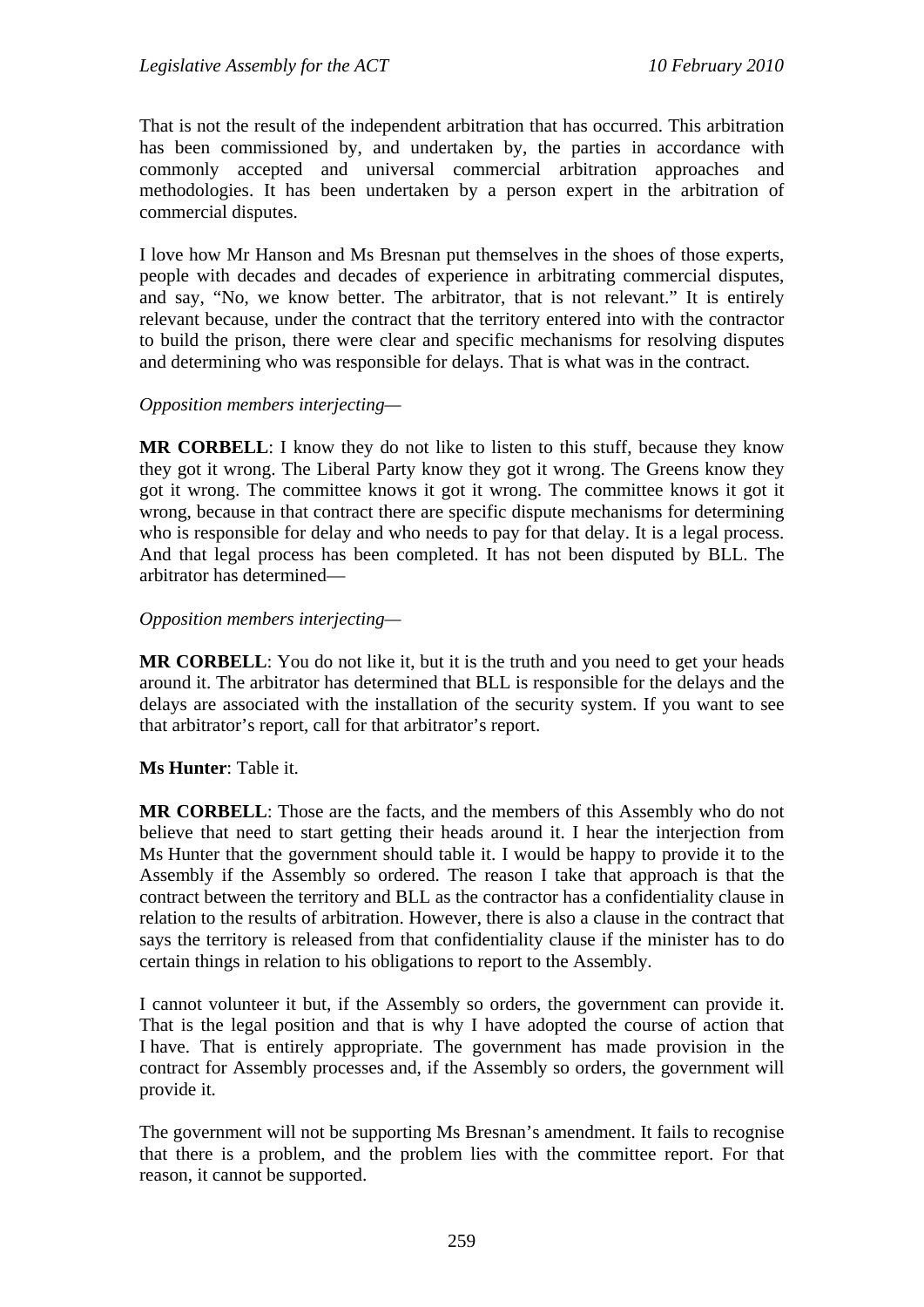**Mr Hanson**: Mr Speaker, I seek leave to move that Mr Corbell table the document that he quoted from by the close of business tomorrow.

**Mr Corbell**: I haven't.

**Mr Hanson**: He quoted from it.

**Mr Corbell**: You need to put a motion in writing.

**Mr Hanson**: I seek leave to move a motion.

**Mr Corbell**: You need to write it out and you need to circulate it so that we can see it. Motions must be in writing, Mr Hanson.

**MR SPEAKER**: The considered wisdom is that you should write out this motion so that there is clarity under standing order 213A, not 213. Then you will need to seek leave to move the motion. Perhaps we can continue with the current motion while you prepare that and we can come back to you. Does that sound reasonable?

**Mr Hanson**: It sounds reasonable, Mr Speaker.

**MR SPEAKER**: Excellent.

Question put:

That **Ms Bresnan's** amendment be agreed to.

The Assembly voted—

| Ayes 7                                             |                                         | Noes 5                                            |           |
|----------------------------------------------------|-----------------------------------------|---------------------------------------------------|-----------|
| Ms Bresnan<br>Mr Doszpot<br>Mr Hanson<br>Ms Hunter | Mr Rattenbury<br>Mr Seselja<br>Mr Smyth | Mr Barr<br>Ms Burch<br>Mr Corbell<br>Ms Gallagher | Ms Porter |

Question so resolved in the affirmative.

Amendment agreed to.

**MR HANSON** (Molonglo) (9.10): I would like to close. Briefly, I am in the process of circulating my motion to seek that Mr Corbell table the advice of the independent expert—the decision, as he is referring to it. Once that is circulated, I will move the motion.

In summary, let me say that I am glad that we have had the outcome we have had today. There is a need for an independent review of the jail. It has been a disappointing episode in the history of the ACT—indeed, in the Assembly—when we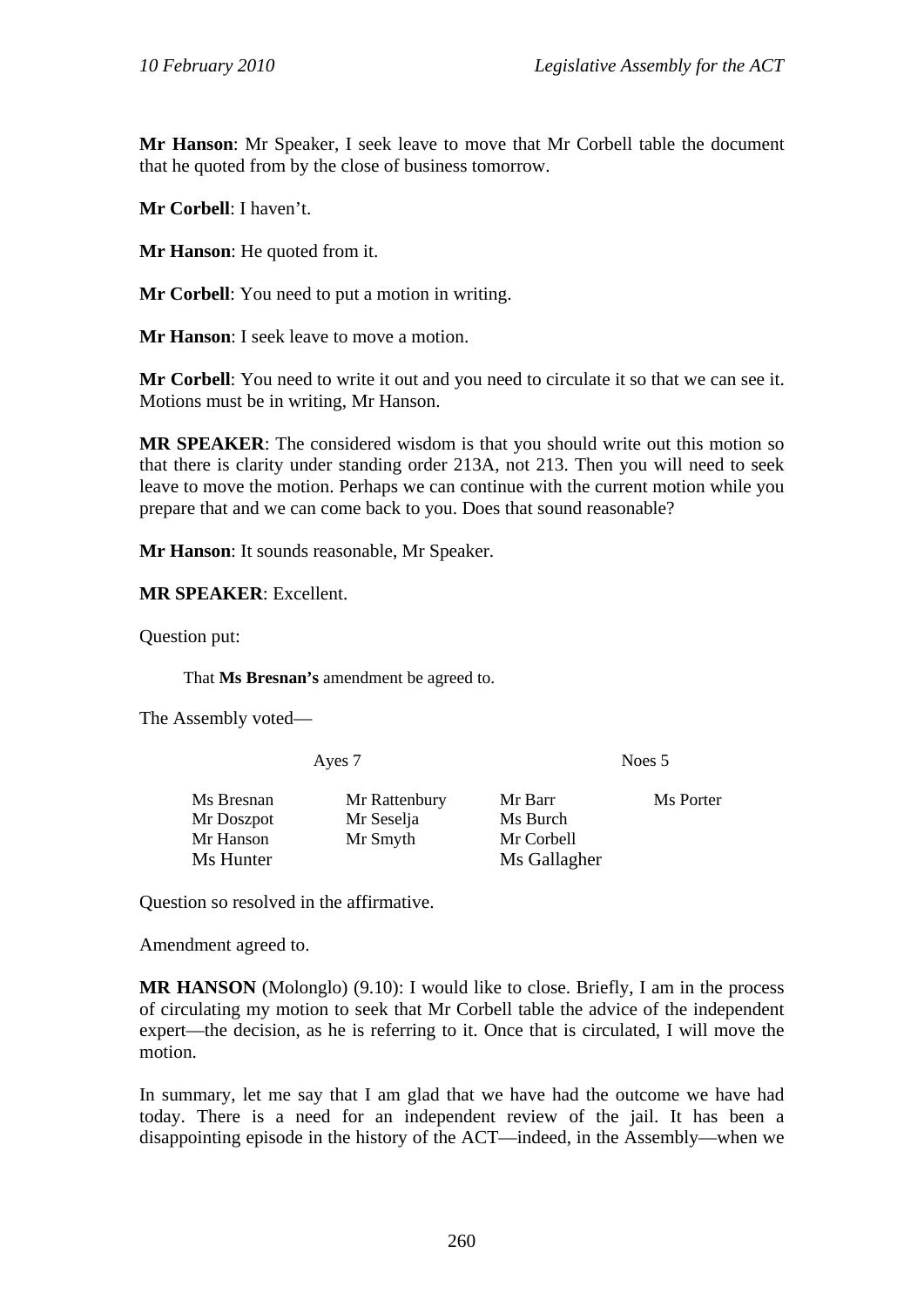see a minister, the Attorney-General, rather than accepting the tripartisan report, actually turn on members of the Assembly, Greens, Labor and Liberal.

To quote from his speech today, he said "the lie of the committee report". He is essentially calling the members of the committee liars, including Mary Porter, his own member. I can only ask this: was she naive? I do not think that is right. Was she politically motivated to attack Simon Corbell? I assume not. Or is she actually correct, as are the other members of the committee—the Greens member and the Liberal member? Maybe Simon Corbell needs to heed the committee's report rather than attack its members.

Without going over old ground, one interesting fact that was put forward by Mr Corbell is that the design of the prison is such that you cannot actually get it to the capacity of 300. That is his reason for not wanting to bring prisoners from New South Wales. I would be intrigued to find out if that is the case. What is the capacity of the jail? If it is not 300—if we have 300 beds but in effect we can only have 200 prisoners there—that is information that would be interesting. I would ask that the minister provide that information at some stage to the Assembly. If the capacity is not 300, what is the capacity of the jail by the time you have to move around different categories of prisoners?

I will say to the Greens that I think that there is some confusion about what I am asking for with New South Wales prisoners being brought to the territory. I think that it is good for their rehabilitation; I think that it is a cost-effective measure. Because of the largely fixed costs of the jail, according to the advice provided by John Hargreaves at estimates hearings, by bringing prisoners in—this is something that John Hargreaves was calling for back in 2001—you would be able to mitigate some of the costs of the prison. It would be good for rehabilitation.

I certainly would not be calling for prisoners to be brought from New South Wales if that was to exceed the capacity of the prison. We do want to make sure that the prison can operate effectively. But it is a worthy goal that I think would support everybody's needs and ensure that the costs of the prison are not such that we cannot put money from the territory into the diversionary-type programs that we want to have.

Mr Speaker, do we need to have the vote before I move my motion?

**MR SPEAKER**: Let us finish this item, Mr Hanson; then I will give you the floor again.

Motion, as amended, agreed to.

## **Order to table**

**MR HANSON** (Molonglo) (9.14), by leave: I move:

That, under standing order 213A, the Attorney-General table the independent expert's decision by 4 p.m., Thursday, 11 February 2010.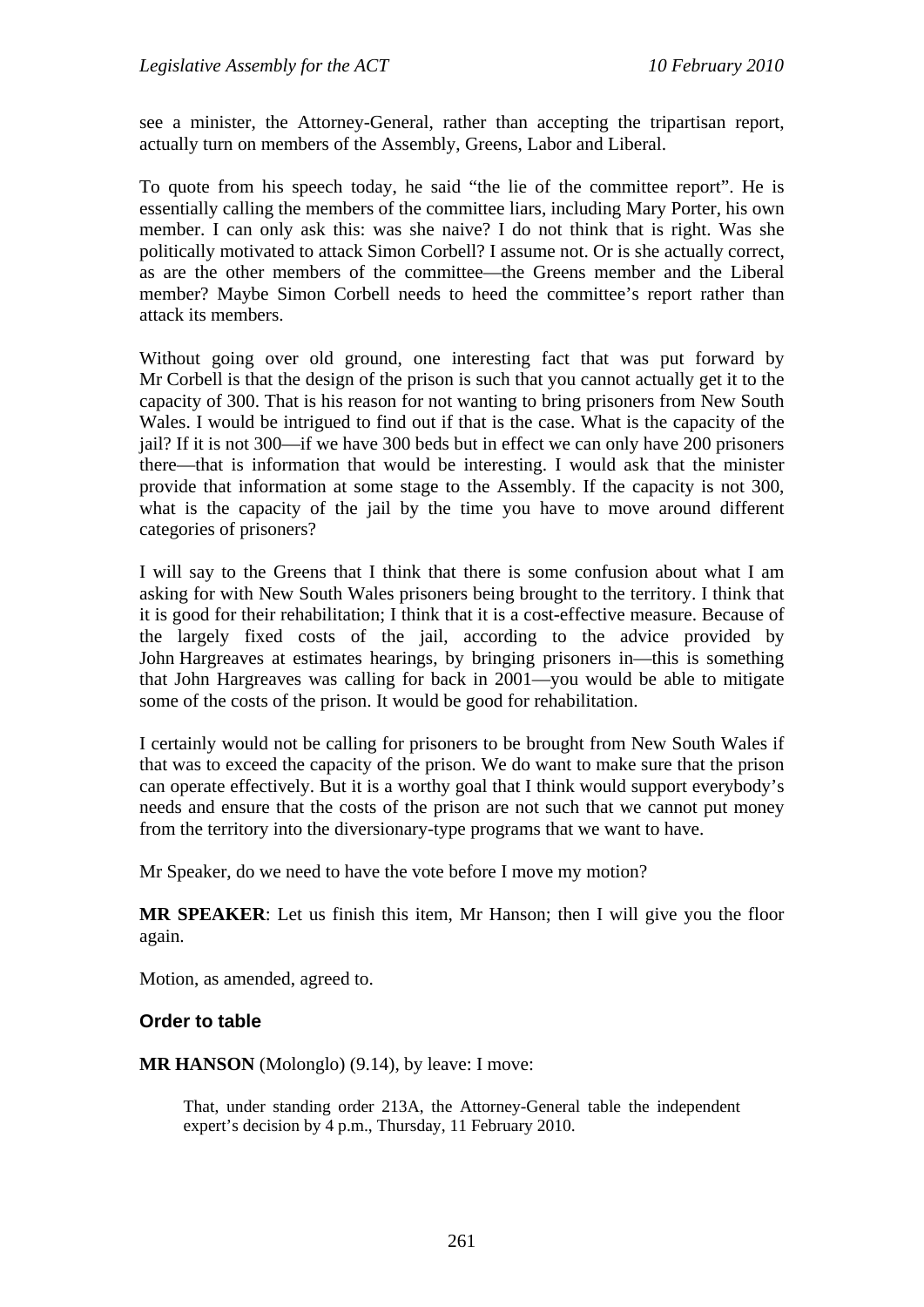**MR CORBELL** (Molonglo—Attorney-General, Minister for the Environment, Climate Change and Water, Minister for Energy and Minister for Police and Emergency Services) (9.14): Mr Speaker, I want to put a couple of issues on the record before Mr Hanson's motion is passed.

The motion will be passed, because the government will not object to this motion at all. The first reason for that is that I accept and understand that there is a legitimate interest by members to see this document, and the government has no objection to being ordered by the Assembly to produce the document. It is important to put on the record the reasons why this course of action needs to be adopted.

As I indicated earlier in the debate this evening, the contract that the territory has entered into with Bovis Lend Lease has a confidentiality clause in it in relation to disclosure of matters relating to the determination and arbitration of any disputes between the territory and the contract of BLL. The territory inserted into the contract clauses which allow the responsible minister to not abide by that confidentiality clause should it be necessary for the purposes of reporting to the Assembly in relation to the operations of the contract.

The territory and the government have always recognised that there will be circumstances where the Assembly itself will be interested in the exercise of issues around dispute between the territory and the contractor, and made sure that there were provisions in the contract that allowed the Assembly to see this. We are not in any way hiding behind any sort of commercial-in-confidence procedure. In fact, we have explicitly made sure that there are provisions in the contract to allow us to be exempt from what would otherwise be quite a routine confidentiality clause.

This expert determination was conducted by Mr Steven Goldstein. As members will see, it is 69 pages long and it outlines in detail his judgement and his determination as a legal expert in the arbitration of disputes under the contract that the territory was not responsible for the delays and that the delays were a consequence of BLL's failure to install the security system on time.

It is important to note that BLL has not challenged this determination. It is also important to remind members why these types of clauses are in commercial contracts. They are put in commercial contracts, particularly construction contracts, to avoid the need for parties to resort immediately to the court. When these clauses are put into contracts, it allows the parties to resolve the dispute without going to court—and all the cost and time that is entailed in that—in the first instance, by instead appointing an expert independent arbiter to determine the dispute. Parties do have the opportunity, once that determination is made, to appeal it and to resort to court processes. It is worth noting that BLL have not sought to proceed to court in relation to this determination by the independent expert, and the time period has now elapsed.

Essentially, this matter about this dispute is at an end. The territory has been successful. The independent arbiter has ruled in our favour. The independent arbiter has ruled that the territory is entitled to pursue liquidated damages. That is something which is now the subject of further negotiations between the territory and the contractor.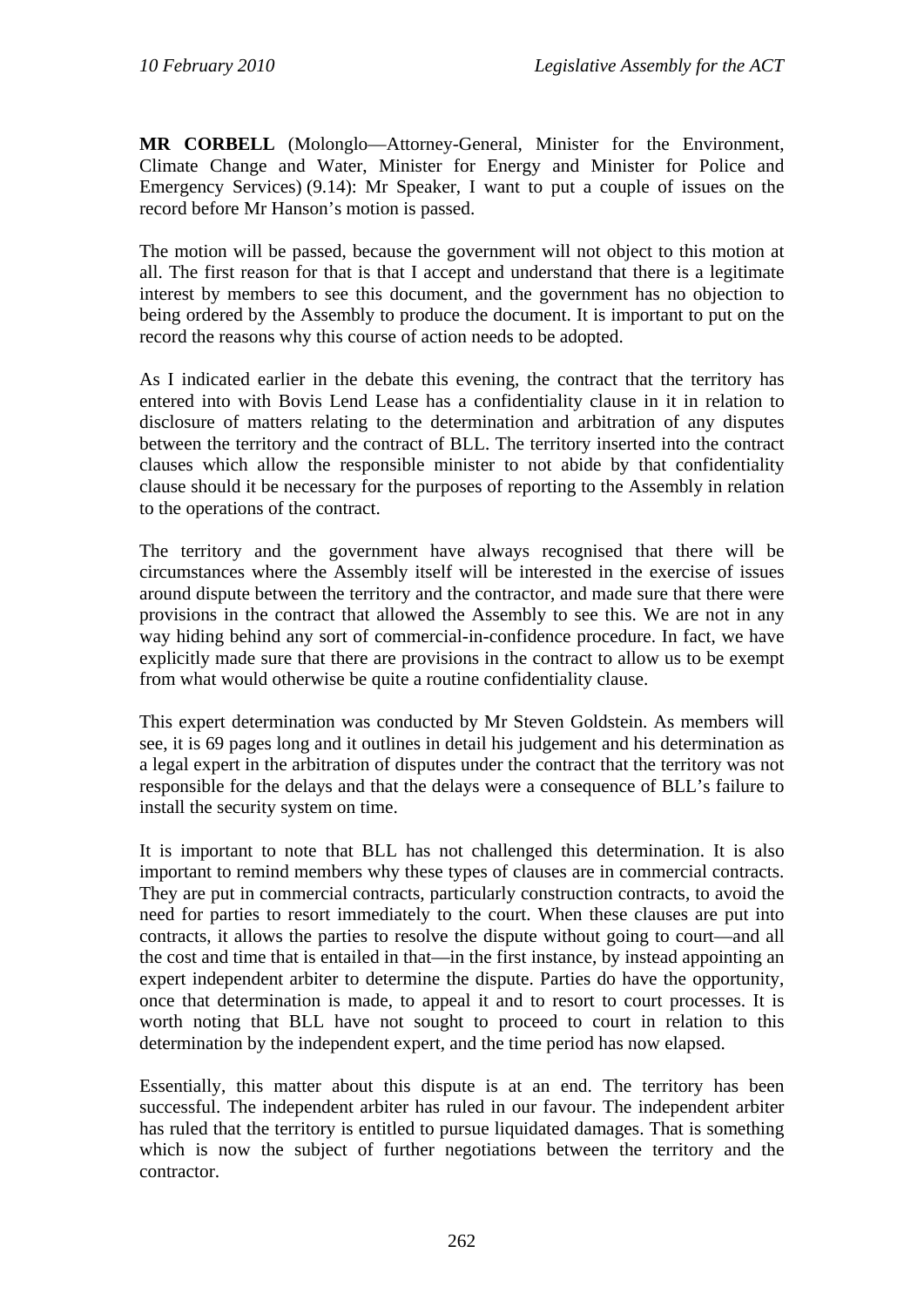The government will not be opposing this motion. The government will accept that the Assembly has a legitimate interest in these documents. Once the Assembly so orders, I will table the documentation.

**MS HUNTER** (Ginninderra—Parliamentary Convenor, ACT Greens) (9.19): We are, of course, pleased to be supporting this motion by Mr Hanson that has been put before the Assembly tonight. It is important to get this independent expert's decision, but I want to make a few points about this.

I am amazed that the committee that was looking into the delays in the AMC was still deliberating around June, when I believe this decision was made—June-July. That was still deliberation; it was an ongoing inquiry. And the government had this information. I do not understand why, at that time, the committee was not informed that this had been undertaken and that the document was not forwarded to the committee to be part of its deliberation. I simply cannot understand why this information has been kept secret and has seen the light of day only at this very late stage. Mr Corbell, I think yesterday was the first time I heard you mention this, and that was in your response to the committee's report. I just do not understand why that information, which was obviously critical and central to that inquiry into the delay at the AMC, was not made available to the committee of this Assembly that was investigating that matter.

You have had a go tonight. You have said that the Liberal Party has got it wrong and that the Greens have got it wrong. It was a three-person committee, Mr Corbell. That means that every party in this place got it wrong. Maybe—just maybe—if the government had made that decision to forward this critical piece of information, that really would have helped with the deliberations of the committee.

I felt that it was very important to put that on the record. I find it astounding that, some eight months or so down the track, suddenly this comes to light. I look forward to receiving this advice when it is tabled.

**MR CORBELL** (Molonglo—Attorney-General, Minister for the Environment, Climate Change and Water, Minister for Energy and Minister for Police and Emergency Services) (9.21): Mr Speaker, I seek leave to speak again and clarify a number of matters.

Leave granted.

**MR CORBELL:** In response to the matters raised by Ms Hunter, I would say two things. First of all, I was under the impression that members of committees operated as individuals, not as representatives of their parties. Indeed, that is the convention: members sit as individuals. And, as Ms Hunter should know, members of committees are not allowed to disclose the proceedings of committee deliberations to other members, particularly to ministers. So any suggestion that the government was complicit in the findings of that committee is quite inaccurate, and I reject it absolutely.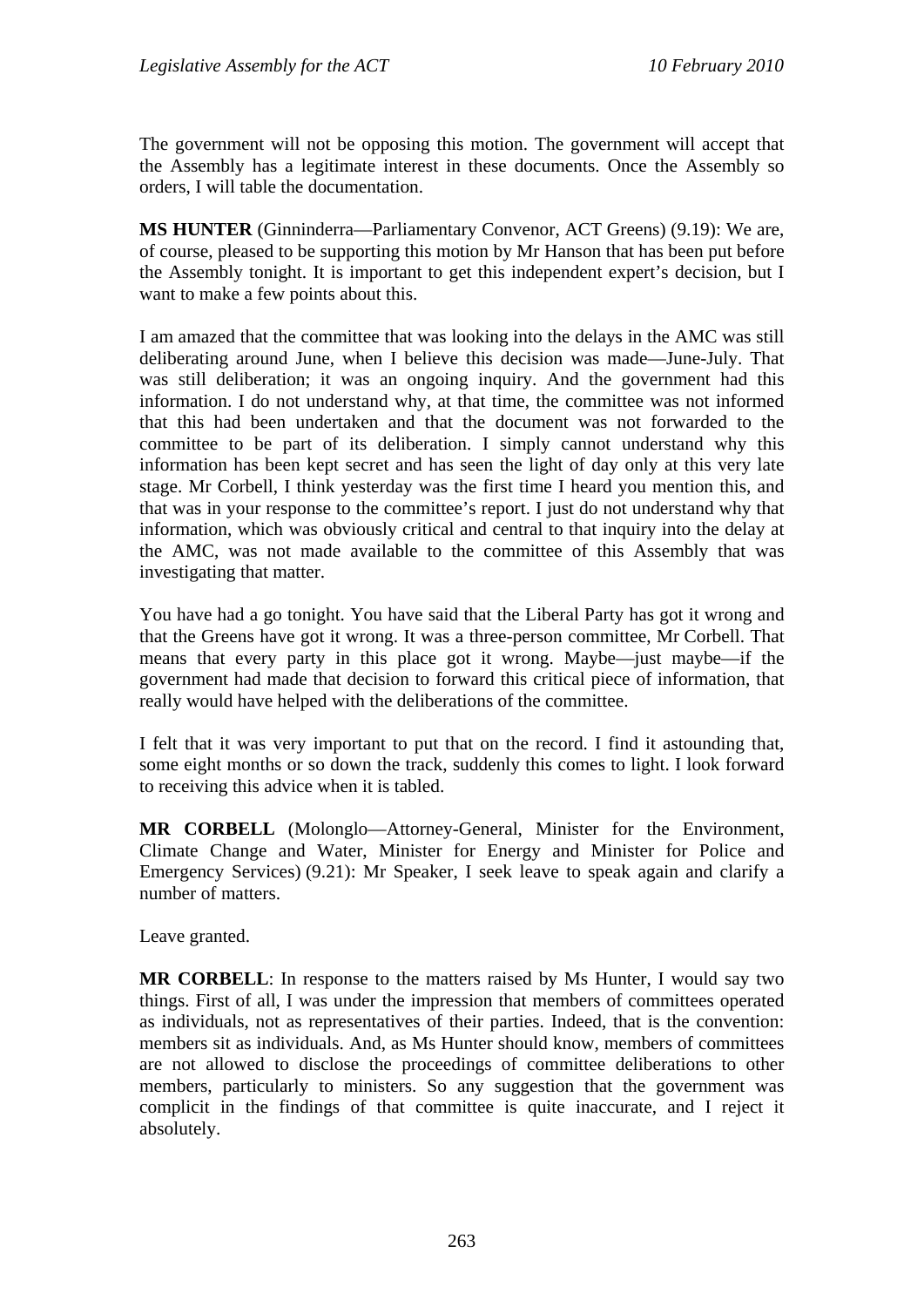Secondly, Mr Speaker, Ms Hunter asks the legitimate question about why this information was not made known to the Assembly or the committee earlier. There are two reasons for that. The first, and the most significant, is that the arbitrator's decision occurred in July. There is a two-month appeal period for the arbitrator's decision, which brought that period to a date in September. I do not know the exact date, but it brought it to a date in September last year.

Further, the government—and I as the responsible minister, and it is important to remember that I became the responsible minister late last year—had clear advice from our legal representatives that there was the potential to prejudice ongoing commercial negotiations with the contractor should the information be released prior to when it was released. It was only when I received advice from my legal advisers that the information could be released that I did so. And, of course, I did so consistent with the advice I received from the Chief Solicitor in the Government Solicitor's Office.

Those are the reasons, Mr Speaker. There was no conspiracy, no attempt to hamstring or make life difficult for the committee. And, as I have continually said, all of the facts that were available to the expert arbitrator were available to the committee. They were all the same facts. Indeed, what the government said to the expert arbiter the government said to the committee. The point is that the committee got it wrong.

Question resolved in the affirmative.

## **Paper**

**MR CORBELL** (Molonglo—Attorney-General, Minister for the Environment, Climate Change and Water, Minister for Energy and Minister for Police and Emergency Services) (9.24): Mr Speaker, I table the following paper:

Alexander Maconochie Centre—Expert determination between Australian Capital Territory -v- Bovis Lend Lease Pty Ltd—Contract No C06579— Construction of the ACT Prison, prepared by Steven Goldstein, dated 3 July 2009.

The expert is Mr Steven Goldstein.

# **Adjournment**

#### Motion by **Mr Corbell** proposed:

That the Assembly do now adjourn.

## **Dr Enrico Taglietti**

**MR DOSZPOT** (Brindabella) (9:25): Mr Speaker, I would imagine that most of us in the Assembly would agree that Canberra is becoming known around the world for the quality and variety of its architecture. This reflects in very large part the contribution of a number of distinguished architects who have made their mark in our nation's capital over the last century.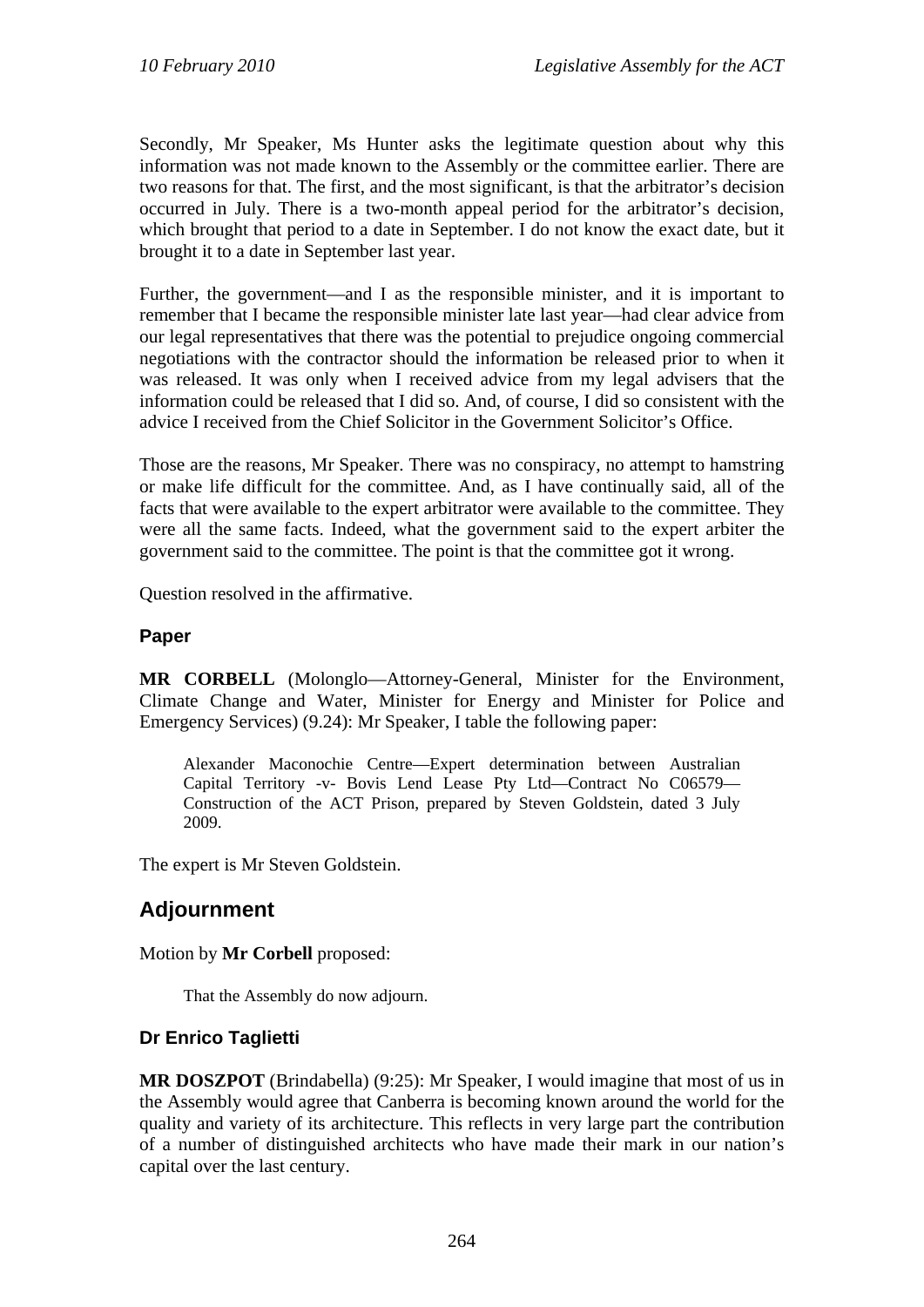One of those who deserve to be better known by Canberrans for his creation of an astonishing array of local architectural landmarks is Dr Enrico Taglietti. Dr Taglietti's first major project was the acclaimed Townhouse Motel and Noah's Restaurant in Civic, since demolished. Some of the many fine buildings in Canberra designed by Dr Taglietti include Dickson library, the embassy of Italy chancellery, the Italo-Australia Club, the Australian War Memorial Annex, Dickson health centre, Woden youth centre, the Apostolic Nunciature, the Latham, Flynn, Giralang and Gowrie primary schools, and a number of innovative homes, including the Dingle house in Hughes, the Paterson house in Aranda and the Killen house of Mount Majura.

Dr Taglietti was born in Milan, Italy, and first visited Australia in 1955. He and his wife, Francesca, were so impressed with Canberra that they decided to settle here the following year. In 2007 he was awarded Australia's most coveted architecture prize, the Royal Australian Institute of Architects gold medal for architecture. Enrico Taglietti is another outstanding success in Australia's multicultural community. In its citation for the gold medal, the jury noted that Dr Taglietti's work demonstrates the architectural story of an immigrant seeing a new country with a clear vision, and he continues an important tradition of successful immigrant architects including Harry Seidler, Frederick Romberg and, more recently, Romaldo Giurgola.

It is a feather in Canberra's cap that, although Dr Taglietti's practice is based in Milan and he continues to receive commissions from around the world, he has chosen to remain here in Canberra. I would like to bring to members' attention the fact that Dr Taglietti will be delivering a lecture about his work in Canberra at the National Library of Australia at 12.30 pm on Wednesday, 17 February. This is the first in the 2010 Canberra series lectures presented by the friends of the National Library. I commend this talk to all of us here in the Assembly as an opportunity to learn at first hand of the contribution of a remarkable Australian to the architectural development of our community.

#### **Mr George Smith**

**MR SESELJA** (Molonglo—Leader of the Opposition) (9:27): I would just like briefly to take the opportunity to pay tribute to George Smith, who has in the last few days announced his retirement from the Wallabies and that this will be his last season here with the Brumbies. George Smith has been one of our greatest ever rugby players, certainly one of the best players to pull on a Wallaby jersey and easily one of the best players to pull on a Brumbies jersey. He played 110 tests for the Wallabies and he got four consecutive Australian super 14 player of the year awards and two John Eales medals.

George Smith, of course, is one of the Brumbies who was not a local junior but whom we pinched from New South Wales. It is obviously a tribute to the foresight of the Brumbies as an organisation in spotting the talent that obviously the New South Wales Waratahs were not smart enough to identify. George Smith has served both the Brumbies and the Wallabies; he has been one of the most consistent players in Australian rugby during the last decade or so. He is one of the few Wallabies to have played over 100 tests, and to do that in the forwards, I think, makes that even more impressive.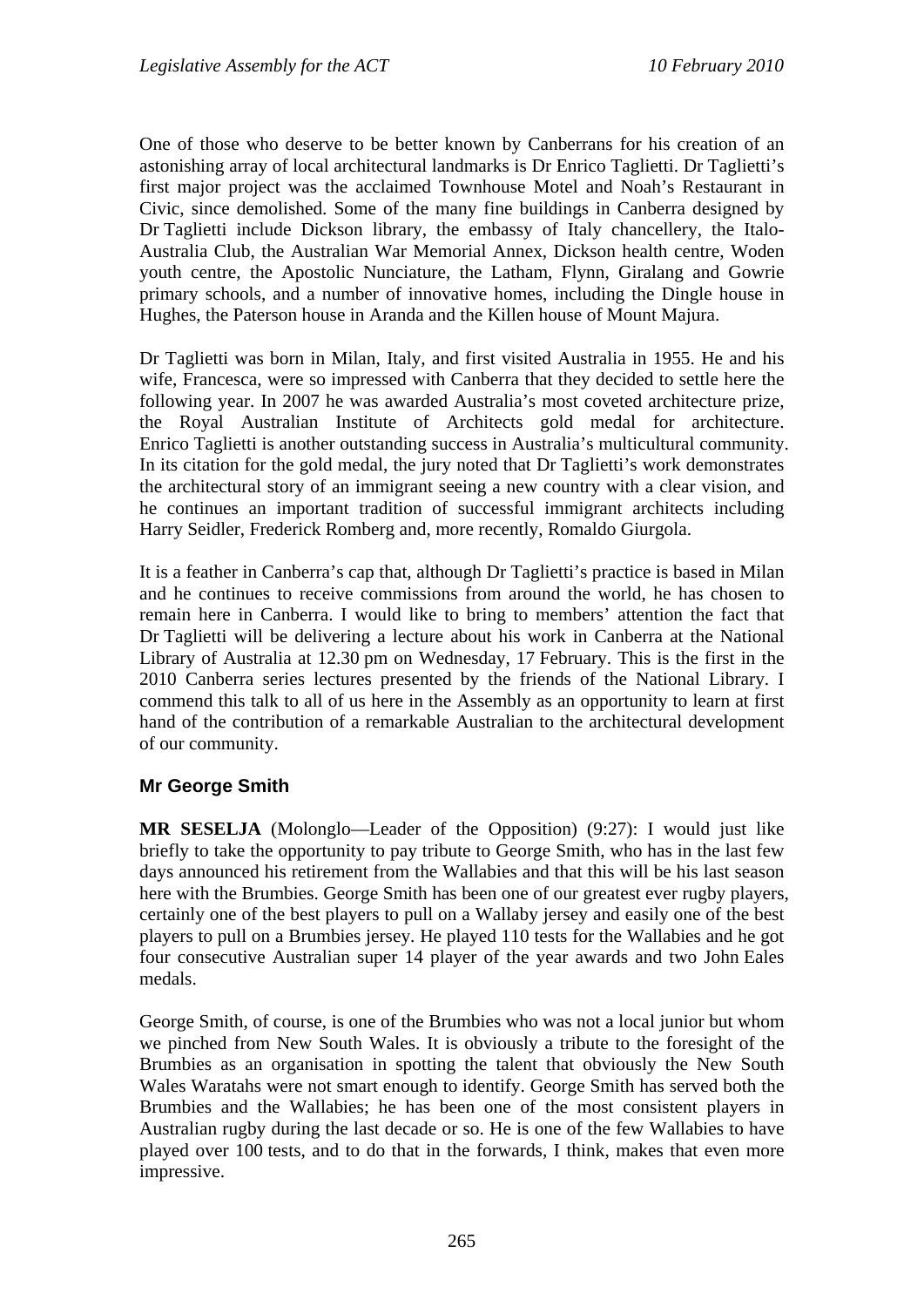I would like to wish George well. I am sure we will have further opportunities during this season to farewell George Smith from Canberra. But, on behalf of the Canberra Liberals, I would like to pay tribute to what has been a fantastic career with the Wallabies and a fantastic career with the Brumbies. We wish him all the best in his retirement in whatever future plans he has.

# **Planning—Nicholls**

**MR COE** (Ginninderra) (9:29): In late December we received news that the proposed direct sale of section 73 block 17 at Nicholls to the Canberra Muslim community for the construction of a mosque and community centre would not go ahead. We learnt that the Canberra Muslim community would instead be seeking another block of land.

I welcome this news, as do many residents of Nicholls. The proposed development was met with concern by residents of Nicholls due to the ongoing traffic and parking issues in and around the shops. This decision by the Canberra Muslim community president, Mr Yusuf, takes into account the shortage of parking and the excessive traffic on Kelleway Avenue, relatively poor access to public transport and the small size of the block.

It was quite amazing that this site was even suggested by the Stanhope government in the first place given the well-documented parking and traffic problems at Nicholls that had been spoken about at length in the Assembly last year. It was another example of the way this government treats the community with contempt. The first the community learnt about this proposal was a small advertisement at the back of the *Chronicle*. It was an invitation at short notice to a consultation session that was being held mid-afternoon a suburb away in Palmerston. In other words, the government hoped that no-one would notice. It should not matter what the structure is or who is the proponent; it is the government's responsibility to keep stakeholders informed.

A later information session held at the Gold Creek school was extremely well attended, and the concerns that I have already mentioned above were conveyed. But how did the community find out about this meeting? Through my letterboxing. I met people at the meeting who only knew about the meeting because of what they had received from me. The government, as with the Nicholls shops, failed to provide adequate notice to the community.

What did Mary Porter do throughout this debacle? What did the self-proclaimed "your voice in the ACT government" do to ensure the community's concerns reached those in government? Nothing. She was conspicuously silent in this whole affair. There was no voice to be heard. It seems that Ms Porter is more interested in keeping up appearances than taking up the concerns of the community. Meredith Hunter, the supposed third-party insurance, was also nowhere to be seen in this debate. It was left to the Liberal members for Ginninderra—Vicki Dunne and myself. It has to be said that Ms Hunter is rarely seen in Belconnen, Nicholls or Hall.

I am very glad in this case that the views of the community were aired and acted upon. I and the community understand the need for a Canberra Muslim community to